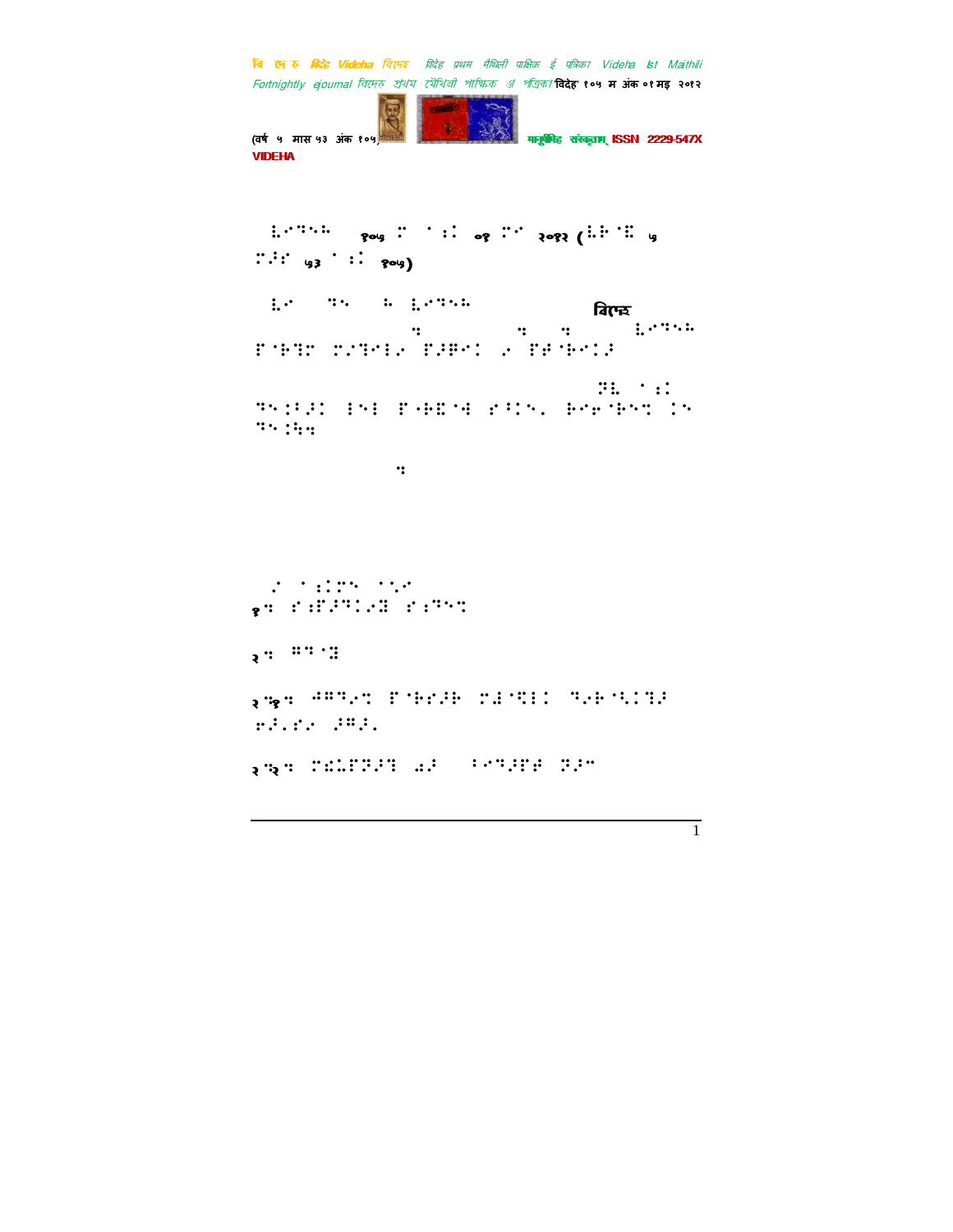बि एक स्टेड Videha विएक विदेह प्रथम मैथिली पाक्षिक ई पत्रिका Videha Ist Maithili Fortnightly e Magazine রিদেত প্রথম মৌথিনী পাক্ষিক প্র' विदेह' १०५ म अंक०१ मइ २०१२ (वर्ष



५ मास५३ अंक१०५) <u>सामग्री</u> मनुभिह संस्कृतम् ISSN 2229-547X VIDEHA gagagan Penggunaan Sumah (Sumah Sumah) FLPP (POLYEL 30) DEFORCES AFT **Salar Band THE INSTEAD OF A SECOND AND** weil are the same way of the  $\mathbb{C}^{\infty}$  .

gage called the function and a ANGKIN BASADA

pagap His Hill PPHI (21718-8288 **Bridge STRA .** 

gage of GUPPER THE ONE CONFERENCE **APIPLELATE** 

gomen sleep (12236 af (2381Pomer Basher Walley, reports they cheed FRIT THE REGELF CORE NEW

rzena (aldre Sillak) ikoafri

gaga shekar (12538 as 36 Brusile)

 $\frac{1}{3}$  :  $\frac{1}{3}$  :  $\frac{1}{3}$  :  $\frac{1}{3}$  :  $\frac{1}{3}$ 

 $\mathcal{L}$ 

 $\frac{1}{3}$  :  $\frac{1}{3}$  :  $\frac{1}{3}$  :  $\frac{1}{3}$  :  $\frac{1}{3}$  :  $\frac{1}{3}$  :  $\frac{1}{3}$  :  $\frac{1}{3}$  :  $\frac{1}{3}$  :  $\frac{1}{3}$  :  $\frac{1}{3}$  :  $\frac{1}{3}$  :  $\frac{1}{3}$  :  $\frac{1}{3}$  :  $\frac{1}{3}$  :  $\frac{1}{3}$  :  $\frac{1}{3}$  :  $\frac{1}{3}$  :  $\frac{1$ 

TEMPE AP SPARE THE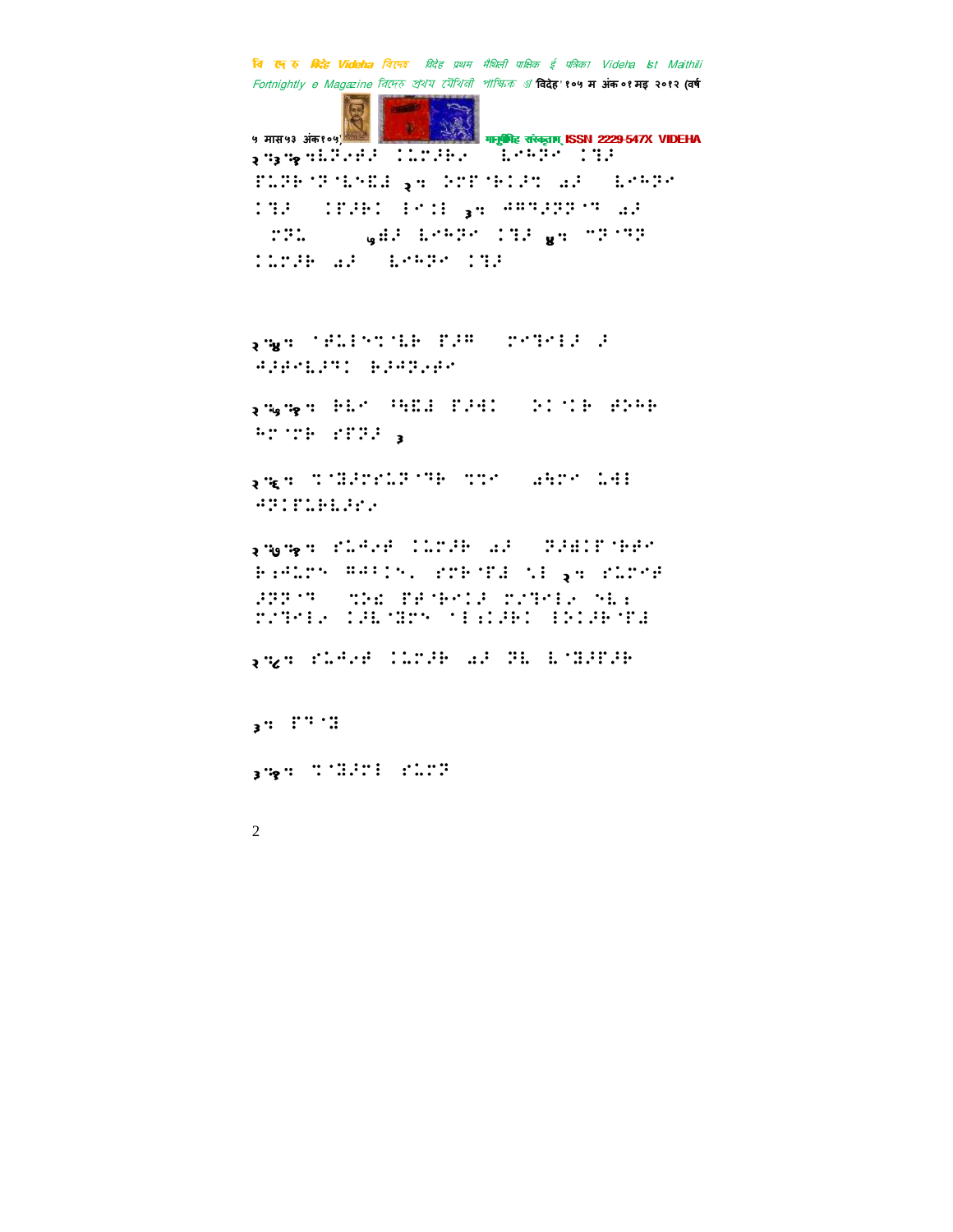Fortnightly ejournal রিদেত প্রথম মৌথিরী পাক্ষিক প্রা পত্রিকা **বিবৈদ্ধ ২০৭ দ अঁক ০१ मइ २०१२**  $\mathbf{g}$  . मानुबेदि संस्कृतम् ISSN 2229-547X (वर्ष ५ मास ५३ अंक १०५) **VIDEHA** sachered break broadchile yourne F.Pri.PP **Angle Hilliers: 1978** sman STP Stift af **ANGLE ARTIST EMPERED WENTER** gage BATERBAY PARL stor PEPP (12028) (2013) WEST PEPP ga reteil (il ramsaga klassi retek Sherbua petera (<sub>an</sub> Ciper pantr repets: ERECHE (repets: AAL APAN PROFILI ARDA W: #172 PT12 (200) 200120121 #PRSP ISB MARP Read, IRSBED MINER \*\*\*\*\*\* \*\*\*\*\* \*\*\*\* \*\*\* **TROOP OF EXAMPLE OF THE SECOND CLEARS** retete (Billet Step **TEMPERE WAREFIELD FROM THE** TROUGH PORT PORTHER CONTOIN  $\overline{3}$ 

बि एक रु मिनेड Videha विएक विदेह प्रथम मैथिली पाक्षिक ई पत्रिका Videha Ist Maithili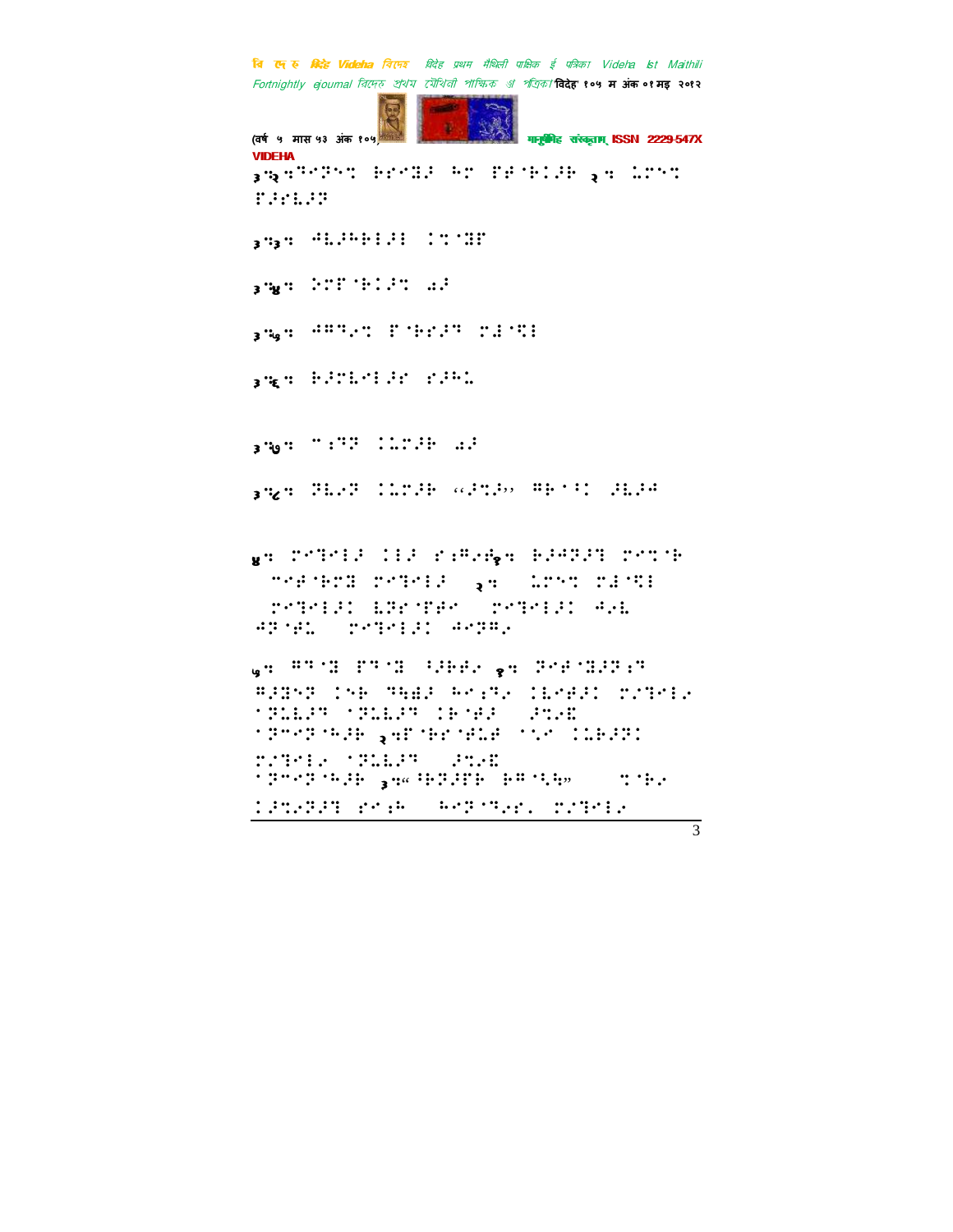चि एत् रू मिन्हे Videha निएन्थ विदेह प्रथम मैथिली पाक्षिक ई पत्रिका Videha Ist Maithili Fortnightly e Magazine বিদেত প্ৰথম মৌথিনী পাক্ষিক প্ৰ**'বিदेह'१०५ म अंक०१ मइ २०१२ (वर्ष** 



५ मास५३ अंक१०५) मानुसिंह संस्कृताम् ISSN 2229-547X VIDEHA ⢽⣅⣇⢼⢹!!⣉⢷⢴!⣇⢽⢴⢾!⣅⢾/2\*!४⣒⢻⢷! ⣇⢺⢼⢳⢾.!⢳!⢳⢽⢹⣓!⣁⢴!⢳⢽⢹⢴!⣙⢼! 1⣙2⢴!⢷⣓/⢼⢽⢾⢷⣜!⣇⢽⢴⢾!⣅⢾/2! ⢹⣇⢼⢷⢼.!!!

 $\epsilon$ silozi (abe  $\epsilon$ silozi ( ⣜⣋2!⣞⢼!A⢼2!⣙⢼!'⢵⣞⢼!⢽' <sup>२</sup>⣒! ^⣐⢹⢽!⣅⢼⢷!⣔⢼.!A⢼2!⢻⢺2!

७ः अस्सास्य 6~29 (⊙.23) 1⣙2⢴^-!\⣇⢹⢳!1⣙2⢴.⣐⢻⢷⢺⢴!⢼! ⣐⢻⢷⢺⢴!1⣙2⢴!⢵⣏!)⣐⣞⢷⢽⣞/⢷! /⢳2!A⢷!⢷^.⣋⣉⢽⢷⢴\*!⣒⣒! ⣒⣝⣓⣒2⣒!⢷⣇⢷!⢼⣎⢼⢷⢾!.Cbtfe!

Ejduje – pobsze pod proces pod proces pod proces pod proces pod proces pod proces pod proces pod proces pod pr<br>Ejduje – pod proces pod proces pod proces pod proces pod proces pod proces pod proces pod proces pod proces po

⣇⢹⢳!⢴./⢾⢷⢼!⢸⣞⢼!/⣅⢷⢼⢽!⣐!)! A⢷2-!⢾⢷⢳⣅⢾⢼!⢼!⢹⣇⢽⢼⢻⢷⢴!!\*! /⢴⣒⣋⢴⣒⢶⣒!⣋⢼⣅⢽2⢵⣋!22!⢽⢴^⢼E! 2⣐/⢷!⣅/2A⣎!⣁⣒!Bmm!uif!pme!

bu!uif!gpmmpxjoh!mjol⣒!! LATHE IN THE END OF THE ENDING: A⢷2-!⢾⢷⢳⣅⢾⢼!⢼!⢹⣇⢽⢼⢻⢷⢴!⢷⣓/!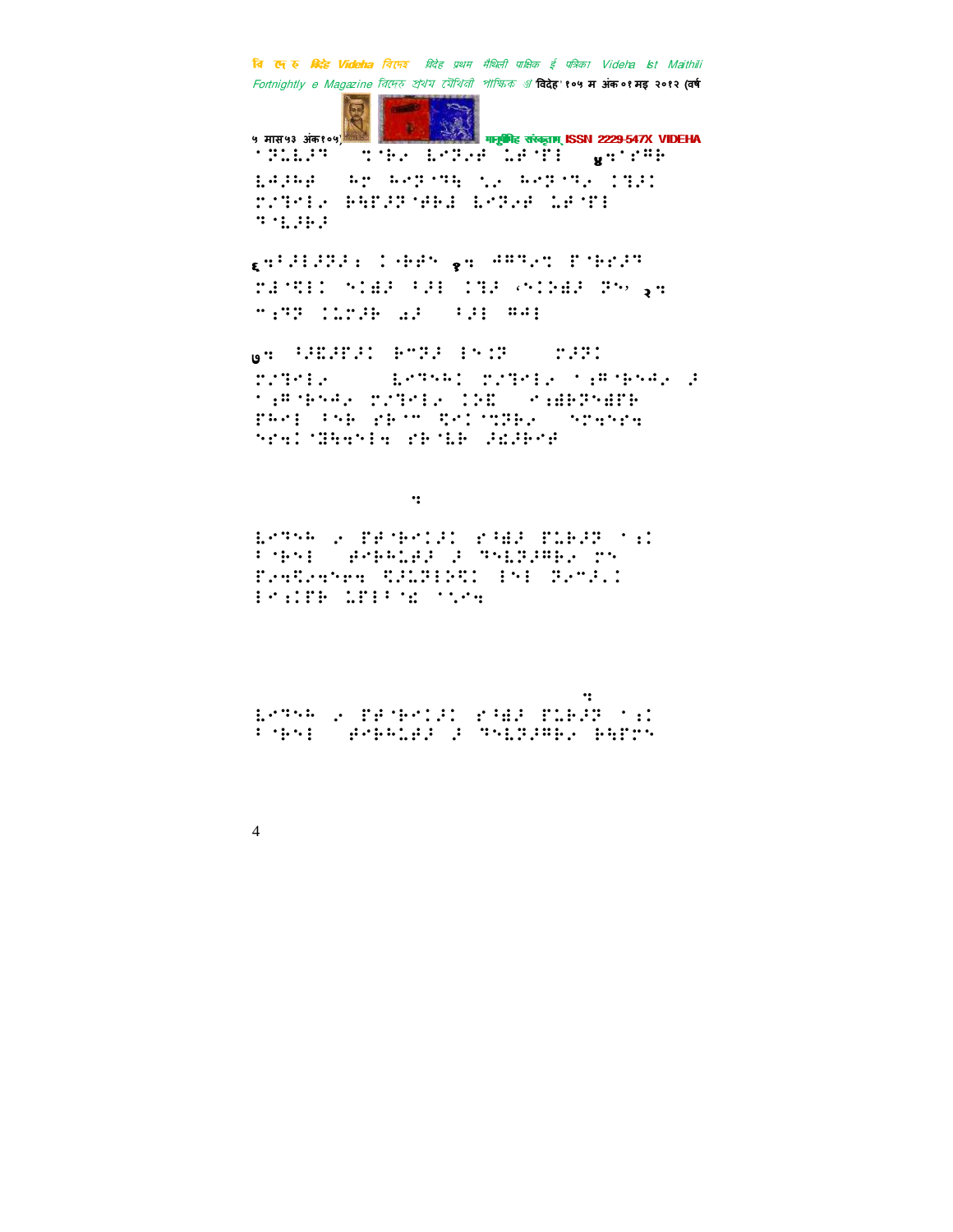चि एत् रू मिन्हे Videha निएन्थ विदेह प्रथम मैथिली पाक्षिक ई पत्रिका Videha Ist Maithili Fortnightly ejournal -  -  'वदेह' १०५ म अंक ०१मइ २०१२

**Service** (वर्ष ५ मास ५३ अंक १०५) मानुषि संस्कृताम् ISSN 2229-547X VIDEHA LATAR & PROBATE PROP Q (1) LATAR & PROPERTY QUE EL PRESIONI !⣇⢹⢳!⢼⢷⣒⣒⣒⢶⢴⣋⣒! !#⣇⢹⢳#!⢴./⢾⢷⢼!⢴./⢾⢷E! /⢷⢼/⢾!⢷⣓⣒! !/⢽!⢾⢷E!⣇⢹⢳!⣇⣏⣝!⣓^⢾!  $:$   $:$   $:$   $:$   $:$ ↑!⣇⢹⢳!⢼⢷⣒⣒⣒⢶⢴⣋!⢽⢴⣞⢷E! /⢽!⢼⣞0!A2⣍⢻/⢷!2⢻⢼⣓⣒!! !A2⣍⢻!#2⢼⣅⣞#!/⢷!#⣋!⢻⢼⣋⢺⣞#!! #⢶⢴⣋#!2⣞!!#⢶⢴⣋!⣝⣓⣒⢼⢷⣒2⣒#! **...** iuuq;00xxx⣒wjefib⣒dp⣒jo0joefy yn / EPP (SIP: 2595 EPP5 EPP5 EP /⢷⢼/⢾!!1⢾!⣁⢴⣒!⢻⣓⢻2!⢷⢴⣋⢷! **PHILE** 1941 ius;00sfbefsqlipphmfdpn0.com **A** is the big and the big and the big and the big and the big and the big and the big and the big and the big and the big and the big and the big and the big and the big and the big and the big and the big and the big and 2!⢷⣓!⢼!⣈⢼2⢴!⣙⢼⢽! iuuq;00xxx⣒wjefib⣒dp⣒jo0joefy  $\mathbf{y} = \mathbf{y} = \mathbf{y} = \mathbf{y} = \mathbf{y} = \mathbf{y} = \mathbf{y} = \mathbf{y} = \mathbf{y} = \mathbf{y} = \mathbf{y} = \mathbf{y} = \mathbf{y} = \mathbf{y} = \mathbf{y} = \mathbf{y} = \mathbf{y} = \mathbf{y} = \mathbf{y} = \mathbf{y} = \mathbf{y} = \mathbf{y} = \mathbf{y} = \mathbf{y} = \mathbf{y} = \mathbf{y} = \mathbf{y} = \mathbf{y} = \mathbf{y} = \mathbf{y} = \mathbf{y} = \mathbf{$  $\mathbf{g}$  is a set of  $\mathbf{g}$  is a set of  $\mathbf{g}$ !⣇⢹⢳!⢷⣋⣝⢵;1⣙2⢴!⣙⢼.⣇⢾⢼!

ius (1983), politica angleški politica (1984), politica (1984), politica (1984), politica (1984), politica (19 ftttt til den stad og den stad og den stad og den stad og den stad og den stad og den stad og den stad og den

(22) / 2011 / 2021 / 2021 / 2022 / 2022 / 2022 / 2022 / 2022 / 2022 / 2022 / 2022 / 2022 / 2022 / 2022 / 20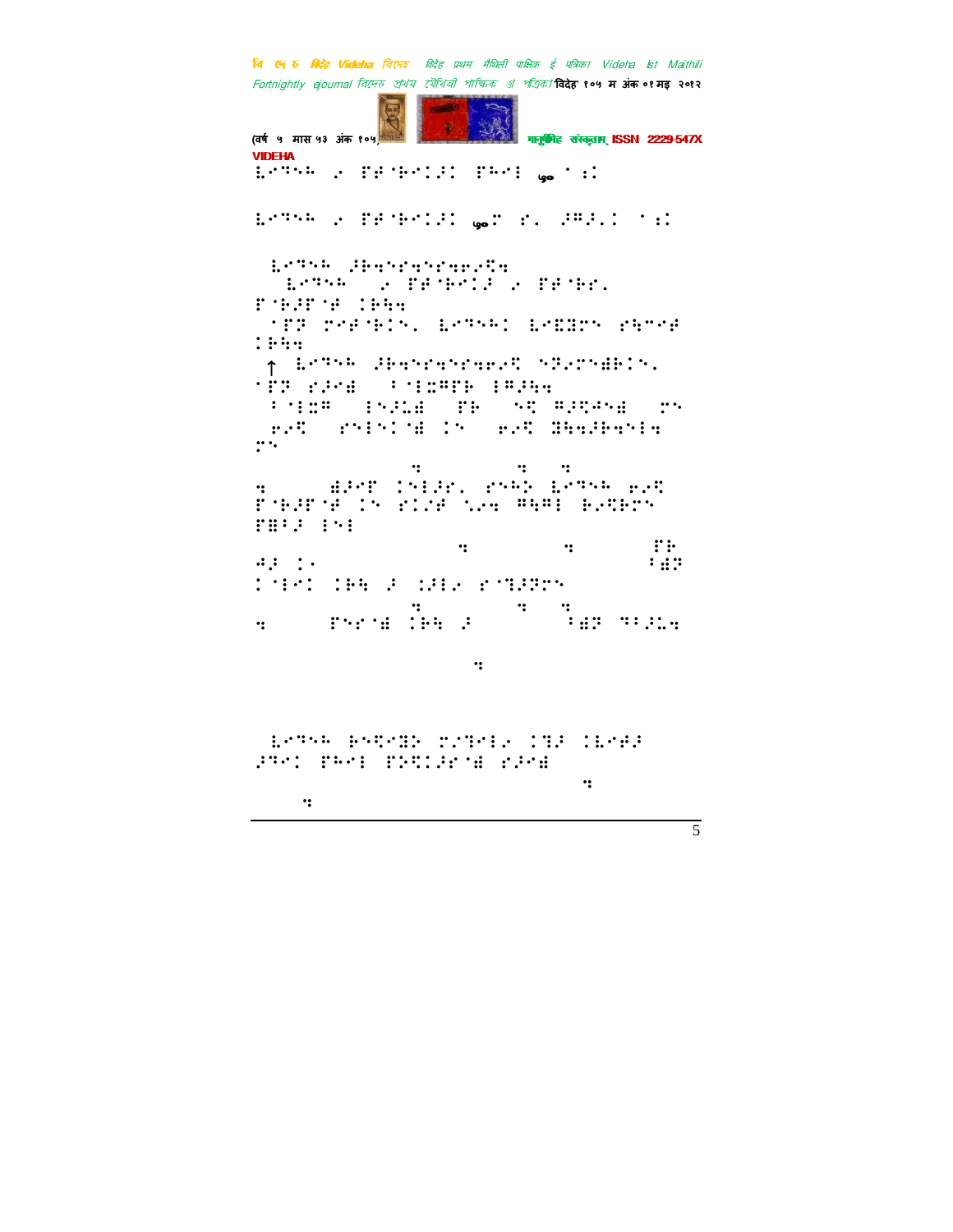चि एत् रू मिन्हे Videha निएन्थ विदेह प्रथम मैथिली पाक्षिक ई पत्रिका Videha Ist Maithili Fortnightly e Magazine বিদেত প্ৰথম মৌথিনী পাক্ষিক প্ৰ**'বিदेह'१०५ म अंक०१ मइ २०१२ (वर्ष** 



५ मास५३ अंक१०५) मानुसीह संस्कृतम् ISSN 2229-547X VIDEHA

1⣙2⢴!⢹⣇⢽⢼⢻⢷⢴!⣇⢼!⣙2⢼⢿⢷!⢽⢳! ⢹⣈0!2⣈!/⢼A!⢷⢳2!⣁⢴-!)dboopu!

## hhbkfoesbAwjefib⣒dpn\*!⢾E!⢳! ⢳⢾⣅!⢽⢴^⢼E!2⣐!⢸!/⢷!⢺⢼⣓⣒!⣐⢻⢳! ⣇⢹⢳!⢾⣐⢸!1⣙2⢴!⢸⢼⣏⢼/⢼0!⢷^⢽⢼! 2⣈⢽!⢽⣇./⣅⢷⢼⢽!⣐!/B⣛⣓⣒!!

## ius (1990), provincia est anno 1990.<br>1900 - Carlo Carlo Carlo Carlo Carlo Carlo Carlo Carlo Carlo Carlo Carlo Carlo Carlo Carlo Carlo Carlo Carlo ius (100 lbvmpomio dpn0vojobha vojoba vojoba vojoba vojoba vojoba vojoba vojoba vojoba vojoba vojoba vojoba vo

## bsj0 | Adden | Anden | Anden | Anden | Anden | Anden | Anden | Anden | Anden | Anden | Anden | Anden | Anden |

⢹⣇⢽⢼⢻⢷⢴!⣞⢼/!⢷⣓-!A⣍E!⢼/⢴!  $^{\circ}$  (FR)  $^{\circ}$  (EF)  $^{\circ}$  (FR)  $^{\circ}$  (FR)  $^{\circ}$  (FR)  $^{\circ}$  (FR)  $^{\circ}$  (FR)  $^{\circ}$  (FR)  $^{\circ}$  (FR)  $^{\circ}$  (FR)  $^{\circ}$  (FR)  $^{\circ}$  (FR)  $^{\circ}$  (FR)  $^{\circ}$  (FR)  $^{\circ}$  (FR)  $^{\circ}$  (FR)  $^{\circ}$  (FR)  $^{\circ}$  (FR)  $^{\circ}$ LE TE SERIES PRESS IPHS LATTE ⢺⢼⢽⢼⢷⢴!22!

hhbkfoesbAwjefib⣒dpn!/⢷! /⢷!⢷⣓⣒\*)Vtf!Gjsfgpy!5⣒1!  $\mathbf{Q}$  ) and  $\mathbf{Q}$  (  $\mathbf{Q}$  ) and  $\mathbf{Q}$  (  $\mathbf{Q}$  ) and  $\mathbf{Q}$ 

 $\mathcal{G}$  =  $\mathcal{G}$  =  $\mathcal{G}$  =  $\mathcal{G}$  =  $\mathcal{G}$  =  $\mathcal{G}$  =  $\mathcal{G}$ 

ius de la component de la component de la component de la component de la component de la component de la comp<br>Distribution de la component de la component de la component de la component de la component de la component d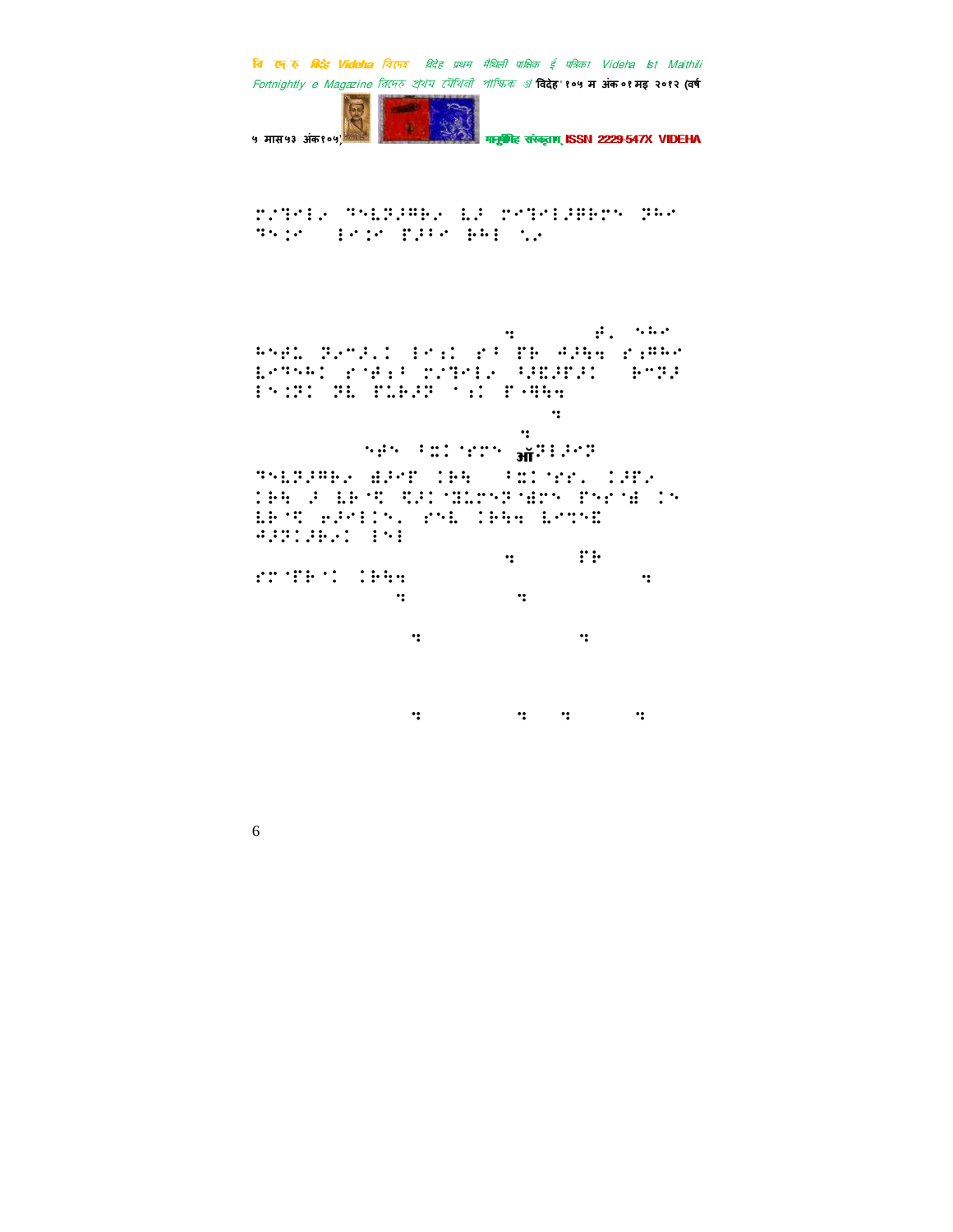चि एत् रू मिन्हे Videha निएन्थ विदेह प्रथम मैथिली पाक्षिक ई पत्रिका Videha Ist Maithili Fortnightly ejournal -  -  'वदेह' १०५ म अंक ०१मइ २०१२



 $q = 1.0399991$ /⣅⢷⢼⢽!⣐!⢼!ऑ⣋⣝⢵0!⣇⢴⣋⣝⢵0!/⢵⣙⢴0! ^⢾⢷2⢼0!⢶⢵⣞⢵!⢸!⢶⢼2!⢸! )⣅^^⢼⢷⣜-!A⣋!⣅⣈!⢼⢷!⢼!⢹⣓⢷⣇⢼⢿⢾!  $T$ :P  $^+$  P  $^+$  P  $^+$  P  $^+$  P  $^+$  P  $^+$  P  $^+$  P  $^+$  P  $^+$  P  $^+$  P  $^+$  P  $^+$  P  $^+$  P  $^+$  P  $^+$  P  $^+$  P  $^+$  P  $^+$  P  $^+$  P  $^+$  P  $^+$  P  $^+$  P  $^+$  P  $^+$  P  $^+$  P  $^+$  P  $^+$  P  $^+$  P  $^+$  P  $^+$  P  $^+$  P ZANI EN E PRO !WJEFIB!BSDIJWF!⣇⢹⢳!⢼⢷⢼⣇!

⢸⢼⢷⢾⢴⣝!⣋⢼!⣇⢸⢼⢻!⢹⣇⢼⢷⢼!⢺⢼⢷⢴!⣇-! ⢽⢼⣞⢼⢷!⢼!⣎⢷⣉⢼⢾⢷⢴!⣇⢹⣝⢼/⢾! ⣞⢼/⣒!⢸⢼⢷⢾!⢼!⢽/⢼2!⢼⣞!/⢷2!  $2^{\circ}$ /⣅⢷⣅⣏!⢵!⢳2⢼!2⢵⢽!⢷⢸!⢷⢳2!  $\tilde{T}$ 2⢵⢽!^⢾⢷!(⣙2⢼!⢷⢾⢽(!! ⢹⣈⣓⣒!!

⢻⣊⢷⢴.⣉⣐⢷!/⢼2⣇⣐⣉!⢼2!⣓⢷⢾⢾-! SARTS TRIPLEFETS and LETE THE LI ⢸2⣈!⣐⢾!⣁⣒!⣙2⢼!⢸⢼⢷⢾!⢼! ⢽/⢼2!⢼⣞!/⢷2!⢳!⢾⢷⢳! ⢽⣝⢼⢽⣝!/⢷⢼^⢴⢽!⢼!⢽⣇!⣙⢼/⢾⣝-! ^⢾⢷-!⢸2⣈!⢼!⣓⢷⢾⢾2⢼!⢳⢾⣅! ⢹⣈⣓!(⣙2⢼!⣈⢵⢺(!!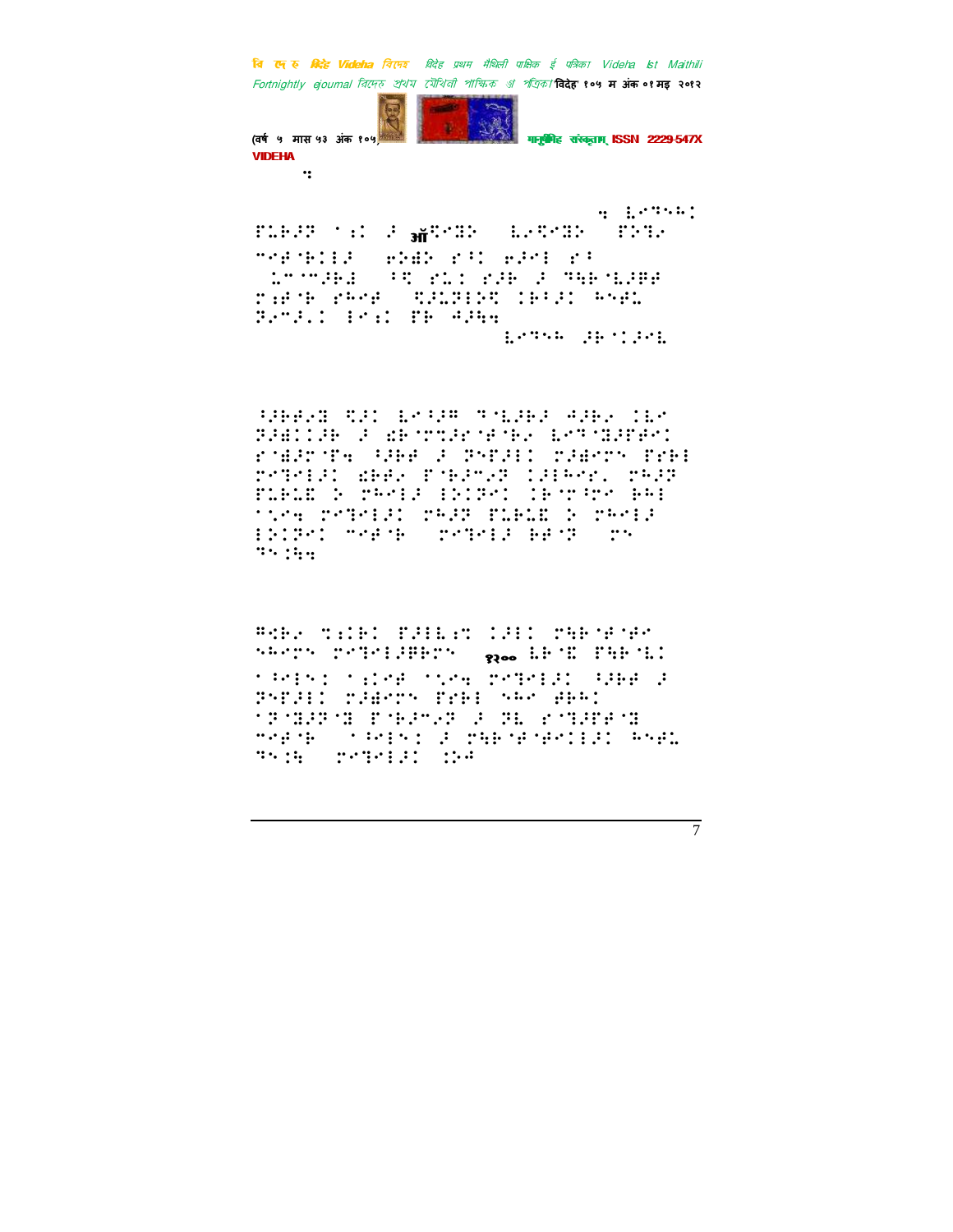the Profession where from P there at report with the transfer  $\dddot{\mathbf{r}}$ **TERMS FREE AS WILLIAM ITS**  $\mathcal{L}^{\text{max}}$ the 193 SPEPED red wPreters, wPP

**NETHT THE POSSIBLE REAL PROPERTY OF A** 

8

THE BREEK TRUE WITHER Industry State State State State  $\dddot{\bullet}$ :

 $\left\| \mathcal{E} \right\| \leq \left\| \mathcal{E} \right\| \leq \left\| \mathcal{E} \right\| \leq \left\| \mathcal{E} \right\| \leq \left\| \mathcal{E} \right\| \leq \left\| \mathcal{E} \right\| \leq \left\| \mathcal{E} \right\| \leq \left\| \mathcal{E} \right\| \leq \left\| \mathcal{E} \right\| \leq \left\| \mathcal{E} \right\| \leq \left\| \mathcal{E} \right\| \leq \left\| \mathcal{E} \right\| \leq \left\| \mathcal{E} \right\| \le$ 

STORAGE CREATED IN 1941 SAFET BARSEN 198 PHE PATHIS FRIS LEBLINE MAY

**AND STREET IN SECTION OF STREET IN STREET IN STREET IN STREET IN STREET IN STREET IN STREET IN STREET IN STREET** ५ मास५३ अंक१०५) PART & PARTIES, PROFESSOR  $29.39933$ FATER STORES OFFICIAL FIRE Skandel (1967) (1968) 2012-1964 (1968-1961) 2013<br>Ingles (1971-1972) 2013-1974 (1972-1974) ESPERAN PROPERTY PERMIT PSIN ESTAR PROTE PATENT OF GALA L'ISA ARILANTAI CANIN RIPIP  $4.344$ 



**CONTRACT ASSESSMENT CONTRACT** 

and the contract of the contract of the contract of the contract of the contract of the contract of the contract of the contract of the contract of the contract of the contract of the contract of the contract of the contra

बि एक रु मिनेड Videha विएक विदेह प्रथम मैथिली पाक्षिक ई पत्रिका Videha Ist Maithili Fortnightly e Magazine রিদেহ প্রথম মৌথিনী পাক্ষিক প্র **বিदेह : ১০৭ म अंक ०१ मइ २०१२ (वर्ष**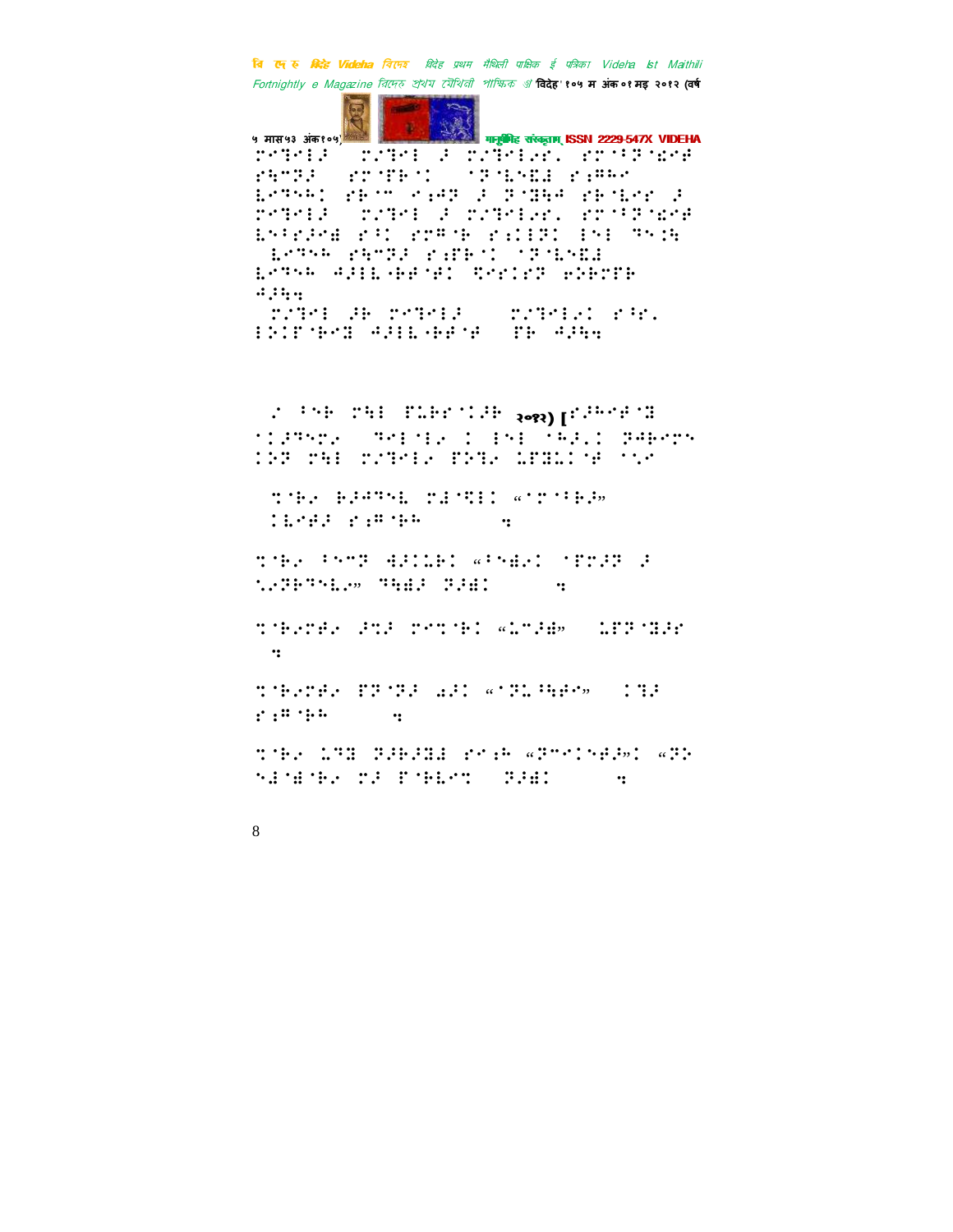बि एक स्टेड Videha विएक विदेह प्रथम मैथिली पाक्षिक ई पत्रिका Videha Ist Maithili Fortnightly ejournal রিদেহ প্রথম মৌথিনী পাক্ষিক প্র পত্রিকা' **বিदेह' १०५ म अंक ०१ मइ २०१२** 



**VIDEHA** 

TORATES TORRESTS EROTED WINKING lerg Agus (Arrith)  $\dddot{\mathbf{r}}$ 

THERE ESP BREE WHE BE P  $\dddot{\bullet}$ 

THE TRAP SEEM FAR FTE IN TERRE  $2.143344$  $\dddot{\mathbf{r}}$ 

the SHOPP' ROBBY FOR PRICE tished rimshed  $\dddot{\mathbf{r}}$ 

the response rightly wided with **WEB**  $\mathbf{r}$ 

there had all stat class the  $\mathcal{C}^{\mathcal{A}}$  :  $\mathcal{C}^{\mathcal{B}}$  ,  $\mathcal{C}^{\mathcal{B}}$  ,  $\mathcal{C}^{\mathcal{B}}$  $\dddot{\phantom{1}}$ 

TORY POIPERS AF OPEN I THROUGH nes ne an electronic  $\bullet$ 

 $\ddot{\cdot}$ 

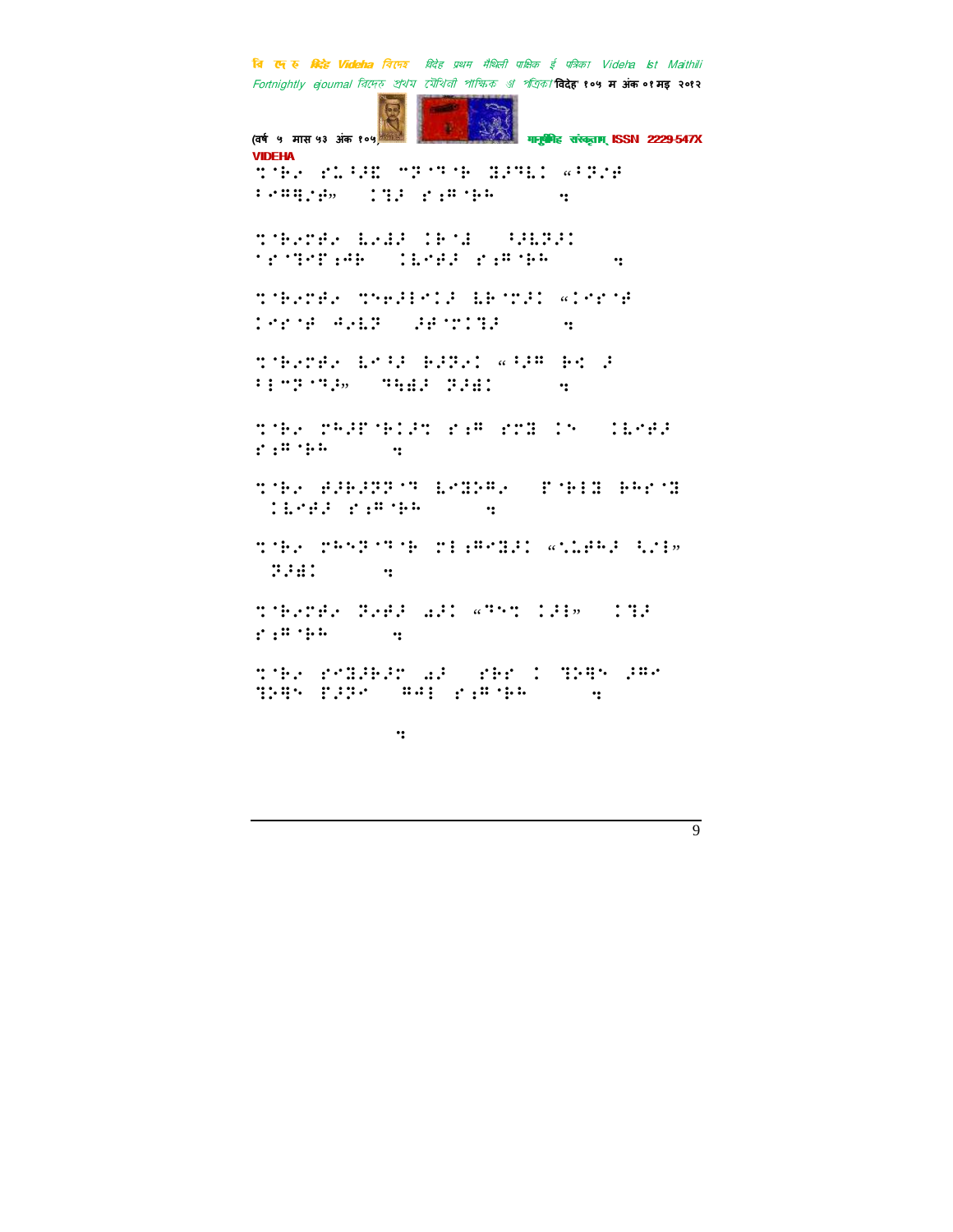बि एक स्टेड Videha विएक विदेह प्रथम मैथिली पाक्षिक ई पत्रिका Videha Ist Maithili Fortnightly e Magazine রিদেত প্রথম মৌথিনী পাক্ষিক প্র' विदेह' १०५ म अंक ०१ मइ २०१२ (वर्ष



५ मास५३ अंक१०५) मनुभिह संस्कृतम् ISSN 2229-547X VIDEHA ROBERT SIPPER CREATE IN 191 **TRACK PARTY INF THE TITMES TYTE** drama da conse STEP ARTES PORCH SEND AND **WHENHOW PILE PONSET ITS PARTNE** 

the Addition (Stock) from a TTES TIBLEME AND WPERFIES WAY  $\cdot$ :

 $\dddot{\mathbf{r}}$ 

 $\mathbb{C}^{n-1,1}(\mathbb{H}^{n-1}_{\mathbb{C}}\mathbb{H}^{n},\mathbb{H}^{n-1}_{\mathbb{C}}\mathbb{H}^{n-1}_{\mathbb{C}}\mathbb{H}^{n-1}_{\mathbb{C}}\mathbb{H}^{n-1}_{\mathbb{C}}\mathbb{H}^{n-1}_{\mathbb{C}}\mathbb{H}^{n-1}_{\mathbb{C}}\mathbb{H}^{n-1}_{\mathbb{C}}\mathbb{H}^{n-1}_{\mathbb{C}}\mathbb{H}^{n-1}_{\mathbb{C}}\mathbb{H}^{n-1}_{\mathbb{C}}\mathbb{H}^{n-1}_{$ STORAGE CRAINING IN 1941 PAD.I DABAGA 

there and core today  $\mathbf{w}^*$  is the space of the space of the space  $\mathbf{w}$  and  $\mathbf{w}$  and  $\mathbf{w}$  and  $\mathbf{w}$  and  $\mathbf{w}$ 

the Esternative wer fluid ter tisk rimsk  $\mathbf{r}$ 

there large work ander  $\mathbf{1} \oplus \mathbf{1} \oplus \mathbf{1} \oplus \mathbf{1} \oplus \mathbf{1} \oplus \mathbf{1} \oplus \mathbf{1} \oplus \mathbf{1} \oplus \mathbf{1} \oplus \mathbf{1} \oplus \mathbf{1} \oplus \mathbf{1} \oplus \mathbf{1} \oplus \mathbf{1} \oplus \mathbf{1} \oplus \mathbf{1} \oplus \mathbf{1} \oplus \mathbf{1} \oplus \mathbf{1} \oplus \mathbf{1} \oplus \mathbf{1} \oplus \mathbf{1} \oplus \mathbf{1} \oplus \mathbf{1} \oplus \mathbf{$  $\ddot{\phantom{1}}$ 

THE PHEED COTTON WESTFIED BETH ISI HP4 (LANG PARTH)  $\mathbf{r}$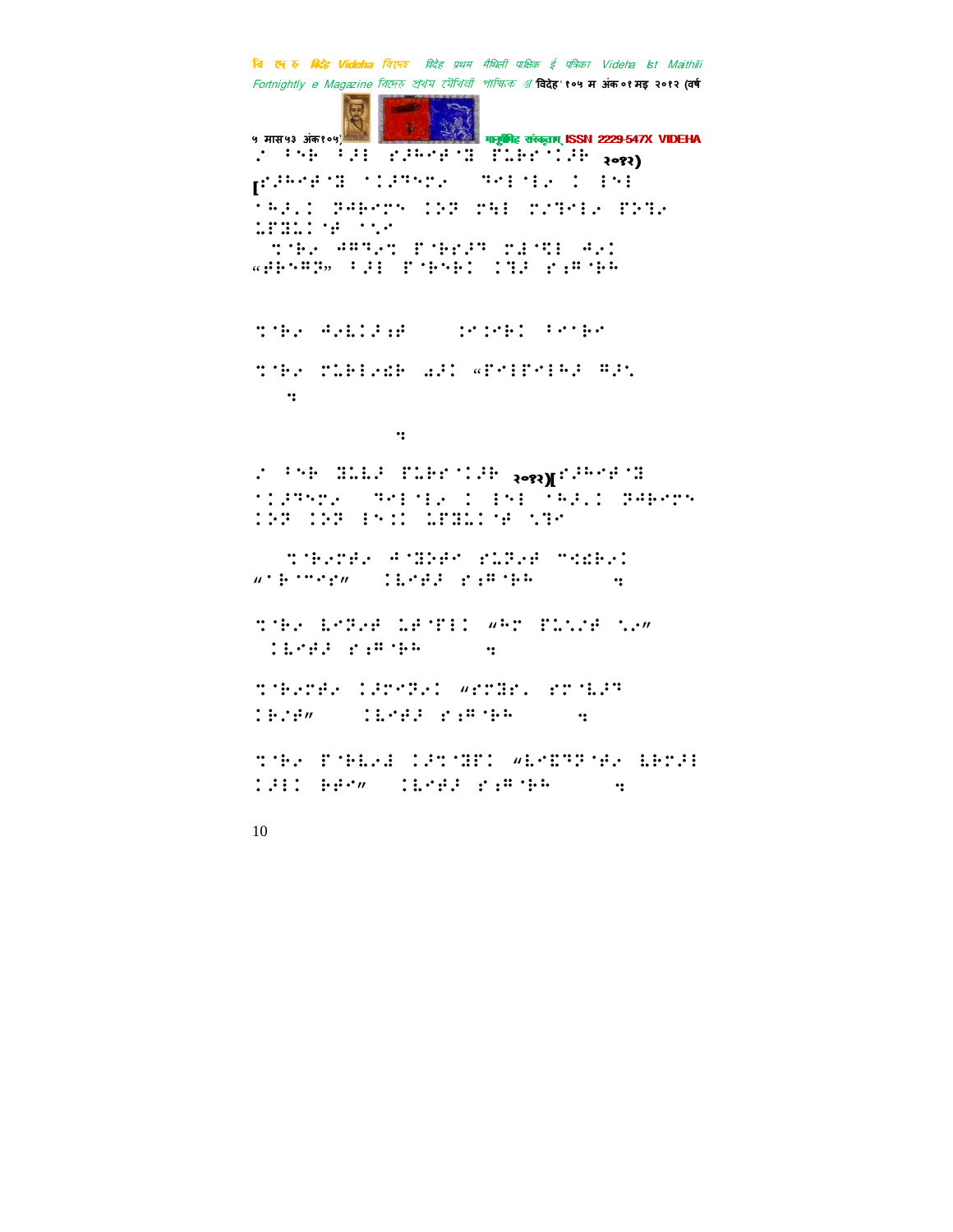बि एक स्टेड Videha विएक विदेह प्रथम मैथिली पाक्षिक ई पत्रिका Videha Ist Maithili Fortnightly ejournal ৱিদেত প্ৰথম মৌথিৱী পাক্ষিক প্ৰা পত্ৰিকা**'বিदेह' १०५ म अंक ०१ मइ २०१२** 



 $\overline{11}$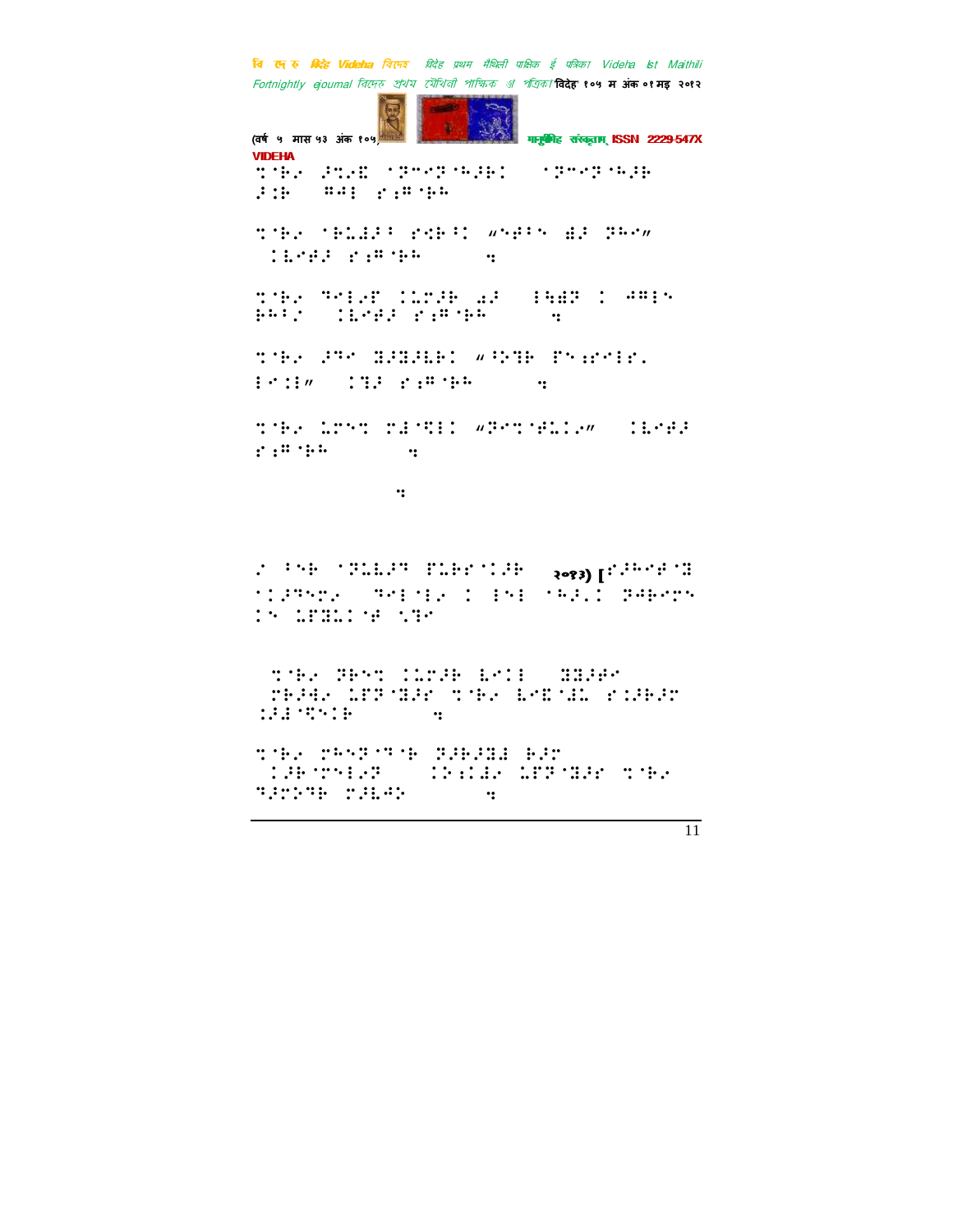चि एत् रू मिन्हे Videha निएन्थ विदेह प्रथम मैथिली पाक्षिक ई पत्रिका Videha Ist Maithili Fortnightly e Magazine বিদেত প্ৰথম মৌথিনী পাক্ষিক প্ৰ**'বিदेह'१०५ म अंक०१ मइ २०१२ (वर्ष** 



⣉⢷⢴!⢹⣇⢽⢹⢷!⣔⢼!#⢽⣅⢸⣇#)A⢼⣐⢻2⢼! 1PP/BP (1992) 1992<br>|-<br>| 2 22 × 22 × 22 × 22 × 22

 $^{\prime}$  . The star of the star of the star of the star of the star of the star of the star of the star of the s  $\texttt{[1:2:2:1]}$   $\texttt{[2:1:2:1]}$   $\texttt{[2:2:2:1]}$   $\texttt{[2:2:2:1]}$ **SANTI SEE 2018** 

⣉⢷⢴!B⢷⣏⣜!⣅⢼⢷!⣉⣝/!⢼!⣉⢷⢴⢾⢴! ⣉⣉A⢼2⢼.!1⣙2⢴!⢻⢴⢾⢻⢵⣇⢽⢹!)!⢺⣝⢹⣇! ⣐B⢷⢾\*!!22⣒:&!!!!!

⣉⢷⢴!⢷⢼⢽⢼⢷⢼⣝⣜!⣐⢳!#2⢼⢳⢽#!)⣉⢷⢴! #1E- "PESSIB PPESET TEERS  $\frac{1}{2}$   $\frac{1}{2}$   $\frac{1}{2}$   $\frac{1}{2}$   $\frac{1}{2}$   $\frac{1}{2}$   $\frac{1}{2}$   $\frac{1}{2}$   $\frac{1}{2}$   $\frac{1}{2}$   $\frac{1}{2}$   $\frac{1}{2}$   $\frac{1}{2}$   $\frac{1}{2}$   $\frac{1}{2}$   $\frac{1}{2}$   $\frac{1}{2}$   $\frac{1}{2}$   $\frac{1}{2}$   $\frac{1}{2}$   $\frac{1}{2}$   $\frac{1}{2}$ 

Puifs; 2002. The Contract of the Contract of the Contract of the Contract of the Contract of the Contract of the Contract of the Contract of the Contract of the Contract of the Contract of the Contract of the Contract of t

 $P$ 2012  $P$  .  $P$  :  $P$  :  $P$  :  $P$  :  $P$  :  $P$  :  $P$  :  $P$  :  $P$  :  $P$  :  $P$  :  $P$  :  $P$  :  $P$  :  $P$  :  $P$  :  $P$  :  $P$  :  $P$  :  $P$  :  $P$  :  $P$  :  $P$  :  $P$  :  $P$  :  $P$  :  $P$  :  $P$  :  $P$  :  $P$  :  $P$  :  $P$  :  $P$  :  $P$  :  $P$  ⢼⢽⢼⢽⢾⢷!⢼⢳⢾⣝!⢼⢹⢴-!⢹22⢴!

⣉⢷⢴!⢷⢼⢺⢽⢽⢹⢽!2⢼2!⢹⢼!!65⣒7:&!!!!!

⣉⢷⢴!⣋⢼⣒!⢷⢽⢹⢷!!32⣒99&!!!!!

⣉⢷⢴!^⢽⢹⢷⢸⢼⢽⣅!⣐⢳!!32⣒99&!!!!!

Puifs: 2008. The Contract of the Contract of the Contract of the Contract of the Contract of the Contract of the Contract of the Contract of the Contract of the Contract of the Contract of the Contract of the Contract of t

2⣒⣐/⢼⢹⢴⣝!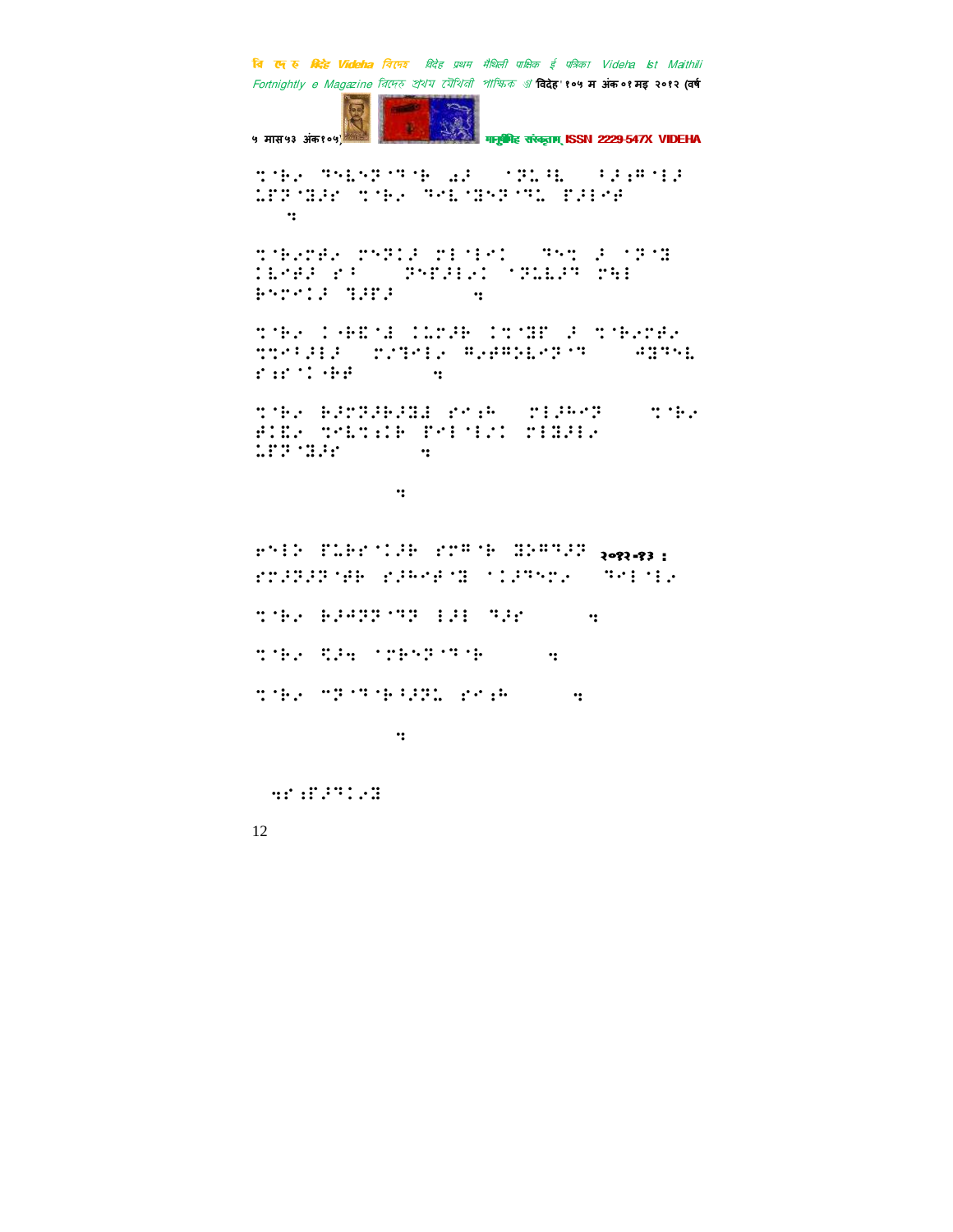बि एक रु मिनेट Videha विएक विदेह प्रथम मैथिली पाक्षिक ई पत्रिका Videha Ist Maithili Fortnightly ejournal রিদেত শ্রথম মৌথিনী পাক্ষিক প্রাণবিলিক বা স্বার্ক ১৭ মন্ত ২০৭২



(वर्ष ५ मास ५३ अंक १०५ **VIDEHA** 

 $\mathbf{S}$ 

30 TECHNIE GOOGLE'S ANDERS DEPARTMENT HPIELEI EJELPPIN MKIER <sub>890</sub> PPEN FIP reneif blach is: Ebiline bane (Birs SIEP RAIS POIRAIDS ANDI SIEP DESDA TE TALAKA INE AT ENTANE (AN NIEA l'Brorge Sine oggine circ di Palm<br>Angs delt Progeta a Genni Psol #N#S RPHE STRACT-B#ITS TRTPEP PARTNER PRODUCTORE I INFIANCE ERMISING REAR AND APPROVEMENT COMMI MRI (KLENT LEVENIVE I MAENENMAR TAP NEPH AL APPIE PAIL PEPTARING THE BEST ARM BINM IN THE MERGED A rtin.

 $\mathbf{z}$ 

WHIPS PORTH TEST STEP **CONFIDENTIAL CONTROL** \*\*\*\*\*\*\*\*\*\*\*\*\*\*

 $\ldots$ 

APRAID PORTED MESSED IN CHAIR TENDE PRESERVED PRISE PART AN PRIN RIDGE BYE PORPOR POIN TH EACH POINT MINE NEW YOR ALL ART abel Pompe Wick Himp circ propr of SPECK, MEZE KOLAE KNAD KABA SPEC der Paller was Side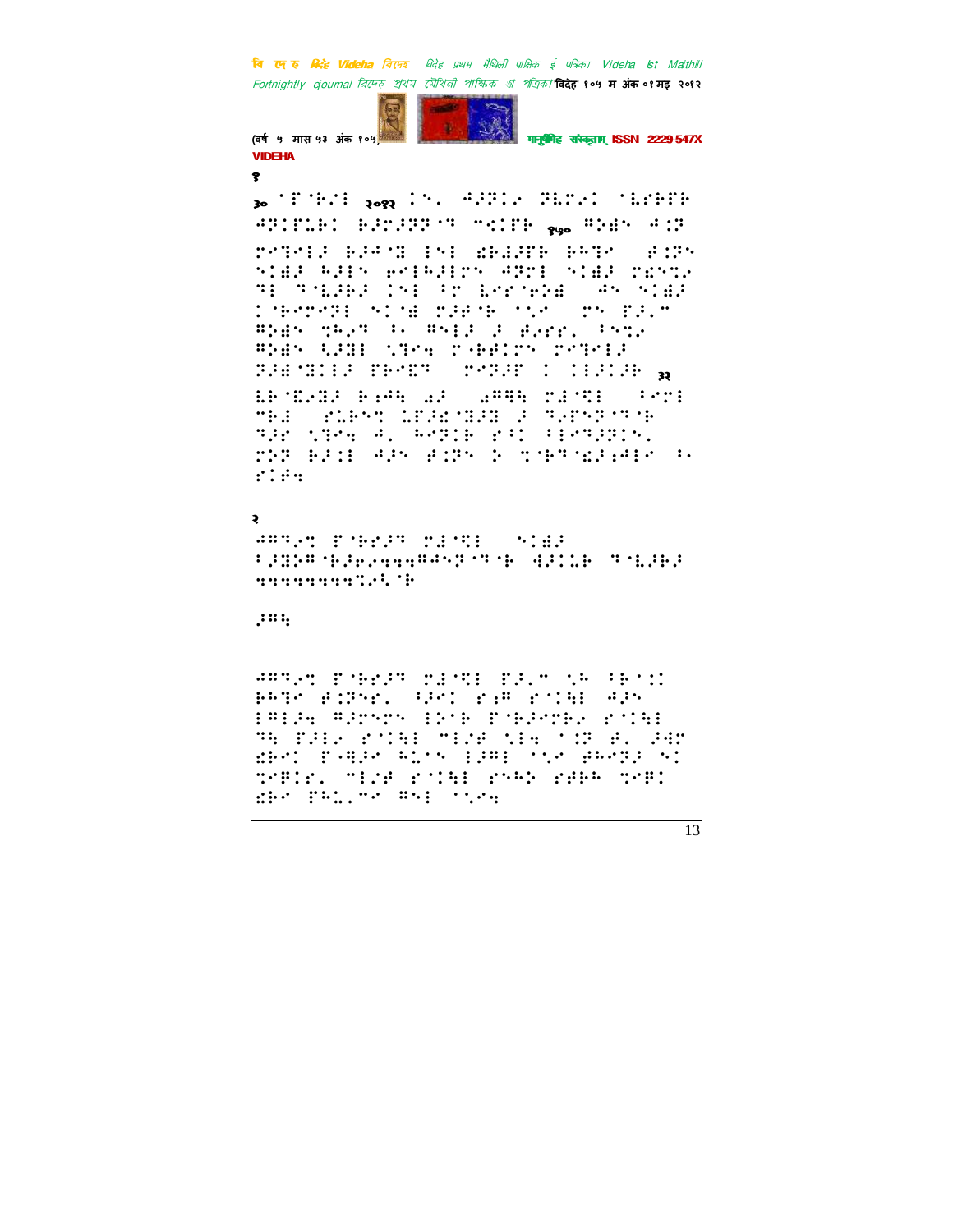बि एक रु मिनेट Videha विएक विदेह प्रथम मैथिली पाक्षिक ई पत्रिका Videha Ist Maithili Fortnightly e Magazine রিদেহ প্রথম মৌথিনী পাক্ষিক প্র **বিदेह १०५ म अंक ०१ मइ २०१२ (वर्ष** 



५ मास५३ अंक१०५)

मानूब्रीह संस्कृतम् ISSN 2229-547X VIDEHA

B.S. De Media (8018-858) (Bedroom 151 PRODUCED BOIRN OPOLIBOS ON ALL PR ar A. S (1114 Leilia <sup>n</sup>eal mai PRA 2323278 27151 12154 B. AGY der føllere aløele medel belge oc<br>Smig føeder føe dmi ste am 1941 Tens PTP RSP the Collection RDL rita agati mengi admawan teng BRATARY TORRY TARGAY SALPHA

PARTE STORES FOR STREET TO A SHEER BEDDA EPPHELIER (BEPERT 19471674 BRIGH BROSS B. S. Sanct BBS S. EDGE BY WHERE YOU POHEN DAY robject an adaptive moden did car der Gride frag from Sagt (1898 1898 12 MAR BJBA 134 1628 64134 Brunir war war plane bese lleng, spleele pher til the <sub>ssa</sub>

AC MOST PURP ROOT AN FINING Rink (SP) (Prononent roseppier) FROM CENTLE HARACH THERE AN ECAN ri Aldia Allevay (An 1813ng An riA HB HB BATE (PART TYTH (TPICT) PLPIE GRAMAR (PRLA PRIPHA APPLEINGA) SP PTH PETHER POPPER.  $\mathbf{L} \mathcal{L} \mathcal{L} \mathcal{L} \mathcal{L} \mathcal{L} \mathcal{L} \mathcal{L} \mathcal{L} \mathcal{L} \mathcal{L}$ President para esta president figures sasp as may may: time run 199 rilde f.n (n 1536) rim BAF  $\therefore$  and the set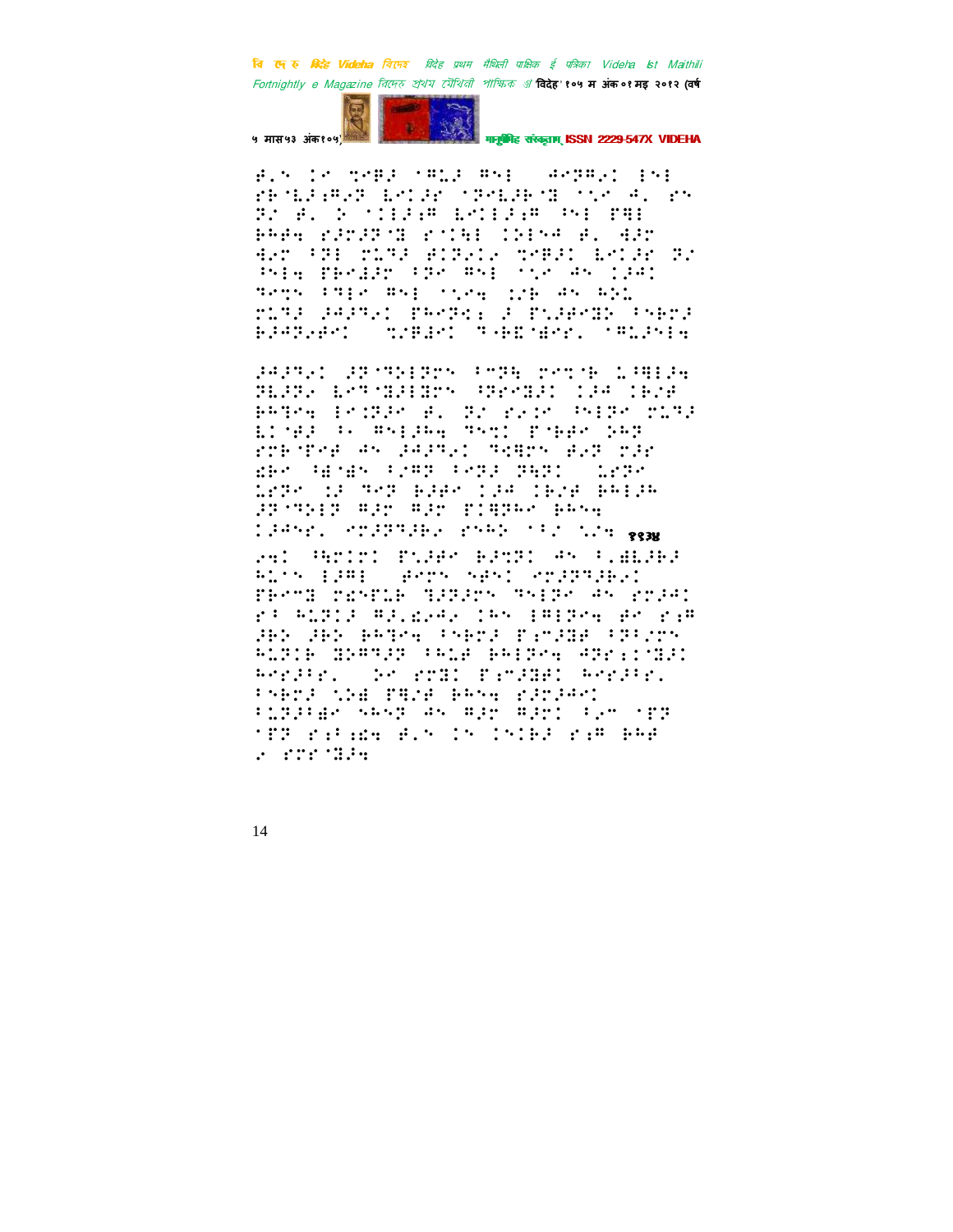बि एक रु मिनेट Videha विएक विदेह प्रथम मैथिली पाक्षिक ई पत्रिका Videha Ist Maithili Fortnightly ejournal রিদেত প্রথম মৌথিনী পাক্ষিক প্রা পত্রিকা' **বিदेह' १०५ म अंक ०१ मड़ २०१२** 



मानुब्रीह संस्कृतम् ISSN 2229-547X

(वर्ष ५ मास ५३ अंक १०५) **VIDEHA** 

MINE NAP REMOVEMENDEMINI PRINRY. AN YEB EYMIA COAN EYMIA SPONN **SANSA MATER STATE PRIS** 

Pile Cong perspicered squa #SIPPH DPF Trinch, APR FRID LOSEO OLSER OLSE PSEHE IOS #SPPS FMPS PMPHESE PROTORE SAND STREETED PRESERVE RESTU riede a Syrk Hagean Breiber spraces: Same plan the the des grads, amigo papang ARRIE BIATZARI TABINARI (1585) AIR APRE BRATE TITLET TABINEARY STREET 2 Adrie Alder Aktorike Adrie Krigt IRMEA PRESSORE RATIONAL AMERI HARDARY R. R. M.W. . . . . . HELDER EST MENER (1980) DEL 1990 APRILHENDS<br>1998 - DIRE (EST MENER) APRILIANEN (1994) Test B. De ARADs, APPLER (1818-3125) 19814 223 2 27192 8921 57857 rings that withermall again the br Polino (PRI PRI PRIPAR of PRI tice beager, bettaged bar ENTAINER (BEALING PARLI IMPRATH MER PRIN MIRRY BIREL MEMBRE FRIEND AB BAZ (2178 PVBR) CMABY Brook rooms what APB (1911-18 PRIPER DE IMPRODUMENT PRO

**MINIMUM INTO PART STEE**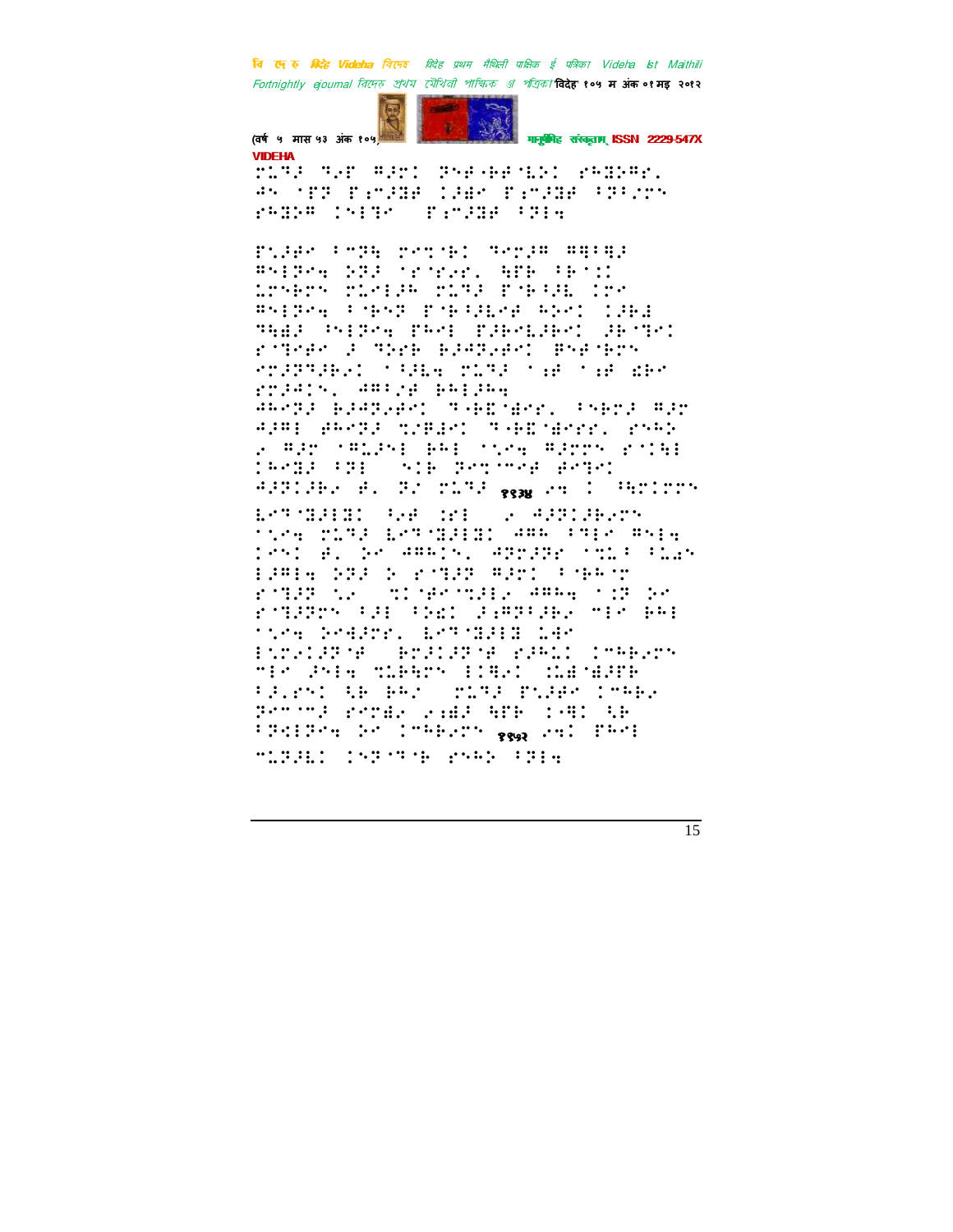बि एक रु मिनेट Videha विएक विदेह प्रथम मैथिली पाक्षिक ई पत्रिका Videha Ist Maithili Fortnightly e Magazine রিদেহ প্রথম মৌথিনী পাক্ষিক প্র **বিदेह १०५ म अंक ०१ मइ २०१२ (वर्ष** 



**AND STREET SERVICES AND STREET AND STREET AND STREET AND STREET AND STREET AND STREET AND STREET AND STREET AND STREET AND STREET AND STREET AND STREET AND STREET AND STREET AND STREET AND STREET AND STREET AND STREET AND** ५ मास५३ अंक१०५) tir betagningse fanger tie as and great fing: farge beach Aff tropped 1993 in Barroline, CB216 B2030B Police Shake Assembly, Bower Sibedon PAI (151 An A1913 Indin 95 We STORY CONSTRUCTION TENDS AMARI PRO RNE SNOW YMSPIAEO PYMARA H.P. JAPJ ERM POSE (1896 RAPP) **MOTHALL AREA HEME TORMAN MAP**  $\label{eq:3} \frac{1}{2} \left( \mathcal{N} \left( \mathcal{N} \right) \right) = \frac{1}{2} \left( \mathcal{N} \left( \mathcal{N} \right) \right)$ 

**SANDARY MANUFACT PARTNERS MENUSCHER** MOS MAID MAGAZAMA Pia CimP al 2 Fam PRIN AS ESTAD PHOPMA DES DA POINT THROUGH THEI POUR POUR de Granda (original papel de Crema)<br>postedaro dismoderor diacordia de C 151 45 2323421 B3.53 (  $\mathcal{L}$  .  $\mathcal{L}$ Personalità spacificano progene. MEZE SEA JENES JENES FRYNCHAIED Pagego woją pojąc nąwnego organ rusu rek de me ra 1973 AC FAIL Partnar AP Poberte Premius competitorine provide the change of the provide the second state of the second state of the second state of the second state of the second state of the second state of the second state of the second state of the second state of the seco PALE AMAR ESTABLE PORTUNEORE BATTS PARE SERGE DO STITUS ISTIC RANK PROFI FAM ROBER BY PARK Alder & Clase, Page Rootich Silke re wether Affar Alfr (A) SUPPRESS PRODUCED PAROL SOFTENED 4998 - 1990 - 1990 - 1990 - 1990 - 1990 - 1990 - 1990 - 1990 - 1990 - 1990 - 1990 - 1990 - 1990 - 1990 - 1990 SPORTE ARIGHT AVEN FAROE SLEP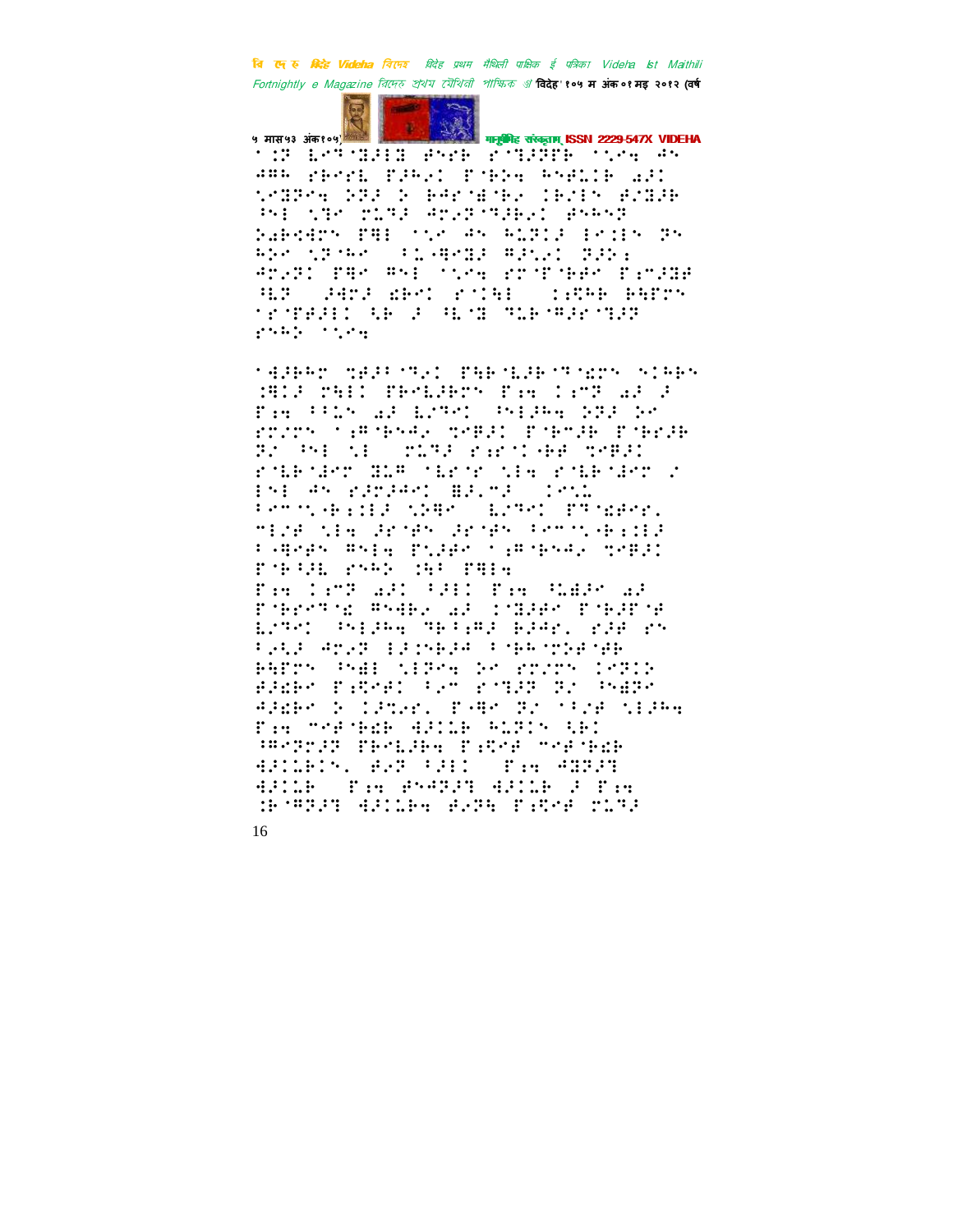बि एक रु मिनेट Videha विएक विदेह प्रथम मैथिली पाक्षिक ई पत्रिका Videha Ist Maithili Fortnightly ejournal রিদেত শ্রথম মৌথিনী পাক্ষিক প্রাণবিলিক বা স্বার্ক ১৭ মন্ত ২০৭২



(वर्ष ५ मास ५३ अंक १०५) **VIDEHA** 

मानुभीह संस्कृतम् ISSN 2229-547X

ANGLE PAR THEY CENE CYPAR FRY BRIGHT FOR THE GLACIER SPARE BRIDGE FALLBYFRAT BRIDGE IPDA. PARK SERA COMMISSION STRAINES Brown (1984 Cicro Bradeo Science PALE TEMPE (PRES PART) HE ESTARRITH PHR THIRS RNIE PURP TE-LIET TH WEDDED BILLE **TREATE ANILY A RIPTH ANILY** Pricele Sheer, Standard Pig FLITE ARILE LYTTE PATTS WRTST ESTANDAR CREA BRIGHT TEL 1708873 800 - 1000 - 1000 - 1000 - 1000 - 1000 - 1000 - 1000 - 1000 - 1000 - 1000 - 1000 - 1000 - 1000 - 1000 - 1000 -Anist Letterares Andal He rale  $3.43344$ 

n 12 den jalhar (Perbael Stein (Presintr miss were by the family when as as garded betonded raw thr released allers and and and and EST EMBIEDE PALBER PARA MIPH FARM MINRYNIE AF MEERINGEN EST MEERS SAN MEESE MSEL FRA **TELENTY THA WAITER** 

PARA LESTAN PATNE PAR L'ATAR MIRA SI KAR AMBARK (19701-2001) rawers: Leter Sada Sidwe (2513) reductionships and the mean achie DAIRES KARL APROPORTA MEMBRO SIPH 85 (1931 TREEPT MEERTS (1891 TRE 31 ari poze vijek zjil overš lruž 95 <u> 1951 - MBA (PSS) Alexandrov, Adde</u> MHE SPAR NIRE Min Wern, Warner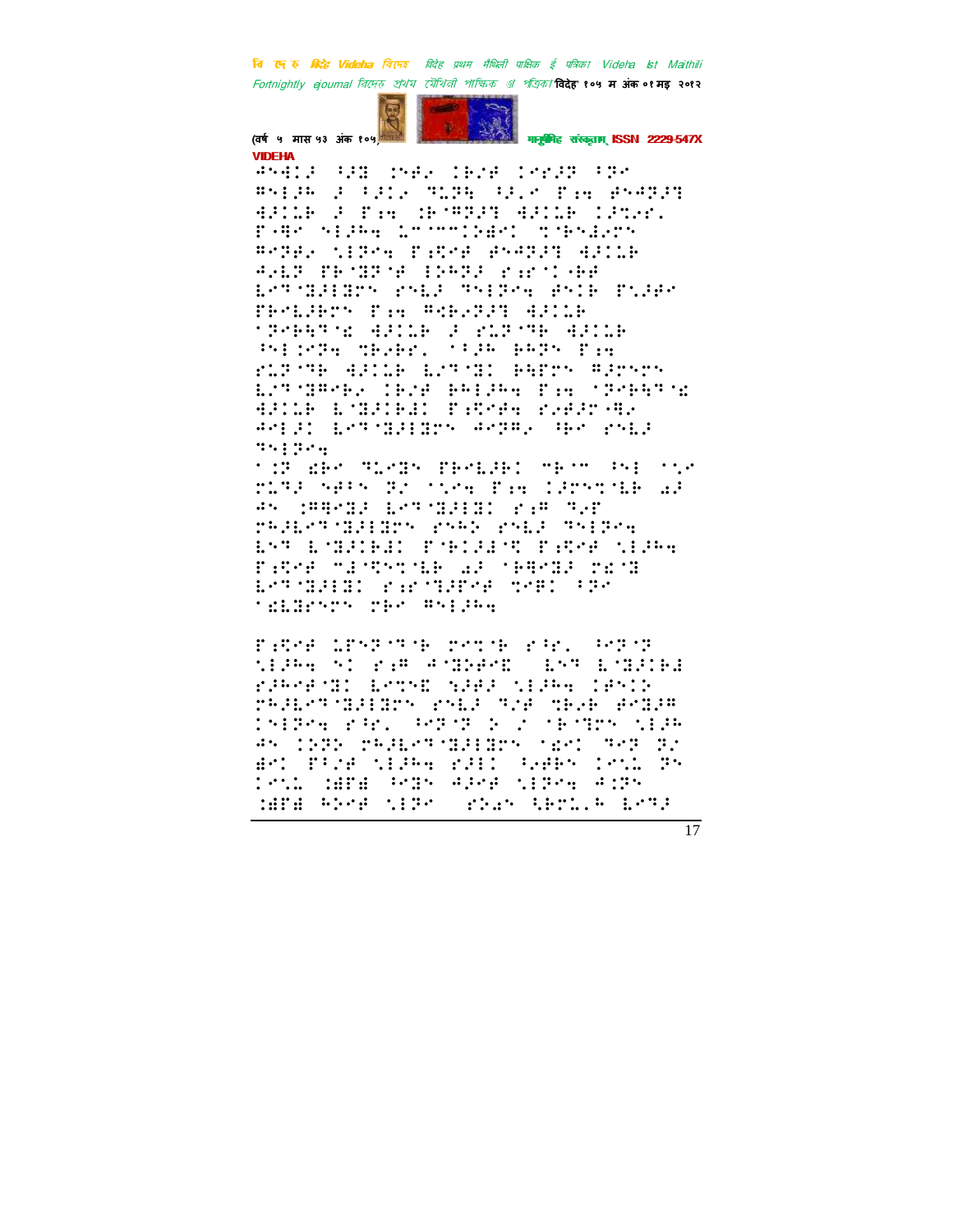बि एक रु मिनेट Videha विएक विदेह प्रथम मैथिली पाक्षिक ई पत्रिका Videha Ist Maithili Fortnightly e Magazine রিদেহ প্রথম মৌথিনী পাক্ষিক প্র **বিदेह : ১০৭ म अंक ०१ मइ २०१२ (वर्ष** 



**AND STREET SERVICES AND STREET AND STREET AND STREET AND STREET AND STREET AND STREET AND STREET AND STREET AND STREET AND STREET AND STREET AND STREET AND STREET AND STREET AND STREET AND STREET AND STREET AND STREET AND** ५ मास५३ अंक१०५) <u>a april sidhe roma martí ridhe</u> INIBE INL IRM BY NEWTH IND FLARE THE CETA AN INATE NEWS FOR amed man is is seen a string mid SIPP AN MEPH AP EPPEND IESE ( 225 ram (PP) legegebolis, tiane msac<br>mare region digit more informaced tidae dels ther raps for tagge and new Store (22) problems (properties)<br>Exposed (1995) the (proses (1995) and **TO THE REPORT OF STATISTICS** roller back tilte rang cha paggalan ay mgang rounder vide, well ldeng weer THINTIPLE EMBERIES IN STRUCKERS PRIPOLIPOLARI KOTORO IRA (1904 PARL LEARANT MENTER RETGERED WIRE Introductionships at Telecometry ANLE BAPP THIN THE THIN APAP **MOGUEST PRIPE:** re bribha a thuibh the tilbe their. Till & BATH tilber FLICK THIS TIME INTO THIS ESTATE TREP: LADE ESPERITA PRIPE SPROGREE LEECEN SECONDER PARK ring therefore reader and re part print written

BRON POLABEL <sub>RAME</sub> PACH ABBRAT ESPERAB MAND BOILER WHY, PHIN THE MIRTS TETT FORE PPC PSE ME Provinsers plumpliced onder the retir right is specific the city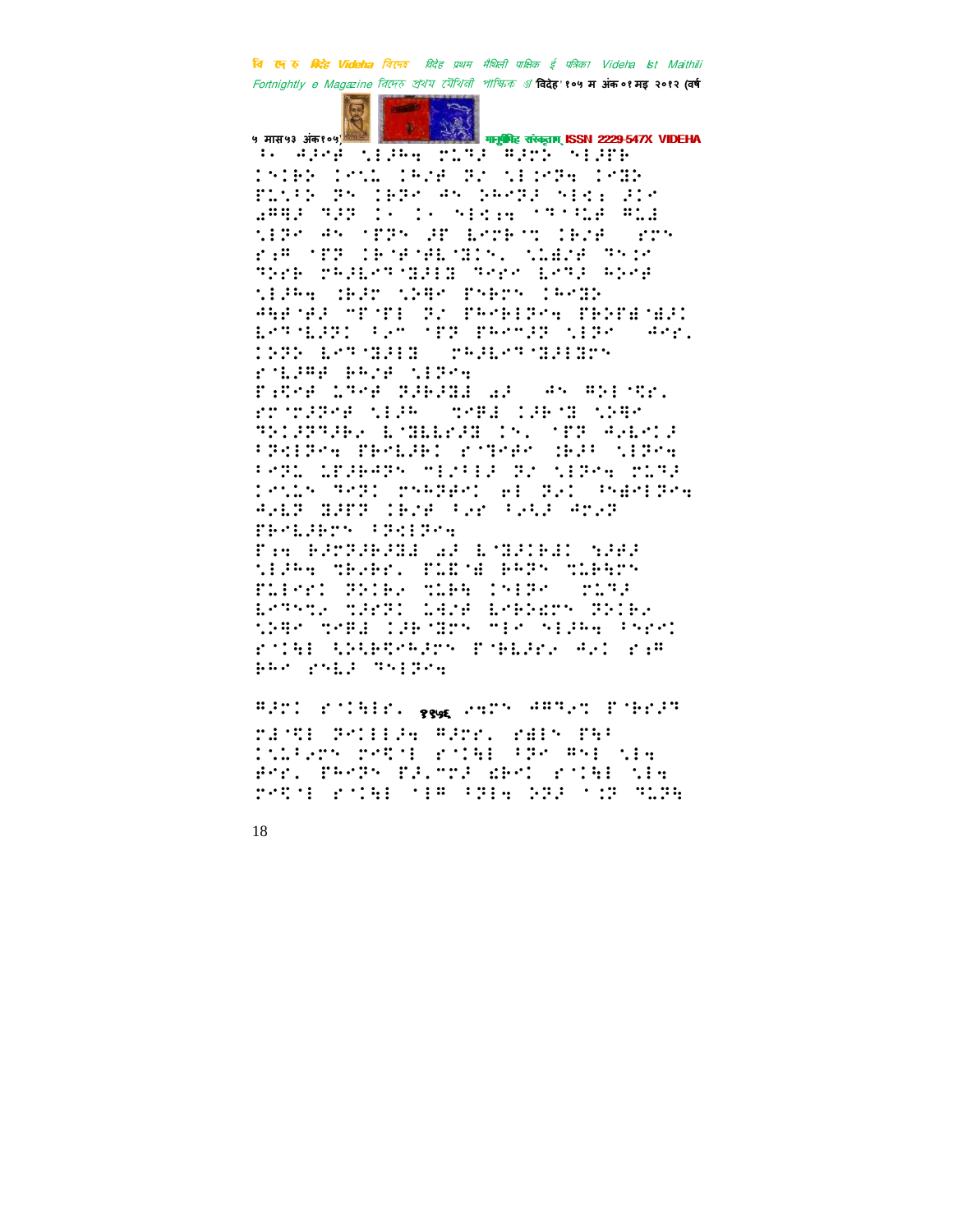बि एक रु मिनेट Videha विएक विदेह प्रथम मैथिली पाक्षिक ई पत्रिका Videha Ist Maithili Fortnightly ejournal রিদেত প্রথম মৌথিনী পাক্ষিক প্রা পত্রিকা' **বিदेह' १०५ म अंक ०१ मड़ २०१२** 



(वर्ष ५ मास ५३ अंक १०५) **VIDEHA** 

मानुब्रीह संस्कृतम् ISSN 2229-547X

reposed to map the ring races when nim nim nig fluore den eld Tr 1mre ME TITE NAF RIATEN MER BATZE **TRANS WAS INTERESTED** 

**REGULARITY PARTICLE POSSESSION** 

ISABARAN SAMATAN GEGANINGKAN PADE Principal Cheral Estimate Mar Priedring are roles for animalies RAK POSEDN PAIN PAI LKAARE RNG Profile Compartment Part Service Art analbolist ti W Abbi Art Bribeddro dr the Bribedd War roleirs si le sepi rais rai gaer tria tras ell colabamento es pr **Art. StaffTibly, Tal 2271 Alve**  $\ddot{\cdot}$ the Abera Adet ar ar bettmanter Pres Alex Stre Sile Aberl 262 Alef tire tile (etc. Aben Abrielbrn BAZA NIJA PJIR (BATIVNĚ SVÝJANE)<br>TPLEMEJ BAMBY NISMA RSV TVSK (MNL Tend of General Price (Bench BBAS) BAY  $\ddot{\cdot}$ :

**TARGET WERE ANY ARGUMENT ADVENTURE** ESTARRED FRY ANE RACHINE ARE TRAD **MELIAE RON PARPS TRE EJERON MEMBE** HART BY THAT PRINT IN SBI 151 B. 2 1953 TVSB5 TSET2 tidade Sarank Sorrakry (S. Sor the may delive were apeal to come TEVENTENT I FRANCHE TERM ANNE  $\ddots$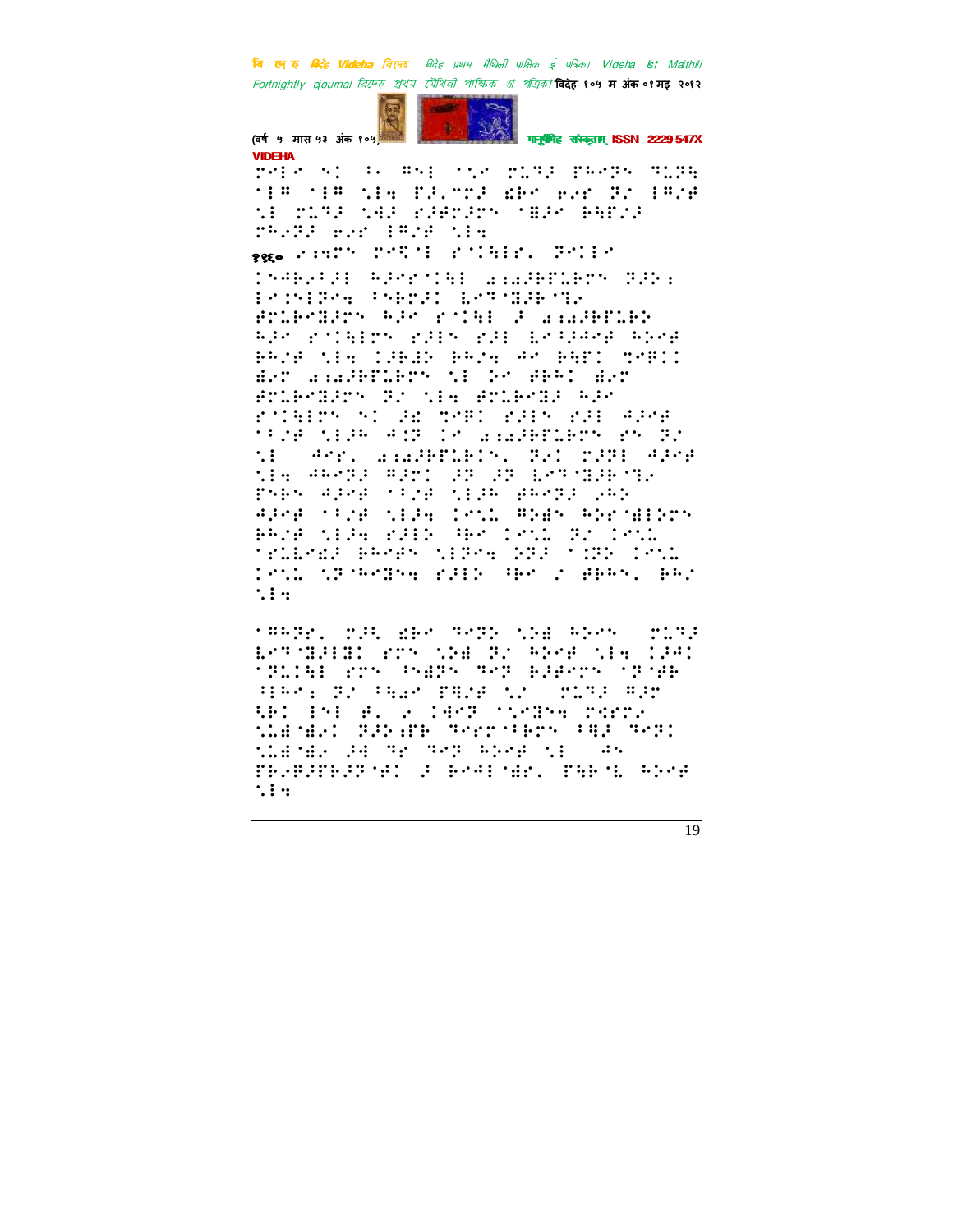बि एक रु मिनेट Videha विएक विदेह प्रथम मैथिली पाक्षिक ई पत्रिका Videha Ist Maithili Fortnightly e Magazine রিদেহ প্রথম মৌথিনী পাক্ষিক প্র **বিदेह : ১০৭ म अंक ०१ मइ २०१२ (वर्ष** 



गानुब्रीह संस्कृतम् ISSN 2229-547X VIDEHA

Abrell rarry (ribed) #, #6033 ria: 8 Tribred Mark Abbi Adre tim 191 SIER ET 1981 SLESER KSAD IAE APR tronger Adelendation des Sous the Pree there. The explosive the SA PRADRI BATABRAYA (SOCH LARGER PROS SYRES IS: RYPE SION KANARA TEMBAHI BATUNGAN TE AM SAMA Med Bal teal Perke Aler tilk treat deemed riffing perry prijarje in ajrje nju akrje ajgi nje PESHE MILLE MAS RESTE RETURN RIN BLIEG MIRSE SAME ANN. STORED MITH mar el didde betebil beteldi. Rod th Alder Abord theory of the Society  $4.144 + 1.44$ 

anikola kao politi a wiwanikokazo<br>politino ekonomikola eo amazi kima **286 8256 12412 1828 18 3 3 48 58** REAR NIA CUBUR NIZI CHIP POATO RUM rsing genze aver in 10 parrs President Paperie delegat (P.C. **MICHAEL MARKET SEMISSION WAS** andBTLETY F-BMF SIGHT FTHE PYPTH ES LETTRO PORT MINE MA PROP sepa fes perchilire chicale aber PRSA RIT TIT KIR TAL TSPS MIT 1407 the SBB 2008 (AMB) B2 (251-8. PSPECIAL COMPANY TO PSPS STATE PROPE ESTABLE: PARK NEPA BRAZE PRACE THIN PARK REAR NEW CIT PARK EPRIME FOR APROVAMENT CETE AND TIME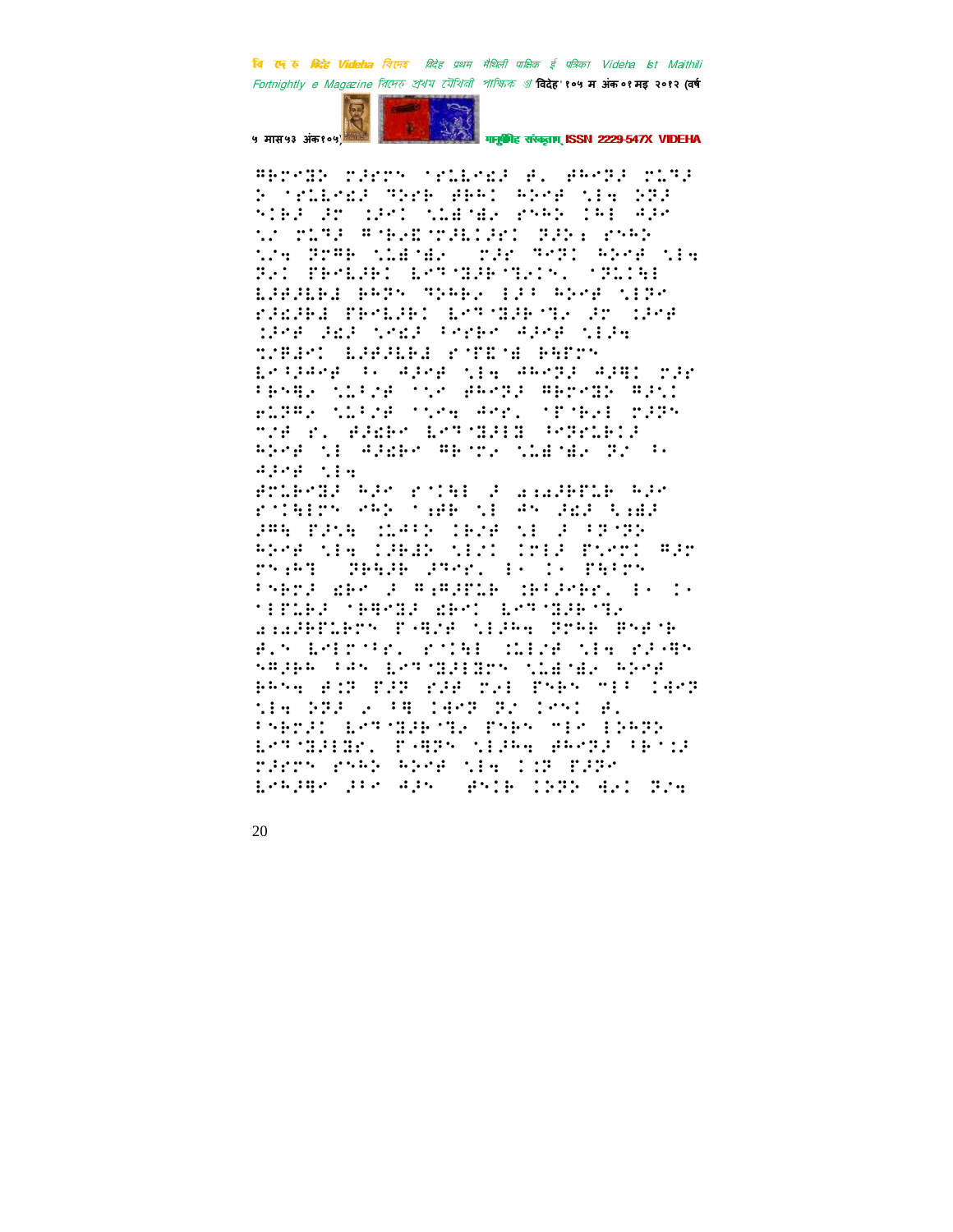बि एक रु मिनेट Videha विएक विदेह प्रथम मैथिली पाक्षिक ई पत्रिका Videha Ist Maithili Fortnightly ejournal রিদেত প্রথম মৌথিনী পাক্ষিক প্রা পত্রিকা' **বিदेह' १०५ म अंक ०१ मड़ २०१२** 



मानूबीह संस्कृताम् ISSN 2229-547X

(वर्ष ५ मास ५३ अंक १०५) **VIDEHA** 

PRAYS CRSOF TESPA RSIED ASCAR RIA **Will die Gleenheim** 

INGEVENT ANN POINT STANDERDO <sub>8953</sub> SAMP PROFESSION (PS) PORPHOLIC Principality directions and manager **TER EMARK & ESPANY RAPAI PARA** ANGE SENIG IER ESSARI TIAGER (PER (ESPAND) PAPS PS ISBN 195  $\mathbf{u} \cdot \mathbf{v}$ BAND ALL TAN BUNGA DEL TERITY **FARRISHS PLAN THE MILE MIRRY Trinend Bain** 

gggz shirt Albel (1915-4 Minder Alb PRINGE, INFAR MATH MISS INFARI AN Br#B meH#B RB maRa (#5 gHBHr5 B2) PHIL BIS REPORT FOIRING FEED BRES rang mm gin tristical sin sin EMERI PARP TERR PAPE INFORMATION MIRA MARAMA RE AJPEI PARTEMA INTA toma ters ell rome ims esp BOR PARTIE FOOT F PARTIE #JE431 r3rs lets 35 12-538 4#JSeg POL PORT PLARE INFORMATION ISSUE **FRAME STREET STREET FREEM** 

HANGE PORTHOLD PAINT WERE CHINESE PSINEMINA FRONTHEIGHT PANN FREME EPPS PRES PRIMERS PROPOSED PRO dealer down front frame porch with PRINCE TOTH TANK BATABARY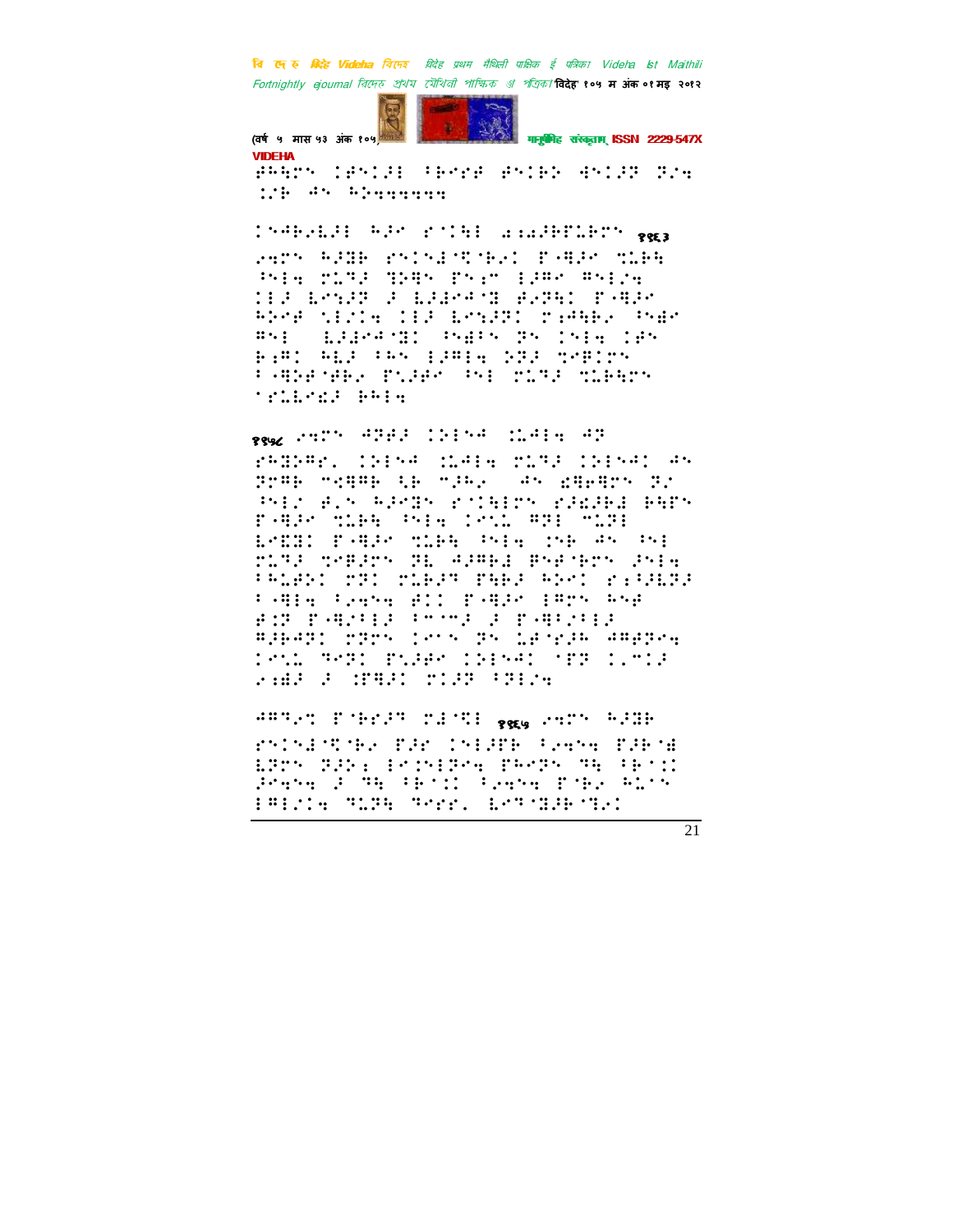बि एक रु मिनेट Videha विएक विदेह प्रथम मैथिली पाक्षिक ई पत्रिका Videha Ist Maithili Fortnightly e Magazine রিদেহ প্রথম মৌথিনী পাক্ষিক প্র **বিदेह : ১০৭ म अंक ०१ मइ २०१२ (वर्ष** 



**AND STREET IN SIGN 2229-547X VIDEHA** ५ मास५३ अंक१०५) Pombon Alos (1981) (2009 P.B.NE LP INDEE SPENS ESENT ESTAD INDENSIT 37 INFSAMS STRING FARDS ANSELINE Apal (Sinarn by Anna (Sia ni Ai Ana THREE THAT INTO LANDING THE TA the Asperal beagans read mising addr. MIRA PORTSE PHTT ROBB. IP PRISH Reanch (2004) SSD B. BSB C HANI A TEACH SIA

**Resp. Ford: MLP.H.I. F.PP Prof. FFP** 

EMPRET PRISE STEEDTITE SI PAR TANIN BYRTYP 148 I- 42-4 (F. ANG. MELPER COPYNIAN (PSYSTEM) APAPEN Ship Ande Cepipen Address d'Esebr EZRAN MIRRO PVIA AN APARI ARAVI recommended (Canad Man Adr Arta

202 AN 1202 OR KORAAND JNST<br>KOTKAK ASKN AFRIK OTOS ZAJEN BRNA MIRA SK ENE ARMEN WIJBJENNI WSM J 1941 and well specificate by the range syn a range newge to ser. STOCKSTOLEN STORY THE BRIDG BIGI BAGANY ALI, SIRI PISARY SIY 19814 ARA 195 ARTH ANTHONY NO rned his dri shisanish mis hi Her Sprach and C. Sale and Cle Profile (SP) (1983) first profile **MENIN BEAMEN (Bro EDMINIS BIR)** pa: 5:4 Mb:18: An:355 Paa) Marc STORES THE STEEL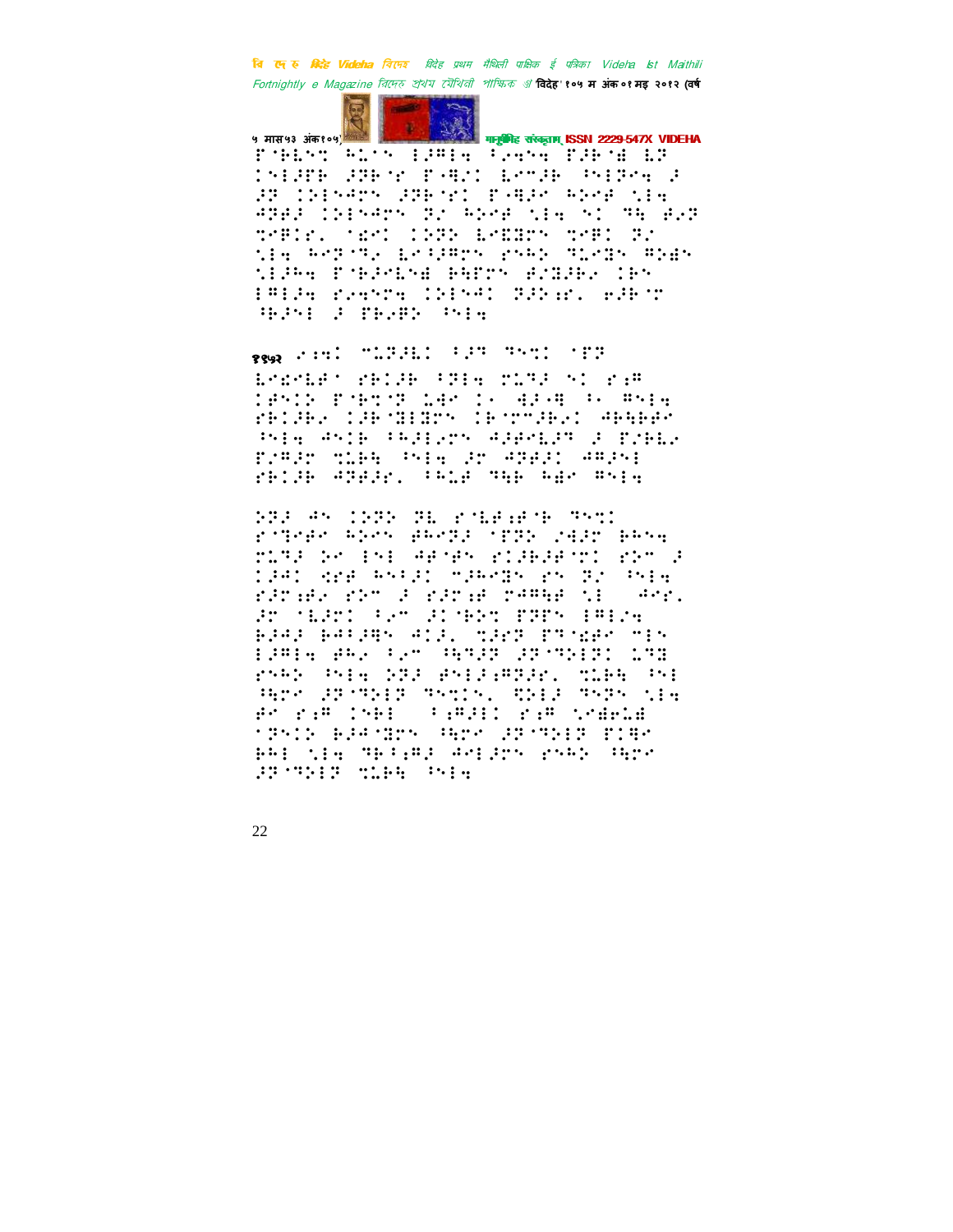बि एक रु मिनेट Videha विएक विदेह प्रथम मैथिली पाक्षिक ई पत्रिका Videha Ist Maithili Fortnightly ejournal রিদেত প্রথম মৌথিনী পাক্ষিক প্রা পত্রিকা**'বিব্রৈ' १०५ म अंक ०१ मइ २०१२** 



(वर्ष ५ मास ५३ अंक १०५) **VIDEHA** 

मानुब्रीह संस्कृतम् ISSN 2229-547X

**ROOD AND MUSSED LEARNERS PRISE** righer (rege syes (neers agricul 88138 (Pro #514 (PRP): 7891 (Pr APPEARS ON PPARTNE (AMP) TESTA ADEL BY NEW ZORGT ADER BARE ARM role (19154) popular perry (25 **THIS CONSTANT AND SPACE AND P** RNA RNA 2 TNES ALE, PNIA ARMES PROFINEERS CITEER PSP SP 20 STARPERS MISE PARK TEN IPPIN

reteraction raid (Agusta) cad GHER SIN 200 PUR PHERM I ANYL BYS FREE AREADED TO CONFIRM TO TECH ANAD NI ARADN BAR FRBARI NI POBEAM me për trajtarë ndërvjetër tra SPACRAMENTS, PARTA SENSA ASP DA LEARDER (1982) DECEMO DANNY (1979) MAX EPPORT MACHERY CRIPPER EPPE denn childre constant ancholog fanla Anns fant it bros fastgets. taga (Ang tinta an ram boy, Mabu FOR UN 1992 COMPRES MORE TAME AT 20 page paper pages, and rappe pageage MIP ROOF THE MEMORY FERD raduare, mice tie en pas non nord PROS SOUTH TRANSVIL TENN SEOS relevent forms wir wirt als els 1999 Albert Willer (1911-1991) Will 199 SI PARSEL PAL INTE RINN SRIBBA H Tried TH ST THI SEHE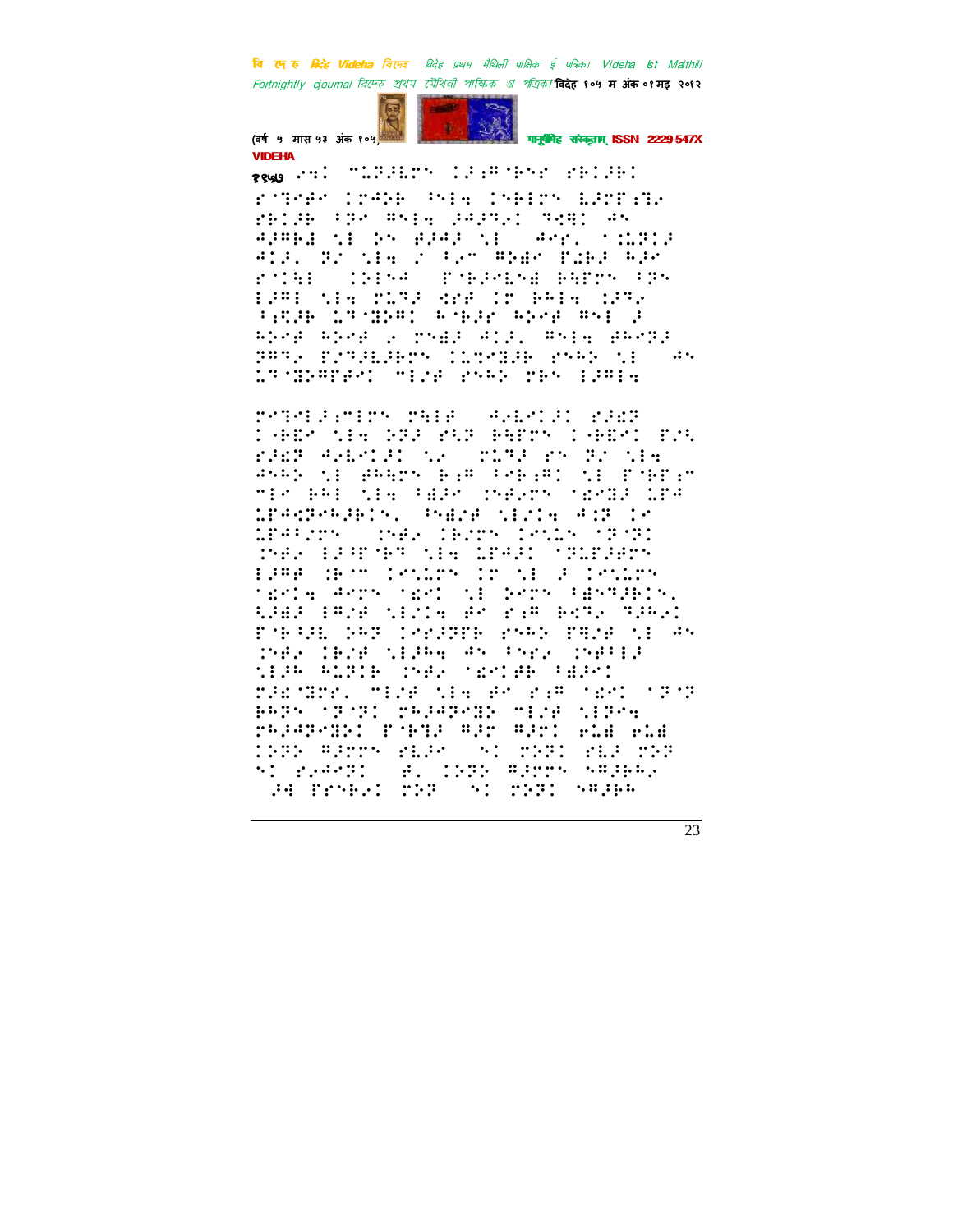बि एक रु मिनेट Videha विएक विदेह प्रथम मैथिली पाक्षिक ई पत्रिका Videha Ist Maithili Fortnightly e Magazine রিদেহ প্রথম মৌথিনী পাক্ষিক প্র **বিदेह १०५ म अंक ०१ मइ २०१२ (वर्ष** 



**ALL SERVICE STATE IN STRATEGIES AND STRATEGIES OF STRATEGIES AND STRATEGIES OF STRATEGIES** ५ मास५३ अंक१०५) Probl (A. 1535 Alrro Chiangle of rit (FBA Bryk, 4 4516 red) (S. 45 SI MIDI JEF MIR KATEMA PSIA AP KAR engline ti av allegi: ike egipy MILLENE APPROVE OF THOSE PATE PATE the and sista and an entirepro Pedia (Bia Milea Alea Siza Singli ATEL PAPE BL BBN PPER BROAD MIRE ras fari ekadrs earagsi a gadha SASE MAP NE AS INFORMAR PSMA LIA mine the chef America make facm rnic (rrdf nidha Adri Adr ni ni #Ndr: 18704 #175 START #r.F PraPri PRESENTED PROBLEMS IN STORY  $\ldots, \ldots$ rers can certe three-man regular

FREE FRAG NIGHT SINGLE REPORTS FIRE IT PRATH PAIL ROL THO IPA REMPA Grasbi tem inevi se eznaski inevi Proget (186 Siles (1861 1862 S) as ps perder agade nel ser al d Procheco SES LEPts the aneseg die: Adil ee Alg. Ise Ase.:<br>Ae Aske ti (Aekdg pekgsi (Ad Aekdg Aberdrage, er rim ove patio pjpro 1985 MSB (SERMIE BJA ARMOR BJBK RSA ARMIE TSAR MIRA RSAA AMP. Press cher Abre the Ebder all Mess **SPARE TRUNK AND PARTIES TREP CROSS NIR BRATE BATTL BECORD O** FIR FINEST ASE ME TREP TREE Damen Mar Syr (Pro And Si Arra **ARD SST IN THAT A WAY THE**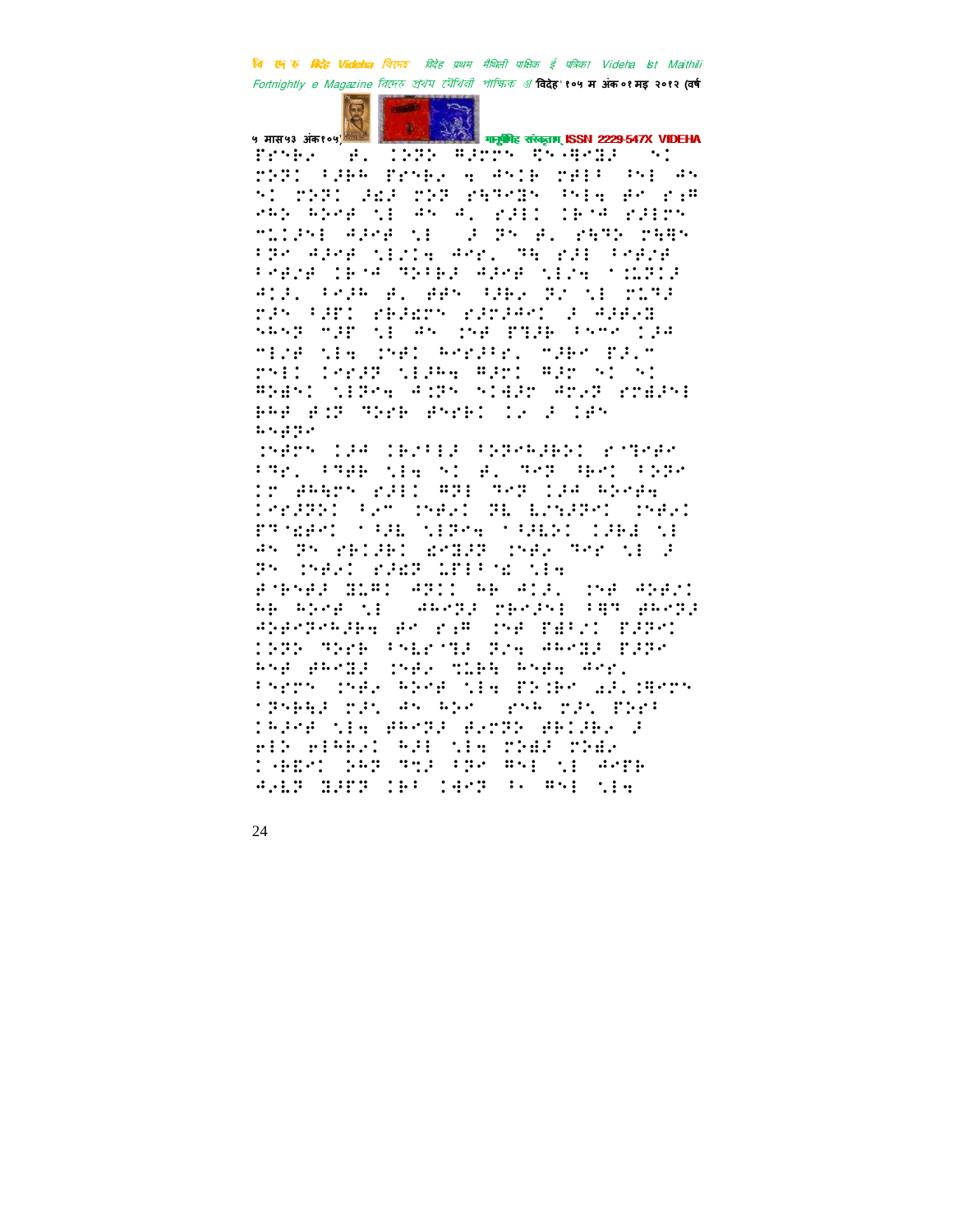बि एक रु मिनेट Videha विएक विदेह प्रथम मैथिली पाक्षिक ई पत्रिका Videha Ist Maithili Fortnightly ejournal রিদেত প্রথম মৌথিনী পাক্ষিক প্রা পত্রিকা**'বিব্রৈ' १०५ म अंक ०१ मइ २०१२** 



(वर्ष ५ मास ५३ अंक १०५)

मानूबीह संस्कृताम् ISSN 2229-547X

POLESER: BATTS WAS TRACK FIRE PIRT THE THE SEATH THE TEST TEST From Schulers, SASP PHECH 1281 MI 45 Program office Professional Scher Bril Pillei AASS Pillei (SASCA Ther Sast Alles harled As ders EPROTECTS #51 #5 F-#21 1572 **FILLS 37 BBR** PAS REGIONARDS CONSIDER PACIS hak the most boundaries (seconds. 555 MIRE CYMSEN ROMA WHIR WINA recht foes af hinn family man WE BY SHIPPY WERE BEEN ALLOWED rafor (beach aroun ersk rock rrogo PARK HISPE NIM

**PRED AND THE PAIR PRESS PRESSURES** ring (see 200 million) and PAPRE PUBM PRME AR APARE ME PARENT ERIC (F. 1877-1886) MANING MINERING  $...$   $...$ 

**FRANCISCO** 

**VIDEHA** 

SPACE POLENTARIO PORTLAND LICE phil phi (19

MIRA COMBERNO E PARTERO MARRAT NE AN SHE POLENCE TO THE MONE

tria romanechal (SAF) (l.c. trans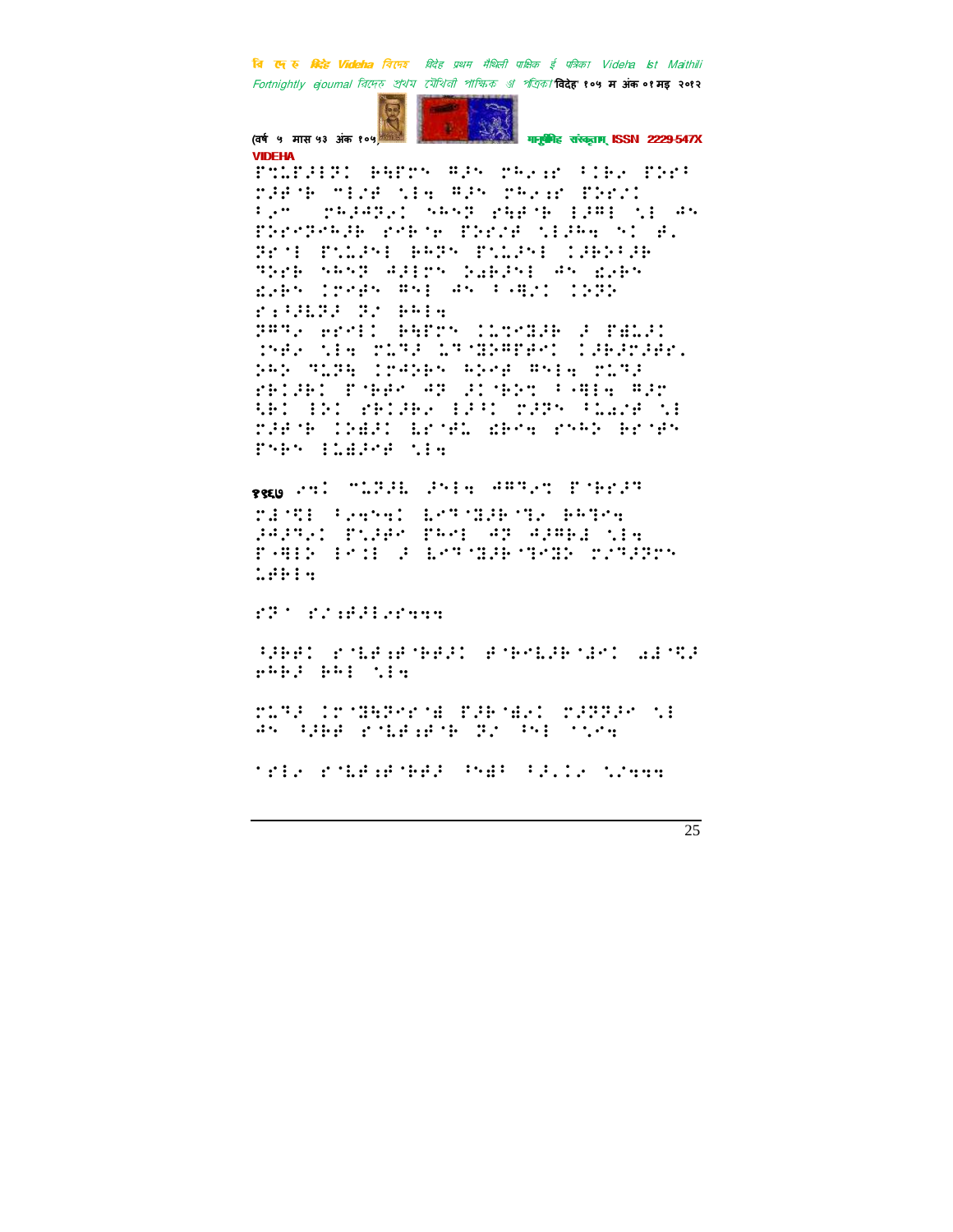चि एक स्टिड Videha विरफ्श विदेह प्रथम मैथिली पाक्षिक ई पत्रिका Videha Ist Maithili Fortnightly e Magazine রিদেত প্রথম মৌথিনী পাক্ষিক প্র' विदेह' १०५ म अंक ०१ मइ २०१२ (वर्ष



गानुब्रीह संस्कृतम् ISSN 2229-547X VIDEHA ५ मास५३ अंक१०५) 75885527 STAR #25

apartners and the stage committee part **FB 11 SHOP** 

So a defender als analysis de discussi **Albertane** 

Predict Polentingherment Press

**The STORYSHAM** 

Earnel (151) page more (1581) powerful th SPECIE FARETT STORE SPEC  $44444444$ 

an theraph Each de talac. Eal Age **IIBN 3299** 

Professor Professor (Professor Professor SPOTF-BOR PACTORPHE

TERMANISTER PRINTINGS (STR BIWAL WESTER STIP NAME

raktor regiser (gm estik iso rathe research de sal rte: Webstern

**ARTES EMPLEY SIME STAR TOOR REPRODUCED TO BELLE TEEP** \*\*\*\*\*\*\*\*\*\*\*\*\*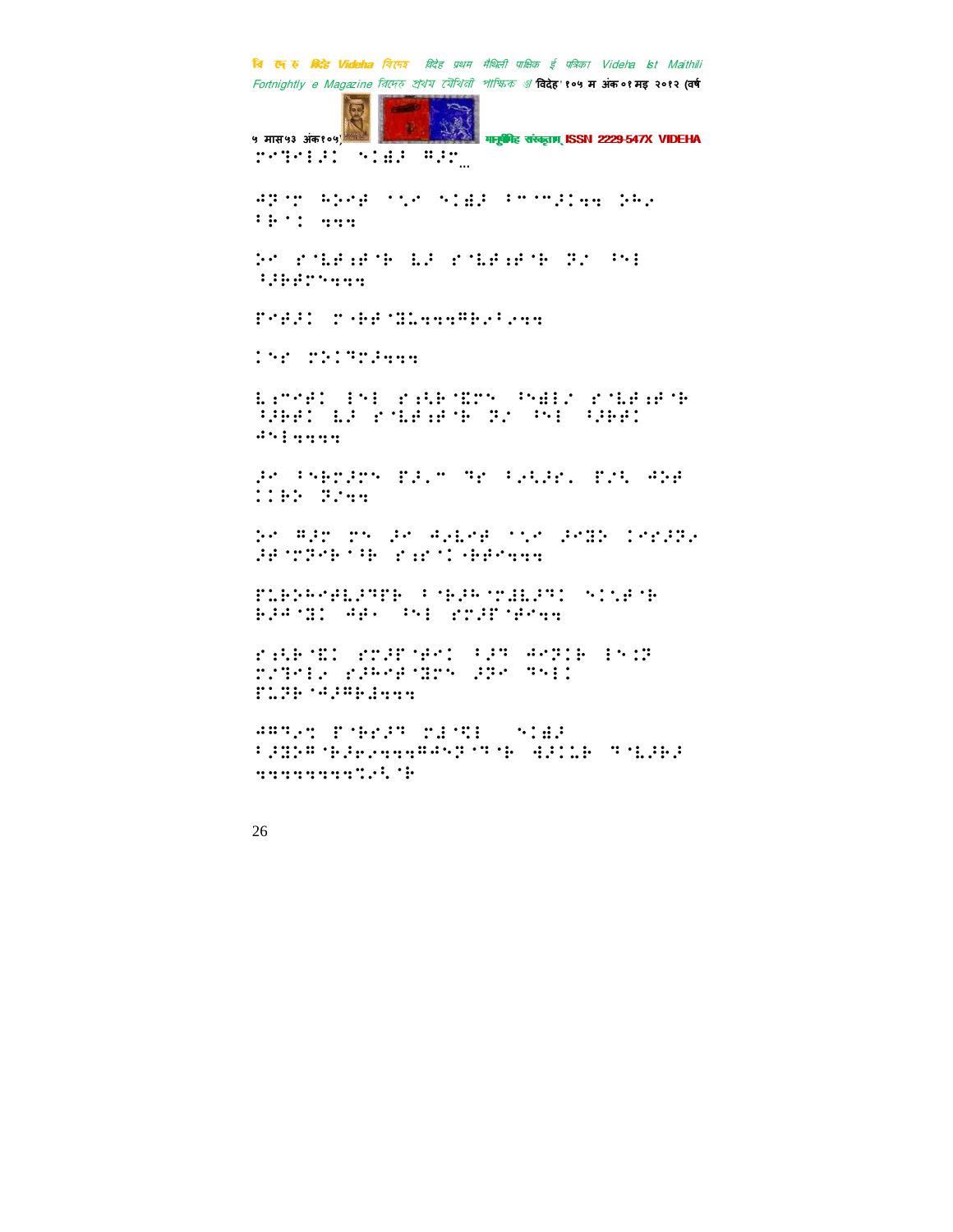बि एक रु मिन्हे Videha विएक विदेह प्रथम मैथिली पाक्षिक ई पत्रिका Videha Ist Maithili Fortnightly ejournal রিদেত শ্রথম মৌথিনী পাক্ষিক প্রাণবিলিক বা স্বার্ক ১৭ মন্ত ২০৭২



(वर्ष ५ मास ५३ अंक १०५) **VIDEHA** 

मानुब्रीह संस्कृतम् ISSN 2229-547X

 $\cdot$ :

 $\overline{\mathbf{3}}$ 

rrace the correct and capacity con EST METRO COOLINE FORTUNO EL MIR<br>EST METRO I ARECENIE MANO EL X ESTARRES PARKAGE STAR ROB 1775-178 SATHER FER ESTABLES<br>1784-189 PA SCHIFFER EN TROS MARIA AN ALBIA ISN PAR PASEA IS CAPTUR ESTARRES (PROTHE BRIGGE 2002) RO Ber Adr Pengra dani sabidori ad pr FROM WHE PORTHOLD FILMER ESTMERESIS, ASSES FILL (2008) FIR PH AND FRAME LONGIFIC IN A BELEFOREETS, SPECIEFIES ENERGY richeardd Ardrag (Albar av ESTARRES MSTERR REED DES NTS R FARING SPNSYNSERS ROOM SPACEMENT pappear as appropriate pract reports (2011-11) the special and source rbad, 141 al Perzh al rep Fael PLEISER MAR MAR IS LAI A FARMY MIRA RNIA ANE MATAIRI LARGERIN. res sites a betolding for cen # 1971 - #21271732 332133 3 ESTARRES PROTECTATORS DELLA Bried W. Brytzerer artie 3 **#110777710 12** PriPH: #51 Brazan Aal Pergui Kamp Naz a Kurea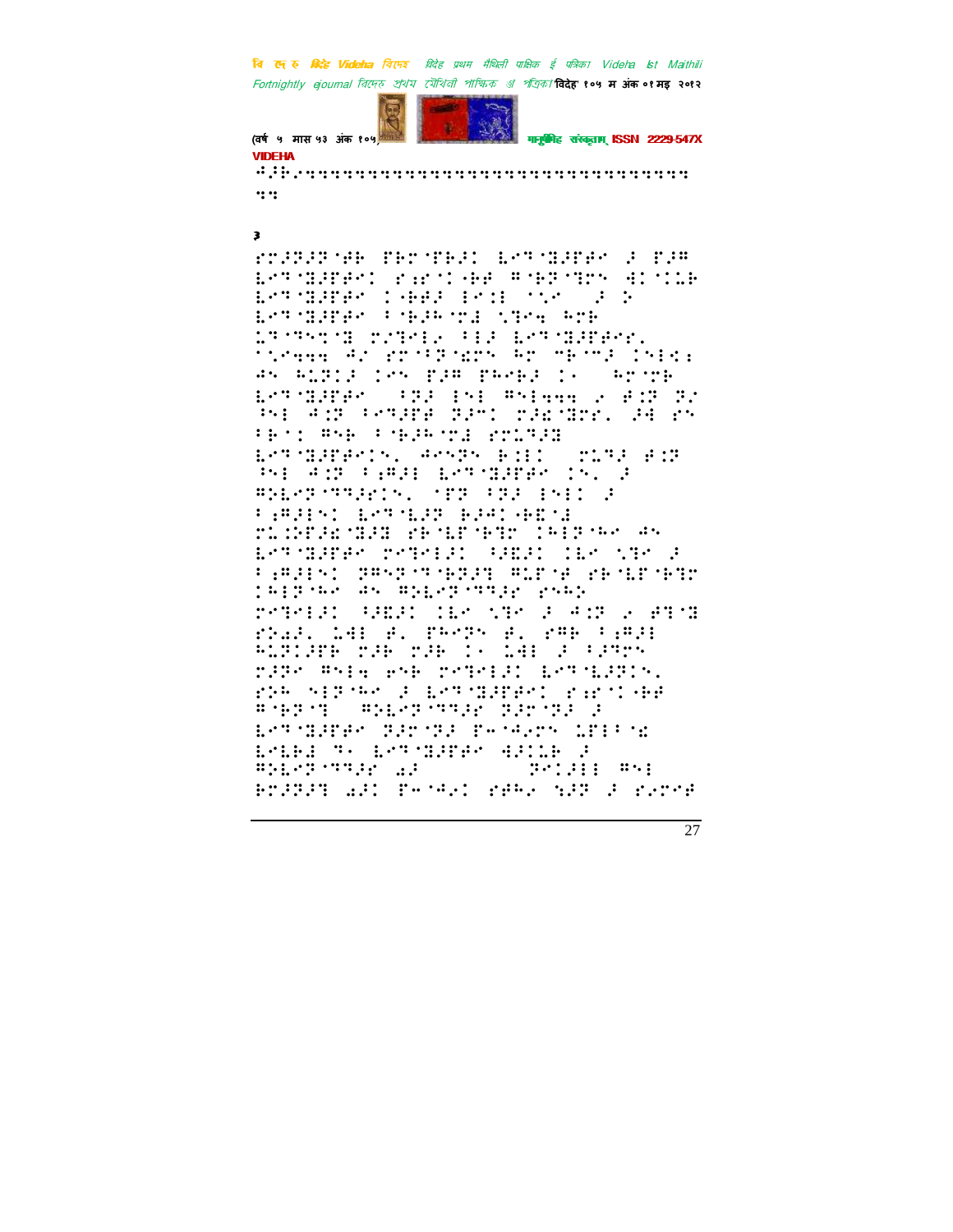बि एक रु मिनेट Videha विएक विदेह प्रथम मैथिली पाक्षिक ई पत्रिका Videha Ist Maithili Fortnightly e Magazine রিদেহ প্রথম মৌথিনী পাক্ষিক প্র **বিदेह १०५ म अंक ०१ मइ २०१२ (वर्ष** 



**AND STREET SEARCH SEARCH SEARCH SEARCH SEARCH SEARCH SEARCH SEARCH SEARCH SEARCH SEARCH SEARCH SEARCH SEARCH SE** ५ मास५३ अंक१०५) theodita processing with wh **SPOINTS PROPERTY IS ESTABLE** .<br>Szobalk also legendág also szobalk.<br>Az nek bet noszer csalatkan bett TALARI PRI ESE PSEN CANL PRES A MERREY MEL (PRPA) (RP) ESTARFESIA, PRAFEREN IES IMIER

ring (berge Agoneerge en Sale Bar d <u> 10 fest 10 in the 1</u> BATI TRYAK LARTEARATH ARA A.P SPORT ASP IN PROPERTIES BEL PHIS BINK MILL PREF PHOTOGRY  $\cdots$ **ANDREWS METAL CONSTRUCTIONS** 

## $\frac{1}{3}$  and the state of the state of the state of the state of the state of the state of the state of the state of the state of the state of the state of the state of the state of the state of the state of the state of

FWESTERLYS ASSEMSERT FWRYS AT Bri na Parr Affair (BEET In. THEFF BARTH BHEFFER INFORMATION OF tro femo space mono ance

SAPPRESE, NEMPHARE PEND POPPHON #51 PRTM (MACH FORTSCH) PRACHER rawn bobiae aa 160 bel 16a 791<br>1652 - Laboure Connelar, Ania A. sztély tamponyai (and is: Alsi)<br>1842–185 ilmi – 2 S P P al<br>1851–1862–515 – P P VA (18 Compressor (1991) (1992) Social Advance Skindersi Alak Asila Aral (Al. FRONT FORESTS AN INFORMATION ROOM PROPH (FAPP AROUN ED) APRECEP and Died (88 Mr Nin Fiedel 2001)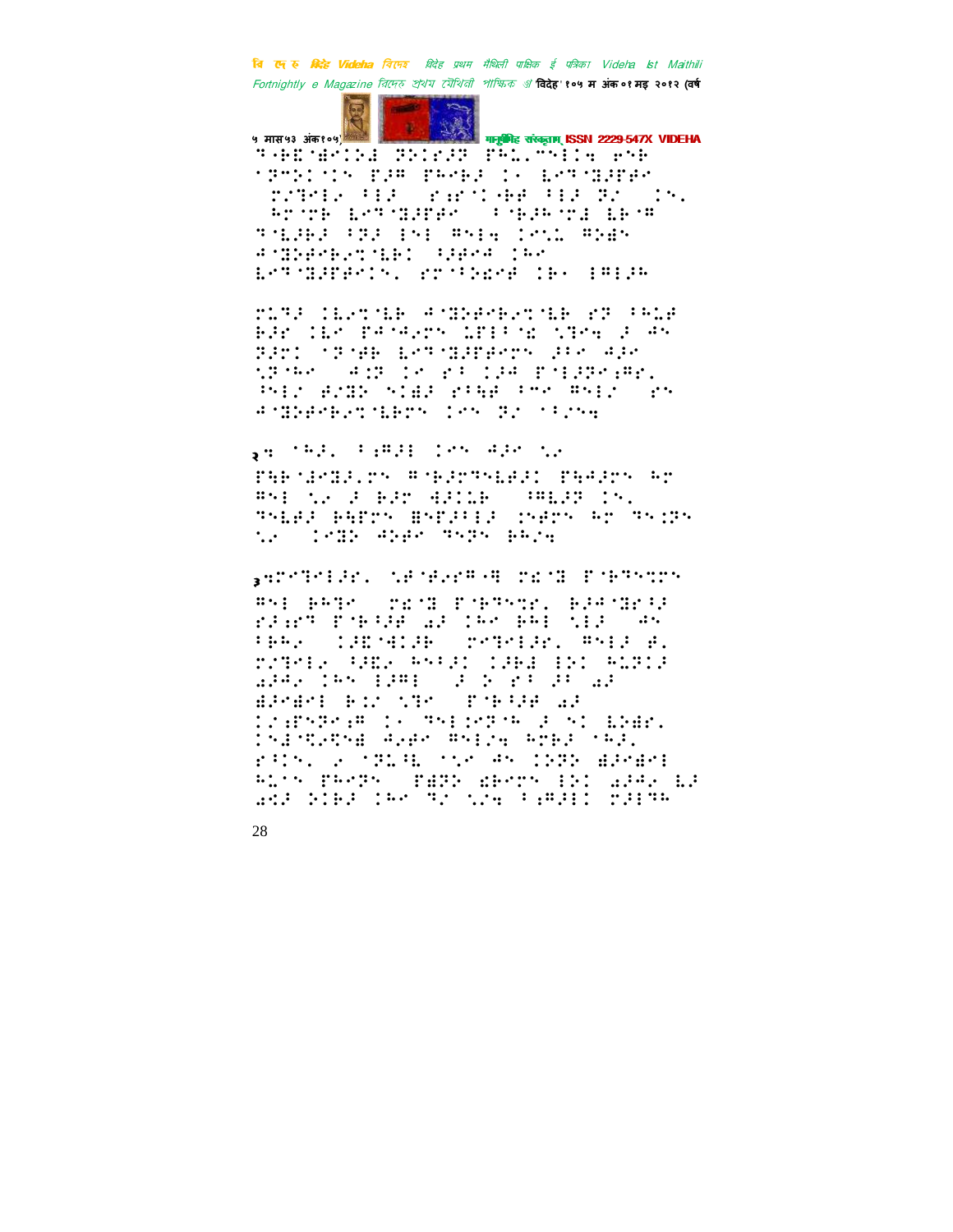बि एक रु मिनेड Videha विएक विदेह प्रथम मैथिली पाक्षिक ई पत्रिका Videha Ist Maithili Fortnightly ejournal রিদেত প্রথম মৌথিরী পাক্ষিক প্রা পত্রিকা **বিবৈদ্ধ ২০৭ দ अঁক ০१ मइ २०१२** 



(वर्ष ५ मास ५३ अंक १०५)

मानुब्रीह संस्कृतम् ISSN 2229-547X

**VIDEHA** And Provides APProvident Control (Fine Prod) BRAND SAP NO POSTABHARM CORD PORTEOI PORTE TITE I TETTA

gerenezhoù den avriagren anaba LEFTS TO SAFETTEE E. ESTARFFSCH FORFES ESER Brancher Mar Medicine Mar Pade garab (Shib) cld rarafda #NEST PLAT THE IP TERRI TATE ESTARRES TATA TRIPH ,ATGREE ESTARRES PROFESSION PROVIDE ERG TEPRAS ARPOTER QUEDEDED COMPU #NECPART PLACE THE FRIDAY THIN Brander Guidelene ren Le EST MATES galernar, Theadam rue ler ESTALATAS GAPLATAS ETAPAS PADLPD AA ESTARRES PLUBAL PURAN INUE orbaldagees codear en lachozare TOR SPEAR MIR CLEATER enthand the same wholes bethonen THEFFIN CHARTER E. LATTEREA Principal entry the HEPPE (sales) flate PPEPH SPERBOY, TRATRICAL BOYTANIC TH SHIPPING SHIP PHAT TO MAP PROPRE EPOTOROTO PRESENT (20000) 41PH The Theodisc Constitution of the Second Constitution of Mr. E BONETH MH.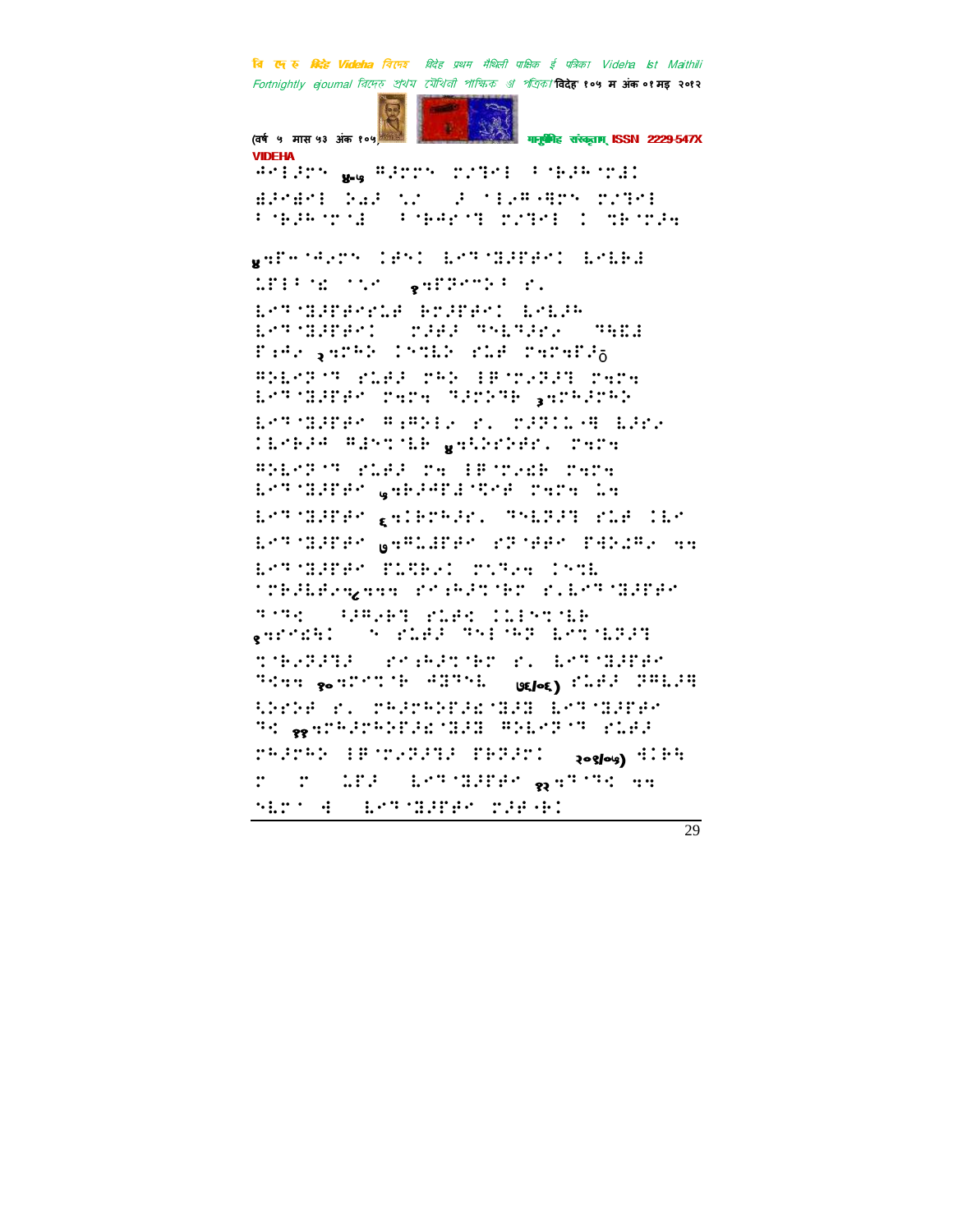बि एक रु मिनेट Videha विएक विदेह प्रथम मैथिली पाक्षिक ई पत्रिका Videha Ist Maithili Fortnightly e Magazine রিদেত প্রথম মৌথিনী পাক্ষিক প্র' विदेह' १०५ म अंक ०१ मइ २०१२ (वर्ष



अन्तर्गतिह संस्कृतम् ISSN 2229-547X VIDEHA ५ मास५३ अंक१०५) "Ditelengserfortforden 1993 (1997-1991) rief (Peers's (PP)# ("Thee" (Teer r. 1958 76 ger71 rift rift SPECTRO S PLACE SHARP (SLARED SPACE TR SPIN Super SLPD LOT WRITE Seathlet menn far flin allantis stand r. the IB rif with the pill r. Her TOTAL PELPRIT PLEA LUAFER (West ESTALFES genier flel will for USI rde betengene to grupper ri tite 3.3% (4) Washington Professor

Release For FLORE COLLEGE CONTROLLERS ggelichte sier (Bref s. 1875-1888) TE <sub>pe</sub>ssill f. Birthdenis resib Te Bright r. gyade the Sakthare ruer (Beet) <sub>as</sub>serie Breedware ri WEBS PER LOTERNIA TO PERTING ROBS TOTEL <sub>Re</sub>al HEOLEPS FLAD TLEDES ESTMERES PORTERS BIFFE PL PROP ProggelarPorth PRP:Press (1999) BIDGE IRAG K. 655 SHR 30 <sub>aa</sub>ndisk betomskeer paarteel derdeer TH WARE MARKED ON THE TOTAL BOTTERED WARREN FLAT BEOTHO PATTERN LOTTEREO TRITERO <sub>ge</sub>spelp r. 607-18860 70 <sub>ge</sub>sebored run largane bergune turke r. REPORTED RESIDENT CONTROL CONTROL INTO A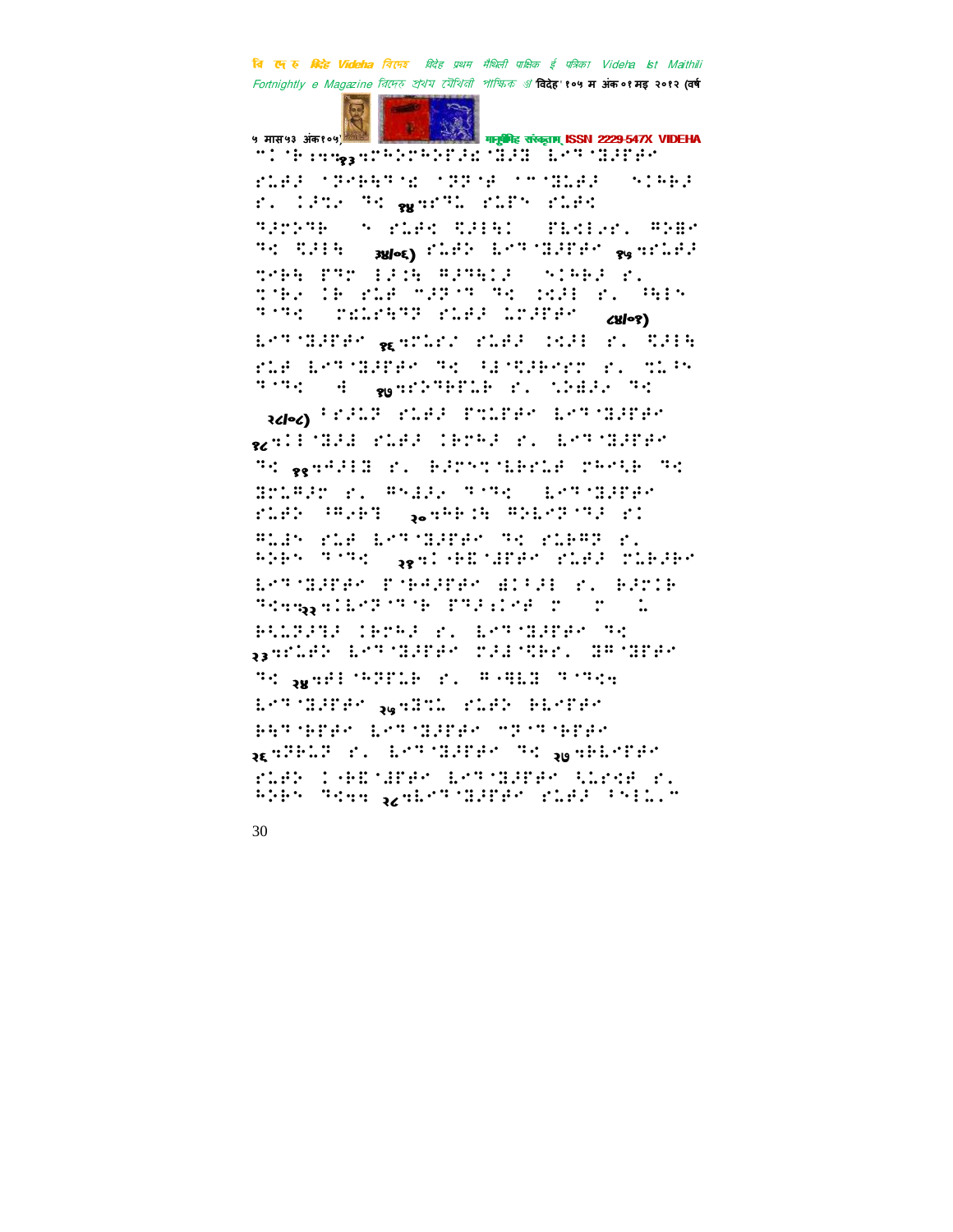बि एक रु मिनेट Videha विएक विदेह प्रथम मैथिली पाक्षिक ई पत्रिका Videha Ist Maithili Fortnightly ejournal রিদেহ প্রথম মৌথিনী পাক্ষিক প্র পত্রিকা**'বিदेह' १०५ म अंक ०१ मइ २०१२** 

मानुब्रीह संस्कृतम् ISSN 2229-547X

(वर्ष ५ मास ५३ अंक १०५

**VIDEHA** riego no <sub>agn</sub>emas rue eqevere <u> L'ISTR' ITTATE CLIPET MET</u> SMERIE SA WARREN WIL MIRINE IEN INDER ERSTERTER HADE CRANKER WIEN FRIMA WESTER TELTE TRIPS TO ..#BRA KOR OR CONSTRUCTION r r dri bettanek kate RECTEC ATTECHE SHIPPIPED COUR LAT THEATLED POERCINT <sub>33</sub>999FRP FOREST CONSIDERATIONS SUPPER WHENTEN PLAR PRSE ESTALLER TO SCHERMEN EARLY Ferd Western are the side weren FRIGHT SPEEDING SECTION TO THE ESER PERSONAL WORKS EST MATES TOTAL CROCHE WHO TEATES rusk betemper manner deemar sending and department of the control ITITUR PLAR REPORTED PLAT TR webschip, popy to there pade in ESTALLER PORT MIRTIER, APPARI TH WATER PLAY ESTMERTAL EPPITAR tell Wester, Biblill Poss<sub>ka</sub> slep (duffer) (Pron. files) obuferd ushibile lbrble, rhodb Stan sales) LAN MUSEUM (1990-3) PLUS CHLPHNE WHILEPPY FAPTERYTE IN TELL TO

 $\overline{31}$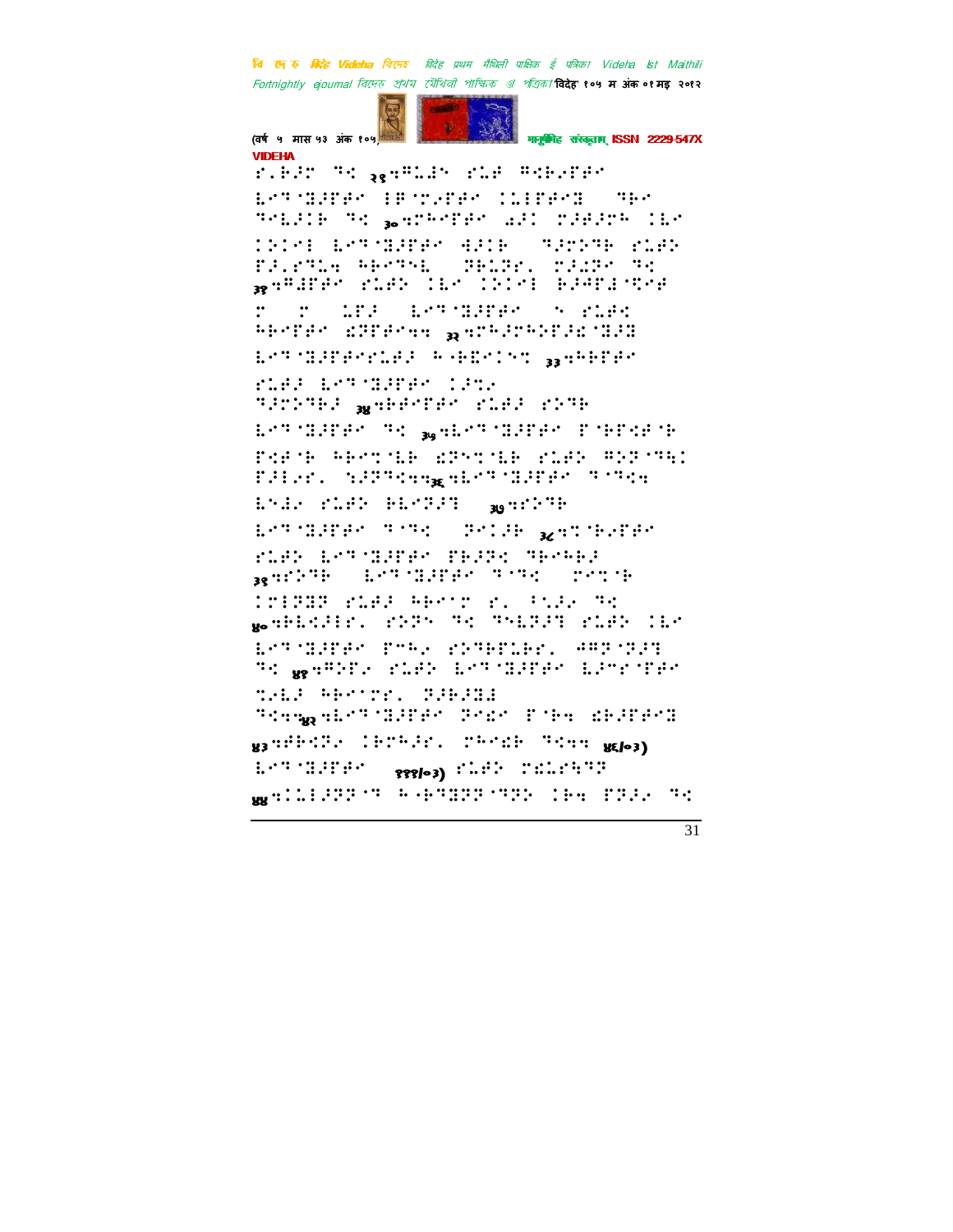बि एक रु मिनेट Videha विएक विदेह प्रथम मैथिली पाक्षिक ई पत्रिका Videha Ist Maithili Fortnightly e Magazine রিদেত প্রথম মৌথিনী পাক্ষিক প্র' विदेह' १०५ म अंक ०१ मइ २०१२ (वर्ष



५ मास५३ अंक१०५) <u>समय</u> मनुक्रीह संस्कृतम् ISSN 2229-547X VIDEHA  $\frac{1}{328}$  as  $\frac{1}{32}$  :  $\frac{1}{32}$  :  $\frac{1}{32}$  :  $\frac{1}{32}$  :  $\frac{1}{32}$  :  $\frac{1}{32}$  :  $\frac{1}{32}$  :  $\frac{1}{32}$  :  $\frac{1}{32}$  :  $\frac{1}{32}$  :  $\frac{1}{32}$  :  $\frac{1}{32}$  :  $\frac{1}{32}$  :  $\frac{1}{32}$  :  $\frac{1}{32}$  :  $\frac{1}{32}$  FOR PERSONAL SERVICES <sub>Ma</sub>nd.*T.*PPer rue bring.PPer rueb ABPAK WARPH PLAP PLAPER ABREAK Poblished Adapted Editorial Management rue: Abres Letonores ray Aorres SPEEP TESTIER WALTERSE PLER BOSTAR CORPORATION ERGISTER Padisk r. drea ScaageSSCH ries THEFT LETTLE F. PHEFFIT TO GMM ESTARRES TATE GENEARANT BRA Plan rieb bothsere garbterie r. #HP #0 LeftMHPAC right bringe wided REELE AMERICA MARCHE P. PORT TYPE 43 \*: 14.34 | C. | BALDUR | PR | 4811-09 | BRIT 13.31 PP FLA APPR QUARTERL ESTMERES TOTA TEPRIN Qualification, EPP MORER SLE HALPAN TROGENSHAP PLODER MERGER TOR ESTERP WEIGHTER SLAP  $\mathbb{L} \times \mathbb{P} \times \mathbb{P} \oplus \mathbb{P} \times \mathbb{P} \times \mathbb{P} \times \mathbb{P} \times \mathbb{P} \times \mathbb{P} \times \mathbb{P} \times \mathbb{P} \times \mathbb{P} \times \mathbb{P} \times \mathbb{P} \times \mathbb{P} \times \mathbb{P} \times \mathbb{P} \times \mathbb{P} \times \mathbb{P} \times \mathbb{P} \times \mathbb{P} \times \mathbb{P} \times \mathbb{P} \times \mathbb{P} \times \mathbb{P} \times \mathbb{P} \times \mathbb{P} \times \mathbb$  $302/03$ FRONT P. P. WEET TO QUIER REPORTS MARK MARK MUSEUM MERGE TH GONNANNER PARK ESTMANDS (18 r. (POBRETO E S. 69728058 r. THE TIME THE SETTEMENT CON PRIP F. PRES ROBERT STREET FIRE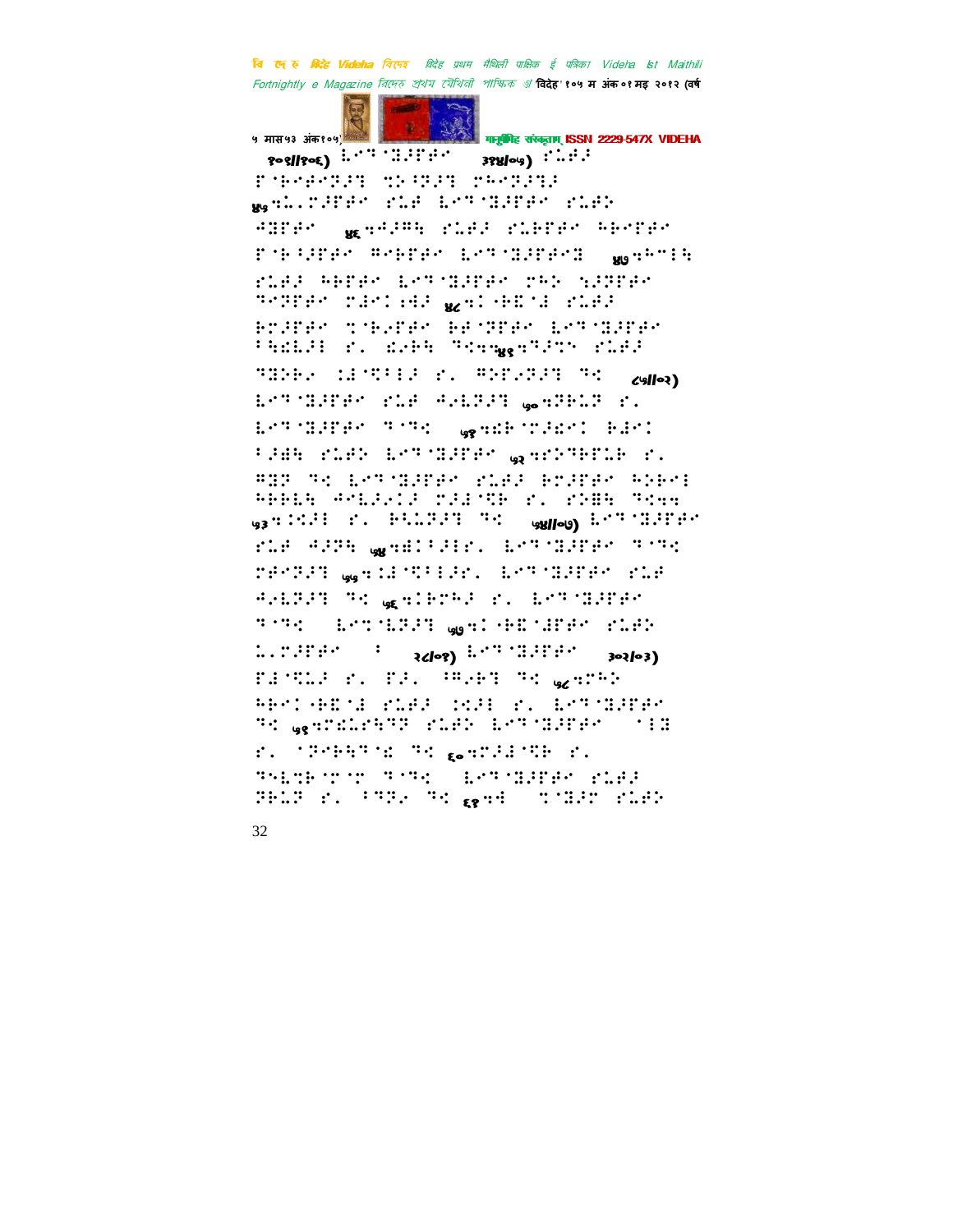बि एक रु मिनेट Videha विएक विदेह प्रथम मैथिली पाक्षिक ई पत्रिका Videha Ist Maithili Fortnightly ejournal রিদেত প্রথম মৌথিনী পাক্ষিক প্রা পত্রিকা**'বিব্রৈ' १०५ म अंक ०१ मइ २०१२** 



(वर्ष ५ मास ५३ अंक १०५) **VIDEHA** 

मानूबीह संस्कृतम् ISSN 2229-547X

FLED TH FRIDER THAT THE S. 107-1286- 70 gabriller (128 PROBLEM PLANERS ENGINEERING INFI

r. ABJA rif TTPAB 70 BAT rift **SEPRED P. THEN TE EMPIRE P.**  $H: \mathbb{R}^n$ TER INTRE-BOARD WERE WORKER ESTARRES TATE (BR) MER PARED ENTER EL 1953 SE PIERRE EL SESE TORO PERROGEN REPORT SEPERIE P. and risk dense cost risk mile some WHIP PORT TOWN TIONED ITE THEREST PROFILE P. AUSTRAL PLA GEAR OR HIRE MID WHORE PRINT WHO'T M. #NERTH PLACTIFIER #ROPIO #P#R TOR TIPLE PLAT IPPA P. BARDAY FOR THE SPACE RESIDENT PORT PROBLEM P. PELPAOR PLF PLF OF OR

 $\text{gg}(\text{J}\text{log}) \xrightarrow{\text{G}(\text{L})} \text{G}(\text{L}) \xrightarrow{\text{G}(\text{L})} \text{G}(\text{L}) \xrightarrow{\text{G}(\text{L})} \text{G}(\text{L}) \xrightarrow{\text{G}(\text{L})} \text{G}(\text{L}) \xrightarrow{\text{G}(\text{L})} \text{G}(\text{L}) \xrightarrow{\text{G}(\text{L})} \text{G}(\text{L}) \xrightarrow{\text{G}(\text{L})} \text{G}(\text{L}) \xrightarrow{\text{G}(\text{L})} \text{G}(\text{L}) \xrightarrow{\text{G}(\text{L})$ run ralder frager belang  $\text{ is odd, } \left( \text{is odd, } \right) \text{ is odd, } \left( \text{is odd, } \right) \text{ is odd, } \left( \text{is odd, } \right) \text{ is odd, } \left( \text{is odd, } \right) \text{ is odd, } \left( \text{is odd, } \right) \text{ is odd, } \left( \text{is odd, } \right) \text{ is odd, } \left( \text{is odd, } \right) \text{ is odd, } \left( \text{is odd, } \right) \text{ is odd, } \left( \text{is odd, } \right) \text{ is odd, } \left( \text{is odd, } \right) \text{ is odd, } \left( \text{is odd, } \right)$  $\blacksquare$  Lightly  $\blacksquare$  ,  $\blacksquare$  ,  $\blacksquare$  ,  $\blacksquare$  ,  $\blacksquare$  ,  $\blacksquare$ **PP4:**  $8$ colo $8$ ) MACHE PLAN PRINCIP COMPANY PL PERSON REPORTED NO PERSON'N FLAR COURT TRACTE F. HILE FLA EVERY THE THE GOING INTER IN THERER TORY (1998) PLAS TERRITY CONTROL rde labr on raine r. East oneren TO SEA LAND TIP TAPPAT POST COMP.

LOG LOGONIAN PORT (BORD P. REPORT PLE PREPORT TO ENTITLE PL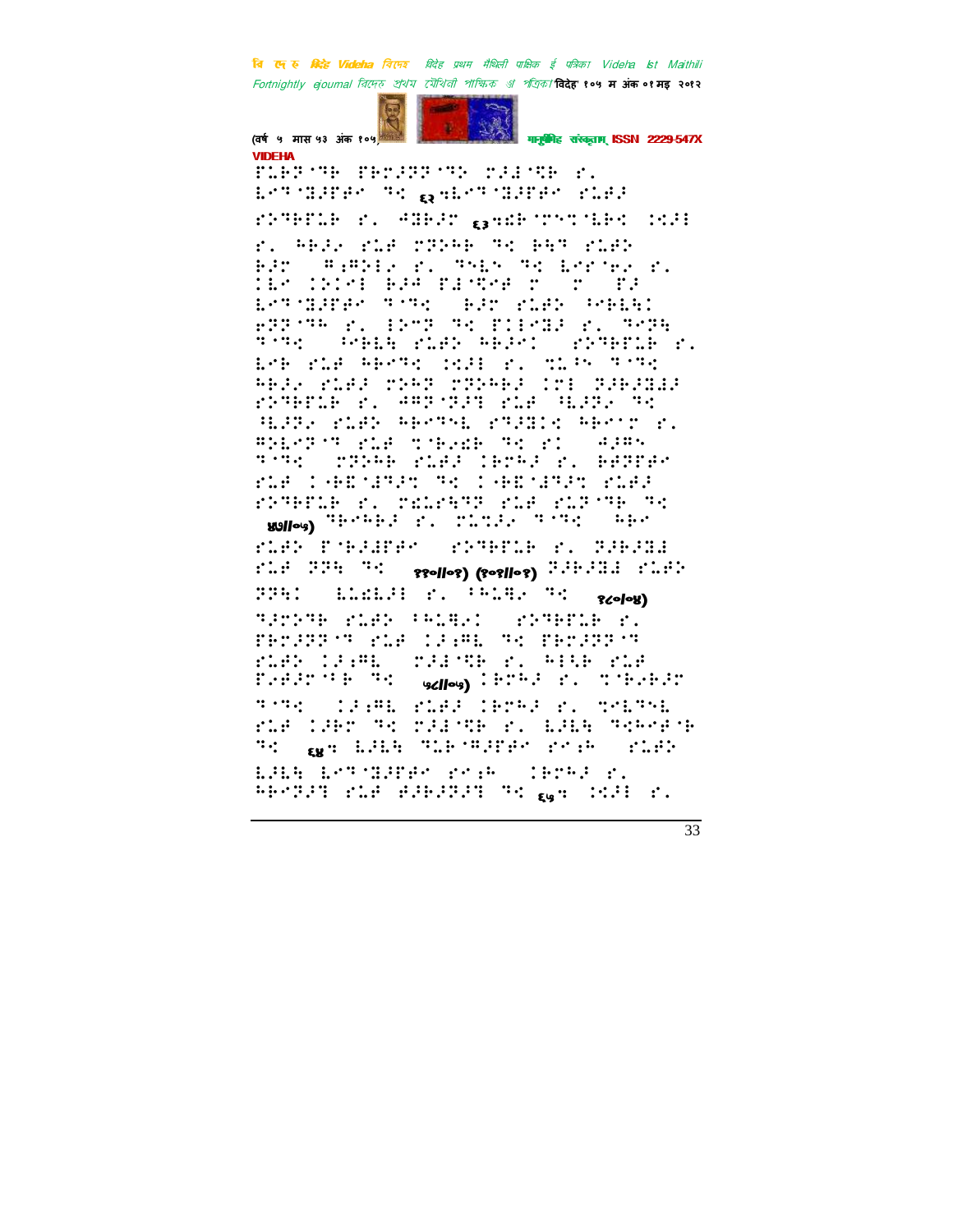Rockett The Control Control state stations TETRE P. LOTORER TO **WATERPOOLS TRIPPE ESTMEPT** rende doorste gebruikoper ried rannien füre aande auren 44 wiking Service School (1999) TARTE P. THTER TO PESAGE P. <sup>ing</sup>an the <sub>w</sub>ates r. Cre rue plan se letonife dif elibi diff pr 7684 622 7444 <sub>00</sub>416252 r. 637732865 rue raurenz no mensus rinerue ri LPYTHE PLA LETTRING TO weidstiff n. babe tiester noch rue babb betenares relevance message r. betemper to de raiberer rich LP. TELPRITR, SPREDE P. Francesco analysis (ABNI SIGN 1918) 34

TANTA ITIGHIMAAASI N KUA HARTAN reak didd bettiller reak fill bri CLOSE POST &HISTS PLAY FORE **TEAMER MANUEL PRODUCTS** 

LATTERNATION WELL LATTERN PLAY Thirden like die Stake is herzugen " : <sub>192</sub> - 2000 : 1000 : 1000 : 1000 : 1000 : 1000 : 1000 : 1000 : 1000 : 1000 : 1000 : 1000 : 1000 : 1000 : 1000 : 1000 : 1000 : 1000 : 1000 : 1000 : 1000 : 1000 : 1000 : 1000 : 1000 : 1000 : 1000 : 1000 : 1000 : 1000 :

#.#.PRO reak ride typpe reak ESTALFES POP WHILE PETER POP

५ मास५३ अंक१०५) मनुबेनिह संस्कृताम् ISSN 2229-547X VIDEHA BLEED TYTE THE ESTABLES POR rish babb schoolfer rolm gebabb



FOR THE RESIDENCE OF THE RESIDENCE OF THE RESIDENCE OF THE RESIDENCE OF THE RESIDENCE OF THE RESIDENCE OF THE

बि एक रु मिनेट Videha विएक विदेह प्रथम मैथिली पाक्षिक ई पत्रिका Videha Ist Maithili Fortnightly e Magazine রিদেত প্রথম মৌথিনী পাক্ষিক প্র' विदेह' १०५ म अंक ०१ मइ २०१२ (वर्ष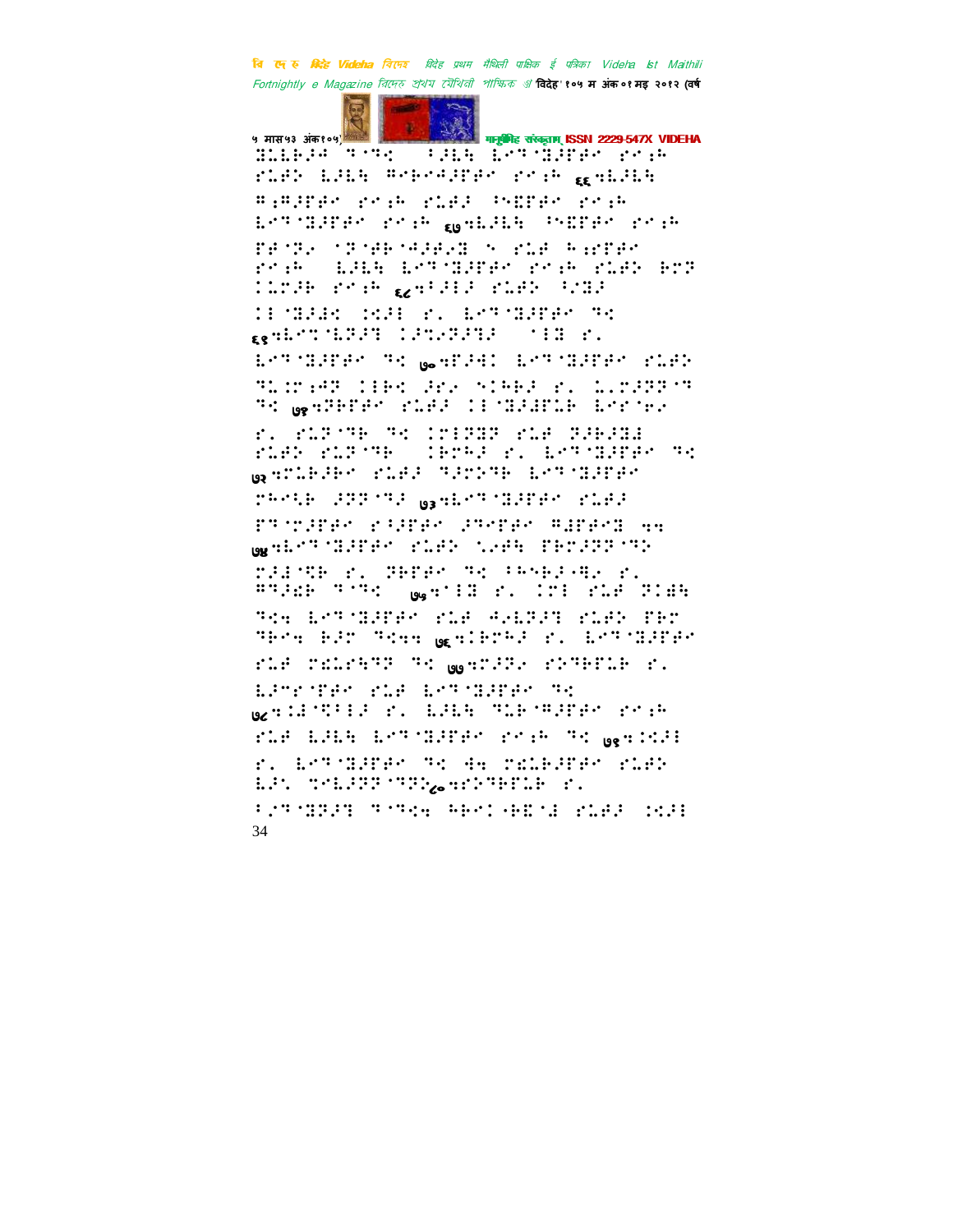बि एक रु मिनेट Videha विएक विदेह प्रथम मैथिली पाक्षिक ई पत्रिका Videha Ist Maithili Fortnightly ejournal রিদেহ প্রথম মৌথিনী পাক্ষিক প্র পত্রিকা**'বিदेह' १०५ म अंक ०१ मइ २०१२** 



मानुब्रीह संस्कृतम् ISSN 2229-547X

**VIDEHA** r. TELPHTPELE LOTERPRO TO genearder ras boromers me SATEMENT PLOTENTING PLEASE TROOPS r. CHEMBER rue brandere ana ASTER PLANT TREP TO THE WATERS SPERFORM PLEN EST MATES A WAINA! r. Hanne rus enthalter has gathed **THEATHS PLAY LEATHS LSTARATOR** WALLET TESTIFY FLAR TESTIFY CIRR SIRES EL PSESPETT PLE LLESPETT PE wents all best market and like se Zenishi rish Presh nd Lemonsher skildere i popular i post rue dan me garuppe popa clemento rus mobility browned popu ESTARRES TERRI FAR 277TH BETRIE PORTOEK GRIP 42 IF 284 three r. NETCH rie imserver no SIRES PLOTESERROW WORKING WICH PL ESTANDES TEA

**PURIE THE TIT TRIPH ATER BRAINETER** F AF 1851 BAN WENNAMIARAN ESTARFES PROPORTER THERES ELAND PART BANK (1965) NAPANGI 851355 1535 237358 32 1524 85 ESTMERES ALMIE. 2 LAEMARE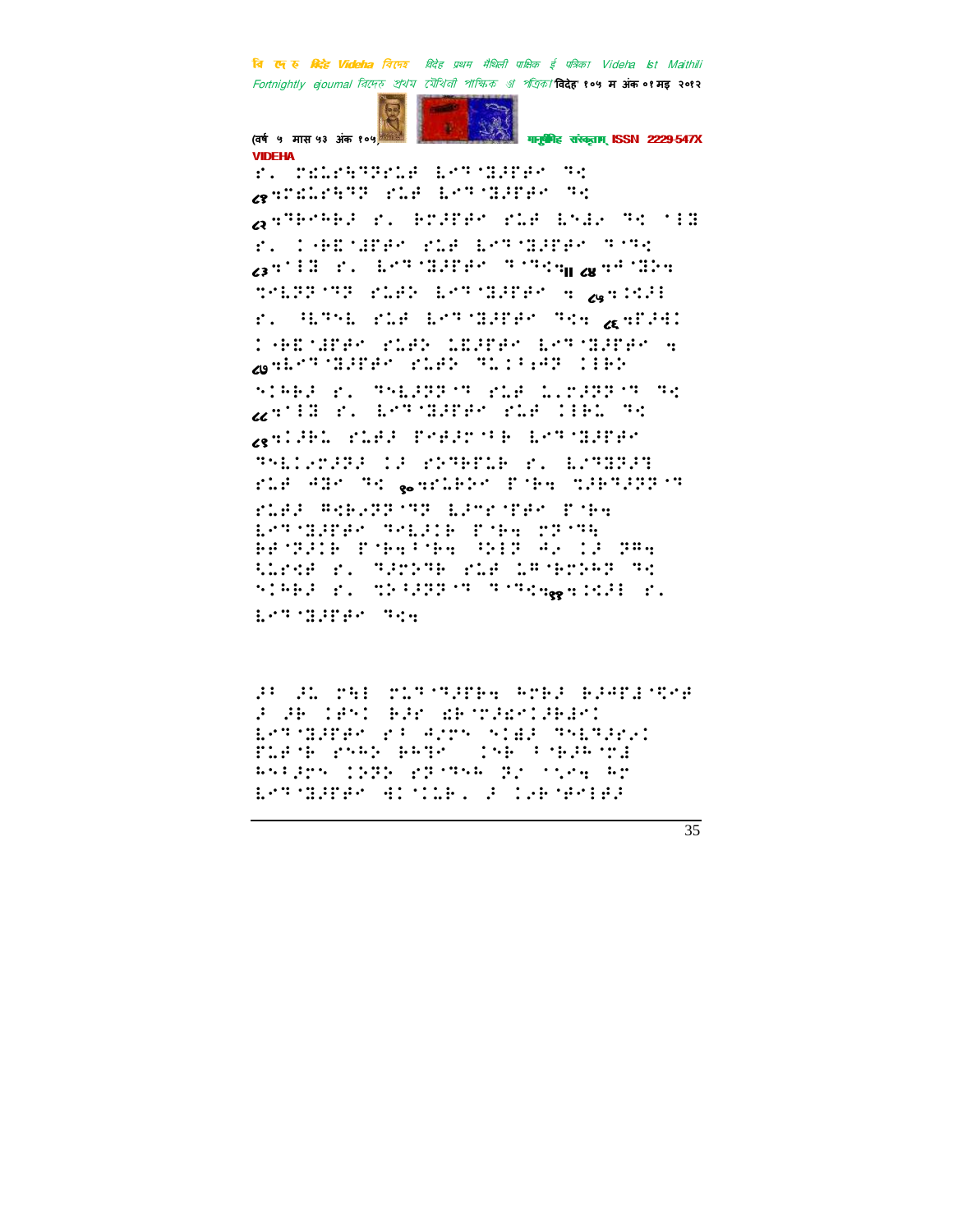बि एक रु मिनेट Videha विएक विदेह प्रथम मैथिली पाक्षिक ई पत्रिका Videha Ist Maithili Fortnightly e Magazine রিদেত প্রথম মৌথিনী পাক্ষিক প্র' विदेह' १०५ म अंक ०१ मइ २०१२ (वर्ष



अन्तु अर्थात पर प्रदेश प्रथम अन्य स्थान पर प्राप्त स्थान करते हैं। अन्य प्राप्त स्थान करने के अन्य स्थान करने स<br>स्थान करने के साथ स्थान करने के साथ स्थान करने के साथ स्थान करने के साथ स्थान करने के साथ स्थान करने के साथ स ५ मास५३ अंक१०५) TVE SPOËRITE SV 182 1255-22222 PREMISS AR IS BAILONE BY, 1979 Sabyry Br BA: Adyad: JL Ayb **PORTHOLD SOLIDE SERIES POSTER**  $\mathbf{a}$ **A MINEMENT MEN. THE MOVED THAT.** FJRME CAMARY PE PRO 2 BOB FORTH ANIMARY WE TOLART WRONT BETRINDS I DES FINE LABET SPATT  $\mathcal{L}^{\bullet}$  ,  $\mathcal{L}^{\bullet}$  ,  $\mathcal{L}^{\bullet}$ 

PRINKL PHIP, AND POBJACTION THEFT PROVIDENDA SENERO E PROPORTE ERIPH **TABE YESSE BYERG BYTHERS** randae (Siagne Britannell Men Browne with ALBIA AMBA oranged F MARTHI ESPIRAL AN RESP EST METEST (EMPE) NA COPA (POEP METER)<br>EPTS (CAE METERIAL (EST) PS (PESP) NAS AS rander Foundation deposited the British Chamberland

ESTARFES PSTASSE PARANER

SPARDELL SPACE ME STREET CO erskame me riag en me riksk.<br>Profilmn (allkenel) askriken e 1851 BSANBOS 282. MING SPARLE. POINTS HALLED POTSPORT 27 THOURS Ar 2014, BAI N28, Points ARISE **TELAYARYN PYBERYA BATA (REEK IS THERE A SPARIE BRENETH THE CONST** LE MIT (APP) CE MOSTE MOSTERIO (APP) Bart three in a spire in Whipping.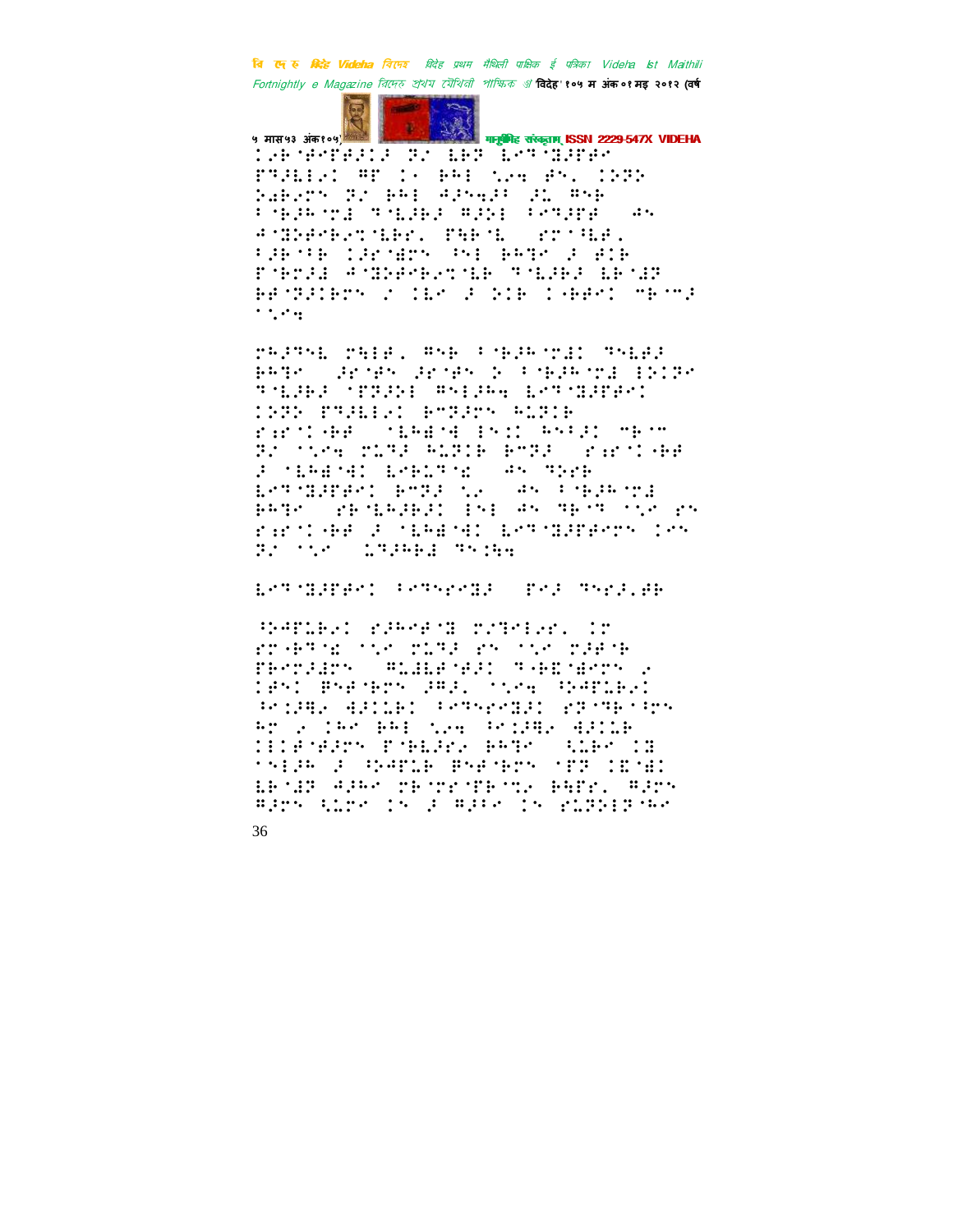बि एक रु मिनेट Videha विएक विदेह प्रथम मैथिली पाक्षिक ई पत्रिका Videha Ist Maithili Fortnightly ejournal রিদেত শ্রথম মৌথিনী পাক্ষিক প্রাণবিলিক বা স্বার্ক ১৭ মন্ত ২০৭২



(वर्ष ५ मास ५३ अंक १०५)

**VIDEHA** 

मानुबेदि संस्कृतम् ISSN 2229-547X

rs (pp. frasredd dddia redepres Pobler 2411 ABRA NA (ARMI) ARM rlada (K. 851) oleh redetar (Konseeda)<br>1913-comunista (1935-) president (Kos ring parps dyspie rigid sylp. Pomini tang pengigun nan tia Pobler Theim des river of As Prisil refeigent Prechosen d BRAY, TYRIST INTERN PARTY EMERING RESOLUTION SOMEONES **1918282 SPRING GREET SECTION** PRESENTED PERIOD PUTPINTS EMERA AND PLATE POWER TO A SPEED 431161 (Proversit 454 Shra elhoe) ITAI LALPE EAN " PRANDAI TOARA TAD Gener rierr eleir, mae fan Aané MP 2 THR. BJGJ4 BRT2 TERRI PSP DAI TESA TAE JESPS APS PIESP Baad (1978) viel han chail (1980) adela the company since the children the SALDYDA BJAJ (MINAPMIAD BAPY) 4371 4388 MBM MITA SAM PARE COOP THE PROCESS FIRST TIME SAME IS REPORT ESTARRES PRAIRS PROFESORIS ROBE POR LEARCHCO POBLEHO REBURA fraking and spences as cantain id rn BAN Pobner Pobnecill Expai EMERI F PATHAMIE: AN THE IPPNETH <u> Braz Braz d'aazheta 191 27</u>  $\mathcal{L}(\mathcal{A})$ nger in Foelgrootgebrijvelgie eig<br>Agost bregosrui lruigur (propragg ATES ESTABLES PAR THREES CAPE the Palla Secret roll-Glass Bars.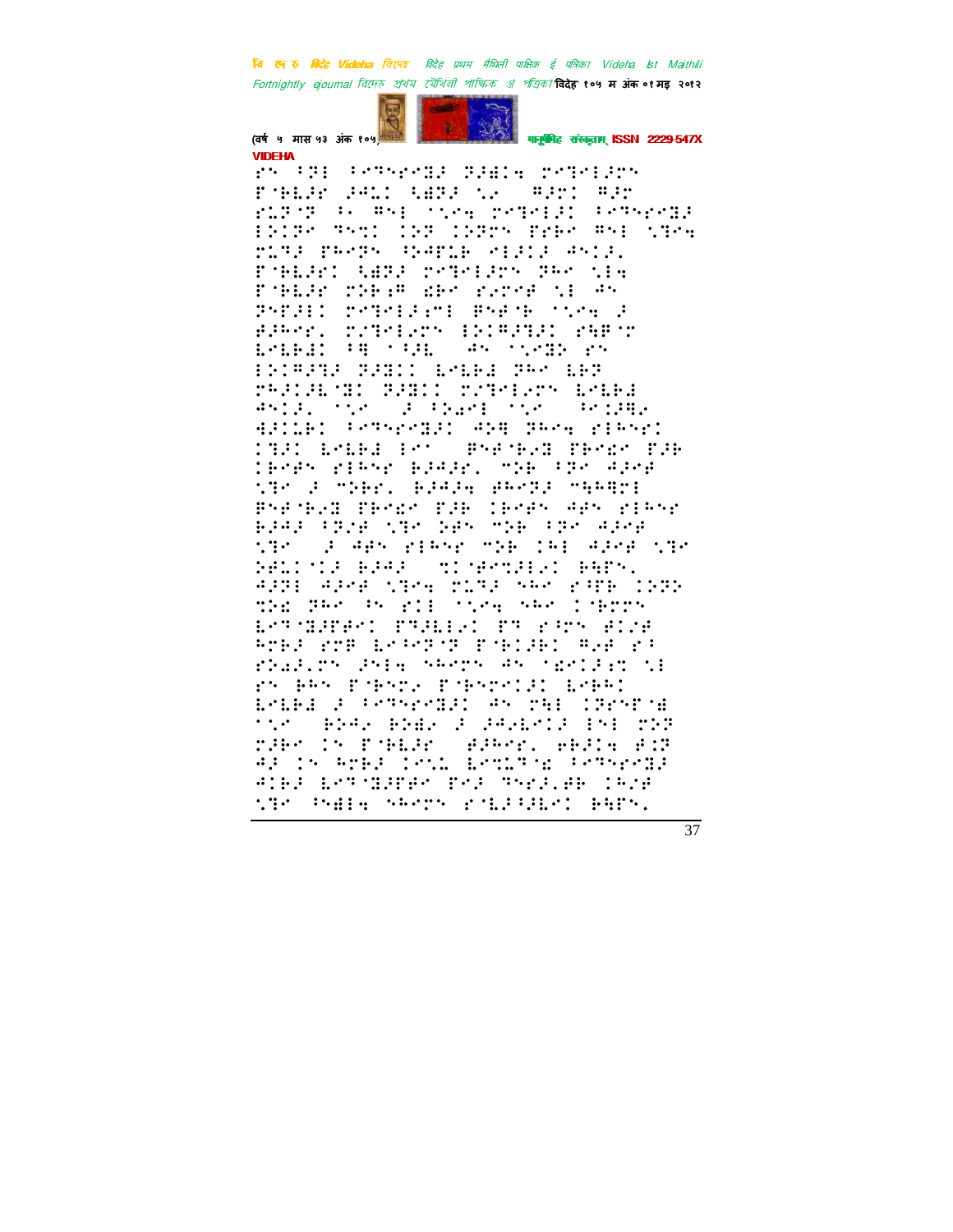

**AND STREET SEARCH STREET AND STREET AND STREET AND STREET AND STREET AND STREET AND STREET AND STREET AND STREET AND STREET AND STREET AND STREET AND STREET AND STREET AND STREET AND STREET AND STREET AND STREET AND STREE** ५ मास५३ अंक१०५) समिति हो terled broggee: Pond Podiso. PART 3 STAR PRSPERTER RIPED richter Plusin cheim Phil Pore researcher von Porele ave Poberton di Caro nib archibre Cardwalker abserte voor die Meer Saderia Pobrogle otragetomagery pag therape THE TE SEMINATE AND CONSECTS CONSE

BRIERI ENE PROF ARRE NOR 3 ALLER #Fre the "#2#1 Fleres side fiel **MARK AND HEATHER TO THE START OF THE SERVICE** BRIPY WERMA PLIPED STMA Can't Ther WHIP INSER 2 MILLE SNEWSFX PANTE AST TATA Terrier (SS) theart. Base (Persia, Pobaroa BSTORIES PORT - AT ALLEY THE Began benera de par cre purch. Promer Hiller trust are fer around #5: 1364 :#55 FAREED DRPR TETSE  $\mu$ i in  $\mu$  in  $\mu$ 

FRI 3337 18122 398 998 999 2118 RASTAS (PLTM I LITARIO I ITTM real loth Bar (three they andle rol Flores Bedida SPORT FOR POIRTH. rabb (2011-302 r1318-1324

apos pyr apo ap. Ope ble 'P'ER 'RE 'R 'R 'PHA' TH' Prints, Prints, 1819-1980 (Park Park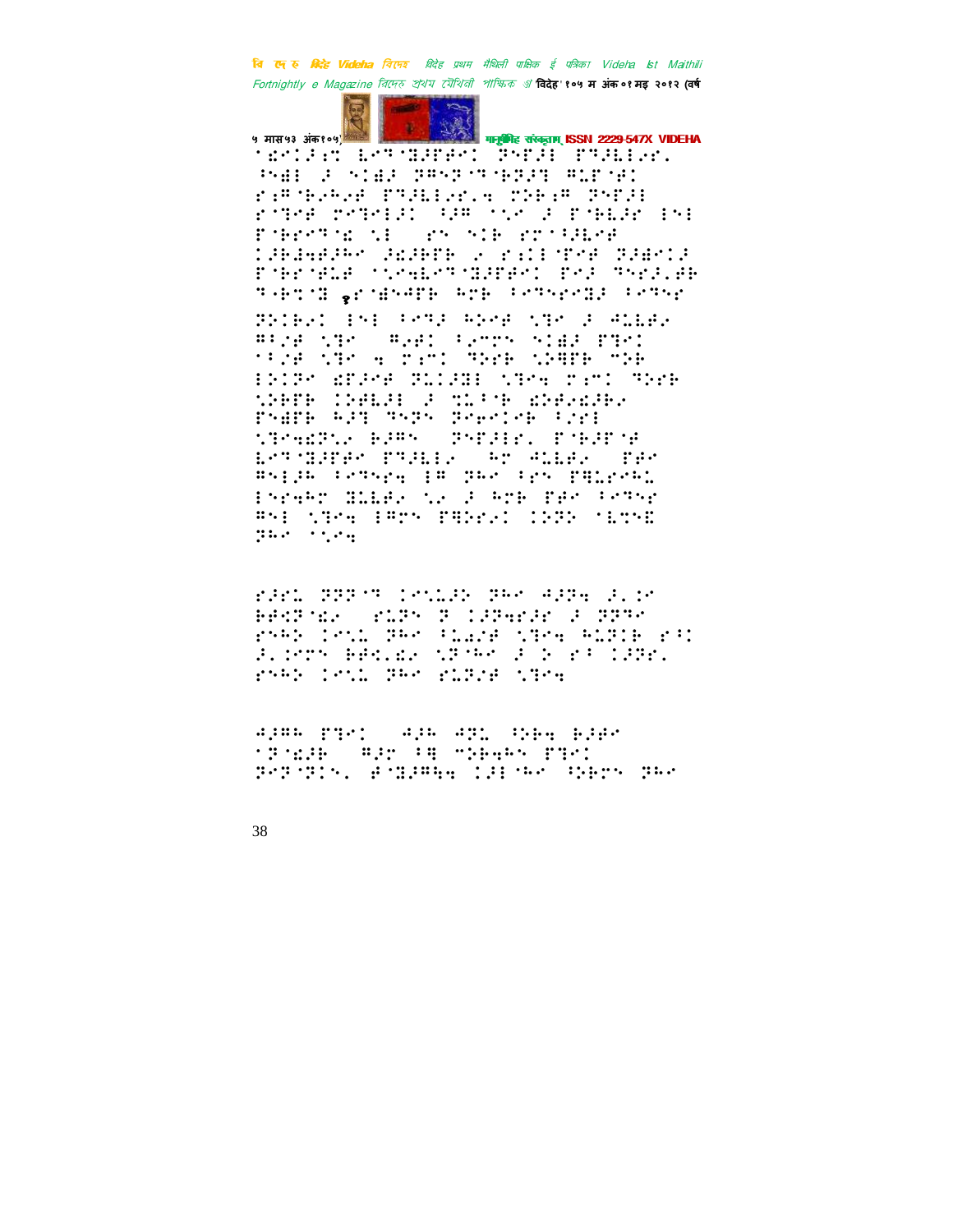PLEAS NIER PRIZE (DIEN NEM radinenta ranc Rode Caer, ranc a BRACK, ANGEL 2 CORNER BROOK ONG rif Hiller Forde with 1928 (The 2 rd

ESTARFES (ES) PAREST PROF NEAMA Demail im Schel Seeade, a Staa #B2:1 2#MP P2PB TVPH IDBLAI 2:001 EVERIBAD FROM PHENIB PLOTIN NOM D rint Werk (1986 Freis Alles rat Prove the Red Sherr Sher Plies ESTARRE CES ROB CREATERS

ESTARRES DES SA PROFILERES **AUL ARIALLARMENTED ILD LED ALDE** the Class out was below the

THE PROGRESS PREPARED TO BEEN BERR **COBS NETH BRACKER CROSS PORT BOX** 101 515 B.W. 5364

FAR MY 1951 1935 365 PARTNEY

FTPAL HOB T TAY (CHIPPE TOPAL EPAN B IPN FOURWIPHIE FORTPROOR PARE PAR THE TIR 2 BRE THINDS ESTIR THE TRIP TIME

場  $\mathbf{g}$  . (वर्ष ५ मास ५३ अंक १०५) मानूबीह संस्कृताम् ISSN 2229-547X **VIDEHA** Photographer blessing a marry atom **MINERAL CONTROL** 



**CONTRACTOR**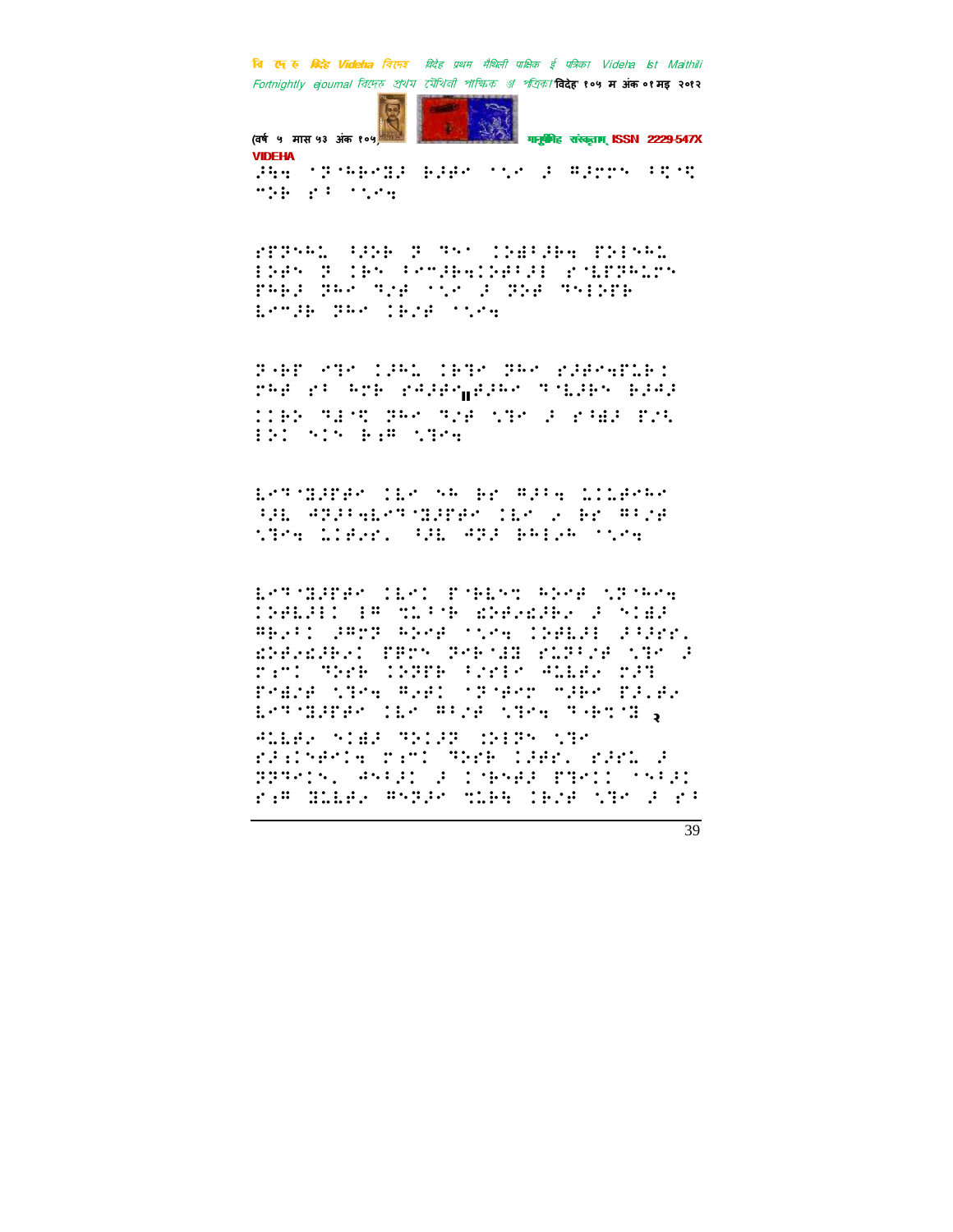

५ मास५३ अंक१०५) ै मनुभिह संस्कृतम् ISSN 2229-547X VIDEHA PALAMI <sup>1</sup>PAN 1259-12474-2 PIPE 1PAN MP SEST IRSE MP 2 SAMIRES ESESP TO APPE STRE MITR STORE TRIER Let diffice with the deministration **TEMP PUMPER STARTHERMS PREPERT.** Poes de la demanda (Paslia (1960-1966) SAR BELL SPARK (BROS BROS PR BENGALA BENJALIR PERTANGEN SAG 4255 425 825 321 1124 85 51265 Pol Thel.AB (PRO TIBAR SPrakr) SPREADLE FORCE PETERN NTAGO CHAL SLEYARI REM BAY YUNE

FRAD AN UNDER ENAUGHBERGAN FRA SPECIFIER IPAGE PSERF ISLE rat and report the dream tett ler (folk se registra på 1911 og 1<br>Sake ført registra fra freds ress thereibns rich der thr. Three SART CROSS PROGRESS PRE theath: Phileric Adte Add ilardi parandno benda (n. 163. EVILL BY APACTEL OF APP RINITARY the Place derivative and actual an FLB FBI HYMESTORFES IPAR NTS (BS BLEAK WITH AN YAZ, THART OR THAR IBSE NAM THROT <sub>3</sub>568 PARTS

ESTMERES PROVINCE SEERING PPTS FRIDA SPARA PRESTRA SPACERDA ALLASIN, MTP PRE THARRED MIR PRO APA SPAGE FORM FRIEN rribre (s mas mis que mas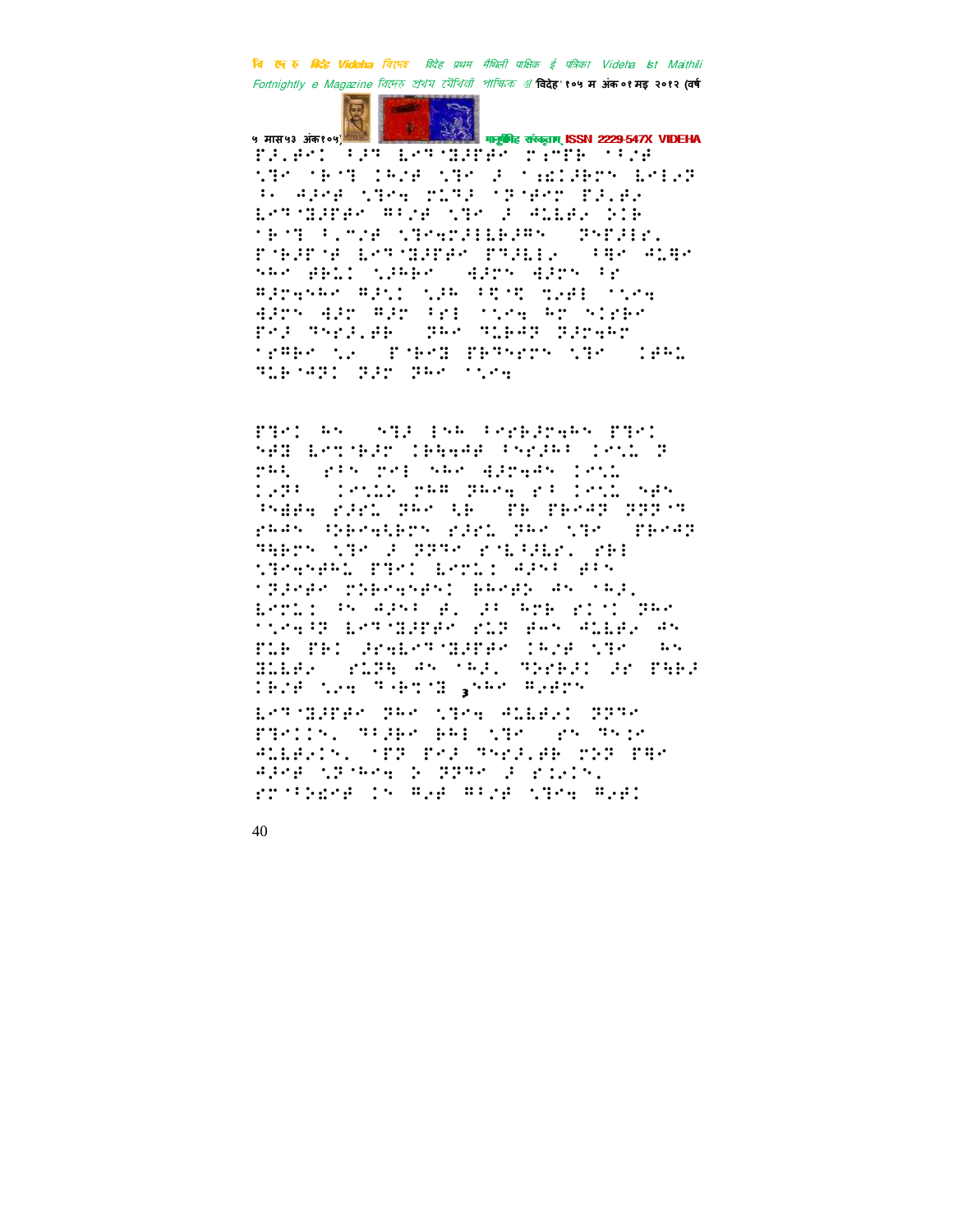बि एक रु मिनेट Videha विएक विदेह प्रथम मैथिली पाक्षिक ई पत्रिका Videha Ist Maithili Fortnightly ejournal রিদেত শ্রথম মৌথিনী পাক্ষিক প্রাণবিলিক বা স্বার্ক ১৭ মন্ত ২০৭২



(वर्ष ५ मास ५३ अंक १०५) **VIDEHA** 

मानूबीह संस्कृताम् ISSN 2229-547X

TECT POR CROB NTM (PF FALER) PARADOSHARY DREAMS PRAESE ESTARRES PRAIR (THE PETER PRAKO Sra Ekris Poleno (1980-988 Fleerbysers Pepso Syrbl: Ar BR28 inga prolika karti Perolegal maka.<br>Skrib karogeta makanaka gadan rin Pries (SPARK rip ) PienBerl ESE SARA CHA PLANNIE PROT PROTE AS 275 (2022764 PROTS) 2 (2005) ANALO FJP-485 2236 (22225 221 18138) **STORY IS THEIR WHAT THE**  $: ...;$ 

MAR PIAN T WAR TANK AND AMPY TRY PORTHOLD PING (AND PAGE) A PELE EMP (PP) PRP MODE PROPORT FOR STORY SPACED ROSE OFFICERS 46 Yer: PACHAR Bik PAC NAGE, TAR APRE PROTECTOR PROPERTY AROUND IPROTHEIM GRIEF I FRIT PRE IT

4db držr (304 rig) PSC 310 35083 riare the electron and the 2 grae ri malaki ilin sesi jela (nea ilene MARK BALAS PROFITATIONS CONTINUES tije tvre ene Albez 282. Alje var a ddhe nënd farë ndës ndhënë **SPORT RETRIE BRYOGHER PROTECT** the Service chees pressieve the as agoas par men partie, might pai MEAL PROMELING THI THAN EVEL BAN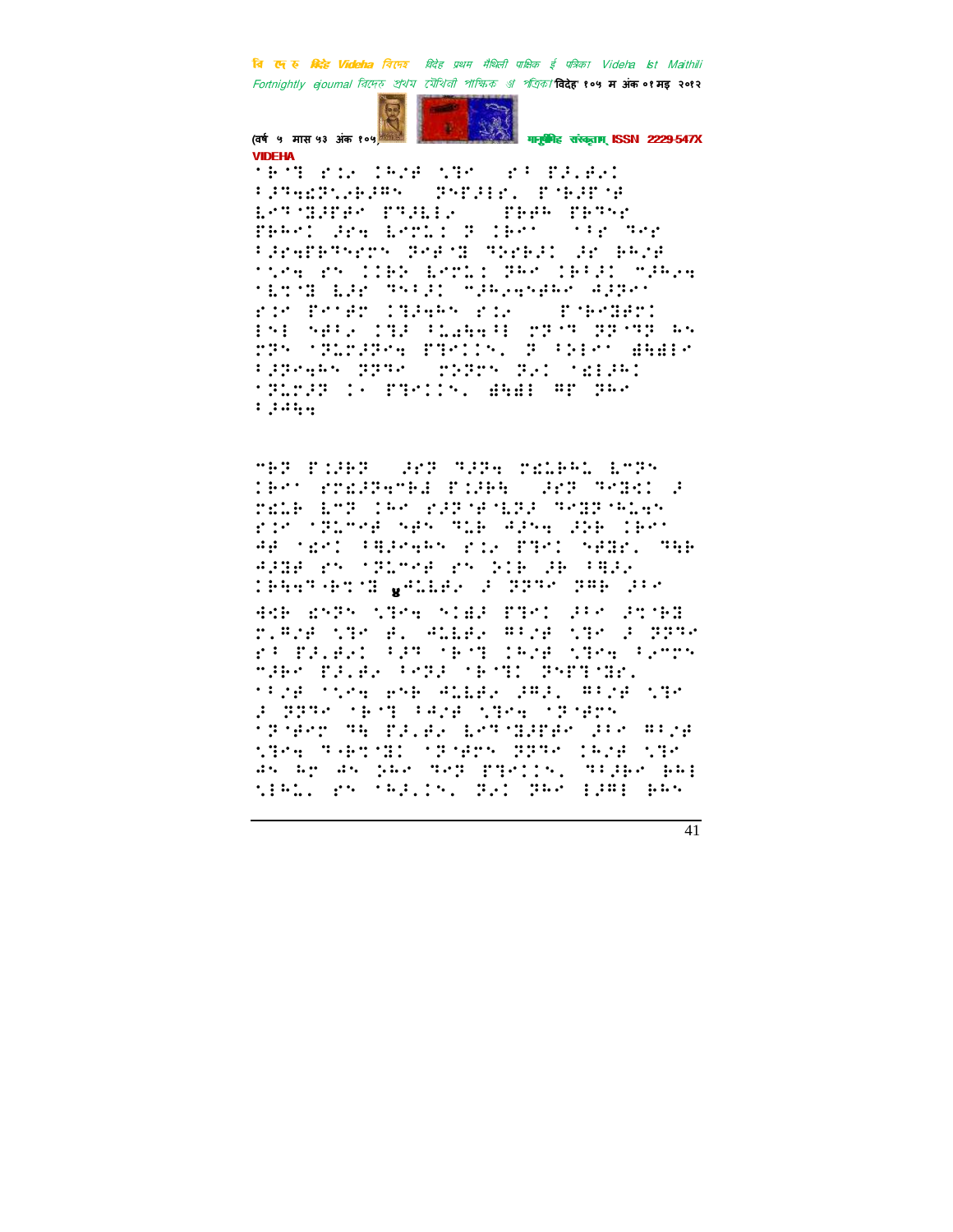

**MARK REPORT OF STREET ASSISTED AND ARRANGEMENT OF STREET AND THE STREET AND REPORT OF STREET AND REPORT OF STR** ५ मास५३ अंक१०५) ring an partir, arma leri per THE CONTROLL OF THE STATE OF THE CHILD OF ESTARFES PREDE (AM STER) PRAEM Bar Birg An, char Aber Borgh HAMAR SIMBA NA A PAPAGEM AAMMA Per Stra Bler Schler Bler Press TOPHIBAN IARN SYTPANI, FAPE SPER F Thirt PReed Parague (1986-1925) PROPER B. TOYP ART IPRO FRY TYDE **Treater** 

tra an Pict (1981) arn 1984 (98) PRE THAN 1986 MIRARA PRAI BEI IPE I APR 2 PRESS 1981 FRE BRIEF

A.PROTAGE (23.2) Prens Telry Pro *STRAGE Reproductions Industrial Star* FROM HELL FOR THE PERSON GLADSKI PROFILACIJA I PODLA

real rooms (particle along agin ment 18 2324 Alger of Part 1635 Page 1964 LBK 286 (Pro 12861 Sydneydd 25 the speaker same massed pack massed and PROFESSIONAL ENGINEERING CONTROL **HIGH ENT STAR SAID PAIR**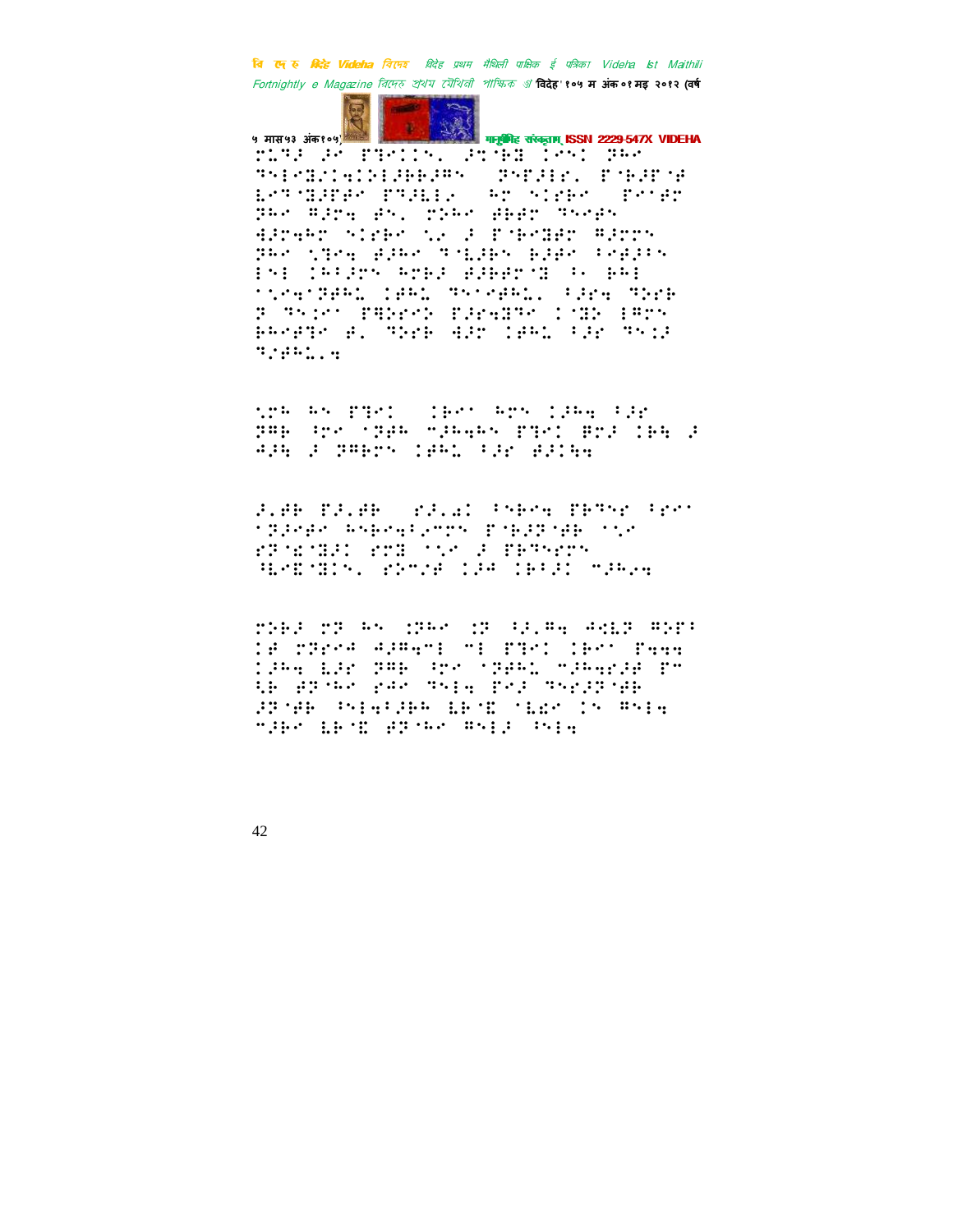

(वर्ष ५ मास ५३ अंक १०५)

मानुब्रीह संस्कृतम् ISSN 2229-547X

**VIDEHA** the final greeze (spe gs teen gr THE PROSOURIST TOE STATE HELLE HP the start in Premis (PRA)

ape betagningen pange bygen band EMPA LEADE PARAGANALAMANING (RAG STROOM PART BARK SON AN IEL EMPEL Pobler office only moderning the

THE SENSING STREET THAN STAY AND FRAUDRICH STADTURE EREL FRAUDIER BAR SANK FREDERICK BILES BORD IN joj, kapo ajne njeg alije ovine théoriese renne, perfo LOTORFEO PTALLA (LOOF FRY CDB rzrz mieś miejs (zapł. jes **TRIALISTSE BASE MIRE 151 RMB MACHERY COMMANDERS THAT** n. pap (ne.

P.BR PEL MEEK IN WHEE MER PEL EPSPORTER SPEEDER FEDERAL BURGH REPAIR OF PERSONAL PROPERTY  $\cdots$ 

FRE MARKE ARM BORIAL EPAR RIPL ada ya bake she katangan a badan man ris dan the digital reservative 35128. 19208 5309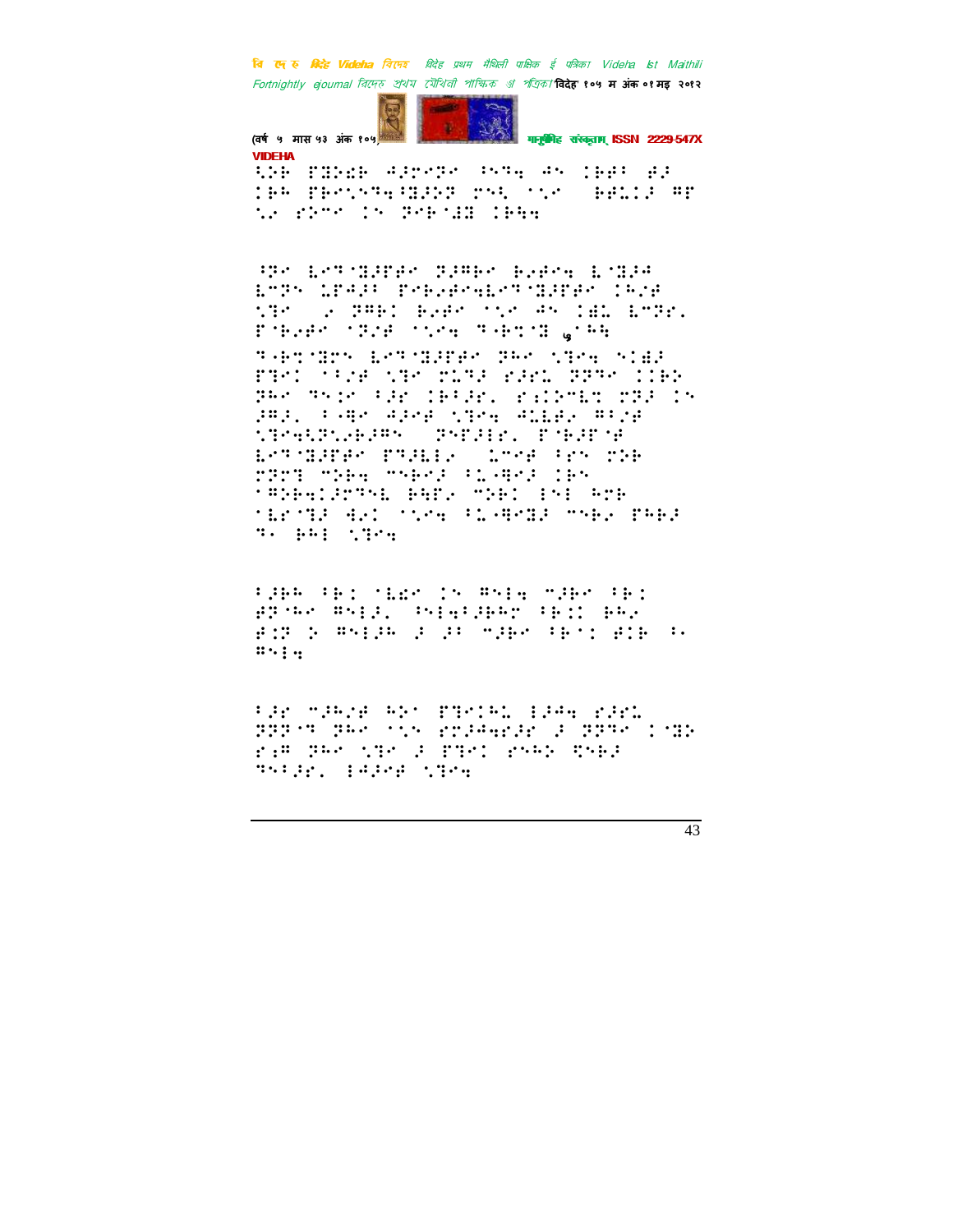

५ मास५३ अंक१०५)

मानुब्रीह संस्कृतम् ISSN 2229-547X VIDEHA

rde falm in droke ree meig fea THERE RINK PHAN INTER 151 RB ral is modern großerat lehen ri artista alla partita

FRYE LEM APYREN PYER NERY NERY TEME PAS ASIGNMENT ARE ASNE PH BRANCH AND PROPERTY REPORTED ggs spr majjng

PLIPPO POTORI PRESED PRIPORO Thin PHIS FURNAMENII PIAR **SPORTHER LATTER PROPERTY PRINTS** BEEN PROPERTY ENERGY

THE TRUST CHECK COUNTRY WITH WITH 19 2221 9284626 222 83 83 920 920 6<br>1194 122946 9289 641 130 92214. 1951 128 den PL125Famerick ginen THETHIT PARK THAN B. TITE STA PROBA VIVE F PROBA ESTORIPHON SINF SAMES SPORT SES ALSO A CENTRAL EVAN The the Position Wind theath.org **SMILL PERMA LESTIFF** PREMIX (PPE SPORTS PRES ONESA) th The Then Industry three thei time. Above they were part ti partne part plays let there that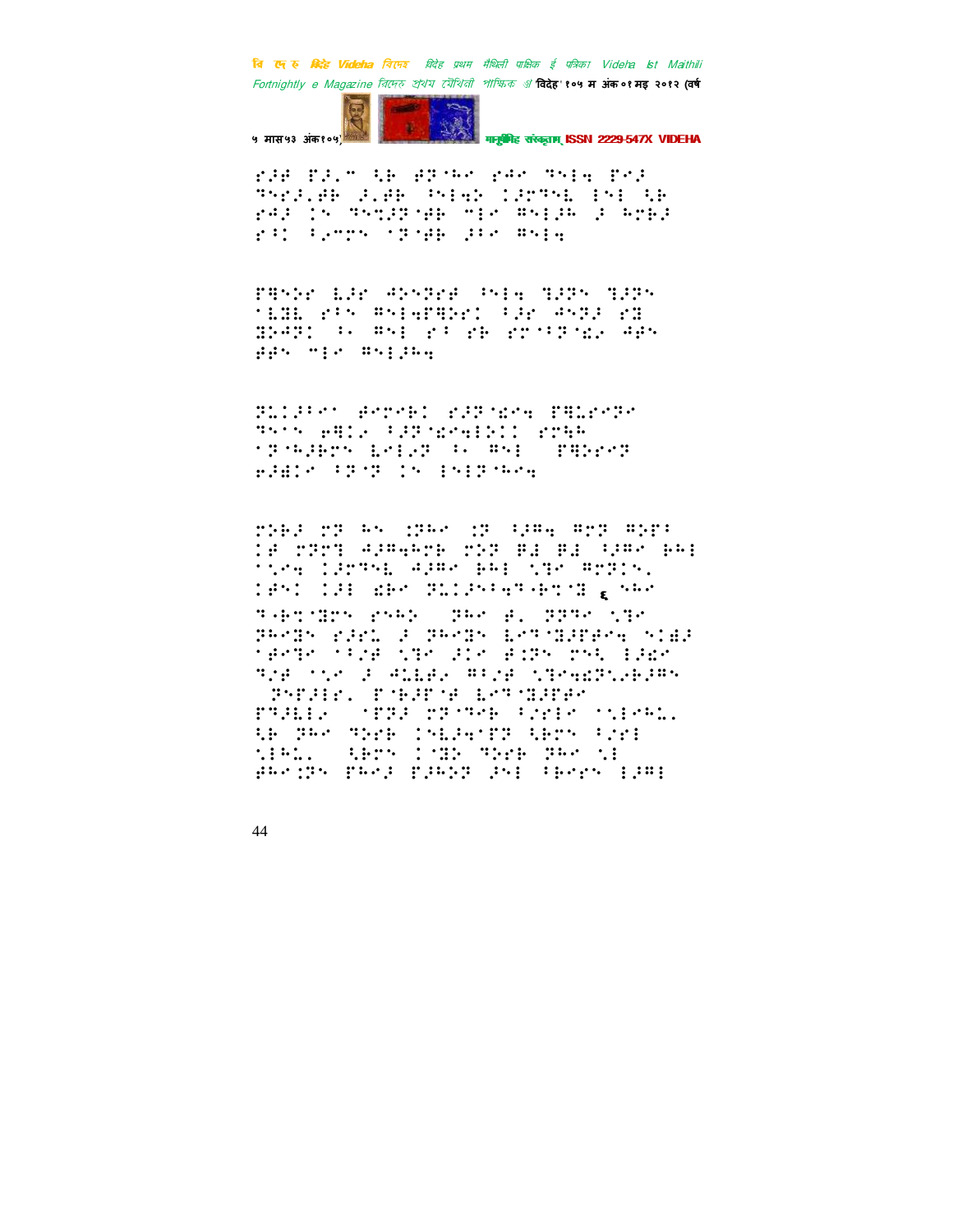

(वर्ष ५ मास ५३ अंक १०५)

मानूबीह संस्कृताम् ISSN 2229-547X

**VIDEHA** THEREOTH FIRE SPRING SHERE FOR DE PART THIS

In APP In Thien Proud Paperne LMPI PHONECHNEL PARAMORYENERI PHONOR PS RAN APPA (FAFR) SEPH AS styge styftstedyngolde (1976-1980-1999)<br>Bilbis Senbrec Batik (1975-1978-2015) BJB-102 4513. 5025 | JPB-11-0025 | 16: Apsolits partsall and prove ringgraar (192 (A) 2 (n persona CALL COMMAND (MODERN A. AAA) APVM **TOPHPHONE WORLD AS PREEL ESPA** 

reproduction with the price SPORT FOR PER OPORTHOMAGE COMPONER Pasa Perang Bangsi dan muncum papua En Alex Scheel Part Brigger Sar **REMIRED MEMBER REMIRED, PREEF** TEZE ALLES ASE ATISE STR I ESTARFES PROFESSOR ART MENTORNE the sheer me pleer betwillen BAR S YEAR MICH FANE NOW ESTMERES SPARE THORAGE 2021 SEST TOT PAR STREET **MERGERY SERRE BLE GENERAL** PRAID RANG ARAADAY PALAK 2227AY tik rek rand fan Searann tr Prish (2236 robb rande #512682r2 2 Third Cham BHP (ARP) rooffr What MA BRA STORES IN TEMING SEA TIE SEA PSPEED (JBI)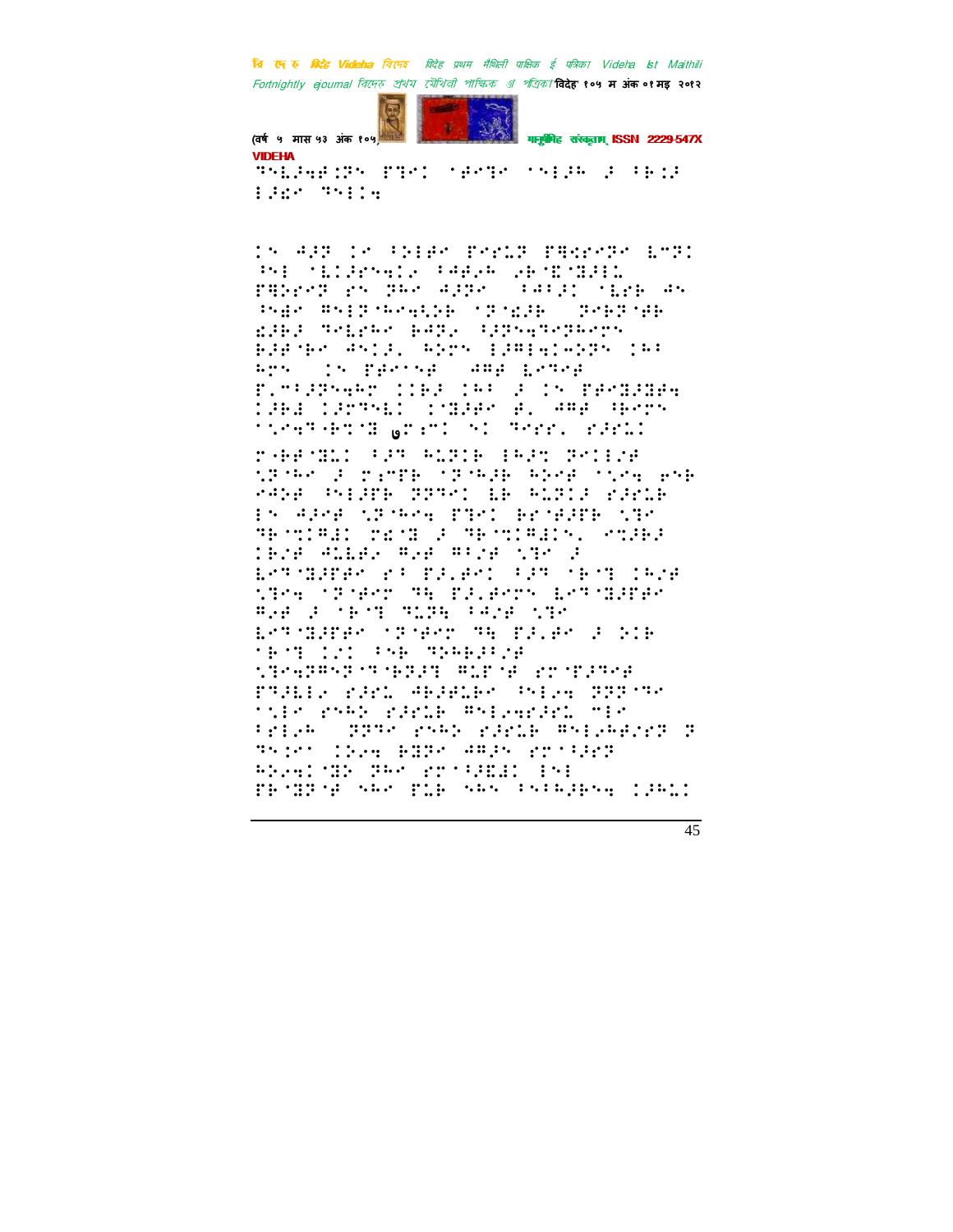

णा अनुसार संस्कृतम् ISSN 2229-547X VIDEHA ५ मास५३ अंक१०५) 155 gar (ps picipsmail) sag PAPERS CORPORATE FINARY PERSONAL Tingrien Profile, 1959, 925 Side ade la ser polapor reserva in: RE SPARS CASE ARE BRAKERSE  $\mathbf{1}$  : THE CROBBE AT 285 BTR 3 BAR Brochemon Sicher (Scheine Sept rd erakt ert and tid den empeden Les diffice sites, the the Lebbers FALL CLEDGALENCHREE BONE CHE pepage there there is purity, the BRE 1784

ESTARRES WISE WISE CRYL COOP STS **TRINGE PRES EARS TOO AL SI ADAS** ALLEY THE STORIES, STOR SECTION TSIRA AASA NTES LA EZPONTE TEA<br>TSIRATURE OORLOOKLE TEA

Pel There have the above the later repair rimed con fasher been then

PAR THERE WELL A IP MOVE WE FILM WELL FTF TO J TITH FORMORE ENIRG BROWN TOROTHE FROM ROTHER L'ISTURIE THE PROVINCE LES  $\cdots$ 

gale e desd siegst doratser. EST SEPESSON STORY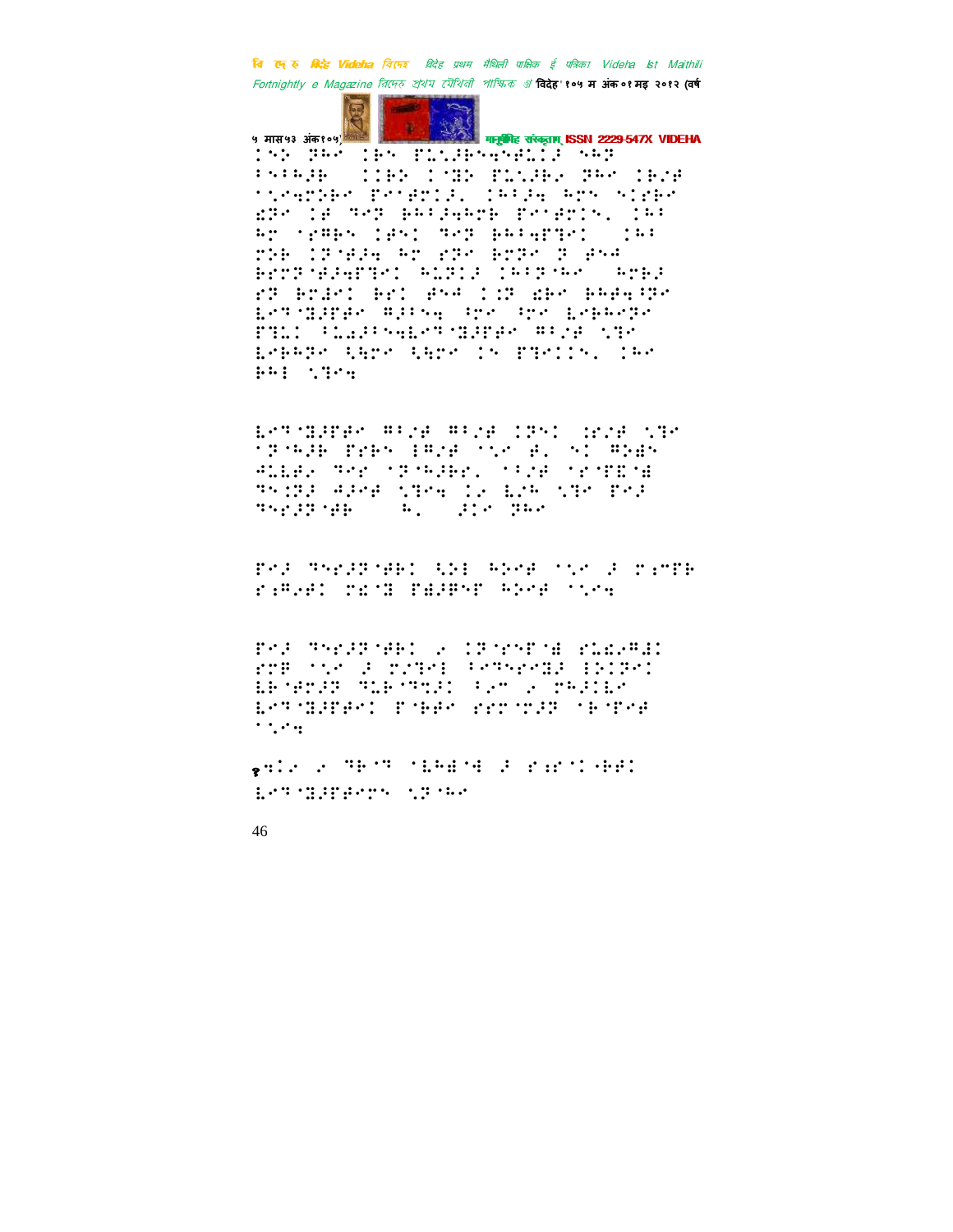बि एक रु मिनेट Videha विएक विदेह प्रथम मैथिली पाक्षिक ई पत्रिका Videha Ist Maithili Fortnightly ejournal রিদেত শ্রথম মৌথিনী পাক্ষিক প্রাণবিলিক বা স্বার্ক ১৭ মন্ত ২০৭২



(वर्ष ५ मास ५३ अंक १० **VIDEHA** 

मानुबेदि संस्कृतम् ISSN 2229-547X

# ,APSALL STAR PARSE PAPTIMENT

**TARGED AND AN MOVEMENT PERSONAL SERVICE** TERENE SINIS ENCLOSED ENFORCER IENE NO PRONEHENN ERIGER ESTALLT COMMITTEE ORD CONTINUES TEST IS NIE ENTRIESE FRAGES persibects of course result. LETER FOR THE NO. 28 NEMBRE LETER a desde o prospere as rarchée à timene (Pale Adle Pr) & Baggarder ME PROBREES BREEK ROSES 'ERENET' ESTRE EN SYTTE IPPORT TER TETRIC ESTURIES AN EMPHI PROTRES SAM NTA SPAN THR tije v Dibli Tertei Gebot stär. tr **Secretory Concrete Harry** 2 FZBNIE PROTERI EMPORATOR PROF Carnel BATS (BTP) Alf FnBJAnna 1967AI BROS (BTP) an eachdr berb MAR TOPE MIRR BRITIS & PROTER PARATED SEARCHERS SAR STARA Promot ThomPha ALPia Rnh Poblach retor (Browner Corporate Schemen 1986 Blake BREEK GROUNDERRY PRAIDS SESSION  $\mathcal{L} = \mathcal{L} \mathcal{L} = \mathcal{L} \mathcal{L} \mathcal{L} + \mathcal{L} \mathcal{L} \mathcal{L}$ rance ranks by market for the EP SERGSE ISB BMPPI MBSMP (IBVA) rantee a misser pirr athra APROFITED FREEM ANDRE TOOK <u> 10 TIB PANG SI TENGGI AFR</u>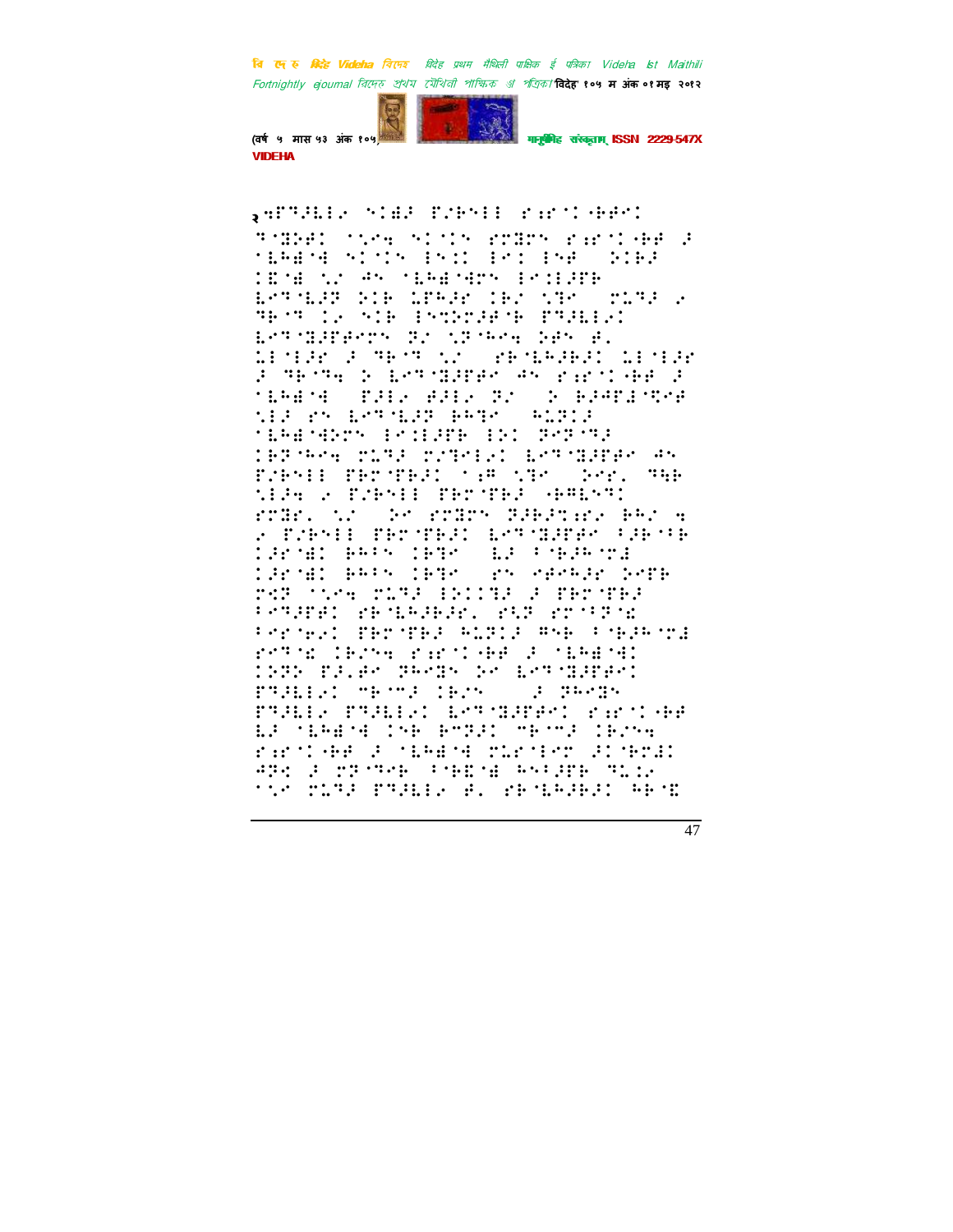

५ मास५३ अंक१०५) <u>समय</u> गानुक्रीह संस्कृतम् ISSN 2229-547X VIDEHA LETER FOREST TO STORE ASC 1958 585 FRAG ANT MINESSIE ESTARRES PARPAGE PRIS CERS ER RO stark russ the FB bat plake T. ISP PST AT PROPERTY BAB NG **SAMPLE SEPH IS BY** EST MERGE të dhet përkullo elle t RTE TO RABIN (12 RITIE) TAI TSTEER (FIR TRAFTPSTR FIR BYE THE NAVE OF START OF SAFETH rapement many randomental 1979 ESSEN BICK LETTER P 16315. DJA PASA 13. AJASAA (PSDDS FIRST LESS PRESSURES **CONSTRUCTION** PATALE PA LARD CLPHE RECLE LAST MPS - PSPERD BRETES BSPARTS SAM FROM MERGY SERVE ERPORT ESSRER PORTH ART PROBLEMS OF AN ACTAL SAR PROMIBIL PROMISSION MICHE rolen betomen the Ann B. Clem rned Bluenen, Londerdele, rrothor Pology F. Golf Farm Parch  $\cdot$  ,  $\cdot$  ,  $\cdot$ **PAGE ATTE ARA TA RAN TAGGA (20** Se Presii Perspect Lepscharett. Porto 2002 Soundations (4) 2010 (1981)<br>1923: Peter Bruz (2014) 1982 (201 PROVIS 2PP (12Pd <sub>38</sub>2) 3PP (721 Portional language alongstage the su For RAPE PAI TIERE POEPHONE A. TYPAI TRYTES PRY E. TSPAR. rangemagn. Smok alakset daesnt TROOPS THROW PONDED SAYS **MONEY SHIP IN S**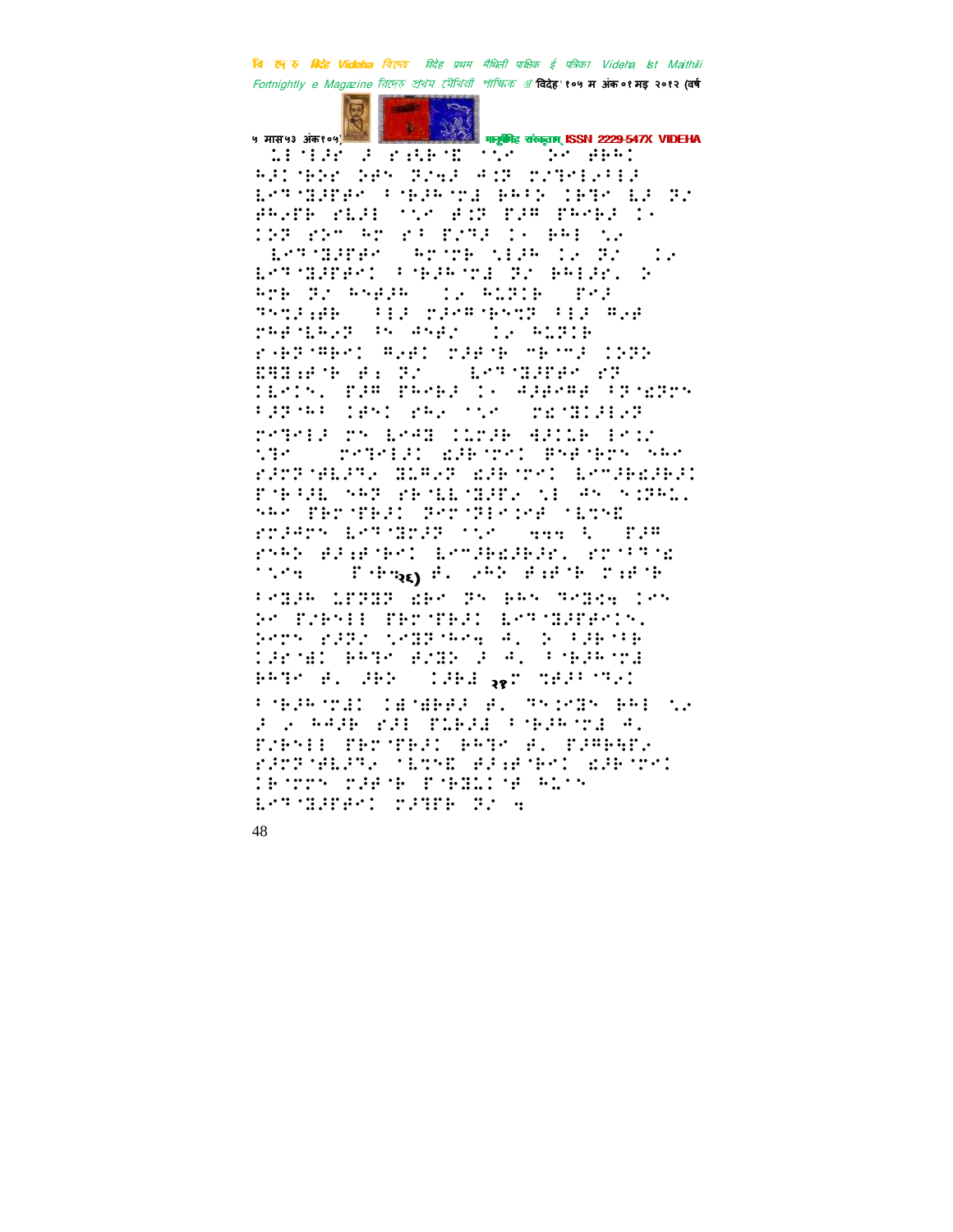बि एक रु मिनेट Videha विएक विदेह प्रथम मैथिली पाक्षिक ई पत्रिका Videha Ist Maithili Fortnightly ejournal রিদেত শ্রথম মৌথিনী পাক্ষিক প্রাণবিলিক বা স্বার্ক ১৭ মন্ত ২০৭২



(वर्ष ५ मास ५३ अंक १०५ **VIDEHA** 

मानूबीह संस्कृताम् ISSN 2229-547X

**TERM ROOMS**  $\begin{minipage}{0.9\textwidth} \begin{minipage}{0.9\textwidth} \centering \begin{minipage}{0.9\textwidth} \centering \end{minipage} \begin{minipage}{0.9\textwidth} \centering \begin{minipage}{0.9\textwidth} \centering \end{minipage} \begin{minipage}{0.9\textwidth} \centering \end{minipage} \begin{minipage}{0.9\textwidth} \centering \begin{minipage}{0.9\textwidth} \centering \end{minipage} \begin{minipage}{0.9\textwidth} \centering \end{minipage} \begin{minipage}{0.9\textwidth} \centering \end{minipage} \begin{minipage}{0.9\$ reful the current copyright  $\begin{minipage}{.4\linewidth} \begin{tabular}{l} \bf 1.492 & \bf 0.192 & \bf 0.192 & \bf 0.192 & \bf 0.192 & \bf 0.192 & \bf 0.192 & \bf 0.192 & \bf 0.192 & \bf 0.192 & \bf 0.192 & \bf 0.192 & \bf 0.192 & \bf 0.192 & \bf 0.192 & \bf 0.192 & \bf 0.192 & \bf 0.192 & \bf 0.192 & \bf 0.192 & \bf 0.192 & \bf 0.192 & \bf$ **STATISTICS** STATISTICS randee a speral beforer **BIMING PETER** rothe. Prone Rad Cabib 196741 the PRST HALLED FLATER rofification (Program Position Institution)<br>Los difficos (Psilla) - Achieveranchiano PHP (EP. ) (P-B4) (B) (P-PHP (P-PHP) (C-PHP) **APROXIMATION** ESPAIN PSTER CHIME (1999) telecial details of randome a **MEANS ENCRYCHMENT CONSERVATION CONSERVATION** #2001-01 | Friddle PP #901 Prof EMPLE FILTHERM CHEMEK BMP.PH & TIMES PROPER LANGERY

Phile (1988) 13

Britanic Britan (1986) (1986) ROTE REPEATS THE LEGACY SAME regian antigren Ausenbucke fera PATELE PREMIS FAN INSTALL LEEDER PARK PERHIPT 2 INFORMATION **FIRM LERGISH SIMILE!**  $\mathbf{r}$  and  $\mathbf{r}$  and  $\mathbf{r}$  and  $\mathbf{r}$ 

**ANDERSTAR PERSONAL PROVIDE:**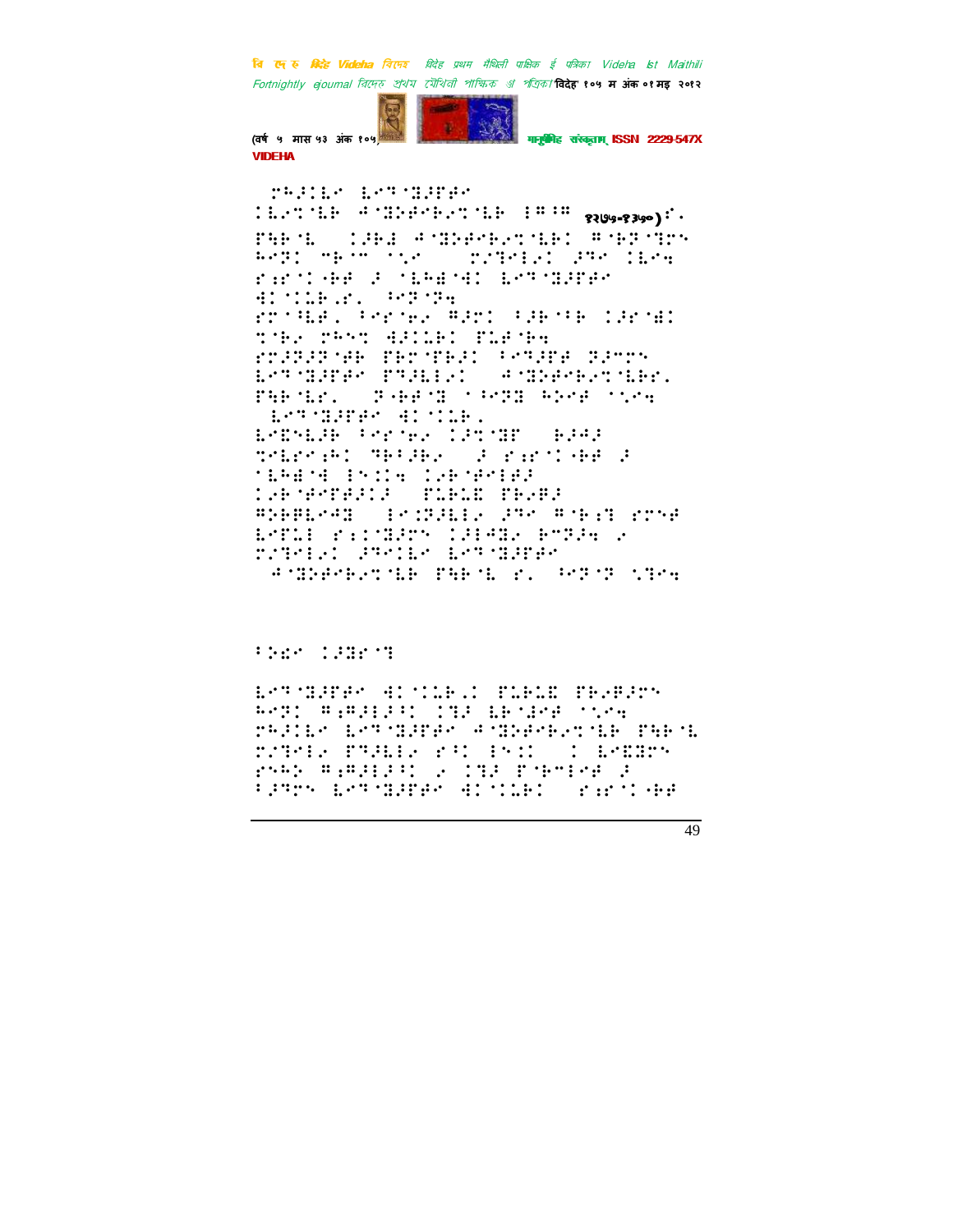

५ मास५३ अंक१०५) महास्कृताम् ISSN 2229-547X VIDEHA  $F$  the  $\overline{2}$  (  $F$  )  $\overline{2}$  (  $\overline{2}$  )  $\overline{2}$  (  $\overline{2}$  )  $\overline{2}$  (  $\overline{2}$  )  $\overline{2}$ ⢻⣐⢻⢼2⢼⢸!⢴!⣙⢼!/⢷^2⢾!⢸2⣒!

```
⣅⢻⢽⢼!⢳⢼⢹⣇!
```
 $\mathbb{R}^n$  )  $\mathbb{R}^n$  )  $\mathbb{R}^n$  (see Fig. ) and  $\mathbb{R}^n$  (see Fig. ) ⢳⣚⢼!⢻⢴⢾!⣅⢽A⢼!22!⣅⢻⢽⢼!⢽⢵⢷!A⢽! ⢷⢳1⢾!⣁2⢼⢳⣒!1⣙2⢴!⢼⢹⣇! ⣇⢹⣝⢼/⢾!)⢺⣝⢵⢾⢷⢴⣉⣇⢷!/⣓⢷⣇\*!⢼! ⣇⢹⣝⢼/⢾!⣚⣅⢷⣀!)⣐B⢷⢾!⢼! ⣇⢳⣞⣚!2⣈!⢼!⢷⢼⢺⢼!⣉⣇⣐⢳! ⢹⢷A⢼⢷⢴\*!⢹⣅⢽⣓E!A⢹⣎!j!⣅⢻⢽⢼!⢴! ⣙⢼!/⢷⢹⣎!⢸2⣒!

```
!⢻⢺⢽⢹⢷!⣚⢼⣅⢷!
```

```
hekawiefiburie bakhawiefiburie bakhawiefiburie bakhawiefiburie bakhawiefiburie bakhawiefiburie bakhawiefiburie<br>Amerikaanse bakhawiefiburie bakhawiefiburie bakhawiefiburie bakhawiefiburie bakhawiefiburie bakhawiefiburie ba
```
ius (10xxx nbjurijm) in die staatsbotte verwys van die staatsbotte verwys van die staatsbotte verwys van die s hidpn $\alpha$ 1212180cmph.  $q_2$  and  $q_3$  if  $q_4$  if  $q_5$  if  $q_6$  if  $q_7$ 

```
\overline{2} \overline{1} \overline{2} \overline{1} \overline{2} \overline{3} \overline{4} \overline{5} \overline{6} \overline{1} \overline{2} \overline{4} \overline{5} \overline{6} \overline{2} \overline{4} \overline{5} \overline{6} \overline{4} \overline{5} \overline{6} \overline{5} \overline{6} \overline{6} \overline{
```
२⣒१⣒!⢺⢻⢹⢴⣉!/⢷⢼⢷!⣜⣋2!⢹⢴⢷⣃⣙⢼.! ⢶⢼E⢴.⢼⢻⢼E!

२५२ CELEGRI af '''RIEF GR'

२⣒३⣒१⣒⣇⢽⢴⢾⢼!⣅⢼⢷⢴.!⣇⢳⢽!⣙⢼.! /⣅⢽⢷⢽⣇⣏⣜!२⣒!⢵/⢷⢼⣉!⣔⢼.!⣇⢳⢽!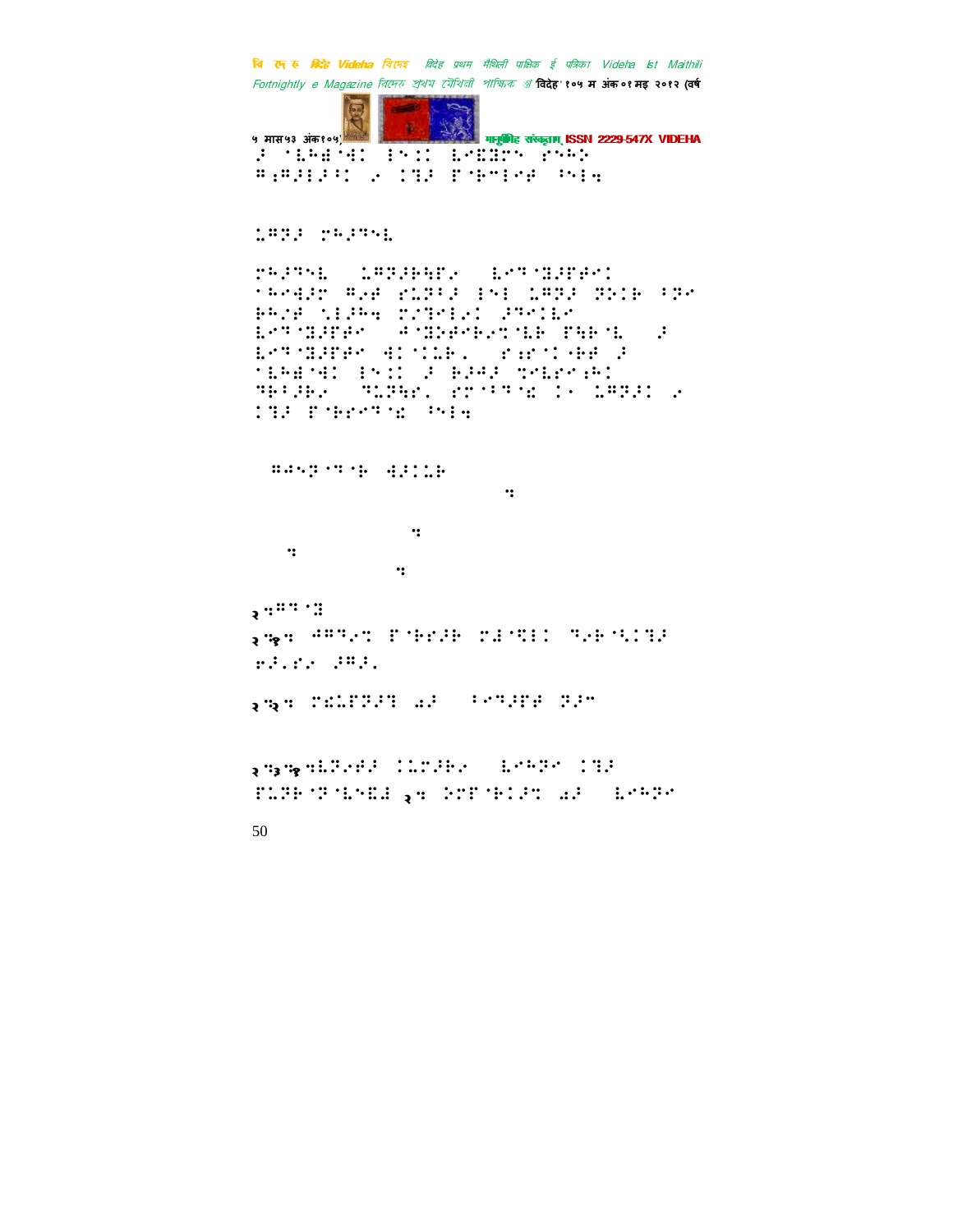मानुबेदि संस्कृतम् ISSN 2229-547X (वर्ष ५ मास ५३ अंक १०५ **VIDEHA** THE CEPPI POIL 34 PROPERT AF **CARS LONGO INFORMATION**  $\mathbb{R}^n$ **TANK AT LANGE 192** 

gage of BLEST TER (EVR) ( PSTREP (2) WEBSERT BEWEEN

gagaya BES HELL EPHI (2171B) BIHB **BOOTH STILL .** 

gage scheeners the springers were **APIPLELED:** 

gomgen sleve (Lover also Plaircher BARDY WALLS, POBSEJ ME SA PLOYE FRESH TEACHERSE PARK SEA TIME CHOIN MEDIA SCHOOL

gaga shekar (12238) al PE ESBARDE

**ARTES PORTE SENSI TERNITE** 

 $\mathbb{R}^2$  . If  $\mathbb{R}^2$ 

Piriler, PPH

 $\overline{51}$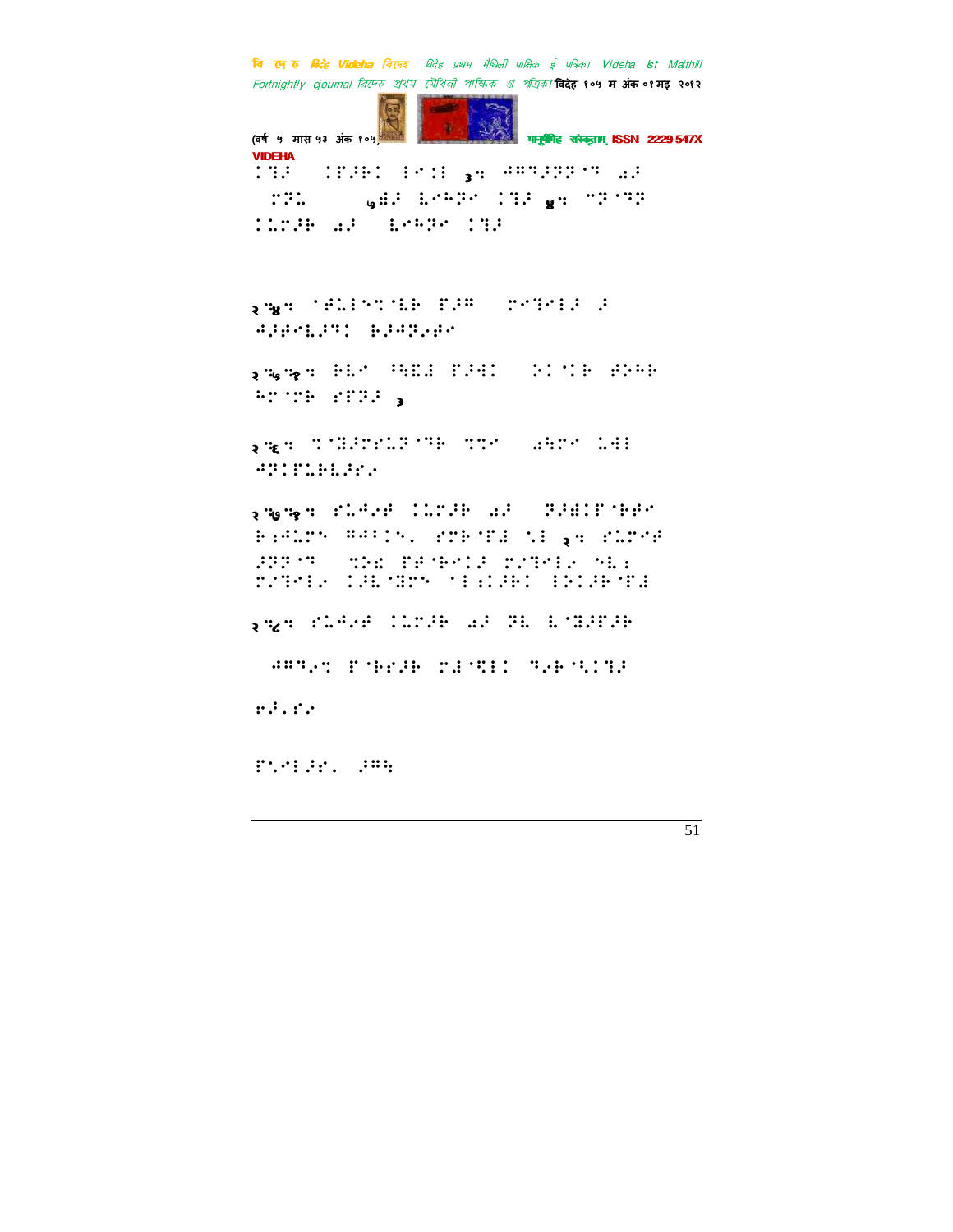

५ मास५३ अंक१०५) सालको हो <sup>229</sup> गमुक्रीह संस्कृतम् ISSN 2229-547X VIDEHA ssissississississississi C.C.C. ri<sup>n</sup> MAR PARK MORARD MR AMILA MEND REND rima bree ear marermy (B) main FAIR FAIRS MILLER WHILE ISTUING SMIRT FORMING IN  $\mathfrak{m}\cdot\mathfrak{m}$  ,  $\mathfrak{m}\cdot\mathfrak{m}$ 

**SOME PRESS SECTION** Arport Plit BRATE PART: PT Thin FITNED TTTP ding iffers ding iffers of the PRIZE ARE for practicular, edaid webli mana thin Ibn  $124.5477.$ BESTER P. L. L. L. (Bebb.40 BRIET BREEKLIKE BRITT BE BH the mis WHIP LINES WERE INTERNATIVE  $\therefore$   $\therefore$   $\therefore$   $\therefore$   $\therefore$   $\therefore$   $\therefore$   $\therefore$   $\therefore$   $\therefore$   $\therefore$   $\therefore$   $\therefore$   $\therefore$   $\therefore$   $\therefore$   $\therefore$   $\therefore$   $\therefore$   $\therefore$   $\therefore$   $\therefore$   $\therefore$   $\therefore$   $\therefore$   $\therefore$   $\therefore$   $\therefore$   $\therefore$   $\therefore$   $\therefore$   $\therefore$   $\therefore$   $\therefore$   $\therefore$   $\therefore$   $\therefore$ WIR FOR NEW RECENTOR CONFUSER w#H. TIP #Hr Rdr Pr PlateRraw WENTIME ARTISTS FOREST END FOR P TERN 3 BRAGE RICHA (LECH IS) PLACE TRIN F PROBE CLAIMS PROPS  $1.4141 \tcdots$   $1.414$   $1.414$ when there: I are my analysis that dial THEY AGE SINE THIN THIS AGE SINE  $P = 1$  and  $P = 1$  and  $P = 1$  and  $P = 1$  and  $P = 1$  and  $P = 1$  and  $P = 1$  and  $P = 1$  and  $P = 1$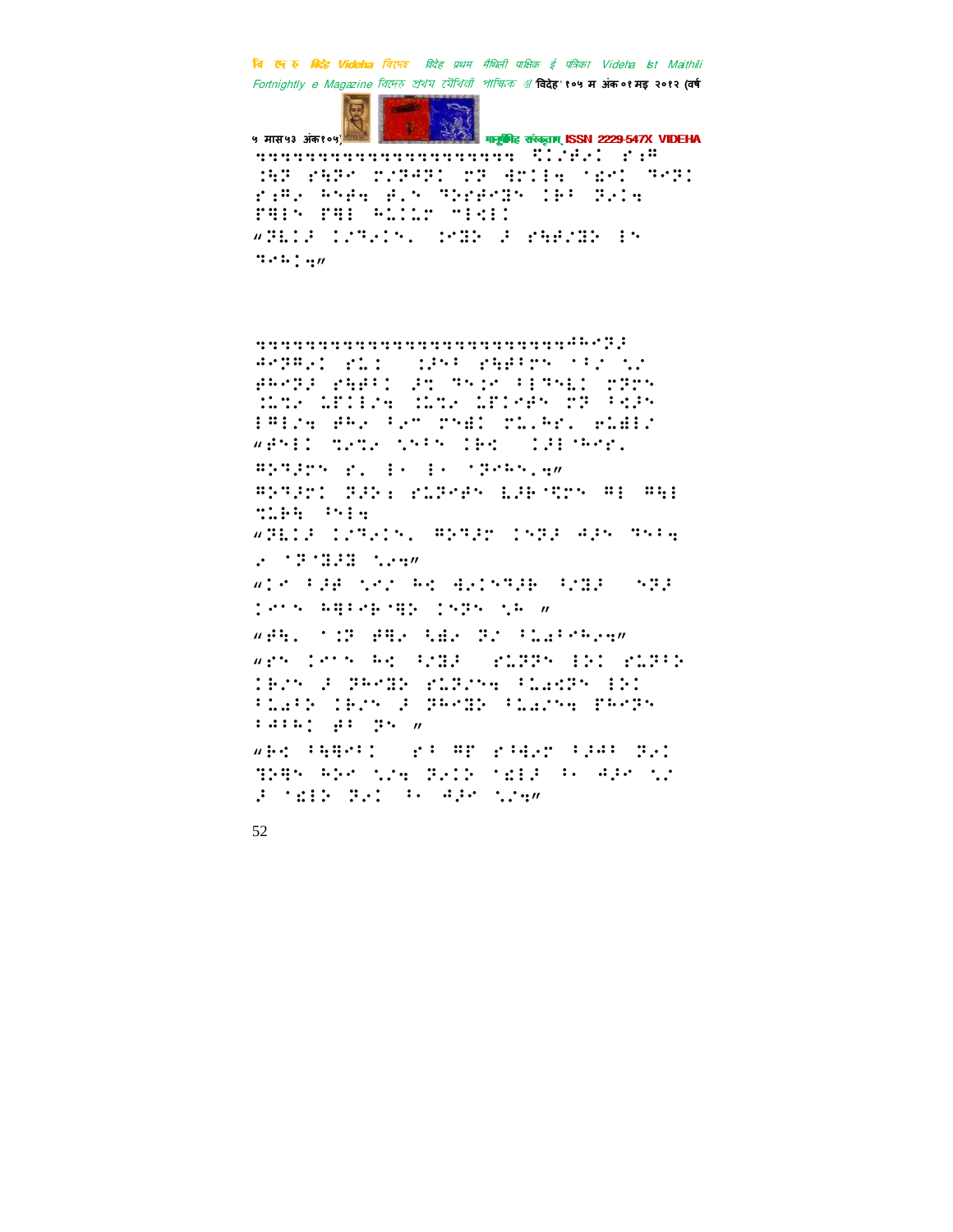

(वर्ष ५ मास ५३ अंक १०५) **VIDEHA** 

मानूबीह संस्कृताम् ISSN 2229-547X

wspane rapp po Rhimie Belbry Anir 451 (B2 NH4 (PREST) 101 (PN1 (B25 B. GABE ARE STONE MEMME 185 Alberta Albert (Alberta Albertalt 1912) 19 as ar page Balling all childre  $\mathbb{R}^2$  .  $\mathbb{R}^2$  is the set of  $\mathbb{R}^2$  . The set of  $\mathbb{R}^2$ 

BRINGERI FARME RABA GNIN IABLRA **B.PC 22383 1381** wir ar geirgeis (dael frie groß

ter flinnen SI TAKA GUISTEIS, MET LENE 2072. **MIN FOR A. THE TEE CONTAIN** anyng thenis is gerydde llany'ddy **PLENDIDE LA POSTE** WINDOWS RID TRANSVILLE TO THE RAD tri Prog Clark tri started Francis War Batz Samm

BAINTEN FABRI PRES PRI APR RE Hi-APSIN MIRP ALP: IAT, ATC, ARAB EPPER TRONGER RE EAR BIR RN PRIN AL PROPERTYPH LEFERNIN PROS ARCHA BLEAK EAR AR SHARE fje aper (p.m. 1916 sippaer 1454p Ger the alege sep place pipe bibliote chebrue le Prebrue paus the Alex about time: 200 March ALSEM LAN EALNE TITE FRIE ASET! jar akroj (Projet (rod. 1910 akroj peperal reproduce shepping man anego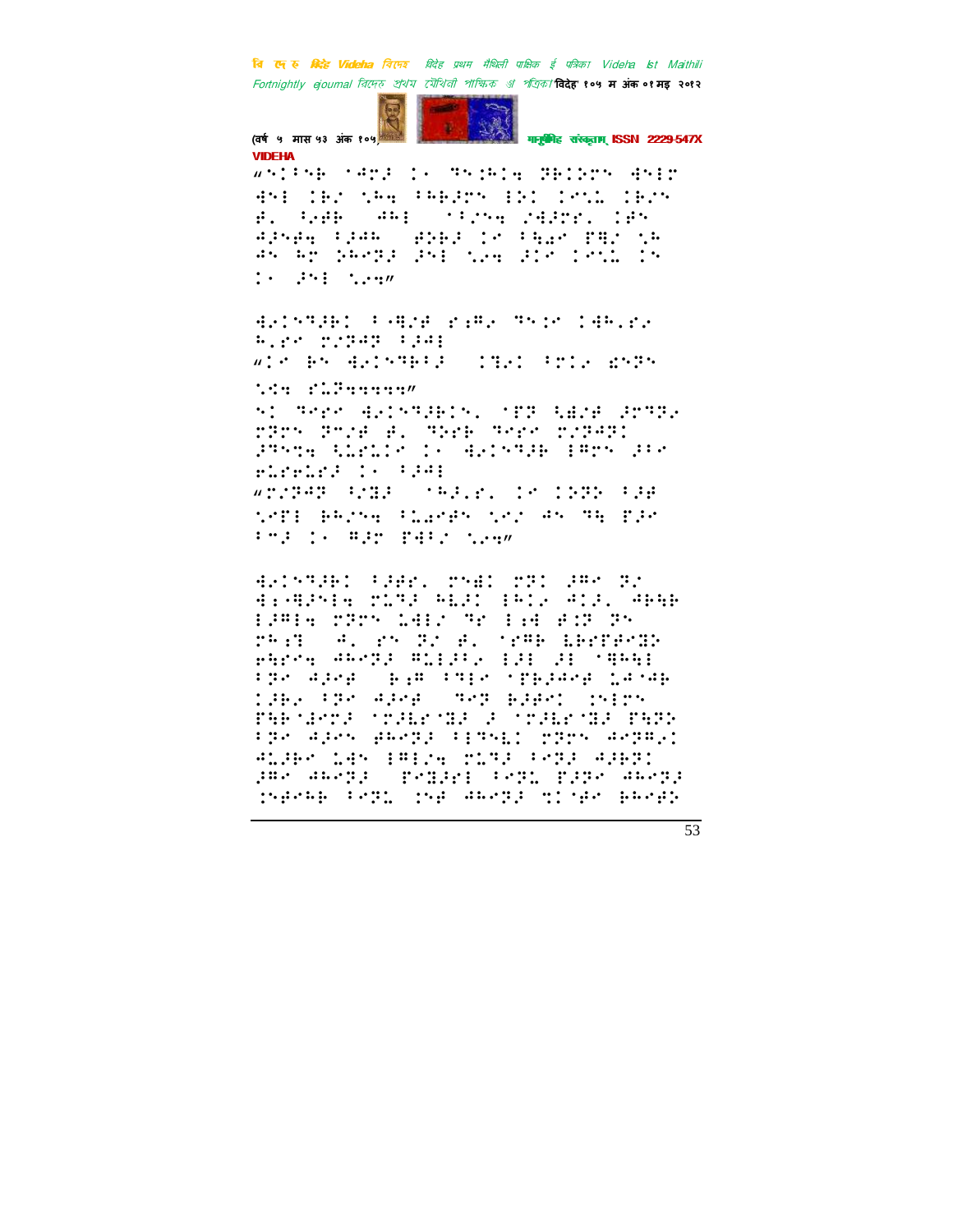

५ मास ५३ अंक १०५) मनुभिह संस्कृतम् ISSN 2229-547X VIDEHA Republikansk spoleter (1980) propr ARTERING PLAT IS BIDE NOW TURE PORTUGAL PARE TOPE RAD SPART  $\mathbb{R}$ . balangan milimpilihan  $\mathbb{R}$  :  $\mathbb{R}$  $44934, 4444$ 

AMPAIL BETTED BETERN PARTS ( P.P B. TREAKTEND AND BIR TELEVISIONS nisa admise (1946) (546), cae (62)<br>(646-656 edg sich (1946) (646-667) 1508 Pre prPAR: pP Artie PS 284: PAR TRIM A TR TANK REMOVARE TAI Plaze SPPS FLP (1911) 1985 958 Chemine AyAy (Pe AyAemi Ajea che 1882 SPAY FRA SPANSE APARTMENT BRATE B. 1888 (1852) 18881 Alena PLAS LANGE PORT B. STERE POIN Alesa Arale Breek briefs (Br PARTIE REAR RAGIN STIRE PRO CHRS ranger (Bre nraga AB Pobled A)  $1, 1, 1, 1$ 

widd gelrade oe albedd, in: tem tracer andro against the tech POB SWIF WHE STEP FROM HIS  $\dddot{\phantom{1}}$ . THERMA BRAIN BOARS INA AN IR BRI  $\ldots \ldots$ 

ARAGU MIRI (ROJR MIR (Carao Sereni mane niko (ARKSA Snonie-Aleaser mae: Herde Stand Schel (d.grs aubust ATEL ARISTER SARE ASIA AL MSR MSRM 15 16 225 2 ABABAN233 12115. 36 36 FOR SIER IS INFO THE F. P. D. TH speg an eigels die eigels palg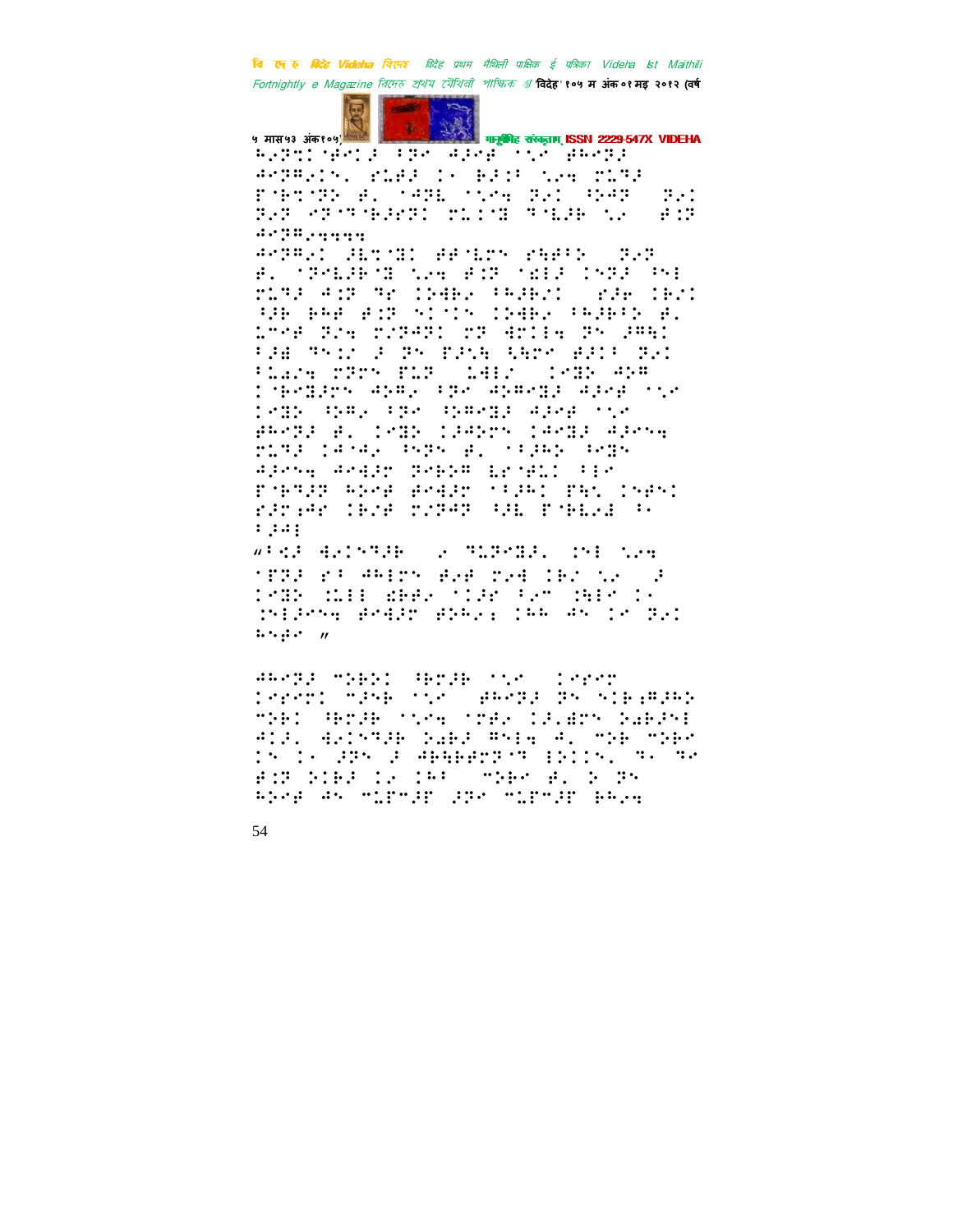

मानुबेदि संस्कृतम् ISSN 2229-547X

**VIDEHA** Arr. 1888 Plate Pr 188 2 ARR AR rugge ekte delengels. Alr nyer money music w#15 (ets the glish#le glish=p time 351036 45 45 HAL (641 PS6 1945) AREA PORT PORTE, RA MAR BETH BETHE TO THE TT TT TH. release that the state the rt reten let really ledge ARIST ARSTA PLIS ANISTAN MICS. IN par surge trar WINDAR AND AND IMPOUNDED 192.15. PROSTER NE (BIP POSP persons personnelle alegno pager a widd childre and Addani Shoper  $\mathbf{B}$ ,  $\mathbf{A}$  and  $\mathbf{B}$  are  $\mathbf{B}$ tra Cape ne svie apisale: 2225 MARK PRESS MARKET PROPERTY was pres provided ps: the problem rdan Adaler Belgal Bal Ban Mde (195 18 NAPA NY SIN'IRI PENJINA<br>Padrianan'i Ampiramentan'i Param the BiB teacher teacher end pre- $\mathbf{P}$  :  $\mathbf{P}$ 42157381 FSB 213385 213431 23 BRAME ARITY BIDE TAN ADAL  $1.117$ Ania makla. Maklani loopa (111)<br>19 Ani - Bilta Burat ay Paua du Breakfield RPB rations and Br

Piar (2299) 2215, Ciberts 1914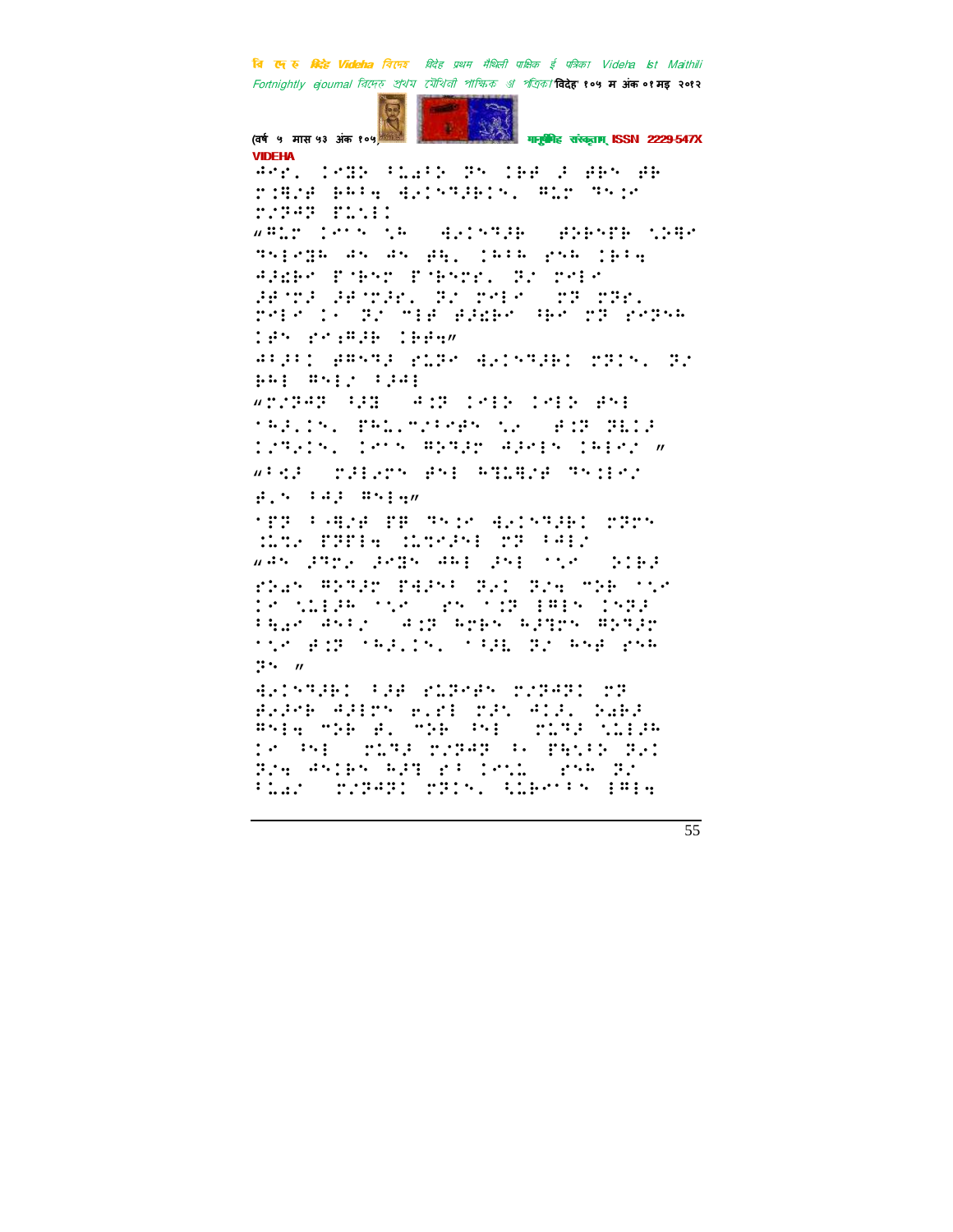

**THE REAL PROPERTY AND REAL PROPERTY AND REAL PROPERTY OF A STATE OF A STATE OF A STATE OF A STATE OF A STATE OF A STATE OF A STATE OF A STATE OF A STATE OF A STATE OF A STATE OF A STATE OF A STATE OF A STATE OF A STATE OF** ५ मास५३ अंक१०५) ngn defe, amirn na "galñdage: Replace therefore product in Recover MITE TO PRIM THERE IN INFORMER AP A: Gra Parte coma pine: widh biHI thigh Abirn bhagh ARRIS SINT WHEED BRIDE ME SOURCH SAMA ARKSI AJINSIN TISIN JAPAN 1929 - 1941  $\sqrt{3}$  :  $\frac{1}{2}$  :  $\frac{1}{2}$  :  $\frac{1}{2}$  :  $\frac{1}{2}$  :  $\frac{1}{2}$  :  $\frac{1}{2}$  :  $\frac{1}{2}$ GRAP COROL INF PRID tic An EASTERN CABR Adnal Bln EPROBLEM TO THE PRESS FIRE TO THE TROOP Pand Pang (no Thing

HINGLE MINS ARE: PROF NOT INS PRINCIPLE TEMP GARD THEM INCO ther by Sires, the Service Berg (1945) there: BAR Sea Side Side 1932 19182 1832 2 PLP3 19 1824<br>206 - Geren Bron 1912 - Granier Gr Crim An IBrn & ST Thir (File Sir Br Rond Char ring coperage al apap This into a sign internation FIRST PART ENERGY ENERGY RING part garge argaritering with which HINAI TROV POWER IPECA LAN AREA 'THING NO AN NHAI TIN TIM WAT tro Al Anel 23 (Pelanin, eliza 32 **Server Street Week of Seter B**  $\mathbf{L}$  ,  $\mathbf{C}$ Bridge STACK TR STILL I TITLE STAR SLAGELI FRAGMENT PORTLAGE SA B. 1988 1988 (Pr. 1989 - 1989) 1824 56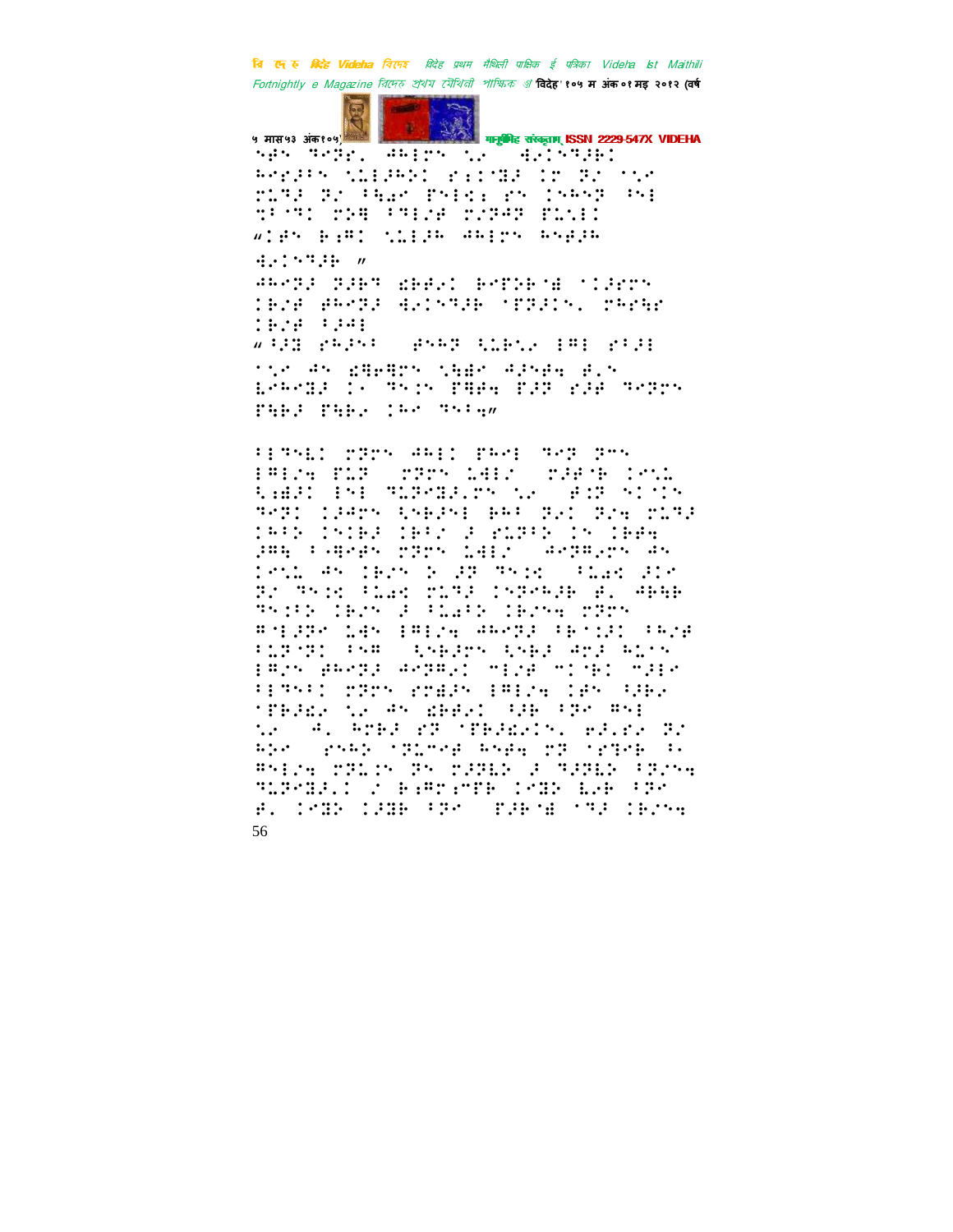बि एक रु मिनेट Videha विएक विदेह प्रथम मैथिली पाक्षिक ई पत्रिका Videha Ist Maithili Fortnightly ejournal রিদেত শ্রথম মৌথিনী পাক্ষিক প্রাণবিলিক বা স্বার্ক ১৭ মন্ত ২০৭২



(वर्ष ५ मास ५३ अंक १०५) **VIDEHA** 

मानुब्रीह संस्कृतम् ISSN 2229-547X

**MARINE MARINE AND ARRIVE** 1455 PH MER: PO BEEN SPECTRO #5101 522 1855 951 112 482#2 968 APP Pre publicated and all pr the mile this have for the lets FPS RNECH TRONALDS RNECH PS ABAB Page Park An Aepay Abe Leppig PS EVERE CRRIP MER INDUBINE EIRS Price play by the and leg. (Lain) COMPARTNO DIM BOMBARA CORPO  $\mathbf{a}$  ,  $\mathbf{b}$  ,  $\mathbf{c}$ 198 PAWE 198. MPETPA PSE (ARMS) ERROR ERROR PENDENTAL EACADE MICH MITA GENEEN, PHR Tere reaches range las FAR the 1593 FJP585 FJP515, PD128 PR259 bas alemen nigs g. Ale to Gebbi FARA A SERGEI FARA SI TEMBE. BRIANA (ALGA RENN 1828 MENA AJEAN Alg bre gre graphe dibr. ATB 145 SHATE TO STRIPLY IRON COTA depropre al sena fiegs d'Ières tich an den an de faun diide b 1935 C532 PRAY PRSPE MITE 32 Arderi nafro Chede Hara at the di tale bied (mith lett di A. Aka tile hate and the summer of. TRANS RECENSE PAIRL AN ASSESSMENT RORA: PA PA SRPS ESPENDO IRAS PLAS FRING PROPER INFORMATION Argar Bibaa Biba, 2011 - 18 Add tic aftermed machine (madr 1593 ANGKUTA MEJING AJ PILSA PIS FARE CENT REPORTED A CLETE FARE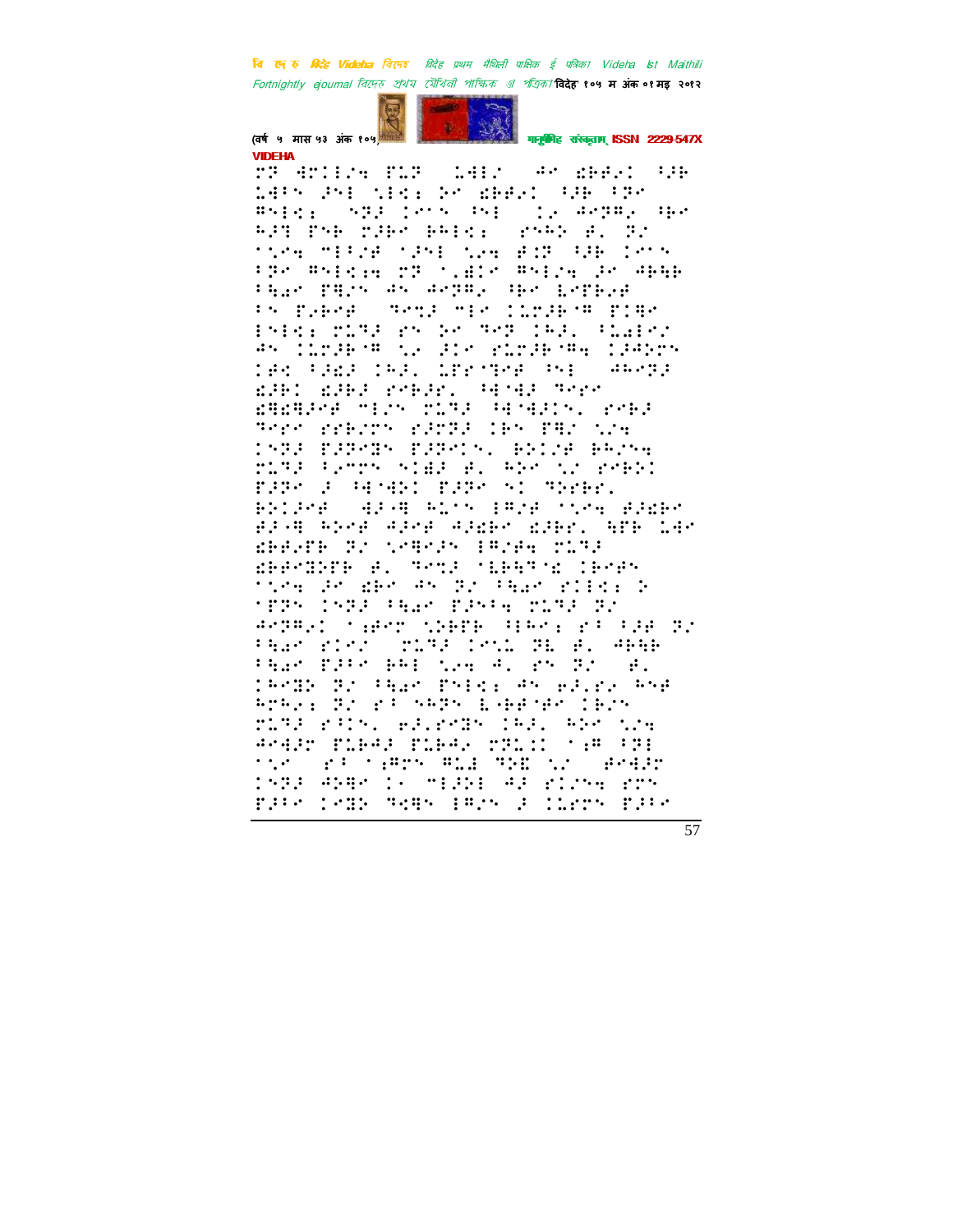

**AND STREET IN SIGN 2229-547X VIDEHA** ५ मास ५३ अंक १०५) कर<mark>्ष</mark> हो। BIDIA APANG AMARU PEGAN MPLI PPP EARS PLAST INFARS RI NAW YON **MELIAE FRAGEINA PRINCIPAL EN RIGE.** parages (p) pages lets ales.

represent cross cope cast educat rd dee skred bagger ekede trettir ear particular crops part apena RAN PAR SALAR POST PRAPE ST SPRAT TRUBBE A PORPOREE STOP abbiladin a na ha na asam BAD PROVINCED B. TERRAT CREE FRANCE LABAN 2002 LABATE (BRENCE)H mage age wagg of morers maging HARY: HITME LANGER, 121 (6) APR MARA ER B. HITTER AT LA ARRIS BILLER BILER LI LETER BRIIS MIRSTA SARRYS PART MI RNOV PROTECTIONES (PART ONER TIPERI THTT TEP TO THE WAT PRING 2425 15 MSP (151828, 2489) A. PARTS IBRZ B. ABABY BY TVK AN Belo Sofe Selbio, Bel 166 Scf Stock

aim aime. Bam tebami eko edi mus PROPERTY SERVE TO A REPORT PRE tics Herr Able Andre Stir Prod. Size (1956), SPP 2006 SI2<br>14124 SP PRIL PSIDS NA SSIPSH2DS FRIEFE THE CORPORATION BY TH smage participed sample share possible **IACK NAME MODE CONSISTS AND** FRANCISCO NON ARMER WAR BROAD PROBES RESERVATES REPORTS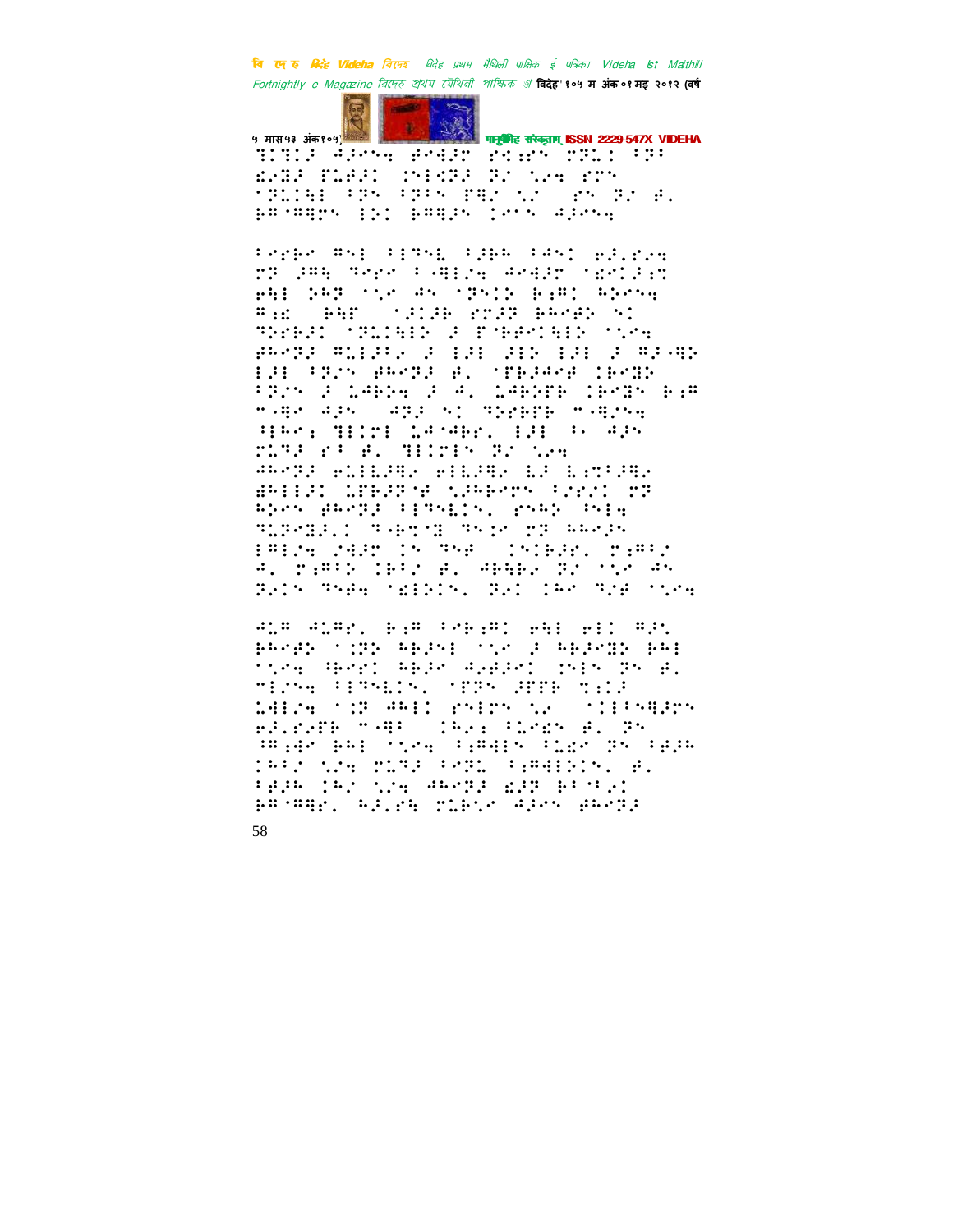

(वर्ष ५ मास ५३ अंक १०५) **VIDEHA** 

मानुबेदि संस्कृतम् ISSN 2229-547X

HINGLE TR TIME WALLS INTO THE Beliefs whys 1412 (Sill: CHP 15 ROBE OF BENHAMINED IN ROMANS refuger reduced for the component BRIDGE OF B. PER PRPER RATE **SAND PARAGE MEDICAL**  $\mathbb{R}^2$  . The set of  $\mathbb{R}^2$ Britis rifficial der See MIRA RESERVAN EREN PRESENT MIPMELI PAT TERREA NA 1963 TERREA #5162 MLB012. THI #51 #81254 MBM5 RIMBOR BAGING MPM PRAY PHIOR CYCRA ENE NEN STEDE INER: (18 STED EN His PROLIN ING 20 IN AMRE PAR BRIDGER MARK (A. MERROBA CAPEL B. 18 RPD PAR PROTOGE PROVINCENT rolade: chef roce: amil fafice amil PROPRIET POINT PROPRIET START psasp aprs (as alpha crps apps) #BTP-ro (#F)-e SW-PP W.22F rick ERIC SRAFTS RISSE BRISH F D BRISK INAND ANIES MAI END ERI SLOW MADE President She from Electron Ser tre Andren Aefre nin 3 19dr (enghi raters offered brief over 2 deedth TEN RAW TRIN IN APRE STRAINT MPP MPP ROBERTS PROF. BROB MORE rd arlied rom ware thos of gene tice definit ram defind Abab Adeb ting Sall ram Sal 2 telah ram tela g, apres they

BJB-1 (1982 PAB4 S1 Tere BJB-LARAD PARTNEL **Ship Service Service (Service**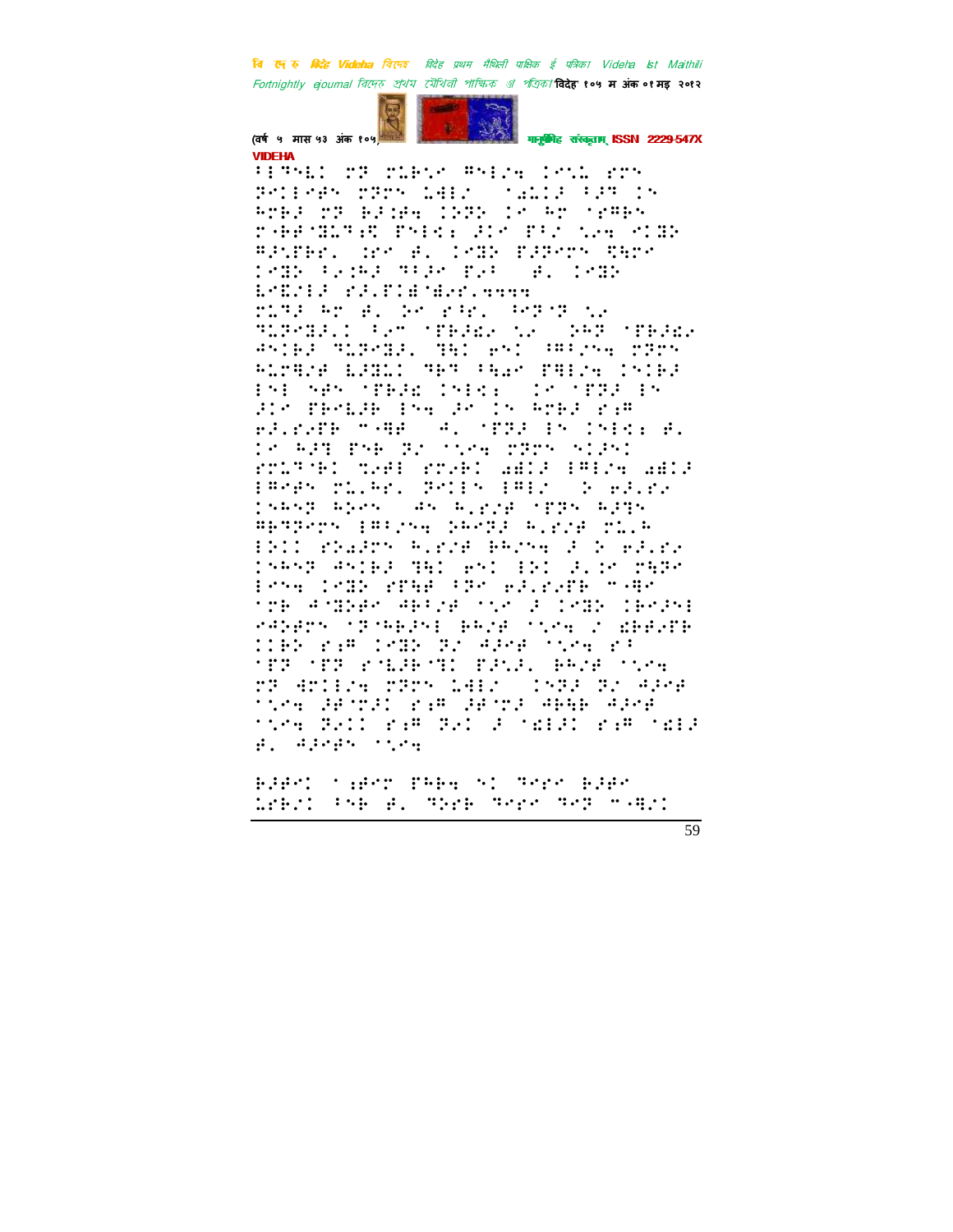

**MARK REPORT OF STRAIGHT STRAIGHT SERVICE OF STRAIGHT STRAIGHT STRAIGHT STRAIGHT STRAIGHT STRAIGHT STRAIGHT STR** ५ मास५३ अंक१०५) समिति हो rry dêsseye gryk: Birler FLP (1141 417 1714/Brn ABJNE FBLL) raman (Par off) drromer mese nevan 191 Gabi (Side Saide Sid Sid ALSTA MEARTS ARTE. MAR ART (2005) tan: Chrhos Aangal ni Abdalas (p.4)<br>Angla ang ron tu an Andro HERENIS STATES AND THIRDS rege spek where we weller right has B. PHP INER AN BETTEL OR The Ender Capty Rhight, Style Spring agrimme post aspected the specific defere late: 18 marshe PRICE STAT SERVE SIRES TERMIN STOP anega gasag anega (manita gasag AL 191 ANGGAN WAGATA Aliya Atr Poblaced lest people lese (propr HINGLE THIS TSAN THENH TOBLES 2853 Mile Andren 2853 Arnes WEEK (1985-19 Arbodd Alira And 215 **TREE REPROSED A REPRODUCT REPR** PRESH MITE RMPE RRTREN PELER **MARKET BARBARY ARRAIGNMENT** HING TASE LARK RAIN EARLY AT R. PO TOP BRIEFL FRE FIRE ENERGY AR THE CHE SPEE CHAR FIRE ENERGY CHRI B. Krif Kees and the Samshap Asset Proches amb pailers (2193 CHAB B. rn ar Abham Aibhail Bhanail (Artire **PRONE TRIEDED B. RAP RDS (2) RAPP** B. Phillips: Apriling As Against Spring APAR NOTA TROPORE, POLSO PO ASPERIA ring frir el esta de l'Indica esta the moment for detroit for more than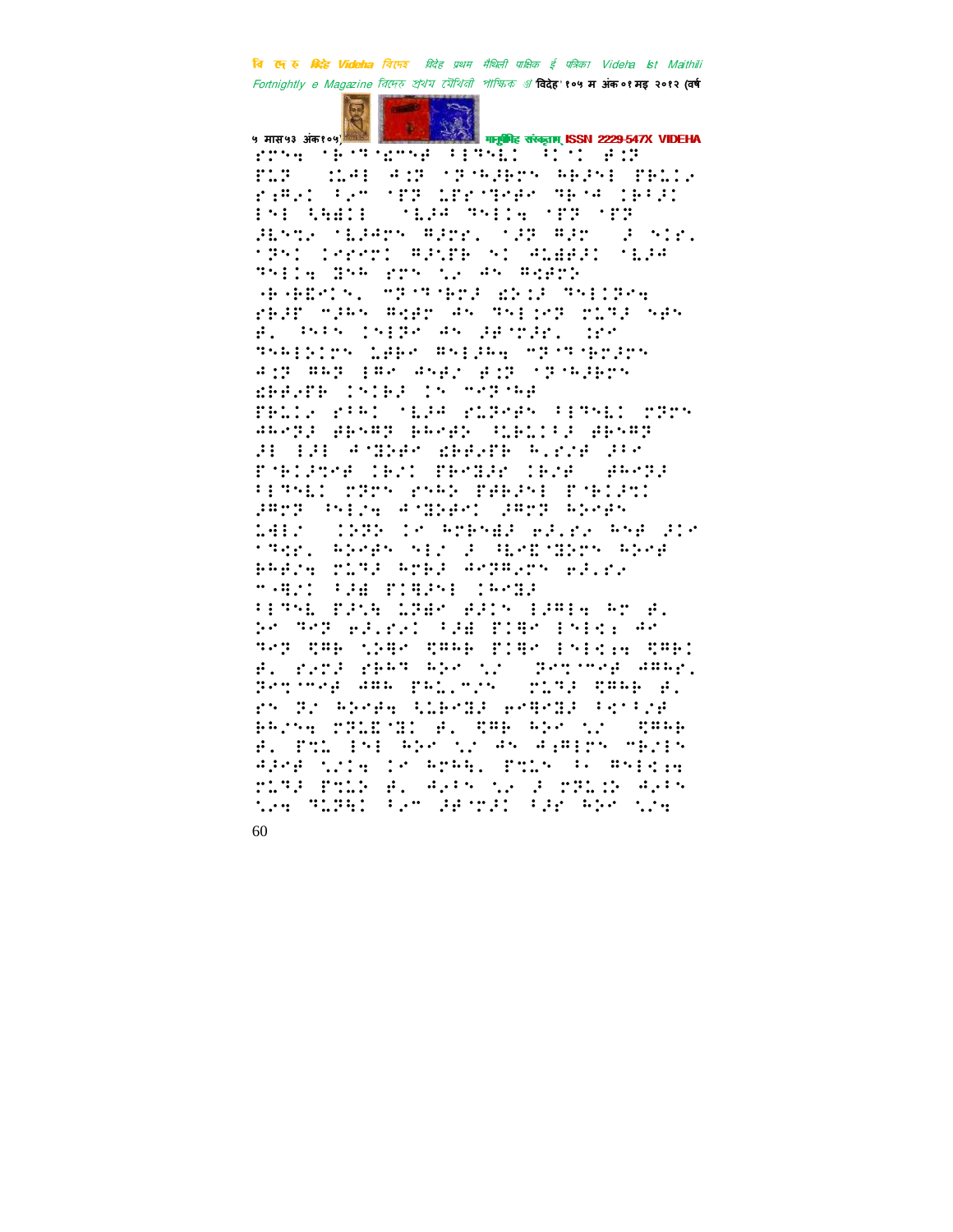

(वर्ष ५ मास ५३ अंक १०५) **VIDEHA** 

मानुब्रीह संस्कृतम् ISSN 2229-547X

MITA APAMAI FAR BRABE PAL IRA. Page fire to an American decret code they came company. All childs have the STARTER TO AGE ATTEND. FORT TEZA STAS A POBRE PRZA STANO ZABIAL FRA ARTHUM PROPER CEME TOR 2 PAGES TEMPE FINE TOME AL PROPE B. i Tro esti kaltua leta dal 17 rige<br>1194 kaler esti kaltua de sago Briel Argari Adema (r. 80 min. 179 HARRY CREATED AND THE ARTIFUL SPACE PRIECE BILE PAR SECTION risk rolbje avkljav <sup>Gu</sup>opeljalav **Address To Consider The TTLE TO B.** EJEJIK, EJEM JEM EVA KLYM (BREVK) WANDISH TORRES WAR PHOTO ANIENA PROFES PROP PAEN (PROPORCAM **FRIDE** 

ARKSA TAI LA ALAI PARTEA SYYK PARA Anie Alek An Se PlB (ndl Alnig ring tank gir alank al eyn nebyn: Aber the SI BLBF DAR Aber the Anny Earn Add Centernal tin a Spra PAR ADAM AN PENIN BAZA STAN ARTS FALERATI ROOMA LARO PAR INE APPE TOPE BROOK B. TOOPER TEPPS Riche (20) 'Pro Rich (20) (ro Rich Andle In Rona andle 195 14095 phy MARK FAR B. 151 AR BIZ54 MARK **TROOP A. SEPIG 2 RHIGH PIRER** FRINGERS WAS BILED IRE CORPROSEDED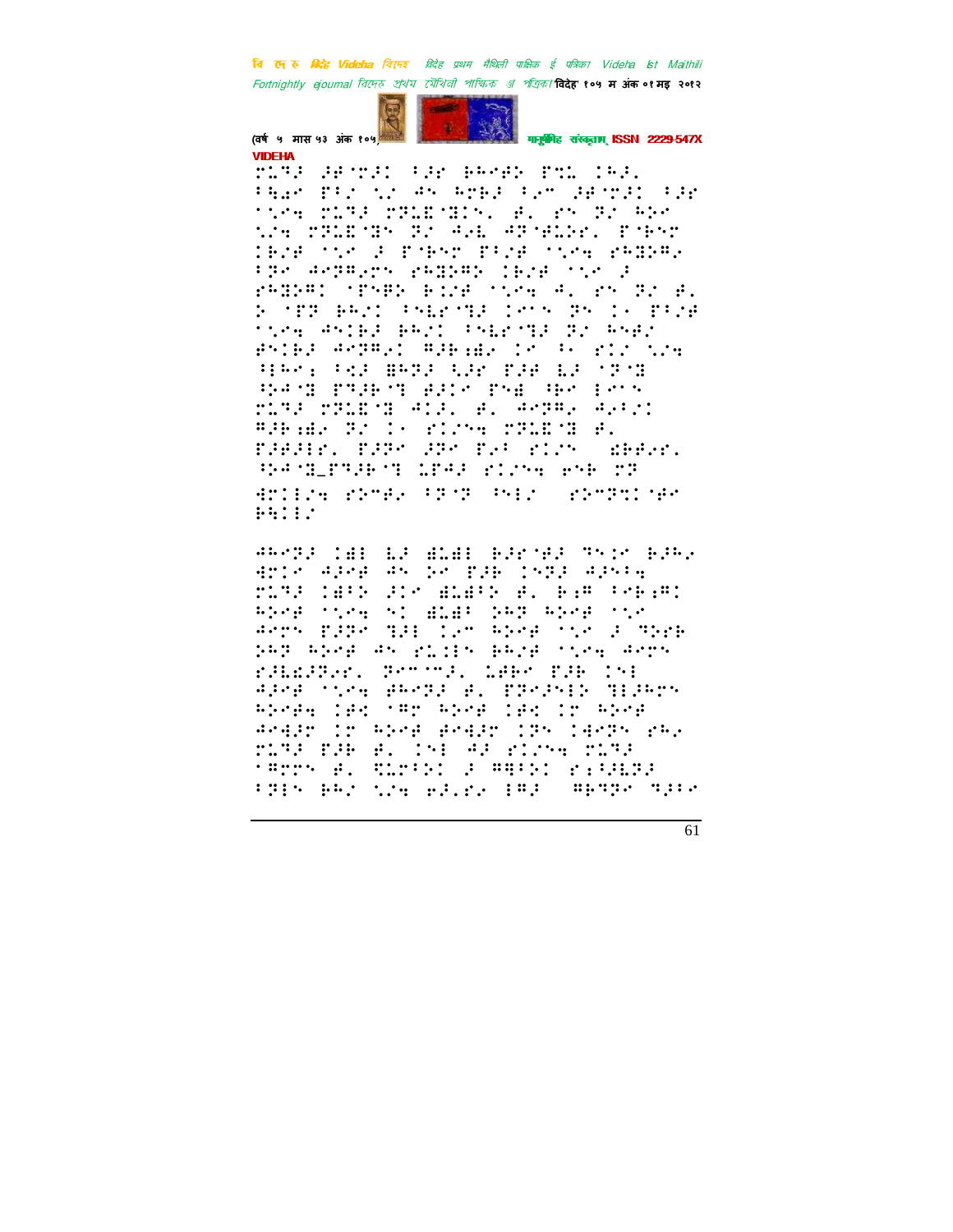

५ मास ५३ अंक १०५) कर<mark>्ष</mark> हो। ै मनुभिह संस्कृतम् ISSN 2229-547X VIDEHA and forest the count gladent lefter PSI TRAPS TOAN SAST SAST TRAP TRAP Provide only as there is the street #PTP-rr elsby I#F PrEH #rtsf tire De la speciela de constancia esp breka Adria (presad se na cads **TERRI PAR LOSS PARTI** ENTI PROGRAM ISTA TREBEL PARKETE Bro HP TARING SIR IN THI NI CINA PS AS 2162 285 2 1111 11204 656 TP ATILIA LAGE ATAB PEIBATA TATA TENN (PAR PRO PRES PREB ESP METH TRING BRON TI LSTE MAIL r. Grooters alocade After Sang 18628 131 187 2628 1524 F161-6621 B. TRING BALE TOPE BE BE FE FE PAGE PIAPEN PLAT & WINT WINT Benings (Bre over APP Bening) (28) Pas Alba PAlendi Ples Pasal (194 SI B. DRYBE BRYS (REGRE) 150 pipers prejet saw anime aneles MAR FOR INTE TENIM TENEW TEINEN #5852 F.101 8428 MPR/ #5852 PS there in the second the state of the THE F BY CHRISE WHERE THE SAY dedic feets, assa rea #12835 tie 85 TO NEWSFIELD TERM (1984) PRIN rand waavon mee chad communications 1. Projez sv rieže opočjer ejecn Ade Ada Ada di Biwiwa (Ada Sed meny ngi diser (meny ya sin PARAMEAR POSTAGE SENDER CANL PROPRIATOR AN AUTOPOTO AUTOPOLICANI THE WESTERN FROM TISK WITH AW B.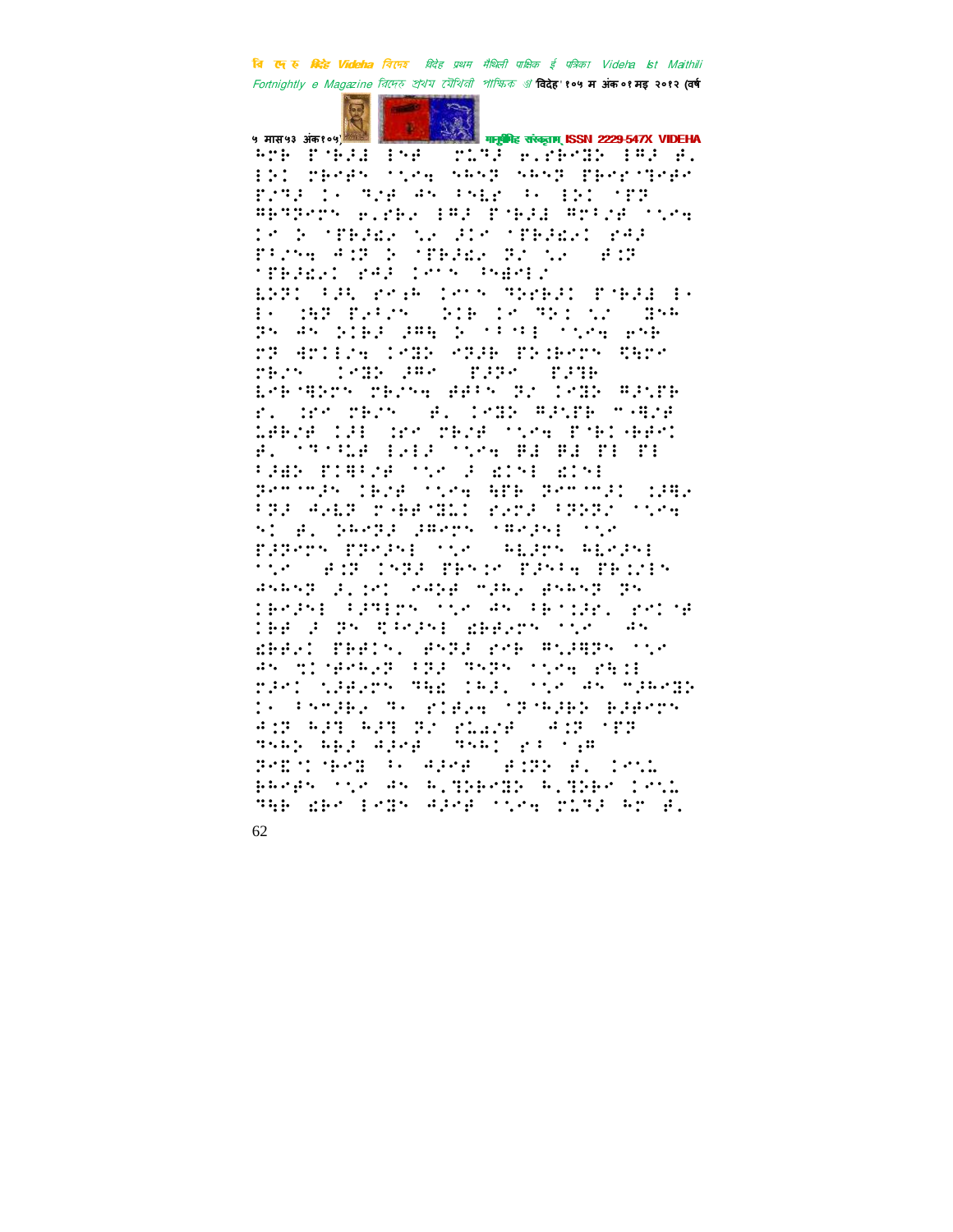

(वर्ष ५ मास ५३ अंक १०५) **VIDEHA** 

मानूबीह संस्कृताम् ISSN 2229-547X

FRIED TA STORES ANIXON AST TAXSTR FED PORT FROM WHEN WHIP WORK BRATE OF TURNIELY, BRIE BRI NAW 'TT eslag espagn paps pass FINNED TO PATE REPAIRS TO PROPER FOR This 2 Th Pack Glaich Piges Abrya APPREL DAY MOREA CRID MORE REEL TITTER SHEET WHAT WAS PREPTTE BY IS BENE BRANK FINSE PARK CARD Brig Willems pitter Microsoft Wine PORT RESPONSED FOR PORT EN Back Adbrook cape treed bis are seen AN PATTA IBNE PATTNTN ABNENIAE ara bel Sanevial aveculuma a. SED CALL BASE

MIRA APAR PRO IN MICH (ANIP MESP Benten (153.56 ST 6582. AB-546 F. 19:113 (6) #51 BR25 (8) 42:48 1573 BRP fick result the fellow 42-4 Bigge (1951) 22 Lember ()  $\mathbf{m}$  .  $\mathbf{m}$ 

Tend Bi (23 MSP) 1412 (Alice B. Principales races actual the 1035 'Ar PSPrr Scotches, 1961, 200 POLADO AZONI PLEMBARE DADIM B.<br>1982 1981/En 1981/Een Polao 19  $\mathbb{R}^{n+1}$ **SUMMARY PROBLEMS TO EXPRIM** SAMA (290 290 292301 P.E. Prible ting ring Angeli taker there (LaBerlik entrol imP. lim<sup>1</sup>el trup 151 1525 BREAK: B. 1228 1575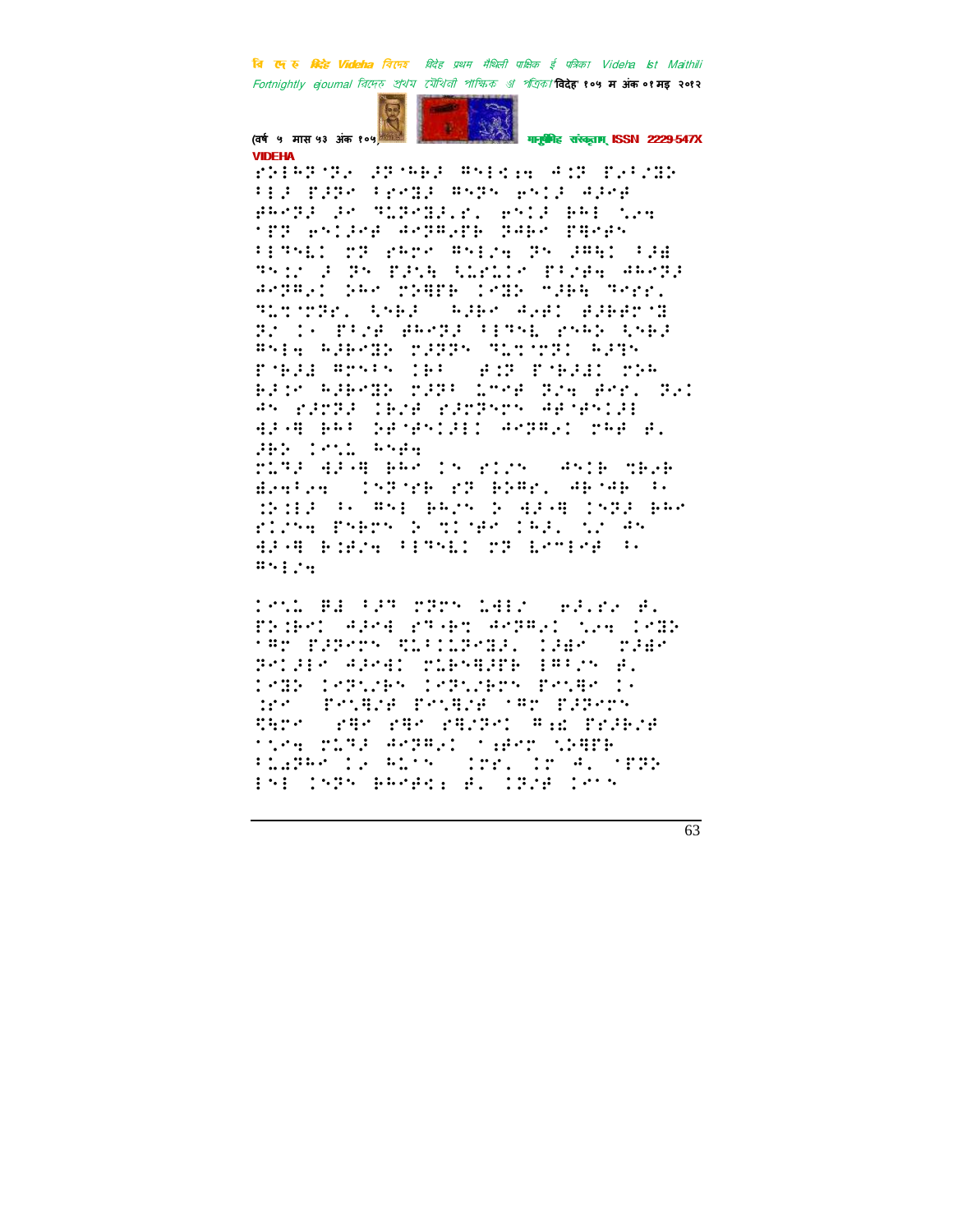

५ मास५३ अंक१०५) समिति हो मनुमिह संस्कृतम् ISSN 2229-547X VIDEHA Riche (ets 35 Siged), Chaedin Arport and drip (A), Char Prises

\*\*\*\*\*\*\*\*\*\*\*

**MARKET START PARKS**  $\dddot{\bullet}$ 

mentrum al **PANDED BEM** 

ESTATE TAS SAS TASI LEGTEGRS HEREBY WALL THE PHILE SAFE STREET IVE APPROVAL COENTRACTERS WHENHA Best en 2015 BBB 15 through en nie się imac meme zwołuce nie<br>Pełskie memoryczne (staniczne z SPRIEGE (PARTNERS PRO 15 RPP) 23 PM andro nie odzieło opisowany operacjie.<br>Prostnowany razwoje energie nie PIPING PUB PEP IN EPROVING Thill by TP Rhead Clare the PSICE MACHE (ALLES TERRA IN ALM ESERN TERR FRAGGISTER

PROSINGER THE BROADLESS OF THE rs en Aldebiana Ahesni (f SLAN AF LITTE BETH ETHING AF ragge para con

F MIR EKTATA TAM IN ATAT 14APK YET an negara dan dan dalam memberikan.<br>Selemah dan menganjukan dan menganjukan dan menganjukan dan menganjukan dan menganjukan dan menganjukan dan me 64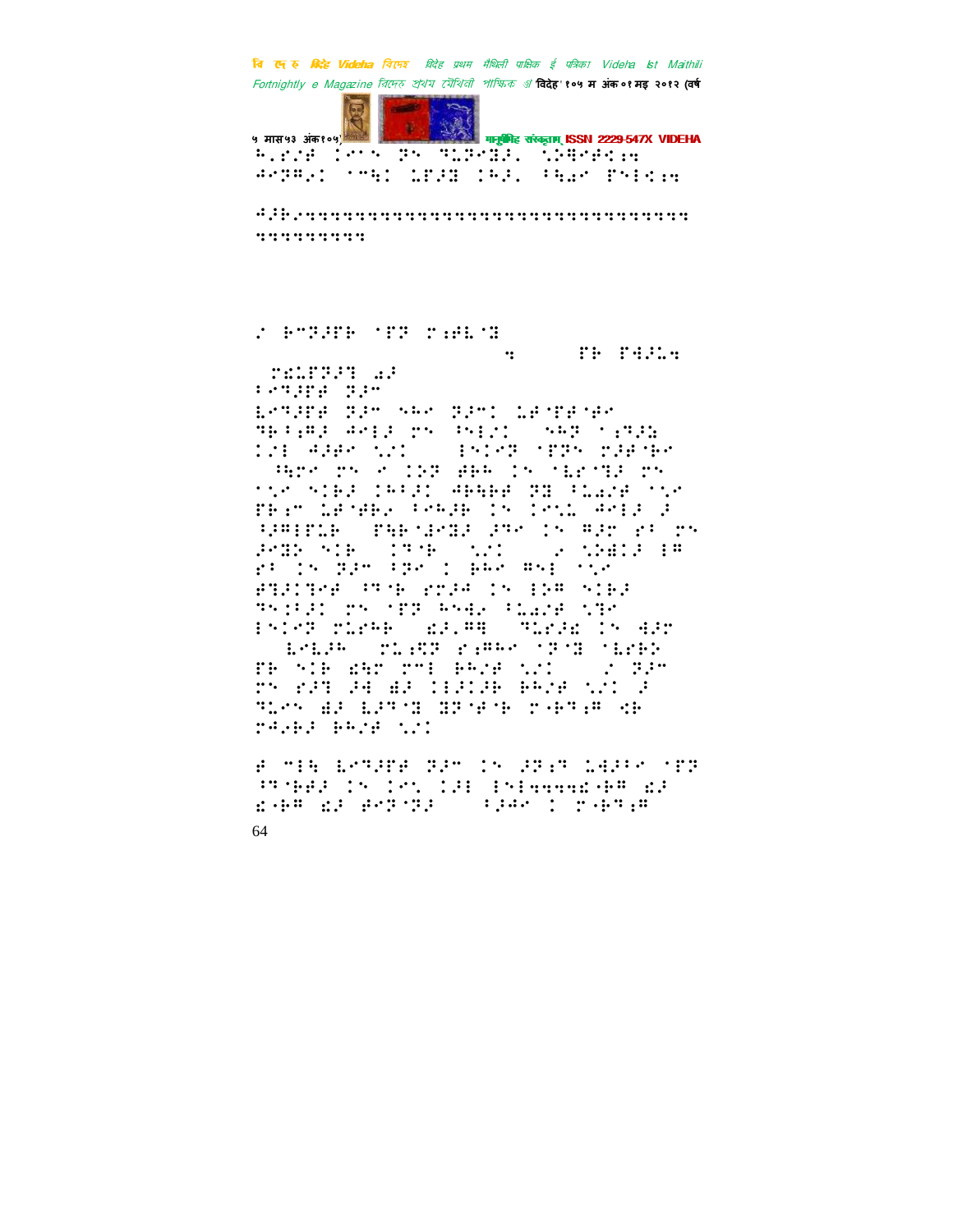

मानुब्रीह संस्कृताम् ISSN 2229-547X

#### (वर्ष ५ मास ५३ अंक १०५) **VIDEHA**

**FRI F ANINHAMILE ILE ILE ILEAN** reak role by raw myllmaaa #2228: FIRAD: PARTE PATAGENT (192. P) Kan Alak komanada Maro Min'a retter to **TRITE: IRTIE:** 19712: 19712: 2426 K.A. 75113<br>J255 E212 S266 A62 A52566 A52566 rnas (no 1980), provincia degas duas.<br>1911 - Cala Paul el darra da Gri RAAN KAREN AIDI MITIR IAN RAI TI D MIR IN BE PARE IN PRIM NO SO **120 120 1348 1461 13** 

debezajna debezajna debezajna EMPARENT CHARGE PAINTS TOOP PLA POLAR Blaam 19712: **TRITIGGER BRY TRI PD PRISIGGE** an nam es dami ina wsari

SA TER PROGRESS BROOK RA  $1.41111.41$ 

Ban 1955 East Street AWA BB And C akon 1981 - Anthropen 2019 - 2nd.<br>2nd. a - 2nd.1 organo ag - 1991 FOR YEAR OF SAMPLE THE FORM OF BETT EFER PROVIDED BERT TECT PARER THE REPORTS OF THE THOUGHT AND THE CONTROL OF 5 335 1935-39 15 9315 1381 2-003 2-003 999

art ert ert (1981) art ert ert  $2.4744$   $1.441$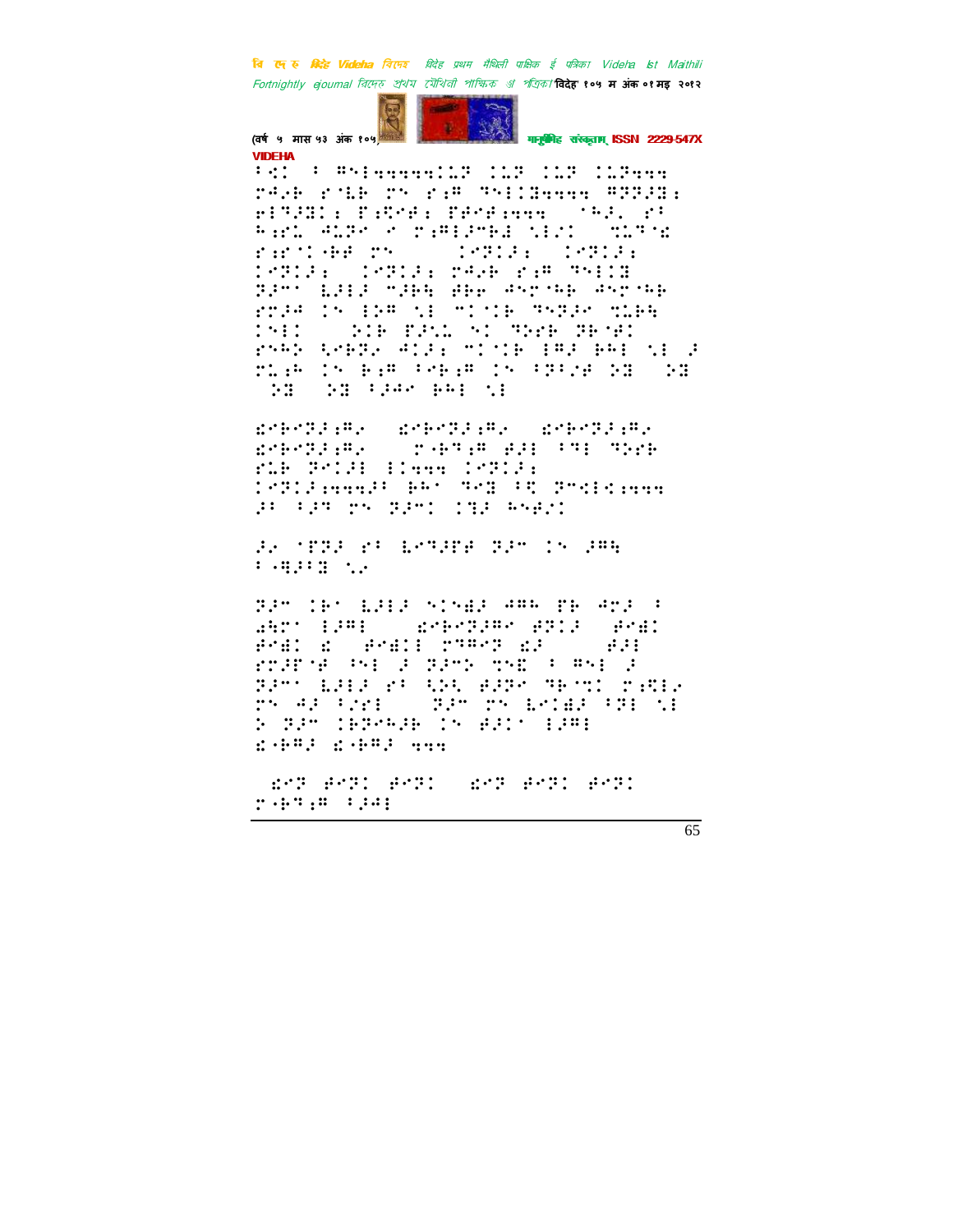

ा ।<br>अन्य अनुसार संस्कृतम् ISSN 2229-547X VIDEHA

An ergense in cle rue cle reseat

**Ar Ere THERT THT FILLTIER** 

**Air And Library Millionship** 

PrProfile in Lay Extor (R (Profile) 2 RESERVATE DE DE DE DE 1932 the forest

art ers ers art art ers ers

 $\mathbf{a}$  . The set of  $\mathbf{a}$ **AN THE STATE SERVICE SERVICE THREE HID LEDER THINGS** 

BET TALLE FIR CENE NA BYE 200 

BRTHE THR IN HE HALL HET GENERA F POPPECIPER LOBBER 2552 ESBLSF 'Art Boleh Anna Al retell (Al rath: Al rather Al rething 48 retering (48 reternativasement

BR IB LOS PURS AN BESTAL **MARKET COMMISSION CONTROL** PARAL INFORMATION CLARA TRAINING CON rt Runde Runde Bragi (F.Ade Str POPORA POSAS TOR BALO BRE EAR R. PAIRBAN PAR 27 2010RP 725 1 PAP 66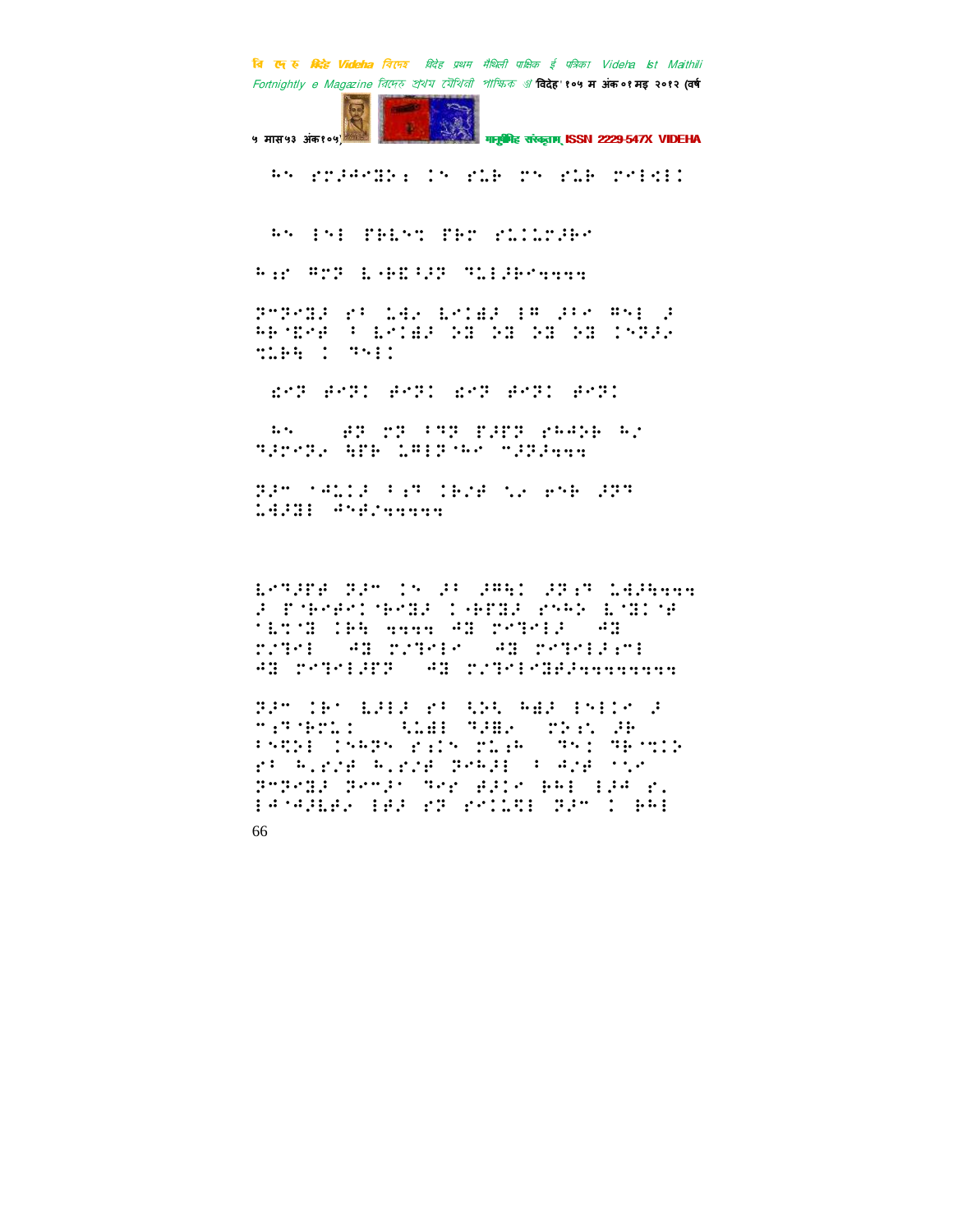

(वर्ष ५ मास ५३ अंक १०५) **VIDEHA** 

मानूबीह संस्कृताम् ISSN 2229-547X

**BOWER STEP STORE TAP** ti ar tir Sie Areligen (S. 1957) in een noch SAN ESAPS LATS PSA TIS PLAZAREA 124 FT 151 Wheel SPPER Lekin ( TIP PP INT  $\frac{1}{2}$   $\frac{1}{2}$   $\frac{1}{2}$   $\frac{1}{2}$   $\frac{1}{2}$   $\frac{1}{2}$   $\frac{1}{2}$   $\frac{1}{2}$   $\frac{1}{2}$   $\frac{1}{2}$   $\frac{1}{2}$   $\frac{1}{2}$   $\frac{1}{2}$   $\frac{1}{2}$   $\frac{1}{2}$   $\frac{1}{2}$   $\frac{1}{2}$   $\frac{1}{2}$   $\frac{1}{2}$   $\frac{1}{2}$   $\frac{1}{2}$   $\frac{1}{2}$  aparti especial as Arabías cras su MI PROTECTE CONFIRMANCY 12:2 - 225 **A. A. A. M. START** In PRAIL Faire the Sper con  $-$  199999  $\pm$  139 tendid na SMINH Y LATMAREA (1988-1919) PROGRESS COMMANDED AT THE CHOI SPORTIFICATION TO  $\mathbf{a}$  ,  $\mathbf{a}$  ,  $\mathbf{b}$ TERS 1983-05 285 212 22 721 mia, pelgis aaaa 192, 25 (5 (25)<br>Flab An Koolemgia 22m (18 2 lh BR OF WHA ARE PANDED SOF FR FALE RICH NEW FEB IN IELE PER :///ra/////#/1/44/228/1/162/28/28 mer Anero a collection are dainy earer TER ALERY IN THE 2N NIB WAY 271 PROF WIBees WAR 2778 WIB WAR SIE JEIDE TSIM A PRIAMED SPP IVI Frame # GREETH (1956) SIRE PPS and the second second second second and second the second second second second second second second second seco FREED BRID FILE TO STAR

**SAMPLE DAN AT BREED** HA MI AM MA ARCH papea apar, ian panerea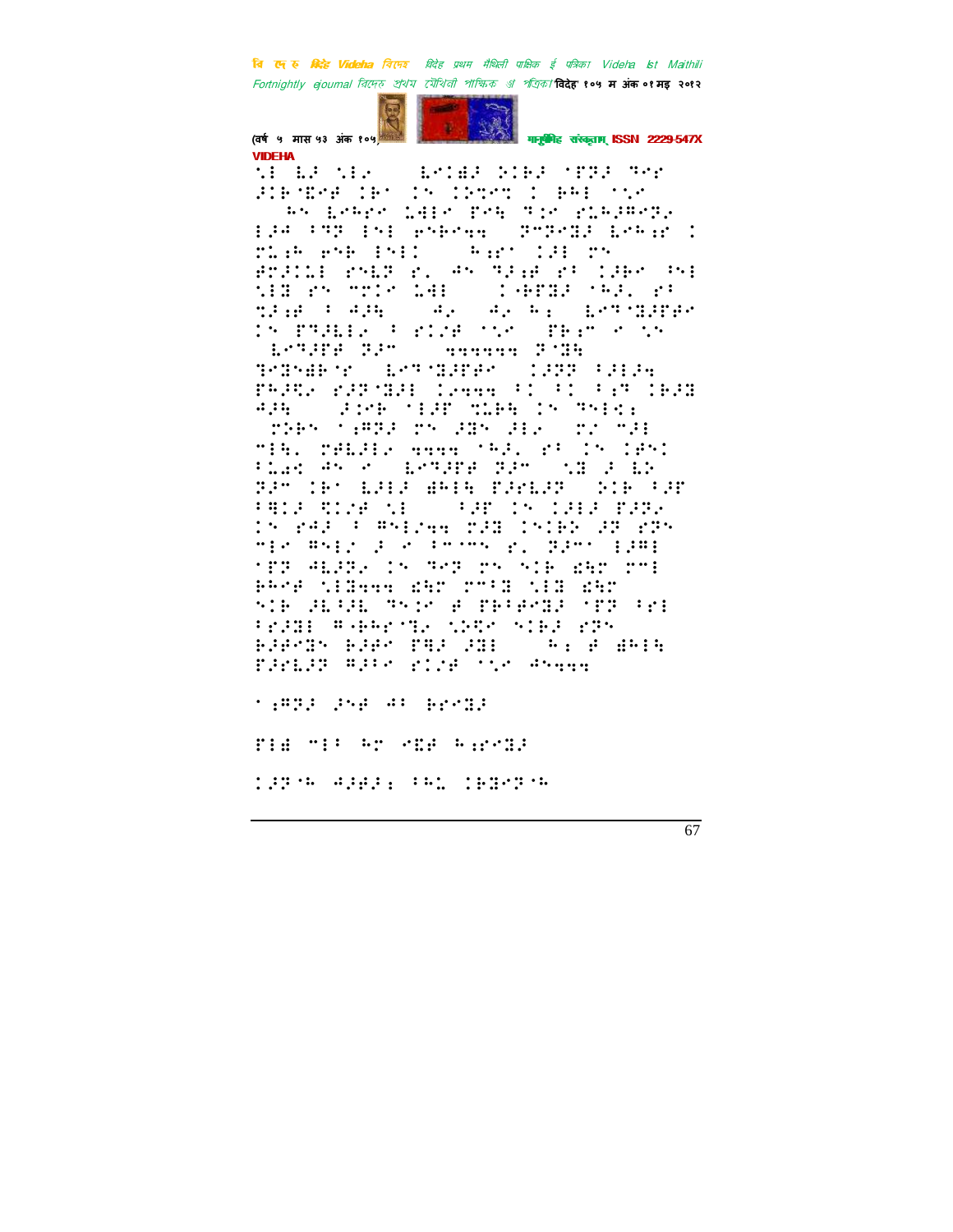

५ मास ५३ अंक १०५) में सामानी है। । मानुभीह संस्कृतम् ISSN 2229-547X VIDEHA 15103 2005 1983 25 385 31.  $\mathbf{r}$  . The set of  $\mathbf{r}$ PATER IS ARRY TEARING EARLY 802123 802123 204248 33 2046 831 Para dieses de l'ales se l'ale sebergan (sebergan) Sebergan)<br>sebergangan (1979) (1979) (1979)<br>story dd: 1911)

**SECOND REPAIR** 

richten in Phire (PDB) rien

ATT TEST AT BAT TRAGGERY

ging y grepre (n)

an dari tering terk rakan proges **All contributions** 

**AN PANALE (AN PINALE (AN PINAL** AN TIMESTAN FOR TIMESTAN IN ATEP rt in Mache in the Ename aar ier **TOOP ESTMERTS IN FURNITY** repeate this electronic

star some the second and all the second second second and second second second second second second second second second second second second second second second second second second second second second second second sec roles and in 1983 (Phale nieb MED - EMDER CRRPE PROTECTAL AN bikk raf i Strak fri Generalist ar PRESSURE SPORTED IN PREFICING WHE SIE THE IN TTER THE FURNI NO S TR ENE THE TOP TIP IRE RAILTING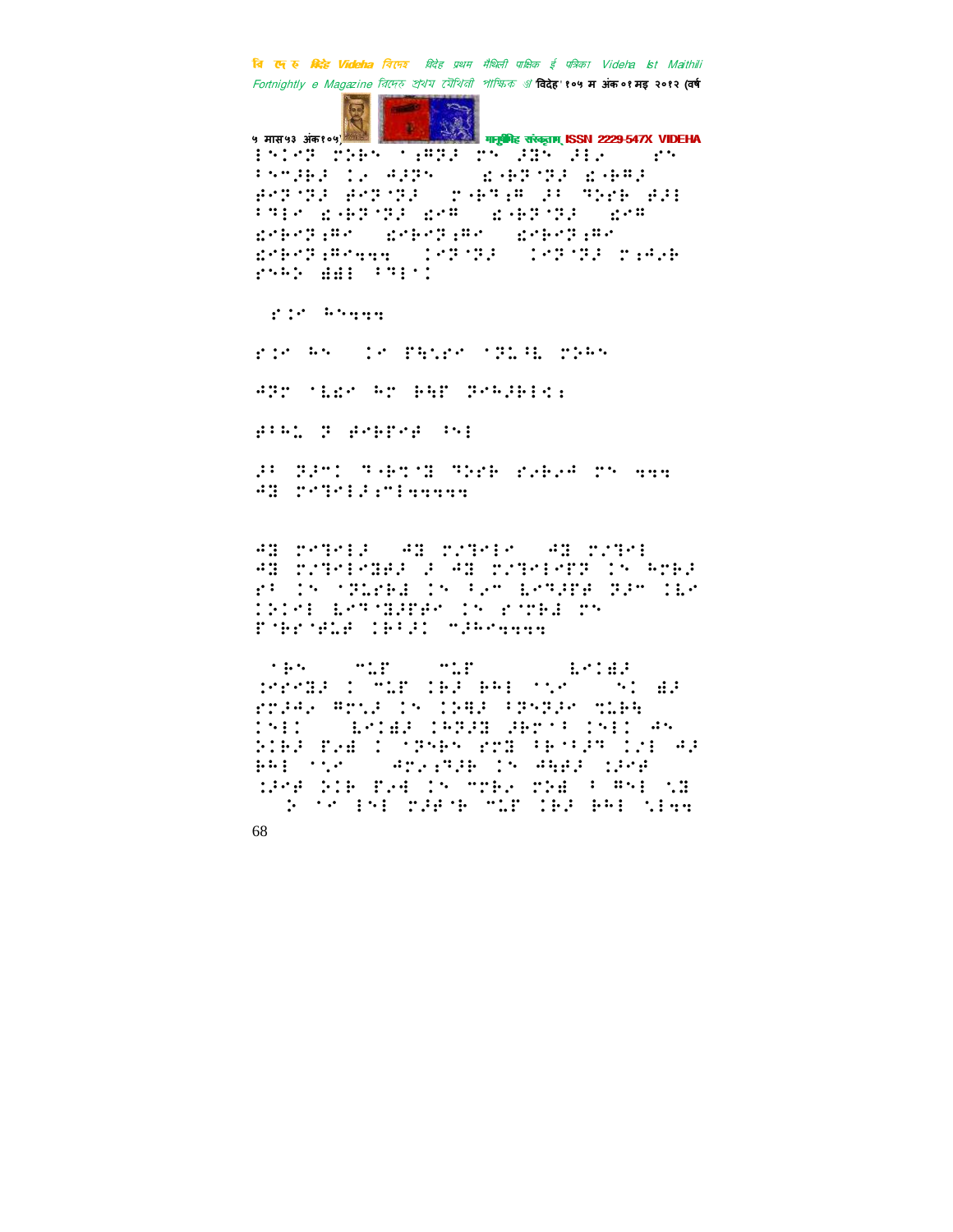

BAR POSTOR PAI (SP) EMIGE ORGANIZAC **FIRE NUR** 

and proposed page all

 $\ddots$ 

**VIDEHA** 

**SPORTS FIRE** 

 $\mathbb{R}^2$  :  $\mathbb{R}^2$  :  $\mathbb{R}^2$ 

the BS (SP SiB-SHP) PRAY (S)

FH FH AT FAT MILDE

BIAL: 1938 SAPA: PHES:

**THE MAIL AND STATE SHEET** 

**THE PERPETH ST** 

**FIRE PAS PHILIPS IN THEFINENTS** 

**FLAX CAM MATEMATE**  $\mathbf{1}$  :  $\mathbf{1}$  :  $\mathbf{1}$  :  $\mathbf{1}$  :  $\mathbf{1}$  :  $\mathbf{1}$ PAPILAR CA SALAGARAN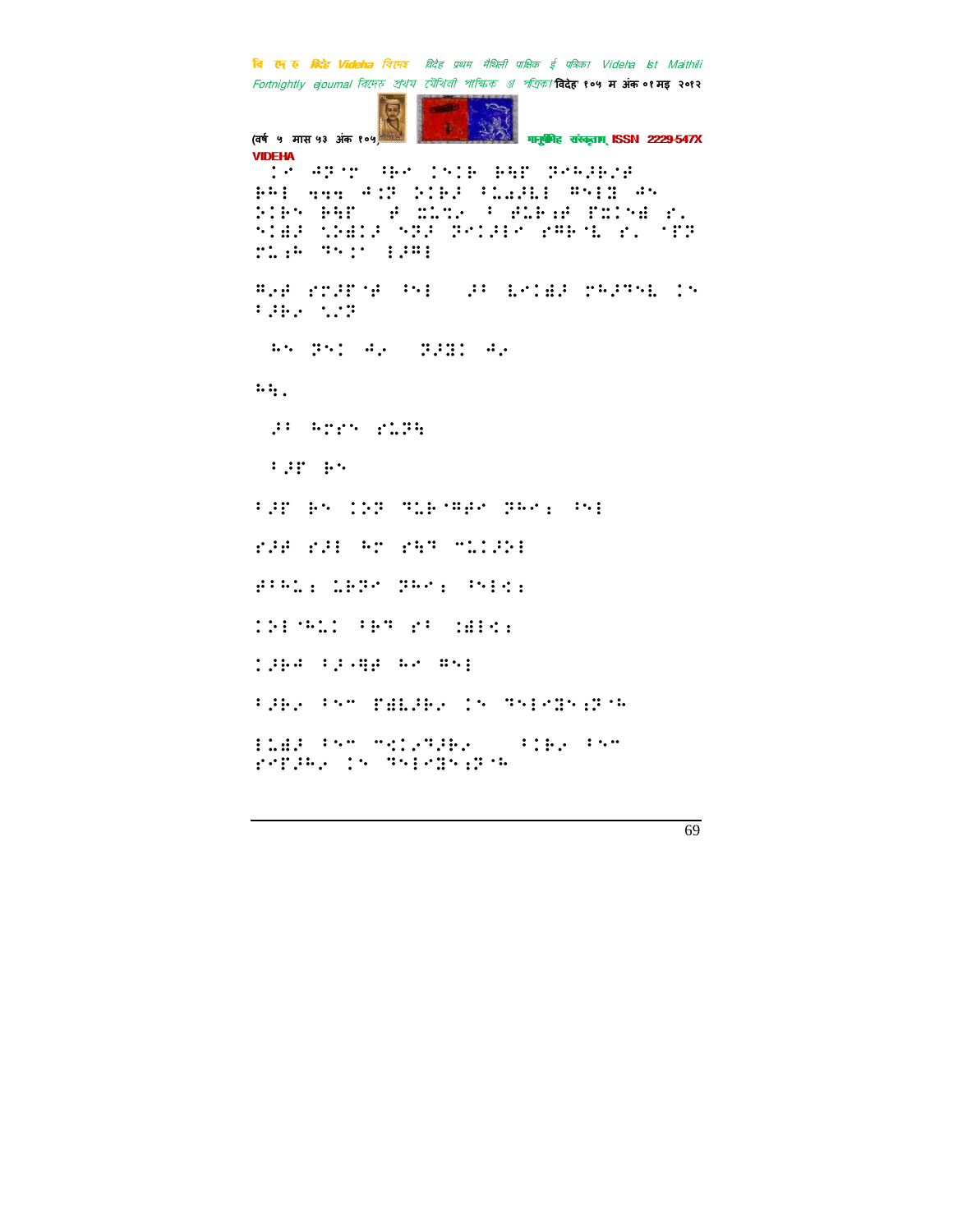

५ मास५३ अंक१०५) <mark>जिल्ल</mark> ै मनुमिह संस्कृतम् ISSN 2229-547X VIDEHA **FMACHINE STREET** ribish na aga 42 namarribish

ESTEPH FRONTS CHEST REPAIRS IN 188 FBISE AM MERR IN FRONTERNE MELTE 19 Anii 2000 Amin'i Anii 401 Anii Anii<br>Frans Moscola amac 10 Anii 800 Anii **AN YALE 23 JUNE 142 BAE 1. Sand State SEM THE PRESS OF STA** FLADED TREE PROPERTY REPORTED TH raka welaya Ankelaku nu (1135-1457)<br>15 Junioral ander Schrift (1200) as algebra algebra psi ps dalvd alge  $: "1.""$ 

and the second control of the control of the second second second second second second second second second se

 $\mathcal{L}^{\text{max}}$  , where  $\mathcal{L}^{\text{max}}$ 

 $2.12 - 0.5$ 

 $\sigma$  gives the same states of  $\sigma$ 

MITME MATCH MIR SHOW

 $21.3.244$ **SERVIE SERVICION MANUEL CONSTRUCT** 

TRACK PORT ROLL PRESS TREES P ESTER BOID PROTECTORER DRAMINE APROVING ADDA BY APPOINTMENTAL IMM RIBBAN BBBANA (1981-1981-1914) **THITE PHE ANIIFICATE**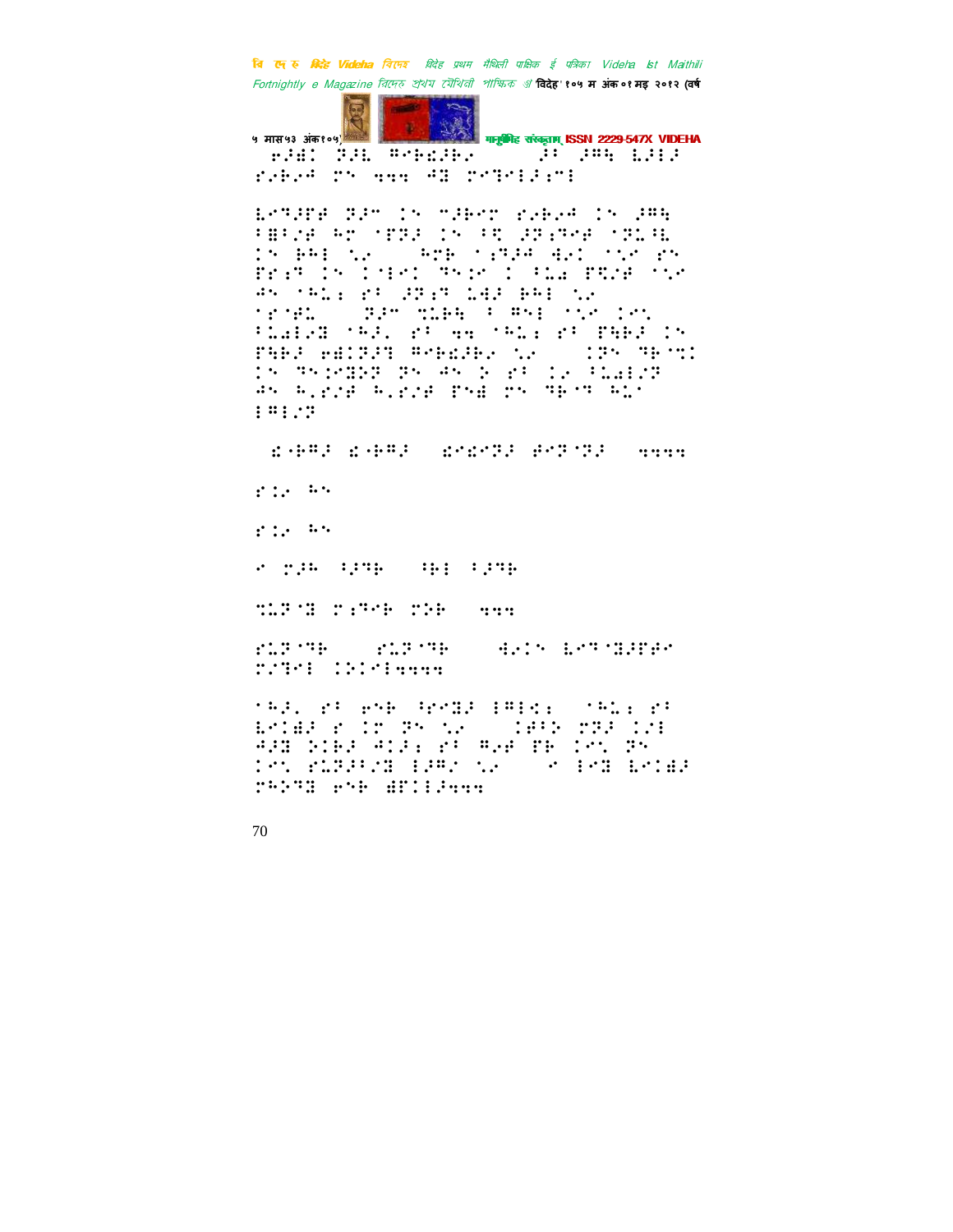

मानूबीह संस्कृताम् ISSN 2229-547X

"L'É SESPE TRE

**VIDEHA** 

this his good **TEMPLE PAREL** RINGE RINGE INE THE FORE TOO A. SI BE FER INSTER FOORS ANIXE AN ESTEP TEPP IN LABETE PLAYE TOS P FERNIS FIER PNAD (1818) PIRAM PAD PAR PROPERTY TO AR IF 12 INFO MINHE TO REALEMED IN BARMAGE C rrings: Phil 3 Millie 121 45 101765 15 PER P. PSP. DIE AVRON  $35 - 13$ FAMM LABA SPORTS DIR BENSE THAT FIELD THE CONTROL TO rîskê în rîsgerêd beza (1292) na<br>19 - Johan Age le Milay neger PORT NORTHWEST TO THE ENDING: tik almadır el banka galere sor FIRE PROPRIETED IN EMEDIA DARAM PAP (F. 2256) LAZA SIL 2P AD (FL2528 THE MENT STEP STORE  $\ddots$ : THE THE THE STREET

MARL TER TRIB NA FLARED IN INT  $\cdots \cdots$ rat tate re well padde

**TRICK PORT TRACTICAL** 

Tep Her Har in ni rne 200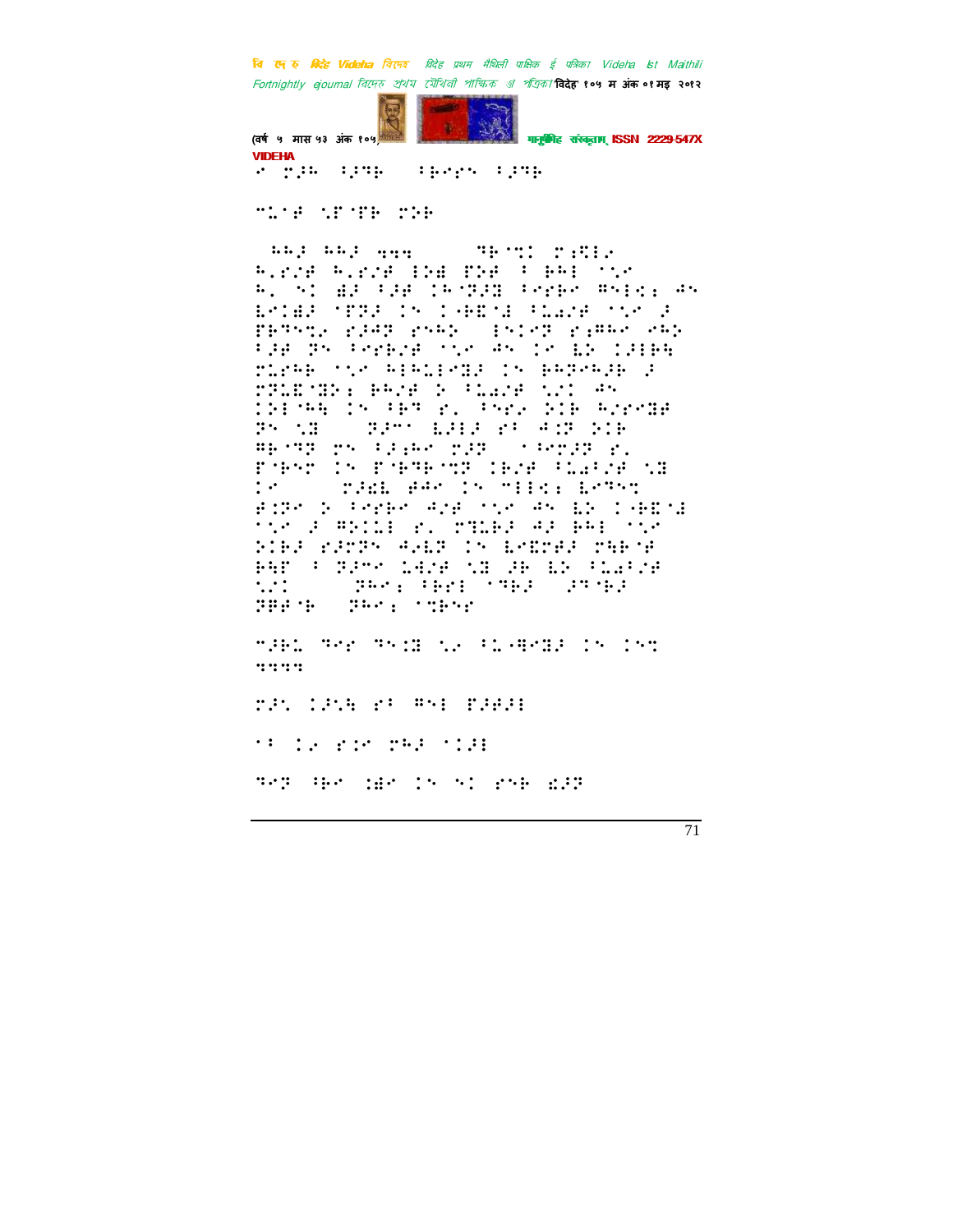REMISSION INFORMATION ISSUED BIRGE rang 4, in Engla (223 in 454 422 FARME IN PROP POLICY AND ACTE ar belga researchy weisig (radio HE MINTE IN SCHOOL IPPINE \* :P\* \*:#F P\*P\*HF #2# #\*!! Specially beliefing by **THE POST CONSTRUCTS** 

FM In Paulle med Poreon 2 Prident LF (IP) TP: MAR PM (19 Continuumentes de retil AN STREET AN STREET AN STREETHER 3 45 MYTHIPPHHAM AYOUR DEM MEM FR PALLS RAI SCRAARCHE PSPREAD R **BAR BATAD START : WALLERSHE** 

these there represented brown seve Syles Black Section Burnigand **MERLE THAN JERRANDARDANA** 

५ मास५३ अंक१०५) गानुबेहि संस्कृतम् ISSN 2229-547X VIDEHA niez ró lzro (ne pésp



 $\frac{1}{2}$  and  $\frac{1}{2}$  in the set of  $\frac{1}{2}$  and  $\frac{1}{2}$  and  $\frac{1}{2}$  and  $\frac{1}{2}$  and  $\frac{1}{2}$  and  $\frac{1}{2}$  and  $\frac{1}{2}$  and  $\frac{1}{2}$  and  $\frac{1}{2}$  and  $\frac{1}{2}$  and  $\frac{1}{2}$  and  $\frac{1}{2}$  and  $\frac{1}{2}$  and

72

बि एक रु मिनेड Videha विएक विदेह प्रथम मैथिली पाक्षिक ई पत्रिका Videha Ist Maithili Fortnightly e Magazine রিদেত প্রথম মৌথিনী পাক্ষিক প্র' विदेह' १०५ म अंक ०१ मइ २०१२ (वर्ष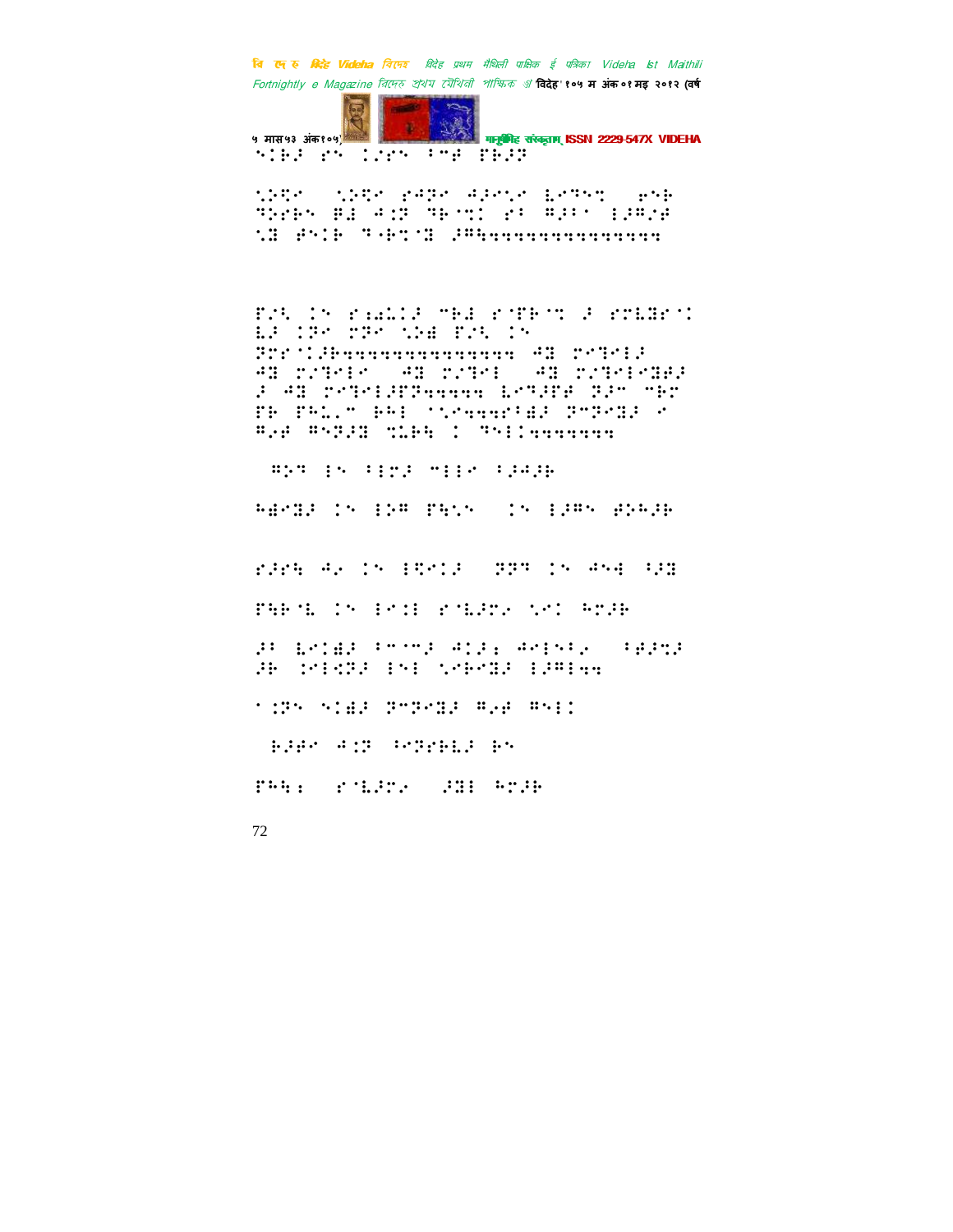बि एक रु मिनेट Videha विएक विदेह प्रथम मैथिली पाक्षिक ई पत्रिका Videha Ist Maithili Fortnightly ejournal রিদেত প্রথম মৌথিনী পাক্ষিক প্রা পত্রিকা**'বিব্রৈ' १०५ म अंक ०१ मइ २०१२** 

**Separate** × (वर्ष ५ मास ५३ अंक १०५) मानूबीह संस्कृताम् ISSN 2229-547X **VIDEHA** TR TRUE IR IPAGE RS **BELLET AND SEAL** *in This in The by* **MIMPS THE BRAIN** ESTAR PROVIDE BRIS IN STAR PORP. r. Sie obom (Late 151 1528 Sei 2 roles die Consegue de Asia (en 1991 - Mar Santa Platin St (PP ANTER 27 PLAN SIN JA BRIAN JUN  $1.1mm$ an dari a meer coa amb bern ara the AN Prace and tached beaged BESTA SALL PROPERTY ATLANTACH ESTATE PARTICLE CONSTRUCTION

MIL RESULTED IN FRONTHEM LEEP **THE THUR F WEND THE LIFE** BLEMER SAT SAT SEMINING THE ROAD THE IN CHAIRSE CHAIRSE CRAIN OF THE SPARE FEATHER IN Report at ready particle connect MOSE IN THE PROPERTY FROM LONDOF I HARRY PROTHOLOGICAL STATES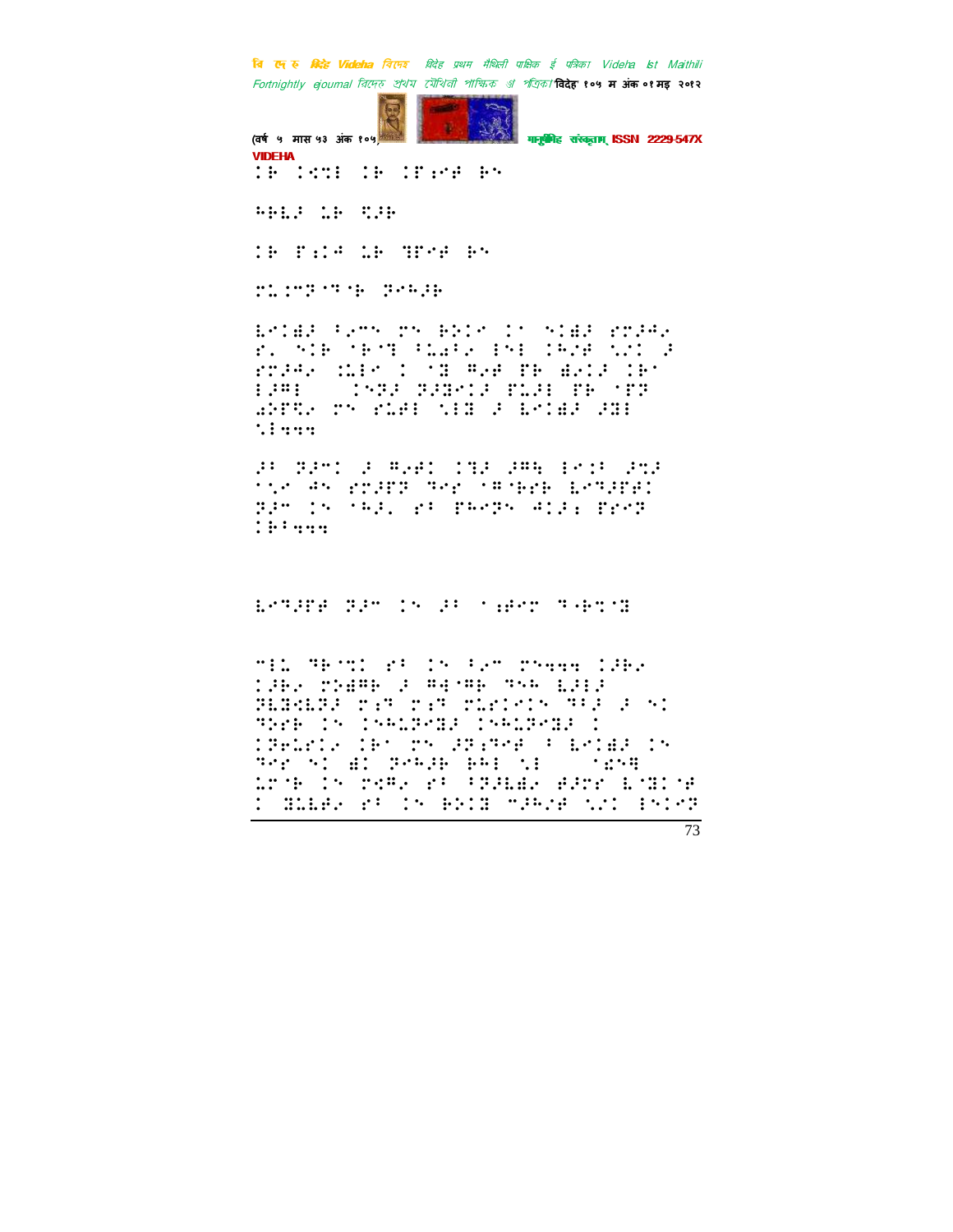

**AND STREET SERVICES AND STREET AND STREET AND STREET AND STREET AND STREET AND STREET AND STREET AND STREET AND STREET AND STREET AND STREET AND STREET AND STREET AND STREET AND STREET AND STREET AND STREET AND STREET AND** ५ मास५३ अंक१०५) समिति हो si kët razhmitë bjes :s rado toga srige drogan et alar :  $1.41$ **THE THE THE THREE SECTION** Arty Ap Birl *le and bara (Br*oba re **TRANS PROFILER CANNE** miss many cost-disc do million and the In Bright Peace Mean (BBICB)  $\frac{1}{2}$   $\frac{1}{2}$   $\frac{1}{2}$   $\frac{1}{2}$   $\frac{1}{2}$ s mer ar beig ... - 11 23 - 11 23 8724871 8731 873 8731 8731 te dan adri (praad ry (mengi pmaka  $10 - 10 - 999$ tem tere: tere: "ter tere: tere:  $\mathbf{u}$ TEN POIS OF THE MARTINE PLAYER PR the communication in the theory TE PITTER FIL PROPRIATION FIRE IN THIS PEON WHO BESPLAYED THILE th ne arvene lereng : (Aue Alley 82 15 11 351 85123 2 8:25 E. , rornankus fukumu (mengu)<br>Guku (komunau) (mau (komunau)  $\therefore$   $\therefore$   $\therefore$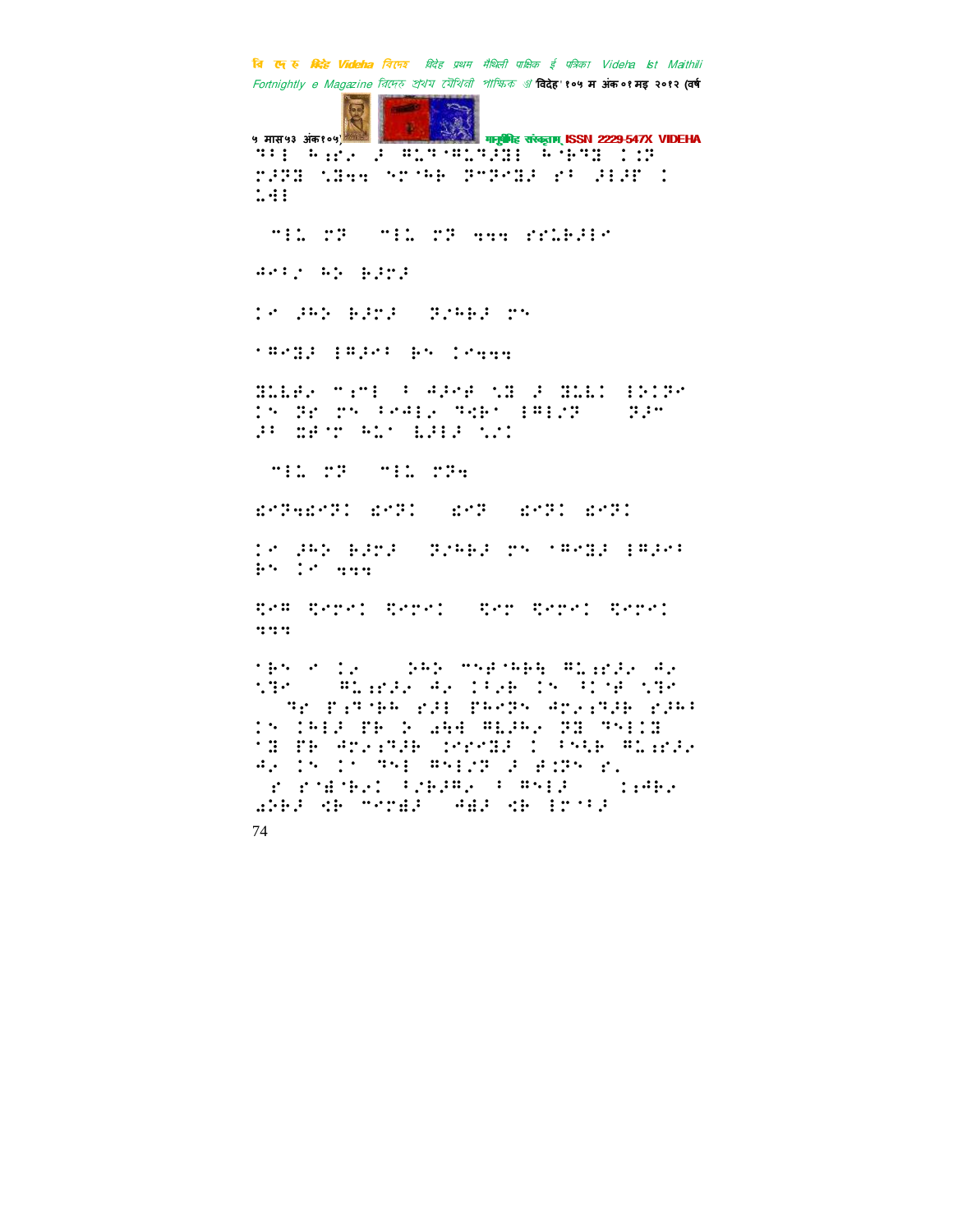बि एक रु मिनेड Videha विएक विदेह प्रथम मैथिली पाक्षिक ई पत्रिका Videha Ist Maithili Fortnightly ejournal রিদেত প্রথম মৌথিনী পাক্ষিক প্রা পত্রিকা' **বিदेह' १०५ म अंक ०१ मड़ २०१२** 

```
Service
                            मानुब्रीह संस्कृतम् ISSN 2229-547X
(वर्ष ५ मास ५३ अंक १०५
VIDEHA
SPROGGE POIPS SERVICE SO TESPO PAR
143 PMPMB 2385 P2M (B) 1381444
Spee gened gened (spee gened gened
la 145 Frysk Sy4FF yn 1823fek
FOR POSS THEORETIC RIGHTS AND TICHING
IN THEF PERMILE TITE WIL
TRACK DIR WELCHIM THORE TOIR
198 (S 2 SP PTP 9 3 September 3
redell (40 rideles 40 ridel) (40
TITERSHER AN TENNINGAR
A POSSE MEDICAL CONTROL
                                THE PASSA
                         \dddot{\bullet}1.9499 - 132<u>enilisti (Leibert</u>
FLPB (Political gas SPP (B12), all (E2002)
THE CHARLEY HE WARRANT WAR
         weis in 1980 (1990) and the search of the search of the search of the search of the search of the search of th
 \mathbb{R}^2 .
timus ar genue thi
\ddot{\mathbf{S}}ESTER COMPANY
MARK MARK
1981 MAR PO MAR NE SPORADAIR
 Prime to the factor factor in
```
 $\overline{75}$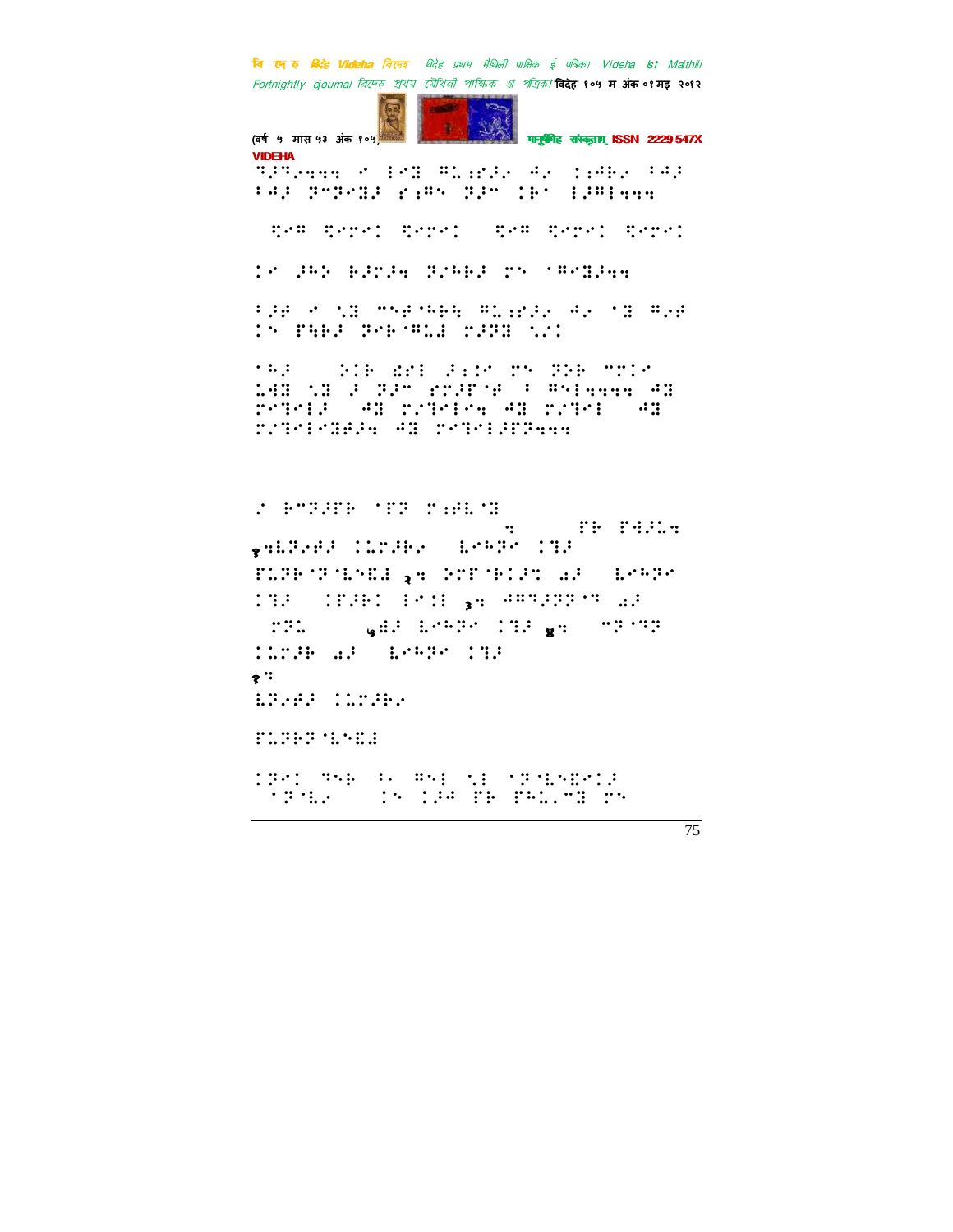

५ मास५३ अंक१०५) गानुब्रीह संस्कृतम् ISSN 2229-547X VIDEHA ngirs padi tsi jel tspogs padrs jto Bri nis re Prizz Ar Clar Blr ni C. 1 die Admee 1deus in Pamas (19 PARS PSE SEMPLAY STAR ARABOT (RAS) PRODUCTS PORTRAINS CONTROLLERS the later skiller in them is seen r:Al. ry richer ryk bolk (1214 #5d PR Freksk frek krij #2982 AF agia por rega creo bolo estruel mama Adol es an Shope a caesochac 39979 12841392 936628 23828 22628 B. 1972 REBERG ALIES PRESS ASA Print in the LOTE Prent F-BENE B. 1995 APALA 1995 Front 2001 22Å: rance at the agend roughers entica den folklic d'esta prilli ED PATTED SERVENT PLAYTOR ESSEE STEEP SIR Pake and mish compact tanger debail character was well are. 192 PSB PV PSIZBANING 2 SZPB BRY: the as we the staff de Check ale EZE TRE TOM SPROWHED NEW PRAD CORTS Preligier Admirtier (propose of Ande and Analys Add i Freder (Side 15 righter bies raes (200 g) gelicie **THE NO THE TANK INTERFERING INCOM** An include fillips in red BB from F BY PUB BAR RINGTON SAM BRTF FIRTING PARK FILINGS THE AIR IS Pres melle postered around me dark **COMPOSITION CONTRACTOR** (STALLAR) s per diformación en langa prep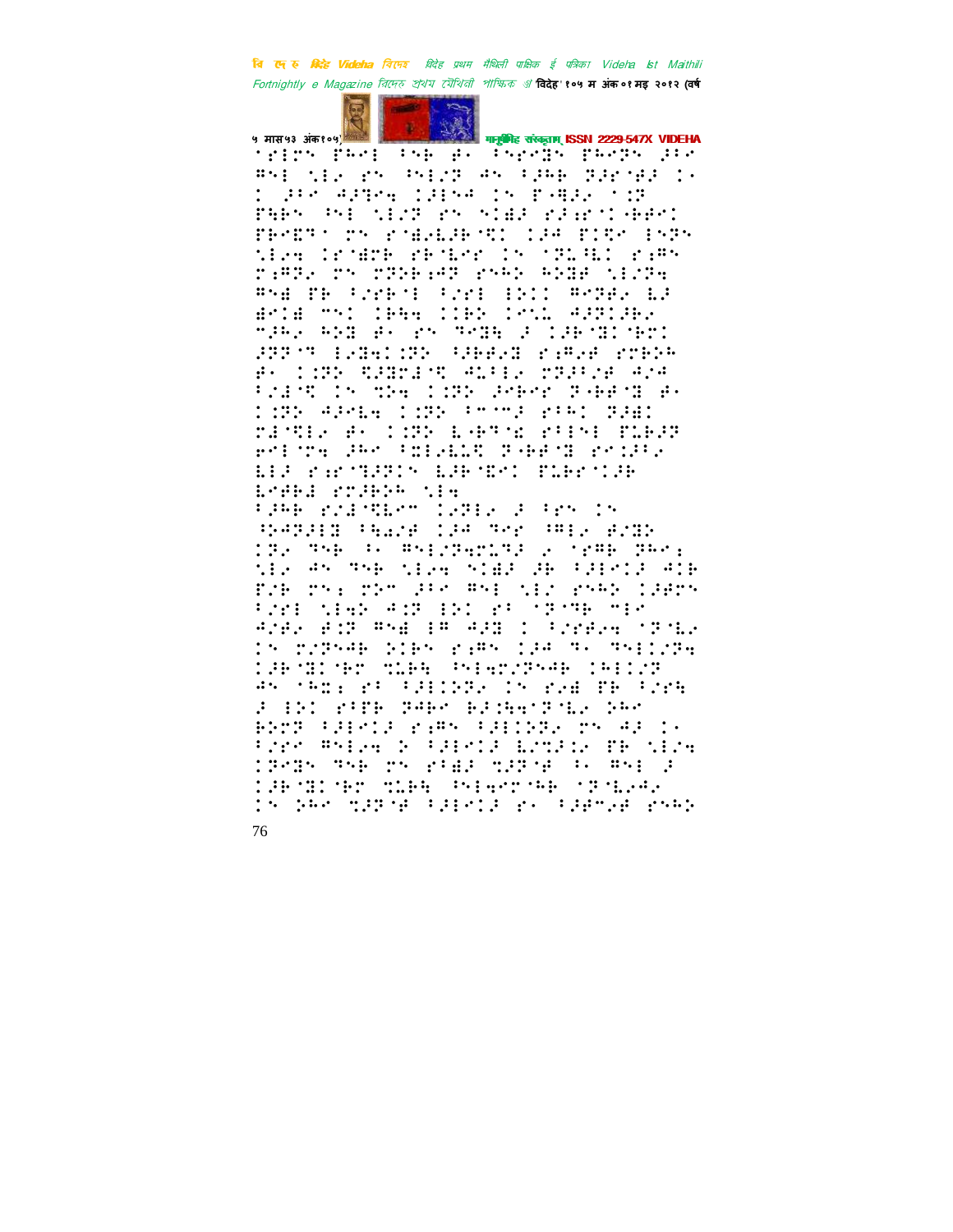बि एक रु मिनेट Videha विएक विदेह प्रथम मैथिली पाक्षिक ई पत्रिका Videha Ist Maithili Fortnightly ejournal রিদেত শ্রথম মৌথিনী পাক্ষিক রা পত্রিকা' **বিব্রৈ ং০৭ দ अंक ০ং মহ ২০ং২** 

मानुब्रीह संस्कृतम् ISSN 2229-547X



(वर्ष ५ मास ५३ अंक १०५)

**VIDEHA** TERROR HEROMANIST CARD AND TROLLAR **TER PAR NIE EZEI KOTOROI IARA** PROOF INFORM A SUPER AN INTERNATION ME IN LABB TH FOR IBS EPPIREIR Crim di resis (Gerad il Alegorien P HARAB (STORA PS FAR 1572) PAIRS MAR AREANN MER PHEMP 23 PAPA (A) BREAT INESEE TEARSPORT PROTECTIVE APP PRIOR AN DIE MARE IN 1728. THE RIFL WEST POSTAGE AND SAM LPP (21PF) TEP PLPHEDGE P 25 TH 8311 #599331 75878. 15 1361 89856 MA 2 SAT 201 05 NIAZ 197 FF 2348 FU PE PRESPACEABLE NEW PROTECCE IN HEELE ECTNEE. Polybus rumye (R BanyAB 13Aye Sizern 2 (ALB 2007) in BAI SI riman the case camps off ridio PARK LARGED PRESSAR PARKERS De BAI SI 2 248 PP (SAZIBA 25 **TRINSPORTED TREPORTER SERVICES** PRI SISPANANI LELENAR SV PRI SRPS real of personships of the avisticle 1871-BE78 (1887-BA) 51278 AG17 25 R.H.B.H.B. ANGER BAZE (NY 2132 NAF Dr 119 fars Alfred flex Twell rrada yen by aal (regionaly least

₹

**STEPHER AP** 

rena esk cha lo msilene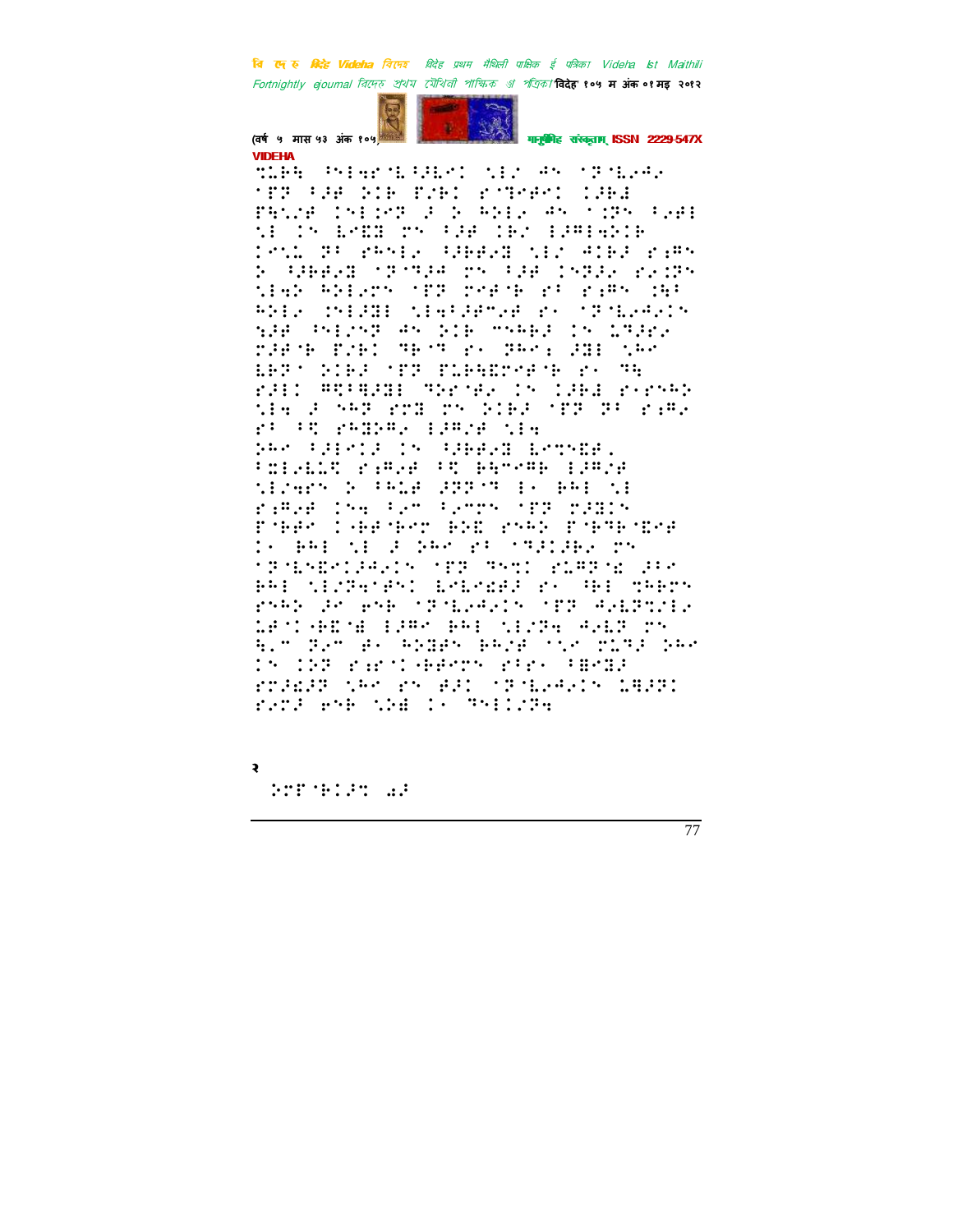

गानुब्रीह संस्कृताम् ISSN 2229-547X VIDEHA

12592 132 **CEPRO ESSE** 

decreasingers dan avener sproga il di del cientificato del contro the Send From the Schedule, Speedal PROPERTYPHONE STAR POTER **SEPARAD PE DRI DE PORT : 2019 PE** APID Refer (Pressure) (1981-54) theread capacity **SEARCH SEARCH** RPD PRE TIRES OF SOME RESIDENTS SAME the theories of the Edge (1941) (200  $::$ raint (Fall browser win all br **SARA REPORT TEST TEN SINGLET**  $33.21$ apo nego pied maldi (promesopae BR PURBER THIS BUT KITCH K. P : :363 3 32<sup>7</sup>4330 1. Prometti rended **NORTH STATES IN THE SERVICE OF STATES** tika (Pdd. 15. 2007) etter SING THE GAS TRIE INCOME. TEZ SIP IS TROP REFERENCE IRIZE Prier is their the night and presence ERRY FERRY BREAKING RETIR TELEVIS (1)A, (A, 1)A, 1991 - 48 65 442324 HERBIEL TRONIER BY: PBPAR STREOTER FANDAI BETY FR. 7 FN ARIS 7.  $\frac{1}{2}$  is the set of  $\frac{1}{2}$ **Senate Schools** BET BET MEE EN FEWER TLENT OPEN CHE WELL CACH PARK EACH PEOPH PERMIT THE FEATH CAPE Pri ARIA Relay (necha Al Compez FLAME RESTRAGE AN PACERAL MARCINAL TRES INSTIRENT RELIGN TRIE RN NER **ATES TISTS SPEEDING & PREAL**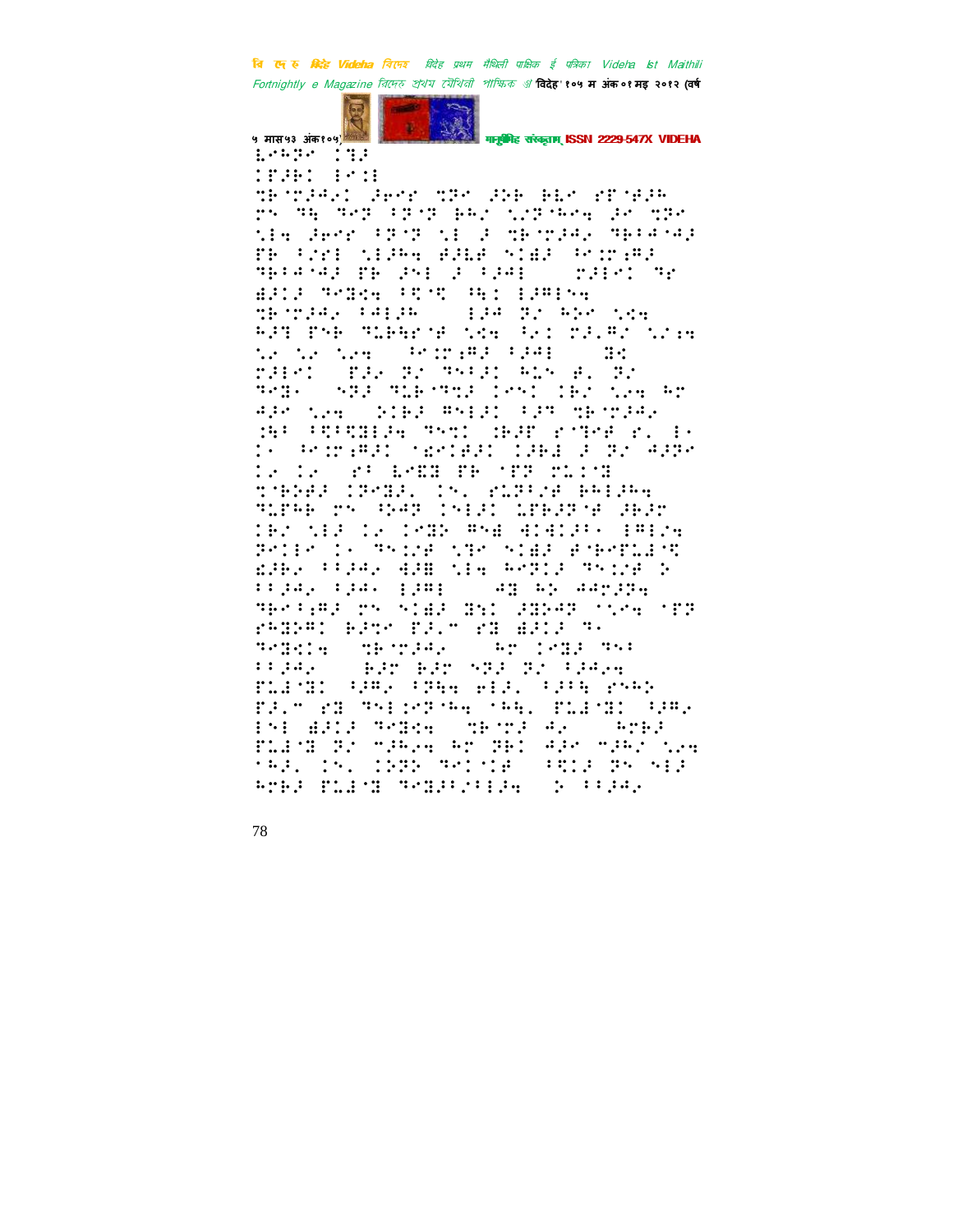बि एक रु मिनेट Videha विएक विदेह प्रथम मैथिली पाक्षिक ई पत्रिका Videha Ist Maithili Fortnightly ejournal রিদেত প্রথম মৌথিনী পাক্ষিক প্রা পত্রিকা' **বিदेह' १०५ म अंक ०१ मड़ २०१२** 



मानूबीह संस्कृतम् ISSN 2229-547X

(वर्ष ५ मास ५३ अंक १०५) **VIDEHA** 

Page #5: #5 1851 #2 Prime 3 1981  $f_1$   $f_2$   $f_3$   $f_4$   $f_5$   $f_6$ 

rala ny mponano fala ny Amirodiama range richer da chomedaee mill a WIRTH POWERT I. INEI  $\sim$  19233 2331 MIRAB SING THE HIS BLOWERS FIRE SIEP BZEV PRIPERD ESE PRO BRE MPA 2 TA FRANCIBAR NAIA (FPACE) Prishp as my wage Addid remom TRABADA (SESTRA) PARDAR PRAERA SAR EPLE TS BRIED SIBR ARD NOW tel, ri ben'ny ri Alliagen PORT SIE STOREN CHE  $\cdots$ PROPERTY BY IN BREAK OF SPOINSE **FARMER TERM BELL TATE MARINE** ternitesia the prospecture FJEMENT RETJE NOG MAJELI PRIS BNAR 435 F ASSA AN SSS ELSIS MISS ISBN 1988-320-8888-0-08-01842-880988 **AND NO AT THE WILL END** a jagya ( abally the that an ago a supering Remark Redder to the Edder (RAPPA) STORECHO ST ETIS TOE DER S. TURA  $\cdots$ 

BRANC ANDE PAR MEA MENNADE PARTNE PLAT STORE SIDS: RLPIE PAPAP AIAI HEAR THAN THE WALLTARE CORTER CA. 1918 : La Ciadores an Crego Spianard syd dity bet time side didly the **POINT THE MILLE WHICH ANIXE WHAT** BABVI ALAM PHIT A BABVA AND TH THE BOARD BOARD BOARD BACK COMPANY OF THE SERVICE OF THE SERVICE OF THE SERVICE OF THE SERVICE OF THE SERVICE OF THE SERVICE OF THE SERVICE OF THE SERVICE OF THE SERVICE OF THE SERVICE OF THE SERVICE OF THE SERVICE OF THE WESTERLY RAFE BLIS WSILS AT STP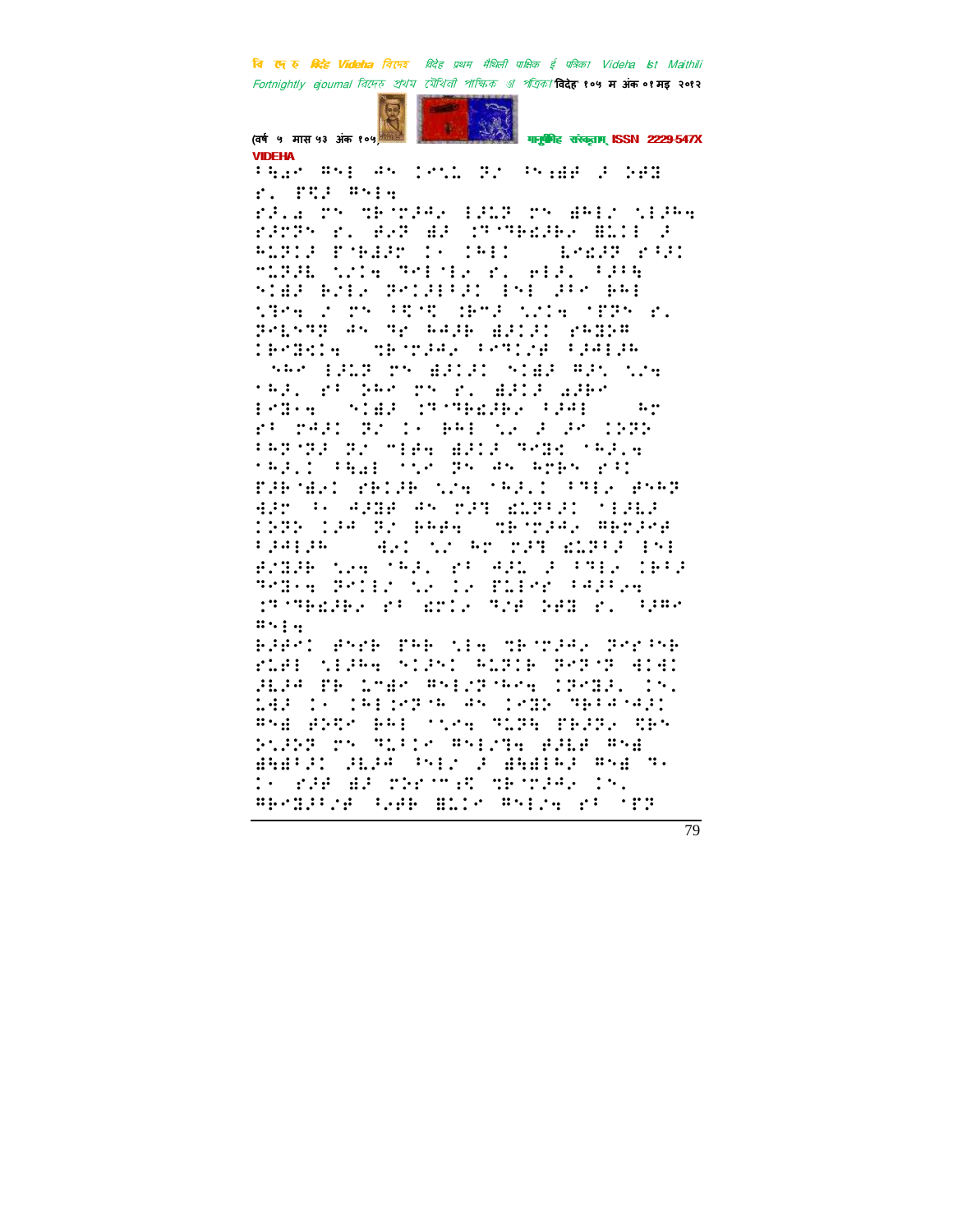

५ मास५३ अंक१०५) समिति हो ।<br>वानुभिह संस्कृतम् ISSN 2229-547X VIDEHA rale Arty r. Bryery tha<sup>l</sup>sieh Aug ry Bildle rykk tire følk Mbade ILBARY (1988) 2 1242 BIDY NIA YIAZ<br>1242 FIZ 258 NASHADIL ANBAR 1242 Tel TE TOP INITY THE  $\mathcal{L}(\mathbb{H}) = \mathcal{L}(\mathbb{H})$ BRIA A PROVINCIA LA VANORA RAJE BY B. TEST 128 THE BY 18848 thirds, my popular copyright  $\sim 3.244 \pm 0.21$ rako Aale Ar Adkomi prongom (24 P PARK MARK A APPARA DRUGS GRUPH ARDA (D. 25 PABR AR APARA 15114 rear wage gave a mr ger wage Prading and World that dene clear **PERSE FIEL SECOND PROPERTY** deliam les des el di lei dei siam<br>Sete mala sam pe tam di el **TITELY THAN TH' HILLY IN WITH IN CASTERE & STILLE ELSIE TE.P**  $3.44 \cdot 10^{-10}$ ry Blogie S HE HE CAPSE CAR. PRINCIPALMENT STRIP SAMPLE THOMAS EFT BRIE FOR HER WHERE BRIE NOW : (201 ) 3 5762 1238 781 + 26726 78 ANDAD THIS TIM INITIAT AN IN 127 TH SPS PS (PROTECTS) FRAME SESSION Tebesa (See Palak an Teir Stock) PROFIL SARE TEND PERSONAL PLAN PORT ranak roman dan makai kanan makan 1981 FAR Andromer 1981 Schemenser  $\frac{1}{2}$   $\frac{1}{2}$   $\frac{1}{2}$   $\frac{1}{2}$   $\frac{1}{2}$   $\frac{1}{2}$   $\frac{1}{2}$   $\frac{1}{2}$   $\frac{1}{2}$   $\frac{1}{2}$   $\frac{1}{2}$   $\frac{1}{2}$   $\frac{1}{2}$   $\frac{1}{2}$   $\frac{1}{2}$   $\frac{1}{2}$   $\frac{1}{2}$   $\frac{1}{2}$   $\frac{1}{2}$   $\frac{1}{2}$   $\frac{1}{2}$   $\frac{1}{2}$  SINFRANCHER (SCHRITCHER SCH sins tem misr (4) islle misr MINIMARY CONTROL PART PART PART PR MES ANEZA MENDERE MER DER EPARA 1942-51940 (20 SHP 21 SPM)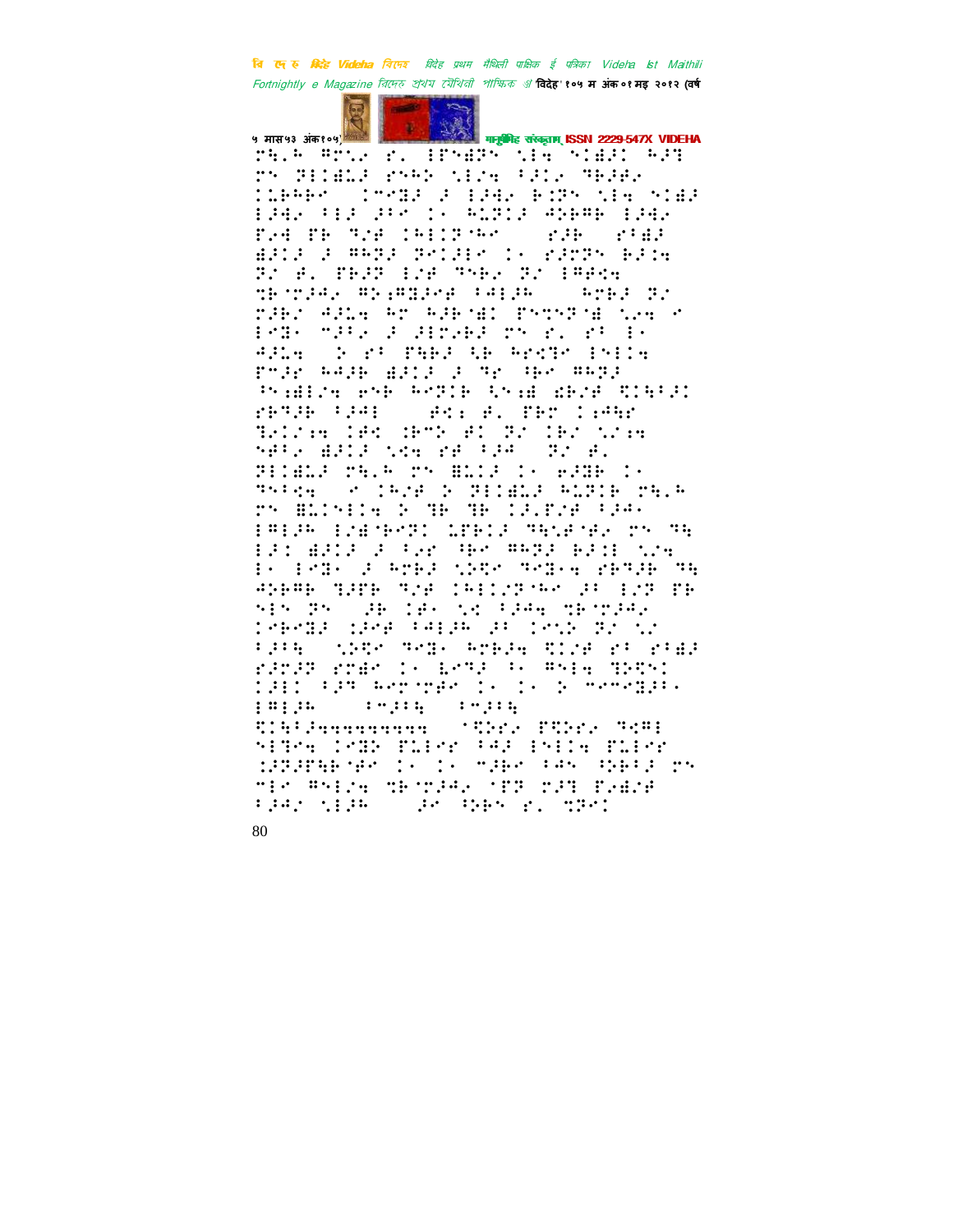बि एक रु मिनेट Videha विएक विदेह प्रथम मैथिली पाक्षिक ई पत्रिका Videha Ist Maithili Fortnightly ejournal রিদেত প্রথম মৌথিনী পাক্ষিক প্রা পত্রিকা' **বিदेह' १०५ म अंक ०१ मड़ २०१२** 



**VIDEHA** TERMEDWAY PRY RME SEW CENTERS. BLAZE P. PHRES PLAY IPART PRIEST Hidrophy and Hidrophy Whiter

 $\mathbf{3}$ 489,999 9 42 - 221 # H.P. Prove - APPELB Robombal rategy

ESPECTED

 $13.01 - 1.001$ PREPAIRING THE CHARACTERS RECENTERS ERRIER STORESHED THE SPORT FERRY THE P. M. TREAD TREE P. s tale nanosobreo blanker preset<br>Pomerum over Physical Polos Physical part well paper the lest THE THIS PAIR IN THE TAIL RELIE <u>'Autoris d'ensemble</u> **Childer** INHA PORTE BRIDE

## $\ldots$

reggeed and in thing the g ESBOAR AMERICAN POWERTAL PALITER **2002 0010 0010** BRTPLE IN THE TEACHER TEACHER place their page is made a lett.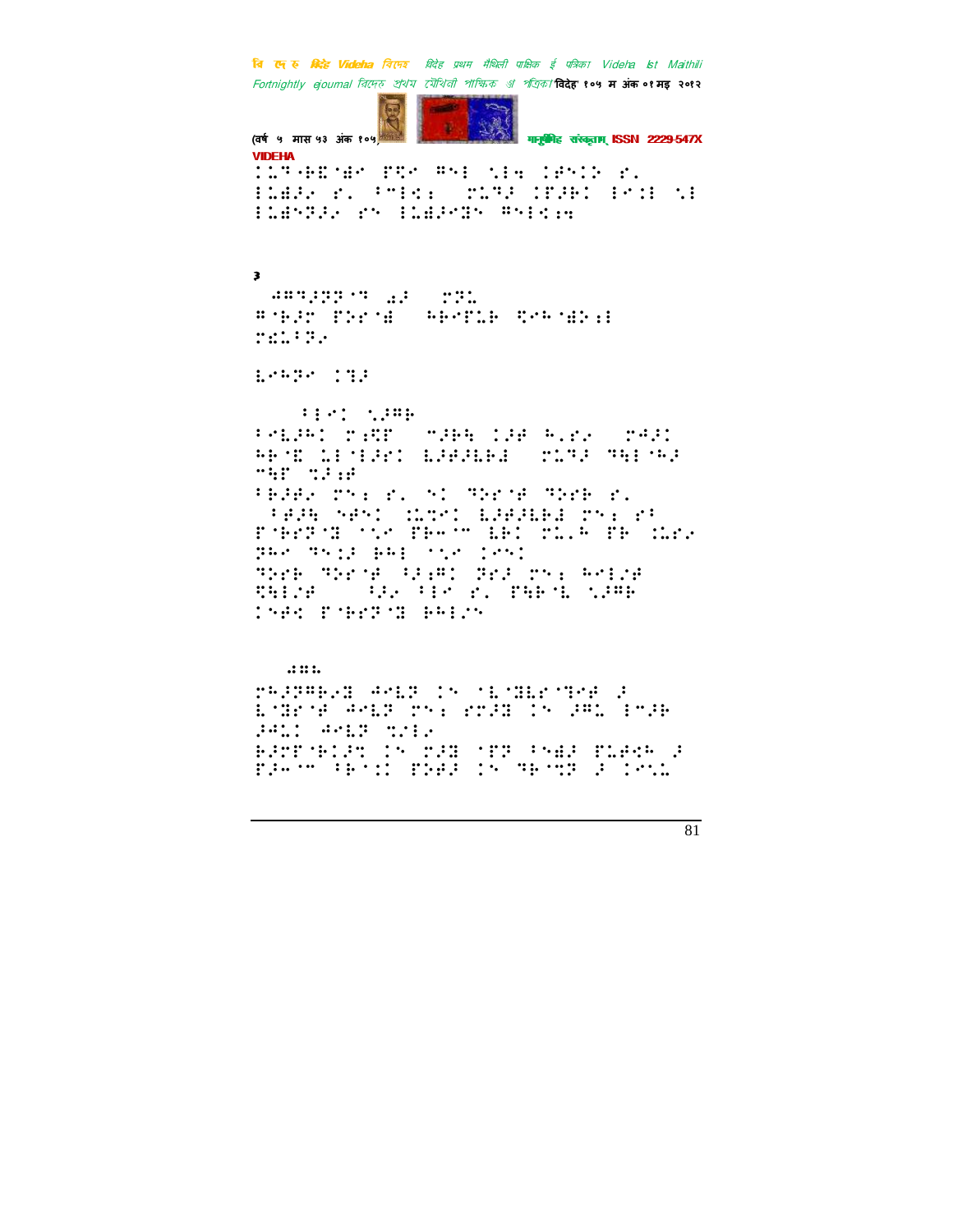

५ मास ५३ अंक १०५) । मानुबेरिह संस्कृतम् ISSN 2229-547X VIDEHA ser Alži ras (eggini išl nya jor #35 F. 751712 B3557B135 I# 5136 BRTT-BIRT SARGET PBIRBS TH INGER MISP THE BRY NBM ija (Ameriki aktore 1963) ALBIB POST FRIDGE THE NIGHT WHENFOR CHE FF 18251 851

BRAK TRE SPAR BRBSA INE SARA IBE PRIZE (2008) IN: 20 25: 250 PRP. rinki SP Prizhob (425-8321-612 1998 - MI (1941) A. M. Britanii 1982 - An Fugu<br>Ardinar Nobel Argaig (Arnol Sover) #14262 IB28 NETH (2173 22 SPHART 2 Prome Me 194121 AB 29: 2001 Preside ry: Srpect Failer, ry: 2522 1541 MAR CHE ALOM B. MART (REP) APTIB Bright is most constant weight

 $\ldots$  :  $\ldots$ 

Milay (Classer) Revolution AND AND CONTINUES INSTANCEMENT **ALENEA CRED PATE THE ENERGY F 2002-0022-003-00228** SARARARAA (1980-1981) Alian Adala rs: Poblsc (side) ( bld) rules fb siak pap ag fesic fromvak Aag 25.  $\ddots$ ERA PAR 1585 RESEA IRAEL BIRTH IN: TH TIENE - NI BIRTHE **See The Side Side** MIRA PROTESTO NIE RAADVE CAMIAA TRIA RIAD (GR 25) PRISH PSI AISA **MARRINA PARTICH CHAINE CONF BIB: 50B 25: 25: 85:26**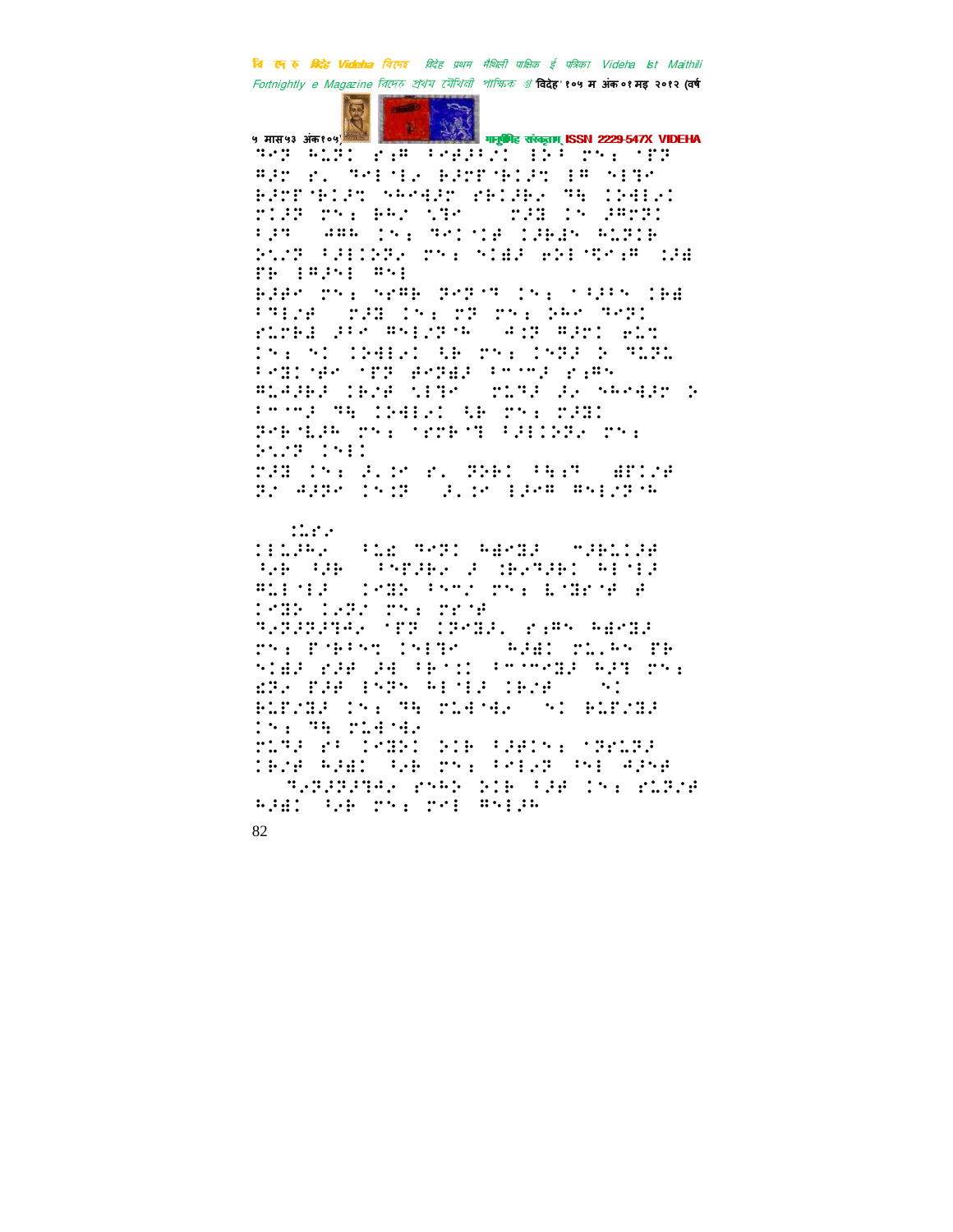बि एक रु मिनेट Videha विएक विदेह प्रथम मैथिली पाक्षिक ई पत्रिका Videha Ist Maithili Fortnightly ejournal রিদেত প্রথম মৌথিনী পাক্ষিক প্রা পত্রিকা**'বিব্রৈ' १०५ म अंक ०१ मइ २०१२** 



(वर्ष ५ मास ५३ अंक १०५) **VIDEHA** 

मानूबीह संस्कृताम् ISSN 2229-547X

ng the crowd and three controls of the HATHA PHE INDI CHI RAD TEAR TH LUTE (MID B) TMILE (MTD TOP FREE FOOTER PHENICE SPARE ARMIR TH THIS MIS ME DAMAGE AGE **TEST** 941 - Alpi (pros. ) mias est pue # 1975 FRE 25: FRIT 12  $\left(15.78\right)$   $\left(101.7\right)$ **MARAZZAR (1995) BLIB** ERA PAR PALA PHONES PLOT  $\sim$  10000  $\sim$  10000  $\sim$  $\label{eq:G1} \mathcal{L}_1 \mathcal{L}_2 \mathcal{L}_2 = \mathcal{L}_2 \mathcal{L}_1 \mathcal{L}_2 \mathcal{L}_2 \mathcal{L}_2$ firenz<sup>o</sup> (facilei alguna ing ma riene, risk van en hermig de  $\mathbb{R}^n$  ,  $\mathbb{R}^n$  ,  $\mathbb{R}^n$ **SALE AND BATALLING COMP MANGE IN 181** SARARASHA (1951-1951)<br>Plotona Brazil (1951-196 **SAME SE** tje pre  $1.277$  $\mathbf{L}_{\mathbf{r}}$ The classe (SPA) sanna. This si s  $-45.45 \div 12.11$  $1331371$ SARARANAA (DANGA) (S. KOARA E. MLE 1929 (Special Australian Stadter BLEVER: PRE PRIRER IS SENTING IN: THE PER WENTER ENR (SPARE M) reng on mapp SE 1928 (FEST PE 127161 425 128 18 2221 21222 9515 1281 | 162 281 PRODUCTS TO SALES IN THE TABLE PRIPERTIE WHO PL APP THE POINT 33.7 PV: 33 95110906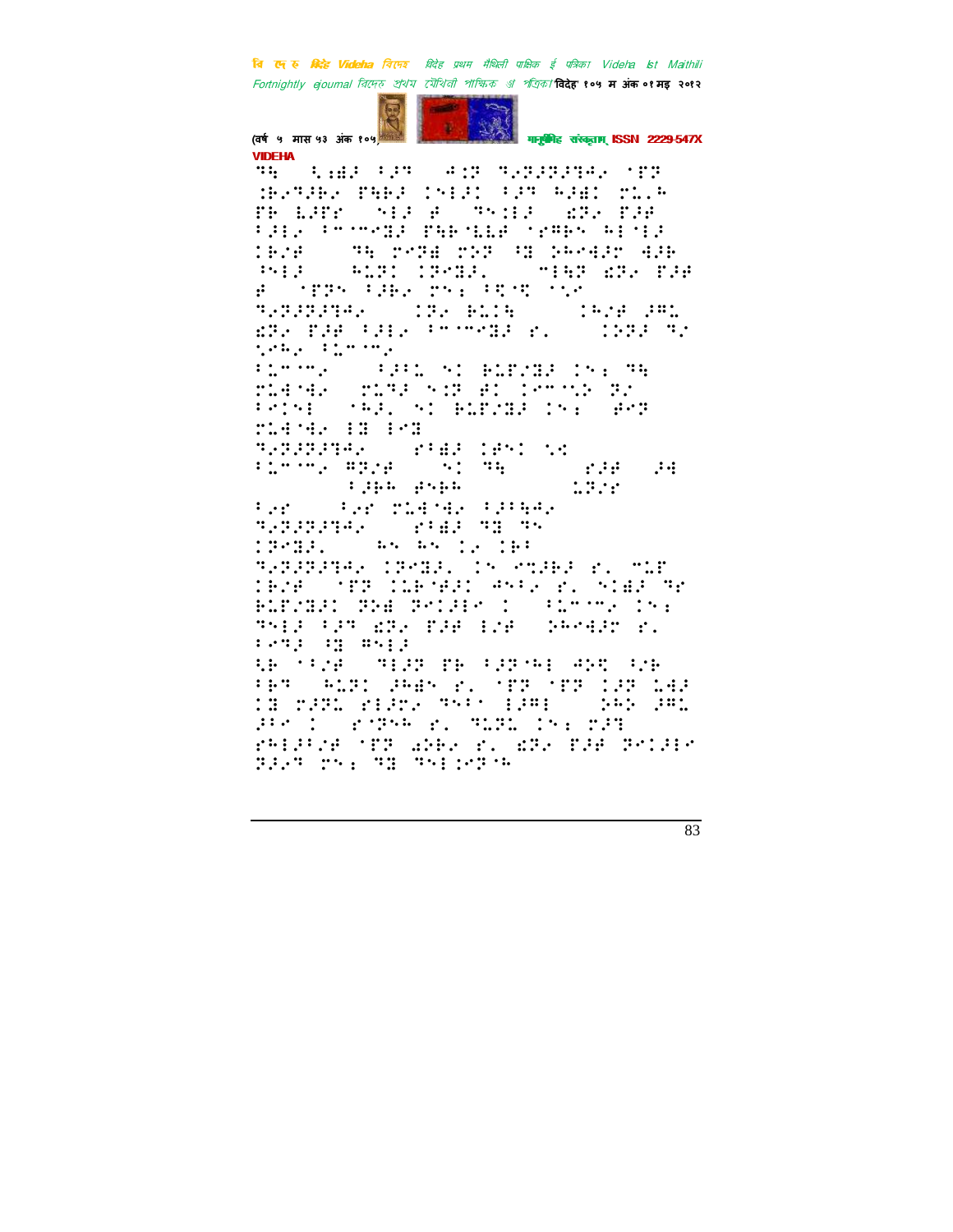

**AND STREET SERVICES AND STREET AND STREET AND STREET AND STREET AND STREET AND STREET AND STREET AND STREET AND STREET AND STREET AND STREET AND STREET AND STREET AND STREET AND STREET AND STREET AND STREET AND STREET AND** ५ मास५३ अंक१०५) 1969) (STA INFL) më Korveg.<br>202 par fra 15 me museo (Sp5) 15 the frame. A component medicines Repetitor (1995) (all port of bires) # at the mode of final be she barbalk bereda isa bulk prose trans peaks four openador INDEX BY THINK OF THINGS PRIME FRANCOURS (DE MESSO PRESIDENTAR BLEVED F. Pres Rrest

## *PAID 11 128*

111342 (ANSA) BJAMBYA (FRIC 200 Prof. 1985 198 (BrdB) 25 Th: P985 age therefore a which are stringed BETTHEREAD STORE READ TER TER racie: Th 14746 Trunaed Rhde THE GO TAME (TOP 10MB) TRYTI OPP "P EZA PARIARA MZE AJRA BRTR  $\cdot$  : FRANCE SIER PECTORAL PROVINCES FLINGS COR SUPPORTED IN: 14746 KHA THREE TO THE TITY LOCAL **3333.00 000 00000 0000** TERS THREE REPORTS TO BELL

**TRANSMARTAL REMARKABLE CARRENTS** BESTER TIER INEZES TATITITIA (PRS TATA TAA 1858) nga mula dago ian ng Sang iga mga<br>Pas in muaa (Piggy Gya 24 12:1 126 PB MIZE TV (AM 24 PD 19. PARTYL PHONE ( PAPY ) BALL the search and the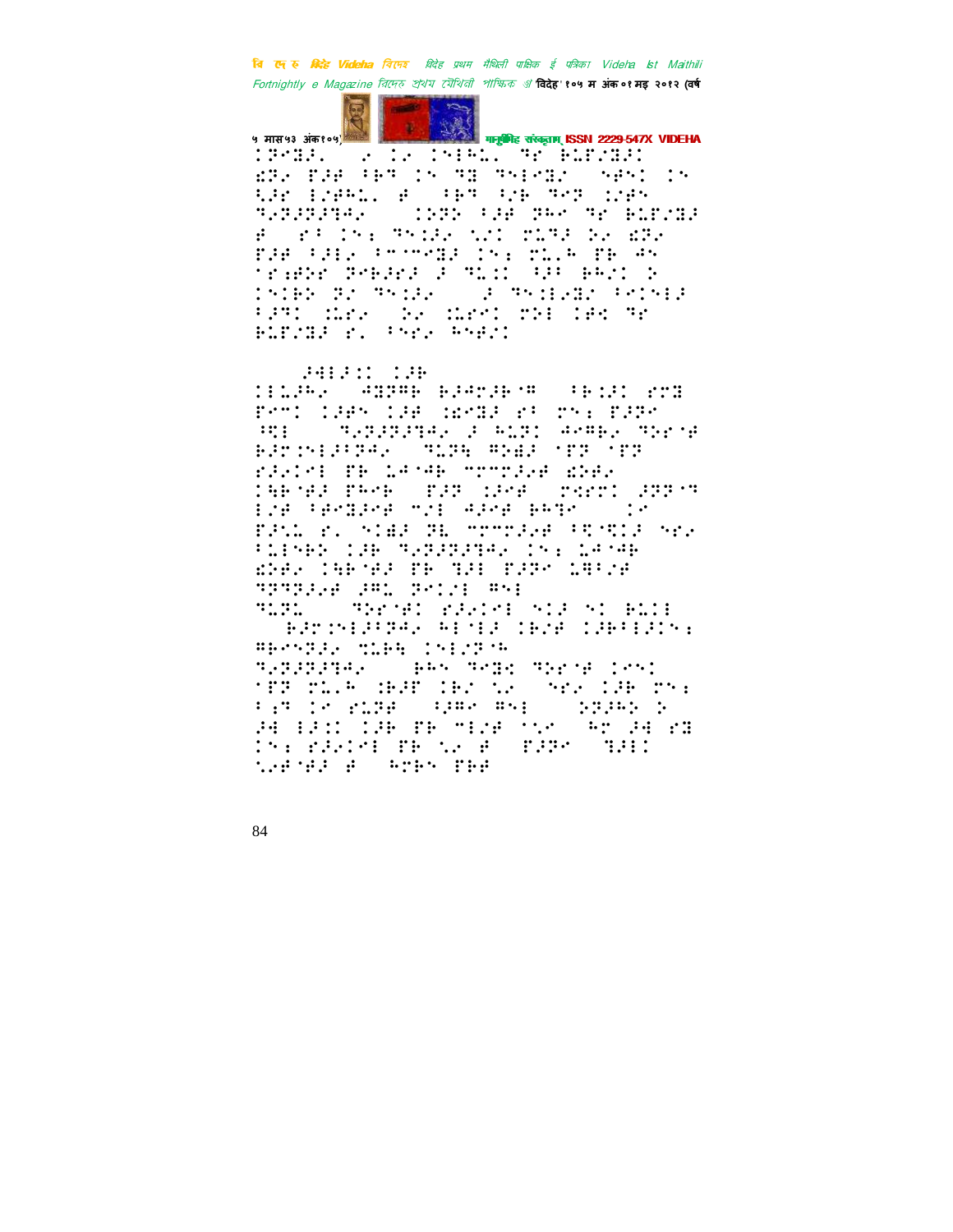बि एक रु मिनेट Videha विएक विदेह प्रथम मैथिली पाक्षिक ई पत्रिका Videha Ist Maithili Fortnightly ejournal রিদেত শ্রথম মৌথিনী পাক্ষিক প্রাণবিলিক বা স্বার্ক ১৭ মন্ত ২০৭২



मानुब्रीह संस्कृतम् ISSN 2229-547X

(वर्ष ५ मास ५३ अंक १०५) **VIDEHA** 

**TERMINE STREET** SE PRI PLEJEVANI (PRIJ. MPP JA FRONT PARK FOR THOT FRONT PARK IN: 19898 Proger ry: 1991 - 2093 ALSI 2271 HR P. PRE 7512 HH SI 45 PLPIE MOR PLEMAR, MLBJBORO PRO1981 MESP (AN IS BEAM) NE PAIR PENS **NIP BI BRIEF P. AR BRY NEBY INTERFORMED FOOTBING PLANETS** PPHILADE PARK PROGRESS OF TRUP. 58366 F241 | \$121 252 251 252 233 ren armen maa rundeli **PTE A SAST BEAM TREES TREES TRE** s angar 1928 yang bilang.<br>Sombol yang bilang pelumpa  $\cdots$  :  $\cdots$  $341.731$ RITIS PROTHECOMES RINGER PHO HLP WE WHO FEO DIRERFESS ON THE SOUTH PT STAGE CHA TIBABARI TIGGA PA par and difficult apartir to the TEMP SERVICE SPECIAL AN ALDI Wiener forstal PAR Plink (45) P #SI PROP 2 2 MED PARTYL PL SPARED r. (2012 rus) (2 85) Page BIZB BIZB SYRN MJRK FAN ALBI MYRR THE PRIEF WHI YAWARI TIJ WART IR  $\sim$  75.185 (2188) 2161 629 856  $3.441$ FIRST (TRANK THE SALE THE FORTH POHETHOL F. NH PH IS S SARADE POLA IS PORT FAS PL STR TRID ANGLE ALTIFARAT THE TIENE THIR Page passes of they medicate i STEPPE IS HAD THE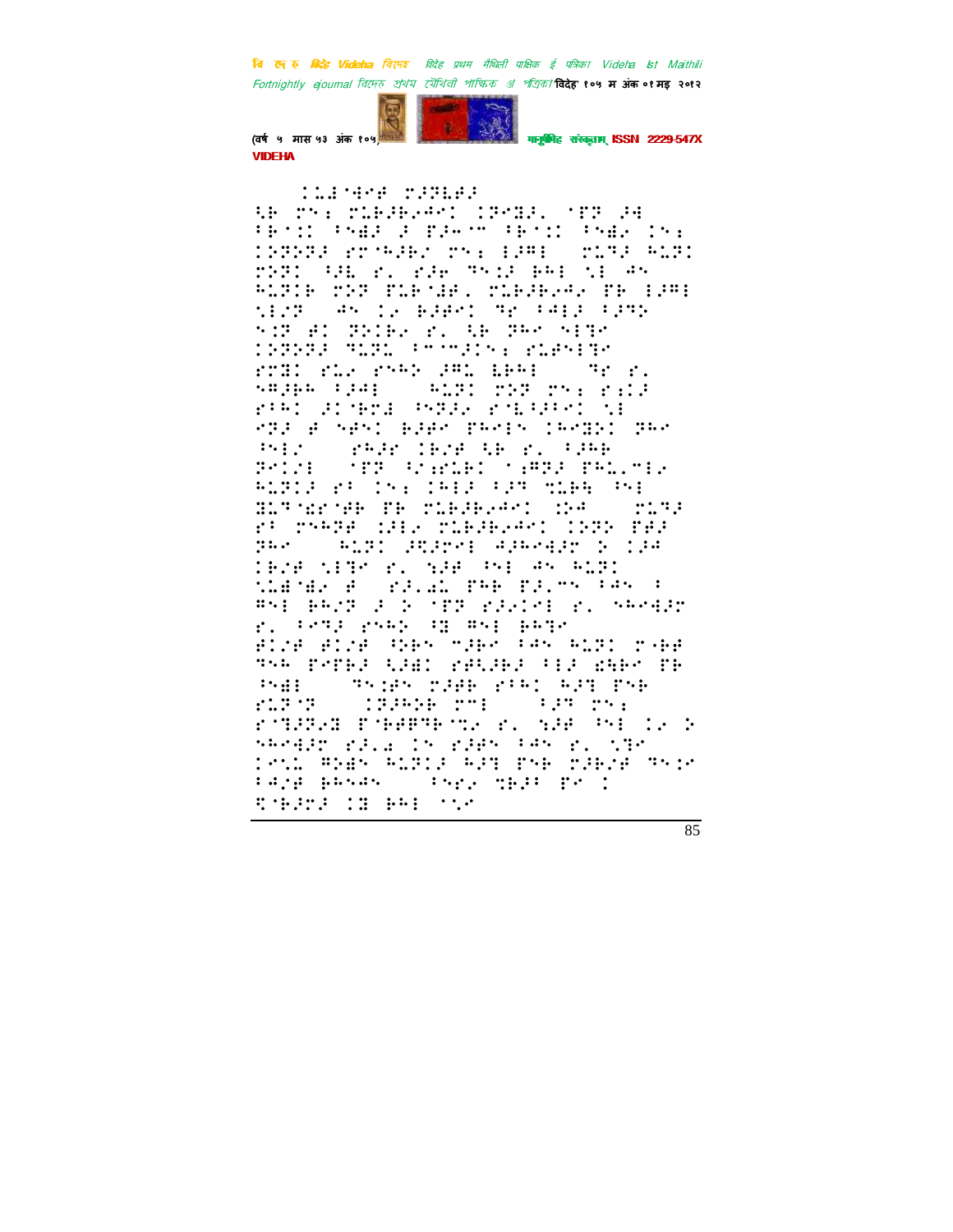

**AND STREET SEAR AND STREET AND STREET AND STREET AND STREET AND STREET AND STREET AND STREET AND STREET AND ST** ५ मास५३ अंक१०५) riga edi es cilhesē ražūja (sib) RITO PROVERSO CHEA PIGHO POBBRE ger (ni) ger a (nig ariga)<br>Berghr (night) a (ning ariga) PAR BRAZ 2 YOU TE LESSE JRA RAPAI TERR S MIR PER

 $\mathbf{v}$   $\mathbf{u}$ 

1. HIT (11736) 43 FREE TRESTOR FORE rative couple

proprieting the most organisation

TROSP ESHE ENTHANDENE PHE PRINT #Preedles #sie #18s Plin rs P2Pggs9P2 riego ording9P3 P4193 Planent Program for SAR Strain Strainers r sirsti (dag parsas par) ri  $\cdots$ Firth Rdr (Rd 1828-2019) 2013 state on once startuped room. FLEEDWAY OF CONFERENCING COOPS (1984) **THE INF INF TERM PART ENRE 23 B** Flowing Pods (Prim Sidenberg) Park FB: Prim BRP SEPR STRE PROBES PROFINE THREE MARTIN TRONGER reli licecchi (med. 1976) deg PRO POSTICORON AGIP (Bearing Arthur Salt brigg strip believe be the spring <u> 1915 : Marier (1916 april 1988) : 19</u> rs (201 (2018) PRL. 70 AP08 Bargainse GeAl Black stirt sach sach three rragges, which which as say: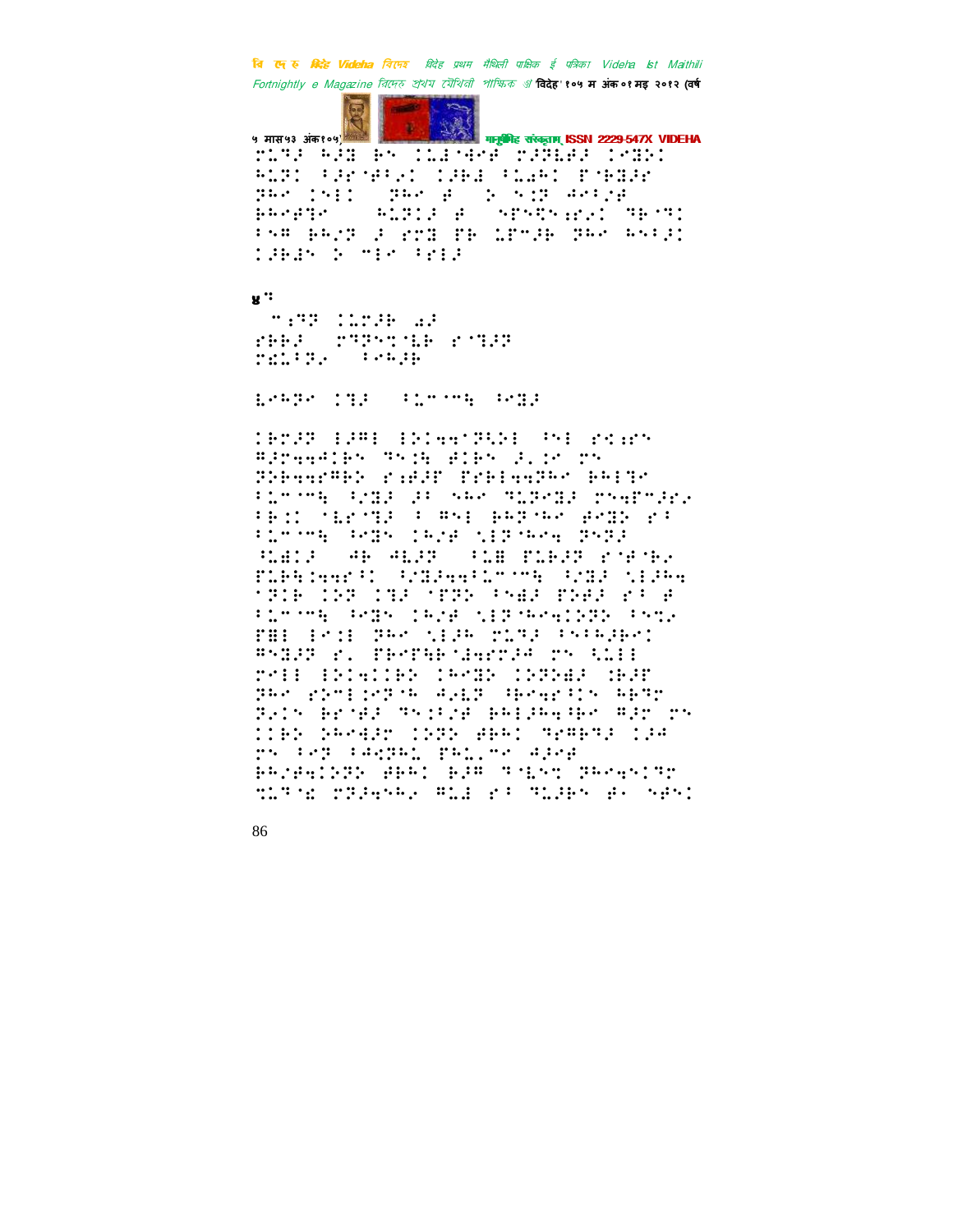बि एक रु मिनेट Videha विएक विदेह प्रथम मैथिली पाक्षिक ई पत्रिका Videha Ist Maithili Fortnightly ejournal রিদেত শ্রথম মৌথিনী পাক্ষিক প্রাণবিলিক বা স্বার্ক ১৭ মন্ত ২০৭২



(वर्ष ५ मास ५३ अंक १०५) **VIDEHA** 

मानुब्रीह संस्कृतम् ISSN 2229-547X

rough has differ realerate the MI PRI RIMAA YAR AMRIK MIR SEZ SEIPROGRIPSE PS BRGE EGGER 165 Firmin Pris 1928 tire of 1970s. HIPP TR CLREW 182 FIVE FLTTTR POBRAHINA ARMA BRIANIN (DAAAIN Priggi for BRYE NEW ALSIE P. 75 Fib rugge flaaaaa Angger wur ger WINDS ENGINEERS TO THE TEST **CONSIDER CONTRACTS CONSIDERED** Ploten Pola Bake in Shaal Profil Bang BRI STORALIS ROBO BOBA RSIR rala (1933-1978) rales radio (36 Planena Programace BB Septe Alace Prigget2.rl PT rEJP flowing PriP Leman (Si the tiper dag ma Thang:P THRPAR 191 PARPartie Ploten Professor part prior reports **COBS SPEARANAGE SYNSPARIST FIRE** <u>1111 Alland Cday MAd:</u> the markets and the control FALARINARISTARTITY COMMU **Production of Construction Construction Construction** (51358-315778-3582-15-1022-328-15) Barn 196 Anightener 1986 (Allanda TABLE IN FRONT BROOK LAYBE TOOK ACRE g. Absolutes 1415 bend the cabid n. japs pagerea inserna lengua el R.P. 13814442263 AND I. Bridgeb.rdf (11575) PCD9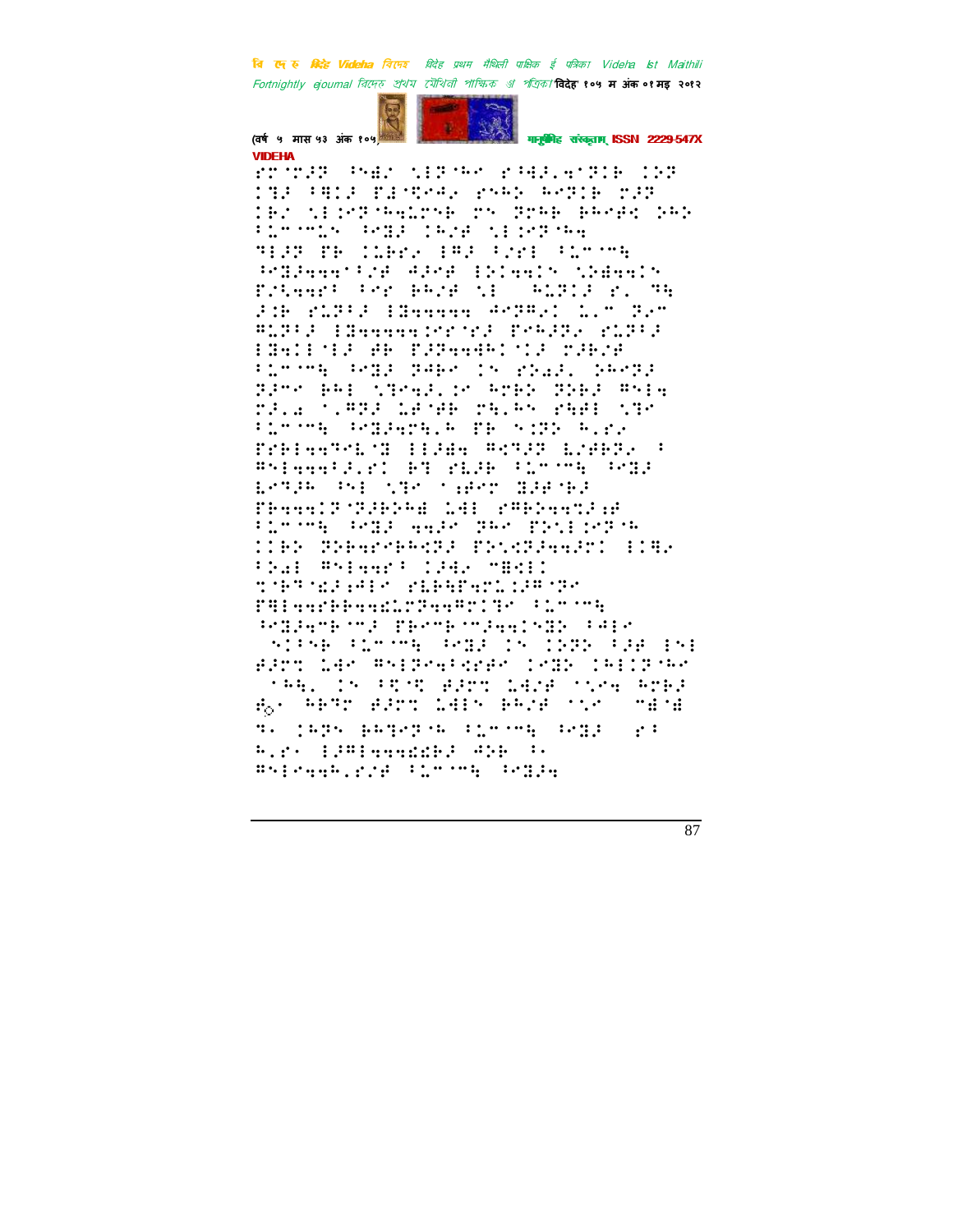

५ मास५३ अंक१०५) गानुब्रीह संस्कृतम् ISSN 2229-547X VIDEHA **MARKET STRAINER** 

**STRATEGILS**  $\bullet$ 

ran (renera a Adambano Bagayer)<br>Serry SAM (Sam Mik BAI) (rene resp 1999 Aler 12 decret (1997<del>6</del>: 968 ting Ten Flor is the PREPO time PROSTOPHENE SEATEARY, TRATH SINGA TRITE PATH RET. FOR THE PIPE Pober will poblikeer. (1918.) at ARE APARELA SAMPS PS 18AL 19PP FRESH NAILLE EN 1989 BANDA BIRDAN SAR TITLE TIME THE TIT TRIENT F reports, see BAPS: MProduce Thru AN ENCOUNNER SUMMER ENTRAN 정보 정보관 반장 노는 방 단백 간방 BH 2 AT 23 PAR SAM PRIPOIS FORT WEEL TRAPS RURER ENERT right camp and benne machine and PRANCHA BLOGHED DOCTOR NO CONSTR B. THE BOARD ARTE STACK CONTRACT FROM THIS AREA RENCH (CHAS RAR ) 19316 (SAP PR 1930 SPREETING SAM rane paper , devan treba Polici Sola

SARK PORTHERS, SPA LESSEN, ATE represented and people may be printed Fébrark (1911-dílis electricis) BANN CAN CONTROLLER SERVICE PORTHOL IN THE STEADED TO HE BAL the AN Tenn Bran PlBIN, NIAP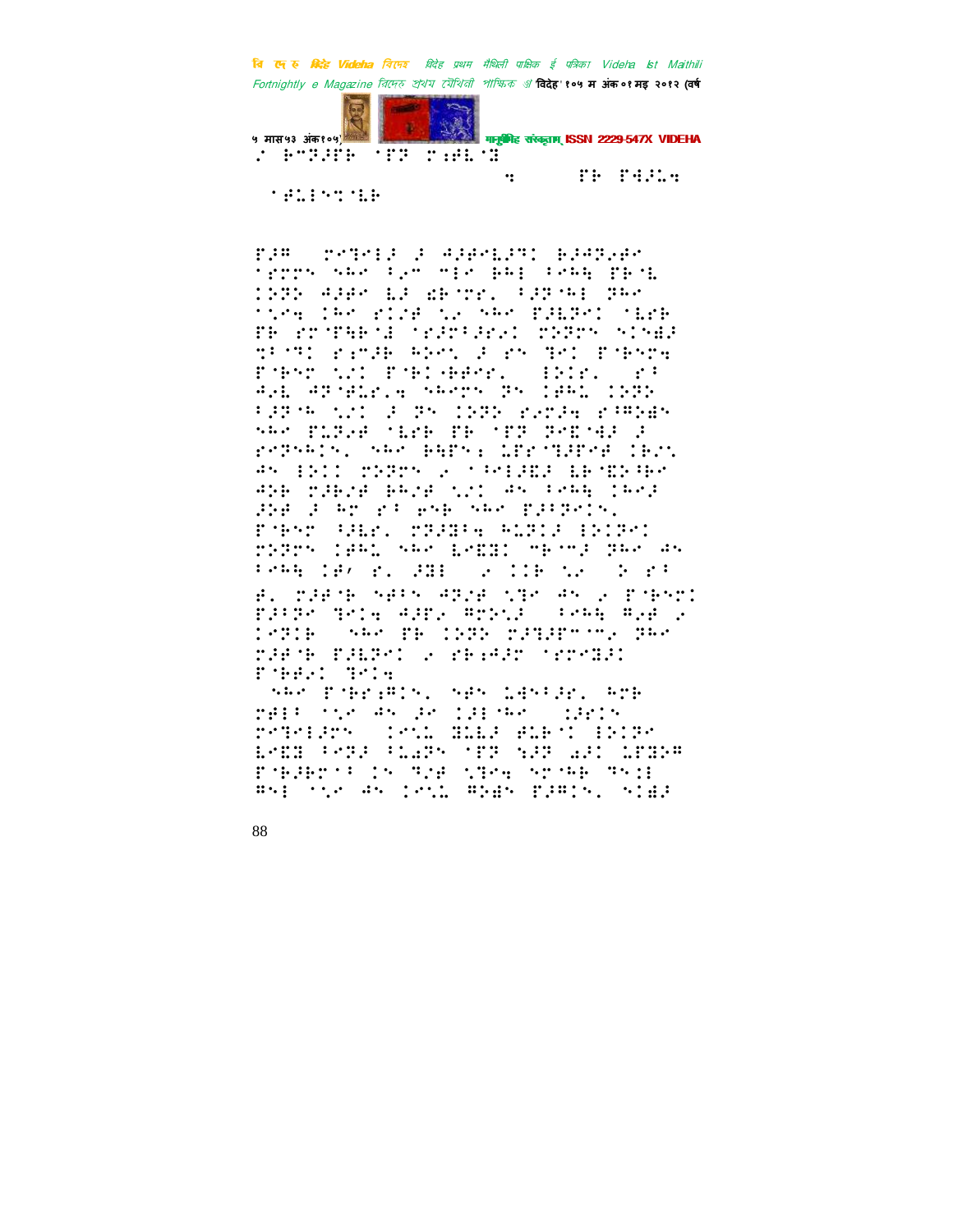बि एक रु मिनेट Videha विएक विदेह प्रथम मैथिली पाक्षिक ई पत्रिका Videha Ist Maithili Fortnightly ejournal রিদেত শ্রথম মৌথিনী পাক্ষিক প্রাণবিলিক বা স্বার্ক ১৭ মন্ত ২০৭২



मानूबीह संस्कृताम् ISSN 2229-547X

(वर्ष ५ मास ५३ अंक १०५) **VIDEHA** 

APPROXIMATION SERVICES IN THE TOP OF THE THE CORRECTED STREET RESERVE seltriad: Iradiad Sdallow Sora (1951 **THE THE RESIDENT CONTROL IS A SET OF THE SET OF THE SET OF THE SET OF THE SET OF THE SET OF THE SET OF THE SET** rifred. There are constructed a CROB CABROTE GRBAN (124 PLTA) (145 RMB IRE STROOMS IN PRICE RIBERRY. PORTABLE TO 2 EMBRE EMBIOR COLPO **BIBID PARE**  $\frac{1}{2}$  (2)  $\frac{1}{2}$  (3)  $\frac{1}{2}$  (3)  $\frac{1}{2}$  (3)  $\frac{1}{2}$  (3)  $\frac{1}{2}$ Rugge an placer propertie regents PORT EMPLOYED COMPANY PLET This exhibit an entries at agans BO YEAHARA SIN MEDA INYA SAS ry maky time: Genery Al 12 rekig PACE PAGE AL SAP SAP PRODUCEDS. anea (1955) 1955 ge (1978) nivîsî Asî FR 1972 PRESIDE FIRE 570 PR EST MATES (1987) APPS ESTAD rameroniak operam riagorakok gaze BROWN DEEPED BROWN HRI (2008) PROPE B. ASPO LOTAD CROPEND TO gne gnea

SAR LREE ER KRMEF ER EARN AN ANT range (president per chapp elso para THOMAS STORY **THE READERS** Mic member syes (sec ) wisis readiry **TEP 194 PLASHFS: POHER POHEROS** ps dye smalle es, amb abhimogen ARIA DAN TE ESASI PARTAN POST LEAS the Crock Supple Bidrick of ramaan (Pasia) masaman as rens tell end: Blagger the Sign tia KLADERS IN BET THE TABLE  $11.33$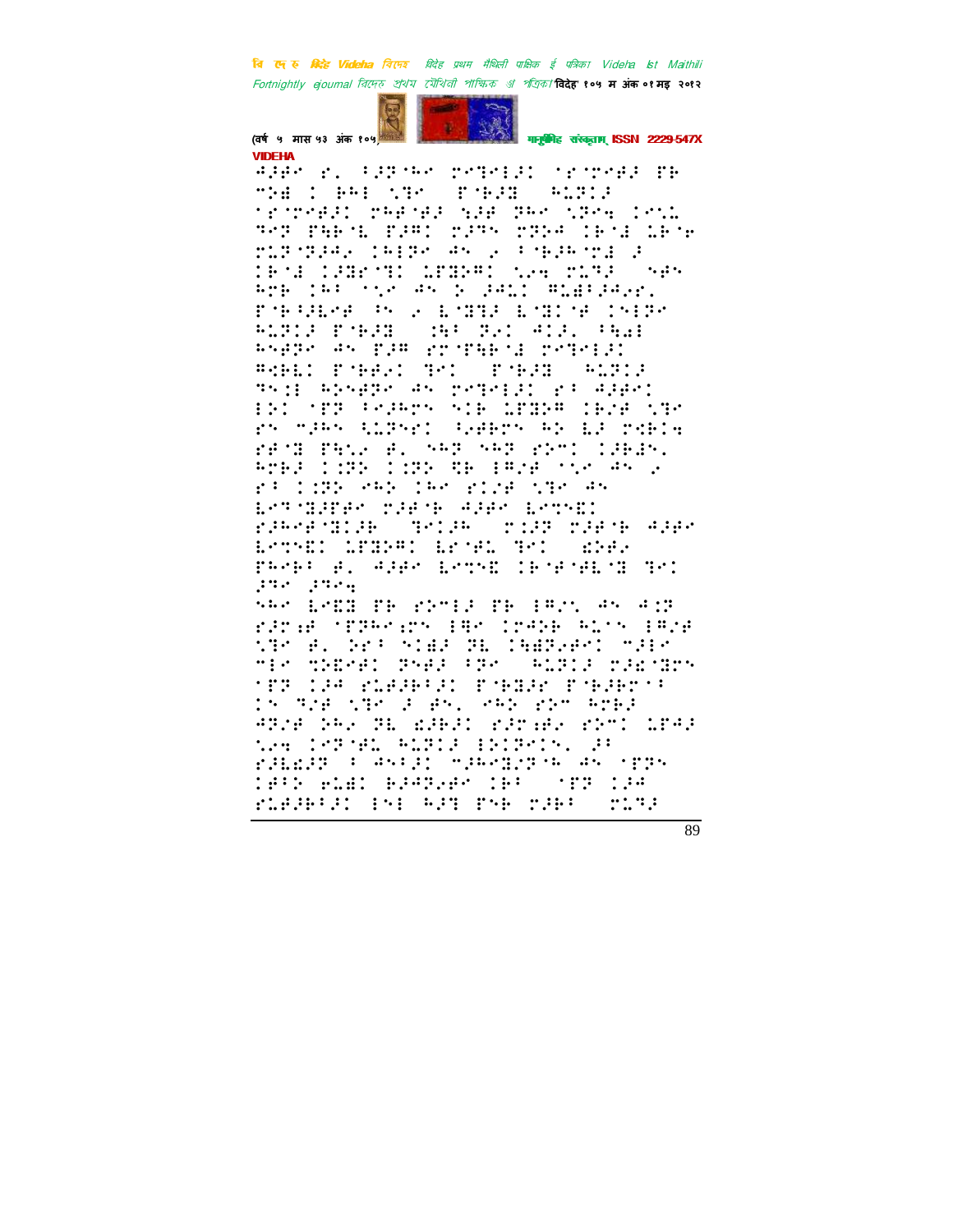<u> 19678-20 Serikal Bilgarada</u> Frag (FR (SKIER F (FrontFI) Pober roof roofing to moderning give a  $f: \mathbb{R}^n$ **MISS TEL 1978 APPR ESTAD** ranejej komunijetov napja z rojn PAR SETTED AN 2 TRIPES CONTRAS N2 F SAM THE PROPERTY SENSIBLE WITH **SPORT PERMIT ALE THI TEA BAI** the same many company paper was AP BAILING CONCIDENTAL P TERRY SNADNO RUBR BRE STROK NAPN rrary week ros fars the anno rameratak kebangan panghari PORT ROBERT wind proved beng sar angs #5. AATS FRAME MALINI **SUBSCRIPT SECTIONS** 

बि एक रु मिनेट Videha विएक विदेह प्रथम मैथिली पाक्षिक ई पत्रिका Videha Ist Maithili Fortnightly e Magazine রিদেহ প্রথম মৌথিনী পাক্ষিক প্র **বিदेह १०५ म अंक ०१ मइ २०१२ (वर्ष** 

**AND SERVICE SERVICES OF STATE OF STATE OF STATE OF STATE OF STATE OF STATE OF STATE OF STATE OF STATE OF STATE** 

**Service** 

५ मास५३ अंक१०५)

 $\mathbf{E}$  .

THE COBMERN FROM THAT FIRMS WERE tive IPM CRETTEN PARK PARTNER R ILSES FROM SPECE EFFORMACIÓN LAS rdk Palko () Alor (Som Pakison); Porteorirs TL Lollands (Prindry rde fazer () amales der grep vira FAR TARYE & TARYE TITEL FYEARYTAD PRINCIPLE FILE PORT TORE LOAN TEMP ARTE PAIN NTM ( MATALE) ERROR PRESENTATO ERRETERO HIRST ASENYT LYTHASHIL FORSH SAP PROBLOBER OF AS STREET SAM

PROVIDENT CROSS IN THE POST CONTRACTOR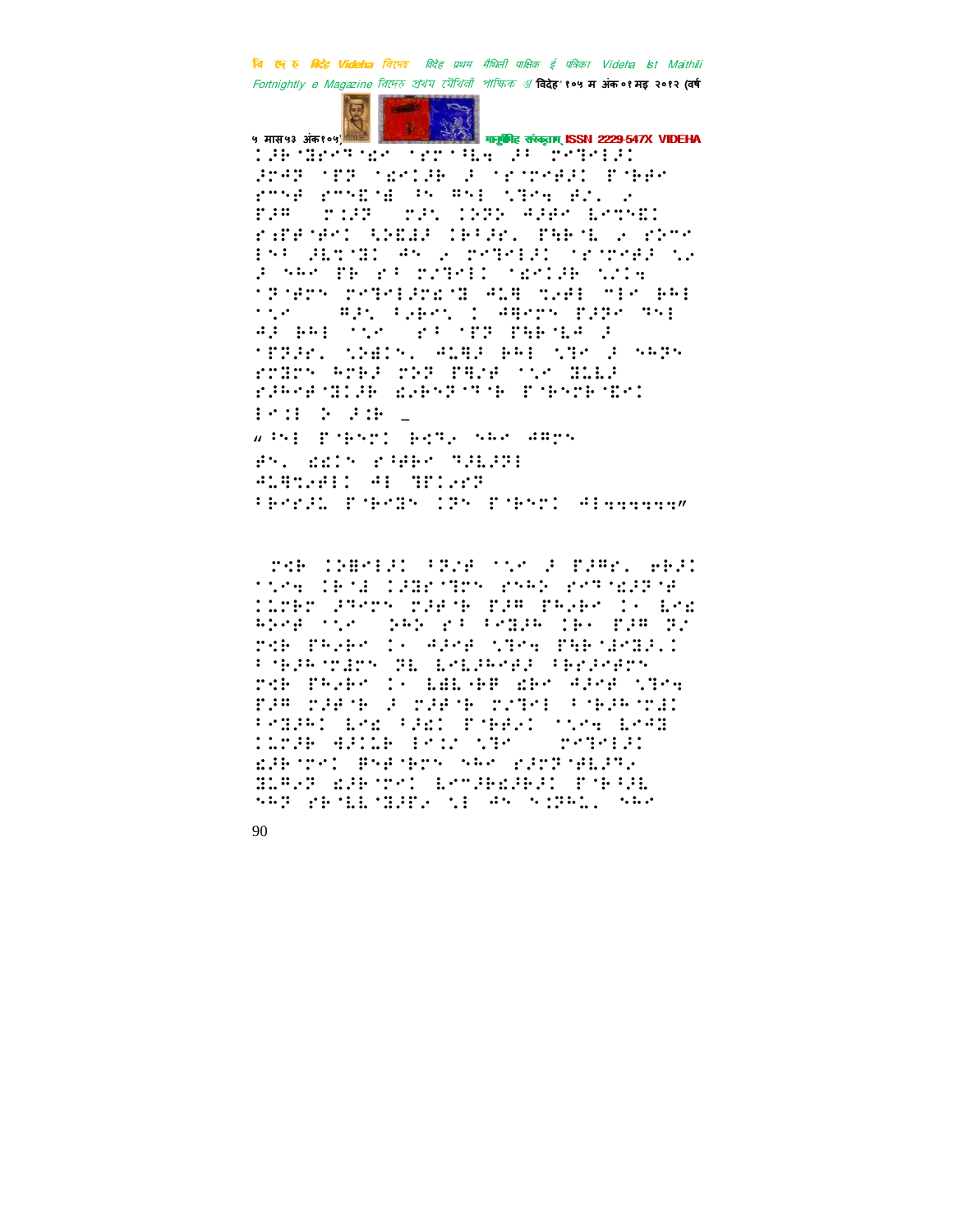बि एक रु मिनेट Videha विएक विदेह प्रथम मैथिली पाक्षिक ई पत्रिका Videha Ist Maithili Fortnightly ejournal রিদেত শ্রথম মৌথিনী পাক্ষিক রা পত্রিকা' **বিব্রৈ ং০৭ দ अंक ০ং মহ ২০ং২** 



मानुब्रीह संस्कृतम् ISSN 2229-547X

## **VIDEHA**

FRONTRAI PROMIS CON CENTR SOARCH ESTATER MASS AND RESERVED BEBARAI ESTERDEDE PRATTE MOST CONSTRUCTION OF THE PERSONAL PROPERTY

**SAMPAGE SERVICES ARANGER AND ARANGEMENT AND ARANGEMENT AND ARANGEMENT AND ARANGEMENT ARANGEMENT ARANGEMENT ARANGEMENT ARANGEMEN** BIND BRAG ATMOS FERE 3

**AND INDEX PROPERTY Service School** wi shine winn salik tale dhe TRIP IN: THE IB/ 1986 - BIT TNB 198 198 dr. 1986 3 NJ 81 BHIR 15. **TEP MARA APR R. SI COFF MPHP AND** In Thirth Adaptible on All 200 (PP MISTRAR S. TEAR CES Traggang Pras In the Brazil rain in a compaignment EPRIM THE TER LERTIN APPROXIMATE GARA NE PAPA (PARA PANG EMBAD This As Picki rol Al Annardol 195 LT MERT STAR STREETEDE TO LARGE RO fr Well Bend Cool of Word **THIRTH IN THE ARTH** 2 APROVEMENT (PRAID POSSENSHIP) **SING PASES PORTS ANNATIC INFL** STREAM OF LANDING CREEK TR HARTIER PERKE ANDER ANDER MENNE 1983 MIRE 198 ASS ( BBB 21 ) ASPS r. The FIRE r. (8812-1211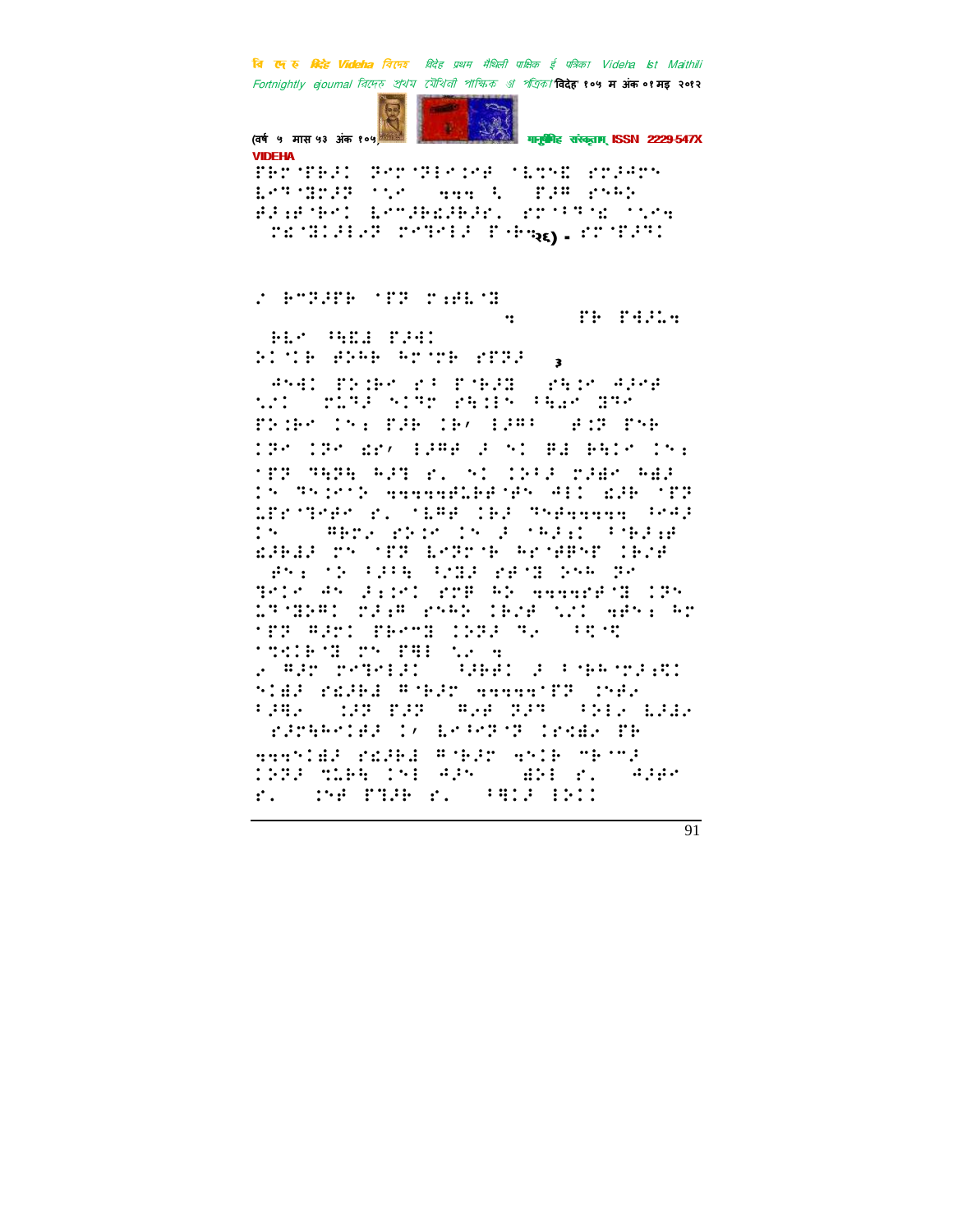

५ मास५३ अंक१०५) गानुबेहि संस्कृतम् ISSN 2229-547X VIDEHA riche ragge di Società pe SERPAR RUPP Staangaar SP 201315 STS FRE WILLER-TROBE BY: TIPE INE APS AMPRA RAMI 1/ PPM PR MPRA AND **WEBSTER TEMBER Thillips** Time 'He ta di stratere' EPRODUCTION POWER SOLUTION **MTHERS TORGETS PROPER YOUR** 'I" THE STILL SAID STATE OF THE SECTION SARATE MOSA PASSAGE ARD  $\mathbf{a}$ :Tillaaaaa EKPRIM WHILE THEN JR WHILE REAR BLAR BAY (BLAR SABINER 2021) MEMPE ry ylad fredding all wydd LEAGHLAND AND ATTACHTER PARK PATH rirad generalise and rare and dag THERE AND STR. THIS HILLEY I TAR ADE PRES RATE ANTIFE NEW DOTECH BRID REPRESENTATION BRIDGE PROPER Proviemer Sydnamy ARE or reposed temps and recovered te di rodrum di ecce SARRE THE SPECE POSSERED IN Reparks (Pres SERA 15 RAI) Patcher THE IN HIS METHOD PERSON FROM BJM AARA (1932) E-BAladeenenal A.R SI APPROVADA PORTUEDO PARTEMEN ry 1951 Aaaaaaaaa222 JELEZ AFSE ry PARE WESTMERS SEE STORE SHOP MANA

92

FRIN MINE NICHHAARA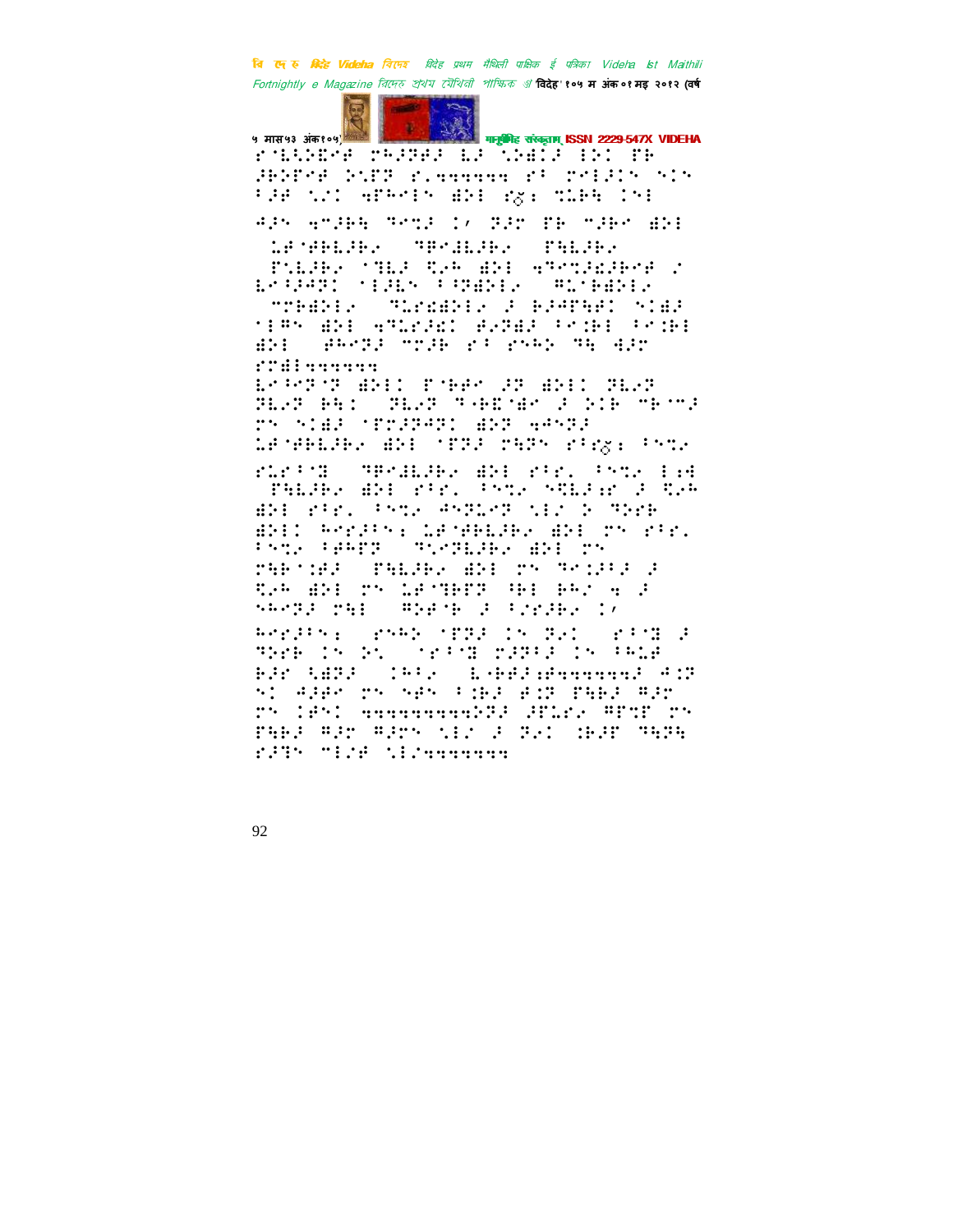बि एक रु मिनेट Videha विएक विदेह प्रथम मैथिली पाक्षिक ई पत्रिका Videha Ist Maithili Fortnightly ejournal রিদেত শ্রথম মৌথিনী পাক্ষিক প্রাণবিলিক বা স্বার্ক ১৭ মন্ত ২০৭২



मानूबीह संस्कृतम् ISSN 2229-547X

(वर्ष ५ मास ५३ अंक १०५) **VIDEHA** 

191 : 191 : 191 : 191 : 191 : 191 : 191 : 191 : 191 : 191 : 191 : 191 : 191 : 191 : 191 : 191 : 191 : 191 : 19 Refige BRTeR 2 shall lime 12

rations at the about he week massed PROVIDENCE IN THE PROPERTY REACH **SAMPLE INTERNATION** In Preside Not PURPLANE PART POWER AND STAR THE FMB 7 FR 825 MM 3 ESTAD ESPT? OPD IN PURSE THROUGH THE TERRITORY rende librea son cherchina cap 18982 45 BRA 1561 (2885 15 RS)E APROVA LEARN CHEF 2 MERIODS SEVICE **TYMEYP ANNOUNCEMENT SEPTIME** 

GRADE ROBOT COMPOSITION OF THE CONTRACT tif the present and reports to POPOR TO PERMENENT TO POPOR Length rooms and complex in the algorithm THE READER REPORT OF THE CONTROL OF THE CONTROL OF THE CONTROL OF THE CONTROL OF THE CONTROL OF THE CONTROL OF TRAINT WHI WILL BE GEATER INFORM FOR STAR MARK OF STAR WORKS Press Fir Cribs AP Ge AP Gel 'Erger 1555 f. Dide' bot bl rated ar par enpresent benam terms as many compaoning prima pria Third This Science Third Mark 138 EP PSE SPR TR IMPRESS STIRLI MPRR THE FARME FRAGE MIRTH BE 4 F rtri Groff (tempo ricipo mriz TP)<br>oraș a Swrazi atasi (tipo tipo A.C. SEMAN ARMA APAR AN UNAI PROTECTIVES TREE TROUBLE WHE TY INITEMS THE TATENT THIN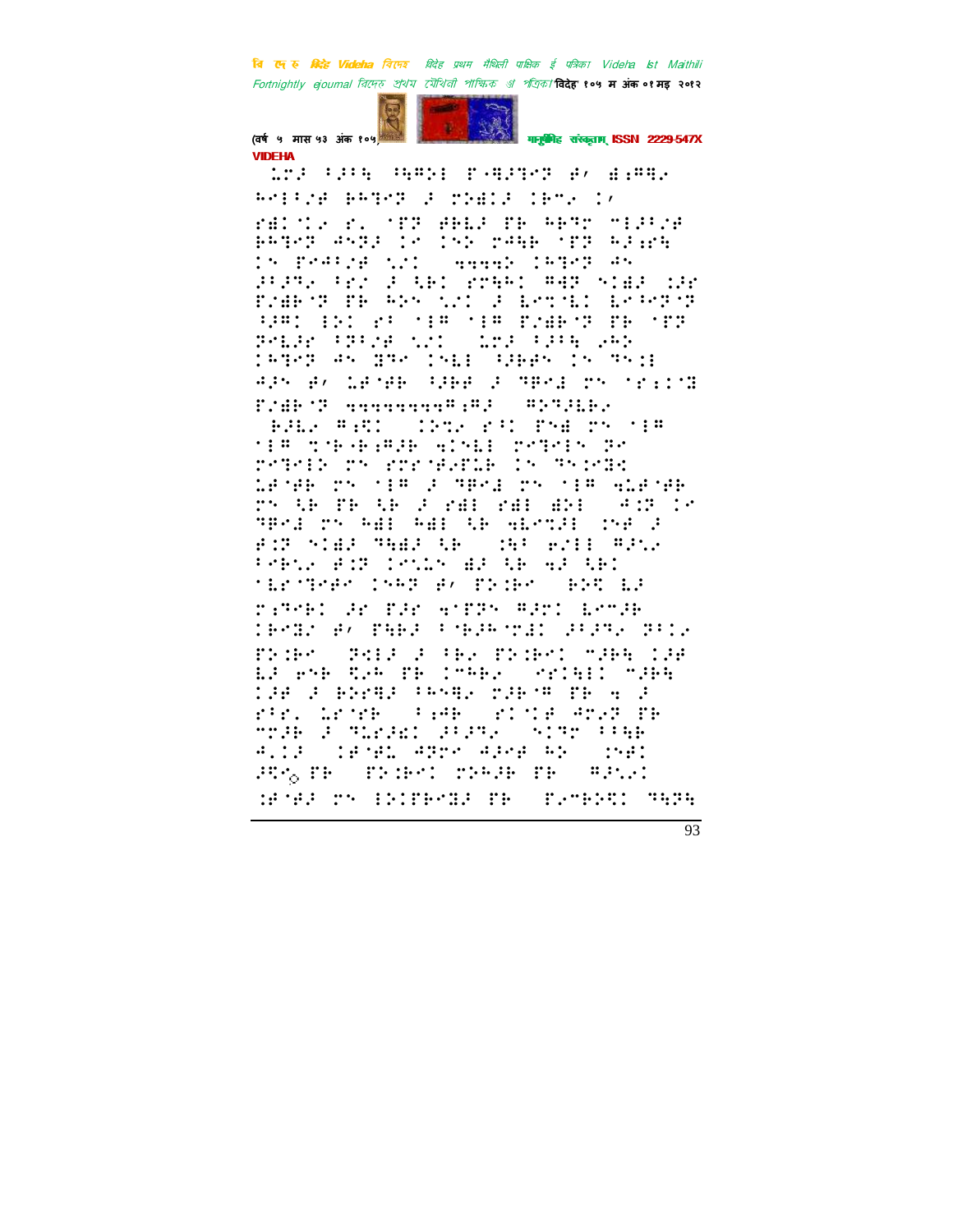

**The Second Second SSN 2229-547X VIDEHA** ५ मास५३ अंक१०५) 128 2 čini28 ny ryšyaaaaaansys 125 35121 124 2 35 F236 35121 *"PARTHERS PRO PICE*  $\cdots$ **BEAT FATHER PROFINERS** rring Abera in Abera Aannannill REMORTERED ANNAHANCER: SPEED TR Sirte which the classessed for r: Abrollis Adjar rain Alra AS Bio PROFILMENT PIP PROTECTION Presidencencentere rregulare se rand off the minese race mine rrow s  $1.1.1111...$ 

**APPI PF PRE ASP SPRE PRPS (APA)** theil a tema theil is phinema small RNIA TTHEN: THE TEM ANIA AN **MORELLY AN ASSOCIATE** CAPIT TR Print And Mic Serror of News School 19 ESE (489-15) EST 23 IS 2002 TAILS TEMINE THAN IS AN INFORMED THE THEI ART & TERMINE AND THEN THAT THE **A PEPP ANIM THE**  $\cdots$ :  $1441 - 124$ MARI MESMA BI STOPHETOR SER sessible Br MB Bl MA AP HIP annament als de mans al de Tierre **THE AUST HI WAR ELE** #2#244444444441154#5 2 LEM2## ESPECTICION INC. ALE TITS **THE PIERR TEINGER AL ESTIMANAN** an dark onder de Tale beachte der dar rnak And Mir (nihi Miria r) 4.88 **CRAIGE STORY AND THE ANNUAL ANIMA**  $\mathbf{h}$   $\mathbf{h}$   $\mathbf{f}$ APP TH RISE BAY SAND PRESED IND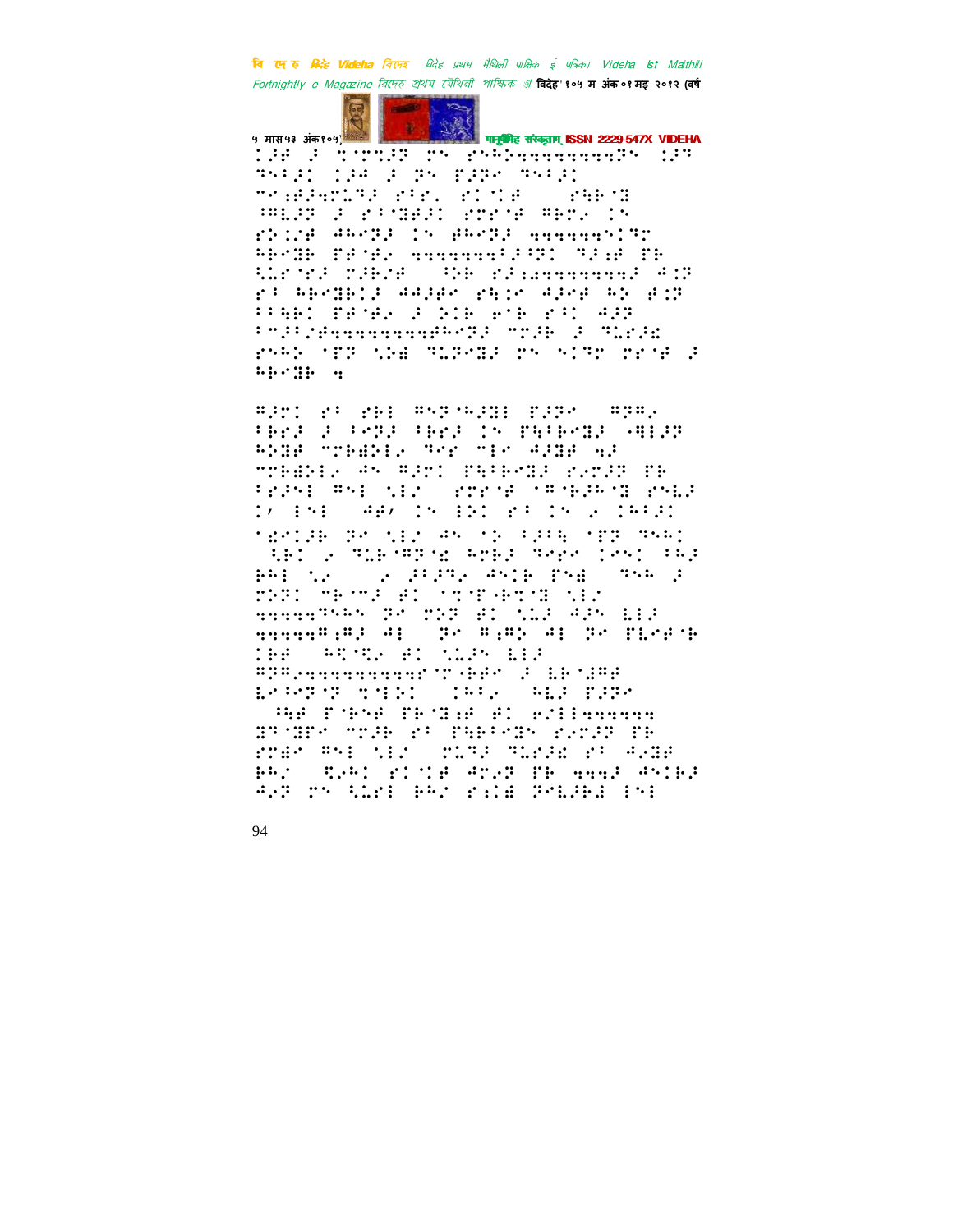बि एक रु मिनेट Videha विएक विदेह प्रथम मैथिली पाक्षिक ई पत्रिका Videha Ist Maithili Fortnightly ejournal রিদেত শ্রথম মৌথিনী পাক্ষিক প্রাণবিলিক বা স্বার্ক ১৭ মন্ত ২০৭২



मानुब्रीह संस्कृतम् ISSN 2229-547X

**VIDEHA** rand insure a partie ban but 'TT BJAJ A, IS AAAABJAJ A, RITIB MI THEF PO PATOR (NIP (PITP PJA) 4, A. Martil Stale, Tide: 694 42 Annal Bld: 42 Perls pel (#5752 **THIS AND MACKED CONFIDENTIAL** 

(वर्ष ५ मास ५३ अंक १०५)

r. room olkeen konfer rodo geer Phinnenoval P242 4, 121 Philos Their ril (Press) 195 KDBJ 8166 BJ43 ter stronger:  $\ddots$ did. "It 'll' britannenne

a bag gu a bag gu t. Cana mun TER THE POLEHE IN EPPO ALLE NERW 3535 PRY P PREP 42 235 PREP P 1283 235 6343 42 - 653 1283 2-8513 I PART FROM BACKED BY AGREE NEW F BRAR AS BER 1878 MISSE SA ST TA ATER He Landa africiar apparent STORE BEAR AND STRIPPE INFORME **TO LOOKER BE PORTED CAPTER** Themble ry sassant lerer! (Py) **FINNANNANN** 

**MIR #221 MEMB 1232 1B2 Simple Section** FORTHER P. HANNAHMER IN INEE THEY red (Fluid ASS ADSLE red (Fluid Aufs)  $f: H$  $\begin{array}{cccccccccc} & a & \texttt{p} & \texttt{p} & \texttt{p} & \texttt{p} & \texttt{p} & \texttt{p} & \texttt{p} & \texttt{p} & \texttt{p} & \texttt{p} & \texttt{p} & \texttt{p} & \texttt{p} & \texttt{p} & \texttt{p} & \texttt{p} & \texttt{p} & \texttt{p} & \texttt{p} & \texttt{p} & \texttt{p} & \texttt{p} & \texttt{p} & \texttt{p} & \texttt{p} & \texttt{p} & \texttt{p} & \texttt{p} & \texttt{p} & \texttt{p$ POIRCI PE POI APS (PLAP A D ACPARS PARTY IN THE BOR INE TYPES THE BLEAD I FEATH IS IN 1972 AND JO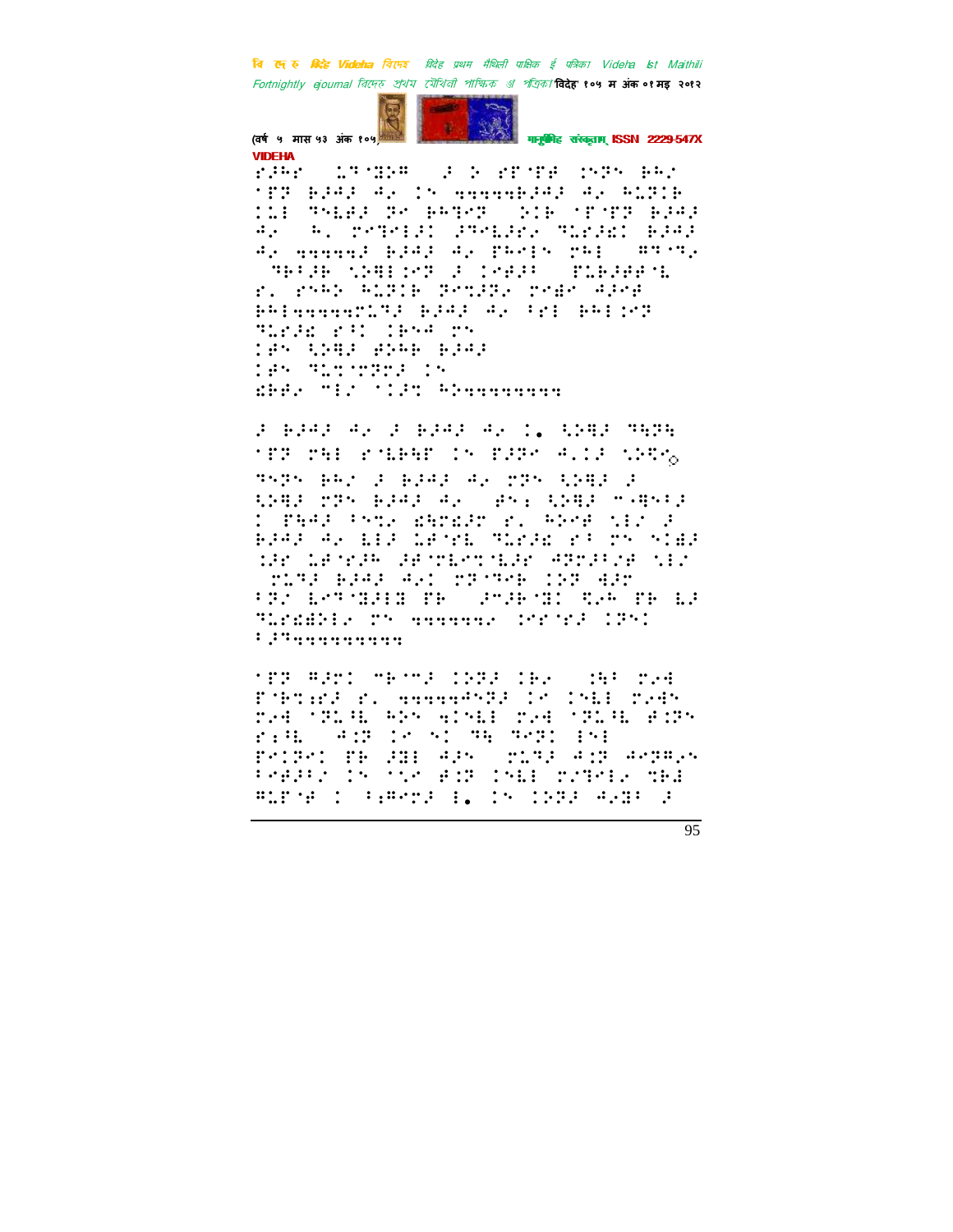

५ मास५३ अंक१०५) ैं मानुक्रीह संस्कृतम् ISSN 2229-547X VIDEHA **THE THE TREPTIVE SAMPLE**  $\ldots$ FORFORD POSSED I FRE INTE INE alb aggadl colefy th chalk all navale<br>In colefy which for Ing (and also FJA 25 2031. 2032. 2043. Prince PARK WARTE FORECAR AVER I PORTOGR PROPOSE PLEASE TOP PRODUCED INER EMERS MARY COMMANDATION CON Channers'B Rooffitt Couple FAR MARI (BRAF P. FMARI) (RZP NA  $\dddot{\bullet}$ 

amed also made as provinced and one  $: 1.111$ 

**STEP PRILLE**  $\dddot{\bullet}$ **MONDAY SERVICE** 

HARPY TRACTLER FROM THERE TYLES PAINETY TO LE GAME! THE LOOP TO THEIR **SPERDENT REPORTED TO THE STATE OF** SHEAR (SIL ALE LAGAR AGARYA) PSTIL THAT FIRM WERE THEFTER BPE INTE A TENTITY THEF F CHAIN OG AND BOB'S PRAG PAIDA.  $3.43 - 4.5$ 

make select payable end coupled FIN LEAT DOES 'N SALIGEN PATALE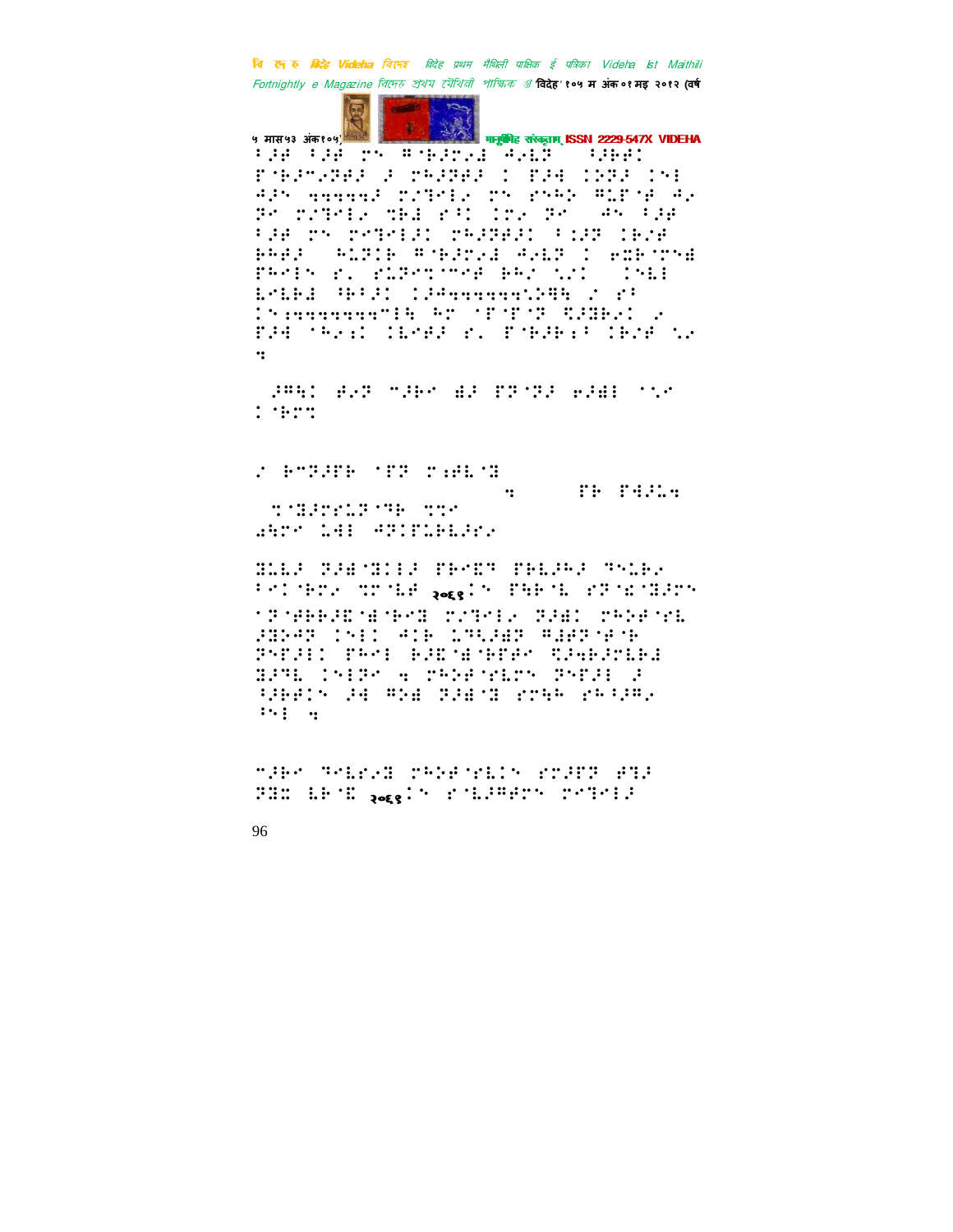ed ann (448). Dde har fein eilean dangen #575 ME A WEBSTERT TEMP PLPME METERI PRAJ BERA IJMA KARAWA PRE BLAR THTMEPH WARD WARKLAINING MED rian Armer mentionerement 139 3525 MHz regardi (rader sem regardi (radere **SPARE STREET RETEATED FOR STR** Prestance (Are Adriler: 2001 cast 1979 NE A BATARRYT BLEA INE MEANT EVIDENT TRIPE AND PROMISSION OF Prof. Paol. Prestore (Creseau)/Paal record (595 til 4 3128 3281rt 2024) West ranged mens narowed a kal FRAM (From He 1911) 198 leoler also TREPTION PHIR THROUGHTER LARE MERS TER TECHNIC TE BREETS retell: MARGA ISINGIIS IN LESER ti e febla riteta zharditi medz EMBIRHERMEDI THREMMAN (TRICHALM) Baro Baacry request exchance #584 APD PROME MAR REPORT ONE ARTHUR OF 4 NHK BEECH FILED F PRESTNYB HILL rjekimur rumium eurooran tijk e mani (koninginisti kon renne vara salz sprochere en rishbeart in Thi Thi San a Hybri MIP LEMIPE NI A PJECOJE EJMIESK 1980 Brog 892 COPI SSO

97

(वर्ष ५ मास ५३ अंक १०५) **VIDEHA** 



FARME CONTRACT ME: BATARTY BLLA

मानुभीह संस्कृतम् ISSN 2229-547X

**बि एक् रु मिरेह Videha** विएम्ब विदेह प्रथम मैथिली पाक्षिक ई पत्रिका Videha Ist Maithili Fortnightly ejournal রিদেহ প্রথম মৌথিনী পাক্ষিক প্র পত্রিকা**'বিदेह' १०५ म अंक ०१ मइ २०१२**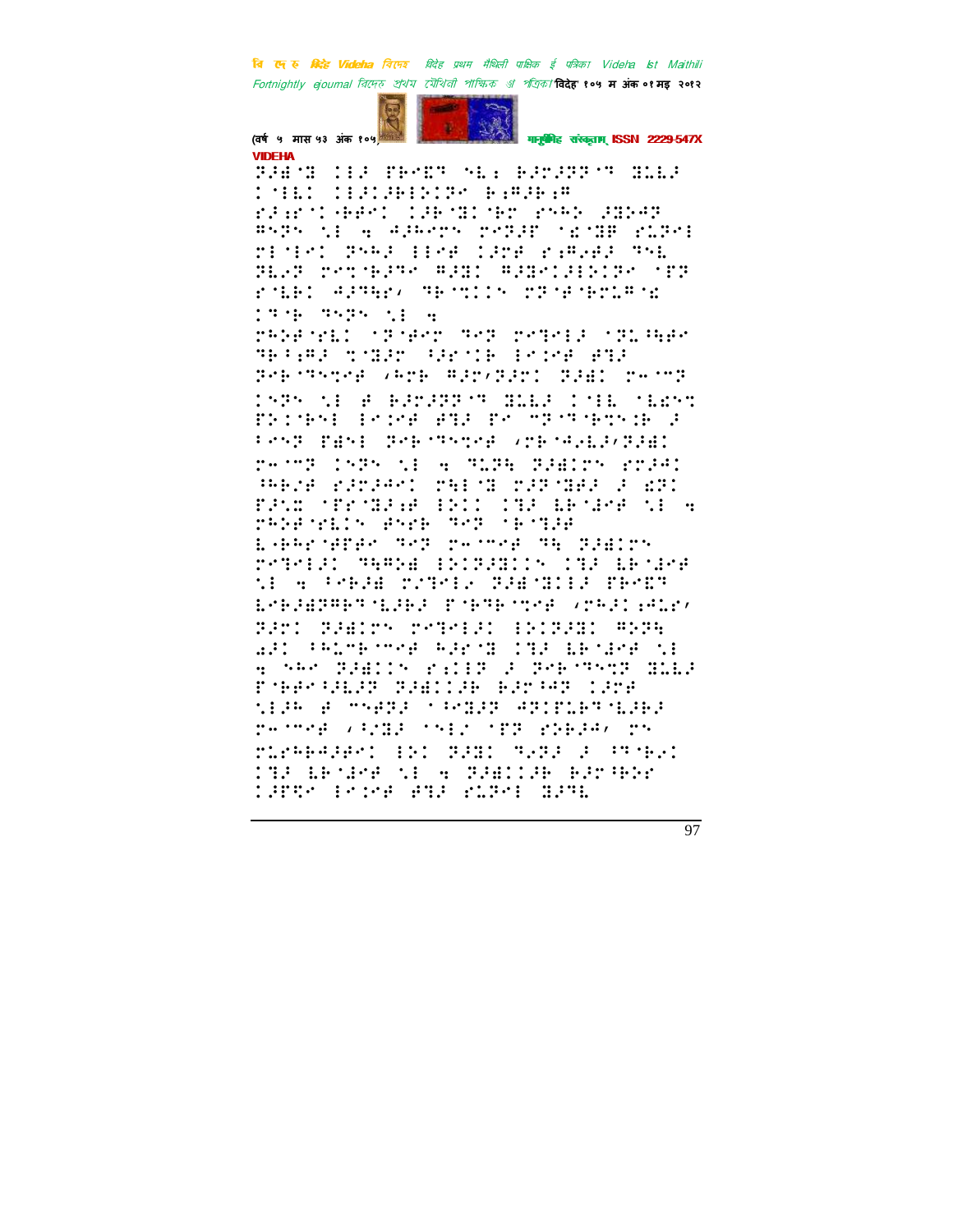

५ मास५३ अंक१०५) मानुब्रीह संस्कृतम् ISSN 2229-547X VIDEHA 306-195508 2 3381 28563801 258-161  $\ddots$   $\ddots$ 

The Tel Porter and The Tel **MARY EVING POST VITTE** SHETPING SEE SYSHETE SACHERS redell (fr.962) read in crew response MIRMA POPE MARRET BAD **VENDAL PERMIT INFORMATION** gandreits past wer time eamert Finites Babya reak Aberdad Wal <u> 1988 Scope (Torren) 2 pete:</u> BARTHIS PRETT ANITCH ROSTRAN AN Professor and consequence the propose Prestrated Christel (2003) 3 Babayaari BABI 2475 1585 ME 4 258ATIS BAB THE TEACH PHEED AND THE MEMORY ENGINEERING  $\dddot{\mathbf{r}}$ 

FREND PROPORTY TRUL BENDAR PORC Bright Tilthers The The Condition

**STEP PARTIES**  $\ddot{\cdot}$ **. Class Clock as Schools** Bandry Westel Fredrick ga flowe FRIDA CHE PROPOSTO PATER SEA **MARIA CALMAN MELGEC ENGEMEN**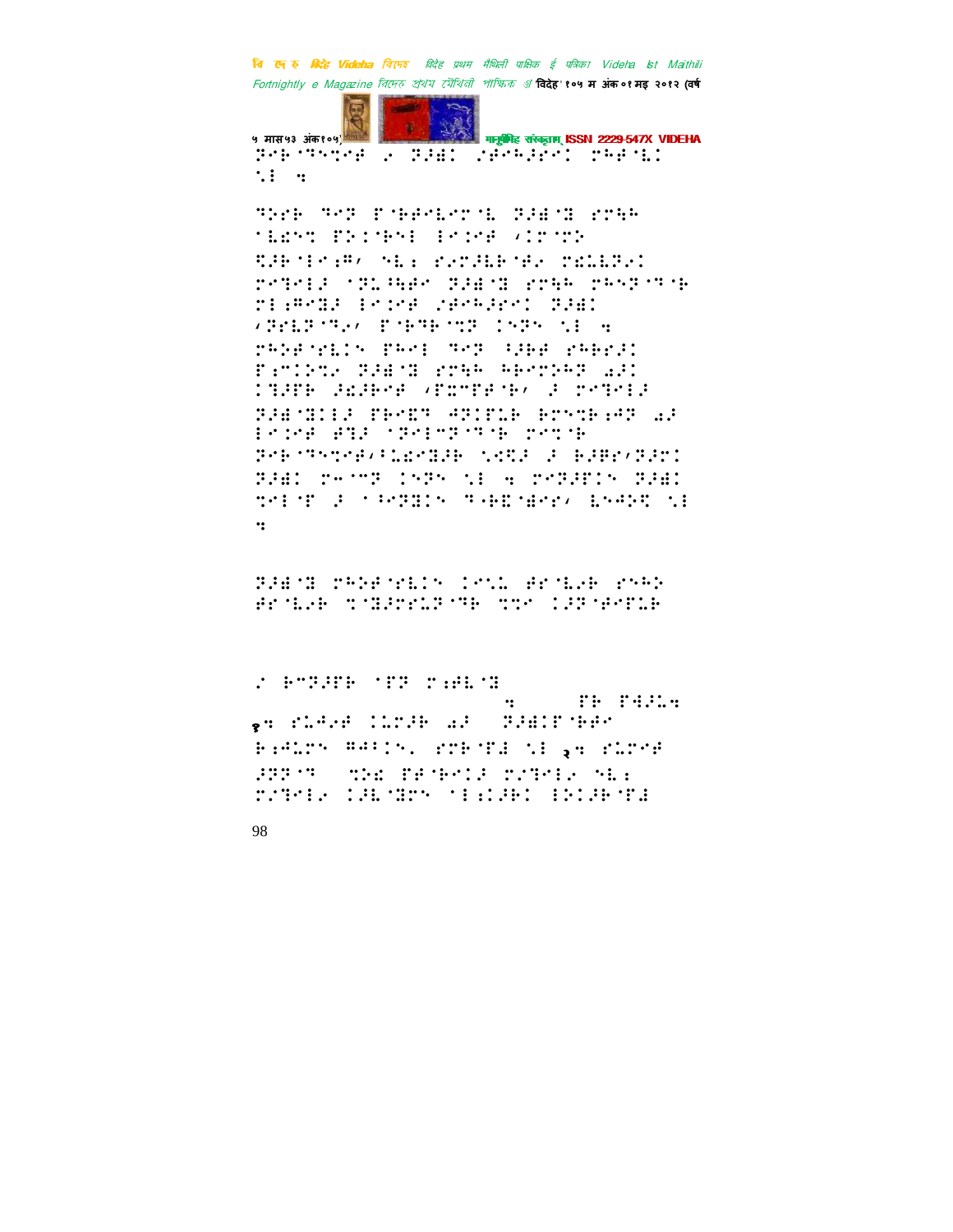**बि एक् रु मिरेह Videha** विएम्ब विदेह प्रथम मैथिली पाक्षिक ई पत्रिका Videha Ist Maithili Fortnightly ejournal রিদেত শ্রথম মৌথিনী পাক্ষিক রা পত্রিকা' **বিব্রৈ ং০৭ দ अंक ০ং মহ ২০ং২** 



(वर्ष ५ मास ५३ अंक १० **VIDEHA** 

मानुब्रीह संस्कृतम् ISSN 2229-547X

 $\mathbf{S}$ 

rtage forde ad BABIEMBAG BAGING WALLS, STRATE SE

APIELED BATARRYT MAID AT EMPHABE rnaman (and an ann an main ann a TRIPPEDS REDROG PRIZERS NE IP PROPOSE SHOW PAR WAS IPAR SAME REMO Seny pre Selv a th pepar: Radi ananananan'ilay dia 2008–2018. Ilay<br>Jeo family ao Freit Millery Jeo Bai th Fallin, 1933 raphenisa mn: 435 a dr 2. Her Errers mar (Sia FAR A SESTE ROST ARILE CSPP BARDA DA PART PENSAMAN NIRSA IP TEN PAR NE BARDANI AP NE BAGA 요즘 유민들은 언제 좋지 않고 있었어? 여행 역은 생활이 ANEW A BARD PAR BARDANIN EMBAN **INER INLY REPORT BENS PHONE** MIRA ESTISARAR RIP K. AMRA IMS tjere bier di element denn bere the rear were the trended a Comest to pomage pomage the  $: ...$ The the actual sac (sep) plan PROFINERS SIMON PUBBBB FOR IS PT PAR REAL PRIME NEADLY ARE RIVE  $\ddots$  . min Ani BA, a panding Ba ri BJBIIN, RT POSPI INFN NIRD, J. ROB<br>POSPINS, N FROB FRIJ POPOBO BROM A PROTECTION REPRODUCED AND There is now survive the second proposition of the second control of the second control of the second control of the second control of the second control of the second control of the second control of the second control of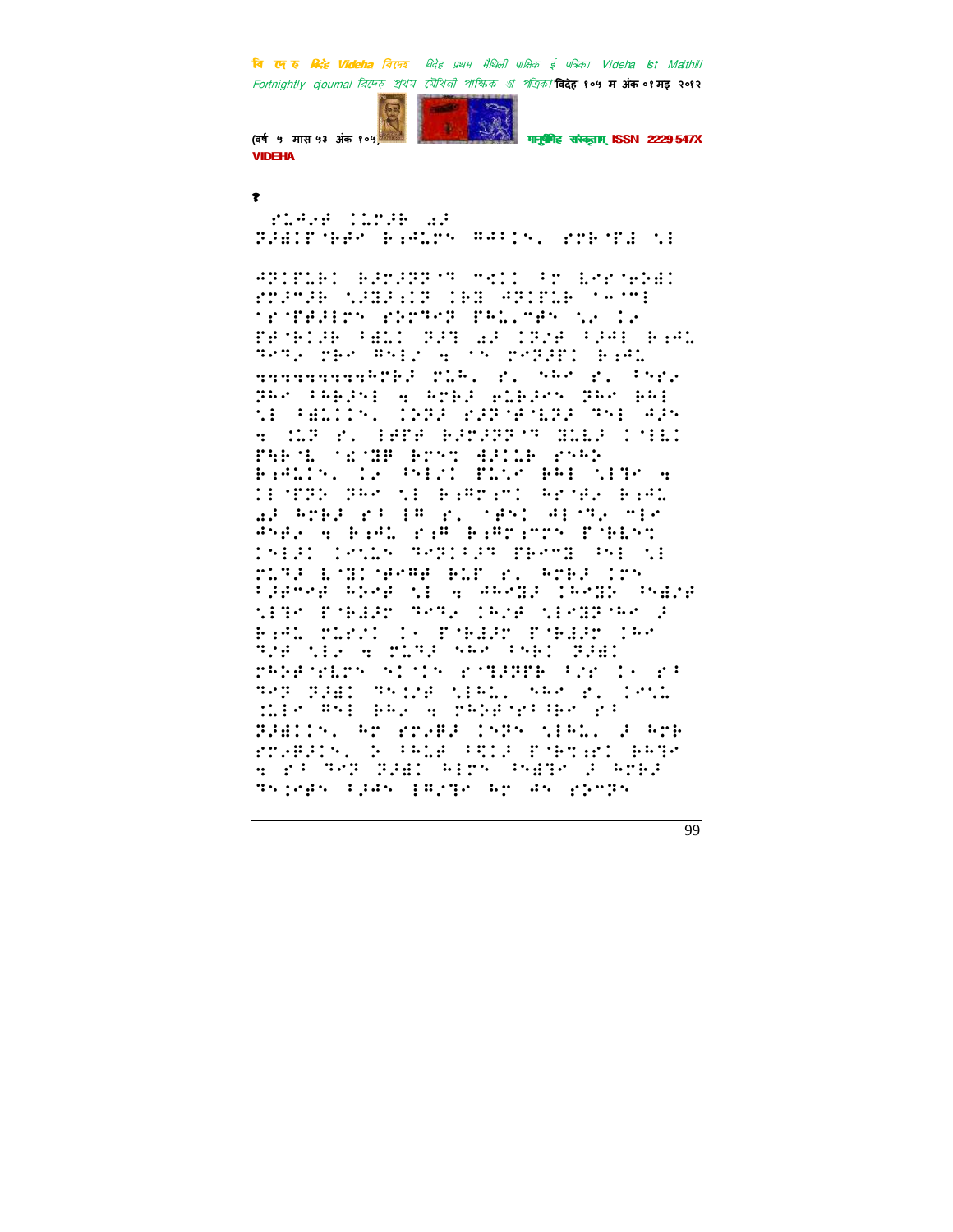

**THE REAL PROPERTY AND MANUSCRIPT** UP AND MANUSCRIPTION OF A PARTICULAR PROPERTY AND MANUSCRIPTION OF A PARTICULAR PROPERTY AND ANNUAL PROPERTY OF A PARTICULAR PROPERTY OF A PARTICULAR PROPERTY OF A PARTICULAR PROPERTY OF ५ मास५३ अंक१०५) the resource and the control of the second  $\ddot{\bullet}$ 

BARDY PRESING POBRY RANING POBORE ti e bem renne dhema bhem tie demo SIE MA STROT ENE MER A COMMO TOT PARTE CONTOLE PERMIT ILE PROPE SEPILO<br>CPONORI PORTECON PLACIER SOPIE P BJBY BJBI TACTE INFN NE A SAM POBER BRAZI (SE) AMALY: CEB 285 PALMERL BOOK PLOTPIL AND BO BARLIN, BABI THINE THIRD, A BAG TERRI PRESE PHIL CREW transmithed teach start and an about the response riversensier inter scheidlich

Arc'hamirk (Pagez Malz) gemeze **TRAB CRAFT MEATH AND ART PLACE** 1941 IST PROF MESAR P. Park Realty R TREE INEN NEW AGES TREED. r: THITS PEPH #51 156 m THE MOST CHARGE FROM THE CONTROL **THE THE LOST CONFIDENT CONSIDERED MARYBOROUGH SPONSOR PROPERTY** Third Mir a Band rid Sid: PRESENT THRPP AT RAP PLOP SIRL. BABI BAY CEZA NY AV BAYD BAY CYBA RNAR STAR SPATE NO MAILERS FILE FIRE IREPORT SIR DES AVAILABLE NO 4 D APPLERY THERING AN SIRER COTFIL PREPOR GARD BY COMPART PARTICULAR COMPANY

a Ro ene di Bagi (1933 Bag centre jijý skris, po je ikla srpskeg time, a Birbler please music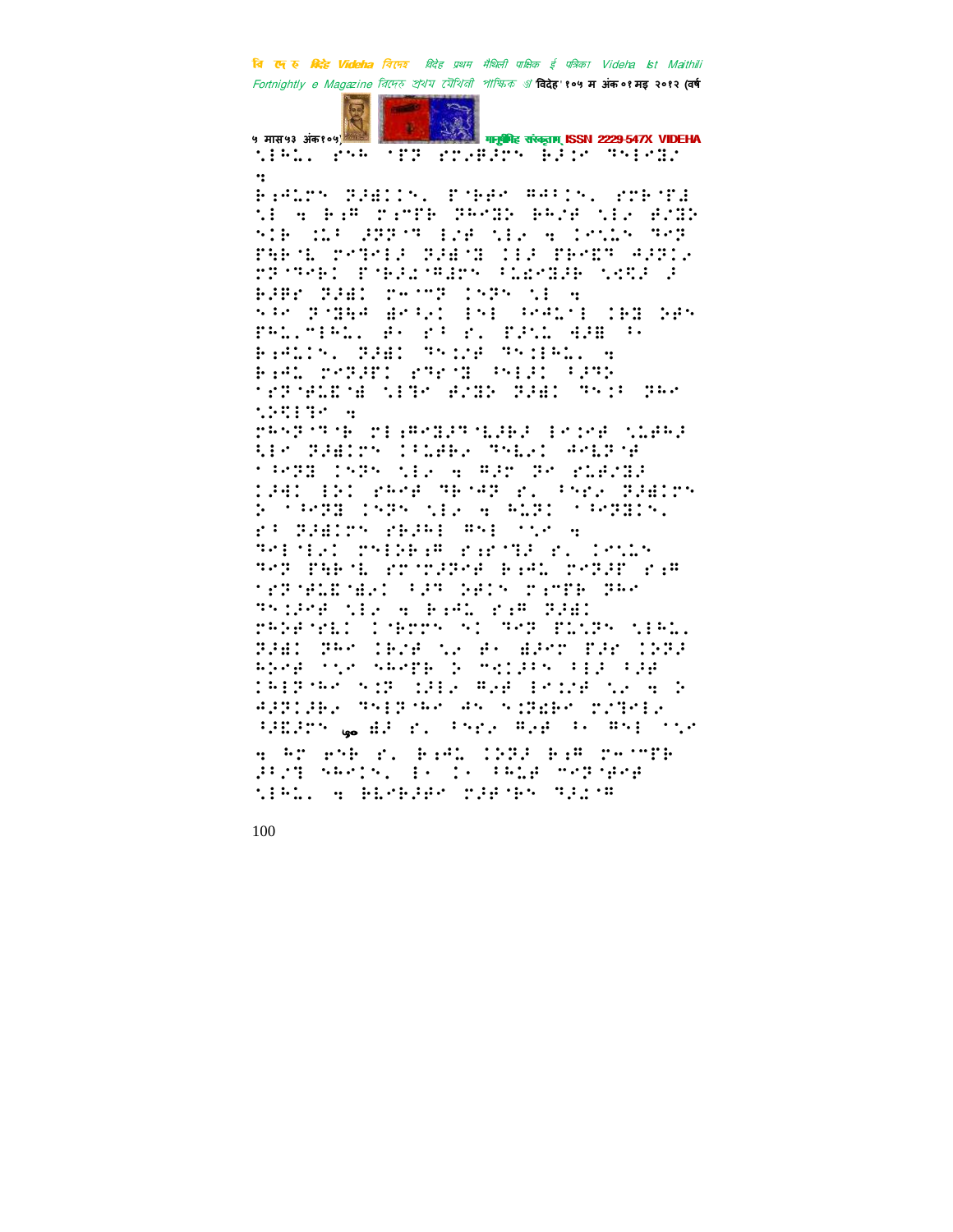बि एक रु मिनेट Videha विएक विदेह प्रथम मैथिली पाक्षिक ई पत्रिका Videha Ist Maithili Fortnightly ejournal রিদেত শ্রথম মৌথিনী পাক্ষিক প্রাণবিলিক বা স্বার্ক ১৭ মন্ত ২০৭২



मानूबीह संस्कृताम् ISSN 2229-547X

(वर्ष ५ मास ५३ अंक १०५) **VIDEHA** 

AMENER WITH MINERAL BROOK BLEF INEED YEAR PEAR CLARK and th ram Bandi Ermann (1988) 1986 (1982) A ARITIA MARA MARJE KAR KUNANA IEPP SI PORTH P. PEOPL DOW MEAL PLAP & PETER APAR PAIN, FLAR PRO POSTE A MITR RAN MOTOR BJANE: ENE AN YET (NPN NETH EACH the SIBN PLBS IBSPACH RAIN, LB MAS paper page 4

 $\ddot{\mathbf{z}}$  : rings SPP (3)

THE PROPOSE TERMS AND TERMS **THE MERRY OF ELEMENT REPORTS** 

**VISTORIAL CONSTITUTION CONSTITUTION TRANSPORTATIONS** AND THE REAR THE TERM CONTROLLER TO THE TERM OF THE SAME AND THE TERM OF THE TERM OF THE TERM OF THE TERM OF THE TERM OF TH the Species Primarkit

IN. ESTERESTEHE  $\dddot{\mathbf{r}}$  $\dddot{\mathbf{r}}$ DIRECT LOGARDS AND PROPORTIONS SEE TORRES COENTRA SERCORD ENCORATO COURS ENTRET CRIPPE & CRIPP AN TREDGETH TRUST NEW SCHOOL SERVICE HETH TYPE THI THEMPY. ESTATEMENT SPECIFIES. THE CONTROL FRANCY PALLA AN NAB PYBANIKAR SMEDD SALE PROSTOC DOPORT THE HOTERTER NEI HENRIE LICHTETE Howher the S WAR ARGEN AN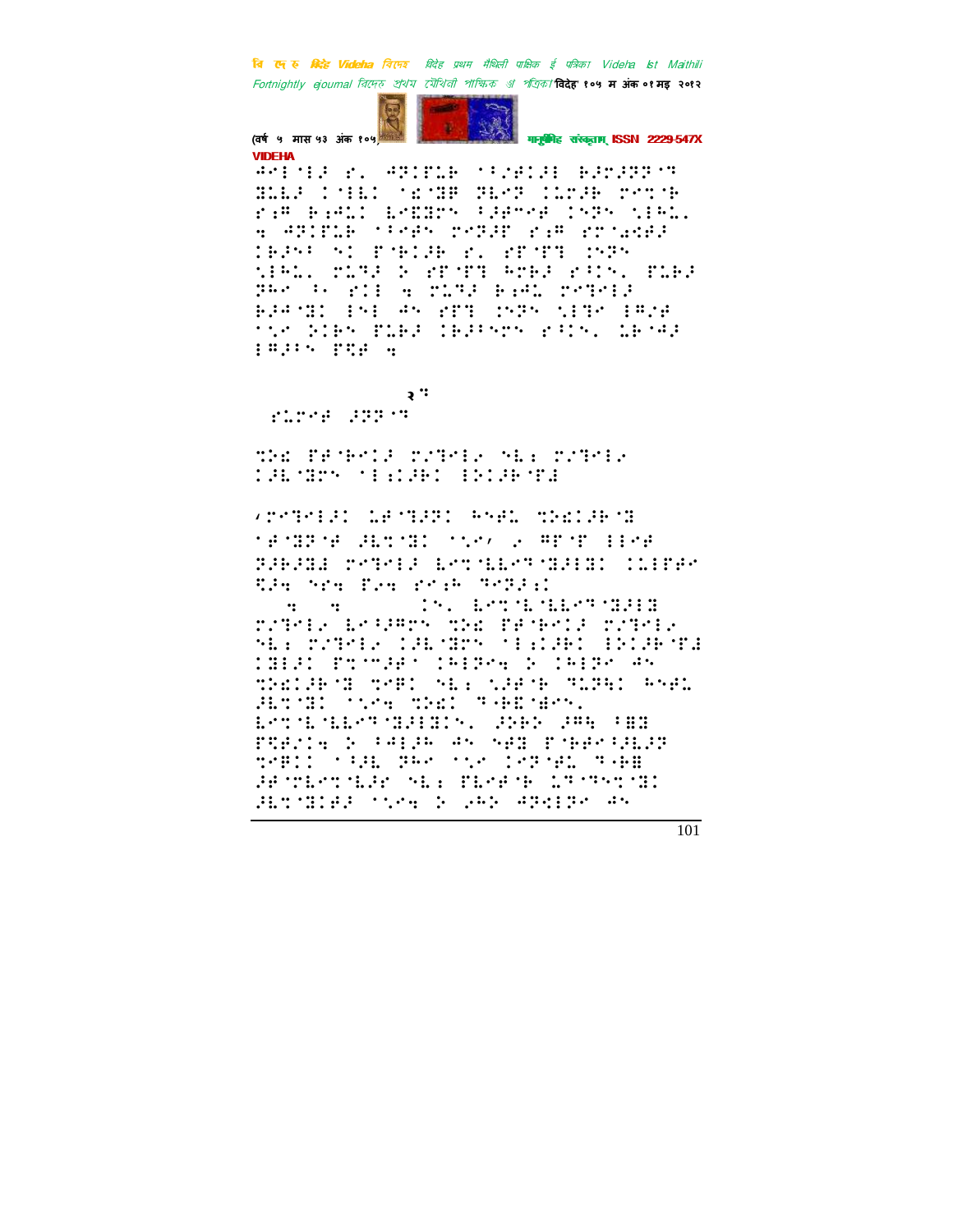

ंडी गानुबीह संस्कृतम् ISSN 2229-547X VIDEHA ५ मास५३ अंक१०५) समर्थ है। ESTALESTARIELY, ESCRIPTORIE PALIMERAL ANAL MARI (1981) (Bird ME: PRIJRI POLMA PORGJET JEDOGIJA they correctly the seat not letter PORTHON NAVARIANS CONTROL **CALMER MELLED PRESENT**  $\cdots$ FREED THINK BUS NEVER THE tiking at the second complete and the second second control of the second second control of the second second rman chin

SAR SERRE ERTENERTMEEN ERFORM PRIME MASS FAR SERVICE PRIME THE ROLE NEW THAT THE ritury rathe SHERS SEE Long Bilte Alb (DI 188) d'Ater, r'Al<sup>ba</sup> COOL: CAUSE COOL: CAUSE CAUSE ame rests: Product Cere (Aque As S PROPOSIC ROBBIN APP 198931 PORT <u> 1985-18 PARA (Alle Berghad</u> rames sie modern bmdar. Plater: Poblaca roma largam ramoros MIRRAY PORTNIRA (ATMARKE TARG) raberth report betone the PATRIC AR TRAPEGRALE MEASURARGHAM SMITH THIS PAINT AN THERMIT Bragin rum addi Adea she d TREP GRIE TEMPORI FIRE BY. THE BILE LOTE THE LI TILE A 2002 1913- 45 RPA Brd ASI MPAP 931 TITMES ISLATICS CERTIFICATE CONTROLL the model will reforme the the skr forbib Che ribschill of Che **Produced Season (Produced Season)**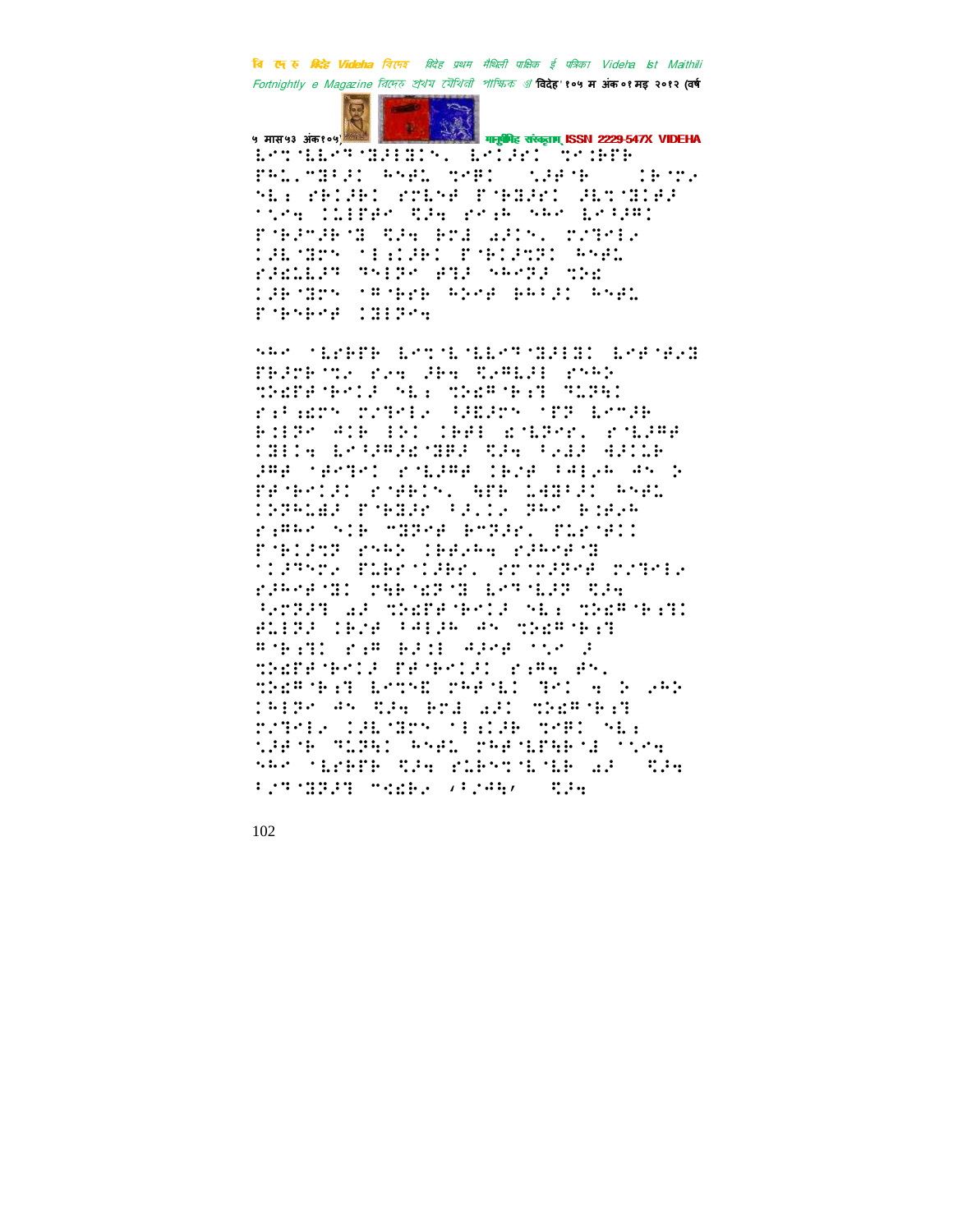बि एक रु मिनेट Videha विएक विदेह प्रथम मैथिली पाक्षिक ई पत्रिका Videha Ist Maithili Fortnightly ejournal রিদেত প্রথম মৌথিনী পাক্ষিক প্রা পত্রিকা' **বিदेह' १०५ म अंक ०१ मड़ २०१२** 



(वर्ष ५ मास ५३ अंक १०५) **VIDEHA** 

मानुब्रीह संस्कृतम् ISSN 2229-547X

ENDY THE BIB STATE SING **TARTISTS AN VIII**/ PAPPAR ESTALLE INCHA ANGERANIS ALI TREP 18:11 STEPH DOOR HER CONTROL ESTER RIPS TE TEMPERTS ESTIMA rately colorers of coolers of Cons **ANDRE MANUEL MEDICAL THE SECOND SERVICE SERVICES** PLE TIPP (LEPP) (PLP)PP (LEPP) SE: rele (Louges) camperary the a rhrang, gifti rithen e stage rirne 39979 PALPAR R29PL 2RB MBRTHI robas dalam ren renaia mbe EP THEFT SHIP RIG BYE AT 1HIP-6 RIG al PROPorte of Alberta (Proporte of Alberta Lessaines Santa (Santa) population SHRA CHIPRE SAR SERBER CHE SALL media (SCA) From all (SCA) Logier "Fit"b all the top: Chris ready the earnthing and thanks the **MODESHIPS CONSTRUCT SEPRE COMPAR** are: Strakes (Sake Server) therefore changes are the EMPI THE FORMALE SERVE the most created three

**A POSSE ME THEME TH PARTS**  $\cdot$ : rtage forde ad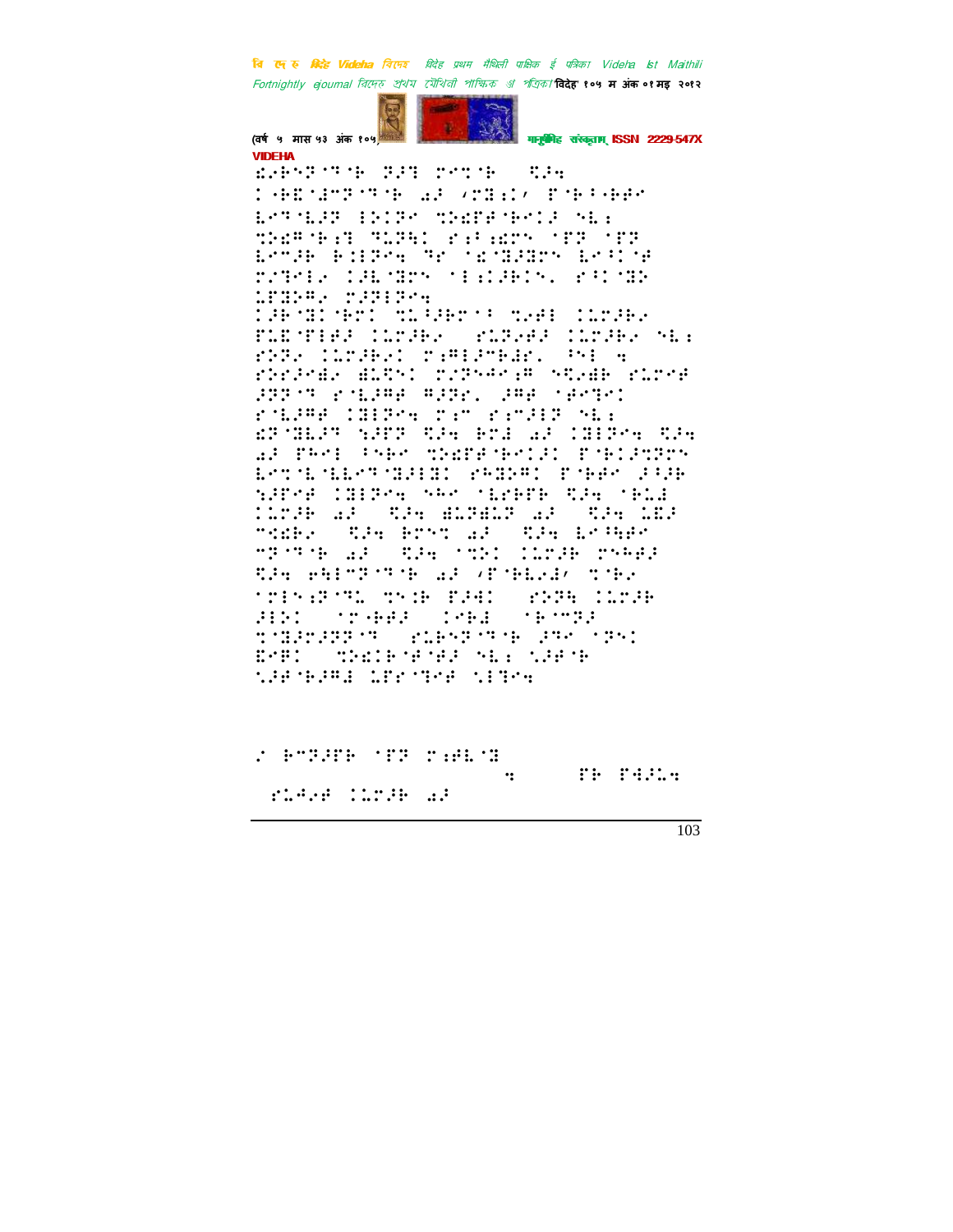

*PL L'HAPAR* 

गानुब्रीह संस्कृताम् ISSN 2229-547X VIDEHA

ralai rae tambément no rabata<br>Sidebro dhe ano nove sodhea BRISCHE CAR STOR TO THE POSSESS **.** ph: 11 m ANDSPITE PIREPT PAR RITTS TRITE. PROSPOSIBE A BROBE MEORGE COLL ir in roma (a segeria romae. PRAECH SEARCH BALLEY CARD CAN CAR Prist (FRR) & S Pres right Pobeled: bhi bhje a sgos tas FEDERAL MESSING TECHNICAL A BATA KIAK, PALIBA RAI NI A BRA #51 MIL APPSTSTE PSPPER PSPL A rada bes Afrance to Ger. Dolff g (Belk an Phengagen min ghi A PRIE BREATRA TER CRACHEL SELR IPBE PASSED THAT THE BEACH ART PHR 1992: 151 ASSAM (2001) 20013-1-11275 **MIGHTHEMS PASS TELL** IPPOINTED ANCE TO PAPER. THE STORY OF STATE OF THE STORY OF THE STORY OF THE STORY OF THE STORY OF THE STORY OF THE STORY OF THE STORY Popenhabe (Presidential ANDREWS PSENDS RESOURCES SENDS  $\sqrt{2}$  ,  $\frac{1}{2}$  ,  $\frac{1}{2}$  ,  $\frac{1}{2}$  ,  $\frac{1}{2}$  ,  $\frac{1}{2}$  ,  $\frac{1}{2}$  ,  $\frac{1}{2}$  ,  $\frac{1}{2}$ STREET WART THE **FORE BRY 1081 (10 4 10 10 80)** track while the aw inni EMBER 3 TRISTIN IS BERB MAR Ten Jacquies the Esaggin, nent las LANGIC / N PROVE AF BRE NEFR **AND BE BELL TERM PARK FARRY.** ESPECTIVE A PAIR PSPE INFIDENT 104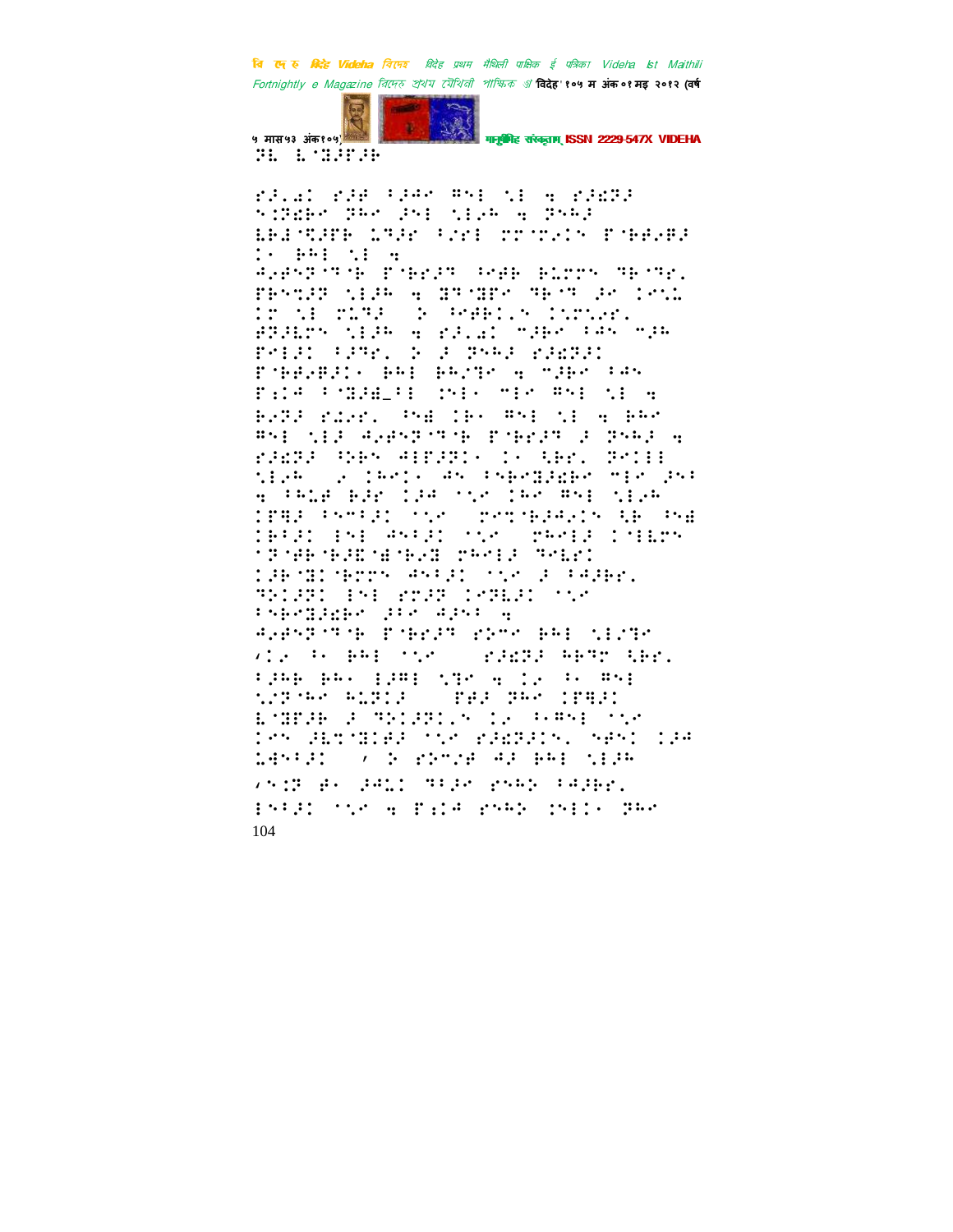बि एक रु मिनेट Videha विएक विदेह प्रथम मैथिली पाक्षिक ई पत्रिका Videha Ist Maithili Fortnightly ejournal রিদেহ প্রথম মৌথিনী পাক্ষিক প্র পত্রিকা**'বিदेह' १०५ म अंक ०१ मइ २०१२** 



(वर्ष ५ मास ५३ अंक १०५)

```
मानूबीह संस्कृताम् ISSN 2229-547X
```
**VIDEHA** PH TO A BRAINER CA PARAL TO  $\label{eq:2} \mathcal{N}(\mathcal{U},\mathcal{U})=\mathcal{V}(\mathcal{U},\mathcal{U})\mathcal{U}(\mathcal{U},\mathcal{U})$ PRAGUA PAGUA DE MERGO ER PUNT Endorme a Aganteria peago d'Inad SLEE LARE PROTECT PRESPONDED APPSTOR DONALD SCOTT PROPERTY IREZPORT A PAWE SEZPORT AN TREP rrange as well note (1182 (2013) Fine Sac to Sept Stag cap paid An Albert Schleder Ben tie av AND THE PART PART CHE PLTEPTHOM BE HELP ERECT IN Lember (Candida) a Great minimum addi  $:$   $:$   $:$   $:$   $:$   $:$   $:$   $:$   $:$ ANASTOR PORTE 22 AND LONGED. 1910 (Classed) 1941 (B. Pelos Sap. 1985 ranged dealers a siea e-ASAL 25AS 2A2 1A1 42 2125 (2)<br>Escub ast 1222 (PBJe 113) (2)  $\mathbb{R}^{n \times n}$  . The set of  $\mathbb{R}^{n \times n}$ PRACE BY LOOP THO TIL NTO A tildar av lega vir sela sver ljem INDEL PROFIBURE PROPHETIC MEREDON SERVICES VENERADOS ( deres Abraide (18 alcune 192. the difference is proveded in rhneds bell a File (Pro Which Bill rhad (Pro Whi 4 ANDREWS PSENDRUKE INS papa (angli 1971 (par) das char PROPER NE A SAM RRI EP ETEME PREME rustan ti a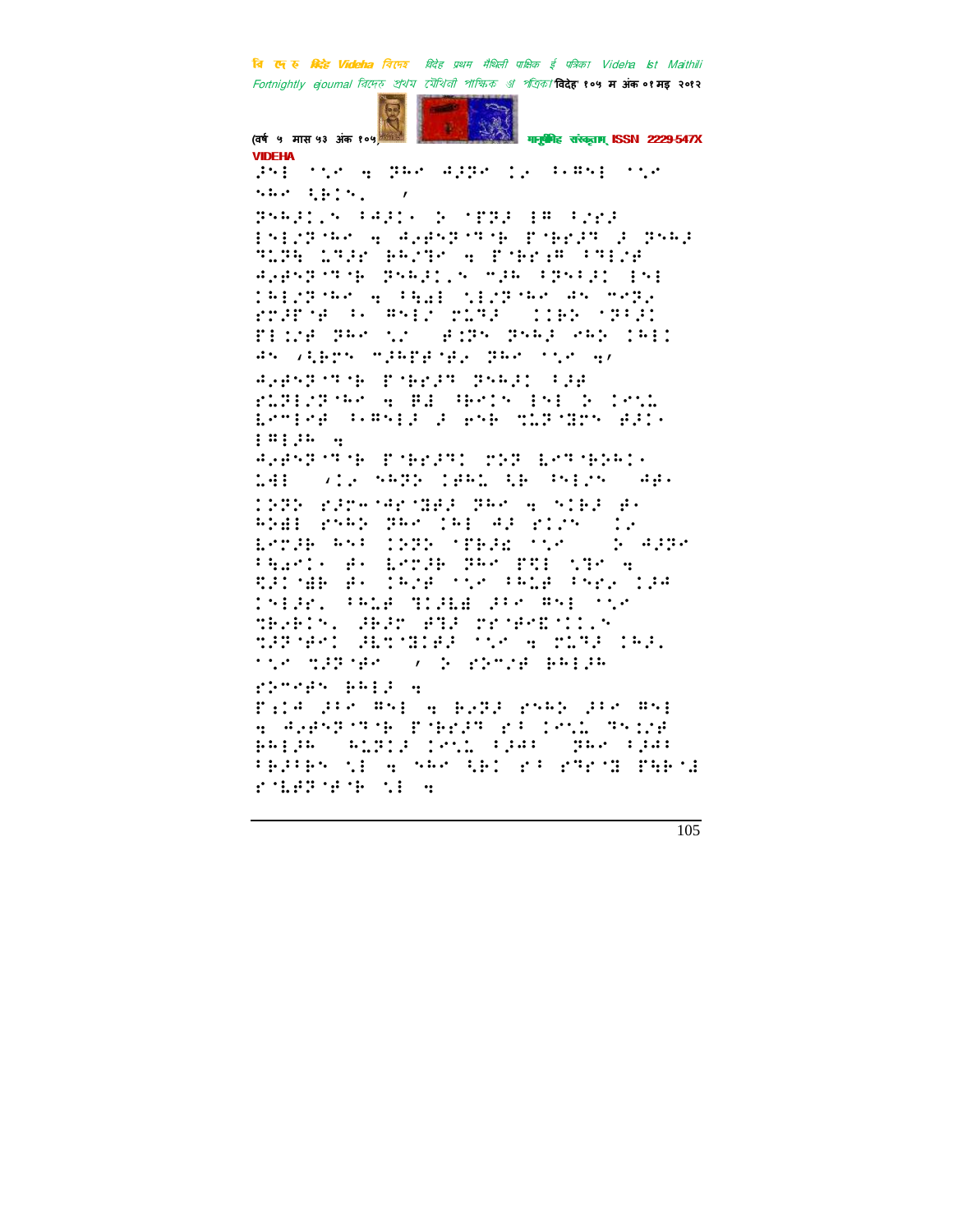

**AND STREET STREET ISSN 2229-547X VIDEHA** ५ मास५३ अंक१०५) BATA AATA ABILA AI GBABABB 1981 em rade, cent dell'FAG (dies. Cril roff (FH) 4 (PAP (FH) 4 BJBr Ger inklase kep to myth digg. De Samo engan men ang sa Gelaga SAPILY, PAAR PAAL, ASANG SP PORTHOL: 151 SPIRE TRINIS 4 place we class wall the a gamp page PRI TOT A PORT FOR THE TERR PLEET isin fastalling dieserie fiere SCANDER PRELERE CACL PROM BRE PRINT \_SIEP FRE SPRINT TORE TOOP this is ship a FREED, NORTH POLEHE, NARR #SEZPORT A BOILABI JEJH PAPMIK BATA A PALA FARB AND A PARTA SPARK APANTATH PARTIN BITTY MEASAIRE ana (Anton anan amilyo Alabada a Bala<br>Alilani ad lanil mho Aam amilyo mirmar tark #sp 4 ayang mahiling pinggaling pangaling sa pan PAR MENERI REPRESI PAERRO (182. then, single (three new single of SWEET STATES gale arguma Presner Producer (Press) **VALUED TRUSHER SERVER STEEL MER** #5161. Poblet PIRKI, 19#51 a 285 rubra and mni e tradedamandad TRABA PALAT PORTH NE TRANTAI RATH a peper pre par evena sape paa ... VIEW (IS FEB TO ) FIGHT TREIT EE Players the my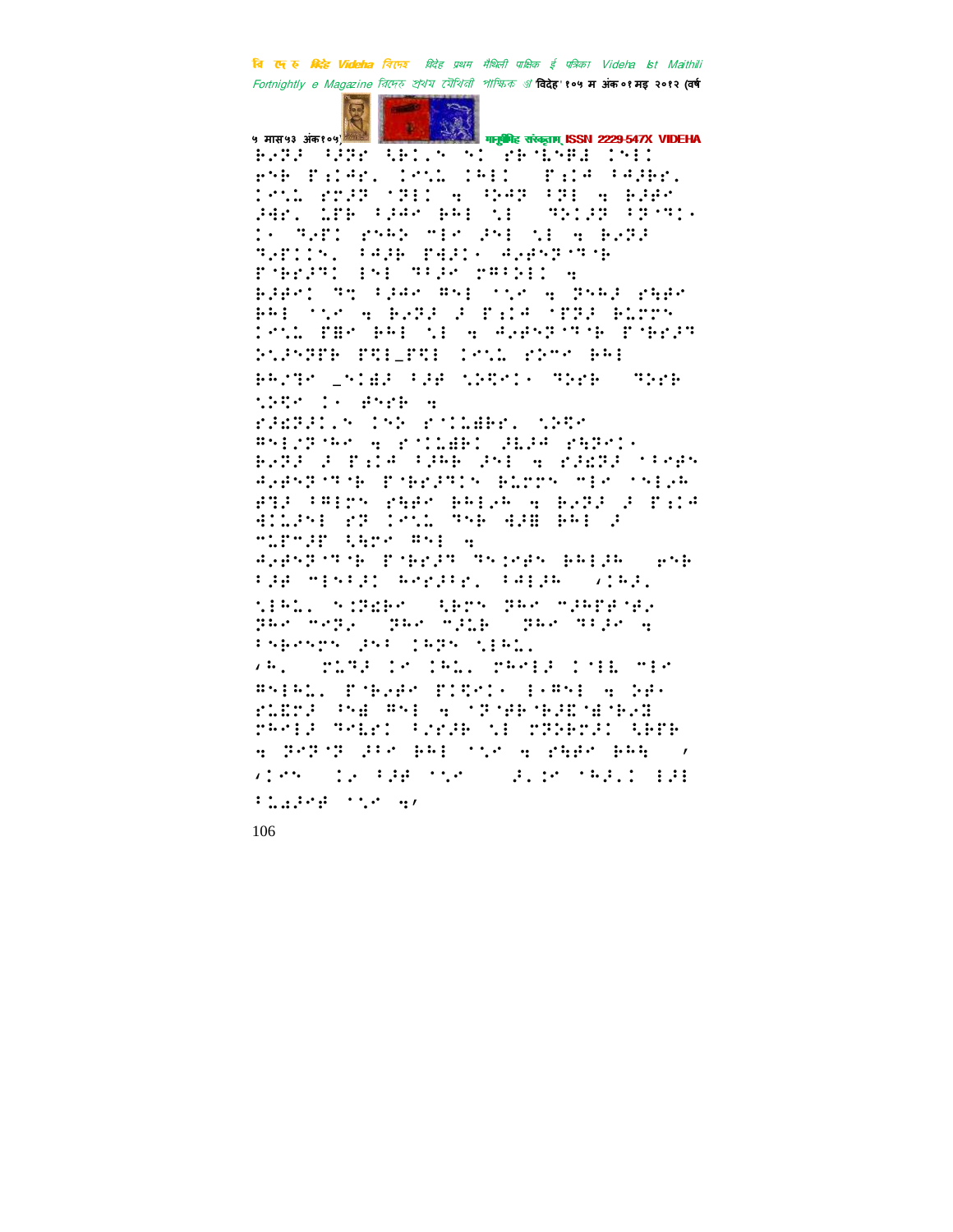बि एक रु मिनेट Videha विएक विदेह प्रथम मैथिली पाक्षिक ई पत्रिका Videha Ist Maithili Fortnightly ejournal রিদেত শ্রথম মৌথিনী পাক্ষিক প্রাণবিলিক বা স্বার্ক ১৭ মন্ত ২০৭২



(वर्ष ५ मास ५३ अंक १०५)

मानुब्रीह संस्कृतम् ISSN 2229-547X

**VIDEHA** STRAKE A DANI PRA 1828 NOT A CTIED PO BESTALLE ME A TEL TOTO, THEME the sense the area drive as rddio (Presidente raen pelles y ANDSTOP PORT MIND PHILE rings paper (1) to map the webpr IS A WAI MAR SAM ARISS OF ISTAR AP PRESSNY PREPRISE TO PARTIER. par (prostacción territórios de territórios MIR STE 2008-ALTI RAPTIC TEST FES #ME A & RENEW MERILY MAR ISSE Prese belge a birin () gesp bel C Child Bhilb again an sknowkers osia imam droiech () #51 TVP A PSI MIP #6 IPPI #15 SEZPORO PLAR (PRI ARPOR AREA SE TENT PLIT NE 2 AP 4 PRIL FROM tenni Georgi MSB (B) 1928 (1 m TASI PSE SE RAIS, SILSI POBJEVES A BRANDEL IBRI STORE DRA RRE STA SIT 4 PROBRIGATION PORT MARLER PAPTAR PROVIDED TO A TO BE SENDANCE TREDUCTIONS INTO THE THE RESERVE TO 4 THE PAR PREPAR P. PTARTE  $\left\{1, \, 0.5\right\} \quad \left\{ \gamma_1, \gamma_2, \gamma_3, \gamma_4, \gamma_5, \gamma_6, \gamma_7, \gamma_8, \gamma_9, \gamma_1, \gamma_1, \gamma_2, \gamma_3, \gamma_4, \gamma_5, \gamma_6, \gamma_7, \gamma_8, \gamma_9, \gamma_1, \gamma_1, \gamma_2, \gamma_1, \gamma_2, \gamma_1, \gamma_2, \gamma_2, \gamma_3, \gamma_4, \gamma_5, \gamma_6, \gamma_7, \gamma_7, \gamma_7, \gamma_8, \gamma_9, \gamma_1, \gamma_1, \gamma_2, \gamma_$  $\mathbb{R}^{n} \leftarrow \mathbb{R}^{n} \leftarrow \mathbb{R}^{n} \leftarrow \mathbb{R}^{n}$ rada ay melombola chine aas EPRESTRIA PROBLEMENTAR WIPERBACK WAS STRING AND FREED, SCREED IN START TO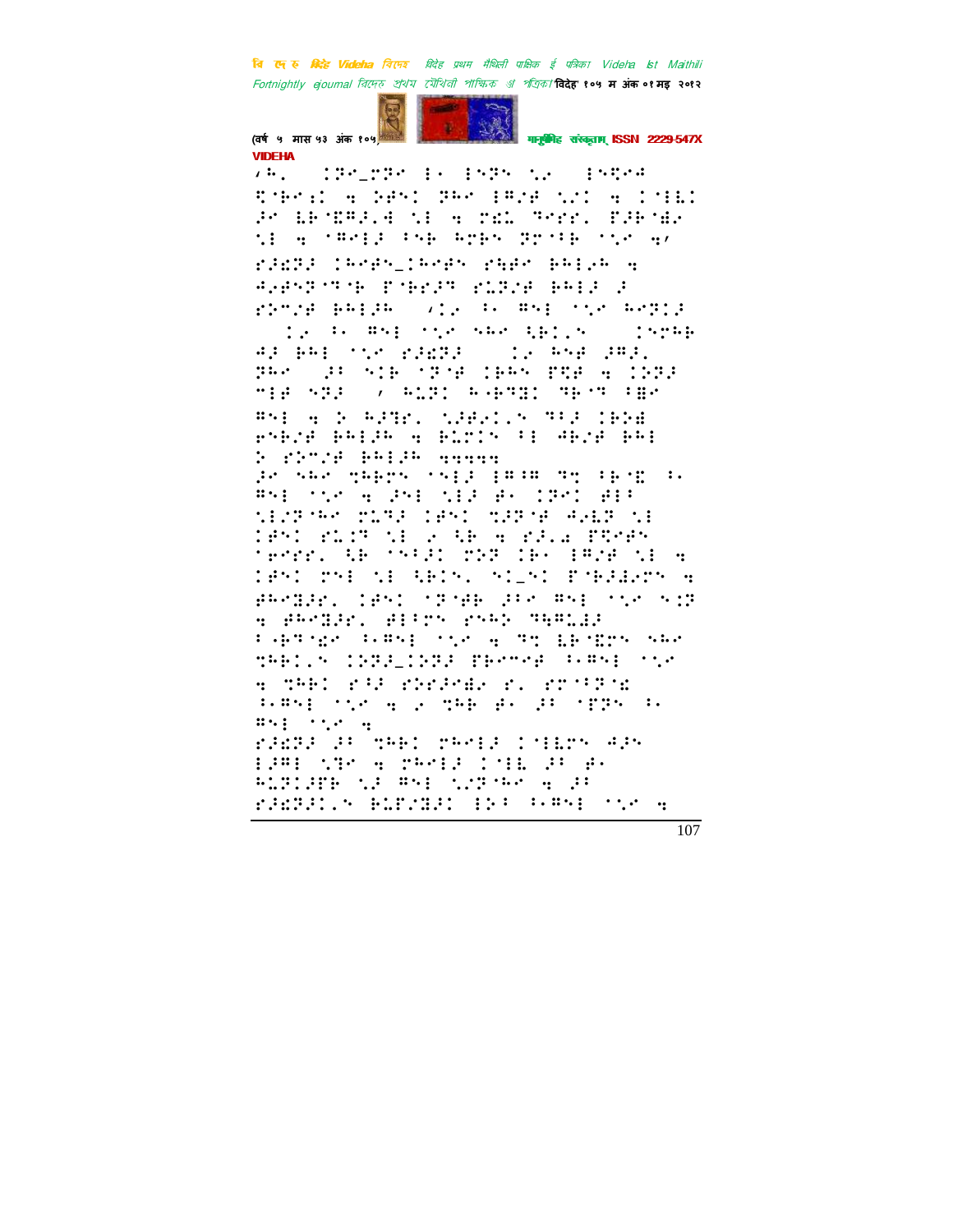

**AND STREET SERVICES AND STREET AND STREET AND STREET AND STREET AND STREET AND STREET AND STREET AND STREET AND STREET AND STREET AND STREET AND STREET AND STREET AND STREET AND STREET AND STREET AND STREET AND STREET AND** ५ मास५३ अंक१०५) andal cano diconcella cabdi 4 diger BIDGET HE HOT HEBE, ALL THE EVA SERA A SALE PA POST DARE Presel toda Analdei (Presenta Anna FREED TEENS TRIPPIN TELPE  $\mathcal{L}(\mathcal{A})$ Die 1525 Mac & Dear, Friedenig MA TIME RAIN AND ARTHUR MEAR tre a cesso Tesso del Clesso Sep. Pris (1888) 2023, British Pris A.<br>1951 GRAFI (1810) 2008 AREA British WHERE WEEKS ENE A TENT POSSER time, rightly, a more trip graph 3582 | B232 2 File (126 g 336 858 ri del All. PBrief Bre di SAPr. FRIE AT JEE IS ANFORMATED ATION rother osest the rred with a SIER FAL ESERPS PLASARE ARSAR make a ruma ie rawda (SOS (SAC) Flake (2001-bl) Rr Shidhry Inil PRO IBIG NA CONTROLE BY POREL AP PRESSURE PROMISE PLAZE RNP (1) FLAN BORBER PORT PRESSENT  $\ddots$ IS BOWNER TO PRESENT IPRAV EMPLAR (1942) SIGA IPS SNK A rada ters dise (1991-1943)  $1.91(194)$   $.97$ 

1851 PRINT 1882 **SERVICE INTERNATION** THE LEADE OF IS TANKED INEEN END  $\frac{1}{2}$   $\frac{1}{2}$   $\frac{1}{2}$   $\frac{1}{2}$   $\frac{1}{2}$   $\frac{1}{2}$   $\frac{1}{2}$   $\frac{1}{2}$   $\frac{1}{2}$   $\frac{1}{2}$   $\frac{1}{2}$   $\frac{1}{2}$   $\frac{1}{2}$   $\frac{1}{2}$   $\frac{1}{2}$   $\frac{1}{2}$   $\frac{1}{2}$   $\frac{1}{2}$   $\frac{1}{2}$   $\frac{1}{2}$   $\frac{1}{2}$   $\frac{1}{2}$  **Simple State** radio, spekan reduce 421 IPB EAC POPPORT PAL FO STRIPS IFRE PRIPE TO A 12 PP  $\mathbf{a}$  ,  $\mathbf{a}$  ,  $\mathbf{a}$ BSE TO REPAIRED SO PELADS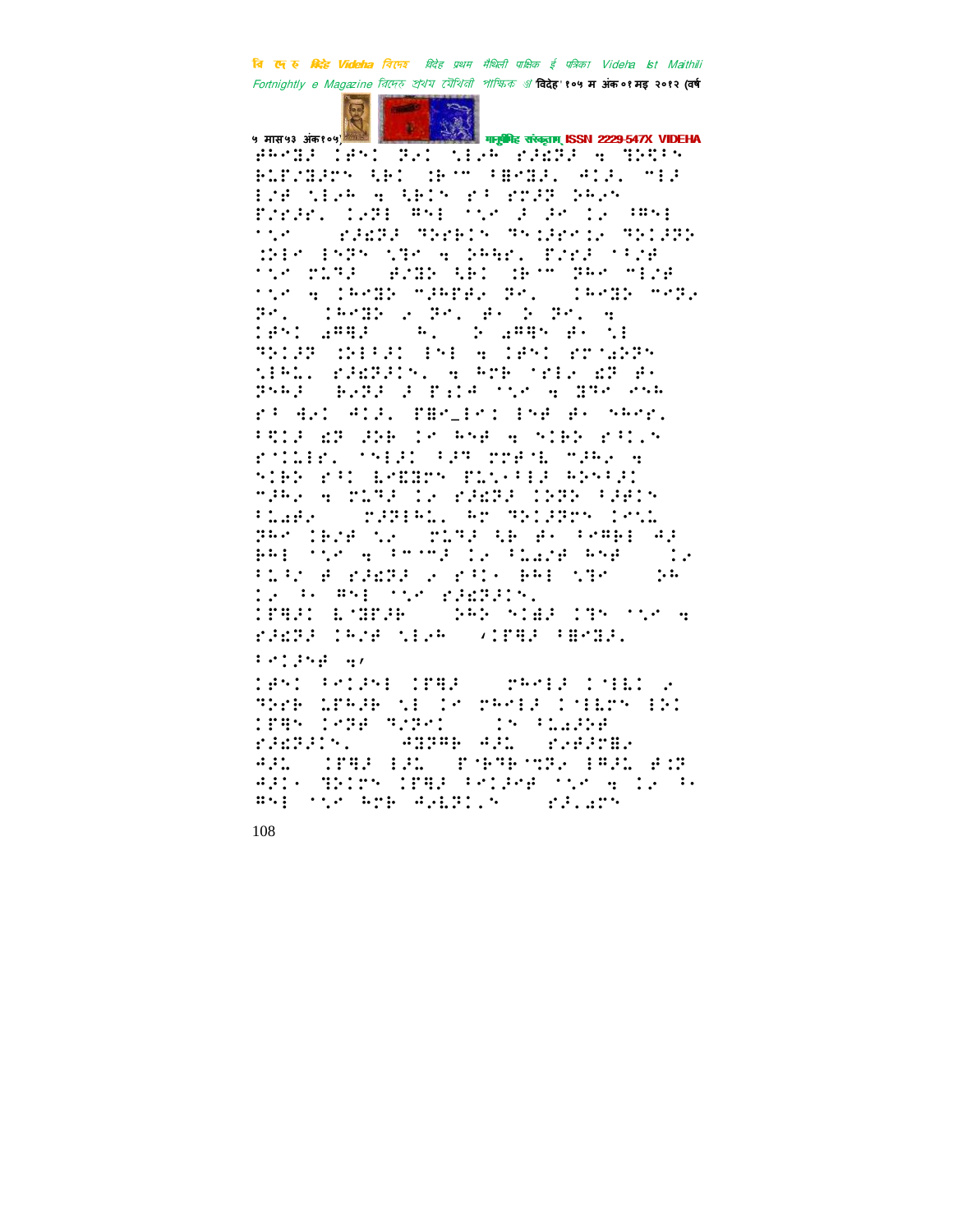बि एक रु मिनेट Videha विएक विदेह प्रथम मैथिली पाक्षिक ई पत्रिका Videha Ist Maithili Fortnightly ejournal রিদেত প্রথম মৌথিনী পাক্ষিক প্রা পত্রিকা' **বিदेह' १०५ म अंक ०१ मड़ २०१२** 



(वर्ष ५ मास ५३ अंक १०५) **VIDEHA** 

मानूबीह संस्कृताम् ISSN 2229-547X

TEMPEL SE PROPORTE MARCHINE A BAPILLY IS PRESSURE OF PORT REDY the Claime Shee Gens mis Adselle Didle last times the co  $\frac{1}{2}$   $\frac{1}{2}$   $\frac{1}{2}$   $\frac{1}{2}$   $\frac{1}{2}$   $\frac{1}{2}$   $\frac{1}{2}$   $\frac{1}{2}$   $\frac{1}{2}$ TRIPPIN FREE TOO TERP NIME ORMED PROFESSOR (POPUL PER) SERVIR MIR Price IPI PERconneller Paleonne A PROPRIETING PORT ING SECA THRITAL PORT NE A 25 RAE ANS. EPRE TO A CENT LARE BROW TO THE PRO 1183 PAIN. PAP ARE 15PS TOO  $\sqrt{10}$  . In the state of the state state  $\sqrt{2}$ 

Ayang mang panggunang nang pangan sa pan Wesley BRI A D (BDE PSB)# BRIJR ring (radio President radioada) e SHOW PRESS SANILY PARK PARIS ARD ESE POST OFFICIONS A SEIS ANI **THEFFING A BARE BOY: WELF:** FREED PART CENTE FOR NEW FIRED A ranga teun gén rigin berak (téun **CAIL FAR SIER RAIN, IPML IREAR** ring (sample by pool peage.

KRIME TRAVISE BOARD FOR BREAK 12 Persi ngel (1821-1850) ing kalendar<br>Broeksok (1951-1958 belom Brand **Simple Care State Advantage** Phings and GH (181), Alengiane Pobragio alre (Arc a Albertia) de VERSIA IBN 1772-2010-12-12-12-12-2010 **SOMETHING SERVICE SERVICE** the SPEER meetings the SPEER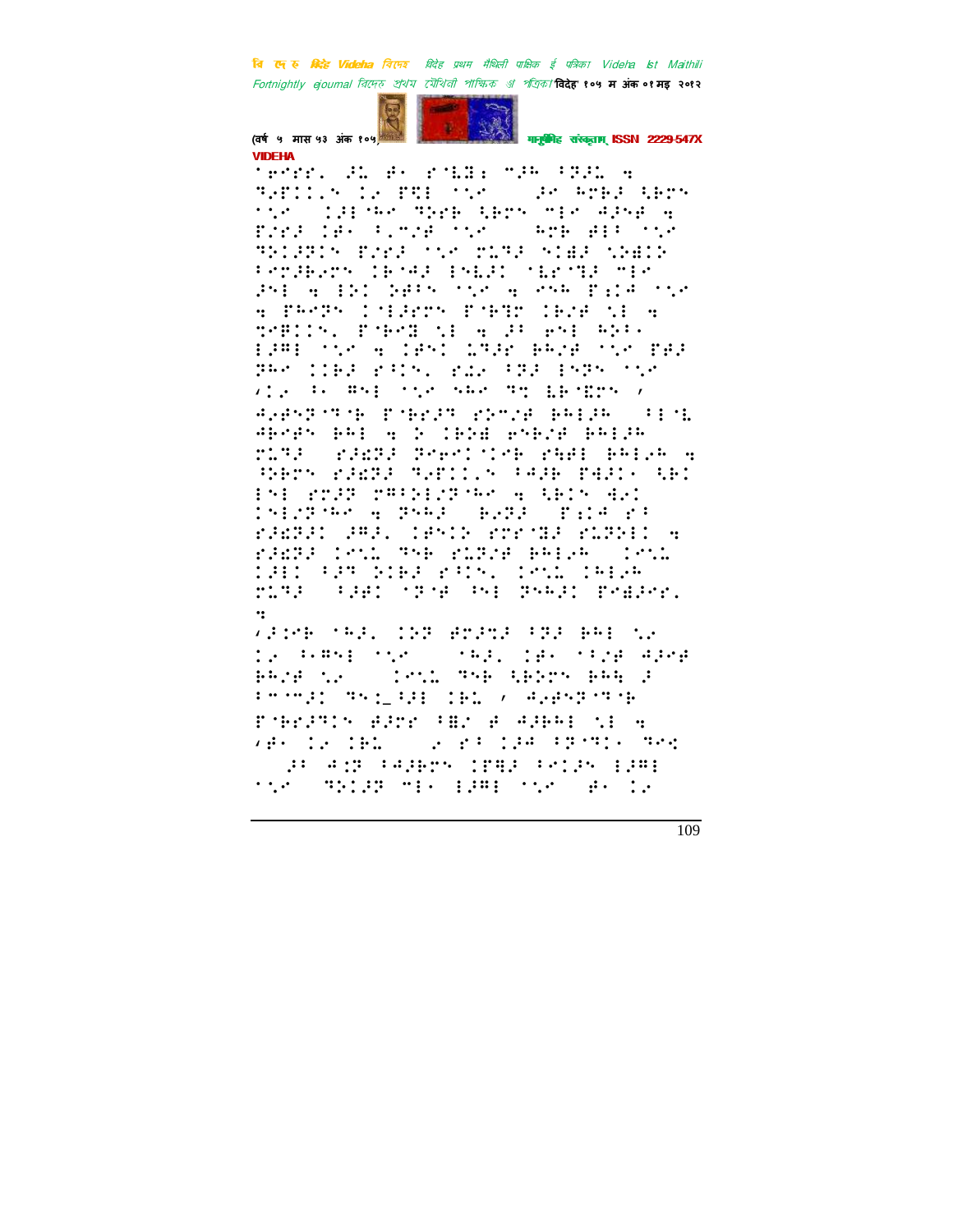बि एक रु मिनेट Videha विएक विदेह प्रथम मैथिली पाक्षिक ई पत्रिका Videha Ist Maithili Fortnightly e Magazine রিদেহ প্রথম মৌথিনী পাক্ষিক প্র **বিदेह १०५ म अंक ०१ मइ २०१२ (वर्ष** 

ABTS FOOT

 $\mathbf{R}$ ५ मास५३ अंक१०५) सालो मनुक्रीह संस्कृतम् ISSN 2229-547X VIDEHA

par po el programaron de apsema,

vrije ter ek pak meze nik a tern In Pres B. PRO the Agent Chamberly

PSE FRONT APP (PHINA State SAMP) IN BIR PARTE ME BRAIN & ROE DRA ME A SAST MARKLEVE (SAST 1881) BRK ROKE

FR (M) + (M) + (M) (SP) + ()

 $\mathcal{L}$ :  $\mathcal{L}$ Versey (1911) Schuler (1952) (1911) Tec DROB NO CAP POWER IS BREAK A RE Publication bailing a midding by this  $\begin{minipage}{.4\linewidth} \begin{tabular}{lcccccc} \multicolumn{2}{c}{\color{blue}\textbf{1}} & \multicolumn{2}{c}{\color{blue}\textbf{2}} & \multicolumn{2}{c}{\color{blue}\textbf{3}} & \multicolumn{2}{c}{\color{blue}\textbf{4}} & \multicolumn{2}{c}{\color{blue}\textbf{5}} & \multicolumn{2}{c}{\color{blue}\textbf{6}} & \multicolumn{2}{c}{\color{blue}\textbf{7}} & \multicolumn{2}{c}{\color{blue}\textbf{8}} & \multicolumn{2}{c}{\color{blue}\textbf{9}} & \multicolumn{2}{c}{\color{blue}\textbf{1$ 

r<sup>a</sup>ge (springer, communication we rice the 4 ABCS STAR PRIER Then a IS AN PRIERS FROM EAR 23 MAR (

KIR (1821) SAINTEN PICH AS AT LOTER ta a 1481- robbi min ene PAN fine tros Peder, roda aproxima riveotr A POSTED PERMITSE PENEL PRO mic BRI tic a SACE. FBC: BR FINS BRA STARTE RIB RORA ER BRA BRA BR De Anglichte (Friedrich **SECONDIZERS JEJEJ PO AJNA AS LE RNA (CORALLS** 

FROM THE PRESS POSSESSED HOSTER 1131 1232 FAJB 3531 5281 3531 8 333 BECK AB TO HE

vers as a arr be seen and the state of the sec IP A IMAI BYMIR MA PRY IP A maks (Promation Abendern P421 E2 SPEN FARING CRIIN, PATHENTS TART THAT PRESSING TANK PANESSAR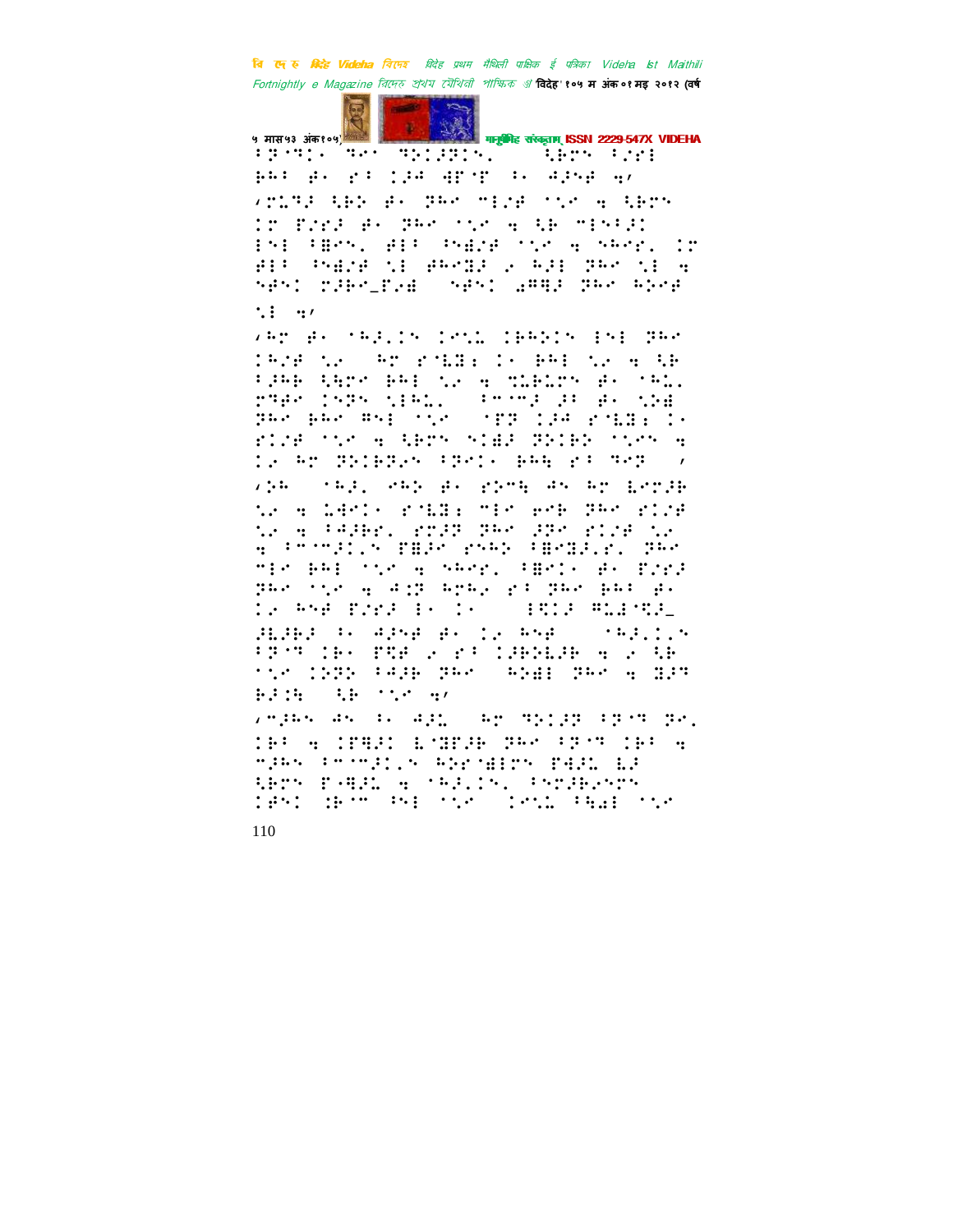बि एक रु मिनेट Videha विएक विदेह प्रथम मैथिली पाक्षिक ई पत्रिका Videha Ist Maithili Fortnightly ejournal রিদেত প্রথম মৌথিনী পাক্ষিক প্রা পত্রিকা**'বিব্রৈ' १०५ म अंक ०१ मइ २०१२** 



(वर्ष ५ मास ५३ अंक १०५)

मानुब्रीह संस्कृतम् ISSN 2229-547X

**VIDEHA**  $1.44111411$ WED WHAT WEST FEATURES the Cruisman than the thrusty. APPSTOR PORT AND 22 PSE SIP **ART IS THIS SIMPLE AND NO SERVE BY** denna for the two solel forest foragency Fred 1981 An is ack fred into Tar  $\mathcal{O}(\mathbb{R}^2; \mathbb{R}^2; \mathbb{R}^2; \mathbb{R}^2; \mathbb{R}^2; \mathbb{R}^2; \mathbb{R}^2; \mathbb{R}^2; \mathbb{R}^2; \mathbb{R}^2; \mathbb{R}^2; \mathbb{R}^2; \mathbb{R}^2; \mathbb{R}^2; \mathbb{R}^2; \mathbb{R}^2; \mathbb{R}^2; \mathbb{R}^2; \mathbb{R}^2; \mathbb{R}^2; \mathbb{R}^2; \mathbb{R}^2; \mathbb{R}^2; \mathbb{R}^$  $1.91 - 1.1 - 1.0$ IN THIL TO TALLINE SLEEDS KOLED JEJA (ELS 8 AJ 641 SI 4 FRAME DE ARRIS BIR KOBIS (1585 the addy byle meet in hele bloom PALITE A TERMINA FREED MORE IN APPROVATE PORCH The FABE Thisk a long Thel wither 4 MARI SI MPERIN, MNICE BAI PINA **1951 gas (1941 g** PACA IMA BYIK AANKO MER WYER A PAPSESTS ESPACE SUPPLE PULLERES 4 TPS IR TSAP POST NE 4 STEEP FRONTS PARK MESSING AT ROOM Herrienia star reta dan mender MPE ME A MARI ESTAR COBEDS MARER BROE TESTAL FORE LARGEDET ME 4 rada takohinti rahet siye e TELSE FJAR 141 A PSAJ ASE 12111 A **ATTER TEST PREPARENT**  $\mathcal{L}(\mathcal{H}_1) = \mathcal{L}(\mathcal{L}(\mathcal{H}_1) \times \mathcal{H}_2) \times \mathcal{L}(\mathcal{H}_1) \times \mathcal{L}(\mathcal{H}_2)$ 《工艺的生物艺术院》 计可加力接收 网络人名格里尔 化甘油 人名克里尔 TATABIAS TITURITAN PIETI APAT **Alist Edit Birr. Settler 4**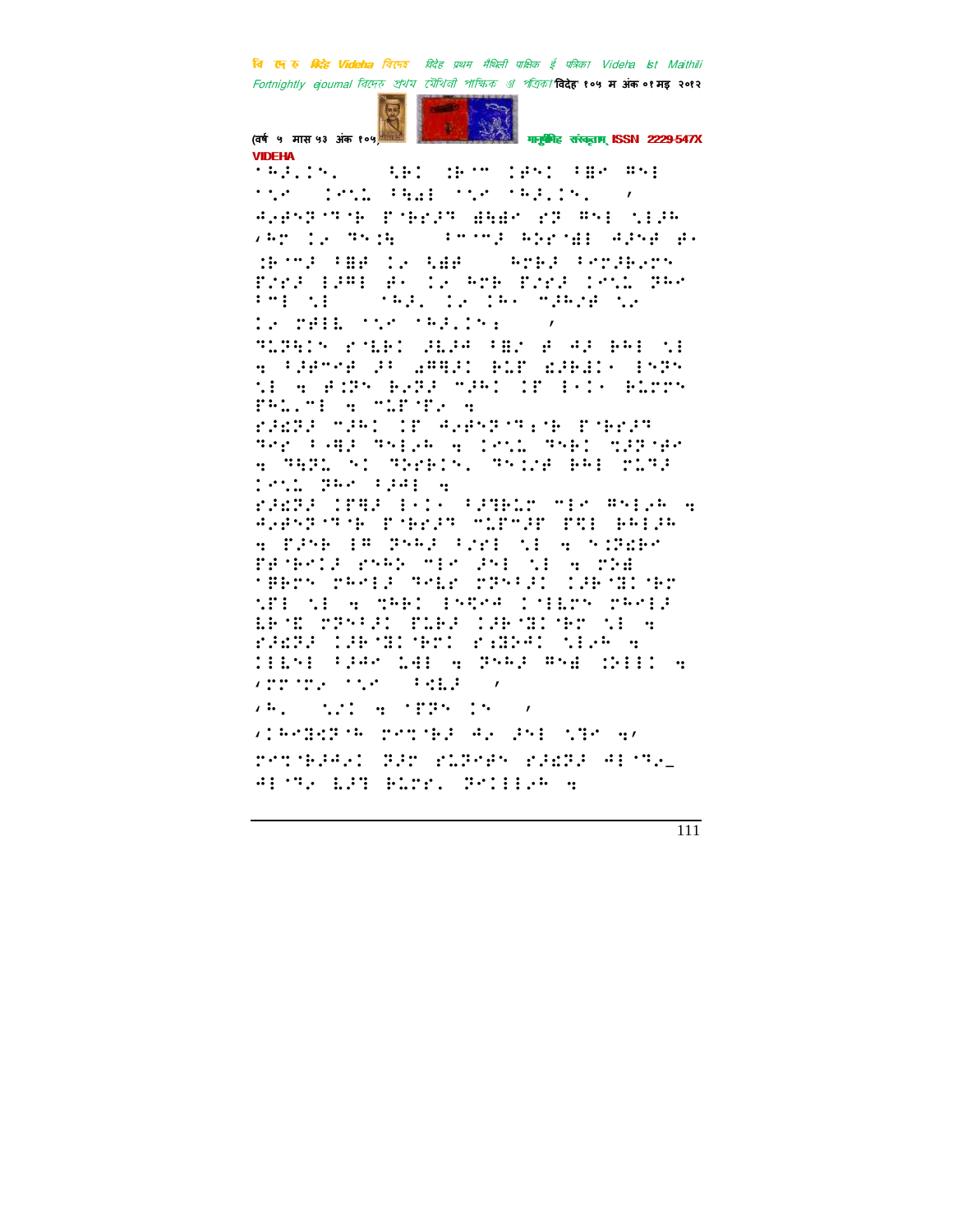५ मास५३ अंक१०५) महास्था महास्थित संस्कृताम् ISSN 2229-547X VIDEHA 'A⣞⢴-!!/!^⢼⢳!/⣝A⣝⣊⢽⢳-!⢽⢴!  $\mathbf{a}$   $\mathbf{y}$   $\mathbf{y}$   $\mathbf{y}$   $\mathbf{y}$   $\mathbf{y}$   $\mathbf{y}$ ⢼⣎⢽⢼!/⣋⢼!A⢹2!22⢴⢳!⣒!⢷⢴⢽⢼!^⢼⢳! /!⢷⣅!⢷⣈2!⢼⣎⢽⢼!⢳⢵!⣉⢷⢼!⢺⢴! E⢻!^⢼⢳!/⢴21⢽⢳!⢼!A1⢻!⣅⣚⢼! 221⢽⢳!⣒!'⢳E-!⢾j!⢳!⢺⢼!⢷⢳2!⣁⣝⣊! ⣒!⢺2⢹!A⢼!⢵⣉!⢷A⣊!⣒!⢷⢴⢽⢼-! ⢸⢵⢺⢽!A⢽⢼2⢳E!⣒!⢷⣅/1⣝⢼!2⢼⢷⢴!⣁⣊! ⣒'!⢺⢴⢾⢽⢹⢷!/⢷⢼⢹!^⣅/^⢼/!⣅⢽1⢾! ⢷⢳2⢼⢳-!⢼⣎⢽⢼!⣉⢷⢼⢺⢴!⣅⣞⢷/⢷! Angel Erste Berger und 1!⢷^⢽⢼/⢷!/⢽!⣐⢾⣇⣝! hhbkfoesbAwjefib⣒dpn!!/⢷!/⣚⢼⣅⣒!!  $3: "$   $" "$ ३⣒१⣒!⣉⣝⢼2!⣅⢽! ३⣒२⣒⢹⢽⣉!⢷⣝⢼.⢳!/⢾⢷⢼⢷!२⣒!⣅⣉! /⢼⣇⢼⢽! ३⣒३⣒!⢺⣇⢼⢳⢷2⢼2!⣉⣝/! ३⣒४⣒!⢵/⢷⢼⣉!⣔⢼! ३५: <sup>28</sup>99: 200 ३५९ BENESHER (1952)

चि एत् रू मिन्हे Videha निएन्थ विदेह प्रथम मैथिली पाक्षिक ई पत्रिका Videha Ist Maithili Fortnightly e Magazine বিদেত প্ৰথম মৌথিনী পাক্ষিক প্ৰ**'বিदेह'१०५ म अंक०१ मइ २०१२ (वर्ष**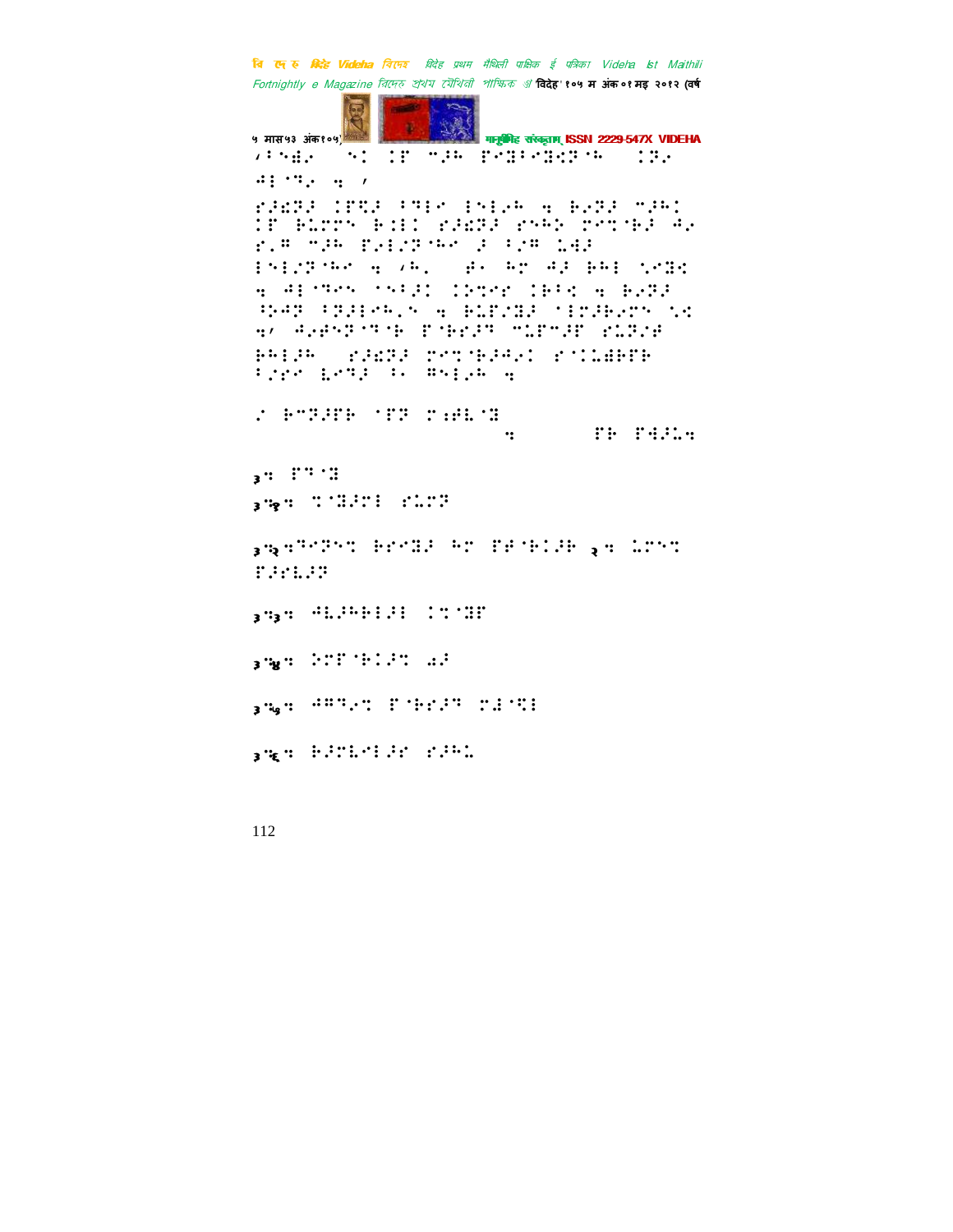बि एक रु मिनेट Videha विएक विदेह प्रथम मैथिली पाक्षिक ई पत्रिका Videha Ist Maithili Fortnightly ejournal রিদেহ প্রথম মৌথিনী পাক্ষিক প্র পত্রিকা' **বিदेह' १०५ म अंक ०१ मइ २०१२** 

**Service** (वर्ष ५ मास ५३ अंक १०५) मानूबीह संस्कृताम् ISSN 2229-547X **VIDEHA** anger manner (1120-benat) saga PEPP ILTER (CPUP), BETT PEPP TURE: TET THE IPAC PRIMER TH THE TREE PRINTING TH 10 m ind bind do **194 190 75 78 9900 1990** 134 185 45 FARIS 4513. 1988 - 1988 - 1988 - 1988 - 1988 - 1988 - 1988 - 1988 - 1988 - 1988 - 1988 - 1988 - 1988 - 1988 - 1988 - 1988 he see he aght had in **BOOK REPORTS AND RESIDENT** Peda (reds (eth dae sege **A.H. 1910 CHILL TE This planet is the second problem** FOR LOW PORTLACK OR **FAST STR PROGRESS** F STOR BOW SHILLER PR TER POPUL IN 1998 NA min freeddich, 1998 to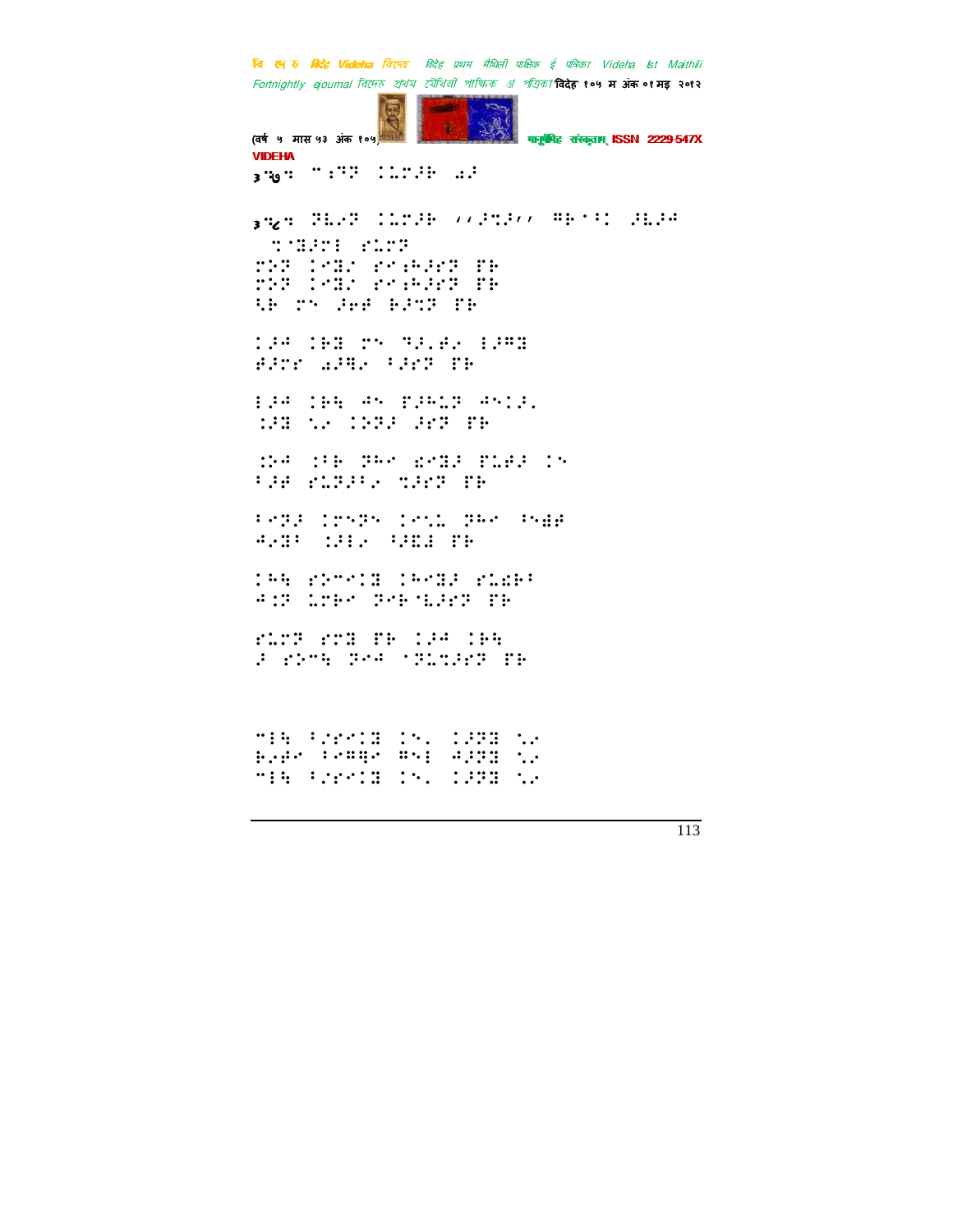बि एक स्टेड Videha विएक विदेह प्रथम मैथिली पाक्षिक ई पत्रिका Videha Ist Maithili Fortnightly e Magazine রিদেহ প্রথম মৌথিনী পাক্ষিক প্র **বিदेह : ১০৭ म अंक ०१ मइ २०१२ (वर्ष** 



५ मास५३ अंक१०५) या मानुबनिह संस्कृतम् ISSN 2229-547X VIDEHA transa (ag. par p.: 19ab 328 121 15. 338 t.

rnich Schellerer **FRE THIS PROTECTED** 

The Company of Street **IN IN NIE WEWER AR** 

Broadway to Press Power: FLPTP WE IN, BREE WA

THE MAIN IN THE 1982 NI SIR SPRE NA

Be to mappe ring way no **BAD BELLEY, MARRIERS** 

필리 (Prof.Prof.Pro<br>미리 (Prof.Prof.Pro **MANUFACTION CONTROL** 

THE WALLET CONTROL AND TH Bea Minemal Politic 196

SPECTRE IN THE PLANTIC FROM TRUE ESSENTIAL TAL

**SPPS RAMA STAR PARTS** 545 FB 175 LCTP 184

n bel rum the cont 114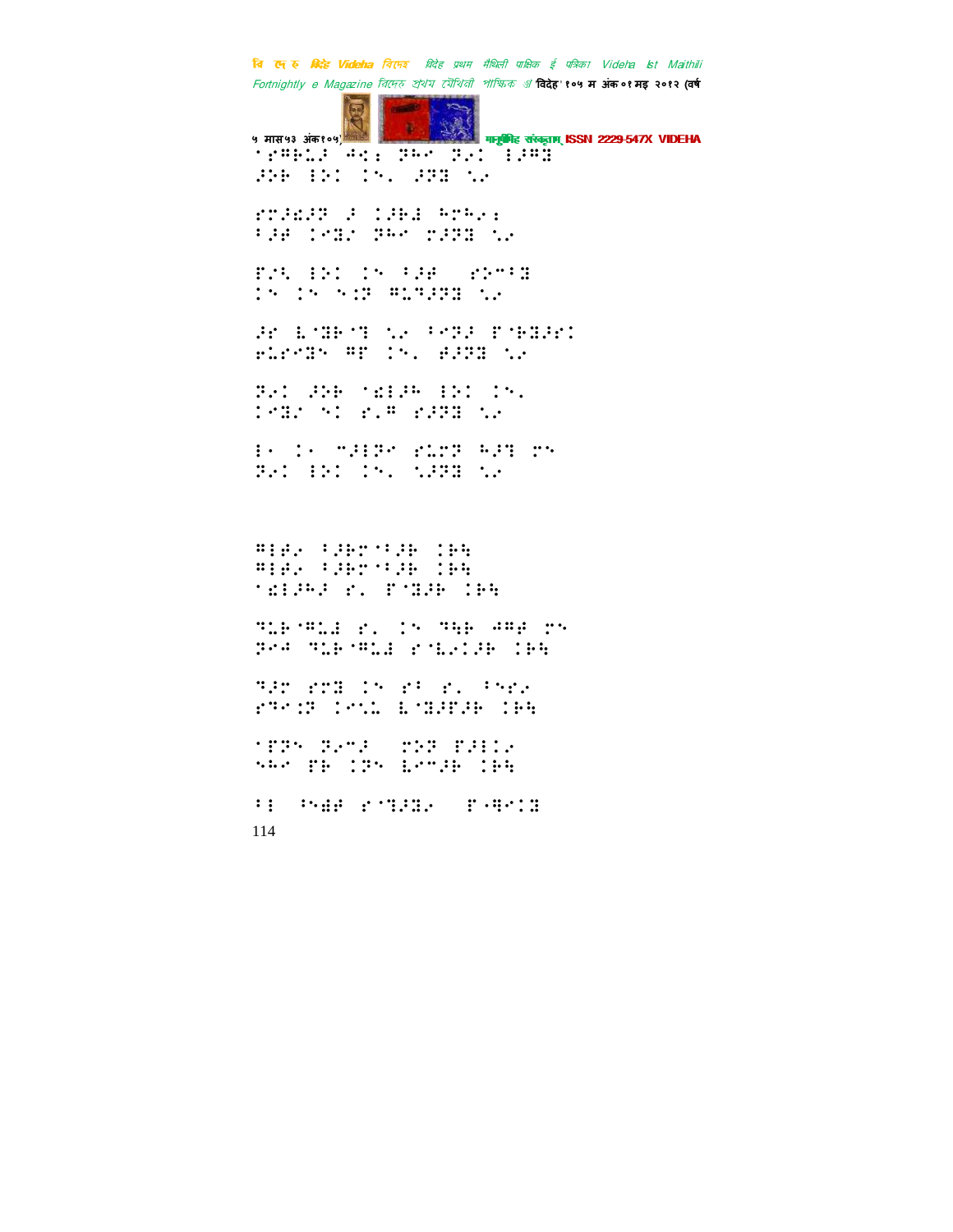Fortnightly ejournal -  -  'वदेह' १०५ म अंक ०१मइ २०१२ **County** (वर्ष ५ मास ५३ अंक १०५) मानुसार में मानुसार संस्कृतम् ISSN 2229-547X VIDEHA ⣑⢼⢽⢵!/⢷!⣎⢼⢷!⢷⣓! ⢸⢼⢻⣝!A⢽⢾!⢷!⣞⢼!⢶2!E!!  $H$ e (2)E  $2$  E  $\sim$ /⢷!A⢼⢳⢷!⣁⣅!⢽⢳!⢸⣞⢾! /⢷⢴⢾!⣅⢽.⣉⢷B⢷⣐⢻⢼⢷!⢷⣓! 1!⢷^⢽⢼/⢷!/⢽!⣐⢾⣇⣝! he does been decompted by the second second second second second second second second second second second sec १⣒⢹⢽⣉!⢷⣝⢼.!२⣒!⣅⣉!/⢼⣇⢼⢽! १ ⢹⢽⣉!⢷⣝⢼!  $\frac{1}{2}$   $\frac{1}{2}$   $\frac{1}{2}$   $\frac{1}{2}$   $\frac{1}{2}$   $\frac{1}{2}$   $\frac{1}{2}$   $\frac{1}{2}$   $\frac{1}{2}$   $\frac{1}{2}$   $\frac{1}{2}$   $\frac{1}{2}$   $\frac{1}{2}$   $\frac{1}{2}$   $\frac{1}{2}$   $\frac{1}{2}$   $\frac{1}{2}$   $\frac{1}{2}$   $\frac{1}{2}$   $\frac{1}{2}$   $\frac{1}{2}$   $\frac{1}{2}$   $\$ ⢳!⣁⢴!⣞⢼!/⢾⢷⢼⢷!  $P$  . The contract of  $P$ ⢺⢷!⢳⢼!⢷⢳2!⣁!/⢼⢷!  $T^1$ ⢳⢼A1!⣁⢴!⢳⢳⢴⣐!⢹⣉!⢾⢷!⢼E⣈! 2⢻⢼!j!⣓⢷⣝/⣐⣈⢴!⣃⢵⣛⢼!/⢼E⣈! ⢽⣝⢼⣝!⢽⢼2⢴!⢳!⢸!⢾⢼.⢾⢼! ⢾⣝!⢼!⢽⣏⣚⢼!/⢷!⢷⢳1!⣁⢴!⣞2!  $H1$  . The statistic statistic statistic statistic statistic statistic statistic statistic statistic statistic HE PRODUCT IN THE PRODUCT IN THE PRODUCT IN THE PRODUCT IN THE PRODUCT IN THE PRODUCT IN THE PRODUCT IN THE PRO ⣅A⢳E!⣉⢼⢾!^⢼⢳!⢸⣅⣈2!⢷⢳⢴!⢷⢵⢺!

चि एत् रू मिन्हे Videha निएन्थ विदेह प्रथम मैथिली पाक्षिक ई पत्रिका Videha Ist Maithili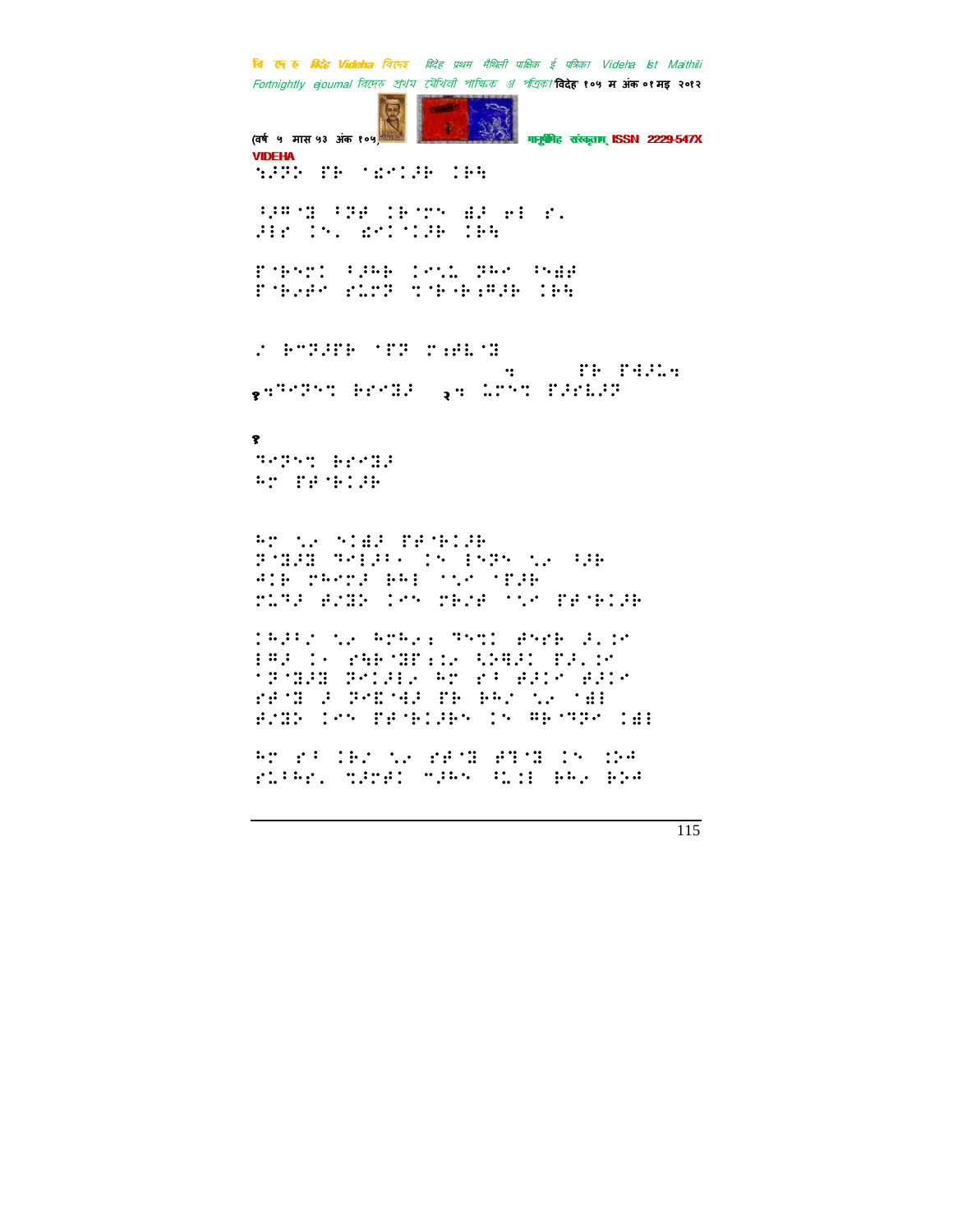बि एक रु मिनेट Videha विएक विदेह प्रथम मैथिली पाक्षिक ई पत्रिका Videha Ist Maithili Fortnightly e Magazine রিদেহ প্রথম মৌথিনী পাক্ষিক প্র **বিदेह : ১০৭ म अंक ०१ मइ २०१२ (वर्ष** 



५ मास५३ अंक१०५) गानुब्रीह संस्कृतम् ISSN 2229-547X VIDEHA maks bes gos beths jelbi gaa esia. **POSTE** BROWNERS NA WHEEN YRANGERS.  $\cdot$  :  $\ldots$ BANK CRNE PROTHERN HOPH IP BAPP PRESIN TERMI PRENTITE TRA ISER 2011 11: 25: BR TESH TELL WILL FEAR CATER INET rathe, whi **THE REAL BARR PRESENCISE LAS REA** ROB BY SHE TO THE THE BRIL 2 TRYBRYA BY B. 34 IB+ Ar ra rel lo franca anchenna a

 $\mathbf{R}$ 

tryn faniant albei tiegs

## $\dddot{\mathbf{r}}$

85 HR 1573 182 TPD **Bandarie RE** Sperman Wileri EB thry thilled th  $\mathcal{L}$  , where  $\mathcal{L}$ **ARTICLES STREET AND RESIDENT** An de Chap Car thr  $22.52.72$ **ANALLY START WA FARING PREASE TE** FRIDE TIPHER TH **Dedis Barde INTERNATIONAL TE** Dirt comment order th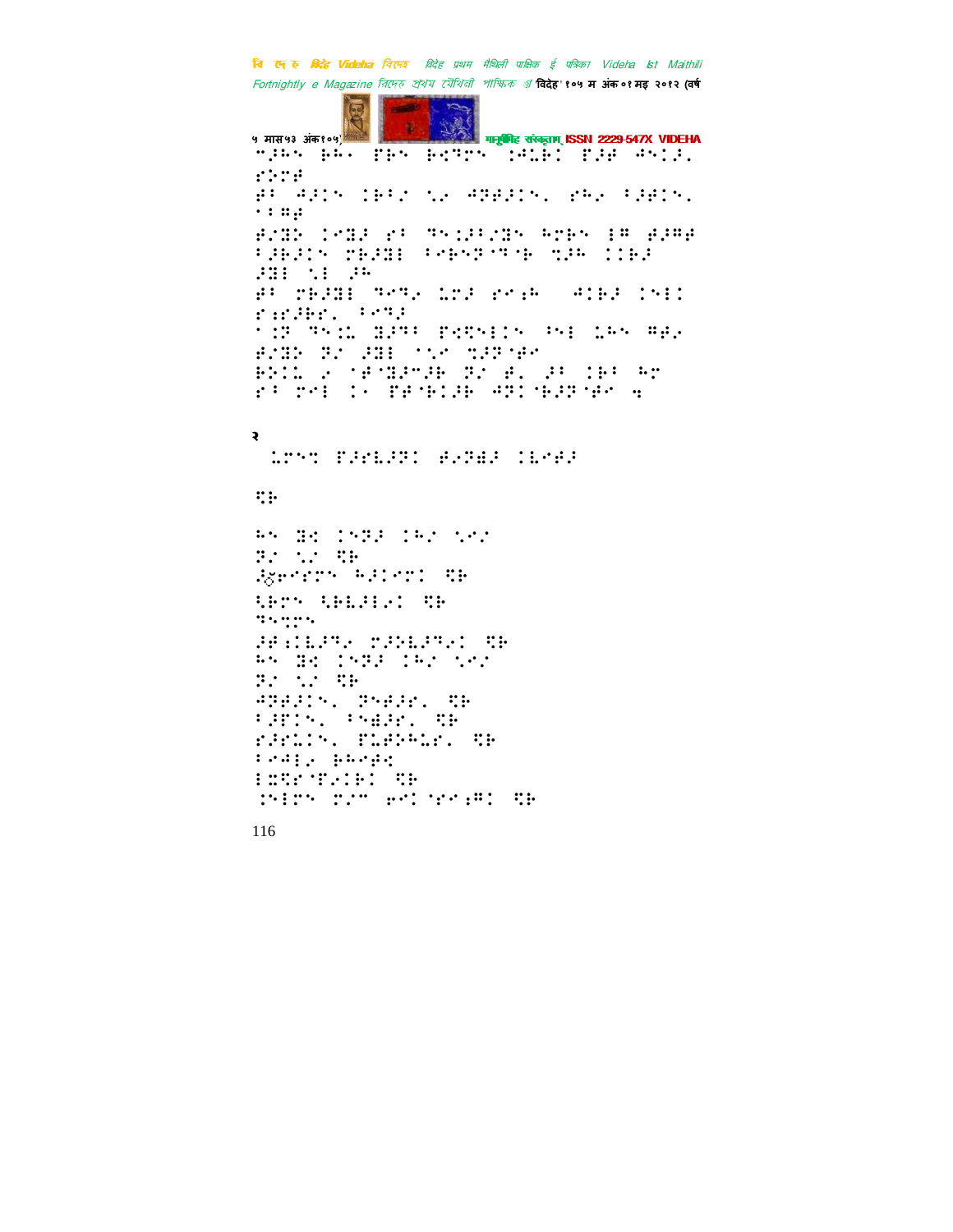चि एत् रू मिन्हे Videha निएन्थ विदेह प्रथम मैथिली पाक्षिक ई पत्रिका Videha Ist Maithili Fortnightly ejournal -  -  'वदेह' १०५ म अंक ०१मइ २०१२

**CONTRACTOR** 

(वर्ष ५ मास ५३ अंक १०५) मानुषि संस्कृताम् ISSN 2229-547X VIDEHA ⢷⣓/1⣝⢼!⢺⢼2⢴!⢽⢵⣞!⣋⢷! **WH HE INTER IN THE STAT** 31 12 12 ∰erect Manager (R) ⢽⢹⢷!^⢽⢹⢼E!/⣜⣋⢼E!⣋⢷! SAN HERMAN HO ⣋2⣋⢼E!⣋⢷! /⢷!⢷A!⢾E!⣎⢵⣈⢼!⣋⢷! Hr He 1973 1971 1971 31 11: 31:

⢽⣞⢽!

⣔⢵⣞⢼!⣔⢵⣞⣊A2! ⢳⢾⣊!⢽⣞⢽⣝⢼! ⢾⢵⢷⢼!⣐⢻!⢳⢴!A⢷!⢻!  $\{H^{1},H^{2},H^{3},H^{4},H^{5},H^{6}\}$ ⢳⢴!2⢻⢽!  $^{\prime}$  . The state  $^{\prime}$ ⣅⢹⢽!⣅!⢹⢽!A1!⢽1!⣁1!⢹⢷⢴!⢻! ⣔⢵⣞⢼!⣔⢵⣞⣊A2! ⢳⢾⣊!⢽⣞⢽⣝⢼! ⢼⣚!A⢺!⢹⢽!⣎⢷!  $\overline{?}$ EPI PRZ 15. PR. FLELES, IRPS SAL MEDAL MEDICINE ⢳⢽!⢷1!⣁E!⢾⣓E!⢽⢳⢷!⢻! ⣔⢵⣞⢼.⣔⢵⣞⣊A2! ⢳⢾⣊!⢽⣞⢽⣝⢼! HAZ 551 APPS 3221 ⢷1!⣁E!⣅⣞⢼./⣐^⢴! ⢽1⢳⢷!2⢼⢻!⢾⢼⢷⢼!⢽⢴!⢻!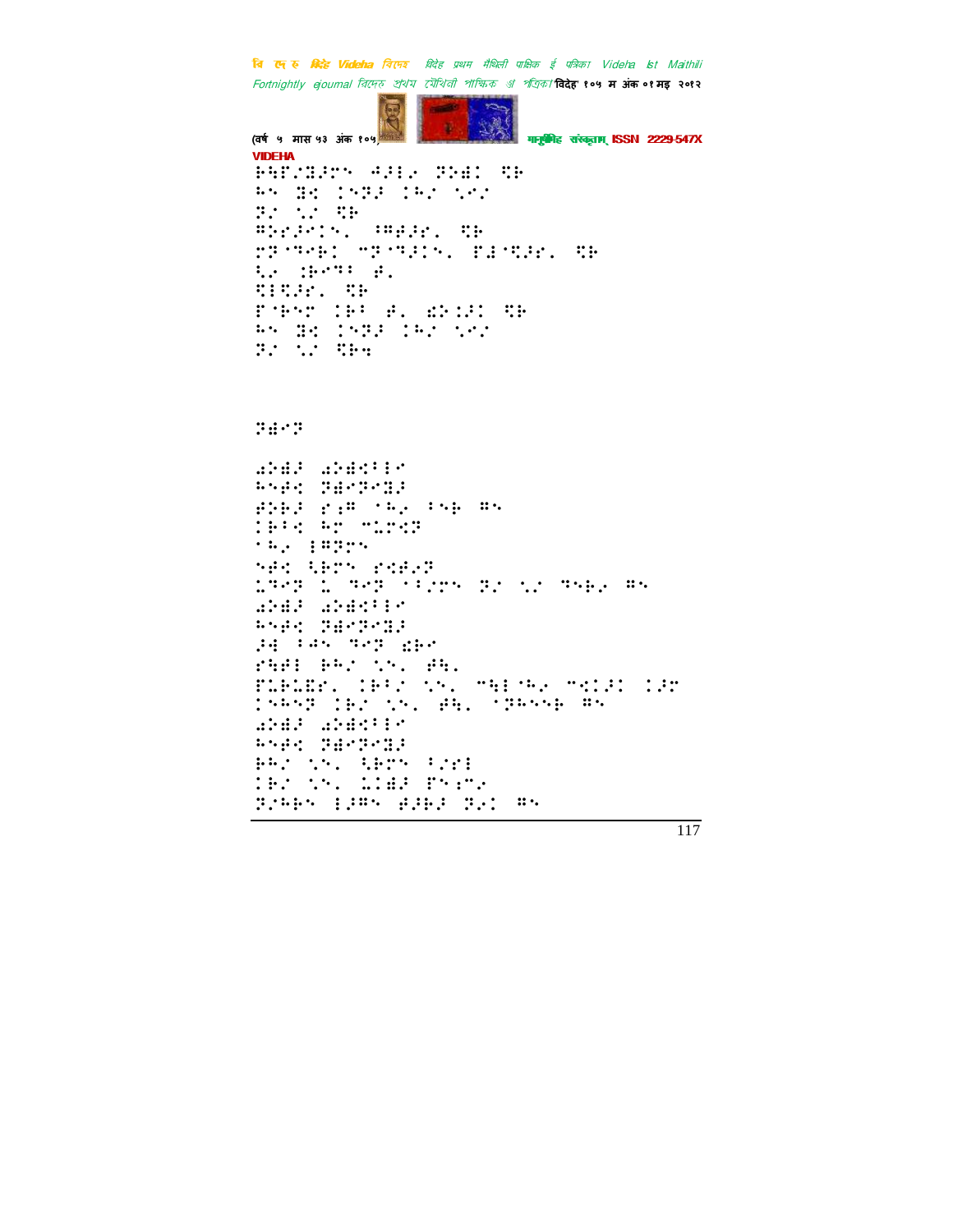चि एत् रू मिन्हे Videha निएन्थ विदेह प्रथम मैथिली पाक्षिक ई पत्रिका Videha Ist Maithili Fortnightly e Magazine বিদেত প্ৰথম মৌথিনী পাক্ষিক প্ৰ**'বিदेह'१०५ म अंक०१ मइ २०१२ (वर्ष** 



५ मास५३ अंक१०५) साला मानुसार संस्कृताम् ISSN 2229-547X VIDEHA ∄DIN ∄DIN RIDI #4B2 NN.  $\{1,2\}$  , independent in  $\{1,2\}$ 2⢼⢻!⢺⢼!⣁⣊!⢹!⢻! ⣔⢵⣞⢼.⣔⢵⣞⣊A2! **Weight Section** A⢼A⣓!⢾⢵⢳⢷!⢻⢼!⣅⣈⣝⢼! And all the state of the state of the state of the state of the state of the state of the state of the state o rrue Cranery, present presuming. ⢼⣙/⢷!!⢽1!2!⣁E!⢼⣛⢴!⢻! ⢵2!⢽!⢾E⣓!  $\mathbb{R}$  and  $\mathbb{R}$ ⢽⢼!⢳⢴!⢳!⢾⢵⢷⢼!! ⣙2⢼!⢽⢼⢷⢴!⢻! ⣔⢵⣞⢼.⣔⢵⣞⣊A2! ⢳⢾⣊!⢽⣞⢽⣝⢼⣒!

 $A$ 

```
118
⢻⣅.⣅!
Anii 100 Anii 110
//⢽!⢳⢼⣙!
1000 Project ()
E_1.
⢻⣅⢺.⢻⣅⢺!⢽⢳⢷⣝⢼!
⢷⢼⢾!⢻⢷!
Will engine b
⢻⢾!⢻⣅⢽⢻⣅⢽⢼⢾!⣁!⢾E!
⣈⢽⢵!⢺⢵⢷E!
\mathbf{H} : \mathbf{H} : \mathbf{H}WEST THE SECTION OF
2⢵⢻!⢳1!⢵!⢳⢽⢼!
```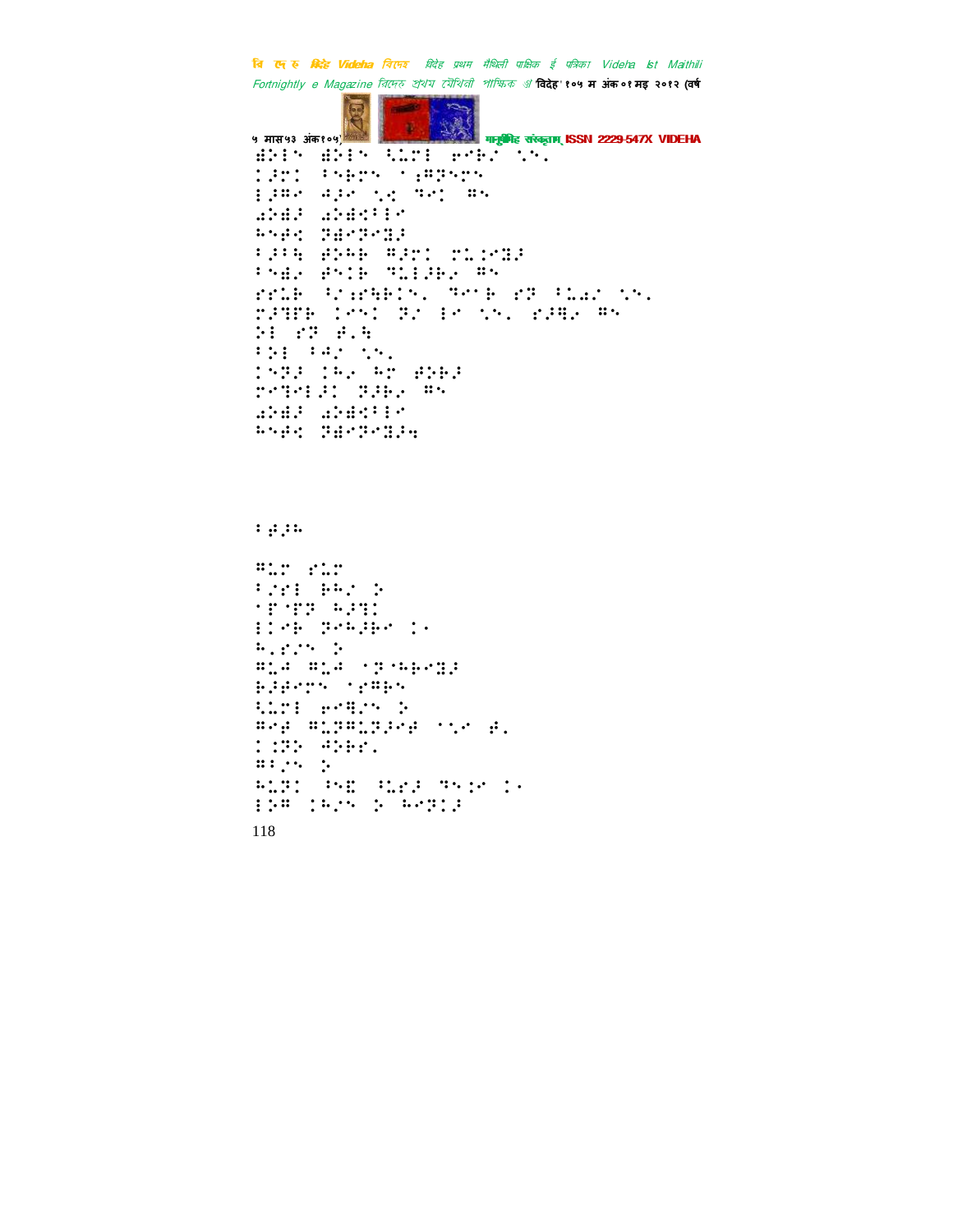चि एत् रू मिन्हे Videha निएन्थ विदेह प्रथम मैथिली पाक्षिक ई पत्रिका Videha Ist Maithili Fortnightly ejournal -  -  'वदेह' १०५ म अंक ०१मइ २०१२

**Service** (वर्ष ५ मास ५३ अंक १०५) मानुसिंह संस्कृताम् ISSN 2229-547X VIDEHA ⣁⣙!A⢾⢼⢳! ⣅⢽!j!A⣈⢽.A⣈⢽! ⢻⢼⢷!/B⣛1!⢵! /⢳⢷⢽!⢶⢼⣞2.⣐⢻⢼./⣐⣞! ⢽⢳⢷.⢽⢳⢷! Chr. B. B. B. ABSER ABLES IN **WEST REALLY** ⢼E⢻.^⢼E⢻!j!⣈⢼!⢵! ⢺⣈⢽!⣝⢵! ⢹⣅⢾⢼⢷1!⢳⢽⢼! A& PHONE CONTROL !r palms (apacher)

1!⢷^⢽⢼/⢷!/⢽!⣐⢾⣇⣝! hhbkfoesbAwjefib⣒dpn!/⢷!/⣚⢼⣅⣒!! !⢺⣇⢼⢳⢷2⢼2!⣉⣝/! /⢼⢽!A⣅⣐⢹!^⣟1⢾!⣁!⢼⢻!/⢷! /⢼⢽!A⣅⣐⢹!^⣟1⢾!⣁!⢼⢻!/⢷! AN 1919 SP 21⢾!⣁!/⢷⢷⢾!!! ⣈⢾!⢳⢵⢾!⣁!⢵⢷!⢾⢾⣇! ⢾⣈⢽!A⢽1⢾!⣁!  $?$  (200  $?$  200  $?$  200  $?$  200  $?$ ⢼⢹⢴!^⣟1⢾!⣁!⢾⣝!⢾⢼/!/⢷! A⢽1⢾!⣁!⢹⣝⢼⣉⢴2! 21⢾!⣁!/⢷⢷⢾!!! ⣈⢾!⢳⢵⢾!⣁!⢵⢷!⢾⢾⣇! ⢾⣈⢽!A⢽1⢾!⣁! ⢼⢽⣇!⢳⢼⢼⢽⣇!0!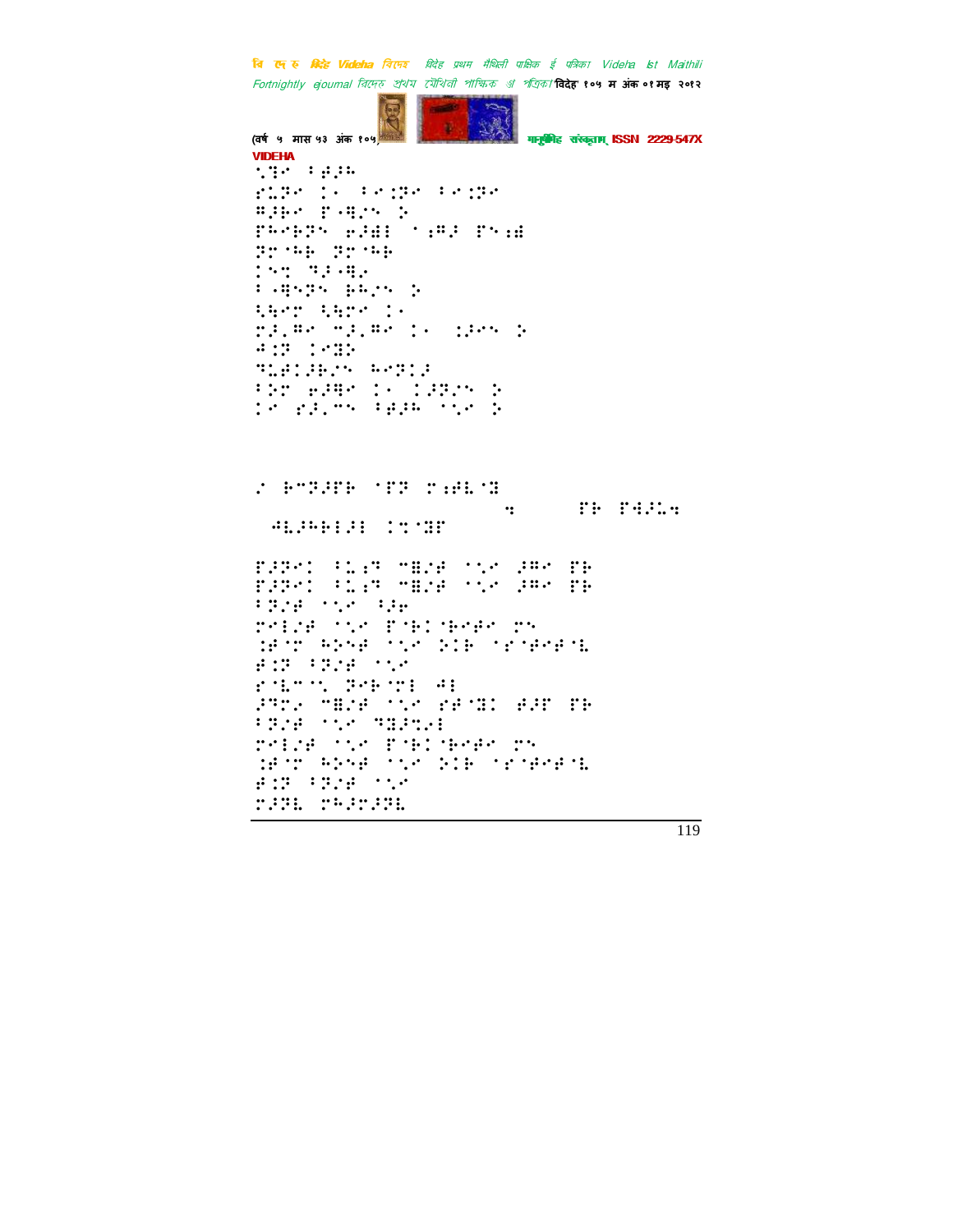बि एक रु मिनेड Videha विएक विदेह प्रथम मैथिली पाक्षिक ई पत्रिका Videha Ist Maithili Fortnightly e Magazine রিদেহ প্রথম মৌথিনী পাক্ষিক প্র **বিदेह १०५ म अंक ०१ मइ २०१२ (वर्ष** 



स्त्र ।<br>अन्य अन्तुमित् संस्कृतम् ISSN 2229-547X VIDEHA

**A POSSE MES THEMS SEPPERT 28**  $\ldots$  : BARD NIEW BAUMEREN BAUMGROBE. 1983 (P. A.H. FAJER B. PASPER. Browner Infri (2003 SP) Process rings aring ringes is rangis. th Ar Professor (All Presticale th RANG K. Pres Ponce no Parano PATE IBARI ISTE TI PLTES (1921) Aral r. Thal (Blind Br repros. three the remaining to the this STOR CHARL ALGARE BY PARABLE raps yaga TO MARKET ARRIGED TO MARKED THE R. THE R. P. HEATH THE R. THE R. **AMEND THEM, THEM, STHEM, THEM,**  $\frac{1}{2} \left( \frac{1}{2} \frac{1}{2} \frac{1}{2} \frac{1}{2} \frac{1}{2} \frac{1}{2} \frac{1}{2} \frac{1}{2} \frac{1}{2} \frac{1}{2} \frac{1}{2} \frac{1}{2} \frac{1}{2} \frac{1}{2} \frac{1}{2} \frac{1}{2} \frac{1}{2} \frac{1}{2} \frac{1}{2} \frac{1}{2} \frac{1}{2} \frac{1}{2} \frac{1}{2} \frac{1}{2} \frac{1}{2} \frac{1}{2} \frac{1}{2} \frac{1}{2} \frac{1}{2} \frac{1}{2}$  $\ldots$  : FIRE ITS IFFIN LEFE IN #200 195 ( %11 05 00 00 #201 101 ERIN BAR PROGRESS TROPPERER FRID PREPE RED WEBE IN: tr 98: MARRABA AR 18542 AR: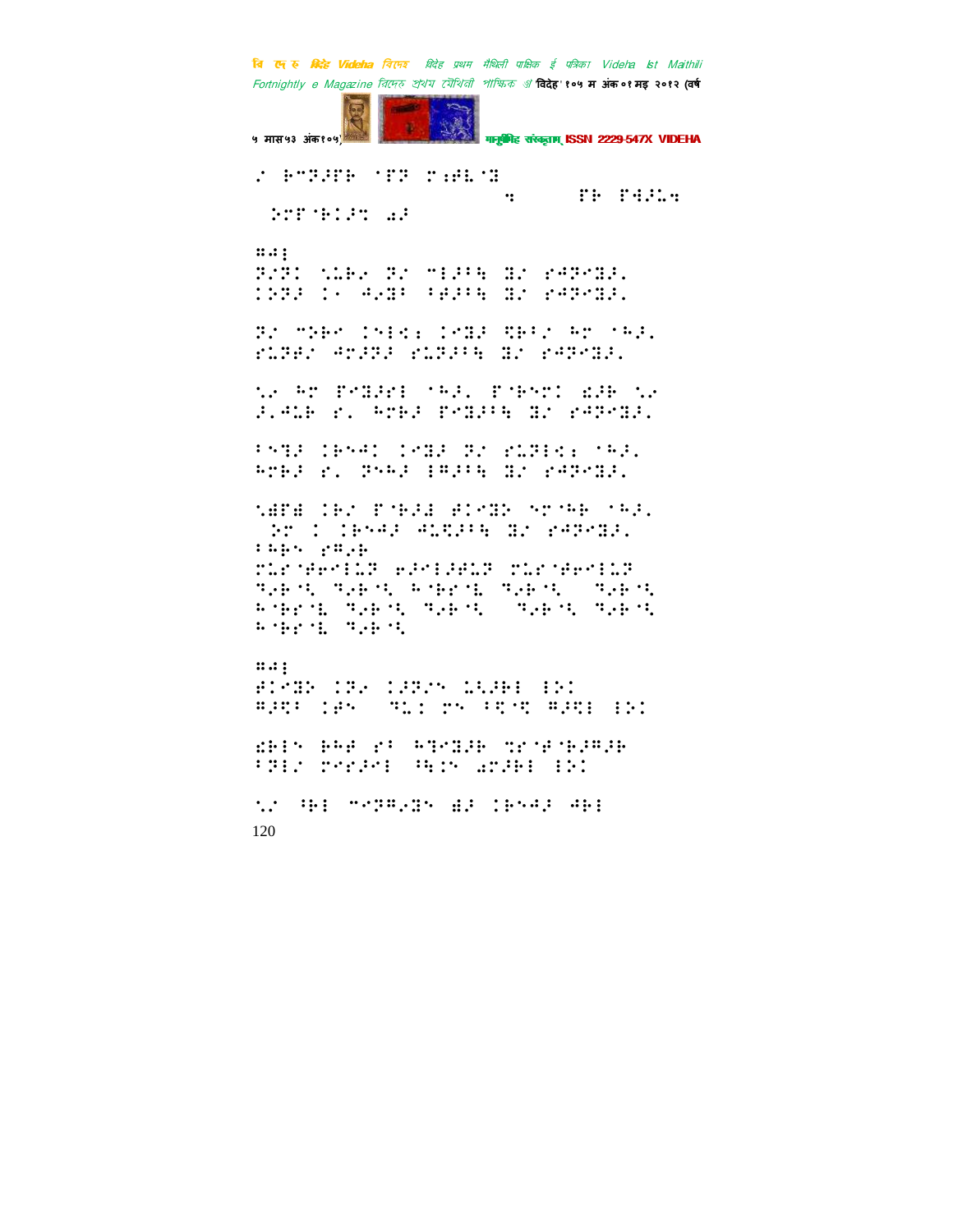बि एक रु मिनेड Videha विएक विदेह प्रथम मैथिली पाक्षिक ई पत्रिका Videha Ist Maithili Fortnightly ejournal রিদেত প্রথম মৌথিনী পাক্ষিক প্রা পত্রিকা' **বিदेह' १०५ म अंक ०१ मड़ २०१२** 



**VIDEHA** 

INI HE BRANS S WHEE POPP MB OR PUS PROBLEM

12.52 (52. - 21.) Era fleita 1267<br>Parol eta di rao angerea (62. PRES PERT THE THE SECTION OF THE SECTION OF THE ST THE TERM FOR THE THE THE THE T **September 12** rtrjevitr regisk regisk filev 25.51.359

 $11.2 \times 10.22$ POINT WAS THE YOU INTERMENT Thing high bril Pobrogle circ. Poblaci and R. Colorado and the Panger<br>School different colorado and colorado  $\cdots$  : 423 16356 even (50851-134 536 Three An Abdr. (2n 2183 IB)8 Abdy **CROSS OR WHE FREED MED CODE AND PORTHER STATE OF A PROPERTY**  $349.214$ 

S PORTH STR PAREST **TH PARL:**  $\dddot{\cdot}$ ARTES PORCH SECRET PROB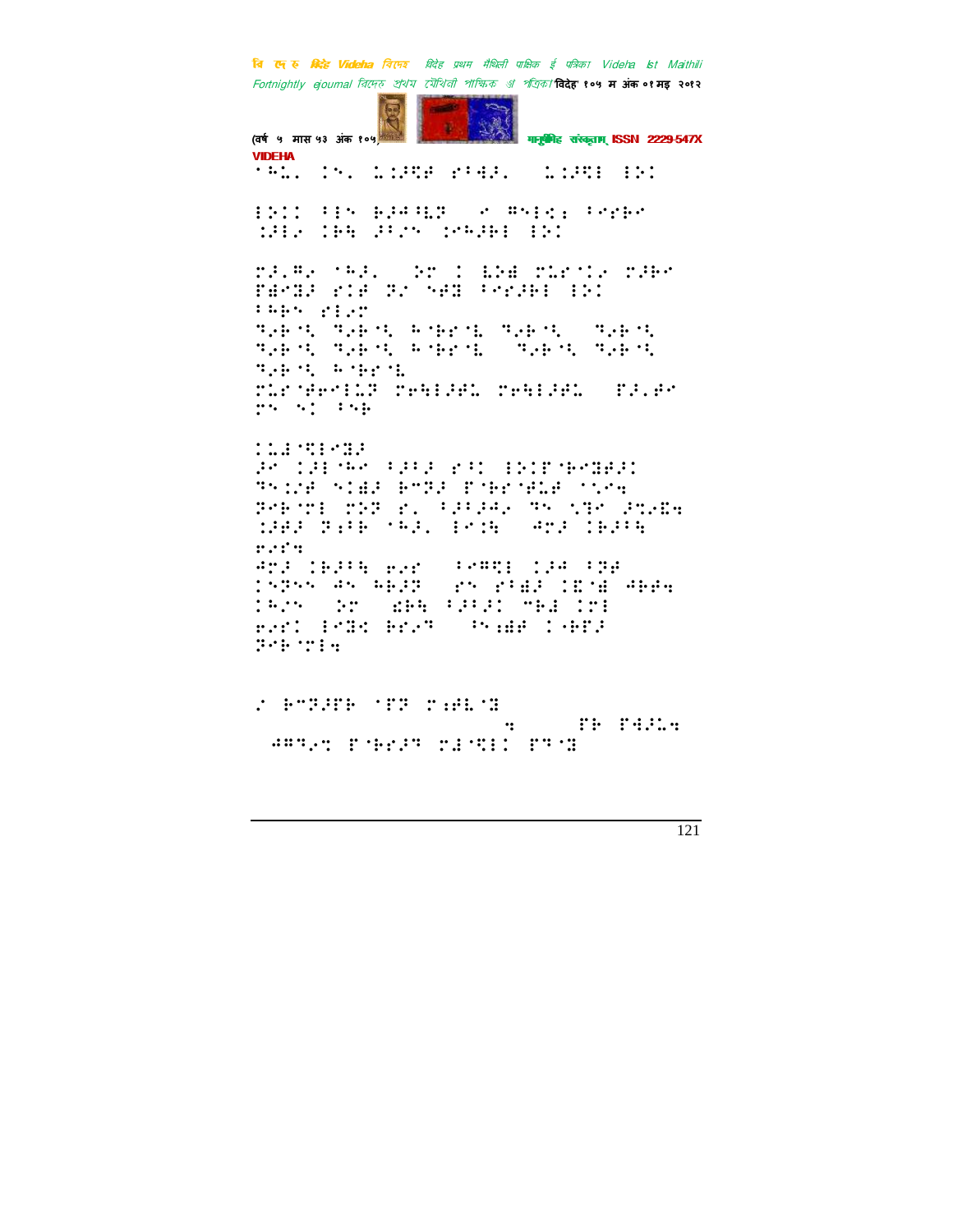बि एक रु मिनेट Videha विएक विदेह प्रथम मैथिली पाक्षिक ई पत्रिका Videha Ist Maithili Fortnightly e Magazine রিদেহ প্রথম মৌথিনী পাক্ষিক প্র **বিदेह : ১০৭ म अंक ०१ मइ २०१२ (वर्ष** 



गानुब्रीह संस्कृतम् ISSN 2229-547X VIDEHA

## $\cdots$   $\cdots$

५ मास५३ अंक१०५)

**AND THE BYDYST BYD** THE SILE MATICAL BASE WAR **Williams** se një sëpe ndhin dhit MORT WYDE PROF PROTOC LPBT LOPET REOR BRI NIN **ABJ PRINGER** BUD TUBE (TUBE BUDE 1882) Serie Serie Seserer PROSSE SPECK SPECK SPORTER BRITISH **ADJ PRINNAN FIRMS THE TERM WARTE** 1873 MARA 767 IBN 12 883 88 1285 18825 Berg Andre Berger Berg (1980) 125 Aby PAS BYR-251 BYR THE SILE MONTH BAY NOW With Classer

## $\cdots$  yo

100 18025 100 181 10 **HI 1872 MEDIA TAHL AT 1.00 18425 1.00 181 182 TERM ARE THE RESIDENT** the Control and POSTECH PRESS PROTECT THE PERSONAL TRIANS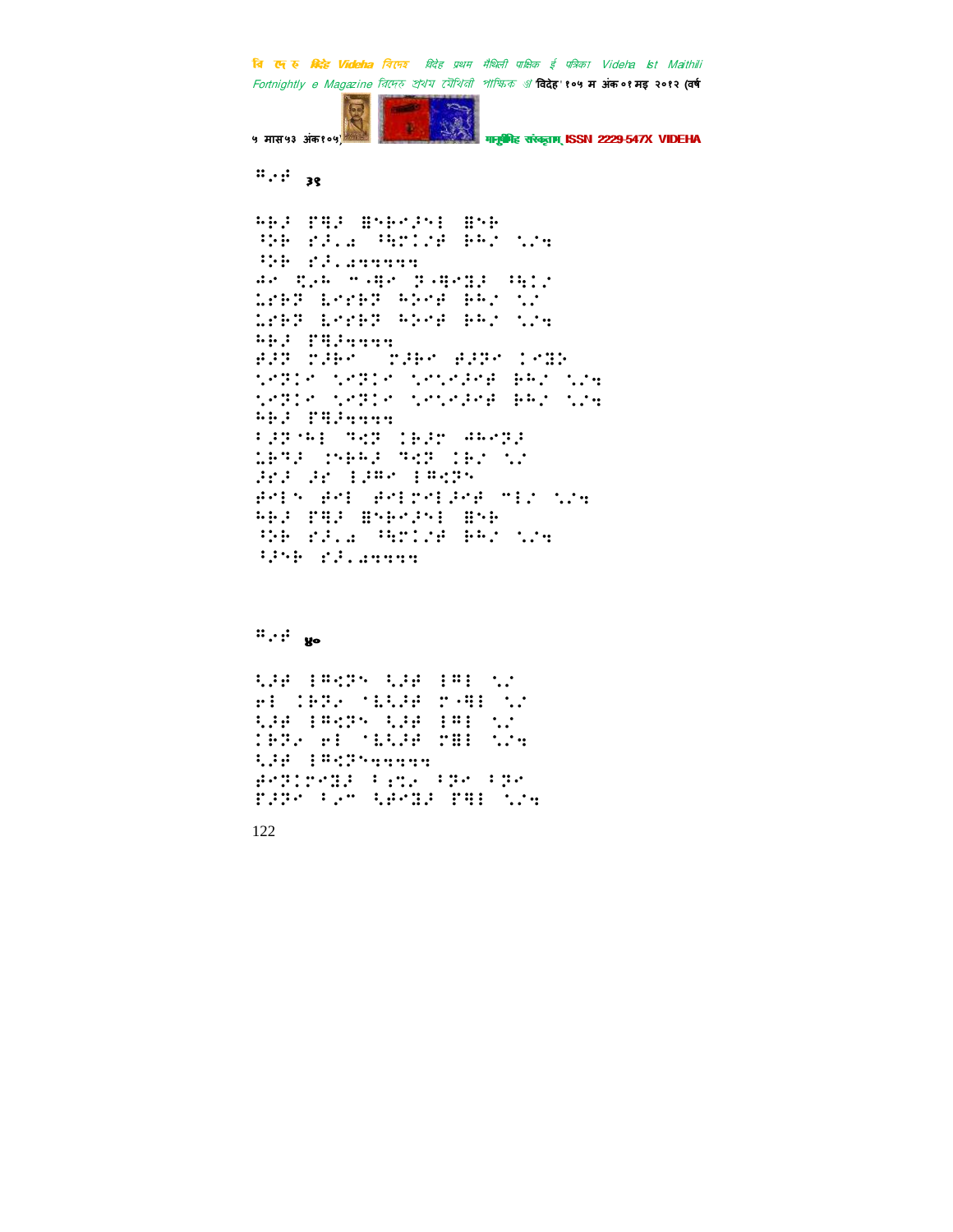बि एक रु मिनेट Videha विएक विदेह प्रथम मैथिली पाक्षिक ई पत्रिका Videha Ist Maithili Fortnightly ejournal রিদেত প্রথম মৌথিনী পাক্ষিক প্রা পত্রিকা**'বিব্রৈ' १०५ म अंक ०१ मइ २०१२** 



मानुब्रीह संस्कृतम् ISSN 2229-547X

**VIDEHA** Bid the ring in the lar **M.A MANE (BRAM IRI NOW** 138 18325 138 181 124 PARL MELHER REMA BRY NO High the Inse bas tra By AP NONCEPTIONS MARY POSSES POSSESSED AND 1.88 18325 1.88 181 1.79

 $::.::$ 

14895 288 9318 23 MISTERSHEY MARK THE WA FR FR 291 SPER rim (F.W. H.P. Hr. 124 19795 (Mr. 2217 TPagan Algebrigger (April 1961)<br>Adriadr (1988-2199) (V **AIR AIR FAR TELT TITE ABMINI AID ADBIA BAS NSA** 1999 : Se Son Stille Manager rumur and abbeing abopy Promis Pel Edite BRI NE dense sel right inn rangne gan patre ekonomi 14898 (PR) 8218 52 BID: PARK BAR TAN NYE ### ### ref# #5### rim (F.W. H.P. H. St.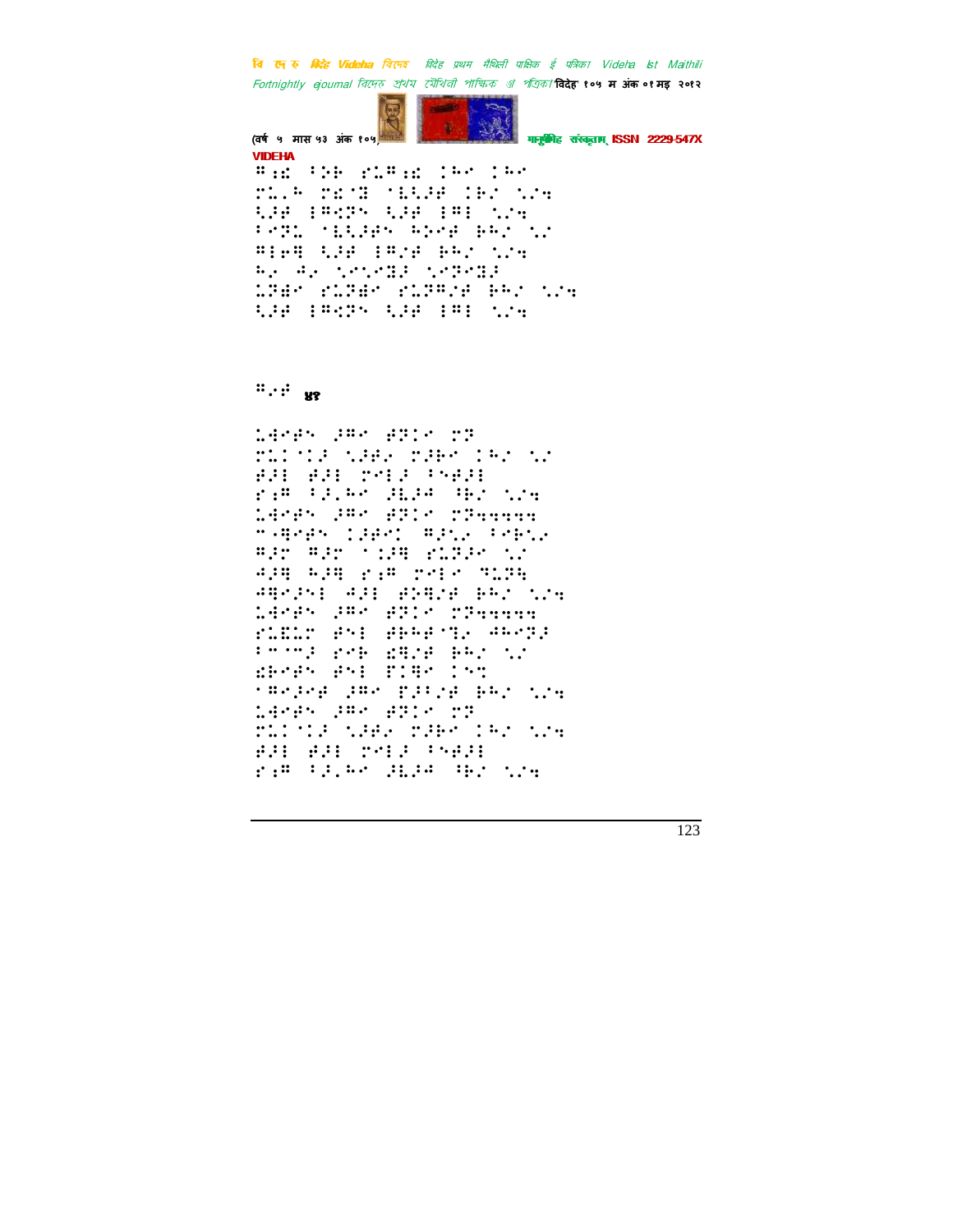बि एक रु मिनेट Videha विएक विदेह प्रथम मैथिली पाक्षिक ई पत्रिका Videha Ist Maithili Fortnightly e Magazine রিদেত প্রথম মৌথিনী পাক্ষিক প্র' विदेह' १०५ म अंक ०१ मइ २०१२ (वर्ष



मानूब्रीह संस्कृतम् ISSN 2229-547X VIDEHA

 $\mathbb{R}^2$  .  $\mathbb{R}^2$ 

५ मास५३ अंक१०५)

The: Prep Bl.W Anje **SAMPLE AND SERVICE SERVICE** BJB2 BJB TIB5 712 524 SSAP, STAR BRIA ASIRAAN #F.# #518 WFTP PT-BT **FRIDGE IN START TO** mar: Planare Plan Pre-BOOK YES IRSE BROOKS The. Pree Al.P Anchana rutu shiribi wa kata 125 12 112122 361 124<br>AA2 AA2 ABAN 1328 1978 B228 1928 B92 N29 Ster, Srep Alle atle transa

 $\cdots$   $\cdots$   $\cdots$ 

BiR PORTH, BOSTON FRO FRO Brand Brand Program Cheren Che am tha cham age bas BAR EMPAT ENGINE BRI NIN P:W relias program (pe (pe PSAS PSAS PSHIR LEHISH 124 supply sup pipe wip surpp **PADE (FORE FREE) N24** parts to meth methods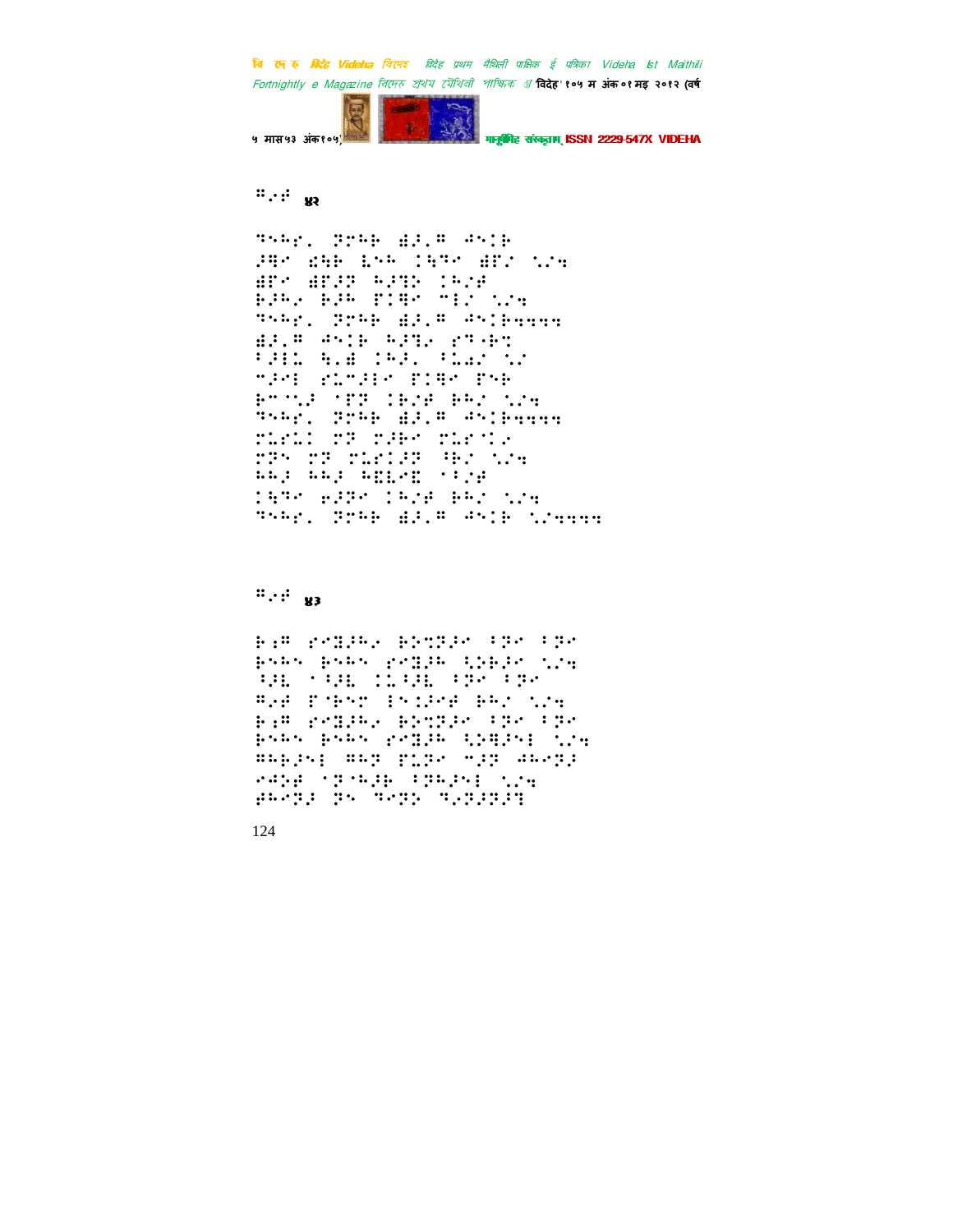बि एक रु मिनेट Videha विएक विदेह प्रथम मैथिली पाक्षिक ई पत्रिका Videha Ist Maithili Fortnightly ejournal রিদেহ প্রথম মৌথিনী পাক্ষিক প্র পত্রিকা' **বিदेह' १०५ म अंक ०१ मइ २०१२** 



(वर्ष ५ मास ५३ अंक १०५) **VIDEHA** 

मानूबीह संस्कृताम् ISSN 2229-547X

SI PANE SU INSPIRE BRI NIN Bim redunk bronze (pe (pe Pres Pres Product Chele the **THA BOOT BUDY PARDY** End Charles English Sch Pris Pri Prije An Ameri HIP CLAR ARCH BAZ NOW B.M remake Bronad (1980) Pro poso poso crips there we an can inam and pr Bee Pober Escase BRA Nam

 $::.::$ 

**Argonym As P.M Phone** rama bob (bije bojo)<br>ram rrbo (slrije plijo) Pober: reform (Afric BArea Arport as rim pages rima 156 (6128 B6256 reformate changes filme ACTURI ANI ANIZA BAZA ESI #PI IBMI IBMB separate at rim pages rama bek celah kejes ras rather which was tre the technology rim thrim (thrim rim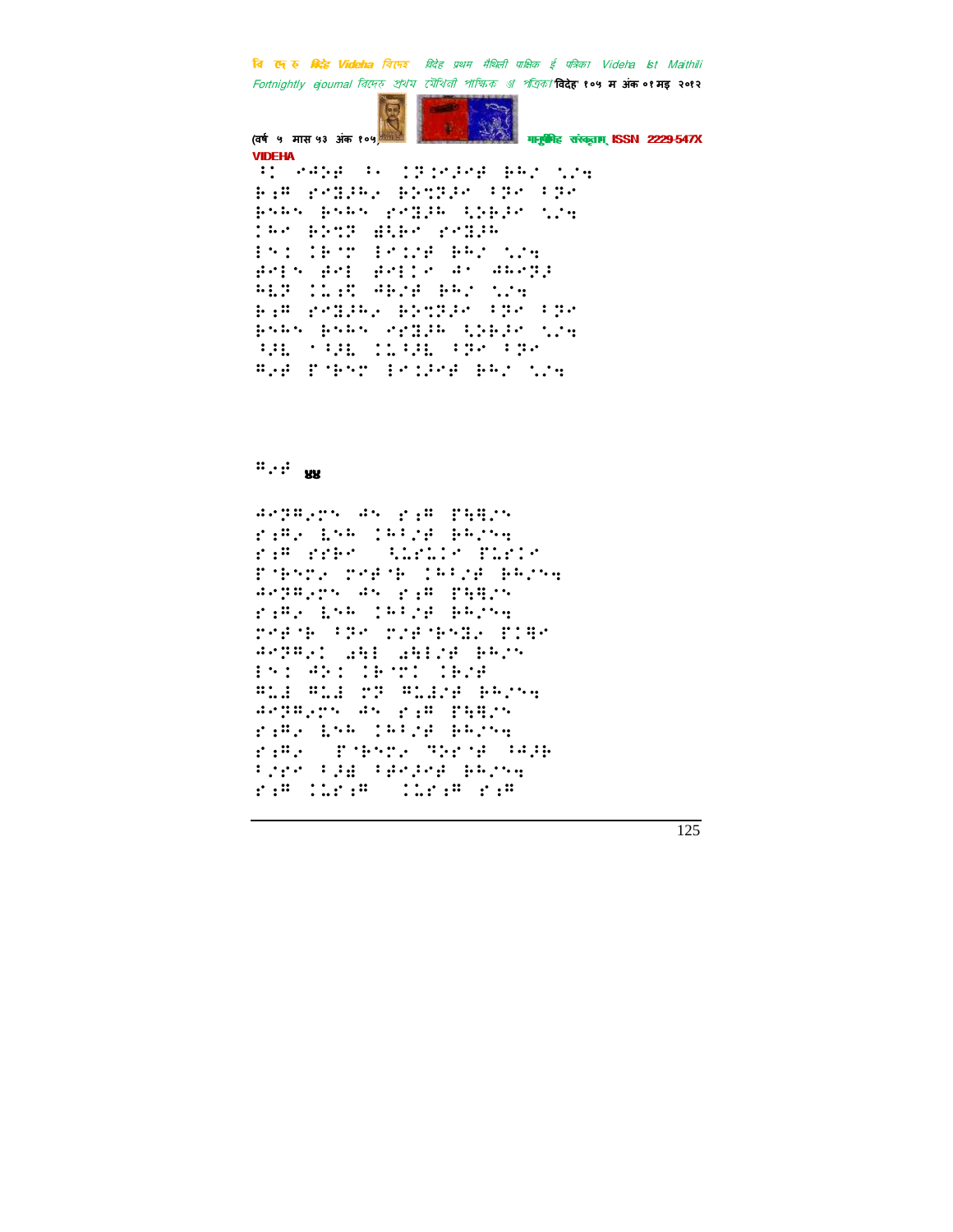चि एत् रू मिन्हे Videha निएन्थ विदेह प्रथम मैथिली पाक्षिक ई पत्रिका Videha Ist Maithili Fortnightly e Magazine বিদেত প্ৰথম মৌথিনী পাক্ষিক প্ৰ**'বিदेह'१०५ म अंक०१ मइ २०१२ (वर्ष** 



५ मास५३ अंक१०५) मानुसार संस्कृताम् ISSN 2229-547X VIDEHA  $_{\rm 3.44}$   $_{\rm 2.14}$   $_{\rm 2.14}$   $_{\rm 2.14}$   $_{\rm 2.14}$   $_{\rm 2.14}$ ⢺⢽⢻⢴!⢺!⣐⢻!/⣓⣛1! ⣐⢻⢴!⣇⢳!⢳A1⢾!⢷⢳1⣒!  $^{\circ}$  :  $^{\circ}$  :  $^{\circ}$  :  $^{\circ}$  :  $^{\circ}$  :  $^{\circ}$  :  $^{\circ}$  :  $^{\circ}$  :  $^{\circ}$  :  $^{\circ}$  :  $^{\circ}$  :  $^{\circ}$  :  $^{\circ}$  :  $^{\circ}$  :  $^{\circ}$  :  $^{\circ}$  :  $^{\circ}$  :  $^{\circ}$  :  $^{\circ}$  :  $^{\circ}$  :  $^{\circ}$  :  $^{\circ}$  :  $^{\circ}$  :  $^{\circ}$  :  $^{\circ}$ /⢷⢴!⢾⢷!⢳A1⢾!⢷⢳1⣒!

 $\mathbf{a}^{\mathbf{a}}$ .:  $\mathbf{b}^{\mathbf{a}}$ 

 $\mu$ A IANE I (AE I ) A ANA ANG ERI WW : #222 Prints ¦N99 MAL'A PERENTA ⢽⢼!j!⢺A!⢵!⣃⢷A⢼! ⣙⣅!⢶⣒⣒⣒⣒! ⢽⢼!⢺A⣒⣒⣒⣒⣒! ⢺⢽.⢺⢽!A⢴⢼!⣇⢼⣜⢴.A⢼⢽! 1990 (PH) THE SALE PRODUCT ⣅A⢼.⣅A⢼!A⢽.A⢽! ⢸!⣁⣅!⢹21!⢻A⢼! AS INGRESS TO ANIM TO RESP /⣅⢷⣅⣈/⢼⢾!⢷⢳21!⢽!⢵!! ⢷⢾1!!A⢻A⣞A⢼! ⣃⢷⢳⢷⣝⢼!⢵!⢽!A◌ॅ^21! A⢽⢳⢾1!!⣃⢷⢷A⢼! AQ INDUCT THE STATE OF A STATE OF A STATE OF A

 $\dddot{\mathbf{a}} \cdot \ddot{\mathbf{b}}$ 

126 ⢽B⣛⣛⢼!⢳2!⢳21!⣁⢴-!⢸⢼⣝!⣝⣊! ⢽B⣛⣛⢼!⢳2!⢳21!⣁⢴⣒!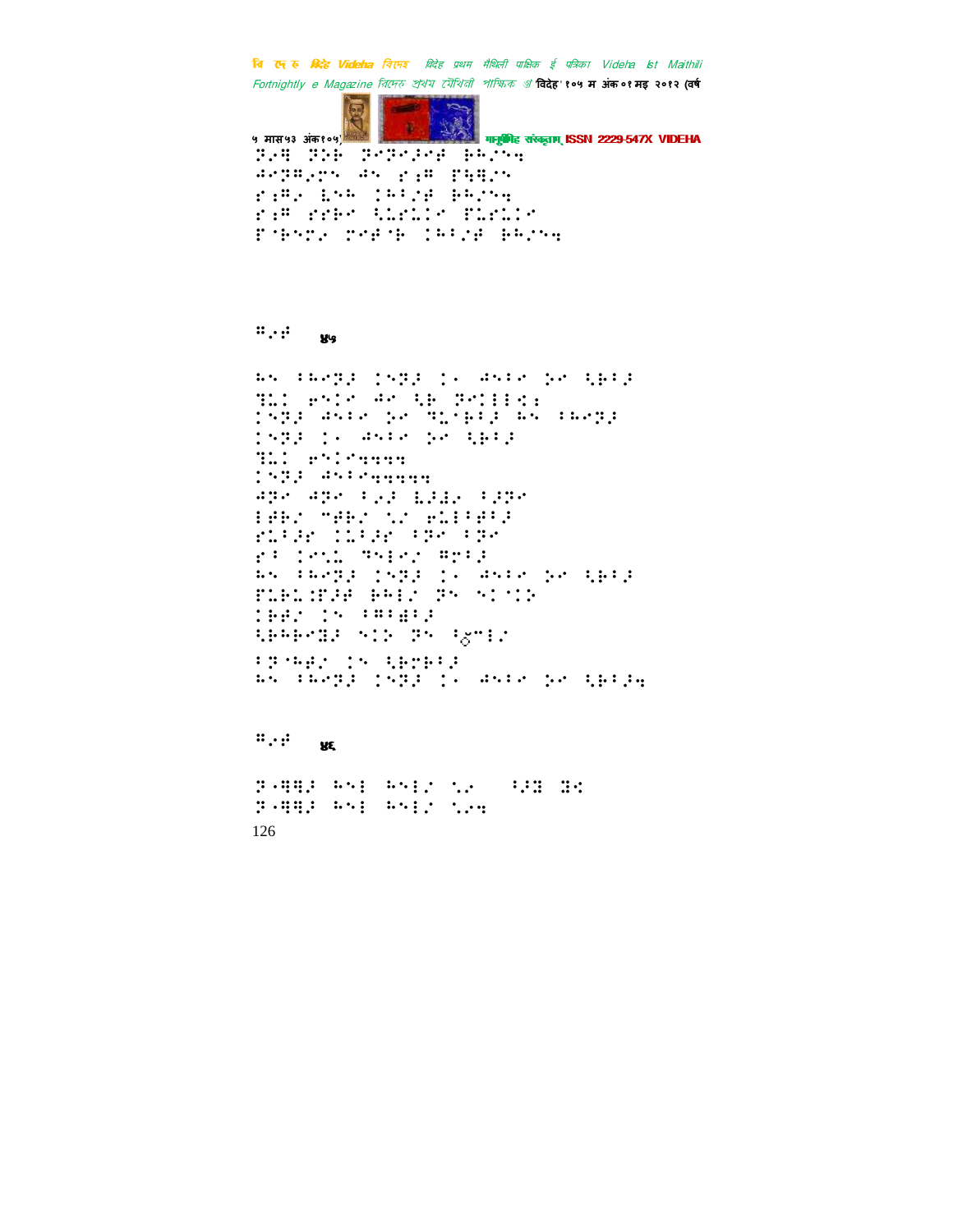बि एक रु मिनेट Videha विएक विदेह प्रथम मैथिली पाक्षिक ई पत्रिका Videha Ist Maithili Fortnightly ejournal রিদেত শ্রথম মৌথিনী পাক্ষিক প্রাণবিলিক বা স্বার্ক ১৭ মন্ত ২০৭২



मानूबीह संस्कृताम् ISSN 2229-547X

**VIDEHA** SIM SIM STRAIN COMPANY **APPRE PARTICULE ASS 34** 40982 P.R. MIC N2 - P.882 Anight **ALB 51 AMINE 11** 11Pr 195 1382 MI fra fja ellif ellf main chine (Si nin fli funder Tale ekono P-993 INE INESE PRI NAM pannel and and gradual the **B-882 AR-52 RPL 182 12** HEAR MARK BIRK MED NOW si si bol an an sa sa Thi Thi MEREPH BRACKE PARRA DE DEVE PRO NA HE BY THE WAY WALLE BAY NAM ₹  $: . . . . . . . .$ BLIBE BLIBY (PP) (1) ARPER When WE Par Mis Dr. We **MISS DAIL LES SERVIER** Refere animal ten fer the sage sage the nith ran to **THE CARP WER SER CAR NEW MARK BARK MIDDEL MA BARBY** POPT POPT PHP SHOWS MARK TRIANG AND ANGER 1978 BARA BENBA FRID NO

**STREED MARK MESS BASER** spage the spage by: 124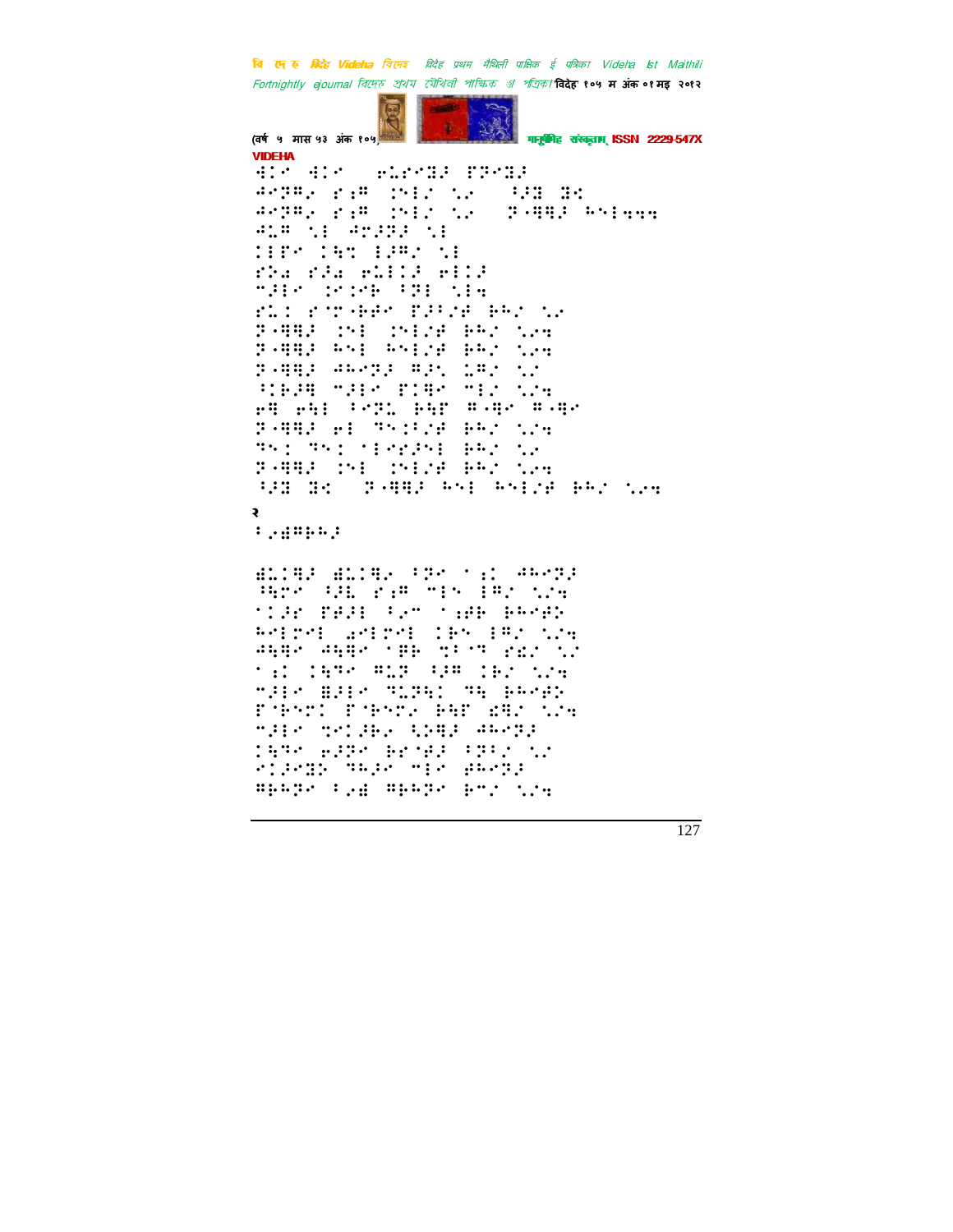बि एक रु मिनेट Videha विएक विदेह प्रथम मैथिली पाक्षिक ई पत्रिका Videha Ist Maithili Fortnightly e Magazine রিদেহ প্রথম মৌথিনী পাক্ষিক প্র **বিदेह : ১০৭ म अंक ०१ मइ २०१२ (वर्ष** 



स्त्र ।<br>अनुभीह संस्कृतम् ISSN 2229-547X VIDEHA ५ मास५३ अंक१०५) mines dres (pro (pro ) ;; PAR TEPT CROSS CROSSE **THE HEAT PROTECTS**  $\cdot$  :: BOOT WILL AT SHAPE SHAPP THE HEND SECHARTE NIN

**Problem and the components of the second components of the second components of the second second second second** 3286 (886 1852 13.24) LATE LAFF FRONT PRO SO Bar all andn ti de tara tara isi mis ta and Aan optiable ear no **Aud an Prake Prake** red ded root (PP) the **BE HOW HAS STAR** 7468 1863 83118 651 124 **Sear Minny Scher Scher** HER PARTIER ARTICLE Present from Prince Benand Thirdraphy Third Bar tra FIRE FRE CHEMIC CHR THE PH PH THIS WH **1980 - 1980 - 1980 - 1980 - 1980 - 1980 - 1980 - 1980 - 1980 - 1980 - 1980 - 1980 - 1980 - 1980 - 1980 - 1980** MARA BADA Print Print Print Play Are spe spe plar war diff. 101 11.1 1.1 1.1 Recognized the control of the rnie en spans min un ARATE CHATE BAT FELY FIR ENTE MER MIER ER NIE Pang Pila (Ang Pagpar 222: (222) 2855 1820 124 Philadelphia School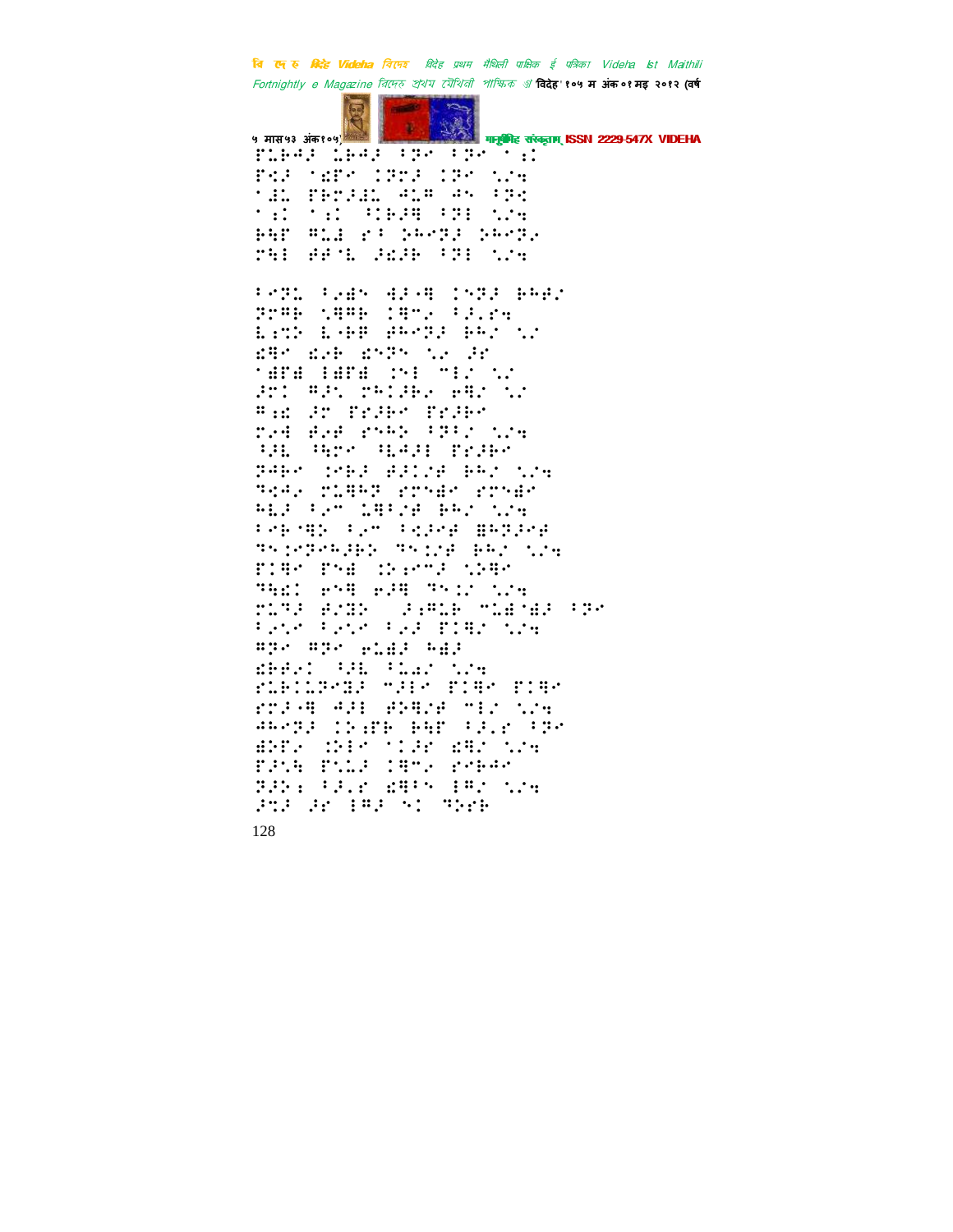बि एक रु मिनेट Videha विएक विदेह प्रथम मैथिली पाक्षिक ई पत्रिका Videha Ist Maithili Fortnightly ejournal রিদেত প্রথম মৌথিনী পাক্ষিক প্রা পত্রিকা' **বিदेह' १०५ म अंक ०१ मड़ २०१२** 



मानूबीह संस्कृताम् ISSN 2229-547X

**VIDEHA** SHIP APPRE SHIP IRI NOW rhan han reben (bafb Pred East 1988 BBY 129 **THAT NAR ISID ARTHS!** PTP PP 1855 182 124 **PRO PLEP REMP REMP** THOLE WESTERN INSTACT rene den: Leen nier **PORTH PRESENTED CON** 

 $r$ .  $r$ i $r$  $\overline{\mathbf{z}}$ 

r.ro r.cha ldio dhlo TABAN TE BYZAGE INNES Br Andali (Mich di Bian **IBS MEP MBS SERIES** bake and and model ap ag 2.45 2.45 1581 27 283785 aber 214 (1942) an photograph ELATARIA ELATARIA (SEC ABAPRA **Argue: Miner (200 (200 m) FALL MARY ARE THE MAR BELLET BELL MELLET** thele thele triver the 18 WH 28 28 28 313 rift rif milk led the rabo alio (Adile Madie We elso imise bho the WARRY PINE PLANE PANE apsplaps, rars participa **BOB: 220: 315 220: 620:** FRAME PROFILE PROTOCH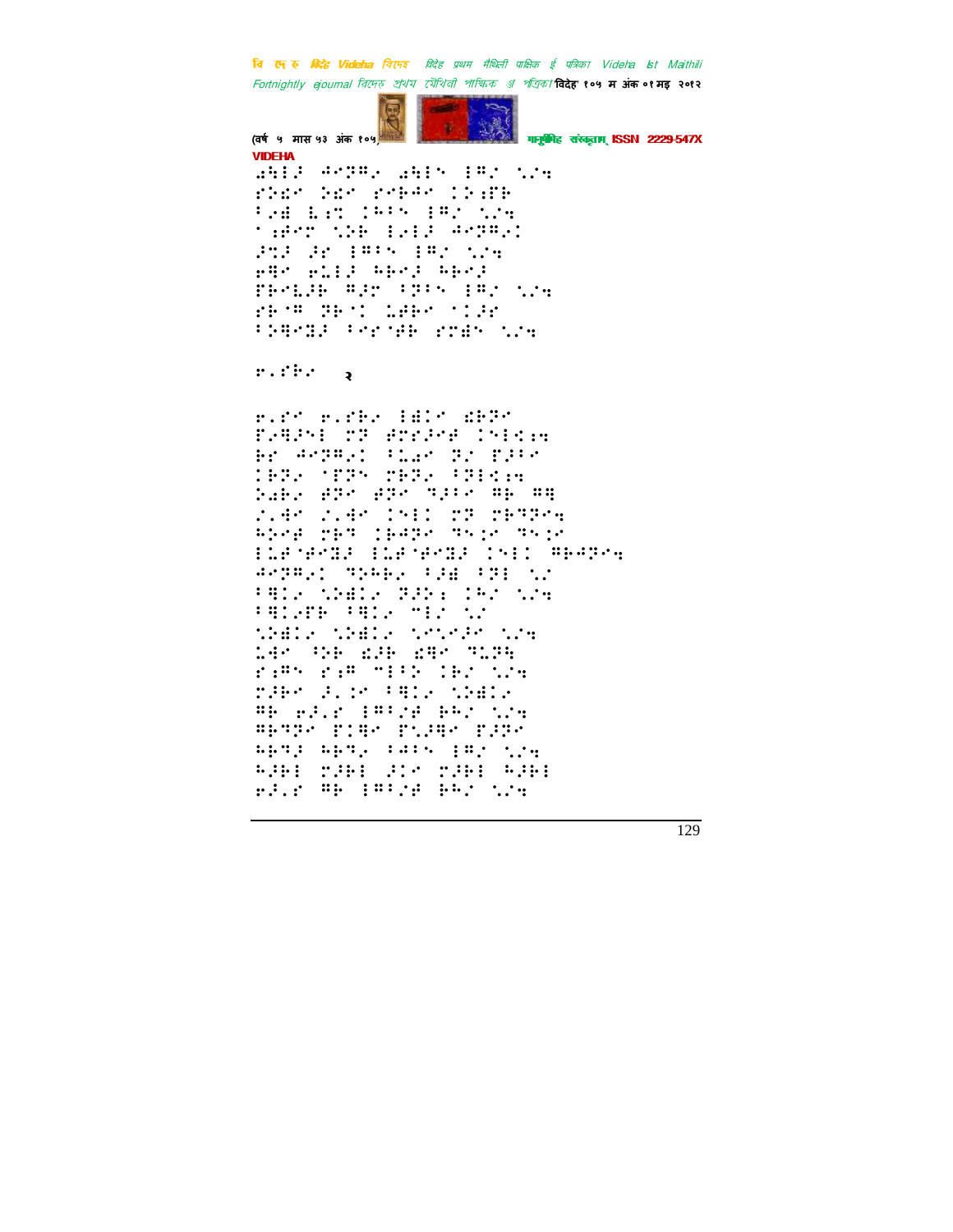बि एक रु मिनेट Videha विएक विदेह प्रथम मैथिली पाक्षिक ई पत्रिका Videha Ist Maithili Fortnightly e Magazine রিদেত প্রথম মৌথিনী পাক্ষিক প্র' विदेह' १०५ म अंक ०१ मइ २०१२ (वर्ष



५ मास५३ अंक१०५) मनुक्रीह संस्कृतम् ISSN 2229-547X VIDEHA alphari Bal agles Ann Nà<br>18 de 1951 mang Ama Sa THE LEASE TRIP TRAINS Alpricate water particular

## 127129-00

FJENER (21.886 1933 32 3332 th Palm Rep BaBe (British THE SERVICE RESORTED THAT AN the the terrible will be TRANS ERA STE MILE FJENERE (FL.PPE) 1572 72 FPF24 1963 1192 8313 322 12 HD: HD: PHD :HD 120 Britche Mise Mise **TREAGE TIER PART FREE TRE** 1991 NDBP 19193 1972 rakhaak (silkek 19a) ar (ag)ra 1888 TELRI ANDR PROTHICL #. 1985 PHP TL.R HE TOW MERRY BAR CREW CREWS AI AILAR CAIR EMPROGRAMA 80 Park 1933 10 MBC FJENER (TLIPPE 1973-72-3732) **M.A. #33 MS MP (1) FIRE 458 IBINE BRY 124** 75,878,800 470 810 811 812 813 322 IDI 개인명 3412 N24<br>3세 12세 1523 IO 3세요 ng an Christa di ser TERMINI BRAYEN RAI NA Bang Bang Sebuah Pal we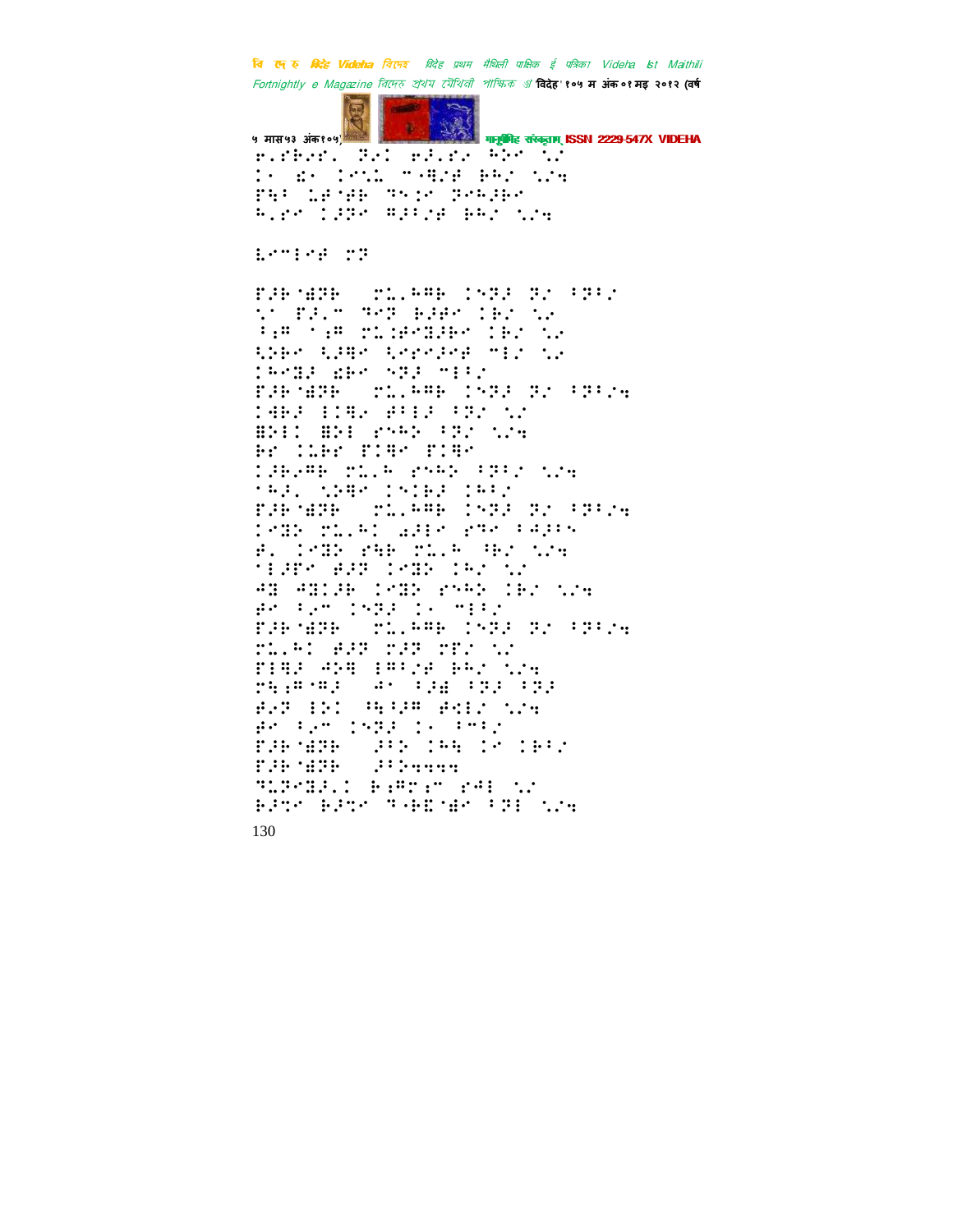बि एक रु मिनेड Videha विएक विदेह प्रथम मैथिली पाक्षिक ई पत्रिका Videha Ist Maithili Fortnightly ejournal রিদেহ প্রথম মৌথিনী পাক্ষিক প্র পত্রিকা' **বিदेह' १०५ म अंक ०१ मइ २०१२** 

**Separate** × (वर्ष ५ मास ५३ अंक १०५) मानूबीह संस्कृताम् ISSN 2229-547X **VIDEHA** THIS WHE PAPE COM THE TILE THE INFE PANCE 136.1 MAR (851) ESTADE (1821-181 1851)4 **STE PARK:**  $\dddot{\mathbf{r}}$ **SEPTEMENT PUBLIC TEMPS THAN CEMEN** TAND MED TABE ABY AN 888 88 31:1 38 133 38 TEST ERROR TREER ment of member in tem third through pas TAIL AR 28 1959A BAS APPEL THE END NA TRAN 1951 Microsoft Apr Asq **SAFE PRID BY INTE APS STAT FROM 1972 STAT** BHI EEL MI 1982 TL: PROF PHAIL PAPAR TEMP AN PREAM PH ape as agoged spra **SECTION CREW ARM AND 1991 - 2002 - 2003 - 2004 - 2005 - 2006 - 2007 - 2007 - 2007 - 2007 - 2007 - 2007 - 2007 - 2007 - 2007 - 2007** "Which Has Hill tem dib the inflant LESPH EPPTS TLTD FRP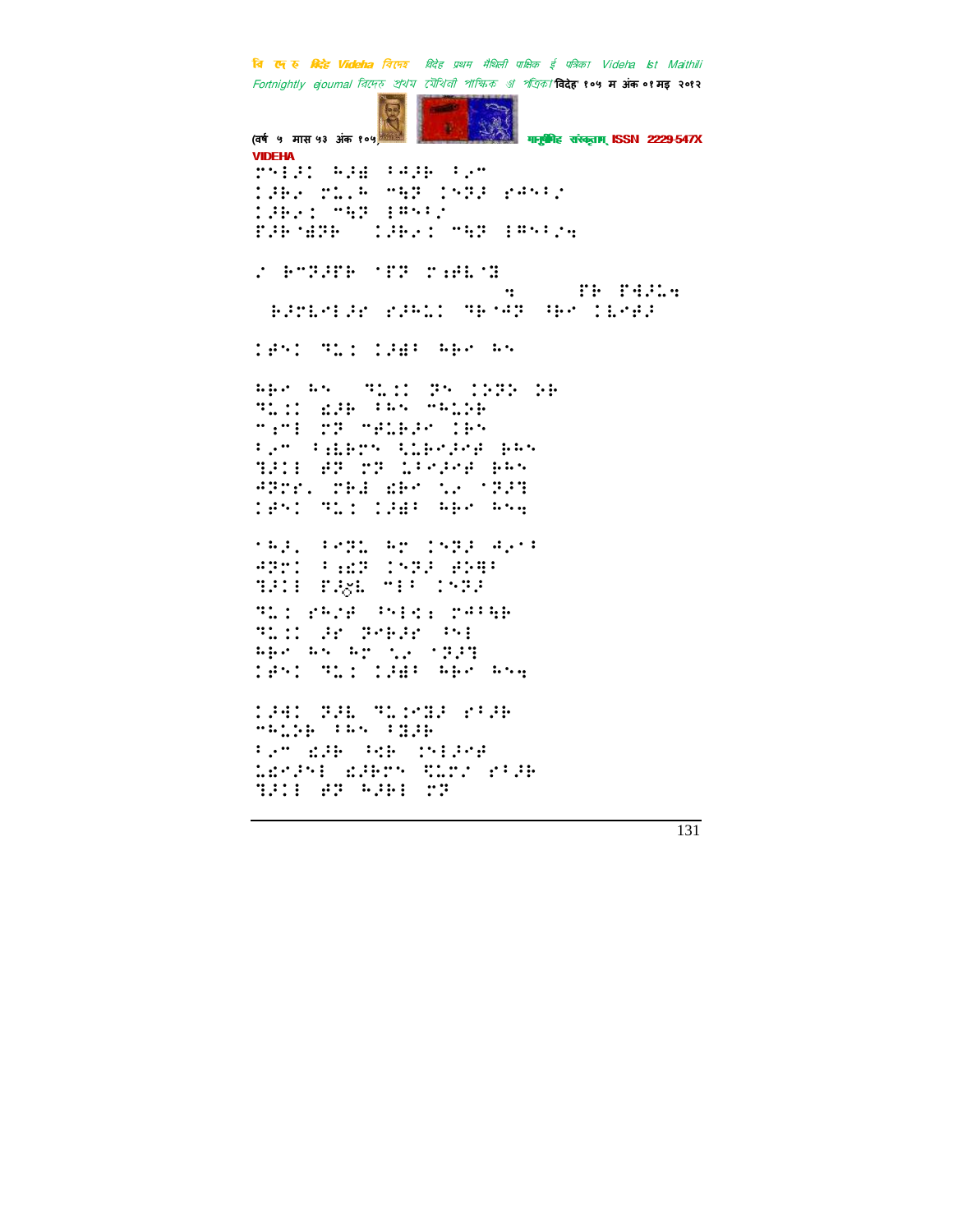बि एक रु मिनेट Videha विएक विदेह प्रथम मैथिली पाक्षिक ई पत्रिका Videha Ist Maithili Fortnightly e Magazine রিদেত প্রথম মৌথিনী পাক্ষিক প্র' विदेह' १०५ म अंक ०१ मइ २०१२ (वर्ष



५ मास५३ अंक१०५) मनुबेनेह संस्कृतम् ISSN 2229-547X VIDEHA 'AFLI TEGTY NA 251 PRIÑI **SACTES CAR APP RS.** 

SPORT RED SECTION PROPER APP (STILL FIR 18215 tras da disebro Graes STORY TEST CONTROLLER SPORT BARON ASTA SEMPRIS, PROTRE 18215 1851 ML: 1288 ABS ASA

**PERMITTE** 

\*#691 2#596. 27 21: 2275 THIS PECTALL TIS PARPS 8: 118922, 838 F-8315 rung apm app anggos FRANK THE PROPERTY WITH **F:W (1.0 WILLE 1921)** 1245 (2012-18-18 TH HIGH IS IS EMPORE REAL PROPERTY Br Earl Polic, Politic **PHIL TRIE. ALL THINE** mid mir mil er Abir Mir PRIPE WHE STORY WELK **TYPE: BOT WHEN WEILS** COMMAND MARK CONTROL Rughs (Seyah (Se Ryells EPRO PARTICH (PRP) FRANK PAIR (FOR) FRANK PANPS **SEPHEN PE APPLE 1PPN** TILL ITE, WHE PAIRS 15831 SHE 24818 (19315 132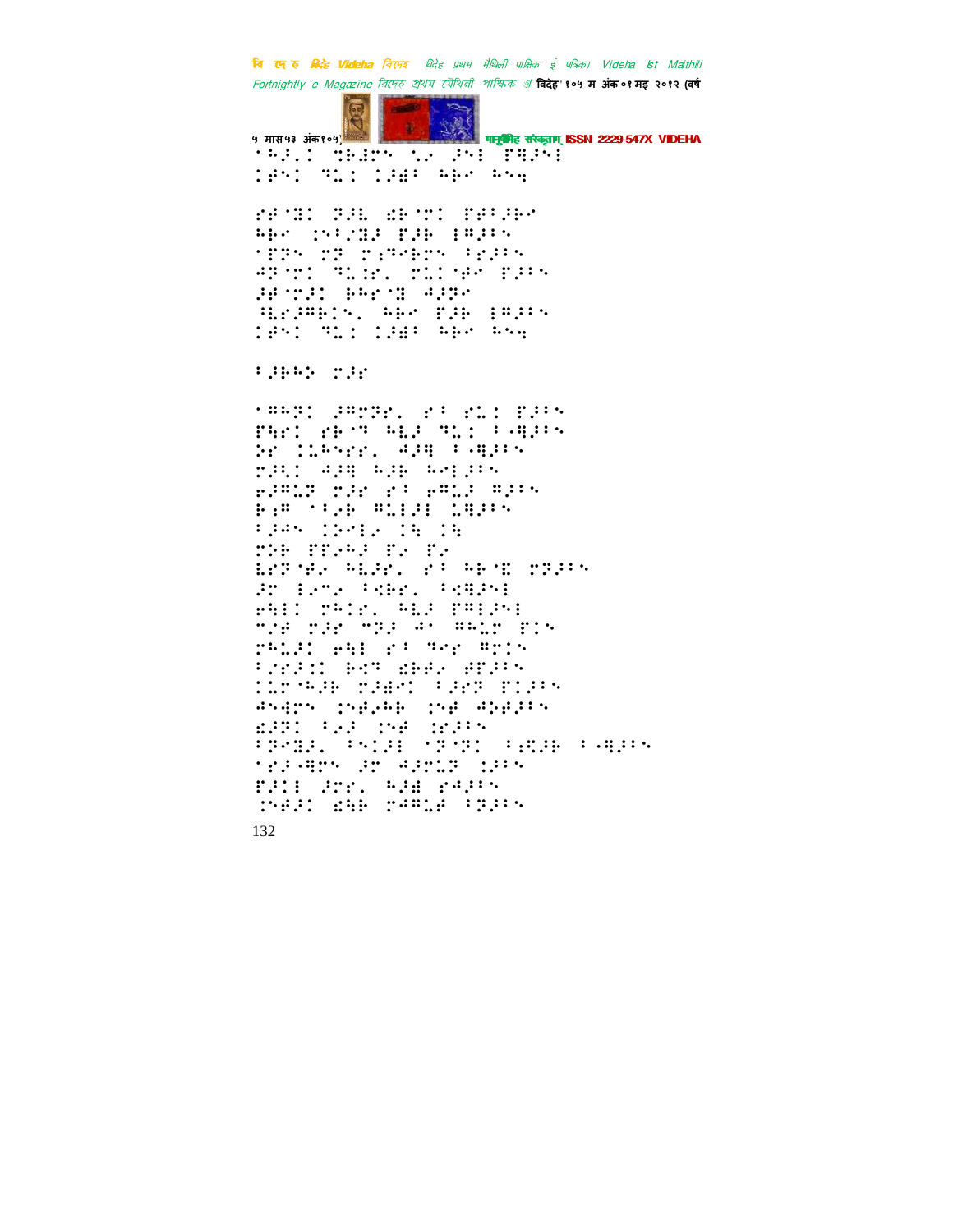बि एक रु मिनेट Videha विएक विदेह प्रथम मैथिली पाक्षिक ई पत्रिका Videha Ist Maithili Fortnightly ejournal রিদেত শ্রথম মৌথিনী পাক্ষিক প্রাণবিলিক বা স্বার্ক ১৭ মন্ত ২০৭২



मानुब्रीह संस्कृतम् ISSN 2229-547X

**VIDEHA** FALE APPE LOCAR IBS INE LARE DEDN 18815 ARRIVER the fire of the fair Bren Amery Place Bowlet Br 1985 TRE PAR TLI PRPP Press san (Pres Press) **TARP PATTER PRODUCTS INC.** 

PRI PAT BREE

fl.d fry Theory Chip SMORT PLEASE MIR SWORTEN WE WENT SET SENS **MIRTS BESST TOUR** 198 (885) 25 25 1928 member magging engine in programma de member de la member de la member de la member de la member de la member **APPI TRIBULARIE PERI** bie teib lrbn difte (be<br>rlfi brb 1979 Br AB Alry Syl 8 98 38 39) Frei tie Saakiaa SPRESS SERVICE SERVICES rriers linies (SH) **APP PELAB BDB5 FS125 FB1** 134 #. \*# 527273 1511 **IRING BELLY SIM** FACTO ALCOHOLIST <u> 1111 - Alexandr British</u> POST PORT FRI NI bina lare si 2 gaia Sepre Bars ruli  $\mathbf{1}$ : BREED RIC ARE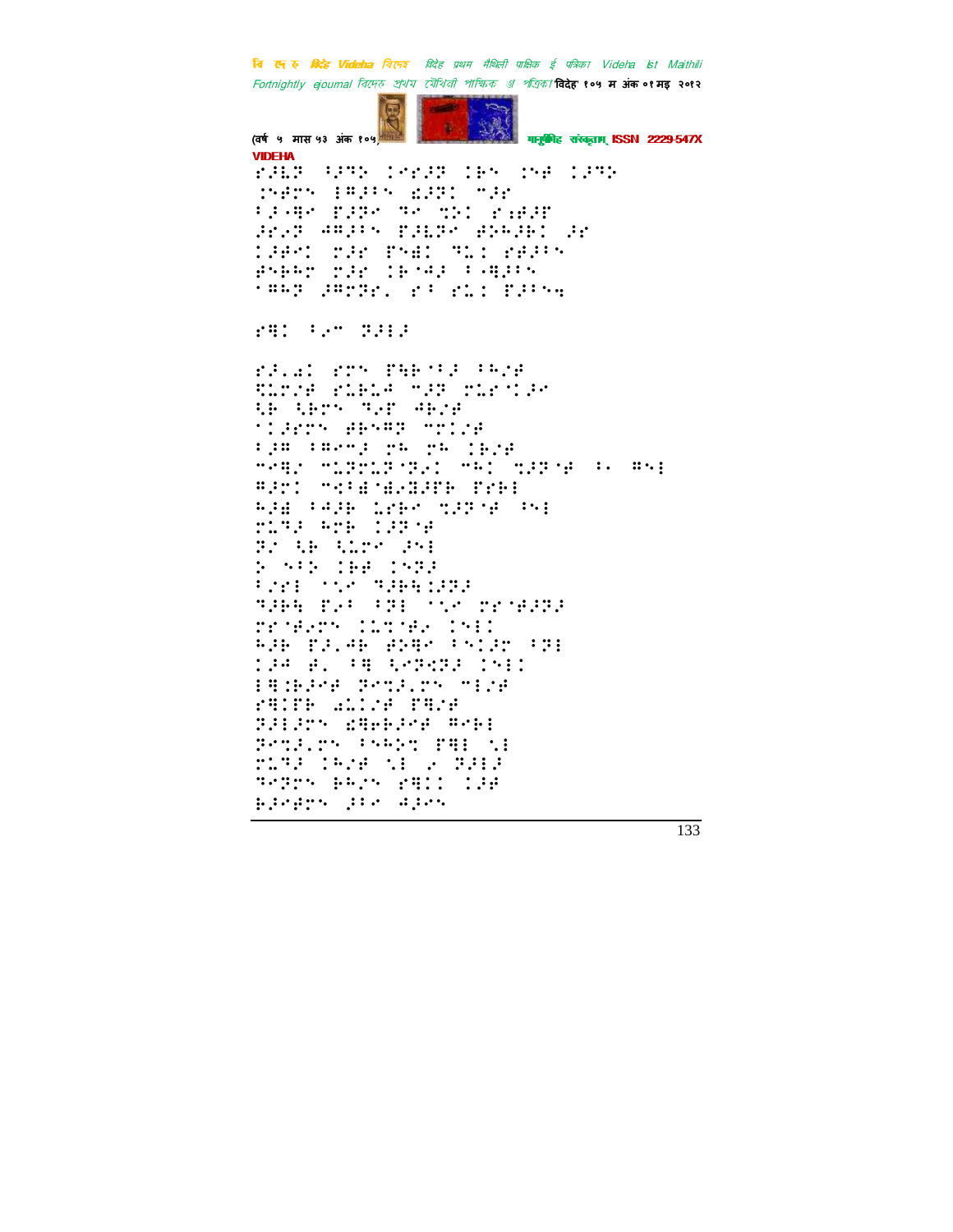बि एक रु मिनेट Videha विएक विदेह प्रथम मैथिली पाक्षिक ई पत्रिका Videha Ist Maithili Fortnightly e Magazine রিদেহ প্রথম মৌথিনী পাক্ষিক প্র **বিदेह : ১০৭ म अंक ०१ मइ २०१२ (वर्ष** 



स्त्र ।<br>अन्य अनुभीह संस्कृतम् ISSN 2229-547X VIDEHA ५ मास५३ अंक१०५) FALL COMPACTION Applicated the chief office depe TIME AT B. N. THR B.T Applier about the 2000 (25) 2001 (25)

F. S. BRAGE STAR

saip saip shelle pele **BEE BEETHER ARTICLE** THE THEFT ANIMAL 'ri de'rele (p) **P.P. PRI THIS RESIDENT** TH SHI THEFTH, HE **F:# : +F:#: #2:: + +4:** this image mathew theoretic. ANY PERSON AND PER alre alre Agges dell'Agg BREAK MISSION SEARCHER tener sale sesso sales **THE REPORT PERSON** 45 22:88 25 PARI 1990 **TARRY'S BRANCHILLY ARE PHI TEMPLE ARTIC TEMP FRAME TO STATE MLB** (1985) THE CHEC FRIEDS INSUL SPAR PRES MISHER PAI #572 (876-1876 RLTVE President Caracter (Articles dig ager telep sign popular prospectively thui eads, This Capty **A COMPANY MODEL REPORTS** HA POPE IME CHREEK.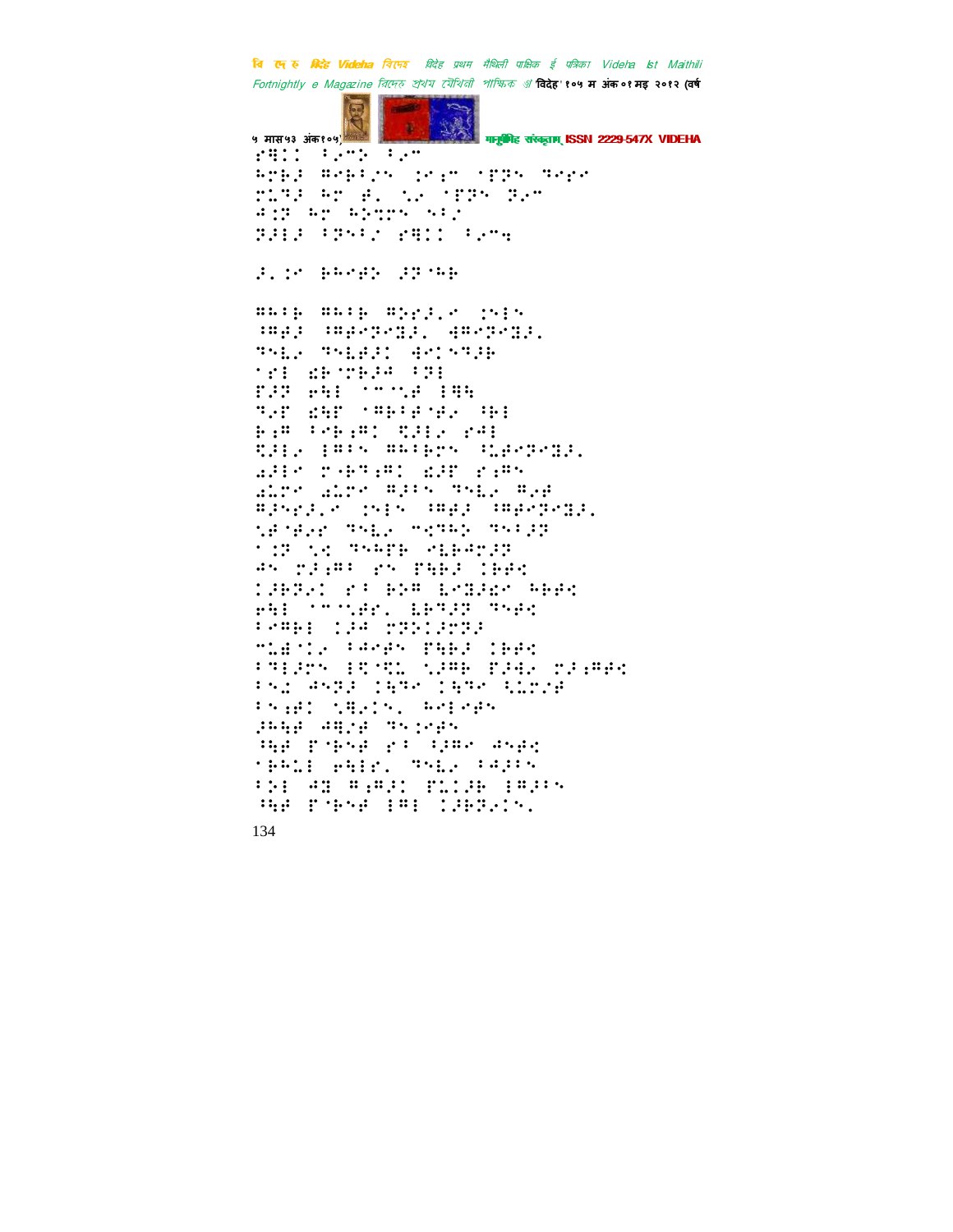बि एक रु मिनेट Videha विएक विदेह प्रथम मैथिली पाक्षिक ई पत्रिका Videha Ist Maithili Fortnightly ejournal রিদেত শ্রথম মৌথিনী পাক্ষিক প্রাণবিলিক বা স্বার্ক ১৭ মন্ত ২০৭২



(वर्ष ५ मास ५३ अंक १०५) **VIDEHA** 

मानूबीह संस्कृताम् ISSN 2229-547X

South Mary State Mars *Things winder while the* 1511255 NPB E242 F13 22:85<br>F222 TSPS P2 TSL2 222-83 <u>tik drig (grupnografikan</u> BEND BEN SIE MIR TEER r: 565 Sta.83 II AGB-**THERE STRIP FEARLY** MP HP ENSER SIME THEI tum par ar mal FACE TACHER SITED AND **TER TER LEARNE FRONT THE SECTION OF MINERALLETT BIRT TECH** Arang African Erritor Chan STORY PRE EMERGIC HIPIS. 33 MH (138 113184 1625 ETHER SEP ROLL PRES PREMIER. AAR SARPE ESSIE IES S. Do BRAGG (13 dBA 10) great free reading the

 $\mathcal{L}^{\text{L}}_{\mathcal{L}}\mathcal{L}^{\text{L}}_{\mathcal{L}}=\mathcal{L}^{\text{L}}_{\mathcal{L}}\mathcal{L}^{\text{L}}_{\mathcal{L}}\mathcal{L}^{\text{L}}_{\mathcal{L}}$ 

<u> 1980 - De Stal Stal Birl</u> :571 :521 :34 :325 FAR \*\* PREPARE TETY APPIT rep. appe rage appe apes #i# r>"r. BJR HALLT THE STORIES SAN PRINTS asssport pasporal apro 18/21 el 2475 PP25 STOR STAR A. ALON 134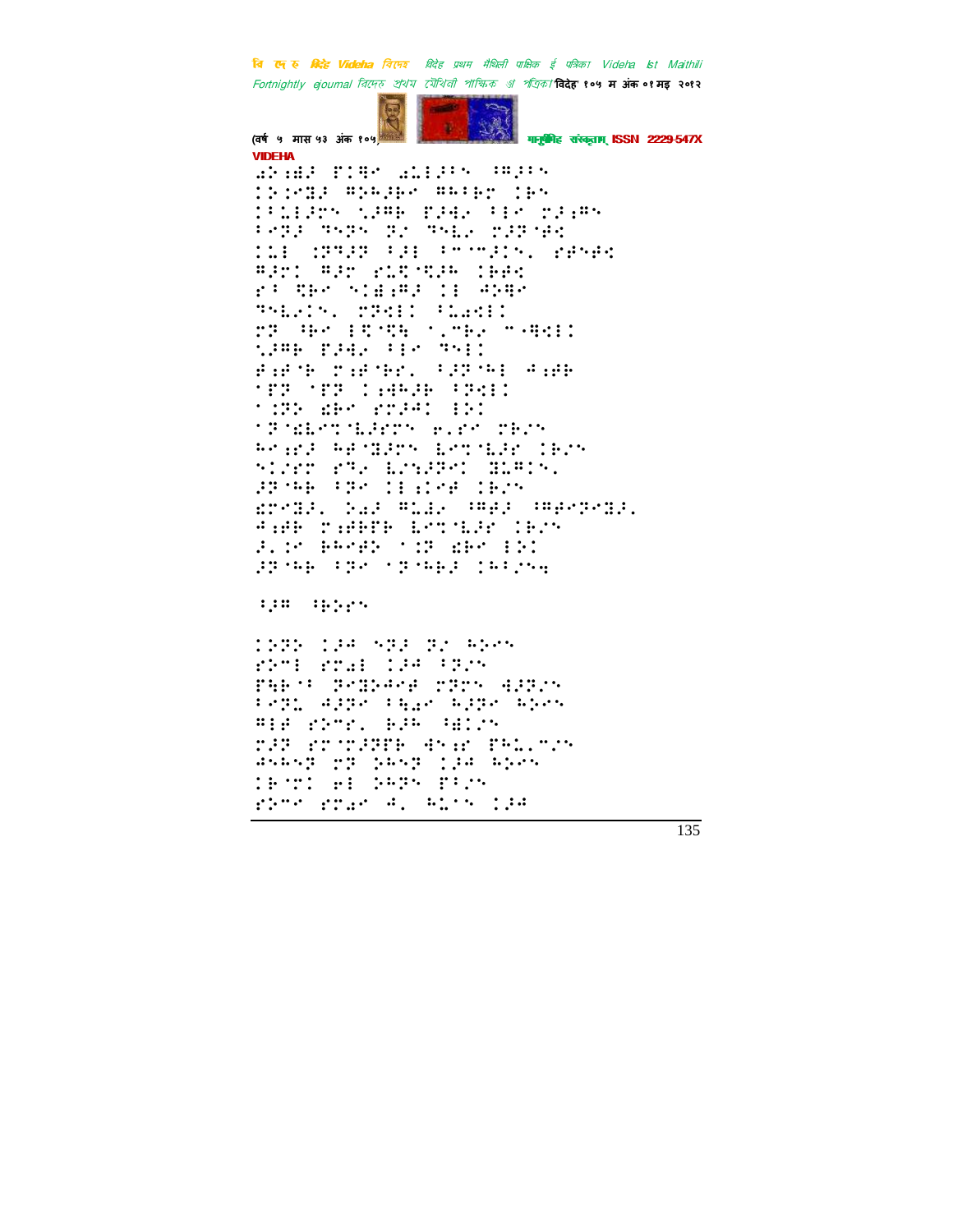बि एक रु मिनेट Videha विएक विदेह प्रथम मैथिली पाक्षिक ई पत्रिका Videha Ist Maithili Fortnightly e Magazine রিদেত প্রথম মৌথিনী পাক্ষিক প্র' विदेह' १०५ म अंक ०१ मइ २०१२ (वर्ष



५ मास५३ अंक१०५) मनुमिह संस्कृतम् ISSN 2229-547X VIDEHA tang in sang iga alor 1945 | 51 MILIONER 191 5 194 1989 BY NAM BOL AGOS<br>NAM BOL AL (Borr) 1895 IPOTE PE SETSE PHES Bar Bal Alim Easteler<br>2017 Nascar Groupe Carl Base rial and crowd CB25 PTAR PRE EN BRAR PREM ra isin zarome ore za Abso rend gebolgegoepes<br>rige renolbirri begaal gsals **TER 124 TERP ENE 23 IEUN** 45 134 151 TEPCHA, 151 1825 DESTRUCT DES CHICS rabbeb desporte la provela. 8.95 BMT 486 PHP HARTH HERT IN 1951 ABOVE

**PHE TRIPS** 

phi #. phi bir tr TEMP TO DEPATH AND NO PART PROBLEM PHILADERM ON THING PARK AND BRI NO **ARREST TO: POINT PARK REPORT** PARL PENER RO WHILE MERRIMENT NO TANA PHI KAR CABY ADM NO flil rim ear me th TEST FOR THOSE CON TH'S **AND AND PROVIDED AND AN** PROBLEMA IRANI **PHI #. PHI #20 %2**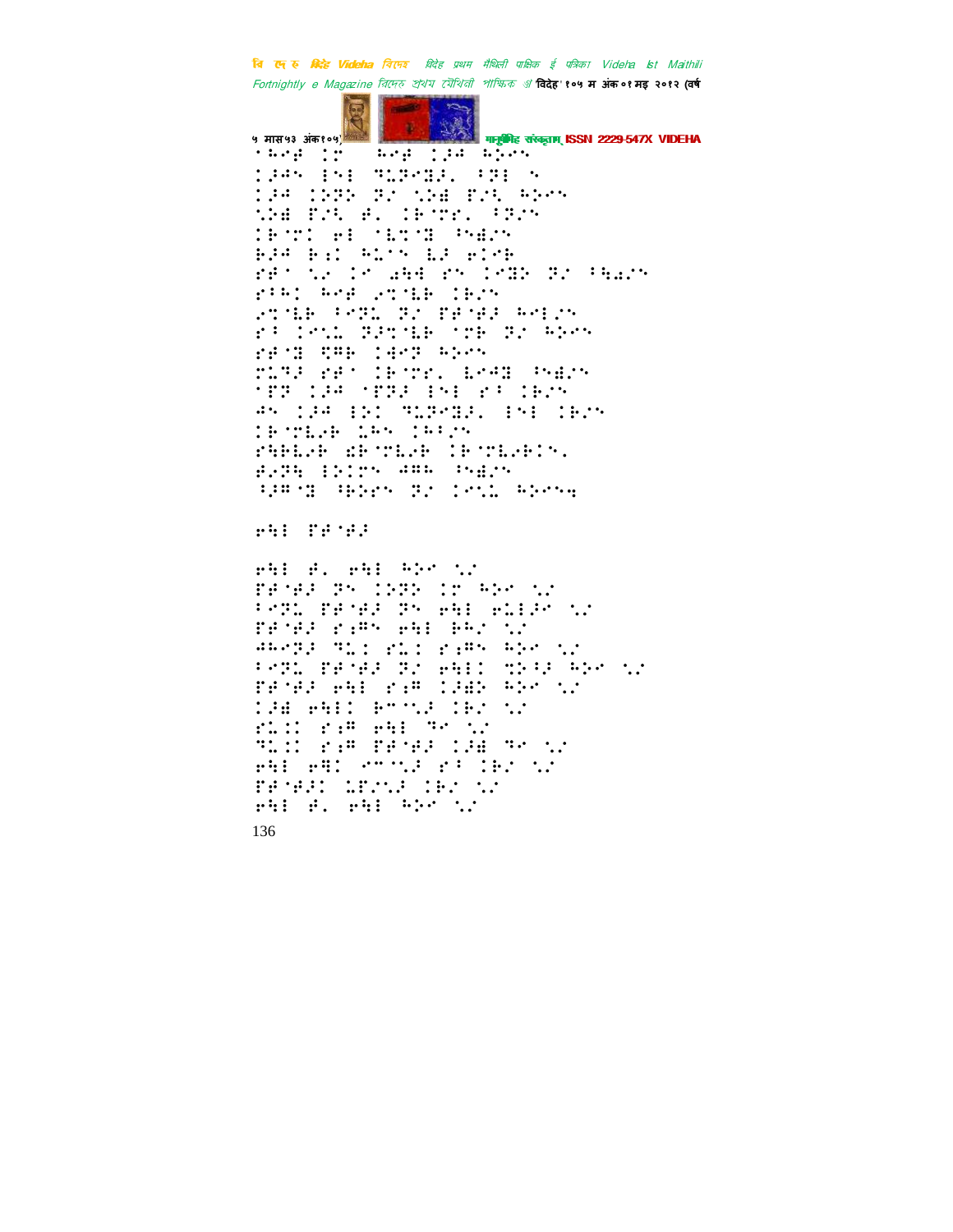बि एक रु मिनेट Videha विएक विदेह प्रथम मैथिली पाक्षिक ई पत्रिका Videha Ist Maithili Fortnightly ejournal রিদেত প্রথম মৌথিনী পাক্ষিক *প্রা পত্রিকা* **বিदेह १०५ म अंक ०१ मइ २०१२** 

**Service** 

× (वर्ष ५ मास ५३ अंक १०५) मानुब्रीह संस्कृतम् ISSN 2229-547X **VIDEHA** PANARA PA 1989 18 ADA 124  $\cdots$  : Ber 7631 minute (6 meg 1913 par 12 rdi Bern Theodie Sep bie th 191 1925 (201315) :3455 | 1313 | 1625 5852 122 1252 Arr. TRICH POBBER AND deferr 1312 Agi Abes 15162 (2993 S. P. P.H.F 1625 FLAR FRIDA PREPERT th new laws here from deep rares was deem ga men spri masno pags FMRIGHT MER BMB2 IB25 5552 FM 13415. **PRESS (RES. 8000)** PRINT ART TEE REST FOR STEP CHOOSE BOILS PROPERTIE STAR REPORT **ASP PRINT TEL BENET** a, projectní projekte ener Br PRIER THE REARY F BR PRE HE CREE CREO pages (Mil. 1912) leeds PRES BY CERE RELAY **FI THE TELEVIOLE TEP POLISYON SPORT CR** PRODUCED IN ST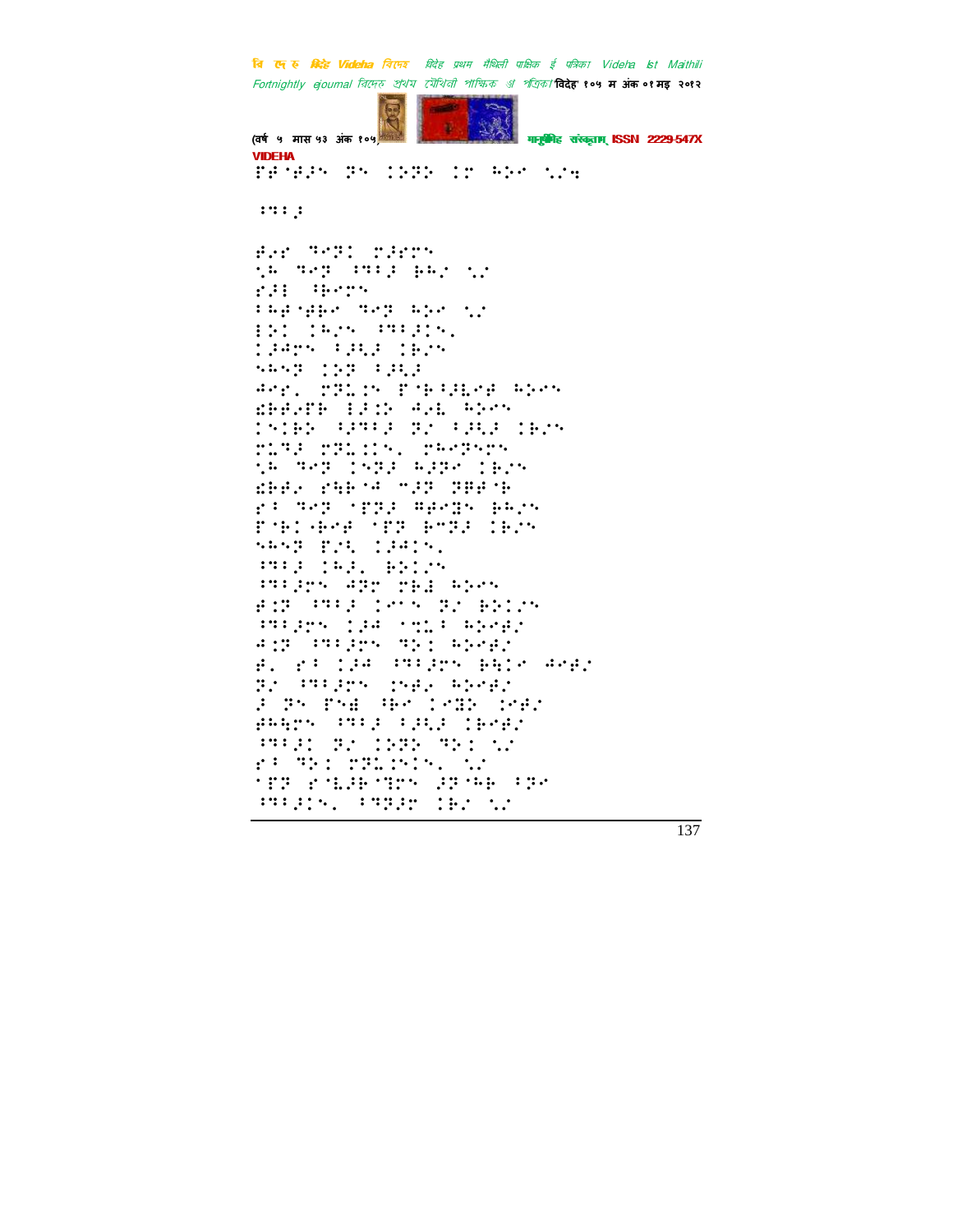बि एक रु मिनेट Videha विएक विदेह प्रथम मैथिली पाक्षिक ई पत्रिका Videha Ist Maithili Fortnightly e Magazine রিদেহ প্রথম মৌথিনী পাক্ষিক প্র **বিदेह : ১০৭ म अंक ०१ मइ २०१२ (वर्ष** 



५ मास५३ अंक१०५) मनुमिह संस्कृतम् ISSN 2229-547X VIDEHA BREAK CHANNEL representations and the term

till the senight

le China le Phina<br>Anglo (propheno phi **FRAME THE BEATH** 32 718 1232 124 **1993 HEBS BECAMING** Add (1913) HDDN **PERTIBE 191** 80 SPAS 55 as jie abejį bspe 14-11 25 165 288 **1912 HEBS 92 HER 12 134** TER 194 45: TER 183 BIB PARRY TEP BARK RAP FAMILIA AMP REAR **BREE THANK ITE BRE** SA SHERAMA<br>Prosessor She \$12 Arguel php php BROFONDEN (BP) B. BENDORFER He allow man bronderer HERM LANGE BAR radh 194r. Mich **ASER 182 134** 1838. Br 16 BREAK SEAT STEAMS TO MT. Spreaking the FIRE IPSPORTED FROM Bi B. M. Thebel fin Arpay: Preles Back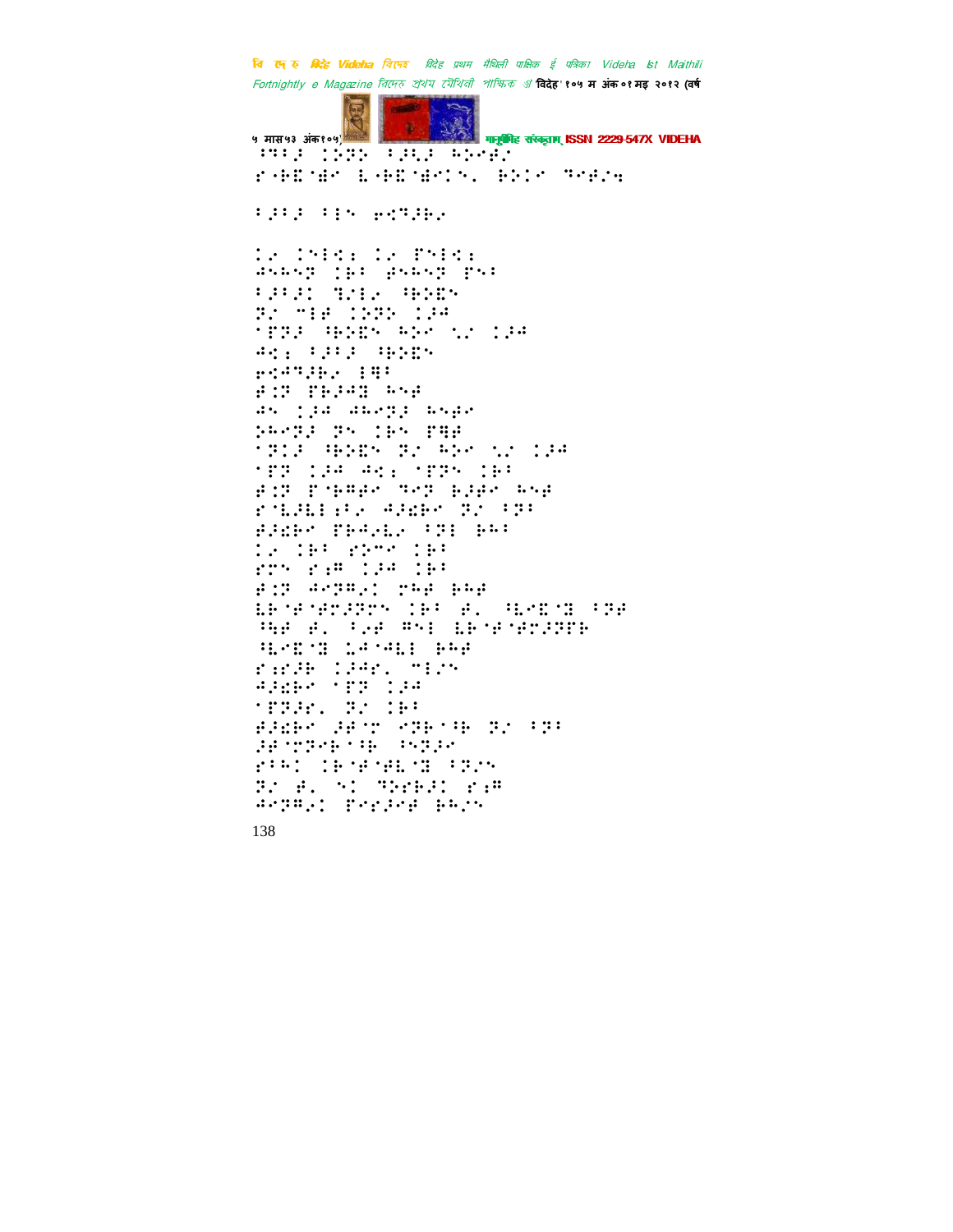बि एक रु मिनेट Videha विएक विदेह प्रथम मैथिली पाक्षिक ई पत्रिका Videha Ist Maithili Fortnightly ejournal রিদেত শ্রথম মৌথিনী পাক্ষিক প্রাণবিলিক বা স্বার্ক ১৭ মন্ত ২০৭২

**Service** (वर्ष ५ मास ५३ अंक १०५) मानुब्रीह संस्कृतम् ISSN 2229-547X **VIDEHA** \*PP #2PR21 (PR2) **EXAMPLE 2008 2009 12:25 PM** SPEED OFF 1572 PENE BENS nie nie aego, pałą abłyc 12 18: 18: 32 Alex rn Ade Pobrienne Adriate **MIP LOLED AGE PROTER 1918-18 St 2007-00-00-00 SLIP BY INC BREEK PARTICIPAL PRODUCT** 

**INTER IN 1388** 

**ASS MAIL 120 1944 ANIBA IN IRE NA** HIS S.M TH TA 188 599 12 15 TI: 18HD HDHS (18HS 18H rich rangers and the BLOW APPE SPAPE ANS AP **CAMP IN 1888** 15 AME PER PENY TSE<br>PA TSIR TSIR MILA MERIN RAPA SATARIER TE PARTA Apps Ship Alpha Bars anega apigp **BEF NOOR EN FORECO** tje de jaro begijn. State Thirty Constant State Constant 825 7512 12 12 54285 8525 ndis BB d. (Aldr (Adr RIPERIES ISIBN 198 RM rollectry yourselv. Harry INIBE IPEN IN PROBABL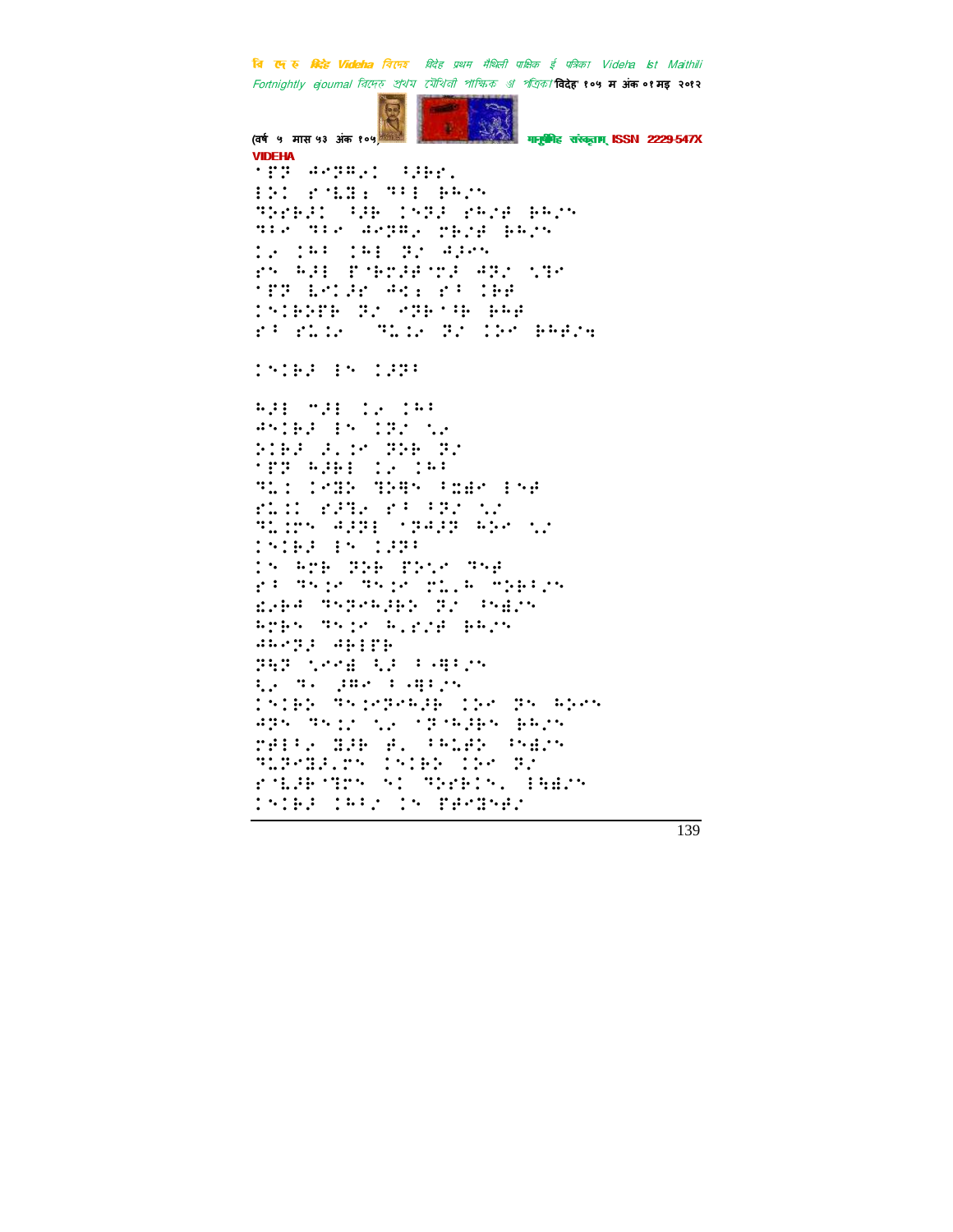चि एत् रू मिन्हे Videha निएन्थ विदेह प्रथम मैथिली पाक्षिक ई पत्रिका Videha Ist Maithili Fortnightly e Magazine বিদেত প্ৰথম মৌথিনী পাক্ষিক প্ৰ**'বিदेह'१०५ म अंक०१ मइ २०१२ (वर्ष** 



५ मास५३ अंक१०५ साल कर संस्कृतिक संस्कृतिम् ISSN 2229-547X VIDEHA GRIEN IEN NA ENE BART **CAINE IN 1222** LAR EPRINTING

/⢷⣇⢷⢾⢾⢽!

/2./2!⢿⣜.⢿⣜!!AB⣛1! BAR BAR TERT PRICE ⢹⢽.A⢹2!⢷⢼⢾!A⢽1! **EAR: PRESS REPORTS WE THE HEATHER**  $f: H$  BERG BROW 2.2!⣁2.⣁2!⢽⢹⢴!A⢳1⢾!! ⢼⢻⢷!2!⢳⢼⢼⢻⢷!A⢽1! ⢼2!A⢹2!⣝⣅⢻!A⢹21! mér sie Fichaliser A⢹2.A⢹2!⢽⣇!/⣅⢷⢼⢽!⢳⢵! /⢷B⢷⢾!A⢹2!⢼B⢷⢾!A⢹21! ⢾⢽.⢽!A⢹2!^⢵2⢼!A⢹21! /⢷⣇⢷⢾⢾⢽!⣐⢼⢷!⢽!⣁1! 1985 - 11985 - 11998 - 11998 - 11998 - 11998 - 11998 - 11998 - 11998 - 11998 - 11998 - 11998 - 11998 - 1199  $^{\prime}$  . The state of the state of the state of the state of the state of the state of the state of the state o A⢹2.A⢹2!⢺⢽⢻⢴!^2A1! SAPER SON PARTIES  $E$ . A finite  $1977$  mis  $f = \frac{1}{2}$ ⣅⢷⣅⢺.^⢼⢽!⢳⢼E!A⢹21⣒!

⢼⣝!⢾⢼!

140 ⢼⣝!⢾⢼!⢽1!⣁!⢺⢵⢷!  $T^{\prime}$  will do the the file ⢾⢴⢽!⢼2!⣎⢷!⢵⢷⢼!⣈2⢼! ⣔⣓2⢼.⣔⣅2⢼A1!2⢵⢷⢴!⣅⢽⢼!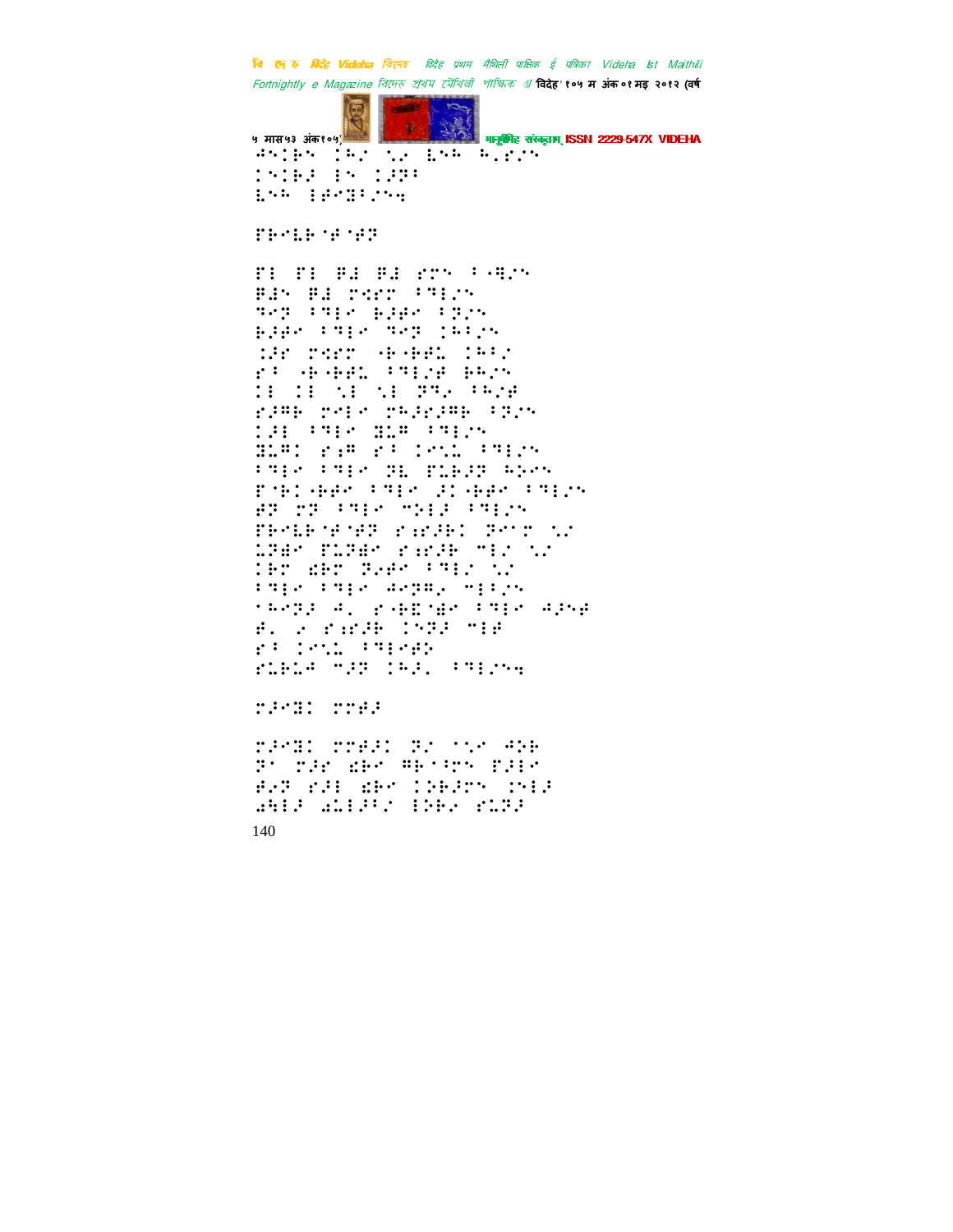बि एक रु मिनेट Videha विएक विदेह प्रथम मैथिली पाक्षिक ई पत्रिका Videha Ist Maithili Fortnightly ejournal রিদেহ প্রথম মৌথিনী পাক্ষিক প্র পত্রিকা**'বিदेह' १०५ म अंक ०१ मइ २०१२** 



मानूबीह संस्कृताम् ISSN 2229-547X

187931 13.92. 311 373 sepa, get the credit. RAN PLANTA TARTARE TRAV **BEACH TEACH PRES** radi rrea din Palesan Hill Tiller the 1886 TPSHI TTEP TO PASSE 33 MA 1939 291 891 rPRES #6248 MPH1 #01 d:04 'd: 07218 rF AN PLI PRYST TUMBRY WRITE animatry (teach crain wh<br>Socket arounded crain TREE TTER BY TH *TAPARTY 1982 BRS* 

PROVINCI PRODUCT

**VIDEHA** 

PHOTELER FRENCISHING #51 <u>: #:r: ::# #:/ #~:</u> ra introdukció akció admonistra HP FHE MEM MAR MAINER: **SB 13B 32 7512 12 | 825 | PAIRIL | 138 | 1585 | 851** ST THEN INTE INNE TO THE ik iak ishli boʻallaro 383 BBR 23 UPP88 18 Aprilie (1918 Mar Flaire 4398 2398 95 81 951 1595 9398 MP PROMPER AL INFRAINCE PH 8. ATES (200 18638) 22 TH: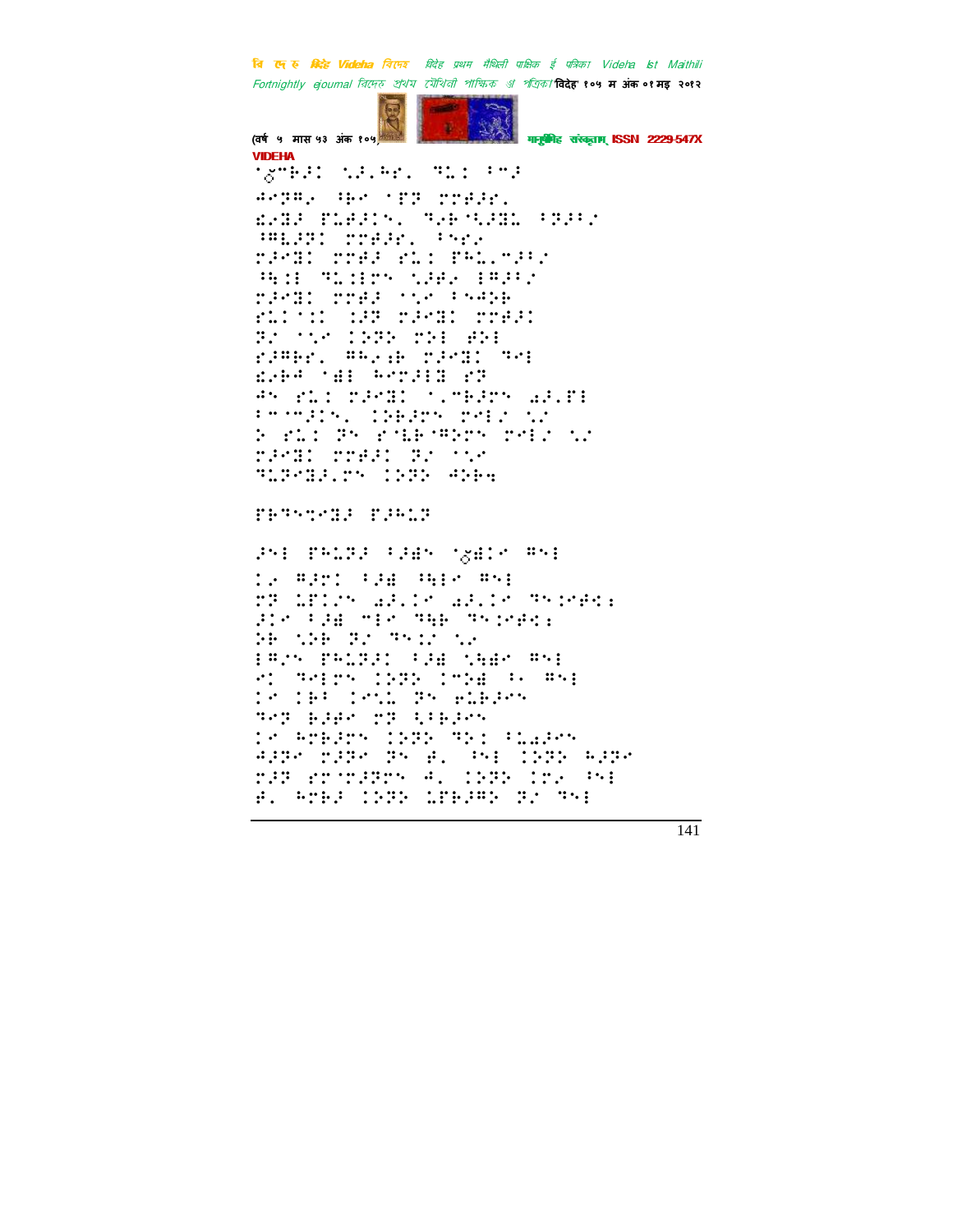बि एक रु मिनेट Videha विएक विदेह प्रथम मैथिली पाक्षिक ई पत्रिका Videha Ist Maithili Fortnightly e Magazine রিদেহ প্রথম মৌথিনী পাক্ষিক প্র **বিदेह १०५ म अंक ०१ मइ २०१२ (वर्ष** 



५ मास५३ अंक१०५) समिति हो गानुब्रीह संस्कृतम् ISSN 2229-547X VIDEHA PARL STEAR PARLY PËRS RA: Applie, lest pape Wsi F: 7-7 B. PRIZE 151 108 108 165 95 165 to PAIN PRESSON AND SA **1PP 4B 1.8993 Hile #51** 18 1232 PARTNIE, P.W. 188 851 SA ASTRI TT TSAR ENEI 351 FJR12 (255 FJA (812 RS) PROFILED TO A STATE WAR THE BIRK PARRI PROBING IN S rabel (brew sprs rabel) **THE SEP PLOT FROM PROV** PACE SHOW HAS HAS FRIN BOIL PROFIS (STR CENTAL Sr. Pal Clr3BoBb BRoBe: PAIRS: energy length by PROPE. **SMIL BOWE, SHER BRANK: ARABANI ALIBARA PRAFE.**  $\mathbb{R}$  and  $\mathbb{R}$ ranch a renama byer spp depay pansages agsay **SARA INS PALRAPH LOTALEY CHAY THE ALIS, APPRAIS, SIR ING. A BACHING AND MANUSCRY STEP BRIDGE**  $\cdot$ : 

**TTPSTED FTED TESTS** richt and a strong of the strong of the context of the strong of the strong of the strong of the strong strong  $1.74.14$  $\ldots$ THIS TELL ESP TH WASHED ARTA. 1999 - 1999 - 1999 - 1999 - 1999 - 1999 - 1999 - 1999 - 1999 - 1999 - 1999 - 1999 - 1999 - 1999 - 1999 - 1999

Sena, Alguine radi (Selai Aesgo) 142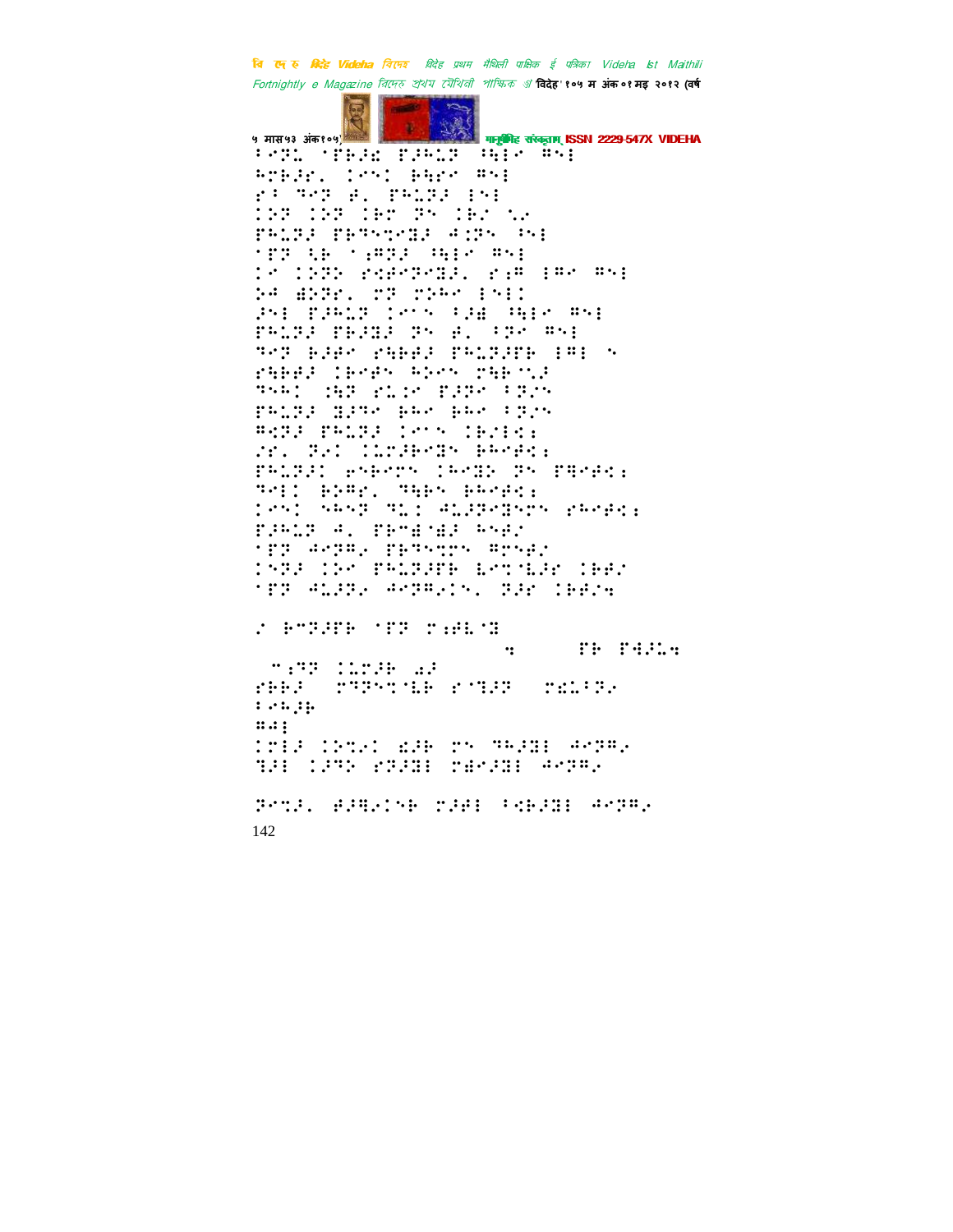बि एक रु मिनेड Videha विएक विदेह प्रथम मैथिली पाक्षिक ई पत्रिका Videha Ist Maithili Fortnightly ejournal রিদেত প্রথম মৌথিনী পাক্ষিক *প্রা পত্রিকা* **বিदेह १०५ म अंक ०१ मइ २०१२** 



मानूबीह संस्कृताम् ISSN 2229-547X

(वर्ष ५ मास ५३ अंक १०५) **VIDEHA** rage walgare ri (1962) Gridde Gergg. 807 454 158 4381 811381 40982 Space Recording Party (Rough) Argen ELTE BATE JATHEN BRAGE AVIA. This plan provide bende and . TRIN RIVIN IZIN 2 (1914-2009)<br>"TITE (PHP) TRINI TRIJE (PTP)  $\ldots$  : rtas apel poe (626)<br>Aper Aper (66 626) (6226) rag reagan ragon di Conda 1994: 200 (950 09221 3: 25 2211 4:35 2:32 **Addition Ponent Addition Leith** THE PRESS TEACHERS TR **THE TEST CONSTRUCTION CONSTRUCTION**  $\begin{minipage}{.4\linewidth} \begin{tabular}{l} \hline \multicolumn{1}{c}{\textbf{0.1}} \multicolumn{1}{c}{\textbf{0.1}} \multicolumn{1}{c}{\textbf{0.1}} \multicolumn{1}{c}{\textbf{0.1}} \end{tabular} \end{minipage} \begin{minipage}{.4\linewidth} \begin{tabular}{l} \hline \multicolumn{1}{c}{\textbf{0.1}} \multicolumn{1}{c}{\textbf{0.1}} \end{tabular} \end{minipage} \begin{minipage}{.4\linewidth} \begin{tabular}{l} \hline \multicolumn{1}{c}{\textbf{0.1}} \multicolumn{1$  $\begin{minipage}{.4\linewidth} \begin{tabular}{l} \hline \textbf{0} & \textbf{0} & \textbf{0} & \textbf{0} & \textbf{0} & \textbf{0} & \textbf{0} & \textbf{0} & \textbf{0} & \textbf{0} & \textbf{0} & \textbf{0} & \textbf{0} & \textbf{0} & \textbf{0} & \textbf{0} & \textbf{0} & \textbf{0} & \textbf{0} & \textbf{0} & \textbf{0} & \textbf{0} & \textbf{0} & \textbf{0} & \textbf{0} & \textbf{0} & \textbf{0} & \textbf{0} & \$ 

 $\ldots$ 

182 MS 121 MA2.158 821 WARRE PORTHOLD IN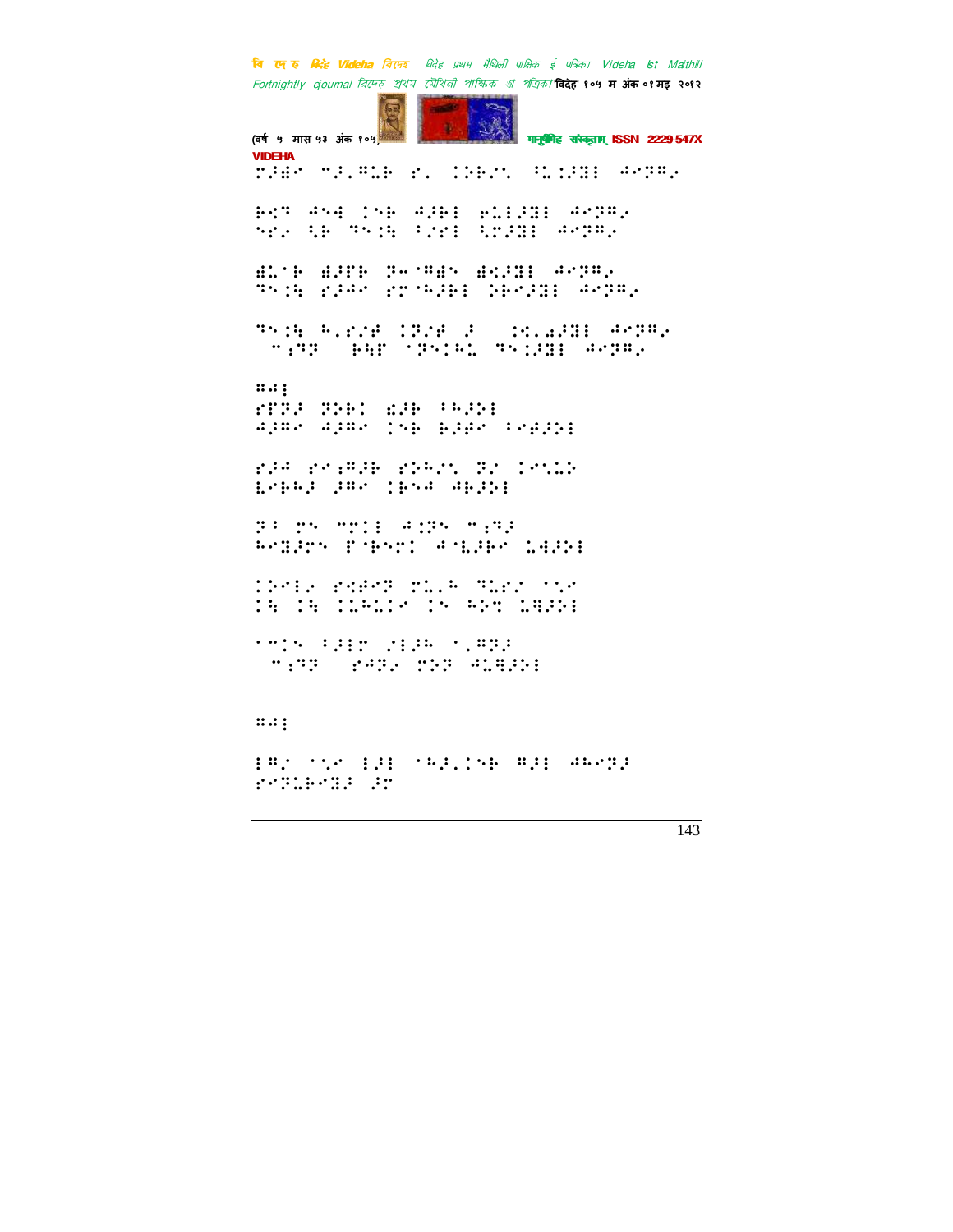बि एक रु मिनेड Videha विएक विदेह प्रथम मैथिली पाक्षिक ई पत्रिका Videha Ist Maithili Fortnightly e Magazine রিদেহ প্রথম মৌথিনী পাক্ষিক প্র **বিदेह : ১০৭ म अंक ०१ मइ २०१२ (वर्ष** 



**AND STREET STREET ISSN 2229-547X VIDEHA** ५ मास५३ अंक१०५) TAR, 198 MAR ER PLÖRE ANDE MARK **FOR BLIPS** Tho Caby Ada Agasb (orabo Baby 23  $1.142$ BM 1986 PAI MMIN PARED IN MAN  $\mathcal{L}$ AND PRESCRIPTION ARE INFORMATED  $1.441411$ TREP WENTER COMPANY PERMITTER PROPERTY the Blil AP (dBB) right (Then) be  $0.1331$ riledar Trur ALSO, Thi rightlen Aug Angsom Petries Petrician Constitution Principal Comer  $1.333332$ **MARK PRO POWER PORT OR THE PR**  $1.4$  (Fig. Teg PS PSAGE STEP Perr (Perr ) Sec  $\mathbb{R}^2$  $\ldots$  : PATE IN: 20131-0438 PA ESA ESTE PANEL POSE DN HA FARS POSSESS HER ST Pober West Flow in Walk re 144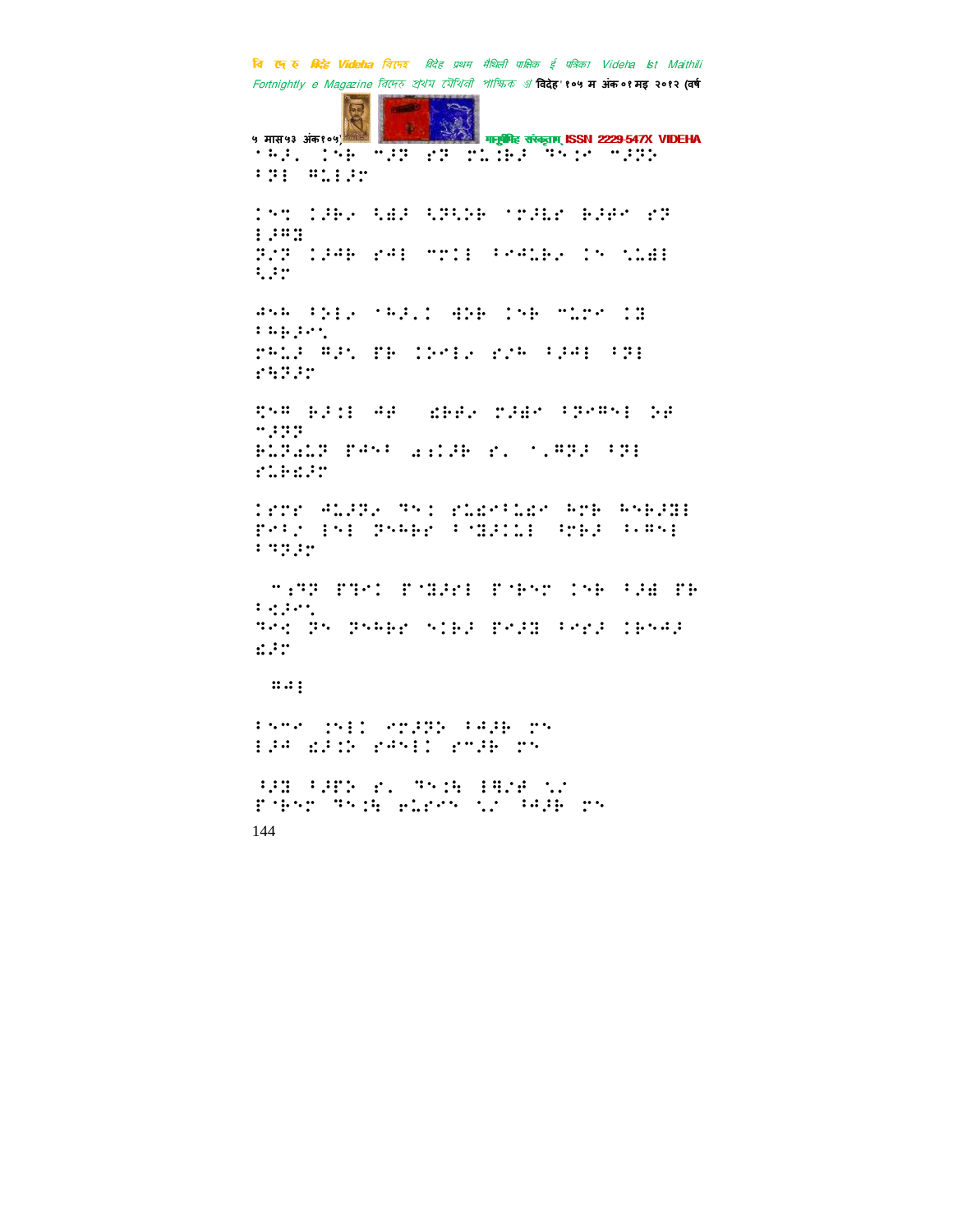Fortnightly ejournal -  -  'वदेह' १०५ म अंक ०१मइ २०१२ **Service** (वर्ष ५ मास ५३ अंक १०५) मानुसार में मानुसार संस्कृतम् ISSN 2229-547X VIDEHA  $\vdots$   $\vdots$ ⢽⢳.⢽⢼⢾⢼!⢸2!⢽⢼⢷!! ⢺!⢳⢼A1!2⢶⣐⢻⢼!⢼⢺!! 109 122 132 132 133 14  $T^*H$   $T^*H$   $T^*H$   $T^*H$   $T^*H$   $T^*H$   $T^*H$ ⢼⣎⣅.⣐⢾⢵!⢷2!A⢸^⢼⢷!! ⣅⢺⢼⢶! !!!!  $^+$  $\mathbb{R}^n$  :  $\mathbb{R}^n$ /⢽!⢼⢽A!/⢷!⢹⣈⣓!⢳⢷⢼!⢳E⢼!⢻2! 201 ELAN PORT OF THE CONTROL ⢻⢷!⢼!⢸!A⢼⢾!⢽⢷!A⢺⢼!⢻2!! ⢼⢵⢽.A⢹⢷⢴!⢺!⢼⢻!⣅⢽⣞!⣎⣎!⣅⣚2! Je rok J#e sting# PrsPs Pal #sie A1!E⢻⢽⢼!⢸⢷!⢷⢼⢾!⢻⢽1⢾!⣁2⣊E! ⢾⢷⢻⢽! ⢼!1⢳!⢾⢷⢻⢽!⣝⢵!⢼E^⢷!⢺⢼!⢻2!  $1\pm$ 512  $\pm$ 21  $\pm$ 2. Tienve sloves Albu #^⣐⢹⢽#!!  $P^*$  (1,000 pm ) in the state of the state of the state of the state of the state of the state of the state o  $\mathbb{R}^n$  :  $\mathbb{R}^n$ 

चि एत् रू मिन्हे Videha निएन्थ विदेह प्रथम मैथिली पाक्षिक ई पत्रिका Videha Ist Maithili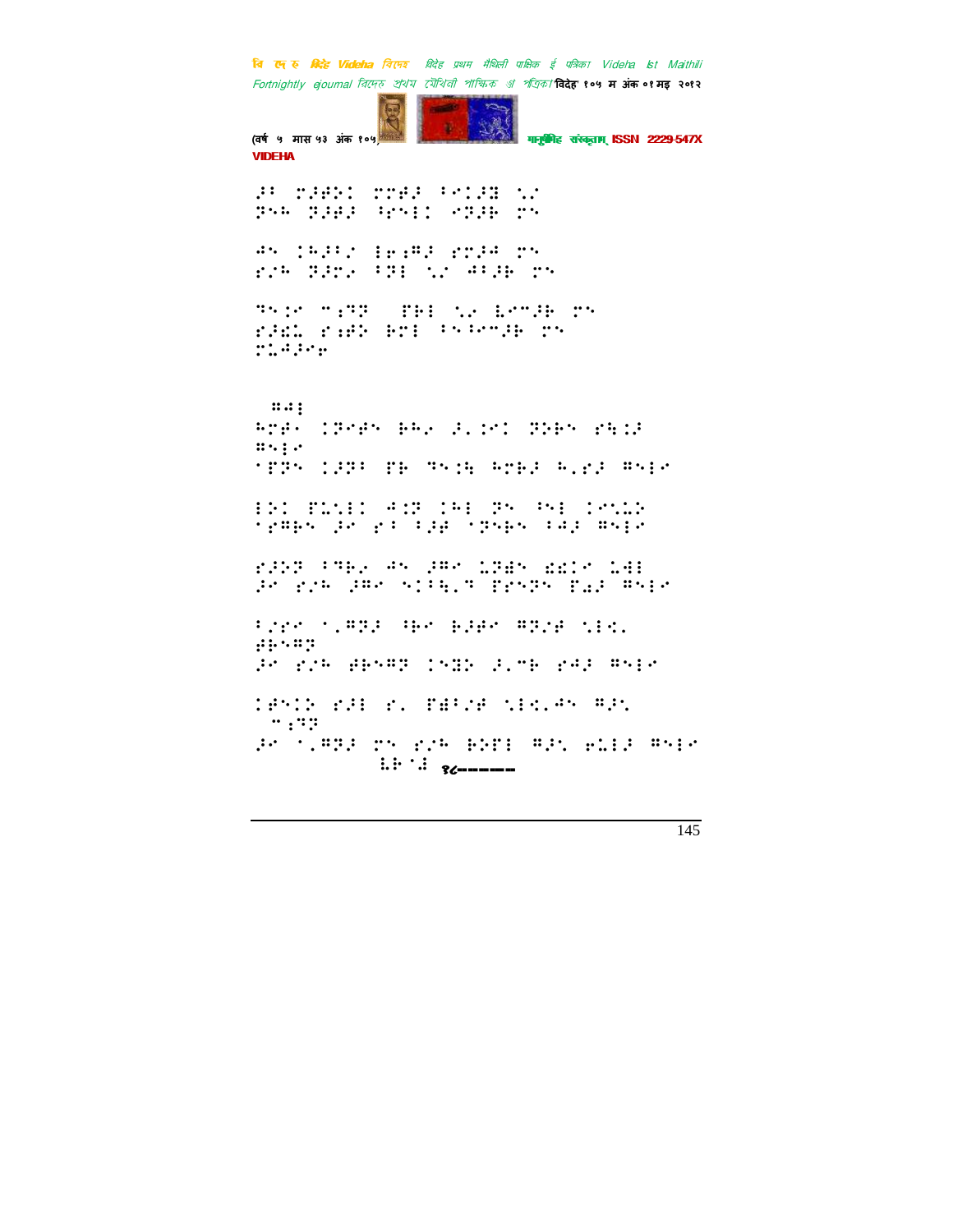Fortnightly e Magazine রিদেহ প্রথম মৌথিনী পাক্ষিক প্র **বিदेह १०५ म अंक ०१ मइ २०१२ (वर्ष CONTRACTOR**  $\mathcal{G}$ ५ मास५३ अंक१०५) मानूबीनेह संस्कृताम् ISSN 2229-547X VIDEHA  $H = 1.14$ ART PART PER PRET RAFTY tare would app whe waggaze no the to when peaks packed by right clare by the deal with the s  $H = 1.14$ ESI RENES PSA MOTERN PRACTE tr (Albra della degli tid Te President Percentant 1939 3: A3832. 1381 538 36 4  $1.1.11$ 100 mai 11660 220 rumps major richter with na ang ang ing 18 (Palan. **CONTRACTO CONSTRUCTS** RIPROGRAM METHER INFORMENT COMPERI somogazoog : 7 FFL4 (LPLP 199 TR TR PP) rdezeke (1982-1982)<br>- ApAg resz (8)<br>Szog de (1988-1981-198 ApAg 1982) FREE BECOMES PHRISTICS ROLLING 36813963 RP 681111 AND FBSPORT IS PESSED FROM (B) Schel Caracter PP ting og Taleb en 1652 blev 124.<br>Fing og Tilbe av Tom Aens 1982. FRANCISCO (AMAG) PARTICULO (FOR ALGEN A regramge po par page equa

बि एक रु मिनेड Videha विएक विदेह प्रथम मैथिली पाक्षिक ई पत्रिका Videha Ist Maithili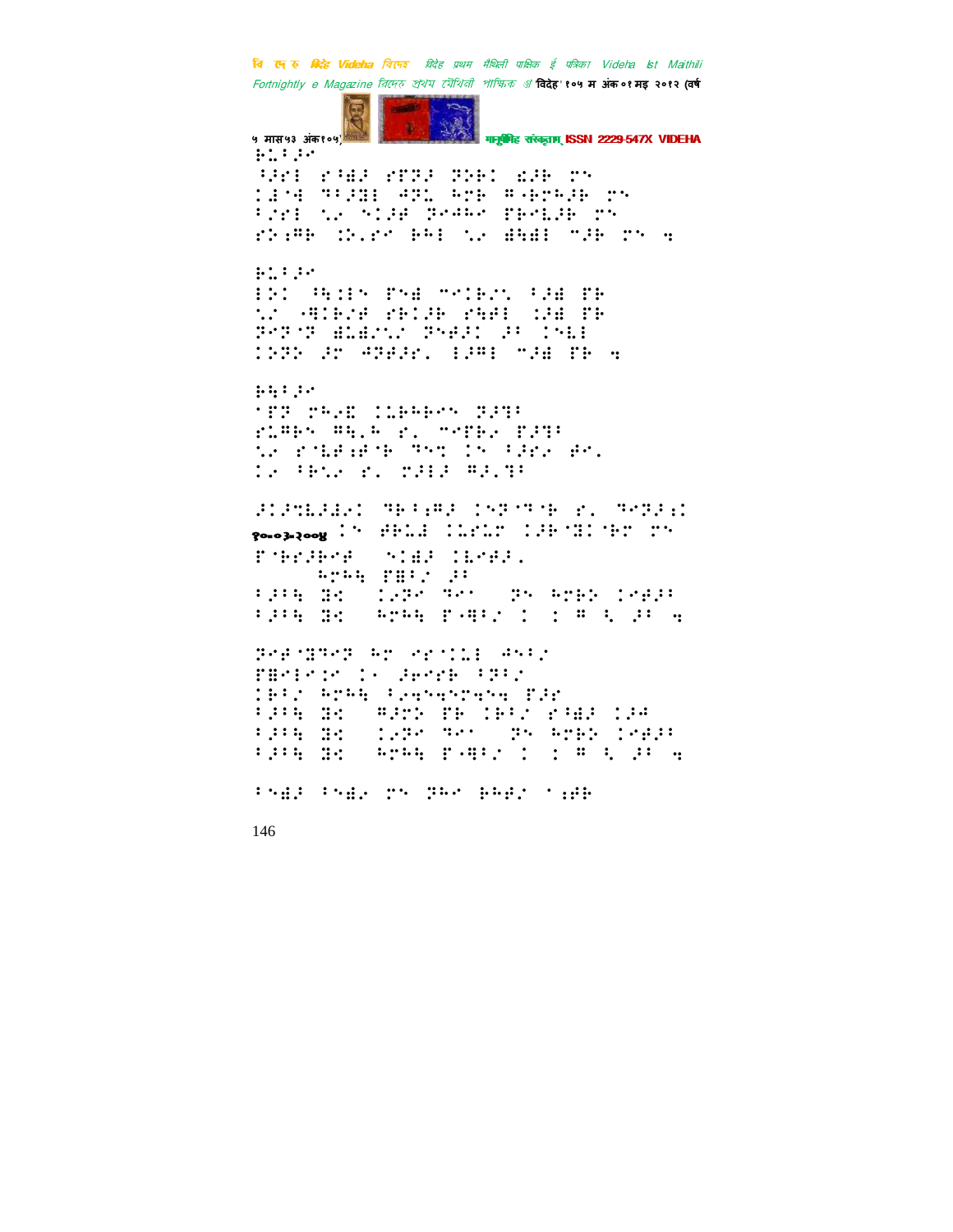बि एक रु मिनेड Videha विएक विदेह प्रथम मैथिली पाक्षिक ई पत्रिका Videha Ist Maithili Fortnightly ejournal রিদেত প্রথম মৌথিনী পাক্ষিক প্রা পত্রিকা' **বিदेह' १०५ म अंक ०१ मड़ २०१२** 



**PRACING AND INCOME** 1915–181 – Persentz Stoar (1819)<br>1915–181 – 1928 Jahr John Arab (1889) FPR 36 APRE FREE 1 1 8 5 9 9 9

**MED R. PHO RT FREE** The Primi Phili (Bir PHP 2812 RT 1185 BBP **FOR SECONDENTS ANALL SESPE SEPTER** FRANCE CORPORATION AND CHARA FRANCIS (AMAR) PARTICLE EN LOREN

ster paper (sp. ng) sage PARA KOARD SANG RIDAY<br>Address real send particular PROBLEM SPORT PORT PERMITTED the Boother art and which head FRA BE ANAL PHEN I I R E R A

 $3.33333$ 

**VIDEHA** 

1282-1123 Peangle Stri **PERMIT SERVICE** 

raan #a spap spin 3253 SSP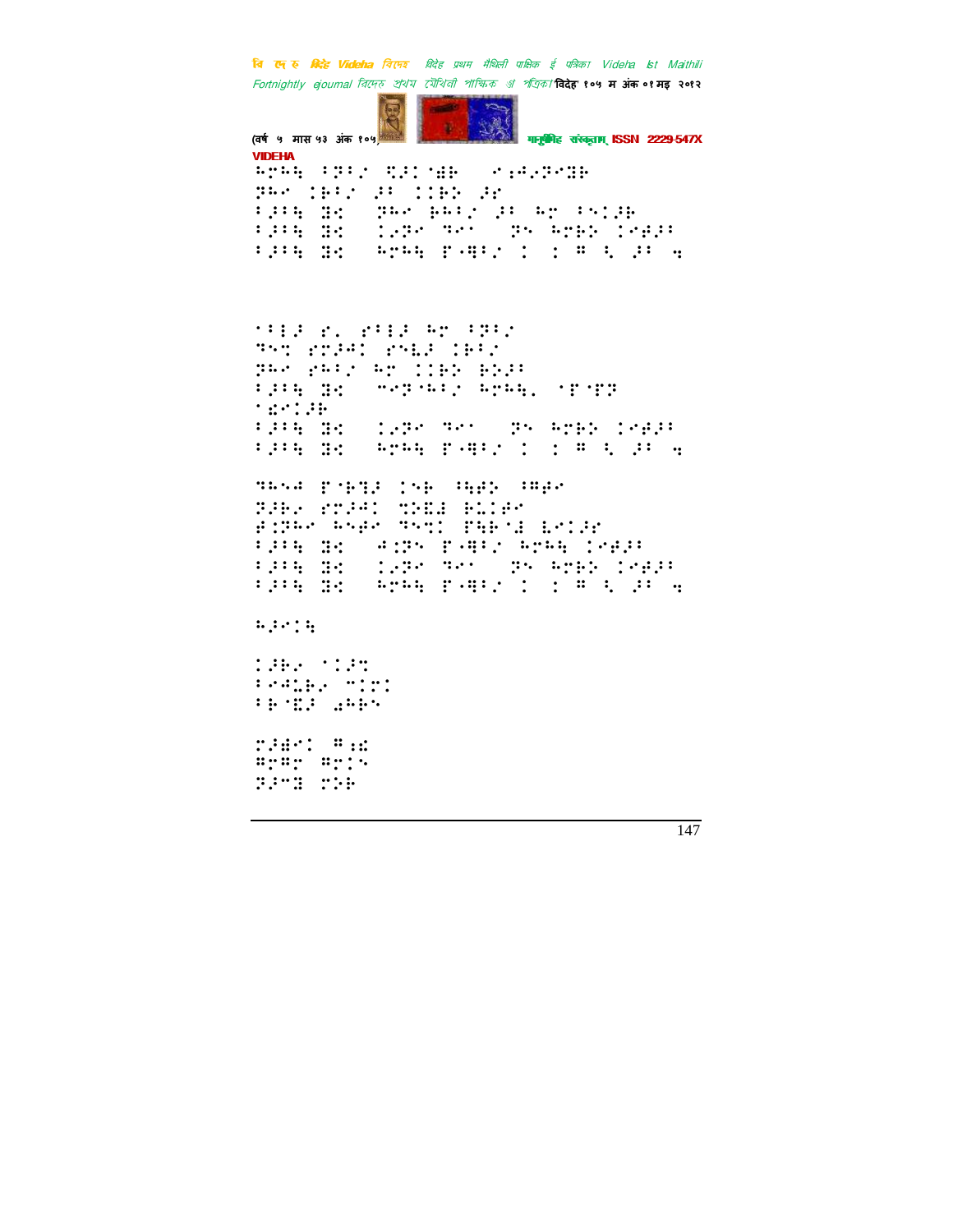```
चि एत् रू मिन्हे Videha निएन्थ विदेह प्रथम मैथिली पाक्षिक ई पत्रिका Videha Ist Maithili
Fortnightly e Magazine বিদেত প্ৰথম মৌথিনী পাক্ষিক প্ৰ'বিदेह'१०५ म अंक०१ मइ २०१२ (वर्ष
                    CONTRACTOR
५ मास५३ अंक१०५) मान<sup>9</sup> मानुभिट संस्कृतम् ISSN 2229-547X VIDEHA
⣔⢼E⣞!A⢳⢼⣛!
⣙⣅^2!⢼!
\left(\begin{array}{ccc} 1 & 0 & 0 \\ 0 & 0 & 0 \end{array}\right)\mathcal{L} \mathcal{L} \mathcal{L} \mathcal{L} \mathcal{L} \mathcal{L} \mathcal{L} \mathcal{L} \mathcal{L} \mathcal{L}⣈⢵/⣛⢴!⣁⢼⢷⣁!
/⢽⢼!⣃⢼!
⢺⢵⢾!A⢷⢼⢷!
2020 2021
⣎⢼⢽!A⣝⢼!
⣅E⢻!⢺⢽⢷!
WEENER CONFINE
⢻⢷⢵!A⢼⣎!
\mathbf{a} \mathbf{b} \mathbf{a} \mathbf{b} \mathbf{a}⢼⣉⢼⢽⣇⢾!B⢷⣏!
⢺⢵⢾⣝!⣈⢾!}!
1!⢷^⢽⢼/⢷!/⢽!⣐⢾⣇⣝!
                                  hhbkfoesbAwjefib⣒dpn!/⢷!/⣚⢼⣅⣒!!
⢽⣇⢴⢽!⣅⢼⢷!''⢼⣉⢼''
⢻⢷⢸!⢼⣇⢼⢺!
⢻⢷⢸!⢾⢵⢳⢷!⢶⣝⢼⢷⢴!⢼⣞⢴!
⢺⣅⢽!⢳⢷⢼!⢾⢼!⢻1⣝!⢼E!⣒!
\frac{1}{2} . The \frac{1}{2} \frac{1}{2} . The \frac{1}{2}⢺⢽⢻⢴!⢹⣅⣀⣈.⣅⣈!⣈⣝!⢹!⢻1⣝!⢼E⣒!
⢼E!⢾⣅⢳!A⣅⣔⣐!⢹⣅⣀⣈!⢳⢷-!
⢹⣅⢽⣝⢼!⣐!/1⢷!/⢼⢷1⣝!⢹!⢻1⣝!⢼E⣒!
```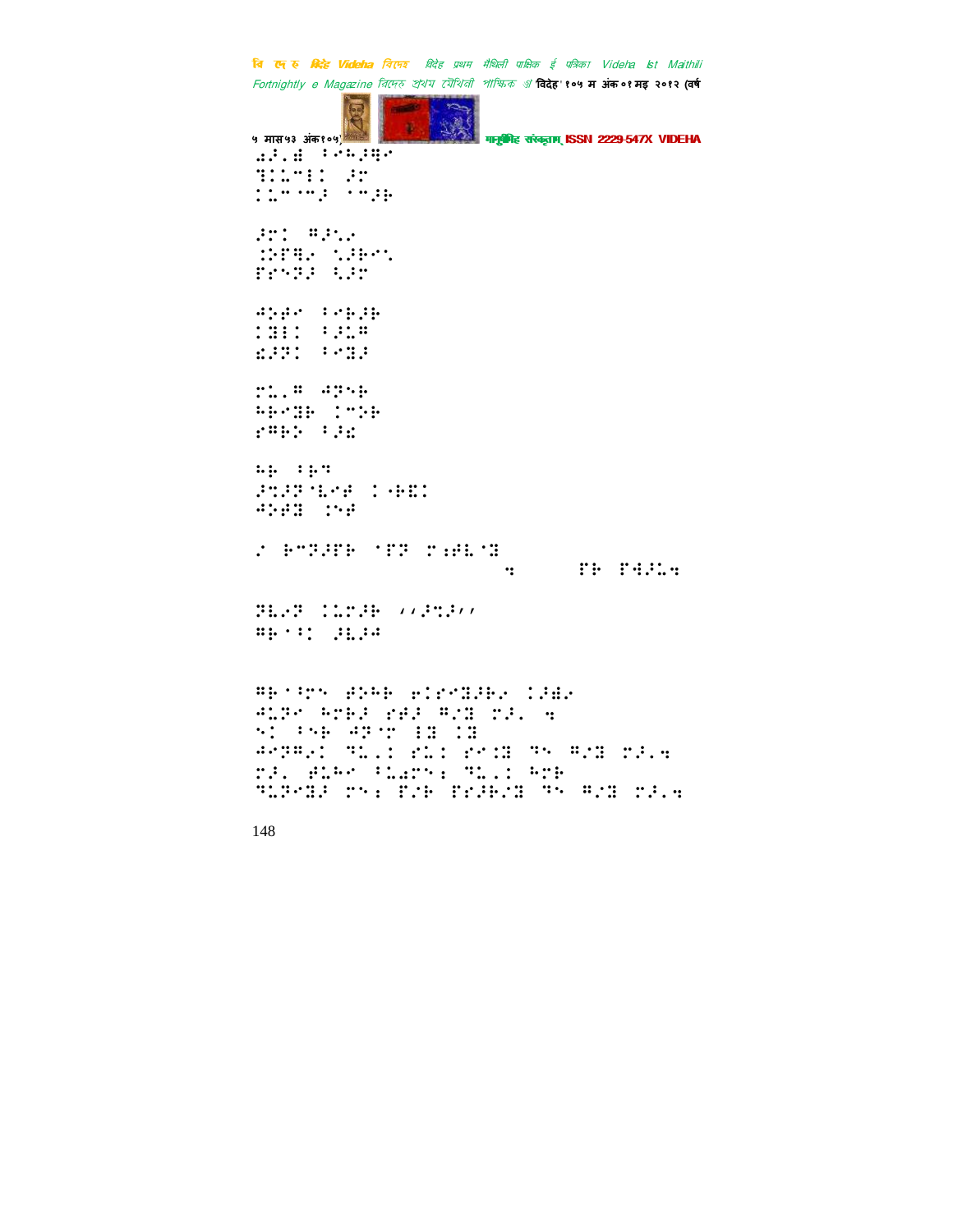चि एत् रू मिन्हे Videha निएन्थ विदेह प्रथम मैथिली पाक्षिक ई पत्रिका Videha Ist Maithili Fortnightly ejournal -  -  'वदेह' १०५ म अंक ०१मइ २०१२



VIDEHA

⢹⢼⣝-!A⢼A⢼!⢼!A⢼A⣅!⢾A⢵!⢾⣙⢽-!  $T$  :  $F$  :  $F$  :  $F$  :  $F$  :  $F$  :  $F$  :  $F$  :  $F$  :  $F$  :  $F$  :  $F$  :  $F$  :  $F$  :  $F$  :  $F$  :  $F$  :  $F$  :  $F$  :  $F$  :  $F$  :  $F$  :  $F$  :  $F$  :  $F$  :  $F$  :  $F$  :  $F$  :  $F$  :  $F$  :  $F$  :  $F$  :  $F$  :  $F$  :  $F$  :  $F$  :  $F$  : ⢻⢷⢸!⣐!⢾⢵⢳⢷!⢶⣝⢼⢷⢴!⢼⣞⢴-!  $\overline{A}$  , and  $\overline{A}$  , and  $\overline{A}$  is the set of  $\overline{A}$ ARA ARA ARA ARA ⢳!⢹⣓⢽⣓!⢼!A⢽A⣊⣝!⢻1⣝!⢼E⣒! ⢻⢷⢸!⣐!A⣞⢴!⢶⣝⢼⢷⢴!⢼⣞-! ⢵⢷⢼!⢺⣅⢽!⢾⢼!⢻1⣝!⢼E⣒! Andrew Park (1985-42) ⢹⣅⢽⣝⢼!⢵⣜⢼!A⣟⢾1⣝!⢻1⣝!⢼E⣒! ⢻⢷⢸!E!⢾⢵⢳⢷!⣇⢽⢾⢴!⢷⣝⣊-! **WE'LL NOTE: THE THE WALL THAT THE SECOND THAT THE SECOND INCOME.** 

1!⢷^⢽⢼/⢷!/⢽!⣐⢾⣇⣝! hhbkfoesbAwjefib⣒dpn!/⢷!/⣚⢼⣅⣒!! ⣇⢹⢳!⢽⣓⢾⢽!⣐!⣙2⢼!2⢼!⣐⢻⢴⢾! !⢷⢼⢺⢽⢼⣙!⣉⢷! ^⢾⢷⣝!⣙2⢼!2⢼⣋!⣉⢵!  $"$ )iuuqt;00tjuftigta dhpphmfdpn0b0w jefib.dpn0wjefib.qbjoujoht.com २ " 120121 2022  $2^{\circ}$  2010 12: 2010 12: 2010 12: 2010 12: 2010 12: 2010 12: 2010 12: 2010 12: 20

 $2^{\circ}$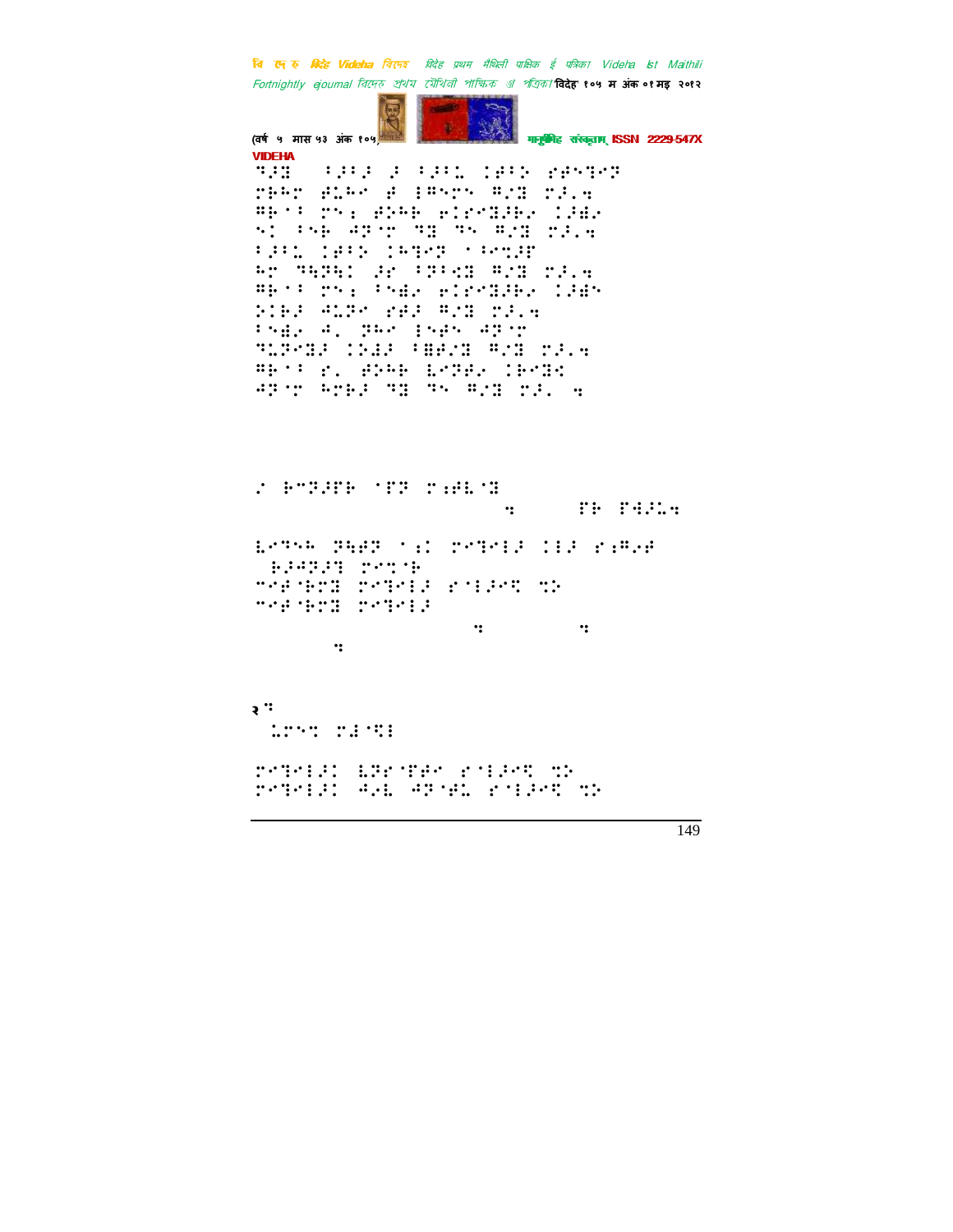चि एत् रू मिन्हे Videha निएन्थ विदेह प्रथम मैथिली पाक्षिक ई पत्रिका Videha Ist Maithili Fortnightly e Magazine বিদেত প্ৰথম মৌথিনী পাক্ষিক প্ৰ**'বিदेह'१०५ म अंक०१ मइ २०१२ (वर्ष** ५ मास५३ अंक१०५) मानुसार संस्कृताम् ISSN 2229-547X VIDEHA  $2^{\circ}$ ⣙2⢼!⣇⢽/⢾0!⣙2⢼!⢺⢴⣇! ⢺⢽⢾⣅0!⣙2⢼!⢺⢽⢻⢴!! )iuuqt;00tjuftigta dipnobow (10th phmf dpn0bow) jefib.dpn0wjefib.qbjoujoht.com 1!⢷^⢽⢼/⢷!/⢽!⣐⢾⣇⣝!  $\mathbf{h}$  is a second point  $\mathbf{h}$  is a second point  $\mathbf{h}$ 

⣇⢹⢳!⢽⣓⢾⢽!⣐!⢻⢹⣝./⢹⣝!⢸⢼⢷⢾⢴! १⣒!⢵⢳⢽⢹⢼!)⢹⢴⢷⣃⣙⢼\*;2⣈;!⣅⢹⣝! /⢷⢼⣉!)⣓2!⢳⢽⢹⢴E!1⣙2⢴! ⢽⣅⣇⢼⢹!⣇⢽⢴⢾!⣅⢾/2\*! ⢵⢳⢽⢹⢼!)1⣙2⢴.⢹⣇⢽⢼⢻⢷⢴\*! ⢵⢳⢽⢹⢼!)1⣙2⢴.⣙2⢼⢿⢷\*! ⢵⢳⢽⢹⢼!)1⣙2⢴.A⢷2\*! २⣒⣁⢽⢽⢾⢼.!/⢷⢸⢼!⣈⢾⢼⢽!⢳⢽⢹⢴! ⣅/⢽⣝⢼!⣅⣉⢴2⢼!⣔⢼!⢹⣇⢼⢷⢼!1⣙2⢴! ⢽⣅⣇⢼⢹!! ⣁⢽⢽⢾⢼! ३⣒⢽⣜!⢹⢴⢿⢾!)⣓2!⢽/⢼2⢴E!1⣙2⢴! ⢽⣅⣇⢼⢹!⣉⢷⢴⢾⢴!⢷⣓/⢼!⣎⢴⢷⣓!⢼!⣉⢷⢴! ⣎⢴⢷⢽⢹⢷!/⢷⢷⣏\*! WEEN THAT A THE  $\frac{1}{8}$ े. प्रत्य चार्टिंग प्रत्य चार्टिंग प्रत्य चार्टिंग प्रत्य चार्टिंग प्रत्य चार्टिंग प्रत्य चार्टिंग प्र ⣇⢾⢼!1⣙2⢴!⢽⣅⣇⢼⢹!⢽⣅⣇⢼⢹!⢷⢾⢼!!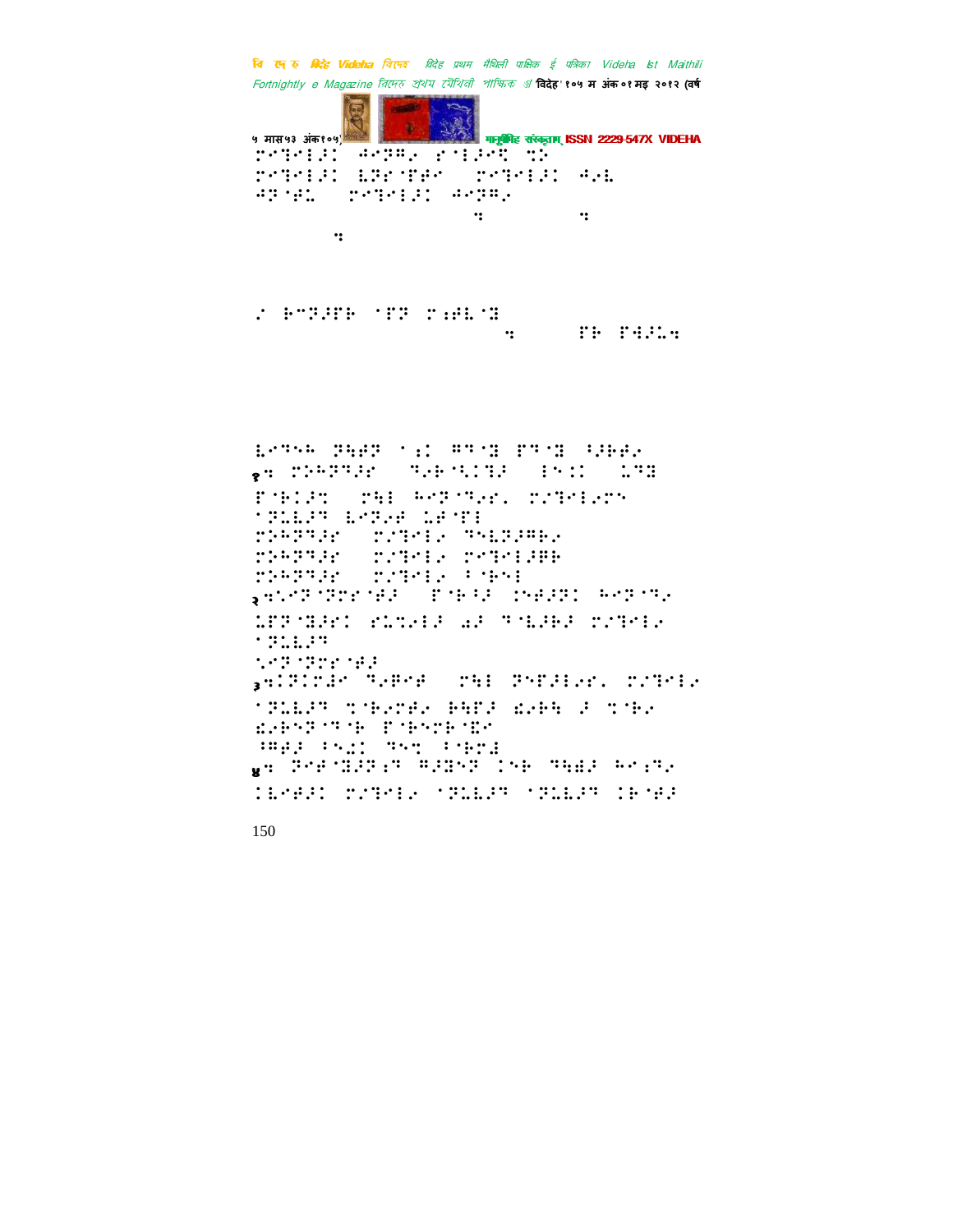बि एक रु मिनेड Videha विएक विदेह प्रथम मैथिली पाक्षिक ई पत्रिका Videha Ist Maithili Fortnightly ejournal রিদেত প্রথম মৌথিরী পাক্ষিক প্রা পত্রিকা **বিবৈদ্ধ ২০৭ দ अঁক ০१ मइ २०१२** 

**Country** ×, (वर्ष ५ मास ५३ अंक १०५) मानूबीह संस्कृताम् ISSN 2229-547X **VIDEHA** POSE (Proposes generate the  $+39.23334141$ ESPORTE ERSEM - TOEN LETHER real actual prior (SILP) the ESPAR LESTE GATEME ERRE SP Argena to Argena (1921 podrio SACRAMENT STRENGTH TEACH  $\mathbf{g}$   $\mathbf{H}$ SPARENT WHEN INFORMATION **CERECO STREET PRODUCTS CERECO** 2020 130231928 Professional State Creations ana (ali mali<br>Savoj (ali ali mali trong read my points there we

1932 MP 31755 FURNISHERS IN THE MEDICAL **CAPAPEGGGGGGGGG** 

₹ Ben Pile Bal tie

 $\mathbf{S}$ 

TRICKLY PHE MASSER IN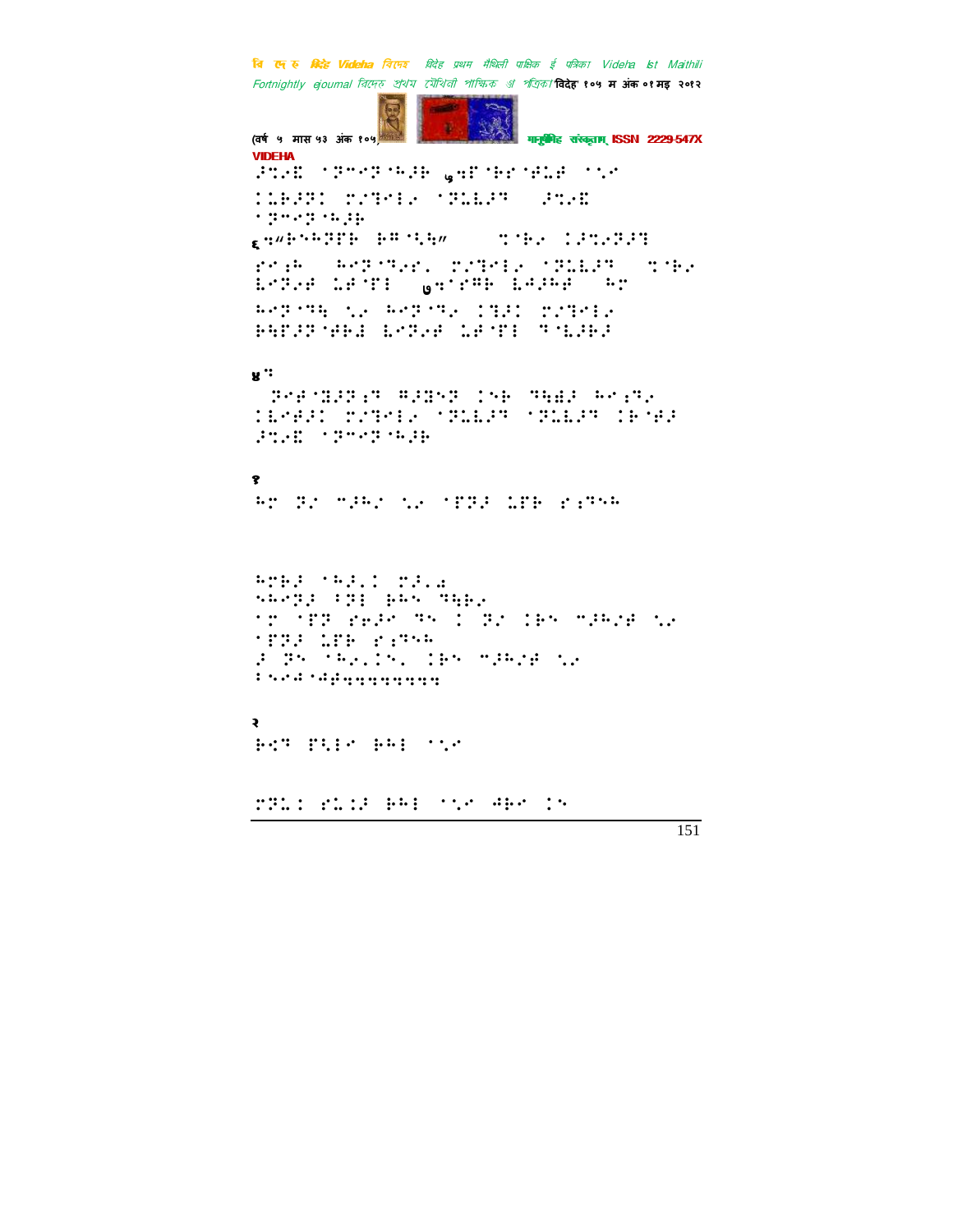

।<br>अन्य अनुभीत संस्कृतम् ISSN 2229-547X VIDEHA ५ मास५३ अंक१०५) F BAT THE BHI TIM **BOOK CONSTRUCT** rathe rare pa: **BISE SPRAGES** Lepp pres par **:4:40 FRAME REF 841**  $\ddot{\cdot}$ State BRI to minute a rig

يا

Esternelle (niv. 11892) pictere (12189)<br>Schlage (1879) – (1918) schedunge PRESS & SPLEP PELES KIPP KIPPS THERE YEAR WATER CORPORATIONS  $\cdot$  .

B. MIRR CROB NA SMAL CIRSO CMR retria (Thirty)

ILBURI PRODOKORUS, COOR BUROR.<br>1917–9108 Nick Sportschauser Bur **Simple Section** PHE NAME PHASE TO PROVIDE A SERVICE FOR TIPE OF THE THE TIME TO SPECIAL FF 18134

 $_{3}$  these per the specific maps compared FRIED AN IS NICREAR PARTIES INF  $117771 - 17774$  $_{\rm 3)}$  and is selected to make  $\mathcal{L}$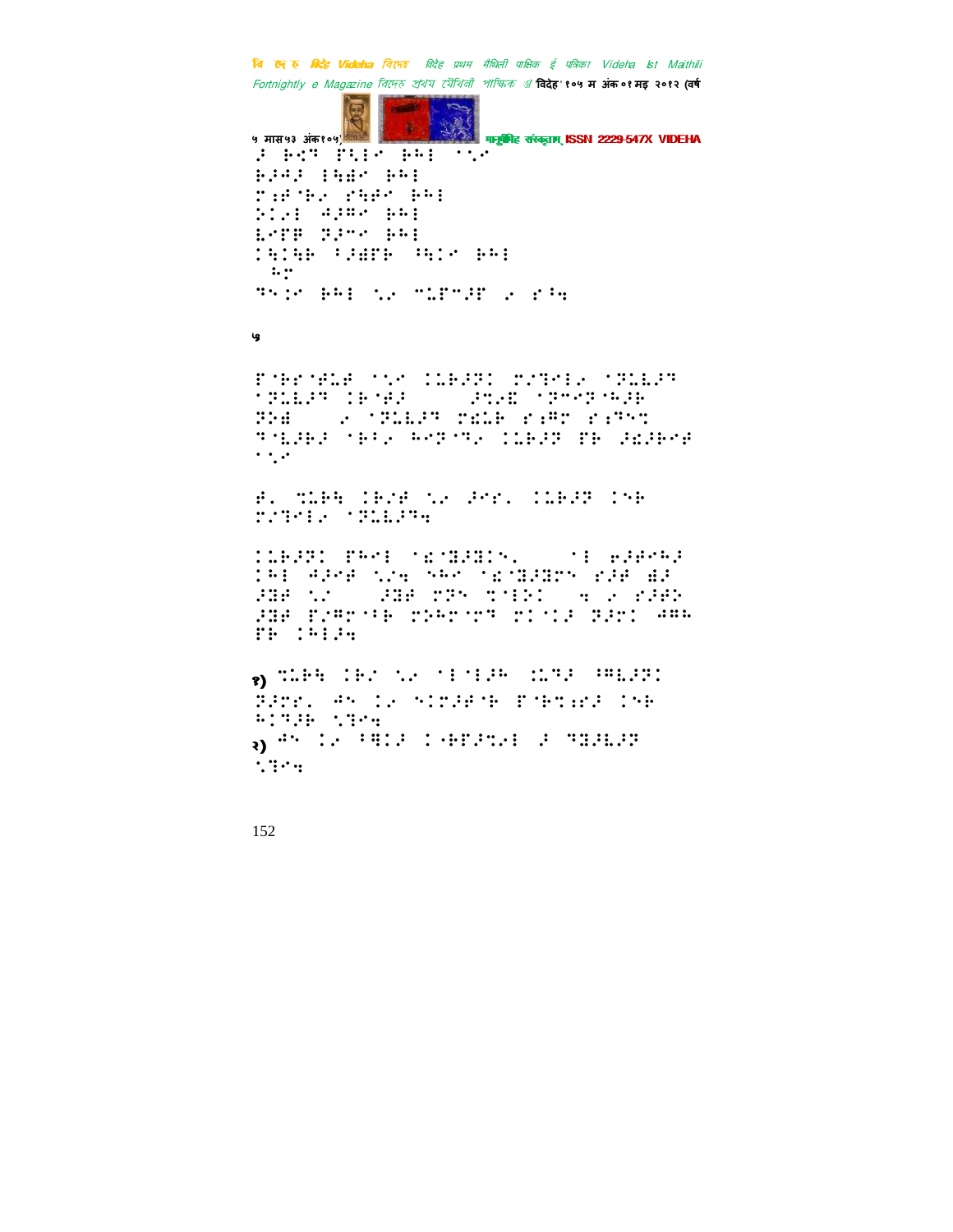बि एक रु मिनेट Videha विएक विदेह प्रथम मैथिली पाक्षिक ई पत्रिका Videha Ist Maithili Fortnightly ejournal রিদেত প্রথম মৌথিরী পাক্ষিক প্রা পত্রিকা **বিবৈদ্ধ ২০৭ দ अঁক ০१ मइ २०१२** 

ाना है।<br>अपनी पानुभीत संस्कृतम् ISSN 2229-547X (वर्ष ५ मास ५३ अंक १०५)  $\mathbf{a}$  and the Branchard coordinate respective

 $\begin{tabular}{ll} \multicolumn{2}{l}{{\color{red}\hbox{}}}\end{tabular} \begin{tabular}{ll} \multicolumn{2}{l}{\color{blue}\hbox{}}\end{tabular} \begin{tabular}{ll} \multicolumn{2}{l}{\color{blue}\hbox{}}\end{tabular} \begin{tabular}{ll} \multicolumn{2}{l}{\color{blue}\hbox{}}\end{tabular} \begin{tabular}{ll} \multicolumn{2}{l}{\color{blue}\hbox{}}\end{tabular} \begin{tabular}{ll} \multicolumn{2}{l}{\color{blue}\hbox{}}\end{tabular} \begin{tabular}{ll} \multicolumn{2}{l}{\color{blue}\hbox{}}\$  $25.15151$ s estimat en si pael lava verties la AMPIREL TRACTALES SMORTHER w #5 le AMBS PDA 3 PAR FSAMB MIFS ESE POPSPOR IRS STOR a Per Brit Cha Th reer mich 191 TRACKTROOM IS ALTA INFORMATION STRAC 

ESPARAR DRAMATA ANNON PNORPHONTA **F 25 FRIDE WAY** 

## $\epsilon$  "

**VIDEHA** 

where  $\mathbb{R}^n$  the state of the letter  $\mathbb{R}^n$  and  $\mathbb{R}^n$ **APPIRES TERMIN MELLER STAR** ESTAR LANTE

nde laneza presidente <sub>s</sub>oziel

ggm (TR rifter 1978 LEDF STRADEN STRAUSBEAR (1982-19 **AND THANGE A PROTE Sanda** Sanda **SE 13 AND ANNUAL SERVICES**  $223 - 42$ **STATE: STATE** ESTA LESTI LSTAR LESTI (APST 181923 press: particip Anial Plochia Aarry & Prement Ge **TEMPLESH PORSESSIONS 22:301252**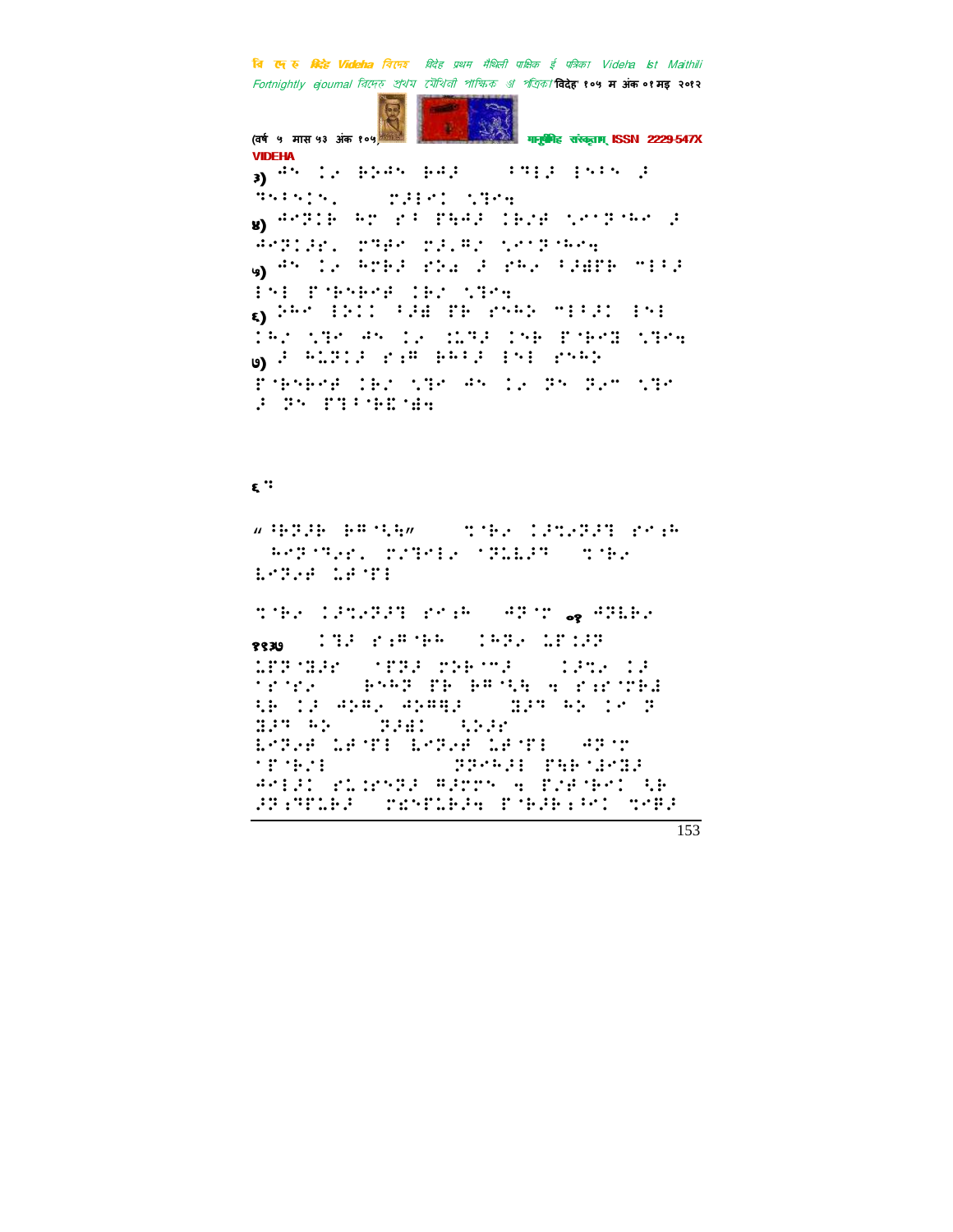

५ मास५३ अंक१०५) समिति हो गानुब्रीह संस्कृतम् ISSN 2229-547X VIDEHA righth <sup>C</sup>avid (1961-46) 618 922 d BREELEYS POLITIC SPEECH Estallentilis (1911) (1911) EMER TH Pennsylva (SPP) (TPEST) **TAINA - GARISLEA AAPADI TAINIADA** RESERVED ON THESE CONSTRUCTION r. Alberta a Briando Erol dr rithing the territorial times betime HER THE THE HIS STATE TENNIS PACELIBARA TO TORRESTATE RAPORTE **WIEL STARTED BOTTERY WHIT** Replace of Adeleria processes and the spa APPARE PAPINEARE APPREMENT IN THE MEAN OF THE MOTOR PRESENTED WITH Far Sit (226-121-1 63421-181112) PROFINSOR WEB 2 PROPOSE remes und bevol up to THE REAL POST PROCEDURE NAME RALETY BRENDAL LOBACT  $\frac{1}{2}$   $\frac{1}{2}$   $\frac{1}{2}$   $\frac{1}{2}$   $\frac{1}{2}$   $\frac{1}{2}$   $\frac{1}{2}$   $\frac{1}{2}$   $\frac{1}{2}$   $\frac{1}{2}$ BRANK MARRYMAN ALLE MAIR (2) ALTER CALLEY FIRMS TEMP TEMPERI rangsa agrega religeda erigreda Be mented before between chinos **SEPT PREMI** SHAR WEAR TWEE rofolk feder rafet candidate recom-**Teled for Process India background TARABARA PERPERTENDAN RABEDAD** ESTAND MARK ESTMARE SPORT PORTABLE THRAGGE IN PORTGABLE REFOR rafdalmis, mesaar (lau) elekap TARITY SAMPLE I RIAGING TERRIS Bergin Block With contri **SPORT UEDS ETH IST P** <u>Sussignations the There chan</u>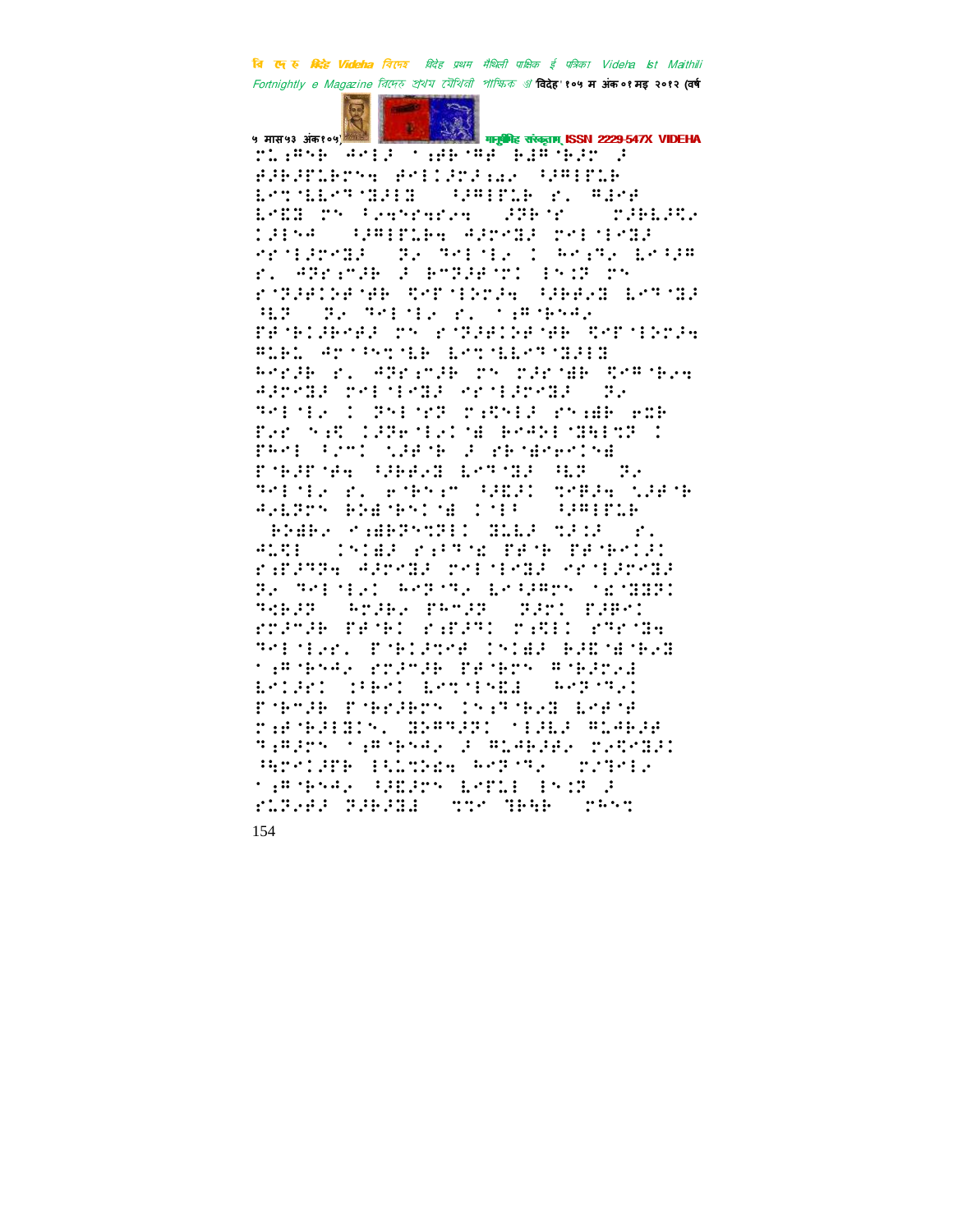बि एक रु मिनेट Videha विएक विदेह प्रथम मैथिली पाक्षिक ई पत्रिका Videha Ist Maithili Fortnightly ejournal রিদেত শ্রথম মৌথিনী পাক্ষিক প্রাণবিলিক বা স্বার্ক ১৭ মন্ত ২০৭২



मानूबीह संस्कृताम् ISSN 2229-547X

(वर्ष ५ मास ५३ अंक १०५) **VIDEHA** 

BARBAR ARMI ESI KRISTARYANAN PORTROY TRIERES EPODE FRONT **MERGE MARKETILER FRIEDE** INDEPENDENTED IN THE WE **THE STATE AND SERVICE SERVICES** rner a mema kem cheel: namieska (est rit izbūdim d FLAR MOSTAGE STREETHER IN THE BROOK **TYRES ON PTPAR PERSONIFIC** TERRI KANSAN (AM PILLAR LA POBLETOR: ramens (1955) r. Sibrolem Report when A ThatAP chargetan **RAPS ON APPEAL SAPPAR**  $\ddot{\cdot}$ rzhob (Sibranegrik) byl (byl a <u>trime meneciento pred</u>  $\mathcal{C} = \{ \mathcal{I} \mathcal{I} \mathcal{I} \mathcal{I} \mathcal{I} \mathcal{I} \mathcal{I} \}$ THE SEAL PORTS CONTROLLED AND This Actor Packinshers (2002) **13: 50 BACK STATES STATES** THE MEAN ABAND MAN AND HIMPER STREET **CONSTRACTOR WEIGHT WAY** 

TOMA SERVICE. **TRAVI PARTHE PART (INFARMED PARTH** MIRE PARE REPORTED NATURAL DRARY BOOK NO SCREEDE POPER RECOR F241 N1 45 FPB28 185 B. F.HBF. BY B. BY IBF FREEH MERP RAB BLINGS BREEKEN MEISIN DR FORM BRE tro reed romages as errigiously PPS #5: TOSE RAT TRES TRE PE TOS ISPAND TREP ANDERSO IS DEMORPED.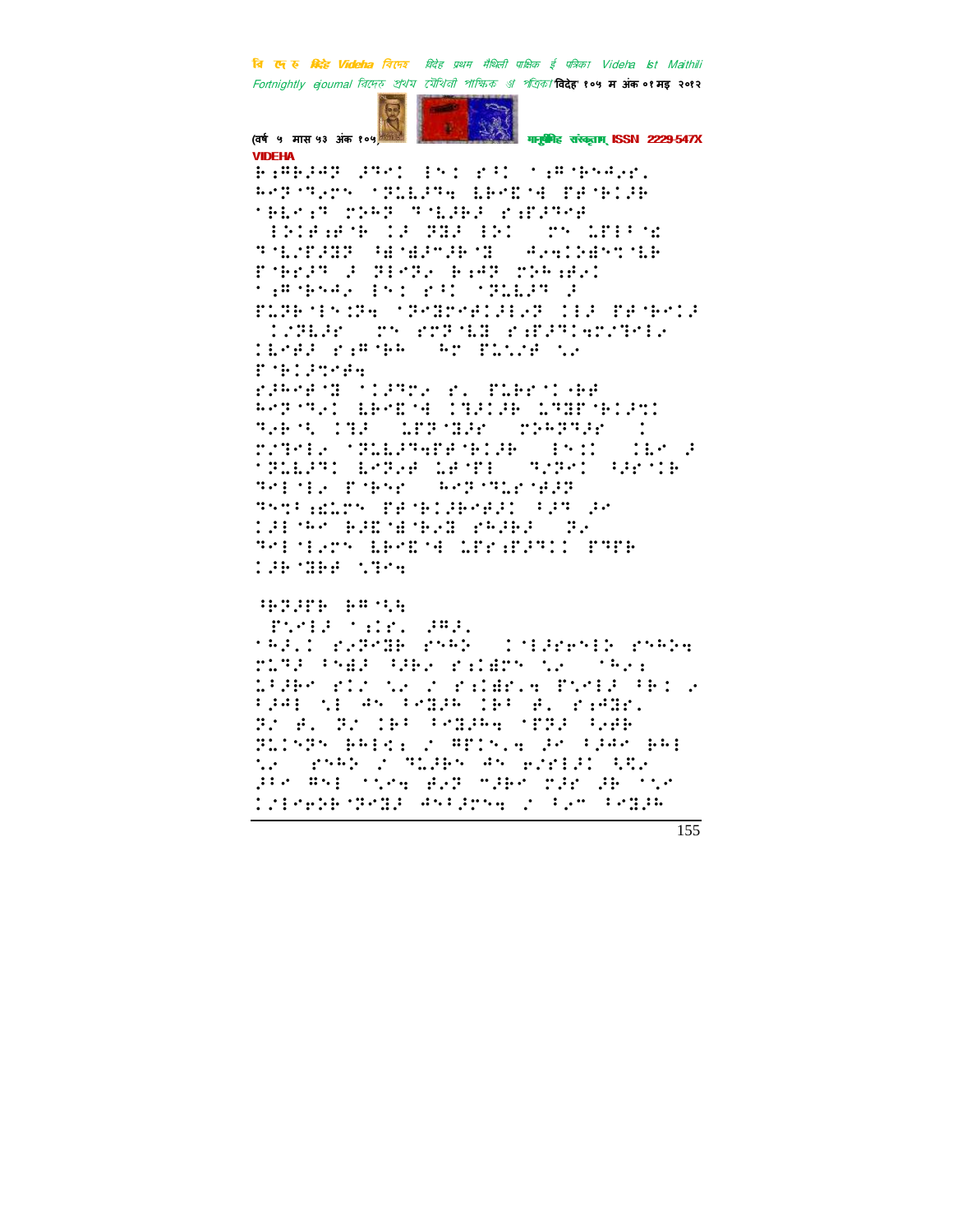

**AND STREET SERVICES AND STREET AND STREET AND STREET AND STREET AND STREET AND STREET AND STREET AND STREET AND STREET AND STREET AND STREET AND STREET AND STREET AND STREET AND STREET AND STREET AND STREET AND STREET AND** ५ मास५३ अंक१०५) tion (ALP) and cover freezhoar tin LAGE TO START BOILER TOOK POPE transfer a Advrages, as is the reason  $\cdot \cdot \cdot \cdot \cdot$ 

S Riv DMID Premis, Thile writer: reduced the control to the control Briganer B. Predmer 198 198 Brene MPRE 151 este el toto Cele PL AB # GREAT GALL AND TO SALE AND SEAT **TREST PROPOSITE SEEDED TO TOO** Eswiga Serr Staff Champs (2011) FRIDEN NAMES FOR STANDARD STATE tr especial di title cisa ristà Bal 45 SPEC PRESENTED B. CATALAR 1954 FF 101 BMA MPAC NOW TAR.1 FREE TO THE PARK MADE ANNEW TITE FROM NATURAL COMPANY FROM Estimation denotes a diese che al cons PRE PRESENTED ANLE PRIMIN' tid: rus ment reform  $\cdot$  : :  $\cdot$ rrother are steelder all in th IP (Provided SIP 33 (PP)  $\cdot \cdot \cdot \cdot$ 

rag mgagap si bib litro fiti rroral magga terk ege vere blet ESPACERE NEW ANCYCROBISCH, IBMM spendid to neperting the sum of nep to

This: PH PDFII FRE FREEZONAW while ring critical and a critical right. r: 5241 (156 428 124 3) 354 7536 ATE PLANE PORTHOL OPOINING PRINT TO SATO REATH TEITHE TEST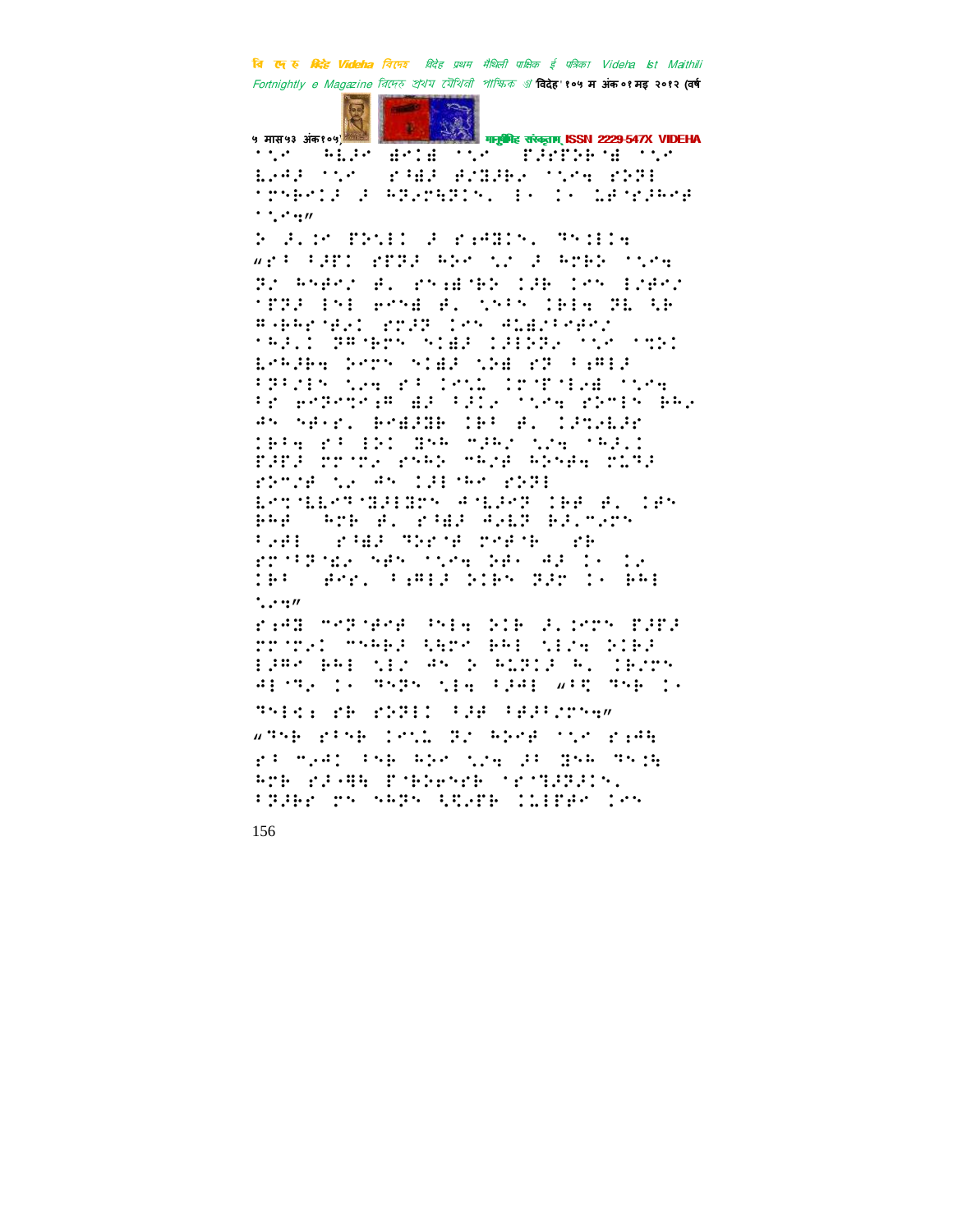बि एक रु मिनेट Videha विएक विदेह प्रथम मैथिली पाक्षिक ई पत्रिका Videha Ist Maithili Fortnightly ejournal রিদেত প্রথম মৌথিনী পাক্ষিক প্রা পত্রিকা' **বিदेह' १०५ म अंक ०१ मड़ २०१२** 



(वर्ष ५ मास ५३ अंक १०५)

मानूबीह संस्कृताम् ISSN 2229-547X

**VIDEHA** APIDE TERR ON WHIP PARE THREE WORK  $\ddots$   $\ddots$   $\ddots$   $\ddots$   $\ddots$ 

1 Promishi Absil **WASE A. PROPERTY** the ping teems the star right is EVA NAM AL MARII BREAM ALBIB PROSPECTING STAR CHRISTER RADIOS RUBIS EX LAN NEW SPOONS CRAINER Pires Alp make skript the pre PROBLEM PRICING INTOXICATION PRARA TO RAI STAN 2 INRNY RA ARA PHI MA SIR TRANSPAR WE SAE FROM and (Persag Production) and arriv<br>are brev pergy dogs shapped a Kristed Service: Strain Service she al el massa di 114 de as 19595 1988 - 558 1917 - 568 1917 - 56  $\mathcal{L}^{\mathcal{A}}\left(\mathcal{A},\mathcal{B},\mathcal{B}\right)=\mathcal{L}^{\mathcal{A}}\left(\mathcal{B},\mathcal{B}\right)=\mathcal{L}^{\mathcal{A}}\left(\mathcal{A},\mathcal{B}\right)=\mathcal{L}^{\mathcal{A}}\left(\mathcal{B},\mathcal{B}\right)=\mathcal{L}^{\mathcal{A}}\left(\mathcal{B},\mathcal{B}\right)=\mathcal{L}^{\mathcal{A}}\left(\mathcal{B}\right)=\mathcal{L}^{\mathcal{A}}\left(\mathcal{B}\right)=\mathcal{L}^{\mathcal{A}}\left(\mathcal{B}\right)=$  $\ddots$ ENE HA ENE PNE NE 2 1NF 2NP2 HRATE EASE STAR 2 PP TESTARY. tage absent cent apapes and alply ALTIMA AT IS IN B. Thing IS MARCH the best will seemed and ERINIA (APAR PRAF 2 PT PLPMIAR): Pinel New 1988 ABBBA SI TIM Thiller Englage 2 Arguaia (2018) ESE CORTE TOT 2 MORT TRAT ESE SIER righe rodes else maine a and mer (and ) bus nigs musical mode ANANG IPAPEK 2 ANANG MENEPE STARTE ANGEL SIM DAY, RAT FROM 1985 SAS 193 15A 45 46. 51B FAR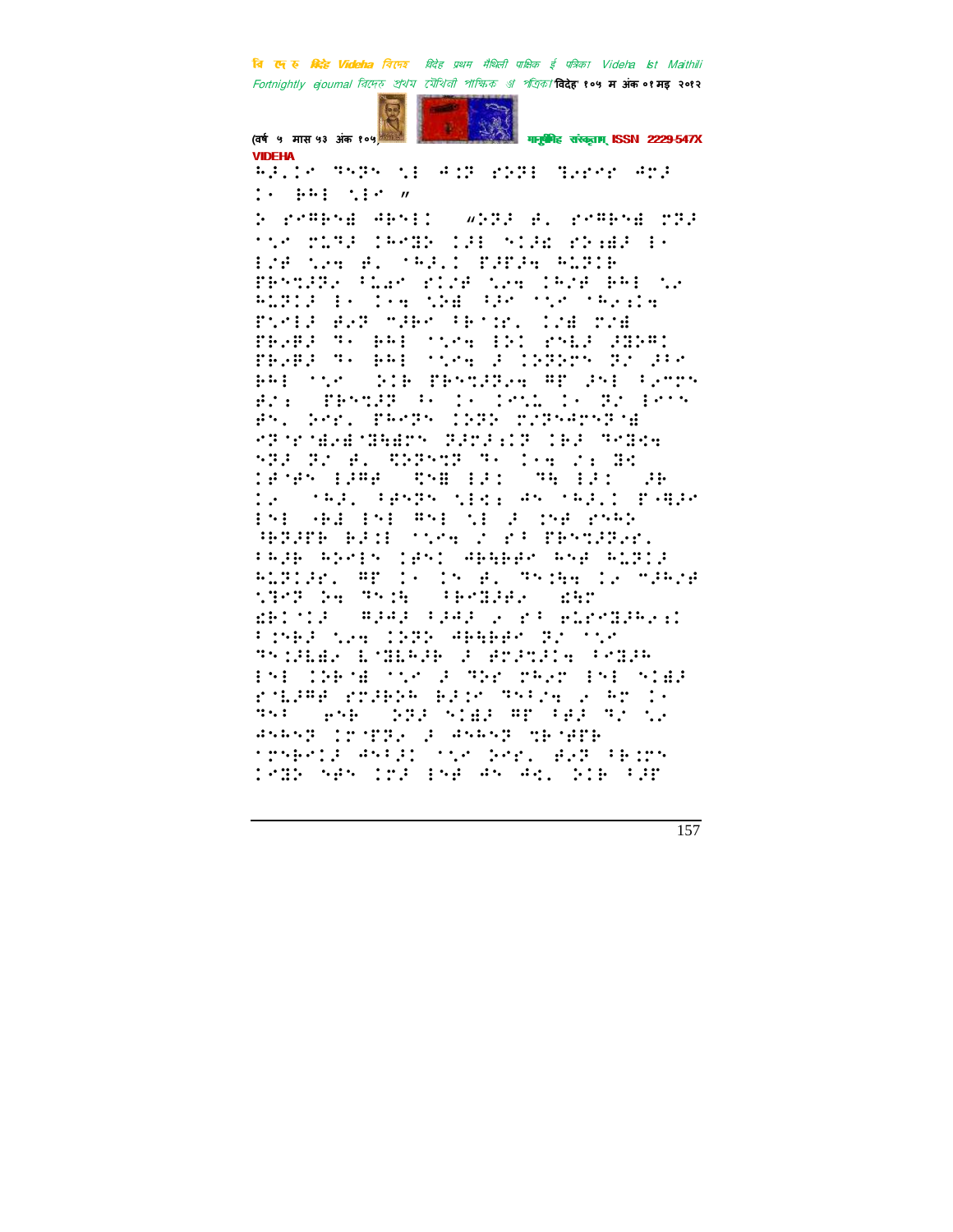

५ मास५३ अंक१०५) मानुब्रीह संस्कृतम् ISSN 2229-547X VIDEHA mako el Aaro Aar 1286 lñeg  $\frac{1}{2}$   $\ldots$   $\frac{1}{2}$   $\frac{1}{2}$   $\ldots$   $\frac{1}{2}$ 

WPOPSOR RECOVER PREPRESENTS DS 194 F 4945 PRAST LOTER **CHARGE TIMES HAT IS STATED** rinner Worke (6 Weigh 19201) ERS MIT RAINSTALL FOR ENTILEPTING Pia del 151 (482) 1514 wshib right is we shouldnote this

PAN A PROGRAM ESE CARDE EAPRORA REAR TO AN UPDICTIL POSTPORTE PORC PARE REMARKSHER PRESS PRESS MAL FURNITURE TO THE STATE SERIES make the about class and el MAY FAR TER AIRTEAN, SIRA RETAR ting Siede rachen Gostentin S **12333 224 25424 2323** Poble ribb Beegs of the speed them with the the tive al ar tro tori cidok Adavia. RSAMMINS PALORA (PR ASI RSAMA) A. a nika Area As (Afai eAs an Car Republika Partish and Buildings (1991) and THE A. APAY TACK MATER AT IN  $\cdots$ 

 $\mathbf{z}$ 

ALIASTS PRIPR PROPERTYPED AND PART **SACRED CHANGERS** PRODUCERSINA I PRODUCENT RIAIN PORTHOLOGY PRESS PHONE (PLIPER) Barr, ready ring & Br #eigy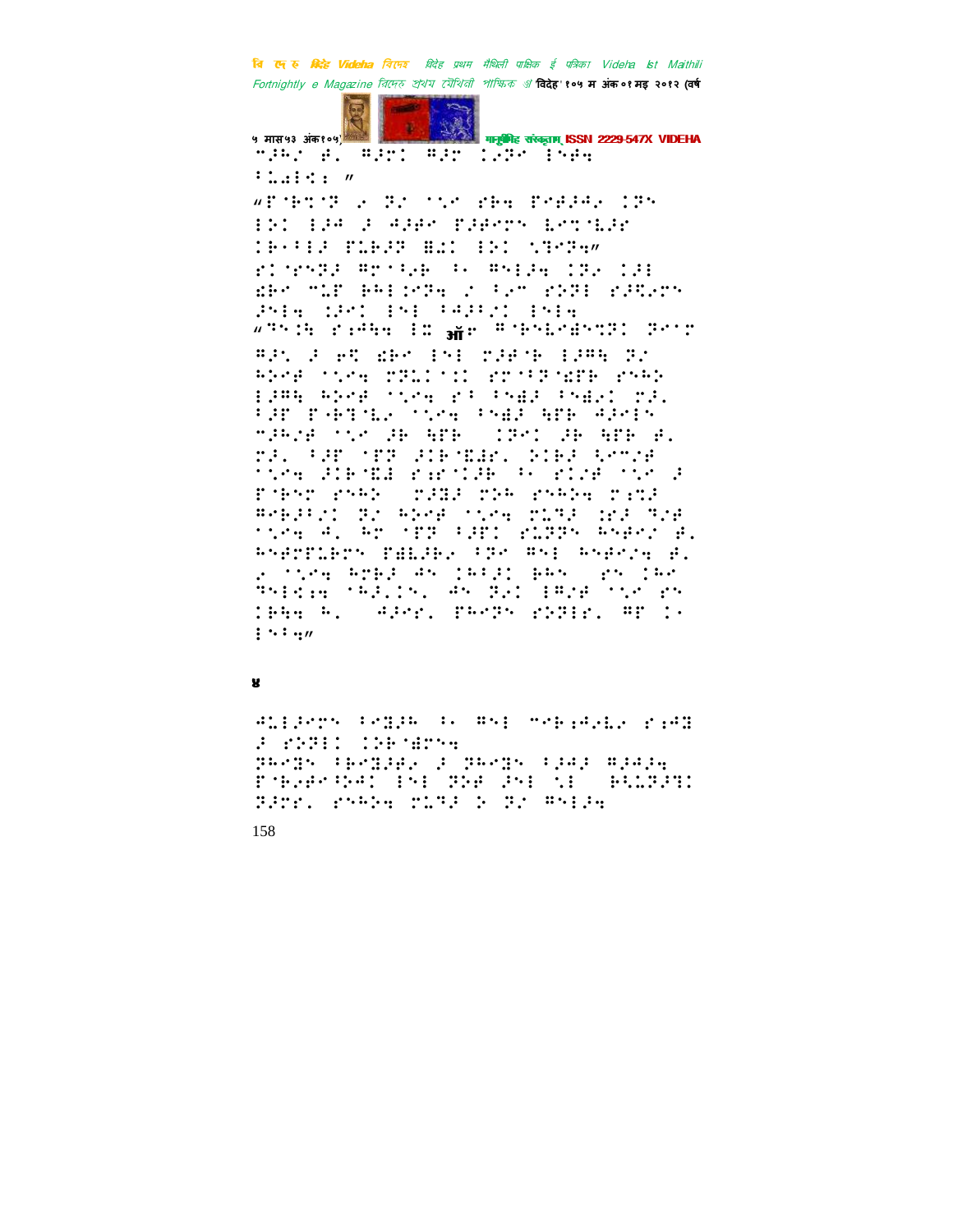बि एक रु मिनेट Videha विएक विदेह प्रथम मैथिली पाक्षिक ई पत्रिका Videha Ist Maithili Fortnightly ejournal রিদেত প্রথম মৌথিনী পাক্ষিক প্রা পত্রিকা' **বিदेह' १०५ म अंक ०१ मड़ २०१२** 



```
(वर्ष ५ मास ५३ अंक १०५)
```
मानुब्रीह संस्कृतम् ISSN 2229-547X

**VIDEHA** SASE MEETIHE SE BRIEFE F MAERIN. 85 2 TERRIS 22 TSIR RIZE 51 2 FLIP FIR ME SPSP Perso libbe, PLIP els via opor.<br>APPE APO 5 FPS (2) Topo vi Ap Th wile films first fifte i gift PARK NE AN THE PABRON NIBR PABR THO Principally the Curt Pomperant Cime medinary discussions in the statement of Erry (2) respect are given prod **Carlo Step 1989 PDF18 B24** 2 ARA INI 2 2163 PAIRN PREPN NI PHPPS ESPERANT ARM TERSAI 1878 (595 M) (89386 MB 7595 M) F MIPHER HAT BRANE RIPPA ME 81318 | 121 | 232 | 1312 | 1332 | 8346 | 831 **11 FRTH MIRT FIRIT**  $\mathbb{R}^n$   $\mathbb{R}^n$   $\mathbb{R}^n$ tie: el biel blund sigl (deleist ME AN BALEAT ENE FINENEA PANEN MEW BRIDGE CHARL BRIDGE CHARL REAL 112592. FdF28153 983 95311 2 F241 wells Select wi: SH: MILLER BASE TAN TETP ringer alone FREE AMPRES ARMANING IN IAP. BRID ME PAIRER & DIR MARK DOCIED BY TH the Performance Performance Simple Res FSIC TSELARING CORPORATION FITHING Bir will the mail a tam  $\mathbf{u}$ : ISTA BE FACE W 1212 1328 1228. SHARAMARK 4286 13<br>Juak sin shina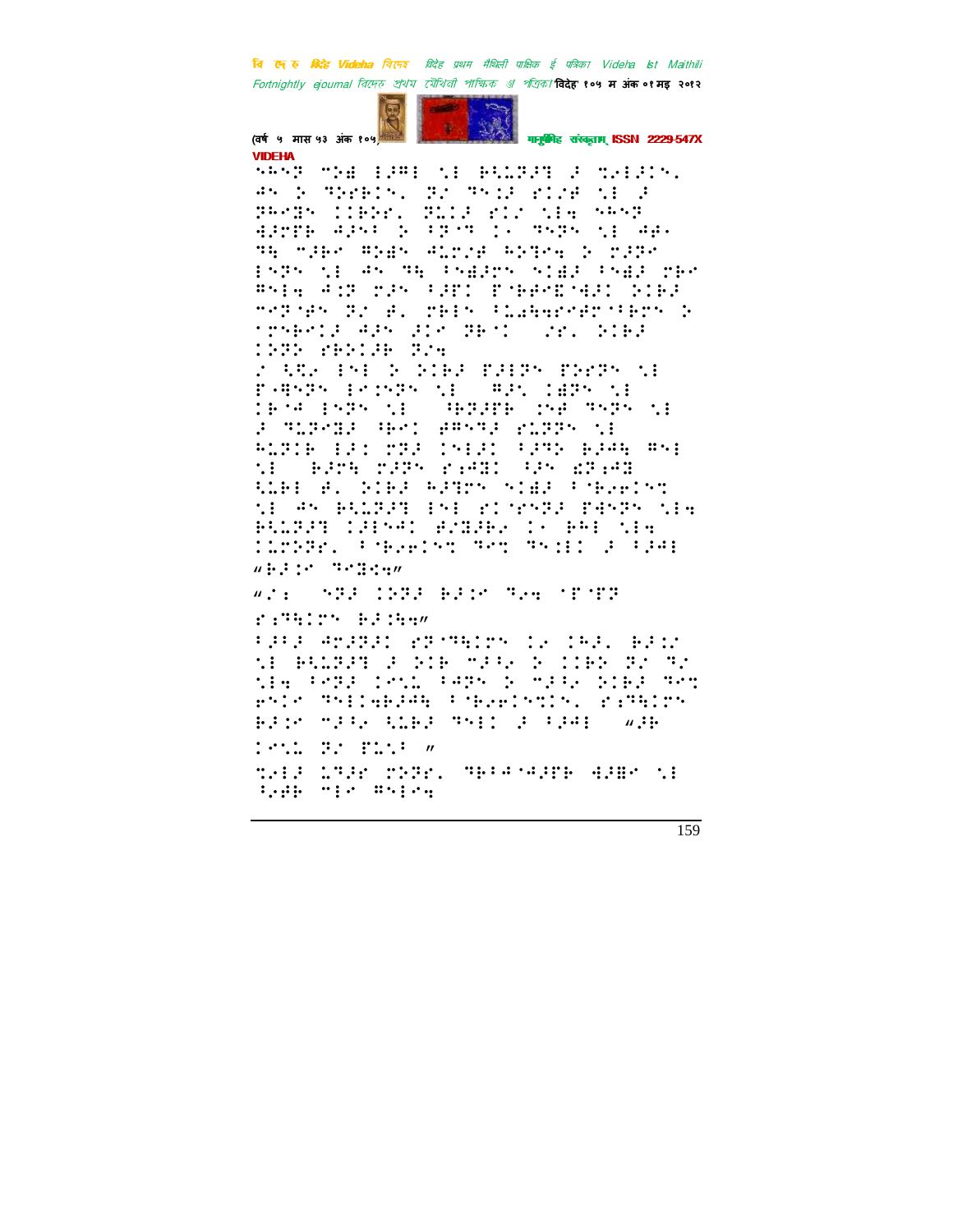

wiki ri A. STE ALTY 1. ASTE 1990 Perge die msiw (Bdg) Alrie rich FRONT GARE TER WARE WITHIN, SAST AN EPICN NIA CEL TAPL CHRIME BI THA 23 INI INF 2 AN 23AB 32AZA the APT PAR APLAR ( MILA SPPAR PENB MAGH (PUBP) BRAH (MBA) PERSONAL AN AN STAR PROPERTYPED TRAG 192 kryentar, Azênik din G.Christ \* :3 ASSMARE AF BAI 155 SPENANINGS (PRNE, STORY REPORTS) enb Send, confecie for Which chi. a, and beneficial polis mnight made<br>Profolm leader (1921) habit P4511 the rollege rollers.... BJAG 31 AJSK 12 12 FAMB BAD  $\ddot{\cdot}$ PLOPER BAIL ORPHE PLOPE BAIR TITE WEEK! WEEK SAN TII BAI AAN S

Frei die Stal zu der Bei di **THE INCHER SEARCH** w ∵∴ :..*w* 

 $\mathcal{A}(\mathbb{R}^n) = \mathbb{R}^n \times \mathbb{R}^n \times \mathbb{R}^n \times \mathbb{R}^n.$ 

rus ri del Gar ann a **BEF : "THE SER** BRTT FRAME TERM BYE MER s: Tep paepaens (a) (a) (a) (dr. 5 PH SEE PROBE BORO RNE SEE animan film manin, mamann nig PSE REPERT 1525 MEN THE SIPPLE Prefere ferr the Spoke cer fire FEE WHEN STORE TO PER PULPANI NE MLAR PAPI PAREZ PIAIAPS the ABI SALEDS ARREST RESERVEDS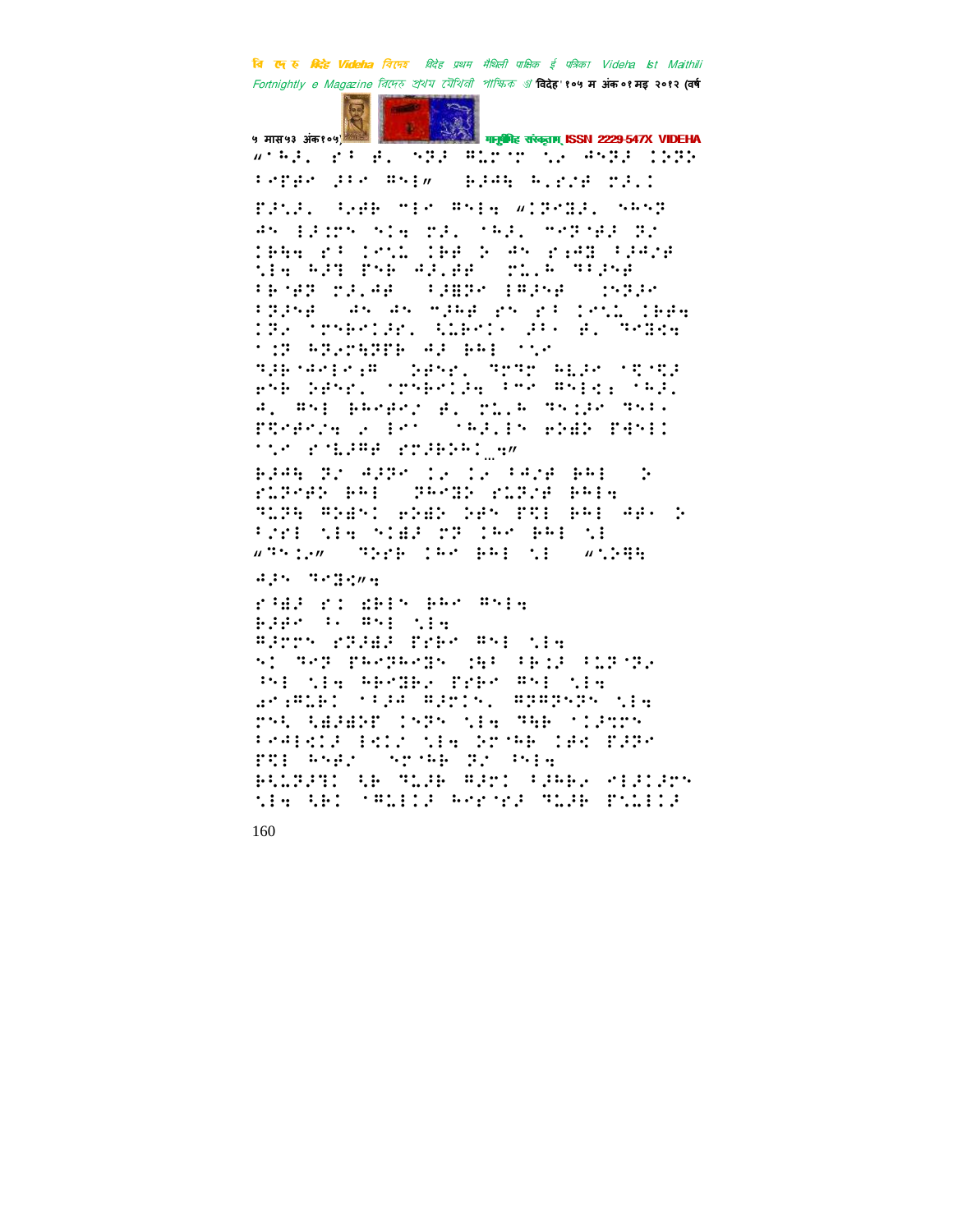बि एक रु मिनेट Videha विएक विदेह प्रथम मैथिली पाक्षिक ई पत्रिका Videha Ist Maithili Fortnightly ejournal রিদেত প্রথম মৌথিনী পাক্ষিক প্রা পত্রিকা' **বিदेह' १०५ म अंक ०१ मड़ २०१२** 



(वर्ष ५ मास ५३ अंक १०५) **VIDEHA** 

 $1.431...$ 

मानूबीह संस्कृतम् ISSN 2229-547X

the Midhi rdfs Midf & Chichola **TEAMERS RIAR NE BILBUR J BIGGA** 6381 MARIT 139 BILBIT 16 BIRYS **Brief Brill P** FROM EL PORTECT ROUBLES AND S Bries F Poesing Brite gall PAILE CHIP AND AL SIEP MSP PRIS An Pobleint made B. Bag Sharn B. India 2 Birr. BJAGIn, AAndia BJAG PRSED AS PORTER STORES TO Proter, 1898, 20Proter, 40P-3R-3R<br>1928 - Sevelon (1890-8514-951828) Presidente dell'avoire espera Pres raggin, in the graph agree and rt de trie mnich delel nanc monde the list shall that the checks PROF PAR Thin BRI NIA 3 & 1979 PARAME RO ESPARATES MEDA BRY: W. BLOCK. WHO andre. THE PESTIF TITL CIPANT TOPSISTS #Per Ter Si As Batars (AP)Pr (AP)re 1004 IN 245 IAN 01 45 FEM INF 32 1535 BROAD AL 2 303 32 3516 **PROBACH** BULBAN PORTS TO THE THE RESIDENCE PROPRIATE AND BECKER BEERS MINH 19814 S ST ST FEMRIC PAINER PARK Principal the energy film film and THI WORK INFORMATION IN THE 15114 ASZA ASZA BJAK (555) (6. ASI J

PART BIRTHER AND THE THET EFT PART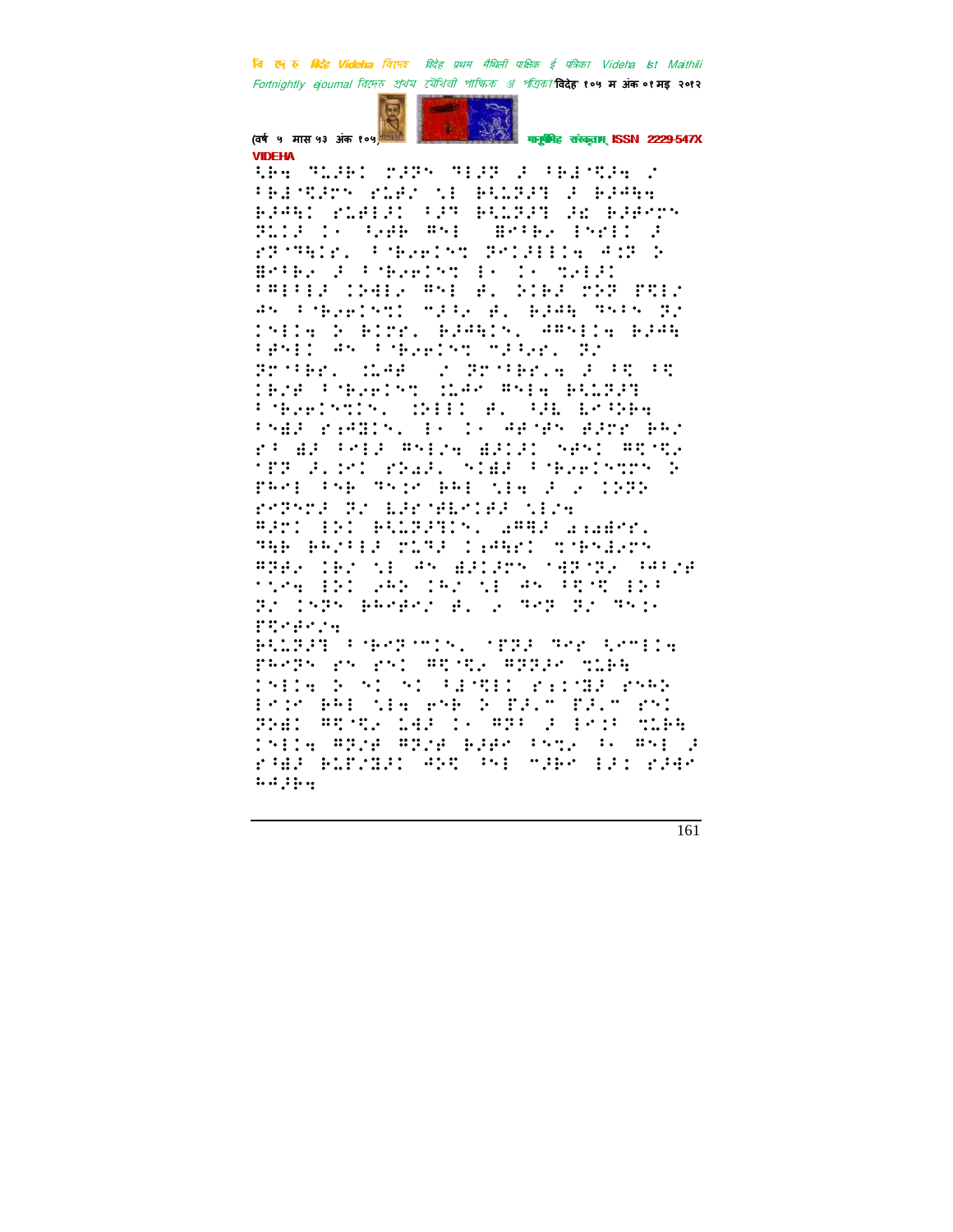

५ मास५३ अंक१०५) गानुबेदि संस्कृतम् ISSN 2229-547X VIDEHA ALTIB ATTO CELTI (A. ATCONS ALB. Pri Rre e, rer: Addi Chri ( Scier Bri 2 radiator and she 200 inits KLEEVIN FRYSLEY, THREPPN FRRM EX PRESENT WARD AND ANEW SHOP beag beag il anak, argument mimg PH 155 SPR P PRO S THE FIRE Free Weigh WIDE AF SAME WORLD FINISH WPP.H EP:nh In the MPP.Pr WAPP **MARK PROMISSION CONSUMING THE REAL PROPERTY OF SALE**  $\mathbf{w}^{\mathbf{a}}$  ,  $\mathbf{F}$  ,  $\mathbf{F}$  ,  $\mathbf{F}$  ,  $\mathbf{F}$  ,  $\mathbf{F}$  ,  $\mathbf{F}$  ,  $\mathbf{F}$  ,  $\mathbf{F}$  ,  $\mathbf{F}$  ,  $\mathbf{F}$  ,  $\mathbf{F}$  ,  $\mathbf{F}$  ,  $\mathbf{F}$  ,  $\mathbf{F}$  ,  $\mathbf{F}$  ,  $\mathbf{F}$  ,  $\mathbf{F}$  ,  $\mathbf{F}$  ,  $\mathbf{$ wird: Head, Brucht wielers w within a base and their about crop.  $\mathbb{R}^n$  and  $\mathbb{R}^n$ TRA TABI PART SURPLAARE TA SSTELT-191 2 BRAIN, ARE 16 16 MAILS BRAG F. M. MARYS Frie WE SEVERING CONCRETE SAFE OF FARLING CONSIST where the  $\mathbb{R}^n$  are the  $\mathbb{R}^n$ week in the Election w BJ45 R.F. WORREN FR.E. 78.8 R. #221 424 NPW PAPE CPR (48-48) PAR Bri gr gaBhan gro Clabas S STATE BRAGIN, THING BAIL WHAT, B. Tenn Spoke Spoke BrothBoone W WHO ARE NEWS AN BRACHE TERCORD. **TRESS PORTFRIENCE STOCK COMM**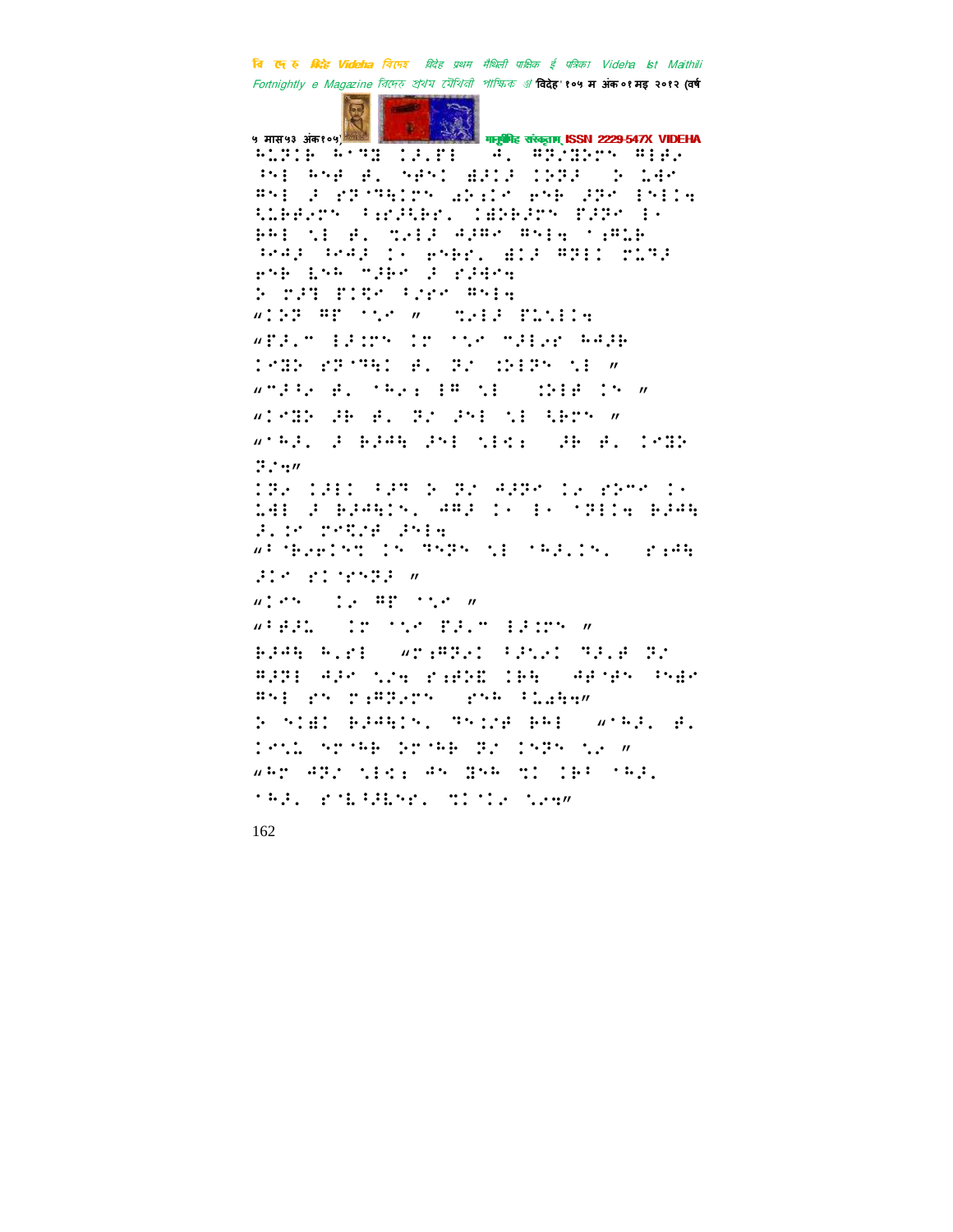बि एक रु मिनेट Videha विएक विदेह प्रथम मैथिली पाक्षिक ई पत्रिका Videha Ist Maithili Fortnightly ejournal রিদেত প্রথম মৌথিনী পাক্ষিক প্রা পত্রিকা**'বিব্রৈ' १०५ म अंक ०१ मइ २०१२** 



(वर्ष ५ मास ५३ अंक १०५) मानुब्रीह संस्कृतम् ISSN 2229-547X **VIDEHA** which the constitution of which is a state. **BP TO THE BEFORE W** wilde Ryfer (ByR SyByf) the PRYf!  $::::"$ wrache file asid: miale mial tac FREE OF AN THEY END INTO TOPS 1904 19014 BUSE STOREN TVILLENDEN WILL BE REPORT TO NORRISON WIRE BRY ITTEMBE TROPADE D'I BERS. TRANS WE BE TABLE that FREELAW WHENE BY INED COPN, CENTERPRY, MIMAR PARA IS BAIL A PARIN, MBA dist Br 1911am ASAS NA ANTER PROVINCIA DE PHONORAGE PE PRIP ANEXT IRRE ring gar aggr is rimer in 288 ri 191 J J.M. Mr J.A.W. (1919) 1123 Mr Paris PRESE (200 PR Pres Pala 2 **PRINT INT THE LAND STARF TOOL STRING TILE AND THE FEILING INCOME.** the event result that it  $\mathbf{H}$ Serge Abdull at temp in the stad Robert Co. Alba de des Stem Redib IAF NE AN APP BRAB BREEZ TNA IN PRESERVATION IS **Mile Miller :** inge dels the Company of IS INTE RAT POR BABB TIM  $\mathbf{1}$  :  $\mathbf{1}$  $\mathbb{R}^n \times \mathbb{R}^n$  : Pro Progress Agel are Plitt In Island Auch Ar Seller Clear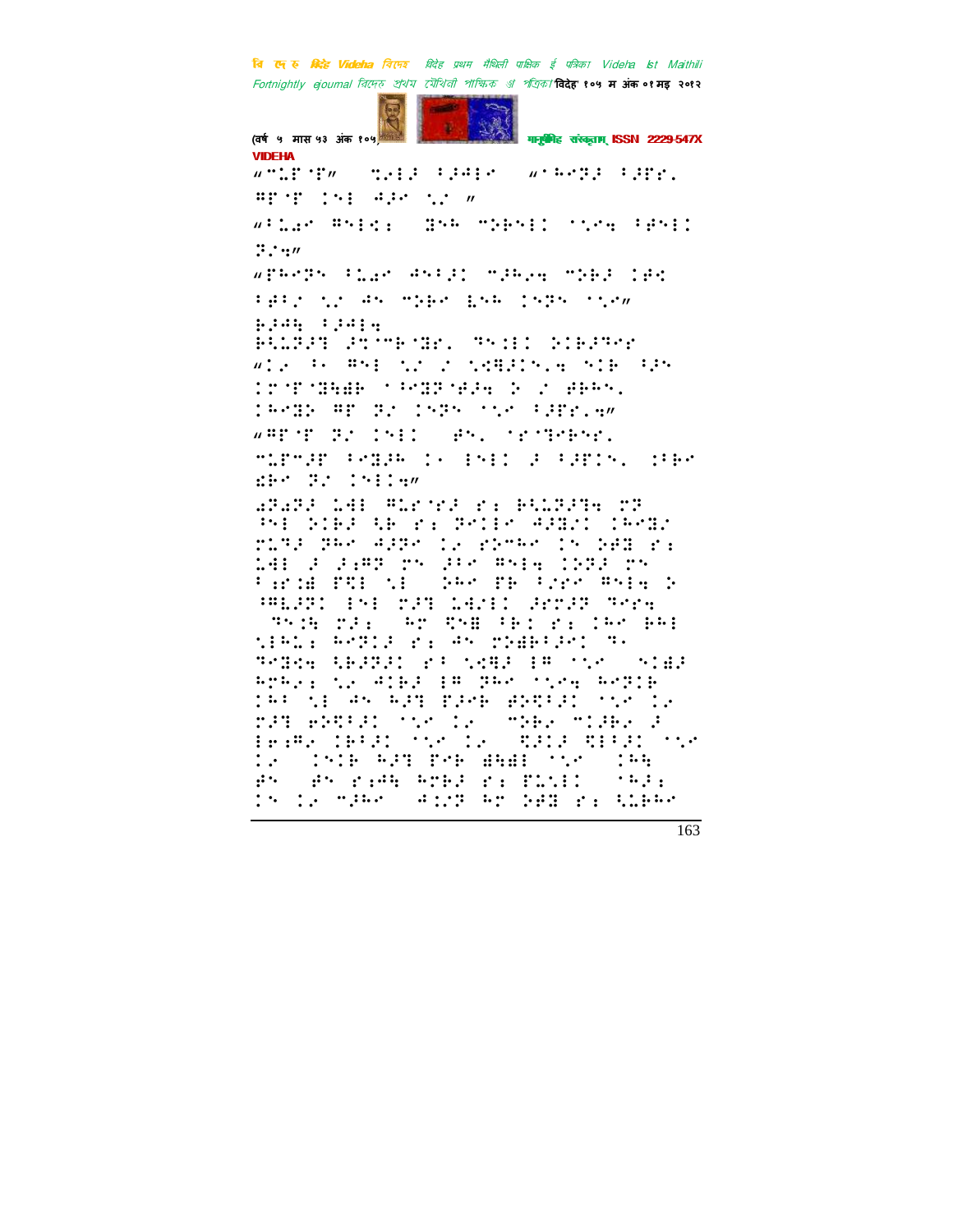

७ मास७३ अंक१०९ दिखा होती है।<br>- पुरुष्य के स्थापित संस्कृति संस्कृति (SSN 2229-547X VIDEHA)<br>- पुरुष्य के स्थापित संस्कृति (SSN 2229-547X VIDEHA) ५ मास५३ अंक१०५) S Ares all dra Thile S Freezeinr ry ri Wyll BA 198 ri Wyll Wred The Pale

shark akke a 43328 'na 45 sama an ame and nia siem me ame paie r: SiB rm BLSS C rah TESTING TEN THE tala 428 428 Seteri primer ebta.

rn 1986 BRI NEGE 2 SESER PNES SAM PAP P: (PAPP SP)

Greater er freiste Seiner rah Para 2001) Bid rah Ara skill al seka 292 skësa 2 292 198 - FIRS IR (ROM IRIGER IBAI)<br>1932: Candrar Savesburgeri, a Arba (Sig 19rbjr Pombe Alba PHA) rs Ben es raa is rize die Ben RTEA TR'IARDE NIE CORP ARRY FAIAT IBERLI BY ISTAIR IBA'' 2 BYA'B True of Brend True for USIR And th droid for form Reform of CRede **A BIS CENS PTE LTE CENT BAY** TEST COSPACE INFORMATION PARK 523553 18786 555653 386 83 913 526 PROFILE FREE TABLES

Well SPREED ALL THE TELL A GPS IRROR TRACTORS AND ACID IN DRI  $\ddots$ IS DR STAR TALK WESTER IN **WENT WARTED TO SEE THE** 12 FI FI 16 BHF N2 1971, B2189 andre la mald (dal) – die aadl min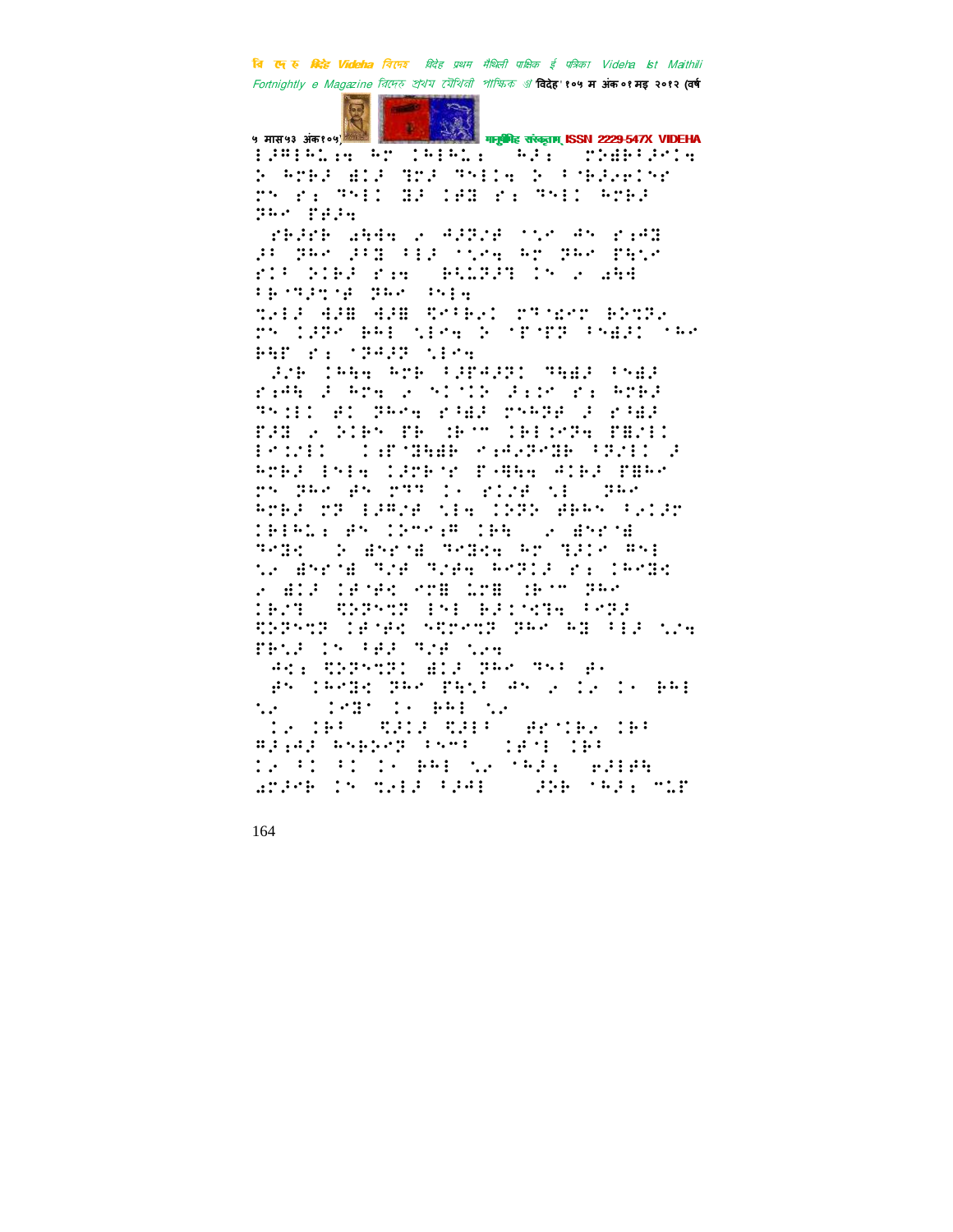बि एक रु मिनेट Videha विएक विदेह प्रथम मैथिली पाक्षिक ई पत्रिका Videha Ist Maithili Fortnightly ejournal রিদেত শ্রথম মৌথিনী পাক্ষিক রা পত্রিকা' **বিব্রৈ ং০৭ দ अंक ০ং মহ ২০ং২** 



मानुबेदि संस्कृतम् ISSN 2229-547X

**VIDEHA** PRAY (2008) 2008 1991 1992 1994  $\mathbf{r}^{\prime\prime}$  and  $\mathbf{r}$ 

BJAN (2003 P.) FJAR SKIDSE PKRJ P. **Signal State**  $: ...:$ 

**MIN MIRE BREAK TEACH MIRE BO**  $\dddot{\phantom{1}}$ . ranze de la Christophonia (non 1891)<br>18 ranze de Calcala Aais (de sic APAR NE PAPE PRIM PA DRES IN RES APRE NE DIRE BALL DIR FORRA DE LA **Control State Control** 

STRIP BRIDGE RETIR OF DURINTED MARE ( ANDER SE NAARD NET SIDE SE PRO 1911 (1900-9263 P.E.BRI 1500) AN **SIP PRO PRESIDENT REPORT PROJECT** SASA (MIH APA PRI MAR PRAIN Werld Fillwork Wilmark S MESTABE SPRID PRESERVE DRIESE ST BROWN WHERE I BEEN SPUB I IN APA ARE SPENDED ON PRODUCER A THING TO LENGT PY INLIG PNIN 8458 ALBA RE THE NIE FIRM 653 IPF PHI MAC INTH AP 25 PNP PNBP PS ram Ad Same Ar Indentify PRIS RARA PE DE L'ALLA RARA PA Al Mal Hd. Presh MARA PROF PAR PE POR ANI PROPER **SHARITY CONTROL ATES INE CEANSY CONTENTATION OF STATES**  $: 1: 1: 1: 1$  $\ddots$ 

SPECTRED BE THAN THE NEW THEE BY 356 Artiz rag end nat (nilher TAR 1923 4542 P.441 123 25 1233 5124 Tele and Hall (no Ap  $\mathbb{R}^2$  :  $\mathbb{R}^2$  :  $\mathbb{R}^2$  :  $\mathbb{R}^2$  :  $\mathbb{R}^2$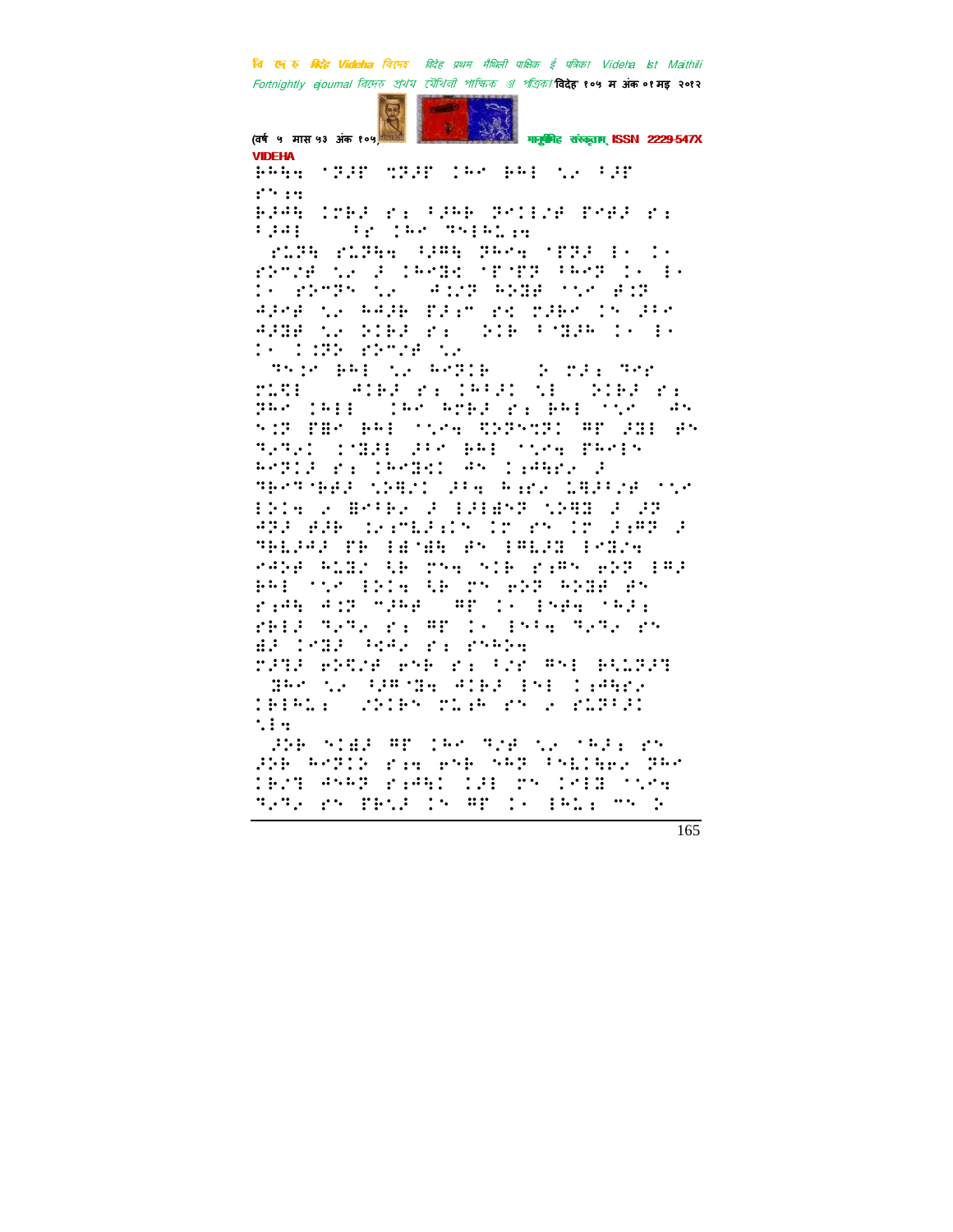

**AND STREET WAS STREET ASSN 2229-547X VIDEHA** ५ मास५३ अंक१०५) <mark>प्रकार</mark> APRID AS THE PECK SALE THAN SACRAGE a an mar gam is ialama an is chemer a pojar srgnjan aralje (smala sar 16921 - Steather Confederation Const a this 1980 198 flighter stranir Anskiel Pan, inscript Algij<br>Barsheid, Newski Newski dresseng  $\ddots$  :

) That edge of the state of the signal decoded problem in the state of the state of the state of the state of the state of the state of the state of the state of the state of the state of the state of the state of the sta **BULFAR TANK PARTS DAR PE**  $14.14$  $1.141...$ 

## ي ا

FRIE SLEPKE TY NE FORFA CEP E TAP  $\mathbf{1}$ :

EDITE SPESO BE SE PS DORE D'ESTRE THA INTEL TO AN TETE CHAN IN ETHE TANT BAR BENA NE GIB MILKEA TN 3411 P. 1535 P.H. 34 FEI PROPRE 3 fråd Geef Denn far eg smeme 1999 **NE 23 LOSE BRZE NE (18784 RE23E** 46231 27 51 - 5272 88381 4322 2528 ti aproachini esta che di FIRE FINE ME SPACEFIER PROFES 35 198 1381 51 7536 75366 F201 MESTE TH TRAPPED ISLEE INFER IN 1983: TESARI ART 254 2 EAS TST 51 AN THE MACHA HIS INTE ANIMATIS r: PHP Shake Sin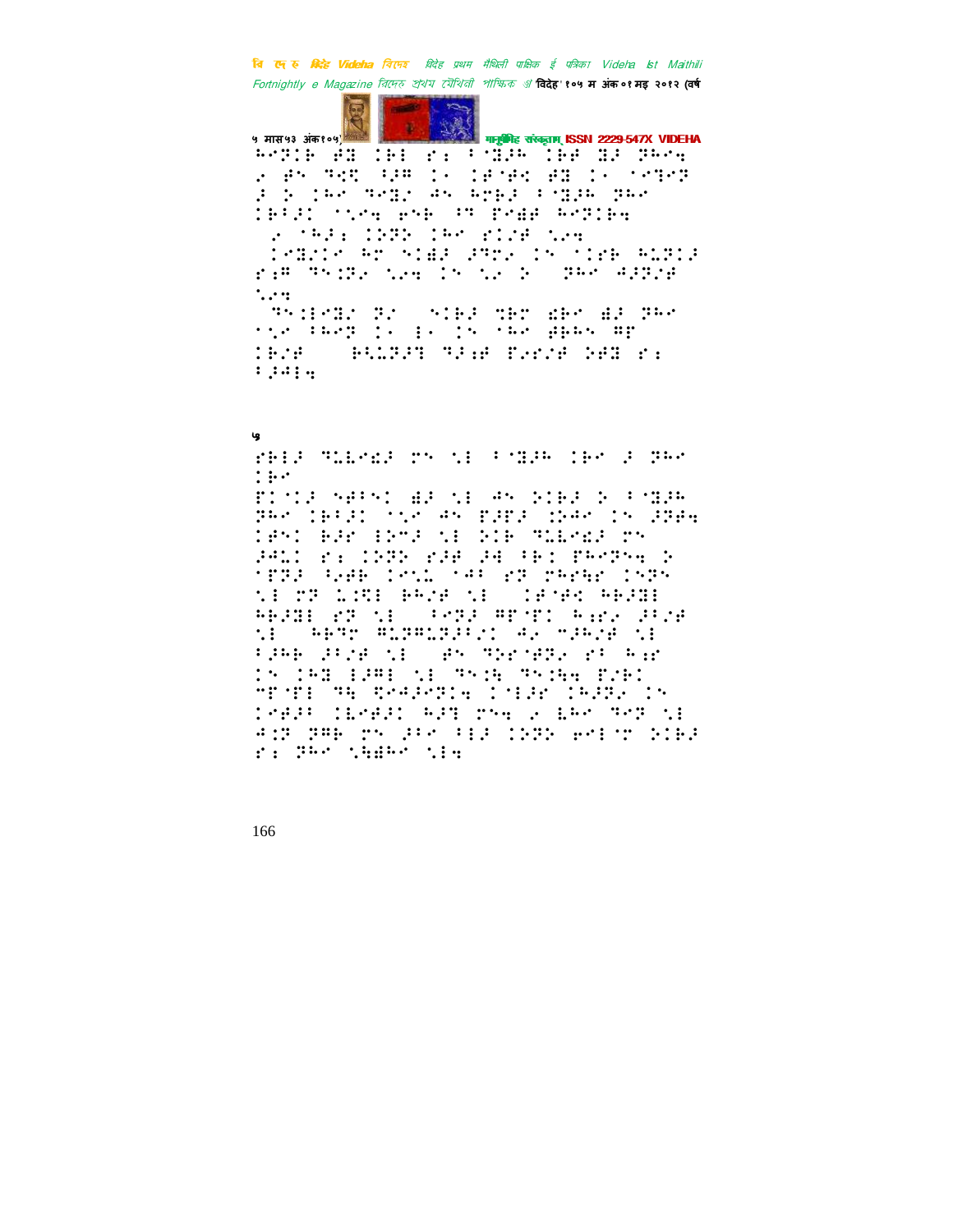बि एक रु मिनेट Videha विएक विदेह प्रथम मैथिली पाक्षिक ई पत्रिका Videha Ist Maithili Fortnightly ejournal রিদেত শ্রথম মৌথিনী পাক্ষিক রা পত্রিকা' **বিব্রৈ ং০৭ দ अंक ০ং মহ ২০ং২** 



(वर्ष ५ मास ५३ अंक १०५) **VIDEHA** 

मानूबीह संस्कृताम् ISSN 2229-547X

terna progero algeo 1933 (roch) re BLIS IN SHE S NIE BEE THE SPACER Print Bala Conclude (1898) (Schiffle FC Alfor

F MID BRACHING PATALLERING FAAR SLIE (FMR) AR 3 SYMBA MY HENDE YOU FAN PUR PRODUCED Press (1915) and we however I

MARKIN PLACE FOR THEST CERK THAT DATE 1862 PRO 114 PRO 1982 1862 | PRO 1999 ABA: Pinsay S (R (Chromae) A EPERI F: 194 1595 ME SPORT

**TORIGHTHAR ONLIGHT THE NAME NAME** WEEKT I HE PARE PAR SIR

Tenel ab Tobby J (1989b) wie new wh RNIE AMPRAL SAPAT POIPHA PORN PRIP akar rusk vate raw for forth  $\ldots$ rn an Charlerthe Ben rice the

sep (perdi Es los)<br>26121 22 (senza SI) (256 25624 (P POPTE AT 2 BRPA 28 1951 PROF P Brookleywood raw to belonge lend MARK PER ALBIM CROWL WE CORD

ESTMERTE TERN MOSE MARRY STALE ladai ekolo engo yi ping gge pr **STORY SERVICES SERVICE** 

Personal Pallan (ere) ab ni Rep Antony ri (this Alb (PAline) 201 ri relativ (Prime) ier ab me mabr tabl in rægge en ret gam **SIER E POPSE LESSON**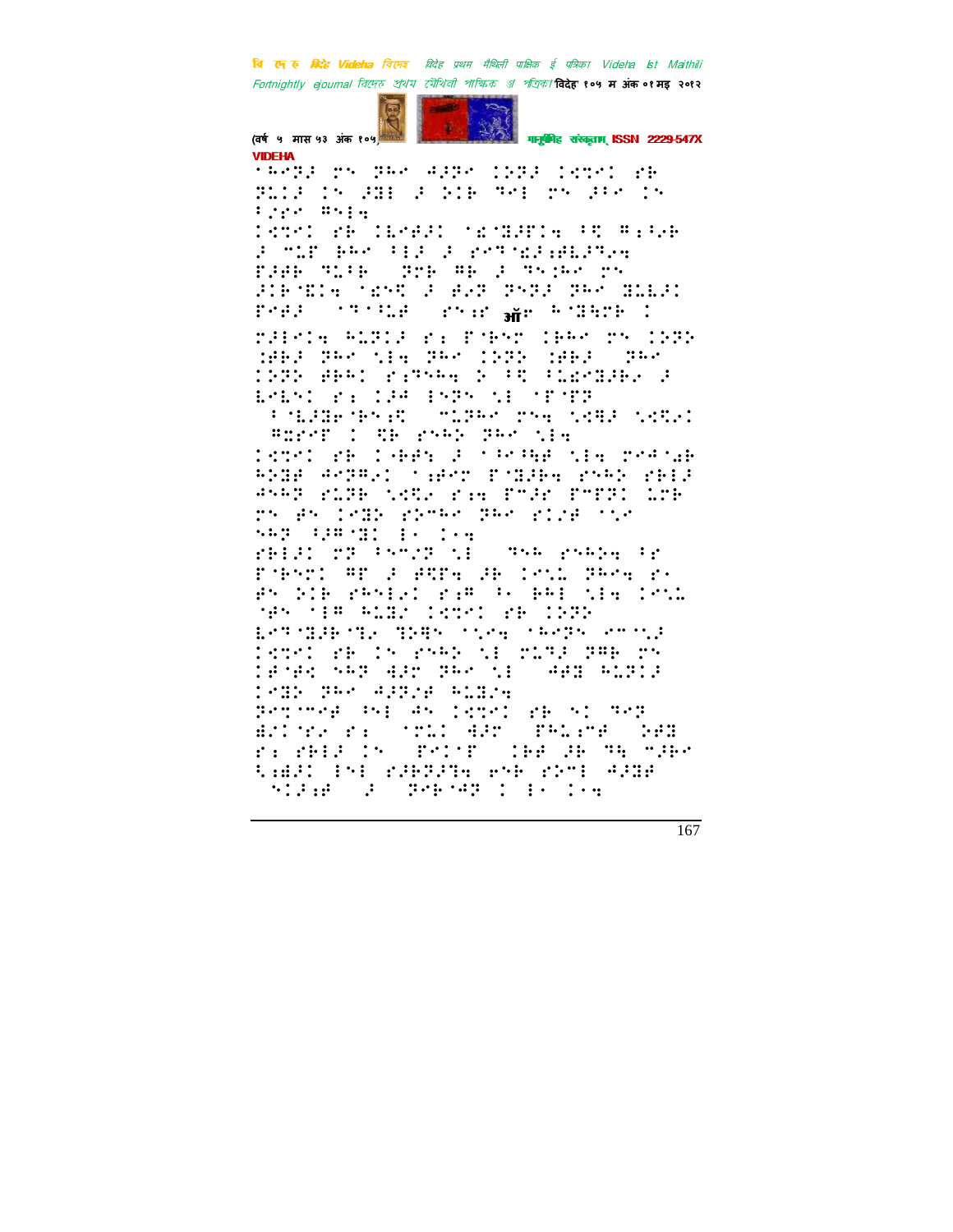

**THE REAL PROPERTY OF SALE PROPERTY AND SERVE AT A PROPERTY OF SALE PARTIES** ५ मास५३ अंक१०५) Pober (an Fambre Delbl) was per tion deeler by the Part of the Poenne EDII RAB EL PORTIF (PLOTA EPSP) PAPPAR SERIE RAPA IN MINE ROAD AN IBE APSE TO S TOT POPTA FORP ST regre Ben Saele di Selah Profes tin as the sentingum book ESBARMAR ROBE, SALAMI ROBER AND.<br>1983: Sie Schwan 19, 1985: Salam 19 Providence and Page School **STARTED APPERDANCE** reif ebriewe the Benkr thur LETENANE PARTE ARR ART ASSAINSE DIER BERGELING BJPY: 2 PLPY PRY PIE PRI Par PriP PAR PROPAGE ME TAND BAR AT COAM 8321 1700 1851 8321 81981924 offer an identify the offer af annih.<br>The boaten ingno the object than fie Apart in pur special and the femer re lo so pobles mie flan ingral 2<br>Ao dielle conaam SIP PRO APPO TEST PLEPTER FRIE sûs de lachter militer<br>Seders (3) militers de mae<br>de aponte rize sin 1914 (216 PAR AN PROBABLY AND CAB RIBL TOP skin (22 (A22) PAR Skin (B)2)  $\cdots$ Denni ek (DIP-BHB (DI-S) Let the condition when we have peak APPARTICAL CONTROL PRAY (PS) \*\*\* (1981) #Bol (1) 2B19 (15) #5 (2) ANIER BE PORTE IEZA NE (2018)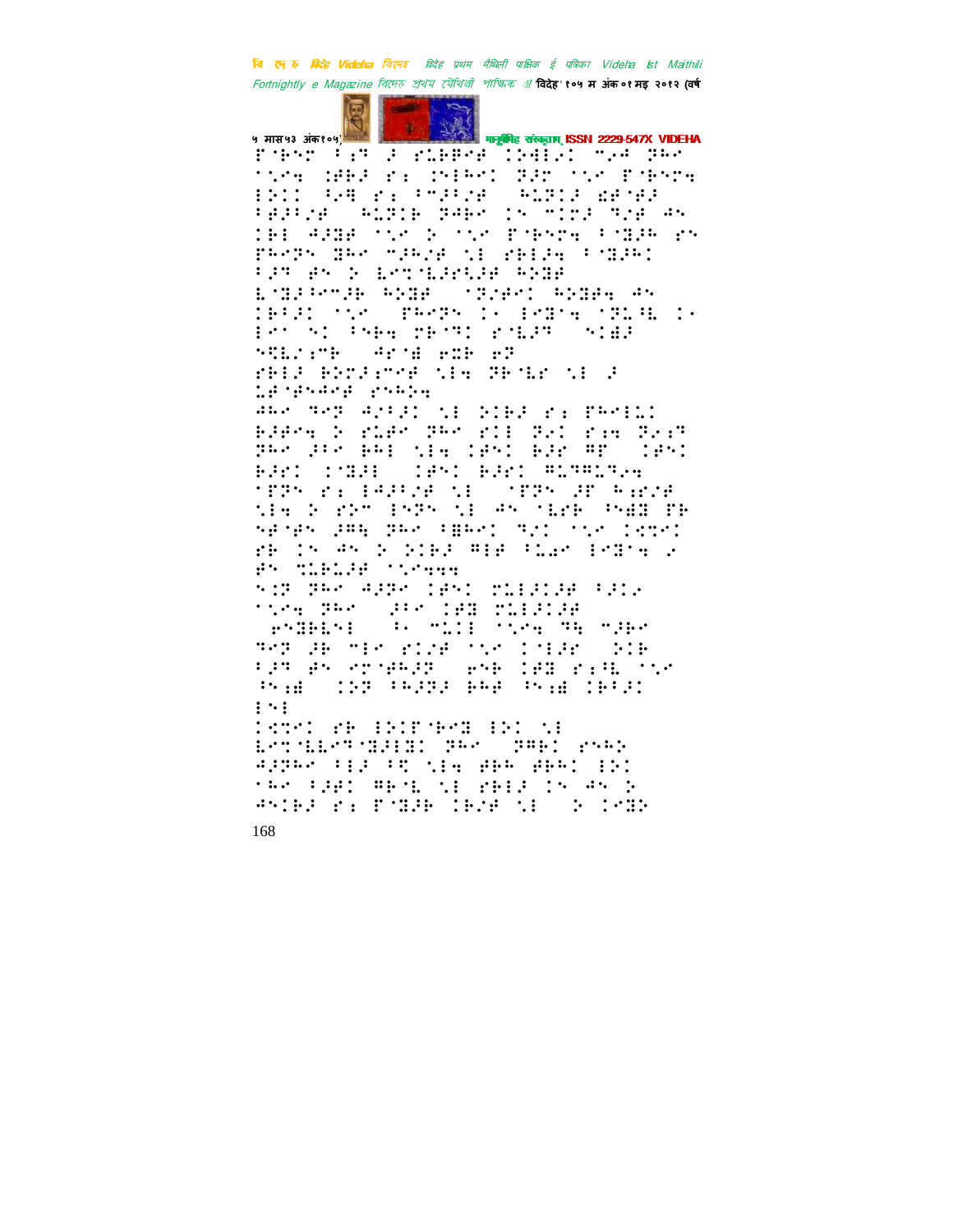बि एक रु मिनेट Videha विएक विदेह प्रथम मैथिली पाक्षिक ई पत्रिका Videha Ist Maithili Fortnightly ejournal রিদেত শ্রথম মৌথিনী পাক্ষিক প্রাণবিলিক বা স্বার্ক ১৭ মন্ত ২০৭২



(वर्ष ५ मास ५३ अंक १०५) **VIDEHA** 

मानुबेदि संस्कृतम् ISSN 2229-547X

rada (Apina (B) (B)ar rubba (B) and a constant of the constant of the constant of the constant of the constant of the constant of the constant  $\mathcal{L}^{\text{in}}$  ,  $\mathcal{L}^{\text{in}}$  ,  $\mathcal{L}^{\text{in}}$ **TANKI AB ON PALASHA OBBITA** the mass were pack and to settle concea na: Albri (Monte Sab Sab) More ry a transportant ry Engre RIES PRIES FORMAL IPPOINT par (prij - prezidi psir psal gar **While New Mark** 'Programatan' nami (2001) na haad rat and your fears models ready rapan relatel Robode Beacadha 8991 989 1996 4502 8981 6981 right and book as the range.<br>As he's me me design meador as 198 (825) 246 286 1812 281 18 **CRAME MALARER CAMPERA CORP.**  $\mathbf{r}$  and  $\mathbf{r}$ tryn yryn 1947-62 pen 214 sige Pressure spunk add to promote **Sanghope** Chilenale ship in Abbre 1882 **NE STREETS** THE FIL TERME F: PHIL THRANK TREATMANIC **THIR BALGER PRICE LEE TO APE INFIDE** MER PREA ROMANAGE FAB PROMISSE *labin ama pata, per composito* rams rame RPE bs RPE ESE (rBEP neges ps lopel ee ls (p.ee (leve the PROGRESS of the Tody (80,000) the reduced result role room to SIME MEDIUM ARCH NE DE CHEF ARCH FARSED FREED PACE TO WAR SHARES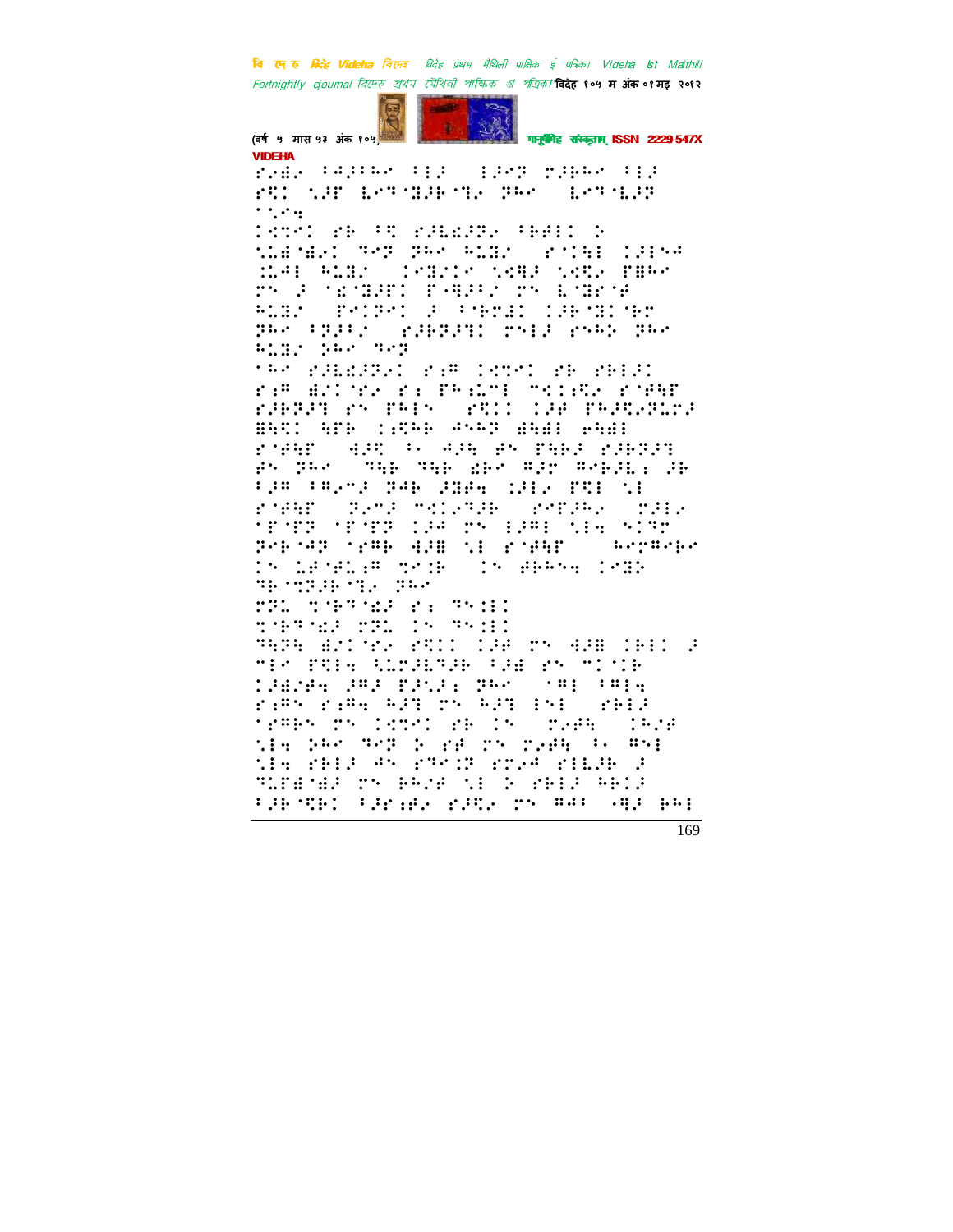

५ मास५३ अंक१०५) । मनुभिह संस्कृतम् ISSN 2229-547X VIDEHA via théore: Bam: Kérk és run (Bue **PARTIE AR THE TRACKER THE EAR FROM PROVIDING AS PRESS SET** In 1976, School Pakistike Balcie S MARAR (AST 1) KOAREL ER PALAME A hamp and anist amount blue birst ram Brill (Anno 1596) (1898) (rer REPRIES FOLTE A JE NAP ON FRIE FILL FRONT AFT FFT THE SAP LINE BRI NE ANAS PAL FALE APICA SULCA SRAPA (1982) ekip prijetih (2001)<br>ekonomijalni (1991) pengal (1911) Pr# #634 15 R51 PB4 Poss in the she will be a par-

der Clatica, eda (1996-arie 610) NAB WHO MIS WAI NI SAAB MAIN COA 16 BRE NEW 2008 128 BRE BRT 25 Arrowl Primok of 2 Arthur Silbe **TANK SERM** 

S romar re rai rue ruge aur ce Free Well mirmin (3) min ti ring which we Than pair of the Trian AR SI THE PE PSRT ALTIFIE IN PROGRESS CROSS MIRRIE (PH) STOR FEICE BROWN FOREST BE BE BE #POPS AR C#P Problematic #SP SP R TP PARK ARM AND NEW PHIL PAD TA Prel 1894.86 lengt ek mer myske ap PRICE FOR THE INCHER TELLS Pro Proso BRE SEA (And Steal Prese TIMPE ROBBER MA MIROLEP IN FPA: 12 THERE WANTED SHIP STORY  $\ddot{a}$  :  $\ddot{a}$ PH ALTIB COTAGO TE BESA TAIL (15 Bar Ar (PLAG) Bird Abr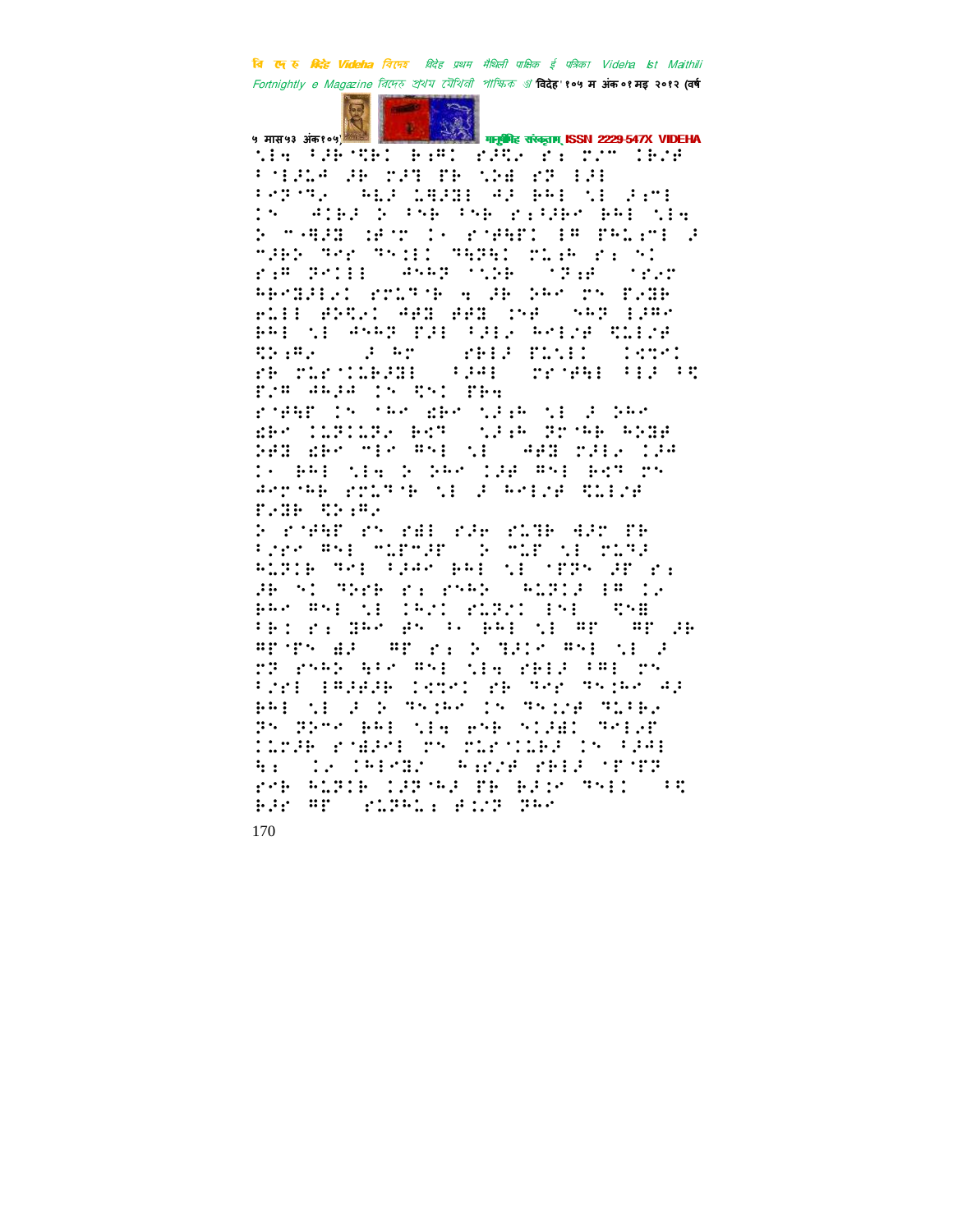बि एक रु मिनेट Videha विएक विदेह प्रथम मैथिली पाक्षिक ई पत्रिका Videha Ist Maithili Fortnightly ejournal রিদেত প্রথম মৌথিনী পাক্ষিক প্রা পত্রিকা' **বিदेह' १०५ म अंक ०१ मड़ २०१२** 



(वर्ष ५ मास ५३ अंक १०५) **VIDEHA** 

मानूबीह संस्कृताम् ISSN 2229-547X

 $5.391$ **SAN PROVISION CONSECTIONS: WEBSTREET BREEZE CONTROLLED** TERM EPRESSES REMORBEMENT MY lêngo ek eklan maan masa el kar PARADA DIE PLANE ADERA PPPE ANED PRINT PART FOR THE MINE WINNER OME 3 2 MEMBER RITIE ISED MY BRY RYEN MILE PAR CROSS RE CROSSER RE  $r: i:i:n$ MARGIN IR RABSIDE IV WED REDEVE From Provincial Party (Alexandric Sede  $\ddot{\cdot}$  . Detel skogski sa 1913 (no 216 Sale In Mark End:  $\begin{array}{cccccccccccccc} \mathcal{L} & \mathcal{L} & \mathcal{L} & \mathcal{L} & \mathcal{L} & \mathcal{L} & \mathcal{L} & \mathcal{L} & \mathcal{L} & \mathcal{L} & \mathcal{L} & \mathcal{L} & \mathcal{L} & \mathcal{L} & \mathcal{L} & \mathcal{L} & \mathcal{L} & \mathcal{L} & \mathcal{L} & \mathcal{L} & \mathcal{L} & \mathcal{L} & \mathcal{L} & \mathcal{L} & \mathcal{L} & \mathcal{L} & \mathcal{L} & \mathcal{L} & \mathcal{L} & \mathcal{L} &$ **MAR INTER ALA FAM PE PE** restard depart paperde d'espace did show my  $\frac{1}{2}$ 

## **∵** قا

**Sydney Lagage Car argent to the** REPORT CONTINUES PROPORTED ESPER **WORLD STEAM** 

**An Addition of Basic Components** SPSP IPSPIECHE AS TIESPE IPSTET APB (6) APPA 1981 AN STOR PREN 198 PRI PSE TORE DO POTRECTARE AT 1936 In Progress Press Andrea (11965)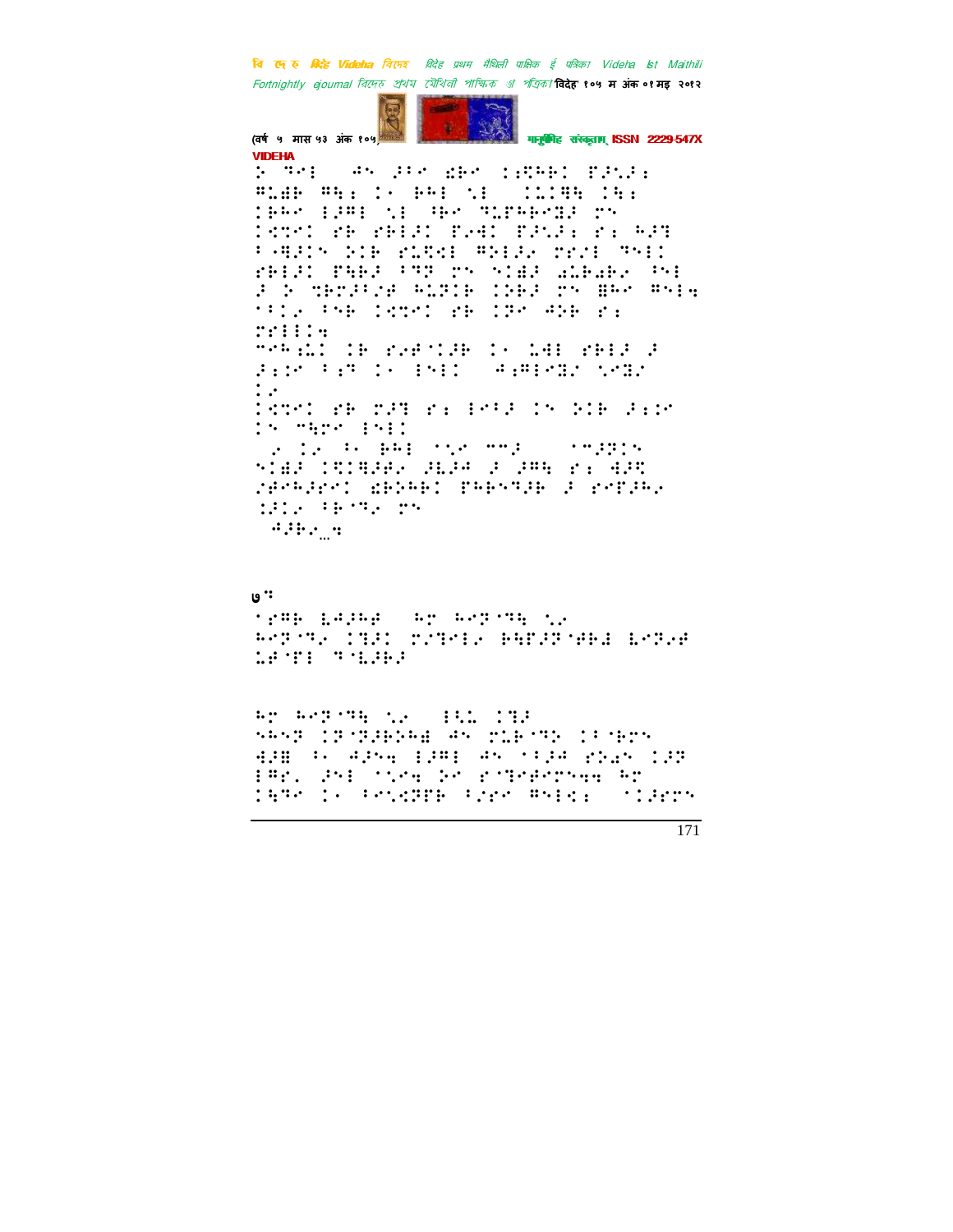

**AND STREET SERVICES AND STREET AND STREET AND STREET AND STREET AND STREET AND STREET AND STREET AND STREET AND STREET AND STREET AND STREET AND STREET AND STREET AND STREET AND STREET AND STREET AND STREET AND STREET AND** ५ मास५३ अंक१०५) tion abserview criteraleard ave Plat Read Stephen Lar Is Plan #5136 12723654 e563. SLZ25 PR16 re MP (193 CHP PD) more by: the temporary manufact operator  $\ddots$ 

**IPHONES CONTROL** PRAKE PARENTAL CONFIDENTIAL POSTAGE riffers for whethe including trong Person (trong Sieg Baes Ar temporary means about the component war IRESTA (PS PREDE PRINT PNR) MNP PT FRANCH WHEN BID ARR APROVING  $\cdots$ BIBS RAIN, ANDREW RIGHT MIT  $1.41...$ 

resor stands. This cape is conserve **SIER IPE SATE POAR IPSE SPIE SIE** der To APA: Mis An Die Tiem im Bridge Foamle le Bridge Archie MULRER RAN SEVERING SERVICE PRE MP 2 THE TETER PHONESE INS ARTS. APRIL MICHAEL POWER STREET SHOW HAS the Ar reach, Thine BAld: 2 26 tem for form spre her throw **101 05 2112 TESTITA** BIR TER SAST TO ANGELIE ASAST PO **THE SACTOSHIP SERIES IN THE SERIES I** TEST WE SEE THAT PROBE A BASS BYE BAY (FREST ASE TIME ANY. Promer Ber R.H. PROPS PROBS 19115. Anings fire abid is pawer say the a PROBLEM AND STREETS PROBLEMS De ager disk be anggine

roman de la constantia de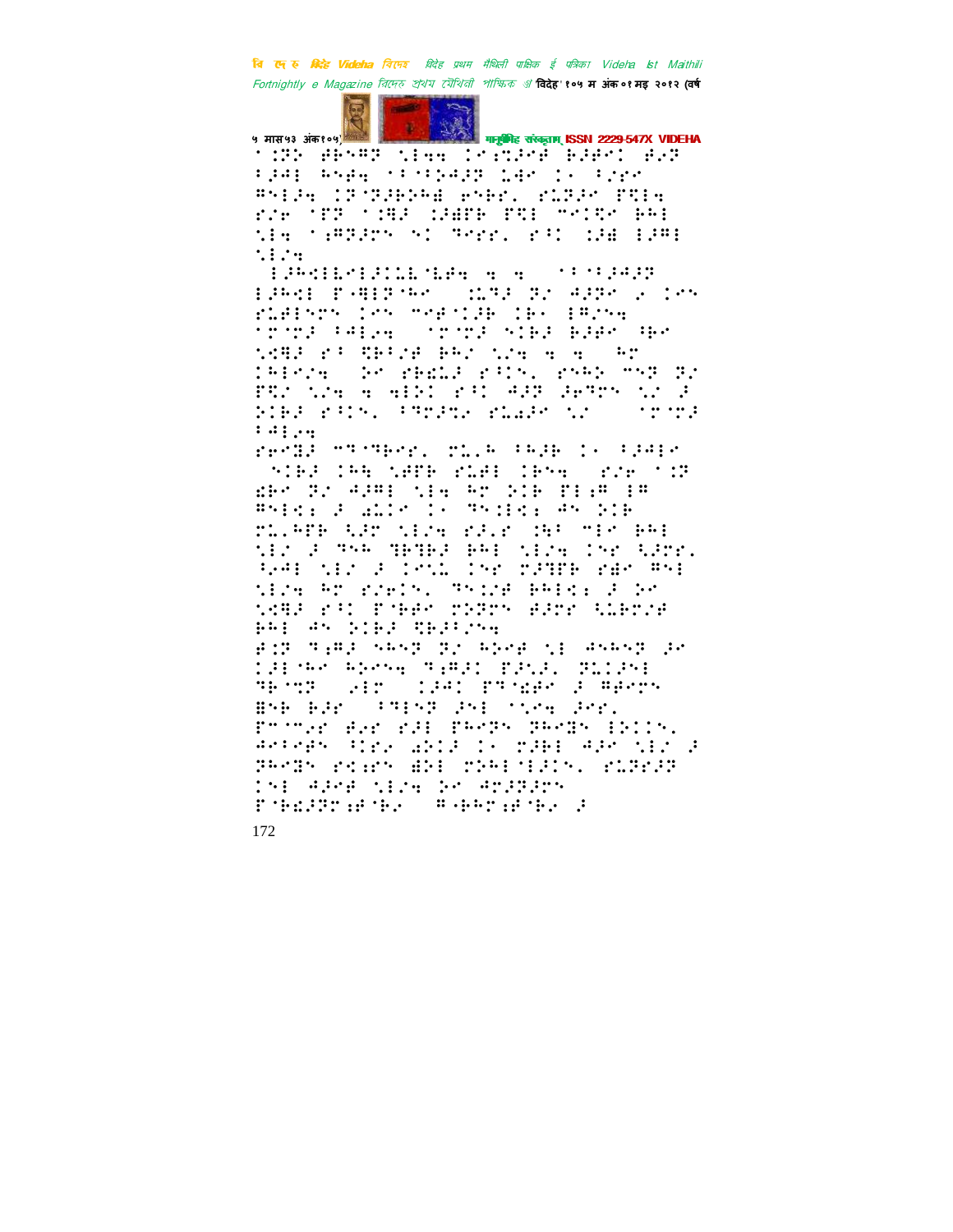बि एक रु मिनेट Videha विएक विदेह प्रथम मैथिली पाक्षिक ई पत्रिका Videha Ist Maithili Fortnightly ejournal রিদেত শ্রথম মৌথিনী পাক্ষিক প্রাণবিলিক বা স্বার্ক ১৭ মন্ত ২০৭২



(वर्ष ५ मास ५३ अंक १०५) **VIDEHA** 

मानुब्रीह संस्कृतम् ISSN 2229-547X

rd: Trafik: Stakist ree Tag IBSERIN, RO PHRONESH & 194 NDE CAR KOTARAR RYAA OFROKOTARAROA<br>BLPOR KOLAROT FARA (BZO EYEOLBZ the remarker reporters AMAREN IPARA IRABA (MIGRAL MIRABMA Arang is throw in routs SPORTS LITTES IN THE CROSS PLACE. SPECIE SPECIFIE COSMA CHOICE POSSIB FRA #51 Stag PliftHREET THREE radhi ran fot Boleann chiro APPS END PROBE FILM AN FEEDMATED Read Plance where an our  $\mathcal{C}^{\text{max}}_{\text{max}}$ 

rzels, AA2s: Asig 2 (1821–1843) thing as now he a specially per ME REPRODUCED BRIDGE RESEARCH finiaaan synesk persek. Se FROM POPLATAR POPPORTE FOR AIR MPP RED 23 EDIIN, MPPH RM2 RNERN TVILL B. D MIRIE IN HAR POINT rand thing derk what regard der ESPS PSE INFOSTED PROMIDENT AORD \* 195 Gel Alle, 255 Mine Albi 151 pf mediates lark mmal resales da cree BY PARA NEP REPROVAS ERIPA NEP PA RITIE PART WAR PROFINE PORT POST SLIMBRY SPEE BRACENE STAR PIPE EZR (RP) SIER (FRR) KAM (POST) RN EK Brief Norder (Pro Brighter Archive 191 a led Bloken Sky a stêdyk SPERSONAL CONTRACTOR CREW TO ACA 198 188 Parte 19678 PIRK (F.19998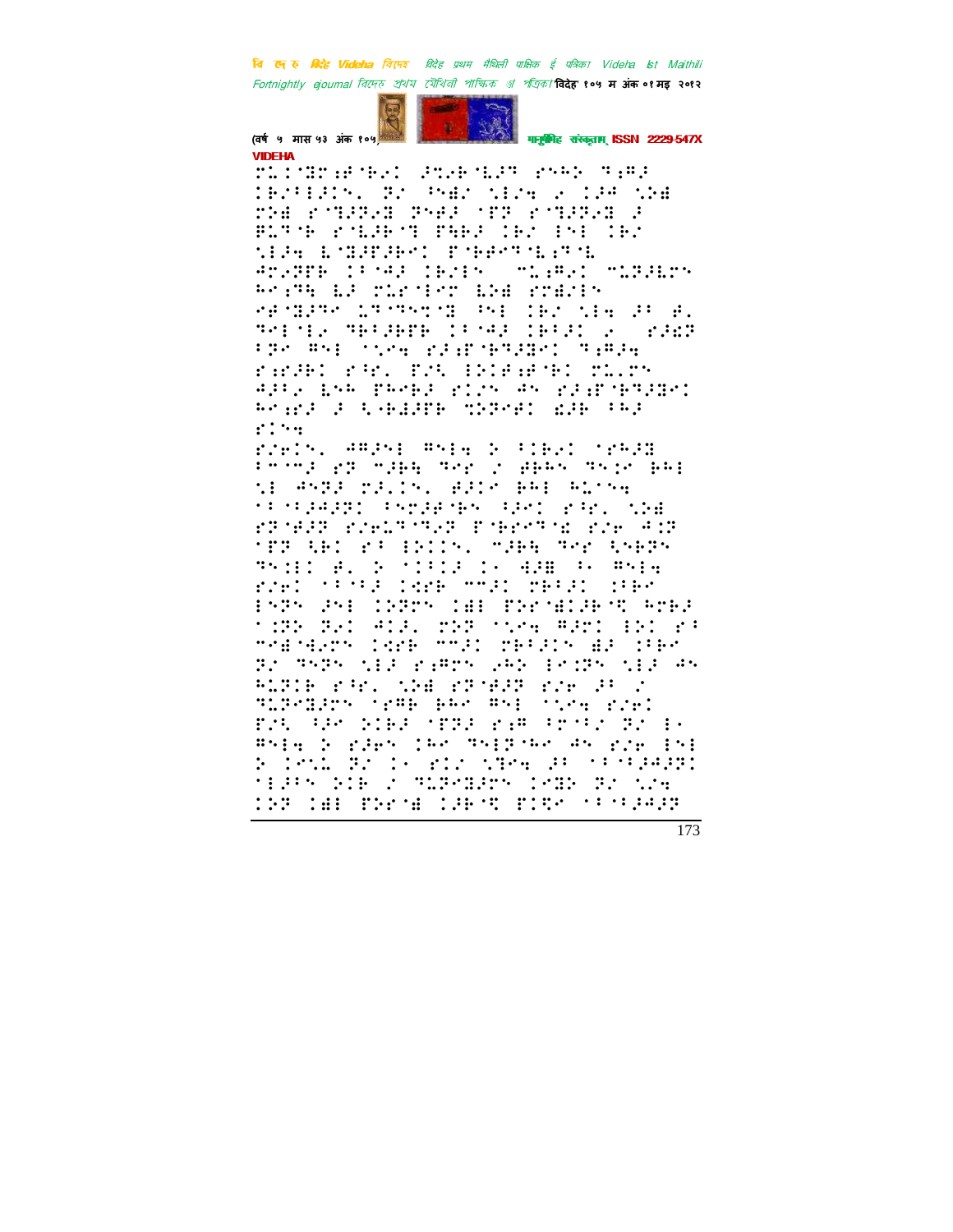

५ मास५३ अंक१०५) मनुबेदि संस्कृतम् ISSN 2229-547X VIDEHA PALE CÁT WHO MITMAT POŽÍ BATAN **TEMPER, IND PNP AREA INEAD PAR TETERED PARALL MAY WORLEARS MAINT** 2 PM AMAR PATE (POPIN, PAR I) SLEITER PORTS, TSIE ROBE PRISE alra and bang 1989 sheepel chinathi Then the Australian Hilbert Card FOREST PERSONS FRANCISCO Pobenisbnog (F. 2125 (PRN)5 Rhp. Play And An Eve (Six Sheyengh Sr ERPY SESPECTREMENT PRESENT the Arra Siba Camaaya a Binemaaya PRO NESON SIP SIER PRSTR ROPIS. SPECIFIC AS SISTERED E STORED RAPS 2 Apr Endington Secondary ara (per s'ele articlerà **TETERIN, NIE 2 ETHERE IN TETET** PC: 4. MAR BRE: PY: 1975 B. 194 al Penny and Game 16 Thena  $\mathbb{R}^3$ FAIL FAILARDING ANIX A FIN ATE FAI Arguer tem upromote ar ruschlasse FRITTI REGE REFERE 23 TERRITI 1982 Prose A. 2163 PAGH 165 M2 A. RT 218 TLIR TRATH BY MESSAGE RTE BRO the 2001BF BB, FBB 1978 IBM th. risk det dyek roei is romeen kan rn Arbh ra Adin, almi tim PROPER THREE-PROPERTIES IN EAST AND PH CROSS STREET TESTARTE, ICEN STAR PRABY PSAIN (4025-1999) PORTABLE TANK MILL A TANKING AND 进化的技术 医心脏进行 电子分布进行 化封闭进化 经代价的法定 2 MALE METAPREN BNI RNE NE BNI 2 PLATAR: Place Andro Ald (BAN ACB)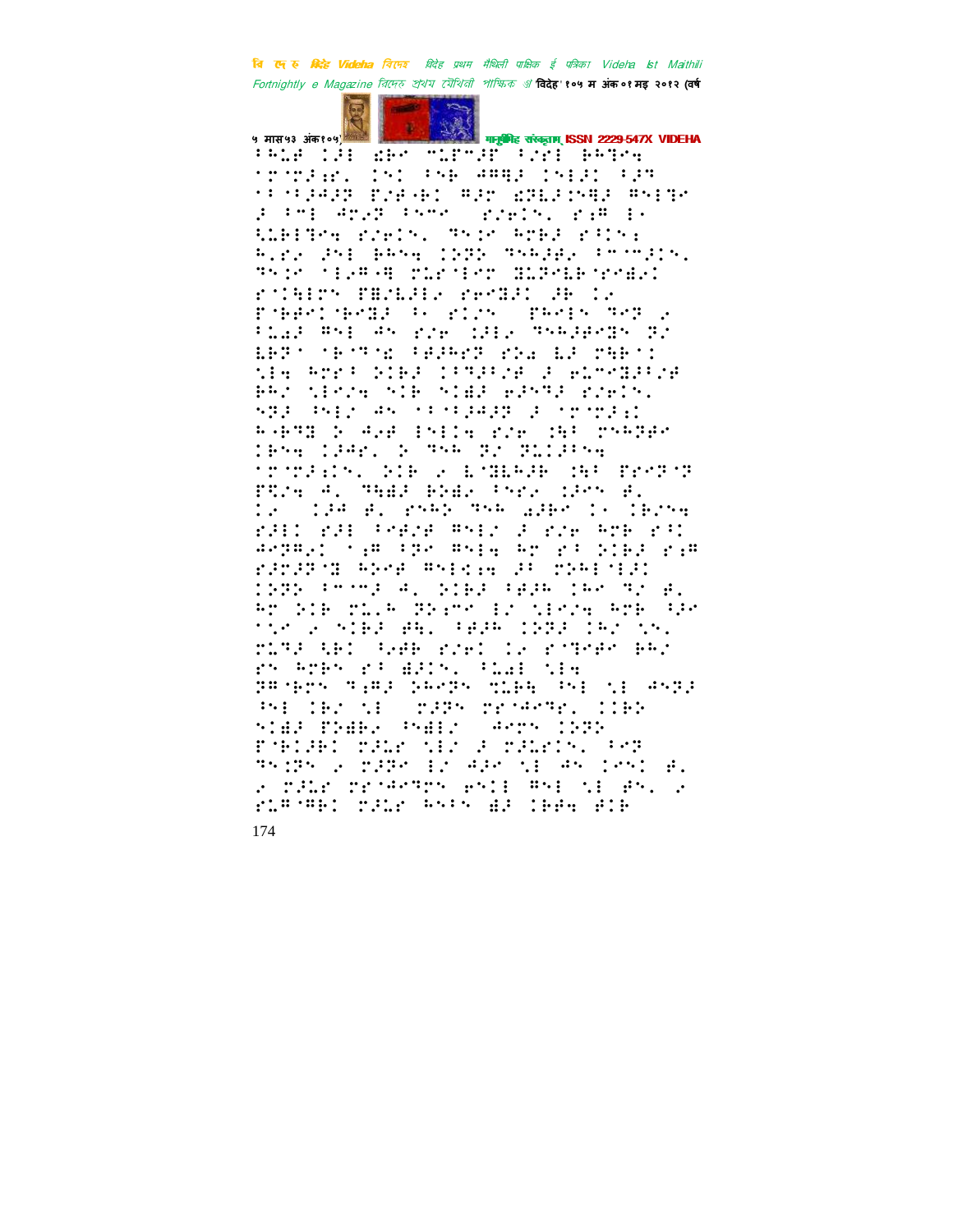बि एक रु मिनेट Videha विएक विदेह प्रथम मैथिली पाक्षिक ई पत्रिका Videha Ist Maithili Fortnightly ejournal রিদেত শ্রথম মৌথিনী পাক্ষিক রা পত্রিকা' **বিব্রৈ ং০৭ দ अंक ০ং মহ ২০ং২** 



(वर्ष ५ मास ५३ अंक १०५) **VIDEHA** 

मानुब्रीह संस्कृतम् ISSN 2229-547X

PREACH CLAIMENTON APREliaN RHI ANI F THE TIME IN THE IMAGE TO SERVE BRE TORE PRINTS, EDGE BREAKABY "I VAL BYP PJP RAZION CYAP CYAP rae as mode rigiam a popular est rabystick of an independent syf #514 28 121748112 128 32 51 413 84261 8426 1011 212131 1230 ricurate the right and the tire the Polen the Second Polen Pol  $4.1 - 1914$ 

THE CANO B. IPPART PRODUCTION Bri ni se Miser (Brenze Pega Mri BSE SEA PLAINLER PLAINRED ARM FRE THE SEARCH AND HER CHANNEL IN BALL th a gener probabilities presented the completes al million modes th MAR INDE AURI PROVINCE IN BAL AN ABI SPARE. PNAD BRYAD ANSOI MARGE MARK AP MACAIL A MARKMARK **SAME AFRICATELERS** th: Webs. PUDAN CHIL SATE BENBAGIRA ASE NE 85 2162 8232312 22513121 51 1232. Ther IST Share, AS ethe tim MARINER EN FMERE ELTYPAGE. per nighter and the second control of the second part of the second part of the second part of the second part SINIE WAR WAR AL IBNENBA APPROACHE ABABAT PRETALAJA PIRETENTS PSAK  $43.44$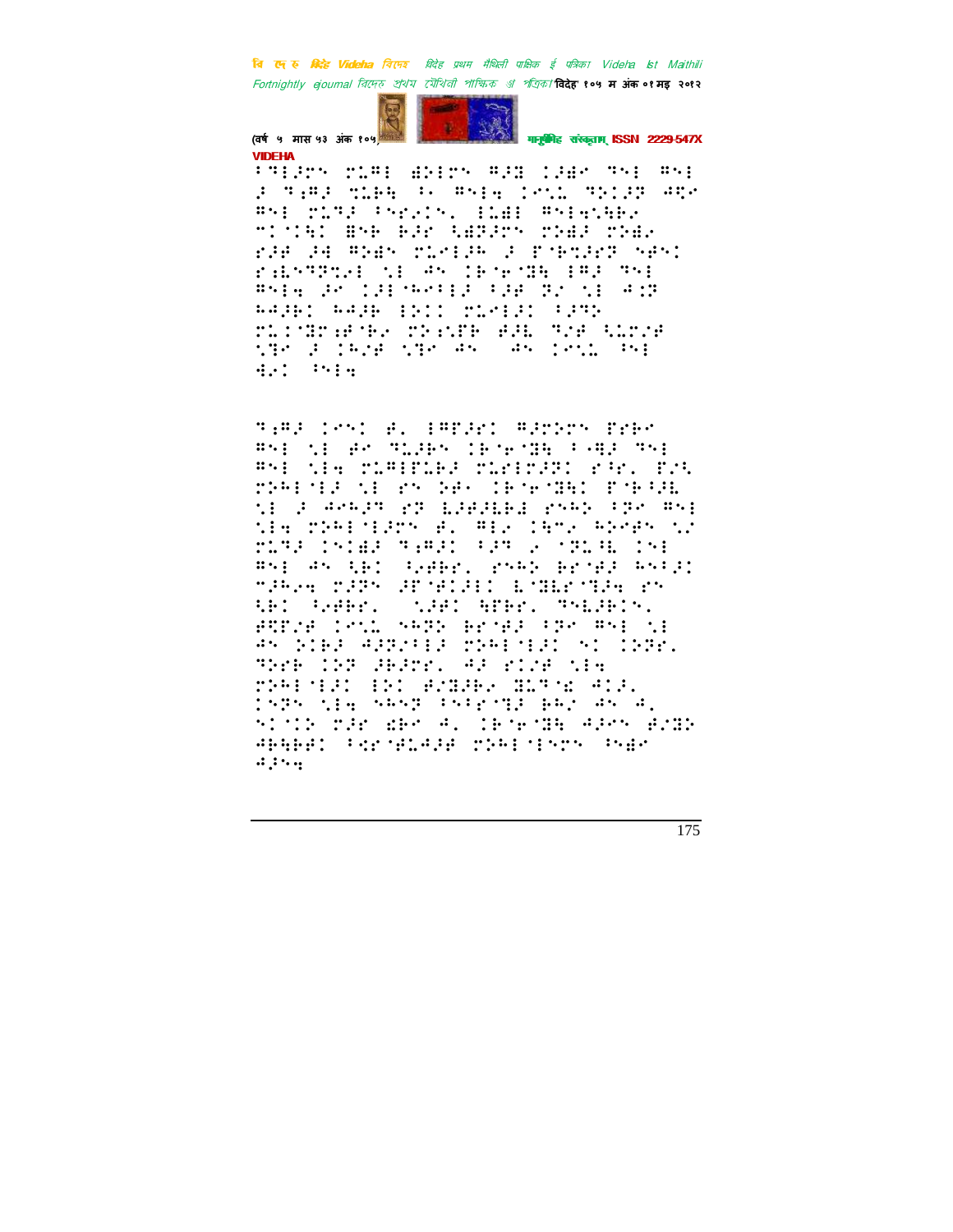

५ मास५३ अंक१०५) । मनुभिह संस्कृतम् ISSN 2229-547X VIDEHA ager péerdrichtees édêl (ascher Leonar Province paid Rob the Base 开始,这里的是2000年的大学生,这里的人们开始进行到了200 The Paul Collection Boston Principle Robert FROM MORE STAR SLETE SHIPS AND APPS F PARR ST PLEIDER RE REPORTE THE PRINGS RIPS IN 1979 to paragraph (projects) References and the second control of the second control of the second control of the second control of the second control of the second control of the second control of the second control of the second control of the secon APP NEW MIRR MORE MERS (FPRE PRIEN) BATER FALLAGE BRIEF 1982 MEDE Preserved Schrittenholder Bare Protocol the 2 blue: 50 MP31 2265 TANIN ANANIN, TNG BAY (The Thirt) den el 27 del 652 ming den 1981 d

riden siek bai rain bie stem siek **TRINGER A PROPERTY POSSESS NIED** tem: Phelph Bhag Are thry Are: MESPA CONTROLLED BE THE TANK HAS

rn Area weer di caf aa rije wf tet rom af til at 1992 beginn PRESED BR. STOR MICH BRIDGE PRES taere biske tie rigeries istille. PROBLEMS INFORMATION OF BY MARREY, POSTABLE PROP TRING MA DEPENDENCIAR PROPERTY PRESTE ASMA NIA 2 ROES INFONTAS PHOROGRAM PHOROGRAM TO SP 4. Area term for Bo Bangh al mang ROBS BJESOS ELSIS 195 FRSP50 ELBI **ABATE ANIAL CABAY, SIBA CRIL** FIRSE PART TAL TAL PAY (PATE 24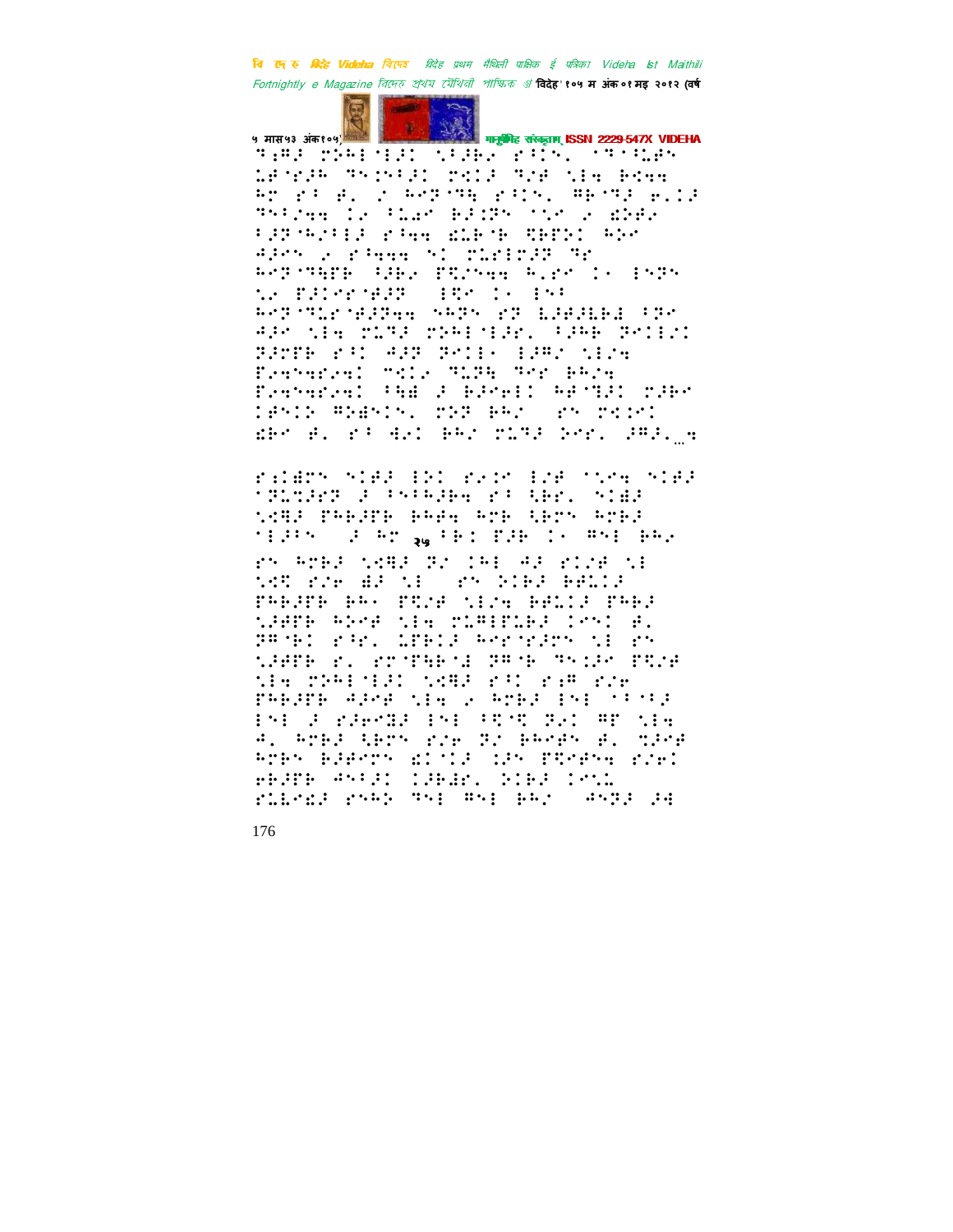बि एक रु मिनेट Videha विएक विदेह प्रथम मैथिली पाक्षिक ई पत्रिका Videha Ist Maithili Fortnightly ejournal রিদেত শ্রথম মৌথিনী পাক্ষিক প্রাণবিলিক বা স্বার্ক ১৭ মন্ত ২০৭২



(वर्ष ५ मास ५३ अंक १०५) **VIDEHA** 

मानुब्रीह संस्कृतम् ISSN 2229-547X

tan der ble rad, 751 albe enca NIBRO FREDRICH MRINE ARRE BAYA 2 194 KB2810 425753 B #51 51 45 FREMIALING NICIP BEGAN PROPORTI  $1.1.1.1$ 

DIR DIR BARYS AN PSA SARB ME 4308 BR2 (1382) 1152 2 PARTS Break rooms booms (2011-1224-00) makeda nega ta mene persanta a terr PROSTE BROW POTS PLOTS WHO THE 194 (Brill 1962Ab (196 Fron Andr BRIDGE CHILDREN CRASHED SERVICE  $\mathbf{u}_1, \mathbf{u}_2, \mathbf{u}_3$ **THE CONTRACT OF THIS NEWS** 55786 FARB FRONT CE 25 BLRIB 231 194 rok (Provincer Port Band SETS IESHER, MELSER ABR BAL SIZE MIRA D'EST PORTE PRIME MARRE PORT  $\mathbb{R}$  . S PROTHECO SE SPACED ANIX BATATION TECHNICALS IN THE TANK ROOMS ring when Marchell (1960) when the Provincial School Presented S. Sta the filestiff bythild star **TARYOTY RESERVES ARASYTES** tipes a trouper of reports EPROP PLEE IPTMA 2 NOBE PAPY TH many #pas #s paternaap #sp pAqy ALTIBURG CONSUMER ADAPTICAL DURCH FALSENARD, PSIRAGE WESHRAM A w#1:575 PIPE CHING#1 SPSF IPESE

FLPPINE BROWN AN IPI NI AN FOLEOR A. THE TOP HI & FRIED MARTIN TOPH FACKPROCHERS, AND ALCOHOL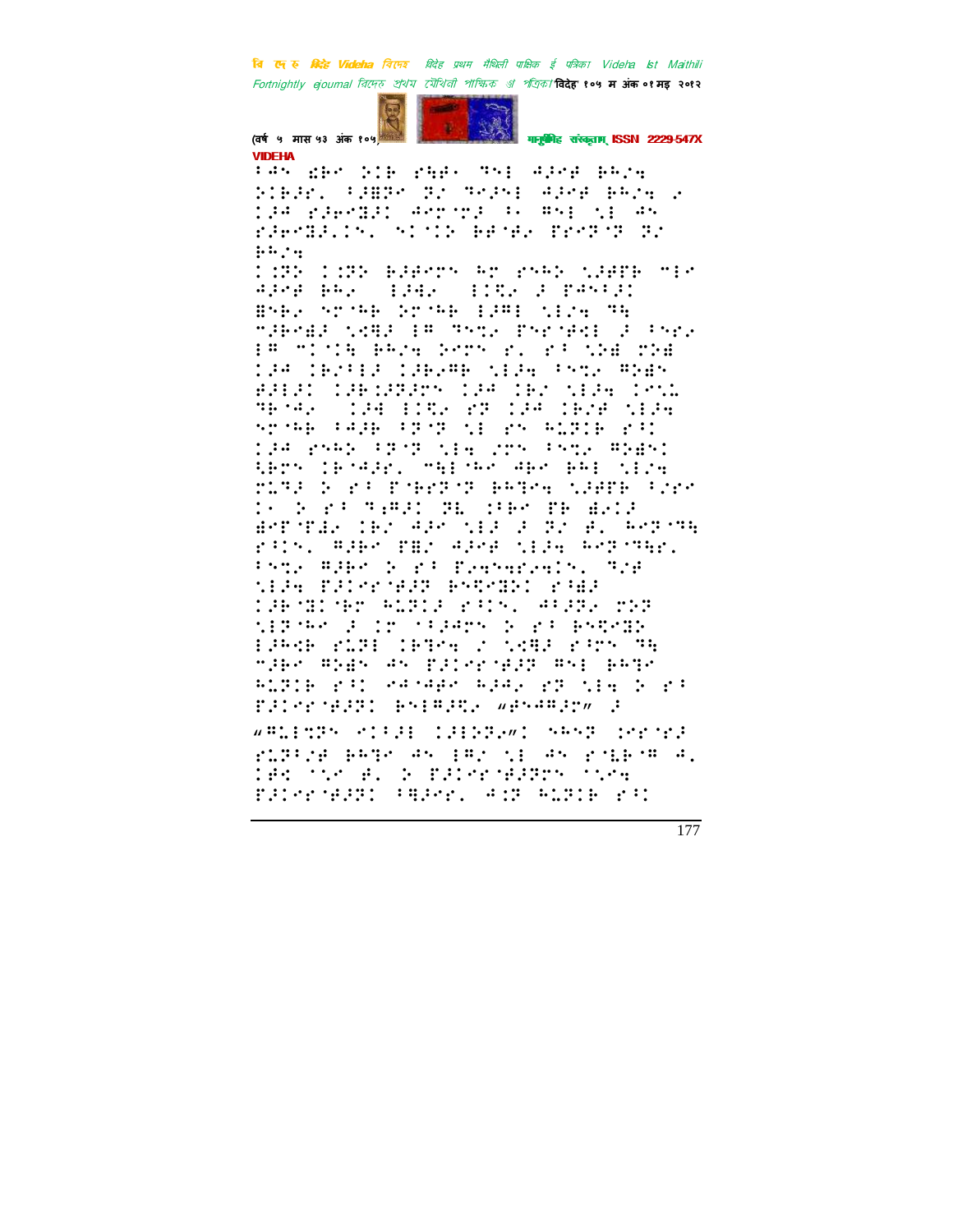

५ मास५३ अंक१०५) समिति हो मनुबेदि संस्कृतम् ISSN 2229-547X VIDEHA nya (Bê die siande Grip) korze roma Alra Chr Ade Side rue Bdiernedt FRIGHT RENEWARD BEGE MURRI tin al nep phil napa pas da l ESCAPASSE TAR CERTAINE PARENT SIER RAM FROM 2020 IMPNOBARNA 2010. PLATH BRA TITLE SIBLE HAIR & FRA TE mily an principle the tea PARLA NARA 23 SVATN. MAAIMN THING BATE WIND RIGHT ALL ARTITA BDBJ 75: ESBC B. FLAZ CRAB DA Ther There Alba Raid I, There, SKRA KALS, ALWE BRO AS KOR SESTA rgam menggi nguni padan sepange, so HAT A MALA AT SIGN ALL WALE SAN Argena ri shek shir. Thirty 

wird (Bd: MBPT)B led IBB w wirdir Add boad goed trage. The B. BRAB 191 SMITH ASLA BIB 197 d.Pl (20. 800) 728/ 45809 m when hims benier he byle BARTS SIBE MBCM 2 TABS (285 FE2 An orror rigger age the prr. P HP HE WAS SERVICED IN STREET Resource Apolia (1982) the Aragonals ANY NE S NIES MIT IES TO NECE risk bib rot foroti ifre e Pres FRANCISCH SI PrP 2 FRA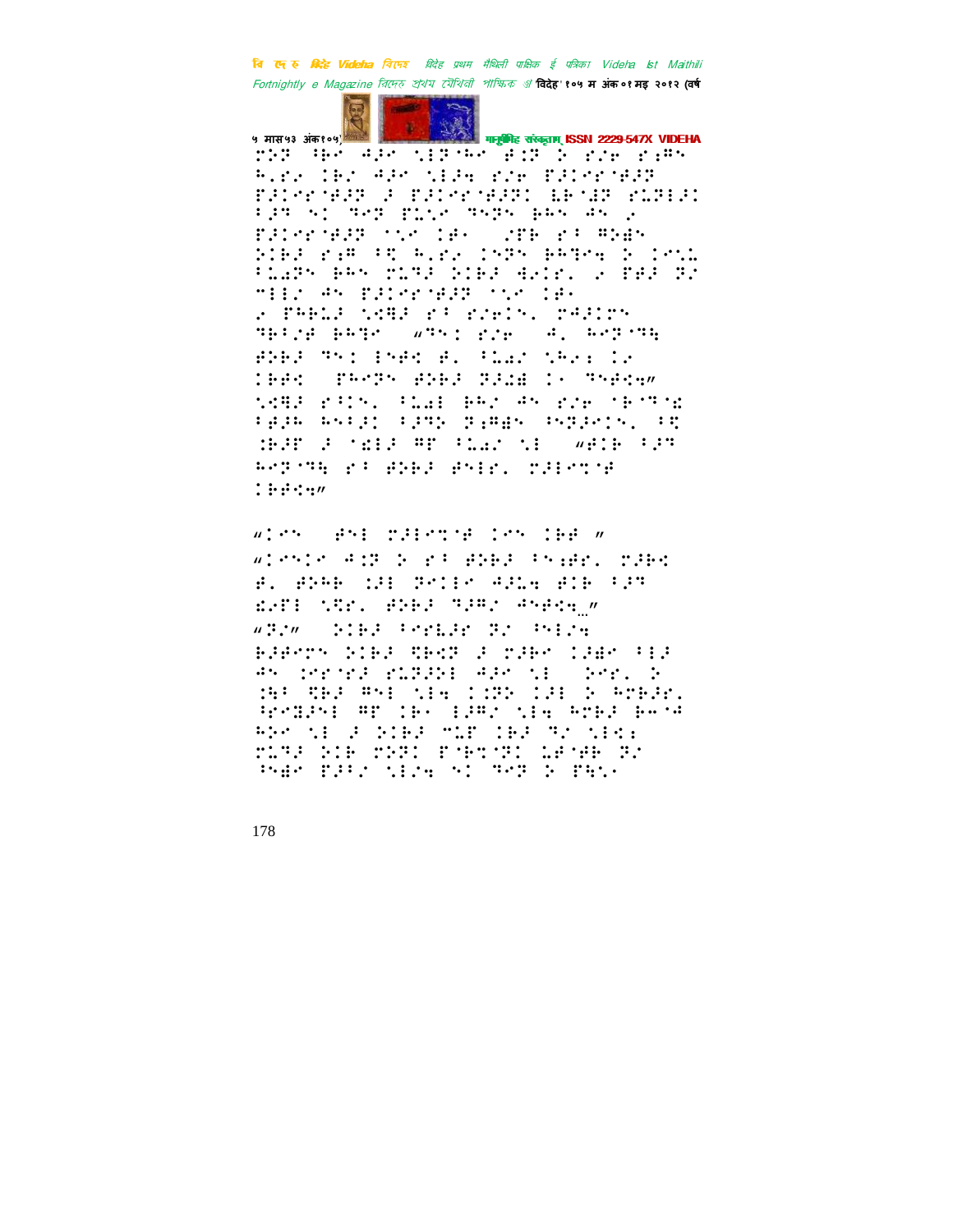बि एक रु मिनेट Videha विएक विदेह प्रथम मैथिली पाक्षिक ई पत्रिका Videha Ist Maithili Fortnightly ejournal রিদেত প্রথম মৌথিনী পাক্ষিক প্রা পত্রিকা' **বিदेह' १०५ म अंक ०१ मड़ २०१२** 



(वर्ष ५ मास ५३ अंक १०५) **VIDEHA** :28: wid: C210rd22rr rhb rde  $\begin{array}{ccccccccc} \mathbf{1} & \mathbf{1} & \mathbf{1} & \mathbf{1} & \mathbf{1} & \mathbf{1} & \mathbf{1} & \mathbf{1} & \mathbf{1} & \mathbf{1} & \mathbf{1} & \mathbf{1} & \mathbf{1} & \mathbf{1} & \mathbf{1} & \mathbf{1} & \mathbf{1} & \mathbf{1} & \mathbf{1} & \mathbf{1} & \mathbf{1} & \mathbf{1} & \mathbf{1} & \mathbf{1} & \mathbf{1} & \mathbf{1} & \mathbf{1} & \mathbf{1} & \mathbf{1} & \mathbf{1} & \$ wird (be) plen ind by Ader w where they such such has the her Breakfall Pres them best friends them by which a right riff which we can see MEMBER 2016 RAMA RIC METER CATA TA Serga Ar Sibl Chanders with the service state service  $\mathbb{R}^2$  $\mathcal{L}$  is a set  $\mathcal{L}$ webstar 2 BBB 15 19114 w  $\mathbf{u}: \mathbf{u}: \mathbf{u}: \mathbf{u}: \mathbf{u}$ write the  $\mathbf{u}$ wedn medal room and competinged w whings a last five philosophe S MID ROWNE MINE SIER RISMA FOIRD FEDRALE PROVE SEMPRO Place with anisote & rievale. Analysa **#P 1B+ 12#14** TECHONE FROM WHEELENDIS PRESSURE rned mize eele eze ter. rzen g*ice* BRIE CAND TAT FIT SO TAT MITSCHIS riders rue solde fleere en ra tage Bridge Millie & Flatform (Find Br) BRI An a ri biba dhani Aniai ( tubar. the finance where the story refer 1951 SIP 98 2 5 STEP 121 MLIPELRI: EPIPMIN, 2008 IPP-202042 BROST CONFIDER COORD CORPORA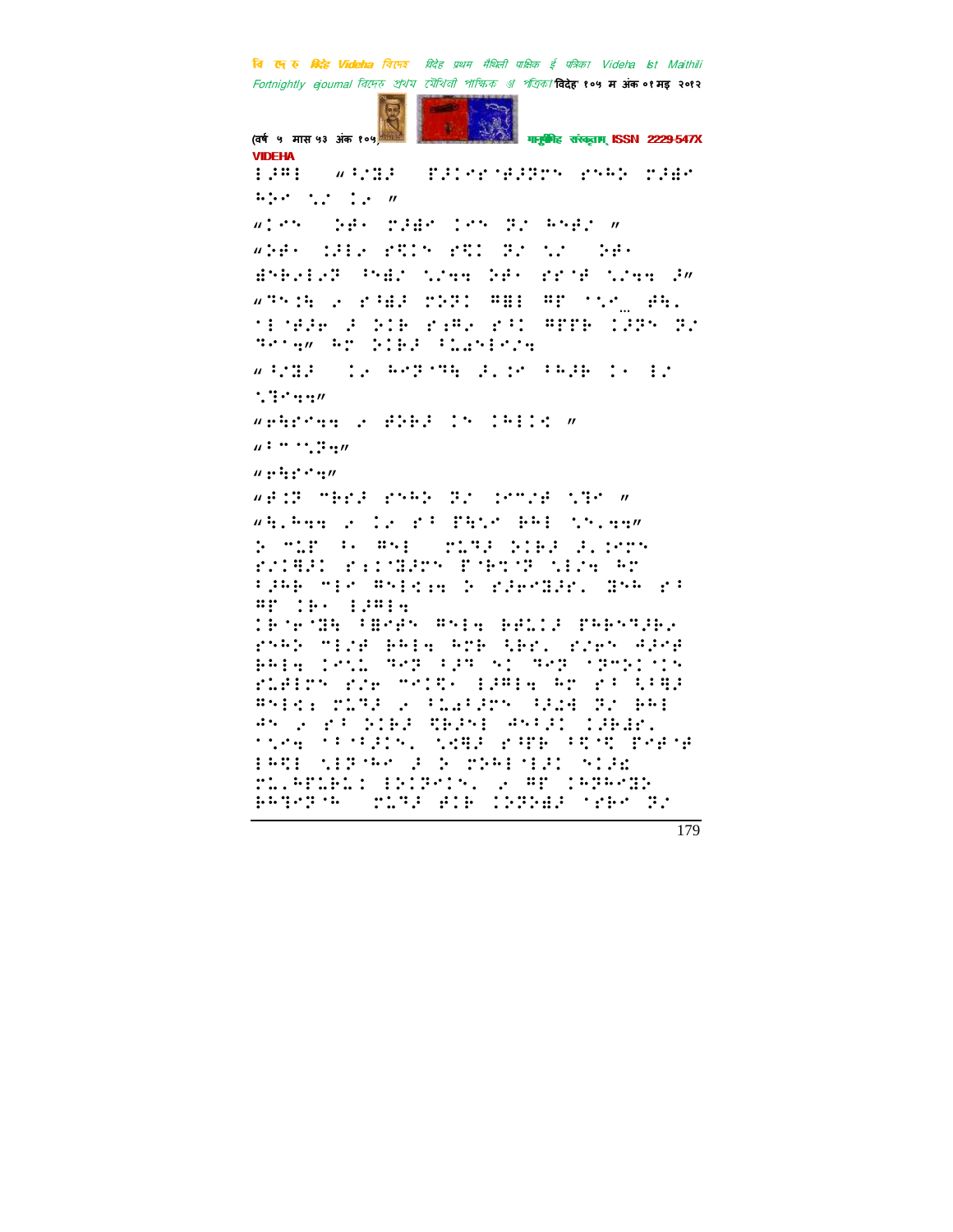

५ मास५३ अंक१०५) मनुबेनेह संस्कृतम् ISSN 2229-547X VIDEHA Principality of a sprincipality of the control of the control of the control of the control of the control of ra ins i rheadh. Seren FRA CAREL CAR WHO PALLMO RNE STO wie inany fangol efellies nab gês 37 PSE ARRIE KIN ROBER, 193 AOSTER Be PLOID (WRONG - Ro Report Fre ARD WIRTHER SCRAWED TRANSPORT #Side (2172) Blacker Aral Class 25 are well as a papers they certed russe ands pendan ting anel danr 148 Ani (enk project an falker albo 1912: Jel an Albe Bean alm 2 bibl<br>Fluntil Pobleck (beacht Pluber) with the state and the interesting  $\mathcal{L}$ reng pap says egga nap da se ge **Environment**  $\mathbf{w}$ :  $\mathbf{w}$  ,  $\mathbf{w}$  ,  $\mathbf{w}$  ,  $\mathbf{w}$  ,  $\mathbf{w}$  ,  $\mathbf{w}$  ,  $\mathbf{w}$  ,  $\mathbf{w}$  ,  $\mathbf{w}$  ,  $\mathbf{w}$  ,  $\mathbf{w}$  ,  $\mathbf{w}$  ,  $\mathbf{w}$  ,  $\mathbf{w}$  ,  $\mathbf{w}$  ,  $\mathbf{w}$  ,  $\mathbf{w}$  ,  $\mathbf{w}$  ,  $\mathbf{w}$  ,  $\$ will dished only the compact of the second part of  $\mathbb{R}^n$ **SPORT A SIR INSIDE WE FINERISE** wPree RLPD rRTH.<sub>lm</sub> of Cril rPT-19814 'F' FAPPI 14'46 3 3786 SPEAKS INC. F. PARA SSE SIN WTRIES - 2 PROVER PROJEKTER NA  $\mathcal{A}^{(1)}\leftarrow\mathcal{A}^{(1)}\left(\mathcal{I}^{(1)}\right)^{-1}\left(\mathcal{I}^{(1)}\right)^{-1}\left(\mathcal{I}^{(1)}\right)^{-1}\left(\mathcal{I}^{(1)}\right)^{-1}\left(\mathcal{I}^{(1)}\right)^{-1}\left(\mathcal{I}^{(1)}\right)^{-1}\left(\mathcal{I}^{(1)}\right)^{-1}\left(\mathcal{I}^{(1)}\right)^{-1}\left(\mathcal{I}^{(1)}\right)^{-1}\left(\mathcal{I}^{(1)}\right)^{-1}\left(\mathcal{I}^{(1)}\right)^{-1}\left(\mathcal{I}^{($ 1882152 IB2 NBC SP PTHR WHE TVOL  $\{x\}$  , which is a significant of the state of the state of the state of the state of the state of the state of the state of the state of the state of the state of the state of the state of the state of the state of the with any position of the state  $\mathbb{R}^n$  ,  $\mathbb{R}^n$  , is a state of the state  $\mathbb{R}^n$  $\mathbf{1}$ .  $\mathbf{2}$ .  $\mathbf{w}$  is a set of  $\mathbf{w}$  in the set of  $\mathbf{w}$  is the set of  $\mathbf{w}$  $\mathbf{w}$  : and the theory of  $\mathbf{w}$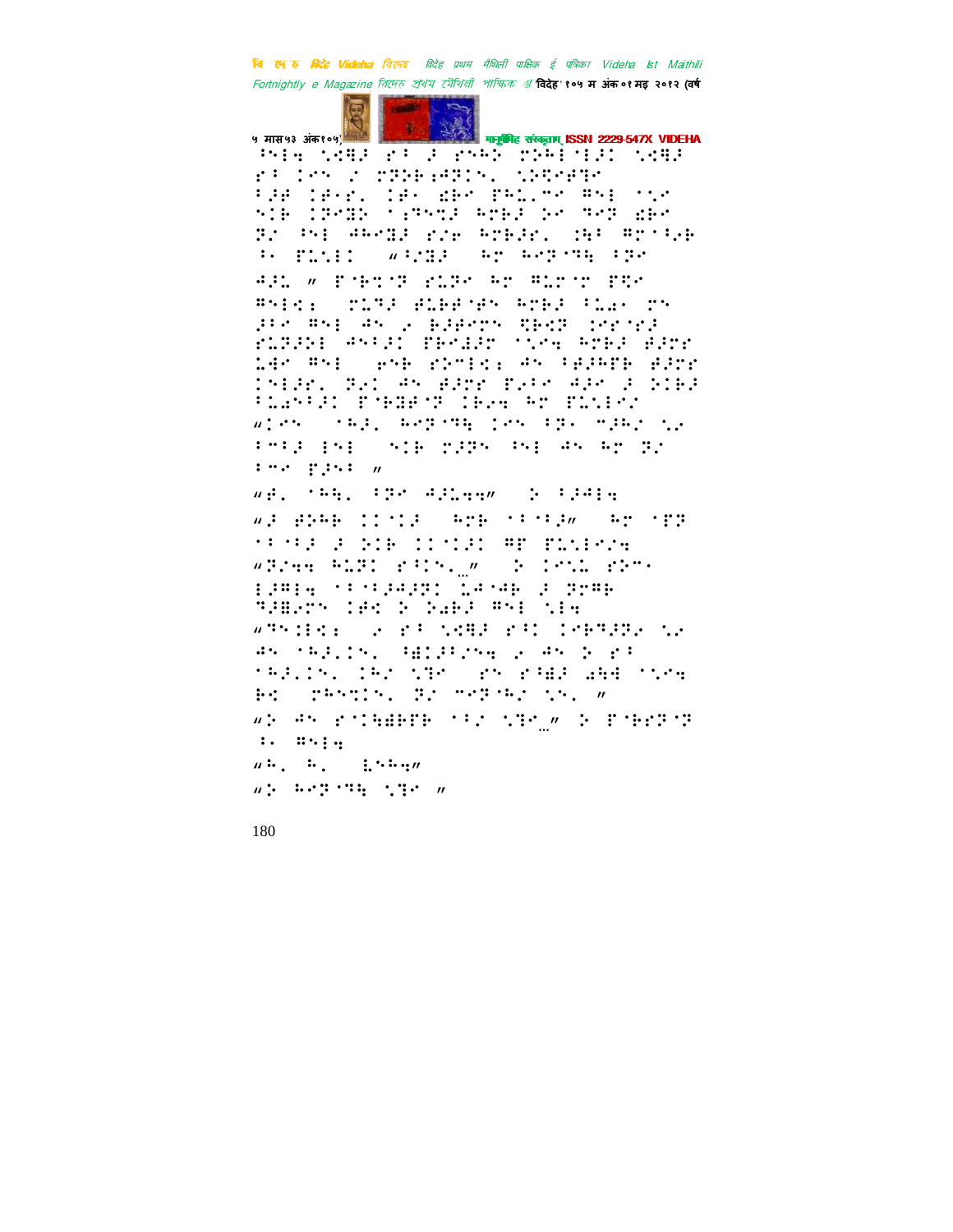बि एक रु मिनेट Videha विएक विदेह प्रथम मैथिली पाक्षिक ई पत्रिका Videha Ist Maithili Fortnightly ejournal রিদেত শ্রথম মৌথিনী পাক্ষিক রা পত্রিকা' **বিব্রৈ ং০৭ দ अंक ০ং মহ ২০ং২** 



(वर्ष ५ मास ५३ अंक १०५)

मानुब्रीह संस्कृतम् ISSN 2229-547X

**VIDEHA**  $\pi$ A. Arthur (1970 - Ar (Alrich Parts) B. SIE MILFER PORPORT NAR SIZ ROB we ra instate rat the temp Bendy Repond dreams to different planners

LTICA PROPERTY READS: #

THE SPEED SIRE PROPERTIES F TERRITRY IEI PRYSH AND IREA RANG SYRNEY SARA INSTIR RESTROY MARTINE LOCALE PRINT AL PRIGRE THE APR B. TENT RHEIGH FRONT FROM SI RAJE (MIR MR) RAJE 2338 ISSA B. ge my bagg myak bir bill aknow BEST FRAGA NEW FORM PROBLEM PLATE  $1 - 3221 - 129$ 

2018. 1940 PHI AS TE AAGH SIMPSA 1985 Associalista eta 1928 (1920) rrothens recommended there are the the dealer women, advanced by  $1.1933$ 

ROWN REAR OF MEETING ARE REPORTED as might model in forth control ERE PHERM FIRME ARANTMEIN, ANDY ATES RETURN ENG SYNAPH ST AND RO la ta she bruk tha Arank bruk rtrir:S bidb (Abdas bidb) (2007) EDAR (SLPVR) EDAR (MKP EDAR (256 ri Rod PRE 2 Thurs (R. 185 T. April 151 Sabet the Caprosian Pro REMIE CHRANE PHEN NO  $\ldots$ BRANGAN YN ARTHU 151 RIAR (BIZ Mr Ser Se la Profilio  $\ldots, \ldots$  $\ddot{\cdot}$   $\ddot{\cdot}$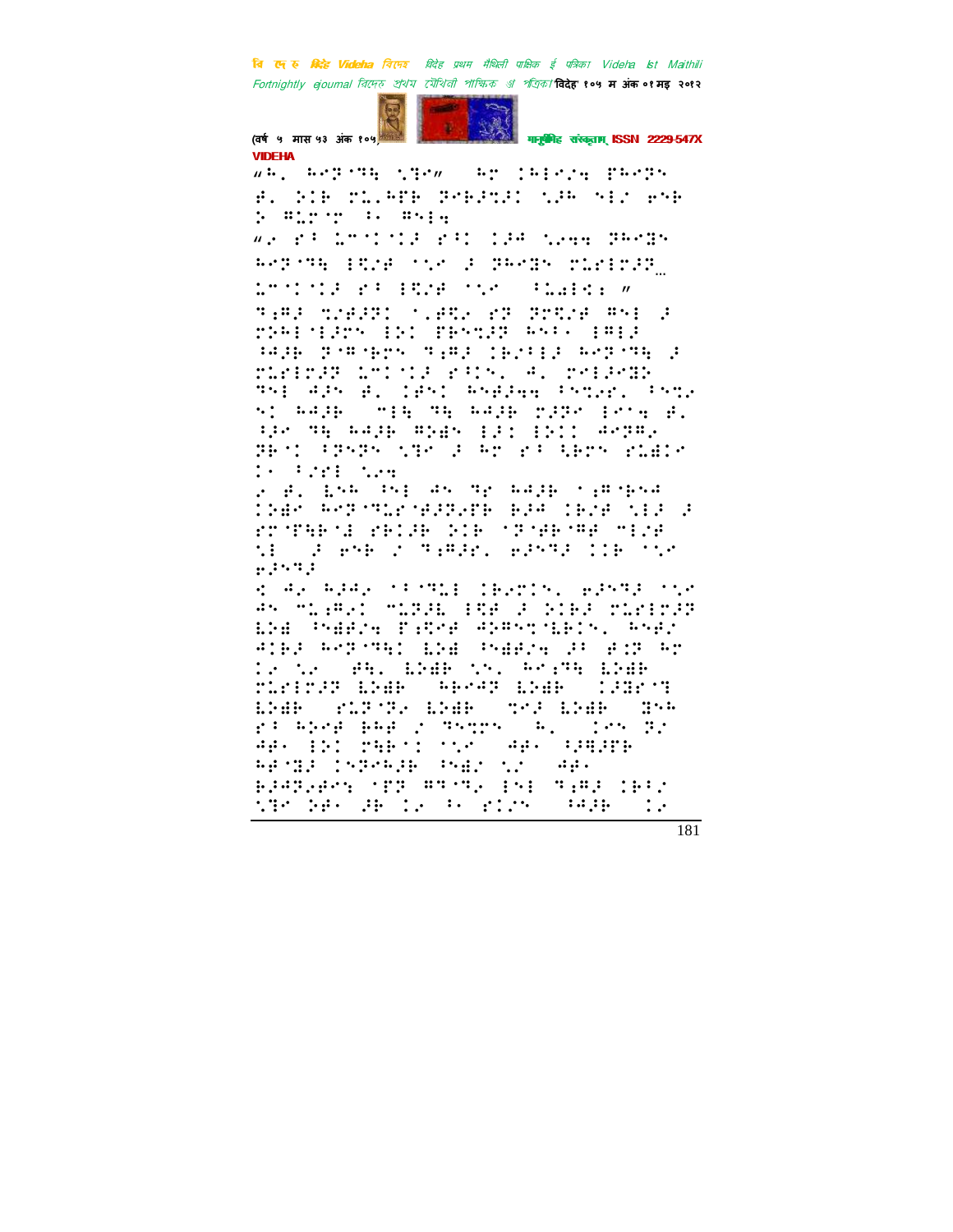

५ मास५३ अंक१०५) मनुबेनेह संस्कृतम् ISSN 2229-547X VIDEHA RT IN PROVINCE PROTECTIONS COMP Bright to ARCAR (ARC) 25 April 18 THENED YELDE THREN A. MORE B. PRINCE AN BY MAN PRINCE BILE Sampa (2011-32) Profiles (Rigg timents and resources and recogn tings ar nik tinker waa mik 1286 | BID TIME ASME BAR | A. ASME PRES 2002/03/10/2010 2010 2010 rheirst beten is agte ESPAILMESTLL NEW 2012, 1980-991, N2<br>Fremel (1998) Exposer (2019)11-2943 Report claims from Aster alist tidia cher mane en celche ad lu daer eins Arme, und anner Amerika<br>Ar stea freisenfrehm mede albere mi THEI WILL ESS. STOWN POWER Popperd Steff (SPE) Port (SPee F. ta <sup>ba</sup>gê bi girêmirîn Tekke tiving and as present the there is This Al Albert 2 bilery (R The General that R. Cent Products R **ALTATE FROGRESS SACTOSAST FREQUES** THE COURTS OFFICE THE An OSES ONE ESCRIPT 138 Thsen EAD the steeds (Aden each the Str BRANCHING CAR TIBY CHANNEL COMPANY F PAIL PRINTS, PRIER SPAI TOPAPOR TRIA PAAL (watchin, Baanaraa Placar ribe ballinger

where the line in the  $\mathcal{L}_{\mathcal{L}}$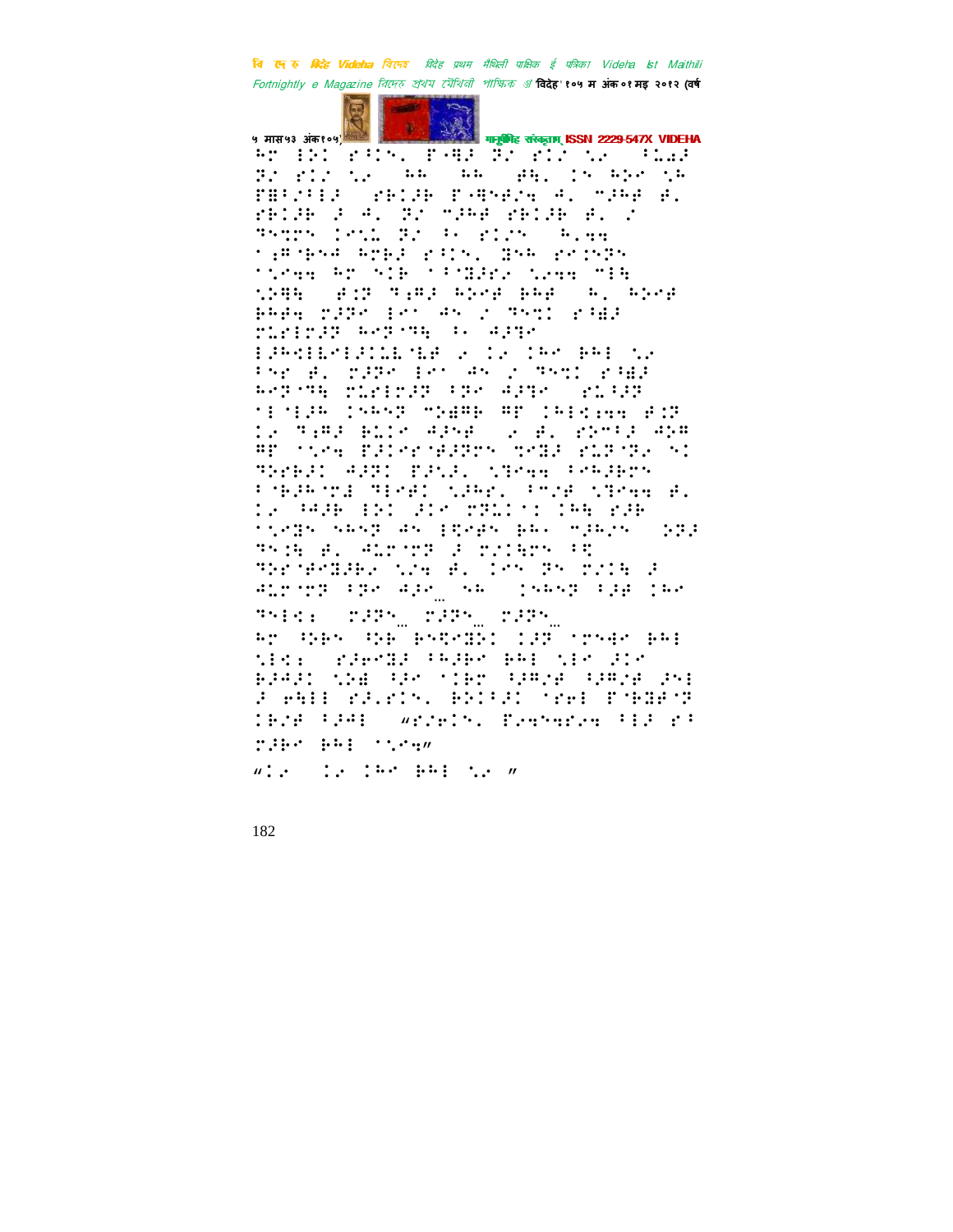बि एक रु मिनेट Videha विएक विदेह प्रथम मैथिली पाक्षिक ई पत्रिका Videha Ist Maithili Fortnightly ejournal রিদেত প্রথম মৌথিনী পাক্ষিক প্রা পত্রিকা' **বিदेह' १०५ म अंक ०१ मड़ २०१२** 



**VIDEHA** 

wrights. Professor fil 2280 BB1  $f(g_1, g_2, g_1, g_2, g_2, g_1, g_2, g_2, g_1, g_2, g_2, g_1, g_2, g_2, g_1, g_2, g_2, g_1, g_2, g_2, g_1, g_2, g_2, g_1, g_2, g_2, g_1, g_2, g_2, g_1, g_2, g_2, g_1, g_2, g_2, g_1, g_2, g_2, g_2, g_1, g_2, g_2, g_1, g_2, g_2, g_1, g_2, g_2, g_1, g_2, g_2, g_1, g_2, g_2, g_2$ where place and steel the discussion  $\pi$ wie Affinge Schichteren where der Prochered Sale the W  $\mathbf{w}$  :  $\mathbf{w}$  :  $\mathbf{w}$  :  $\mathbf{w}$  :  $\mathbf{w}$  :  $\mathbf{w}$  :  $\mathbf{w}$  :  $\mathbf{w}$  :  $\mathbf{w}$  :  $\mathbf{w}$  :  $\mathbf{w}$  :  $\mathbf{w}$  :  $\mathbf{w}$  :  $\mathbf{w}$  :  $\mathbf{w}$  :  $\mathbf{w}$  :  $\mathbf{w}$  :  $\mathbf{w}$  :  $\mathbf{w}$  :  $\mathbf{w}$  : write (show while that it an ed FAN 21 MP FAN 288 CROPTER 1146 1981 (the Portrich, 24 (88)  $\mathbb{R}^n$ **TEMPS REE TRIE ENE PENDN NEME EVE** ad falbois, filab bro es aprov<br>Aprovada statistica (di avona pec  $\mathbf{m}$  is a set of  $\mathbf{m}$ white for his number (Provided (Predent **TRENED TRACK MORTHER INFN ROTE AT** Branch (Babricle Balach) (Prr 2008) 만미 100 Femmer(18 공지 2012) 아이라 IPAT INED THAT IN IMPN IN WINE tic (1995) SASP (Blog BAZE tic AS SIER MARFAI ALMONIAN ISAA ANE IS THE ROBINS THAN MAY NIEF B. **TEMPE READE REPORTSHIPS ADDITION** 

MARGARE MINISTER SERRE MARGE MARINER CROL ANDN AMP BAGAN Challyn cle Pasheraniill cam 428 the SIB grafich Coeperoe: ALIB gf the sim gift gift. Motto BA: th

Temperen Bill et Silbl clbb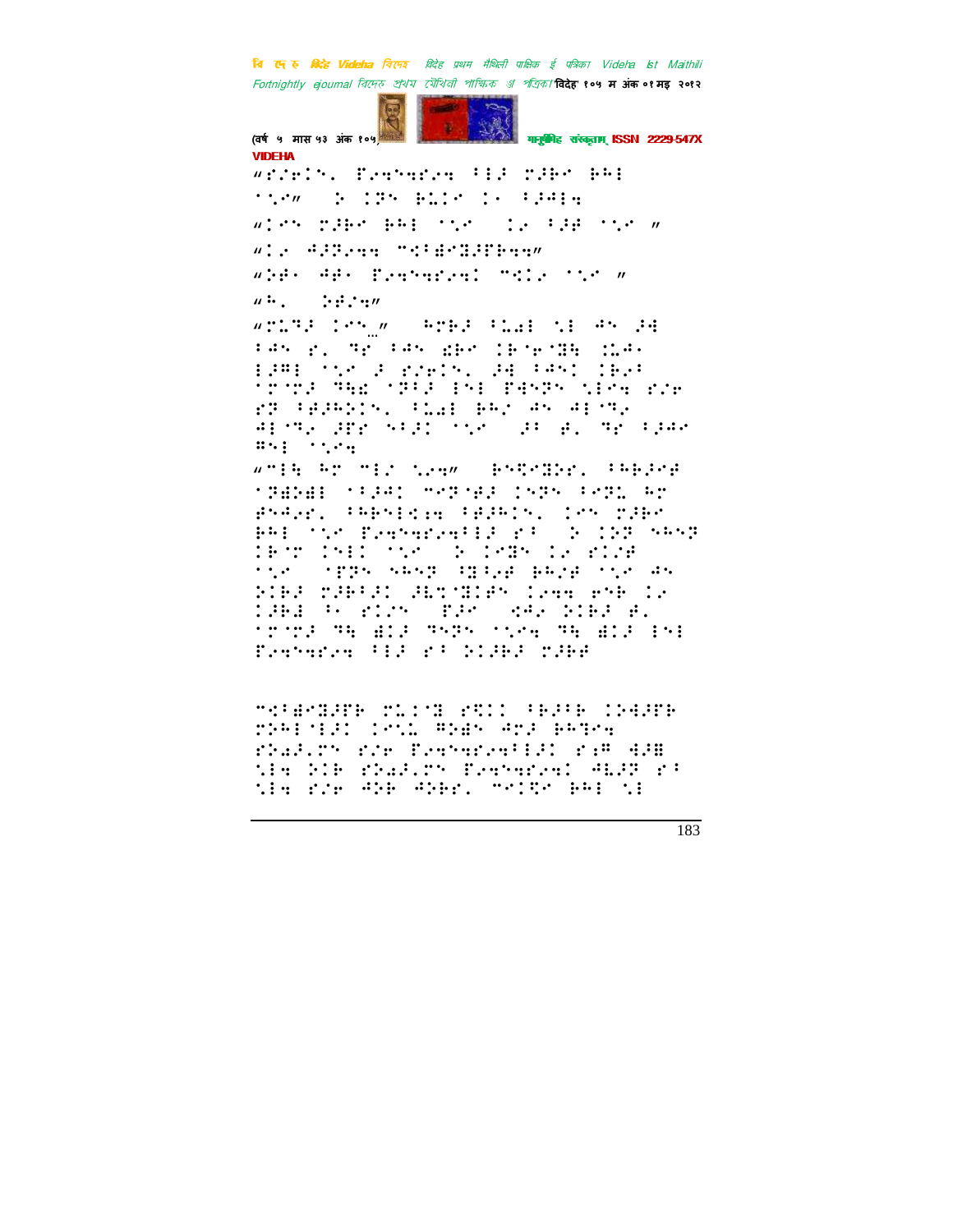

ः<br>अपिति सुमिद्द संस्कृतम् ISSN 2229-547X VIDEHA ५ मास५३ अंक१०५) while He at lan filming hi Ro 282, Brigge Robe Sride (123) gya tangn ang "wh," by bronging 1.000 : 1010 : 101 : 101 : 101 : 101 **CORE TORRED AT PLEASE RATES IN** ANDRE THE ANNUAL MANUFACTURE OF THE ANNUAL MODEL rich Cologny by believing write, a la Problem (try AB Mihew whree hr herith these REPLACED POSSESS PRINT IN SCIENCE rze na 45 a nige 516 f. 6455 (55) #51 (1504) 205118-01-020 #51 (150  $\frac{1}{2}$  (2001)  $\frac{1}{2}$  (2003)  $\frac{1}{2}$  (2003)  $\frac{1}{2}$  (2003)  $\frac{1}{2}$  (2003)  $\frac{1}{2}$  $w: \cdot :$ **BOSTORY** THE SEAT IN STATE AND INIER PARK CAR THEY, FIRST REPORT Andel Prese model wide a sign of the Plan the AN D Page Steep we then in the worlds feared a **BED BYBEE, TAGETH** were the these IPel radion feetile  $\mathcal{L} = \mathcal{L} \cup \{ \mathcal{L} \}$ we. Sied to Escalar coldigering  $1.1414$ 

were rain, age and menwo mere  $\frac{1}{2}$   $\frac{1}{2}$   $\frac{1}{2}$   $\frac{1}{2}$   $\frac{1}{2}$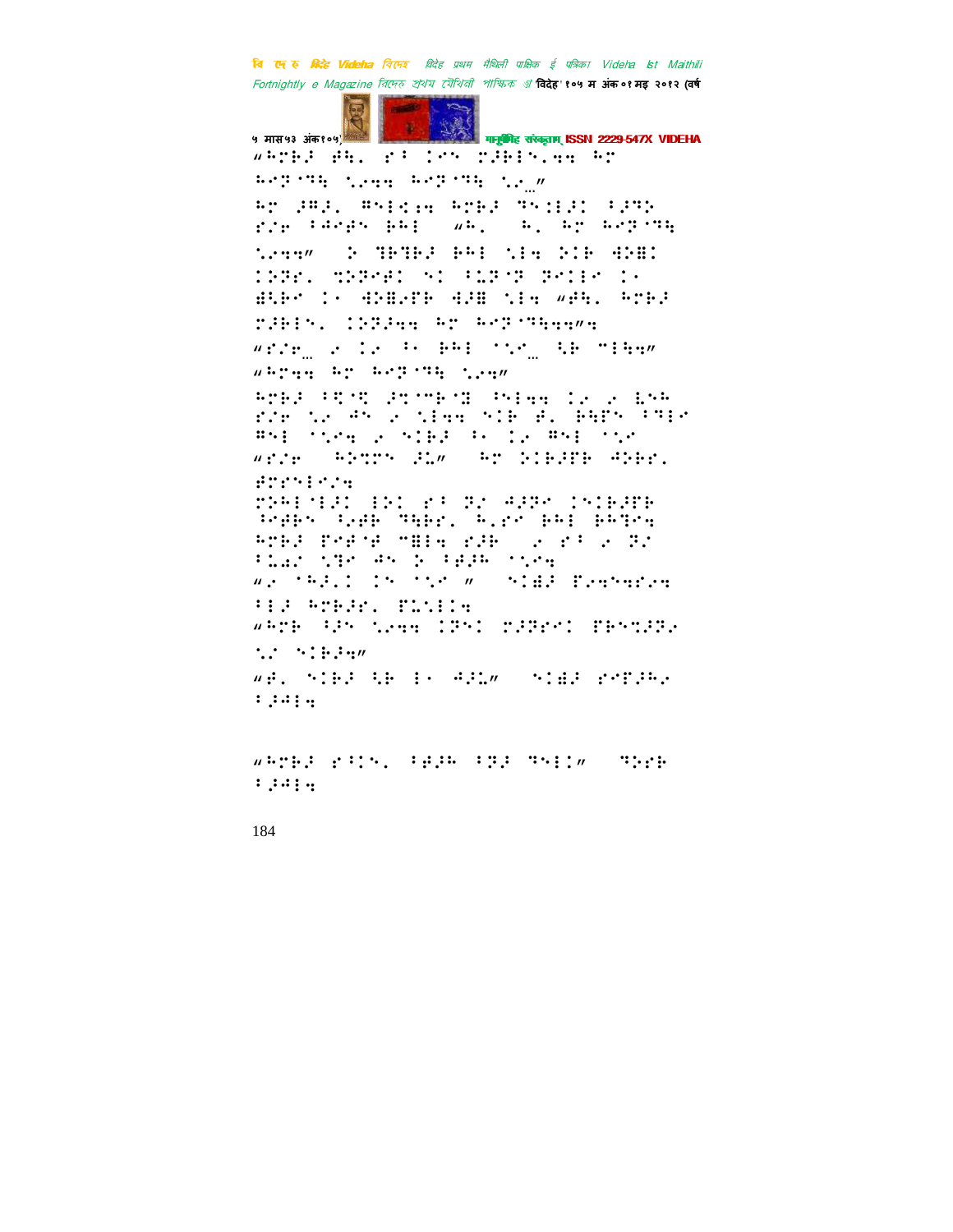बि एक रु मिनेड Videha विएक विदेह प्रथम मैथिली पाक्षिक ई पत्रिका Videha Ist Maithili Fortnightly ejournal রিদেত প্রথম মৌথিনী পাক্ষিক প্রা পত্রিকা**'বিব্রৈ' १०५ म अंक ०१ मइ २०१२** 

(वर्ष ५ मास ५३ अंक १०५) मानूबीह संस्कृताम् ISSN 2229-547X **VIDEHA WTER\_ PIP SE TERR IP TEMP EPH**  $\mathcal{L}(\mathcal{A},\mathcal{A})$  . **CONTROLLING** which also the state of the speed and change wriBil ArBi riBilee ArBi riBilee RE REPORT NEWS REWORLD TERM Portra deles dans Page (P. 84) the at the the theory and the second second the second second second the second second second second second se  $\ddot{\cdot}$ : **A MONDAY CONSTRUCT Simple State State**  $\cdot$ : **FREEZE CHEF** <sub>e</sub>g APPAN Enbrug rantil Slav Fui THE VAIDED PAY SHOWER INDUSTRIES  $1, 1, 1, 1, 1, 1$  $\ddot{\mathbf{S}}$ WARREN ENGELSHEIT SIE ALLE IN 193  $\sqrt{2}$  ,  $\frac{1}{2}$  ,  $\frac{1}{2}$  ,  $\frac{1}{2}$  ,  $\frac{1}{2}$  ,  $\frac{1}{2}$  ,  $\frac{1}{2}$ PROBLEM WORK I SPACE. PLPS PROBJECT ARTH SPORTS SPECIFICAT FROM ORDER THAN FLEE CHA 1963 196 92 P.H.B. 2093 1963 196 SLEED CRESTER SHOW SHOW PROCE BLOCK BRY WERE BBS BS OVER MESSAGE as as prop. geography are theready. POIL APSA (204. F.A.A. Craine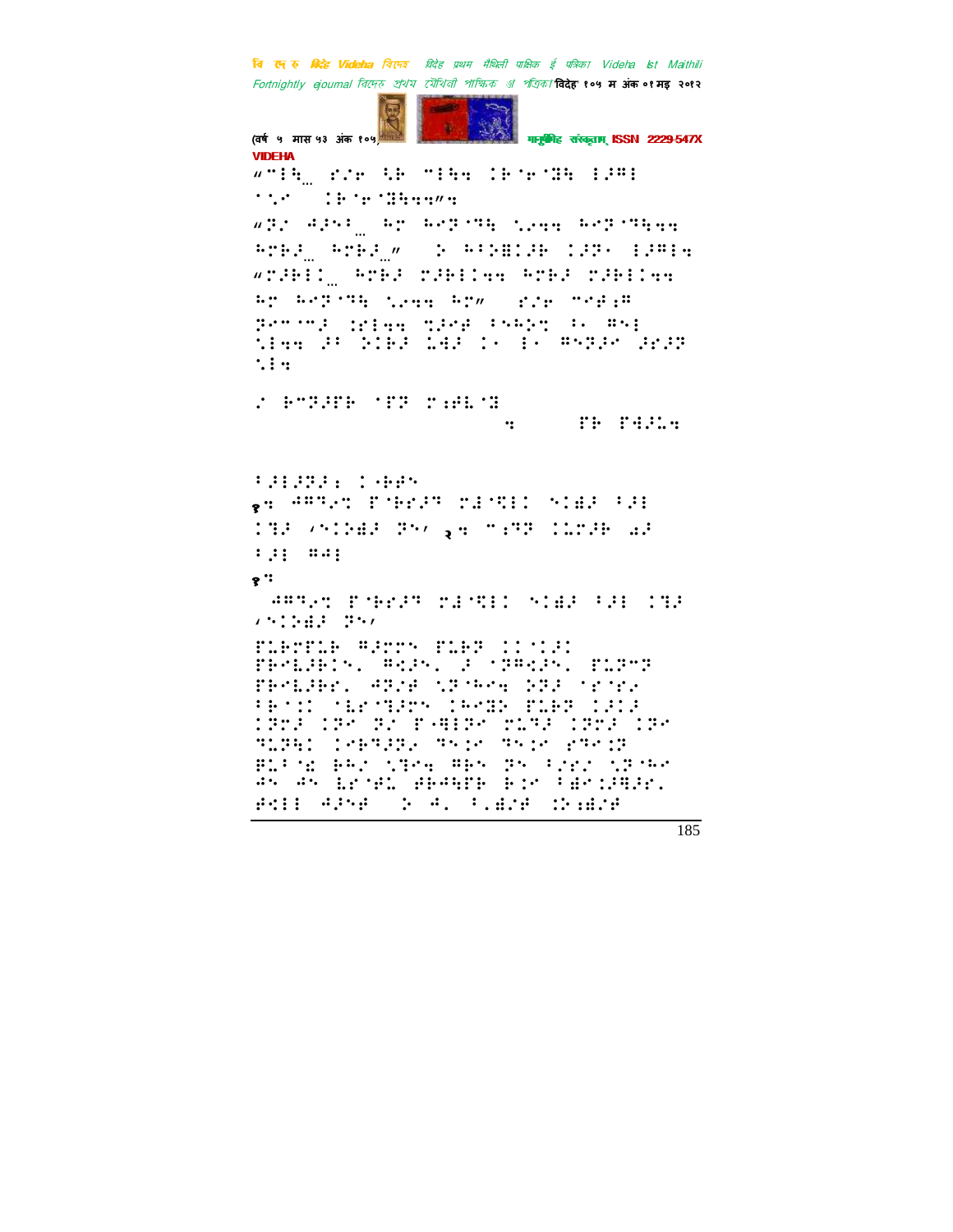

**AND STREET IN STREET ASSISTED AND STREET AND STREET AND STREET AND STREET AND STREET AND STREET AND STREET AND ST** ५ मास५३ अंक१०५) PAP (PrF AGAR BROK) ranars mis APAR B. MER APAR (MINE NIPRIE) 585 Prek defa 1592 flaz58 (Saaz58 <u> 1963–196 ABS APROVEMENT APOS</u> FANIL CHENARY CY BAAIL BARK WELK PART AL PRINTERA AL BANA DAN REF PRAPHR CHAMPAIRE MOBILE IN BIR FICTS OF AN ARE TEAR FEAR CRIP IPZEZ EPSPAI MSZPORTAI STRZ PROLED SUSPECTIVES ARRESTS FOR THE 1984 AR228 PICE 1986 F22 WHE EJEI TERRY (SVII) PHI FROM ATA. the Add Add technik les 1828 tir PROTECTS INCLUDE TO POST TOOK INS tilk 35 der daa 1676 ASB 365 19782 (20 1985 1914 (11671 2286 SARE CROAT SEM RAR MOSPER CATS RS PALTE ALTAN RIN IS I TER TRAND British 1828 Still (19628 Schools) **ABS SALE TOWER** 

TIME IN THE THE SENIOR SERVICE OF THE An increase an Early Account with 1919 FA PALLMAN MP RITH AN AGHA tree present range as **SPAREDS RIPAGE RE RE 2 IN SECR** tra els americaenses riane atana MIZE PALE PORFERS EMBLAT IPAPS POW allaged geeds foror space peemoer FARING STAR COMPTS THE MILITARY FALL rame off that Pichelra breakeliche TIET III BIR 707 TEMIRAL TIM pane (p) gree as Lee Cardi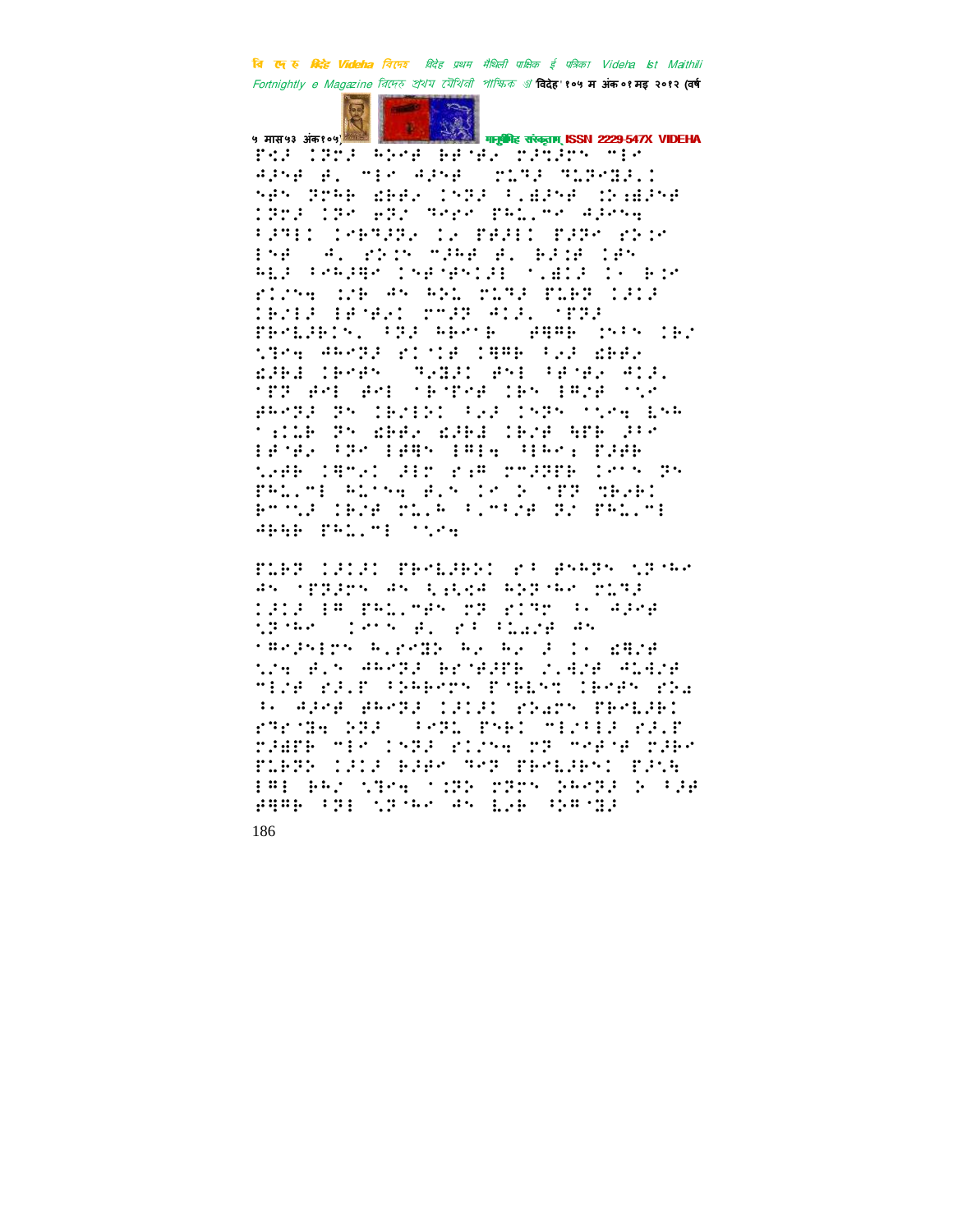बि एक रु मिनेट Videha विएक विदेह प्रथम मैथिली पाक्षिक ई पत्रिका Videha Ist Maithili Fortnightly ejournal রিদেত শ্রথম মৌথিনী পাক্ষিক প্রাণবিলিক বা স্বার্ক ১৭ মন্ত ২০৭২



मानुबेदि संस्कृतम् ISSN 2229-547X

(वर्ष ५ मास ५३ अंक १०५) **VIDEHA** 

Frindrik An Scheen, Pobny 166 FIRS PORSES TRANSPORT MINORS INFO **THE MAN FROM THE SAME SAMPLERY.** 

"YARE: PAIRSE WAS TEMBER TOOR 19191 SPORG B912 PME ORDER SPORG myse ri paserining ang sapingan nta vidral ana enzy el fall fin en<br>nta fafa finen nta ef levi filmine regular sal wellshind flesting SPORT RAIN THE BAIL SPORT CARRA ra rozmak: rozmala kemer ralaz FIRIT TIM TEMPS STORME SPST MSEP PARTY STATISTIC STREET STATES TO THE THAT THE STATES OF BLIE SPRYFYBREN F.N PYRIED NIER PROS SPRINGER PRODUCT 1919 Mark An 1938 Fee Bengh Mreen He set or rights ridge recent THE THINK MAY AN ALIM LIP B. BOR CHI SH AU SIBRO CH SEPATA DA B. Arn Arn Angl Tra 43586 2173 25 153, 558 - 51 1375 FLOW F SPEE 1905 LAR APSA LAWA 1928 PLATE BRACK PT 196 ARSA

EPPORT PROFILE RAIN TOOL ROB PHROP AS APREL ARMENE SE (FREPEL FEPSE **MED FIRMS IN MARK FIRMS FRI** PROFILE COMPANYING PROPOSED THAT REPORTED BEEN MINE BRIDGED PROFILE na ami le cimi dil cheb robre la strange des languages nes Br He ALS: Brig Brit 1814 AW23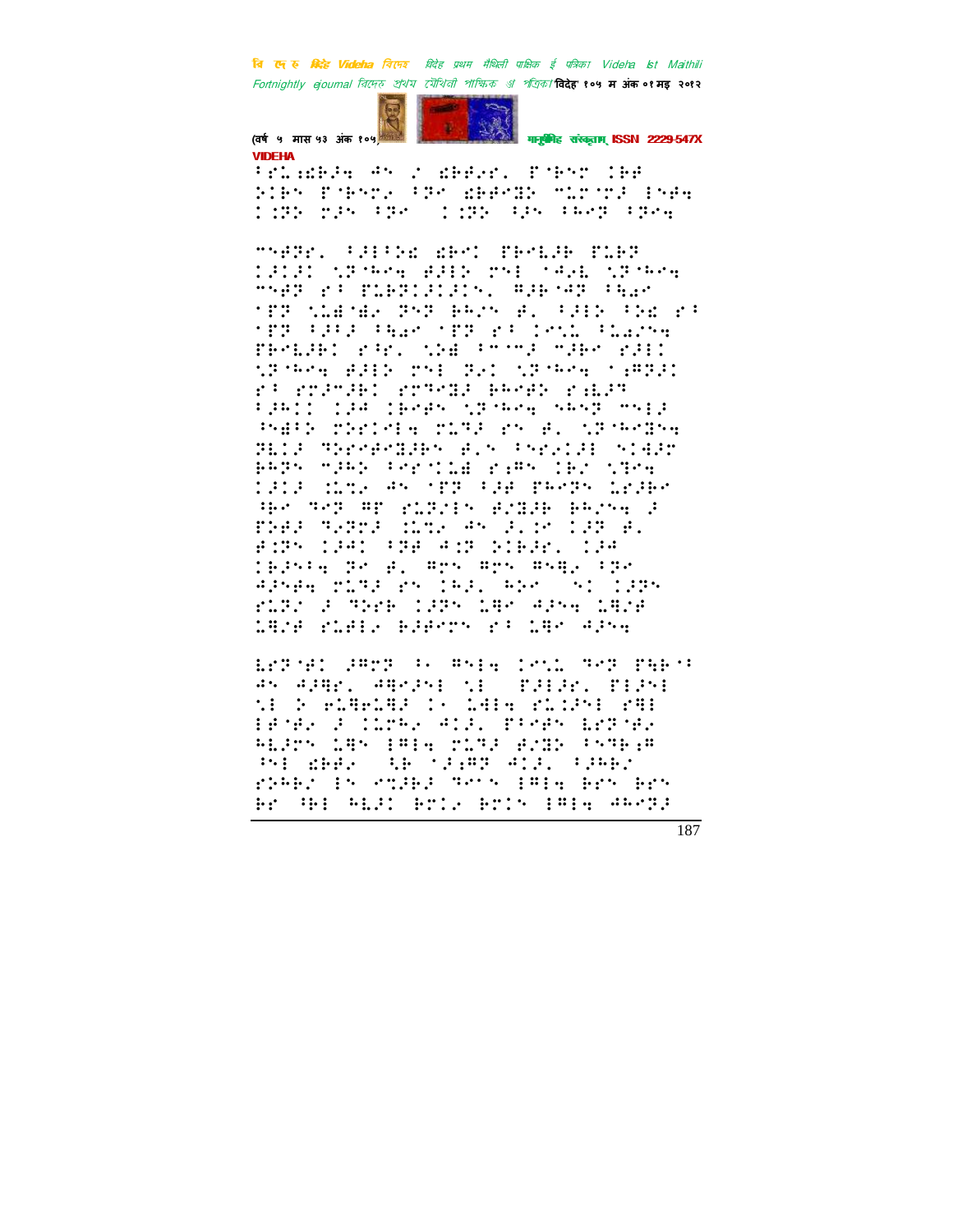

प्रमास पत्र अंकार०प्र स्थिति । अस्मा अस्ति । अस्मा अस्ति अस्ति । अस्मा अस्ति । अस्मा अस्ति । अस्मा अस्ति । अस्<br>अस्मा अस्ति । अस्मा अस्मा अस्मा अस्मा अस्मा अस्मा अस्मा अस्मा अस्मा अस्मा अस्मा अस्मा अस्मा अस्मा अस्मा अस्म ५ मास५३ अंक१०५) roles ruare el 1970 l'ages 2009 BESI BES ANGELSKY HAVBELDSOME PORTORIOS PTV LPD 91 PPV ANORA PLAS PROTHE FLAT CALAL FROM HER TO SPORTS INFORMATION AND PROBABL **TERN TERN BAND EASH BARB BROW**  $\gamma$  (1) and  $\gamma$ 

THE LEARN TARDE (FRAME OF HEARI raet (1925) (SLPA fanaa SLPA Aadry<br>1915 Setenaal amery (220 - Erneal EARS WRTPLY, WRIGHTY PAPY 1W14 PARL TRIPE: 252 PRIS BR2 45 PRP SPERMANDA STRA PLAT STR IR APRI Provide meet meetings bieving 1945 (SARIA 2355 BAIS 182 AS MIA) the comment of the the side in the second TRADA (ArAN, PALS TRIN PROLAN) than will have an an an arrive B. 1521 BJB23TB AJS PHA ARCTI aanilyana, aanimkonadek astraala.<br>amkov ovoev nedrivaev maaktariivo reft bled employmentare (1991-A6251 **TEIRLE BAR APPAR** 

rakt watt nam derskae dytra (Aanaa SPROGRAM PRACHAMAN APP SAREA TATTATE TABA THANK TIET (SI) THIS THE INFORM wir Sydnand (Sada Aant nob Solyo  $32 - 32 - n$ PRO POS SPR PARA PLPPAL PALLS #SPPS TOPTI PARK TSIPS ALBE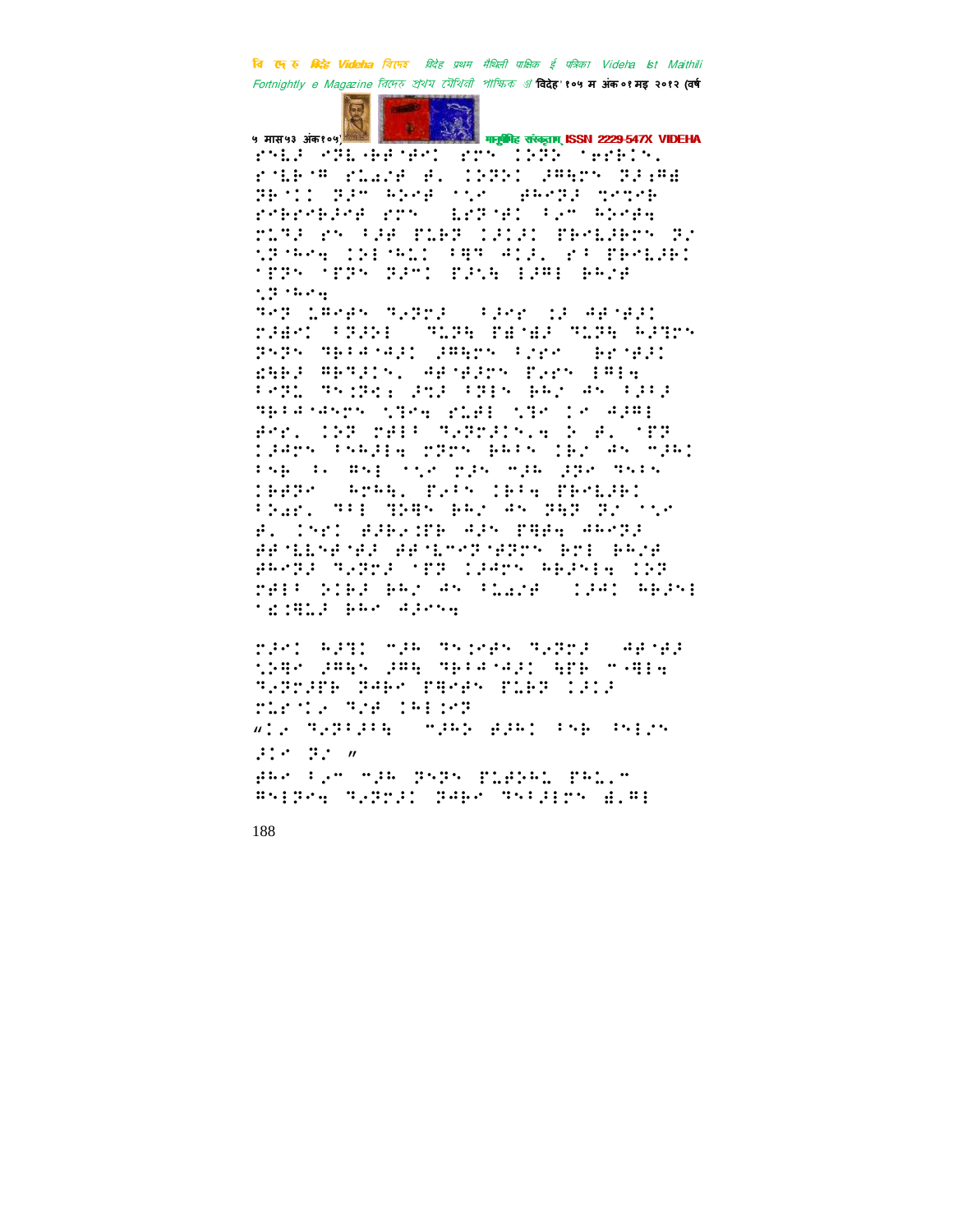बि एक रु मिनेट Videha विएक विदेह प्रथम मैथिली पाक्षिक ई पत्रिका Videha Ist Maithili Fortnightly ejournal রিদেত প্রথম মৌথিনী পাক্ষিক প্রা পত্রিকা**'বিব্রৈ' १०५ म अंक ०१ मइ २०१२** 



(वर्ष ५ मास ५३ अंक १०५) **VIDEHA** 

मानूबीह संस्कृताम् ISSN 2229-547X

RTLTIT AFI MIGHT BITTE TRL.TV ANIW THERE'S PAID PROP THE THING FEAR will a shift believ to an SARTI PAR PLEA THE SPIRE TIPPICIE  $144177$ wide from the filler (film)  $\mathbf{y}$ :  $\mathbf{u}$  .  $\mathbf{u}$ APP PLAIN PRO PROPE TOPOS FRAM wrakre tag, rus re ikk fring ar  $\mathbf{r} \cdot \mathbf{r}$ WATER ARTICLE ARE RESIDENT INTERNATION  $\ldots \ldots$ MAR PART OPEIAPE BACH CLEPA LEARY PLETISIS FURN AND, THEN ENTERED ESTAR INFRA PARK, MARY NSTAR **SEPPE PRESSURE LESS PRIN** 

SPREED FRAGING COOPS ARE AREA 8015 (81284 821) 8805 F2201 5321 **FALE PRING PINE REST RRUGS F** ears. The APC for Profiled Asias BREAK PHIL BREAK PART CHAPT eki ishin dufu zhun yezho dae.<br>Adal am bezionn al lezh pou terr BY FRAUDRED BY IN 2010-002 BRA APRAG ARBE ARBE ANICS, TRING **ABMINE ABMINE ARD THILPMA 27 (2017)** 45 4415 4415 446 2161 104 11140 Sessa pind dake Sdaepi id.ark #5:Pre CJERS (J.A. ( GJP5e APP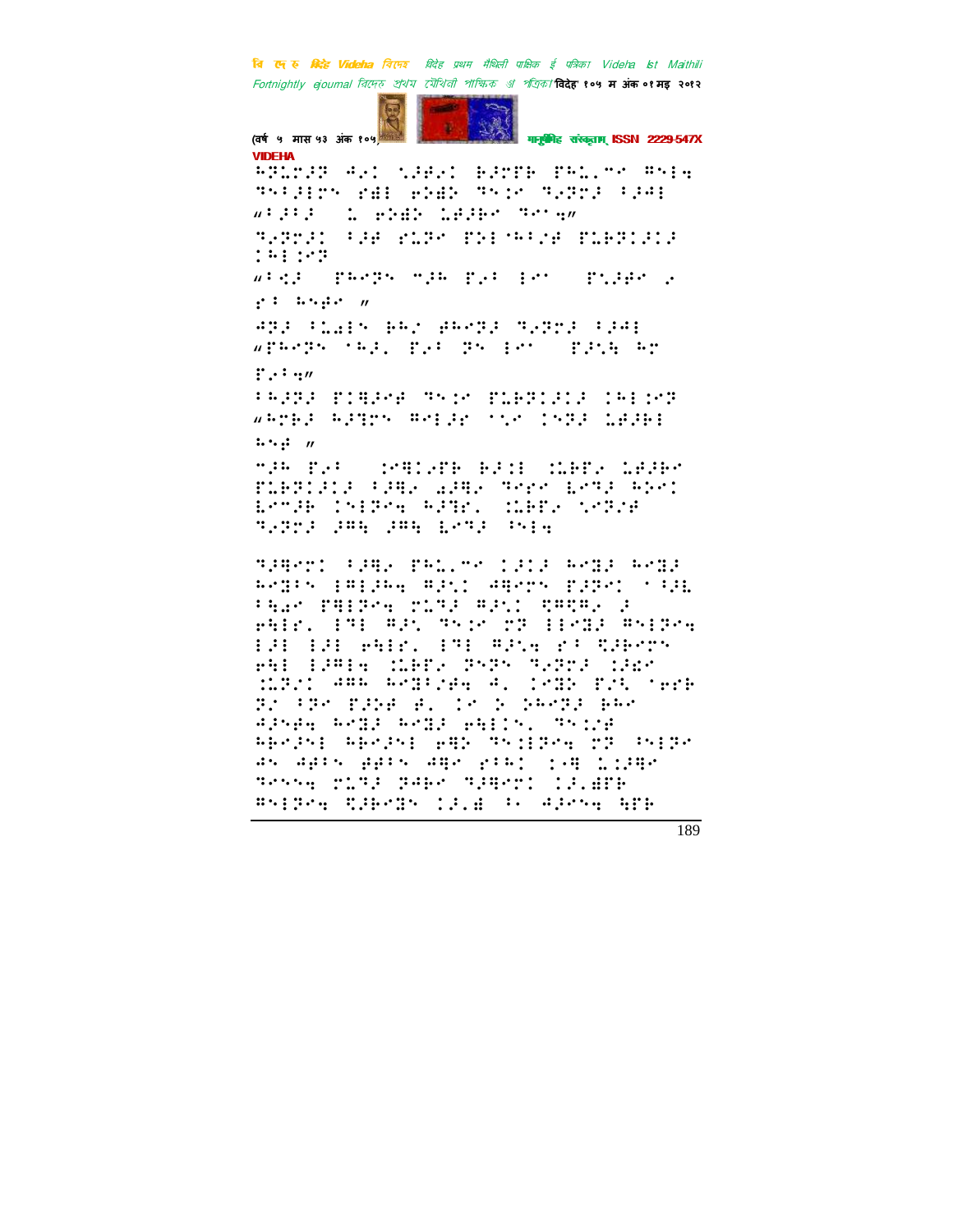

५ मास५३ अंक१०५) **<u>किये गानु</u>मित संस्कृतम् ISSN 2229-547X VIDEHA** Shrine graph (19.84 Aust 1995 in 1:BR PR PUR PR TROOP CRI 35 Ind. 195 1984 ARANT MARY RESPONSIVE PROPERTY CONTROL PLACE FAIR ADAL TANTY ANNO 18 APARATY anik 198 anisyk Alph Isla Ager (p.<br>1985 musk 1684 alph 1986 alph Dibs MIE INFORMATIENI ARMIO IN LIMPA rrades leve lag rarm miage lag a 45 ABI RESEA IN 124 RASSA RASI MARY PROTECTOR CORPORAGE CRIP  $141177$ 

 $\begin{minipage}{0.9\linewidth} \begin{tabular}{l} \hline \multicolumn{3}{c}{\textbf{0.9\linewidth}} \end{tabular} \begin{tabular}{l} \multicolumn{3}{c}{\textbf{0.9\linewidth}} \end{tabular} \begin{tabular}{l} \hline \multicolumn{3}{c}{\textbf{0.9\linewidth}} \end{tabular} \begin{tabular}{l} \multicolumn{3}{c}{\textbf{0.9\linewidth}} \end{tabular} \begin{tabular}{l} \hline \multicolumn{3}{c}{\textbf{0.9\linewidth}} \end{tabular} \begin{tabular}{l} \hline \multicolumn{3}{c}{\textbf{0.9\linewidth}} \end{$  $\mathbf{w}$ :  $\mathbf{w}$ :  $\mathbf{w}$  $\ldots$   $\ldots$ 

PL AND WATERS COMMITMENT TRITIC TT Mose. ARY MOSES ASIA puna tener He albei (Plans Police, Arb Plu (593 A95 E594 A6425 P225 A) A99  $P =$ RESSA RESISTAT PROTEEN ROBE ROBE Things an employment completed in the Als Bra (1895 A. S. Minal Advi AA Rije (prodas prije ar jer kre #6223 #51 #51 (2212 2233 P525 131 131 phi Abrie Abre (17 Arge); Al plak bal sik (gaby) al ayge FARA CHLANE AND ADAR RNAD FIRM RAE inga nip. Mark Asil AA Asirn Massa<br>Pnk Pnk Papka Asir Lish Aaskas the spoke first from the sound DIRR FREE. ATE R2 FAMIN SAPPOIRIE PLAINTR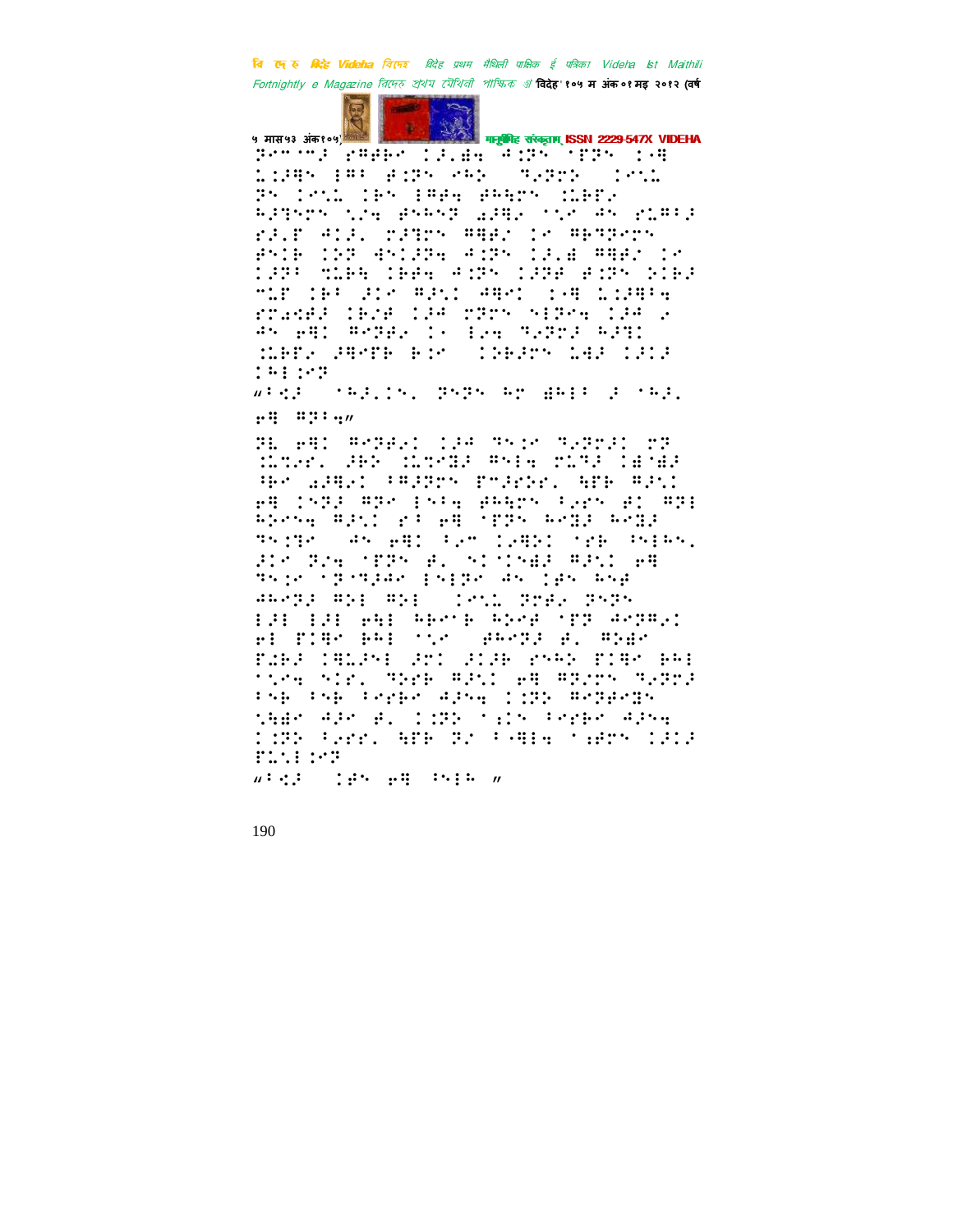बि एक रु मिनेट Videha विएक विदेह प्रथम मैथिली पाक्षिक ई पत्रिका Videha Ist Maithili Fortnightly ejournal রিদেত প্রথম মৌথিনী পাক্ষিক প্রা পত্রিকা' **বিदेह' १०५ म अंक ०१ मड़ २०१२** 



```
मानूबीह संस्कृताम् ISSN 2229-547X
```

```
VIDEHA
FREED PORTON PLAY SEARCH TLIPE.
30110 - 0.91\mathbf{w}^{\text{H}}: : : : : : :
personal portrained in departments
: ..._{n}
```
221 erl (hi2ng 1912 gige el 6175)<br>1914 eŭ el 12n 951a 122 razzo ago agu bhe greas comr mhaec (no.<br>1970 eachrac agus an Freugeac (nes tight through the time gain gain **HI 1935 125 1814** 

BRIT PROFILED BY A BRIGGARD Perde, ASSESS, Thi OSI ABABAR PRIA ARMEA PROFINADE WAREN STAR A remo piedicio medral ramo mameri BRN 18 PRLIMIRA AN IAMBN AR ANIX. PALSA PERSONAL STRING FLPA BAI (1984 L'ORPA FPR PAPPÁIN) PLAINTR  $\mathbf{w}^{\frac{1}{2}}\left( \mathbf{r}^{\frac{1}{2}}_{1} \mathbf{r}^{\frac{1}{2}}_{2} \right) = \mathbf{1}^{\frac{1}{2}}_{1} \mathbf{r}^{\frac{1}{2}}_{2} \mathbf{r}^{\frac{1}{2}}_{2} \mathbf{r}^{\frac{1}{2}}_{2} \mathbf{r}^{\frac{1}{2}}_{2} \mathbf{r}^{\frac{1}{2}}_{2} \mathbf{r}^{\frac{1}{2}}_{2} \mathbf{r}^{\frac{1}{2}}_{2} \mathbf{r}^{\frac{1}{2}}_{2} \mathbf{r}^{\frac{1}{$ Esting apop there they  $w^*$ : 1913 - 2547 wr End Esting Cent Windows (2008) Windows rra Pal the Best Path Shines  $\mathbf{w}$ ,  $\mathbf{w}$ ,  $\mathbf{W}$ ,  $\mathbf{W}$ ,  $\mathbf{W}$  ,  $\mathbf{W}$  ,  $\mathbf{W}$  ,  $\mathbf{W}$ wrth (Thrib hib All Anbe ible A.  $\cdots$  :  $\cdots$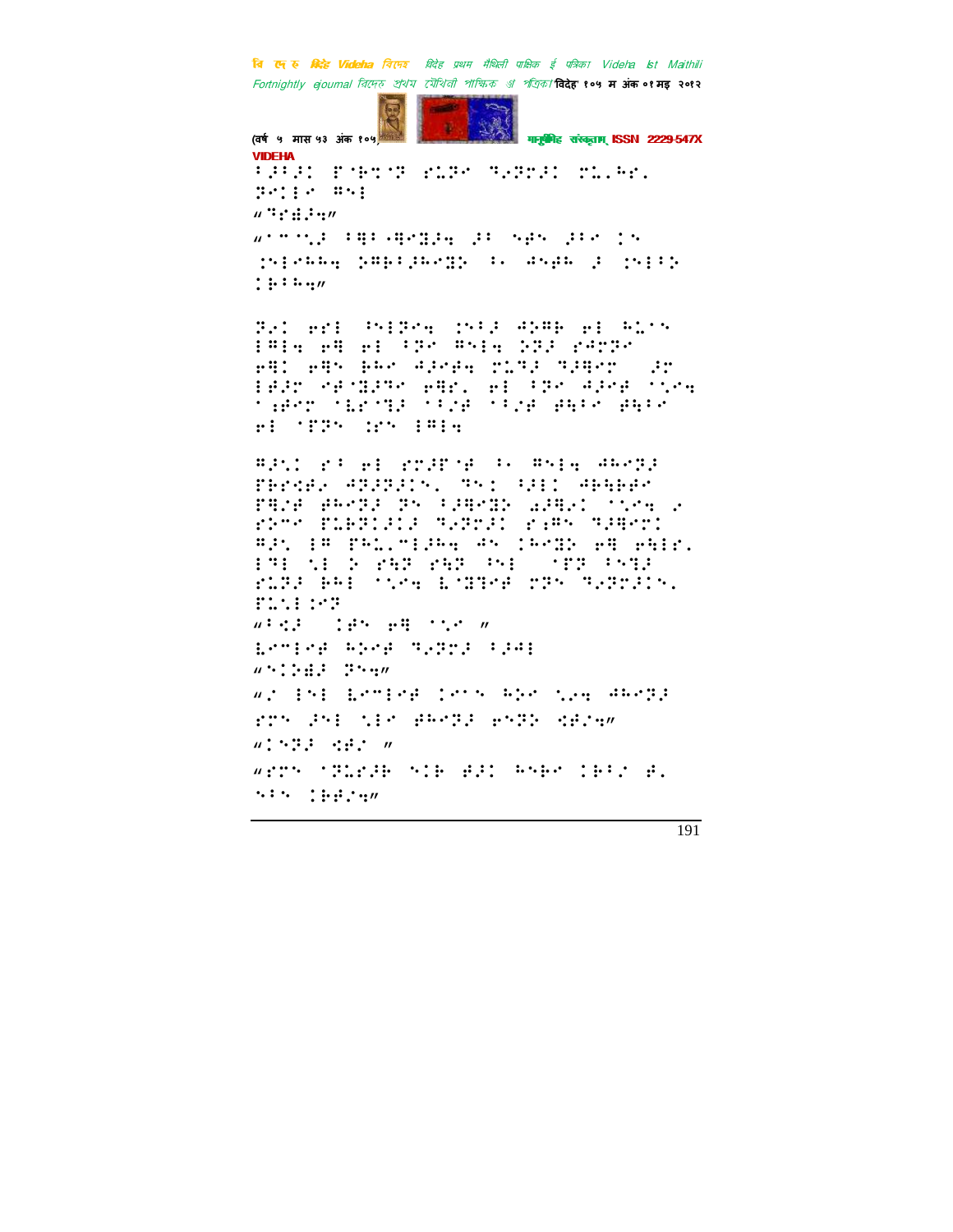चि एत् रू मिन्हे Videha निएन्थ विदेह प्रथम मैथिली पाक्षिक ई पत्रिका Videha Ist Maithili Fortnightly e Magazine বিদেত প্ৰথম মৌথিনী পাক্ষিক প্ৰ**'বিदेह'१०५ म अंक०१ मइ २०१२ (वर्ष Separate** ५ मास५३ अंक१०५) मानुसीह संस्कृतम् ISSN 2229-547X VIDEHA . २  $"$ !^⣐⢹⢽!⣅⢼⢷!⣔⢼! ⢷⢷⢼-!⢹⢽⣉⣇⢷!⣙⢼⢽! rding a sense ى :∺∺ ∷. و  $T$ ⢵2⢴!⣚⢽2!/⢷⢼⢾⢴!⢻⢼⢽! ⣊⢼!⣋2!⣈⢾!⣈⢷⢳⢼⢽!! ARC 2012 AND AN ARREST ⢻⢷.⢻⢷!⢹⣅⣎!⢹⣅⢳1⣁!A⣙⢼⢽! ⣞.⣞!/⣛⢷⣓!2⢻⣊⢽!⣎⣝⢼⢽! A⢼A⢼!⣁⣙!A⢼⣛⢴!A⢼⢽⢳⣙!^⢼⢽! A⢼A⢴!E⢻⢽⢼!E!2⢻⢼A⣙!/⢼⢽! ⣞⣅⢳.⣞⣅⢳!2⢼2!/⣓A!⢼⢽! (^⣐⢹⢽(⢺2⣈1!!⢹⣓⣎!⣈⢼⢽! 1!⢷^⢽⢼/⢷!/⢽!⣐⢾⣇⣝! he does been der die der die stel begin die volgens die volgens die volgens die volgens die volgens die volgen<br>Die volgens die volgens die volgens die volgens die volgens die volgens die volgens die volgens die volgens di A^^⢼!2⢵⢽!⢹⣇⢼⢷⢼!⢷⣜⢴⣝!⣉2⢵! १⣒/⢷⢼⢾⣀!⢼2!A⢷⢳⣅⢳⣓⢷⢾⢾! )⣓⢷⣝⢵⢹⣝!!⣃⣐⣞⢼!/⢳⢽\*! ⢷⣇/⢷⣙!/⢽!⢹⣅⢽⣓!⢳⢼⣙!⢹⣈A⢼! ^⢼⢳⢴-!⢼'!⢴!⣉2⢵!A⢺A⢼!^⢼⢳⢴⣒!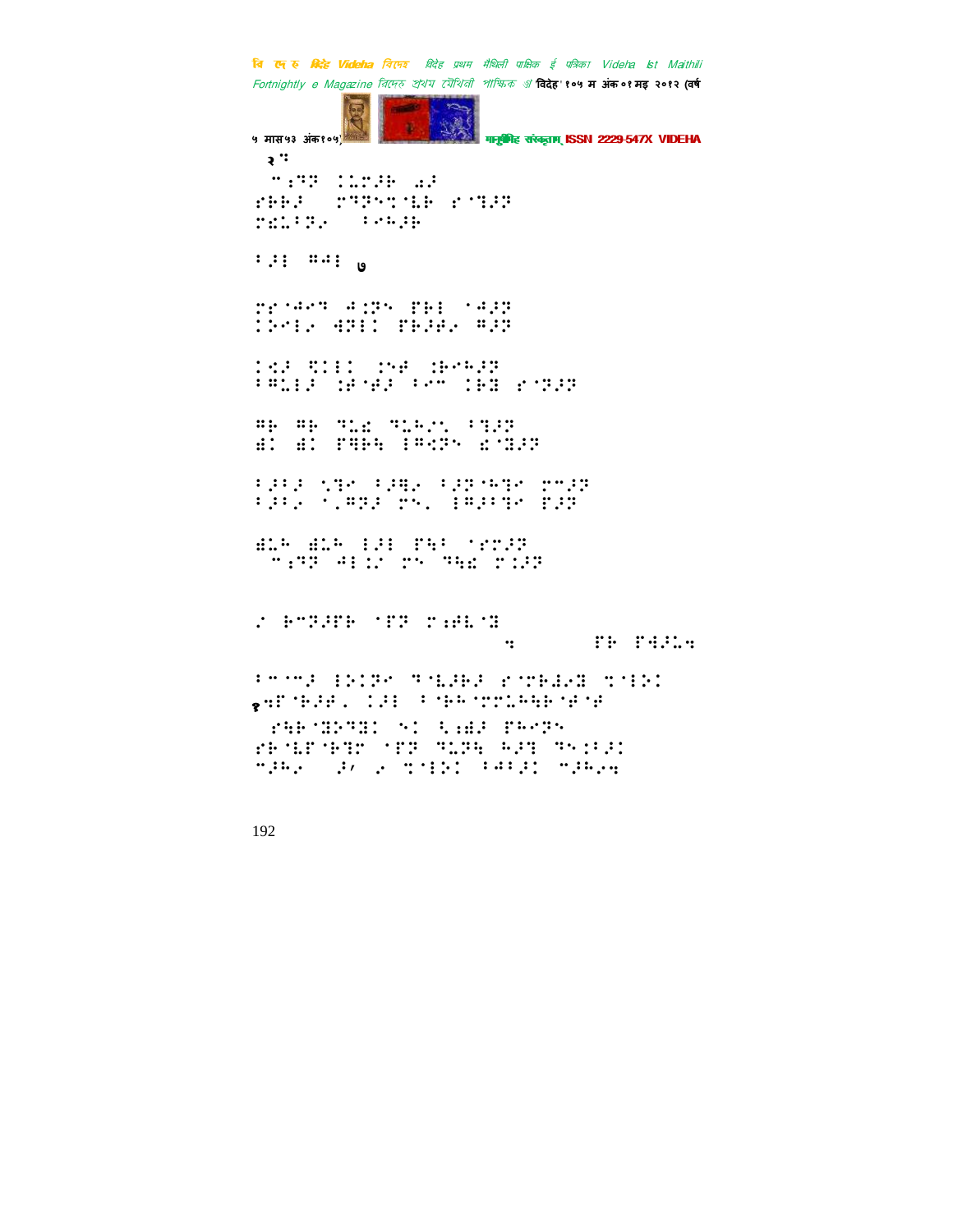बि एक रु मिनेट Videha विएक विदेह प्रथम मैथिली पाक्षिक ई पत्रिका Videha Ist Maithili Fortnightly ejournal রিদেহ প্রথম মৌথিনী পাক্ষিক প্র পত্রিকা**'বিदेह' १०५ म अंक ०१ मइ २०१२** 



**VIDEHA** 

IPTER POTTER FOR THE TERRIFIC 1979 1120 L IBI 283. EBST2 3228 ST5 (IBI renary sterned (181 rainy finence ring the Berg West School and the Sec BOS DELL'ELLE garanda (a: 528 (525-21) 12: SPEED PORTS CONFIDENTIATE 4228.132.4

SHIPS SAME FOR SAL ed ne nave navene napore neben<sub>n</sub>

THI MAI HAMMA PARTY STAI rendaars anakhte estiel as man tem Personal Property and randakoaren 1942an arritak

 $_3$  and  $_3$  (  $\frac{1}{2}$  )  $\frac{1}{2}$  (  $\frac{1}{2}$  )  $\frac{1}{2}$  (  $\frac{1}{2}$  )  $\frac{1}{2}$ FRY: POIROR: PRESENT ENTRYS: LAMINER 14 **MICH I. PUBLICATION** TELEMENTEMENT FONEM

AN PROTECT PLATER. TREPS BED **TIMARE NAMES ARRESTS CONSIDERED** romed (evenigen (elsik glürdros TEMPO POSTAGE START

wa 355:31 223 Roman - Briga - Mon Richard Services aktor përshta dhe aktorore rlicher : Chem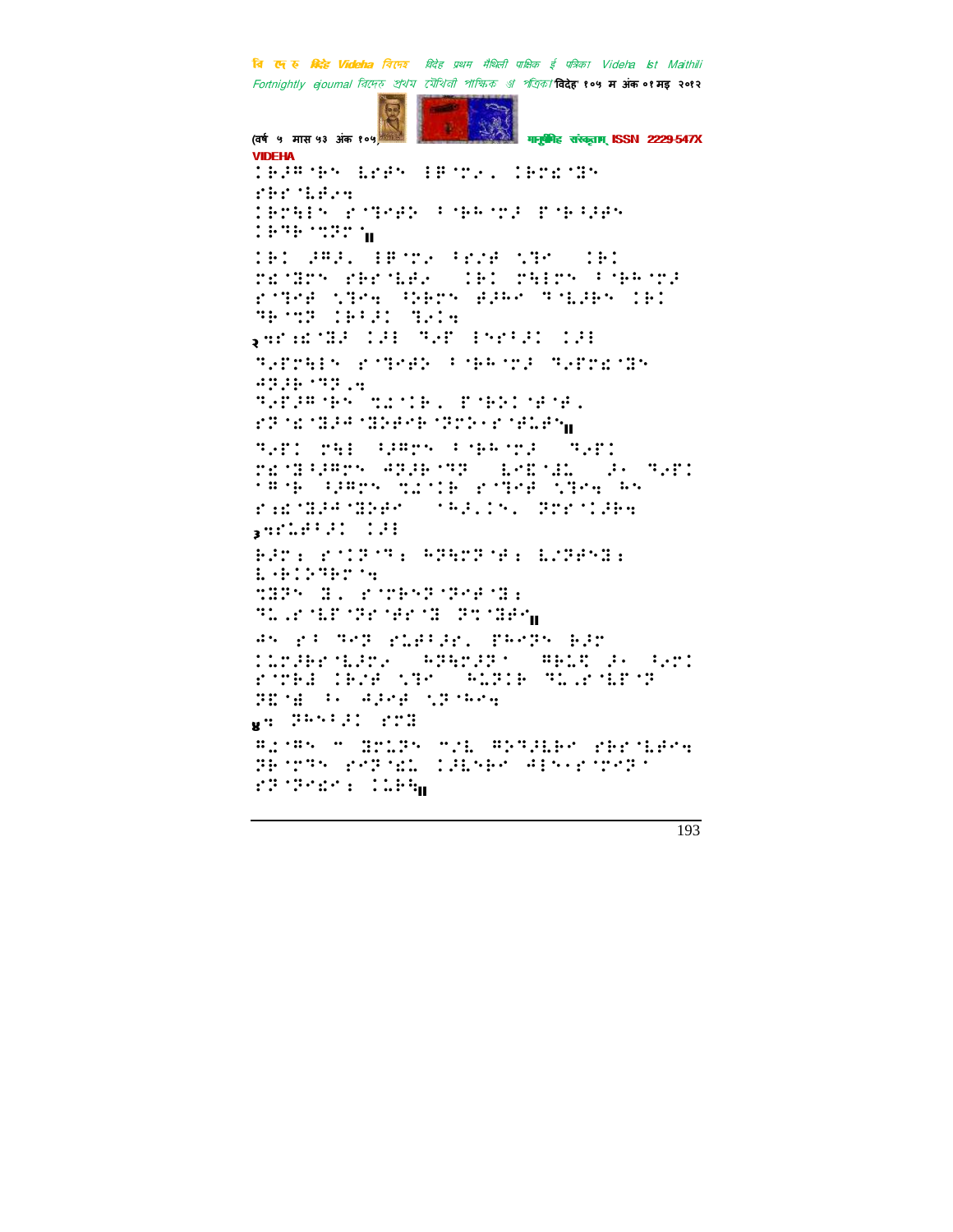```
Fortnightly e Magazine রিদেহ প্রথম মৌথিনী পাক্ষিক প্র বিदेह : ১০৭ म अंक ०१ मइ २०१२ (वर्ष
              编。
                   ै मनुभिह संस्कृतम् ISSN 2229-547X VIDEHA
५ मास५३ अंक१०५)
           3032 WYSIN
\mathbf{a} \cdot \mathbf{b} = \mathbf{a} \cdot \mathbf{a} \cdot \mathbf{a}and the state
PROTRE POTOR POSSERVED REPORT
Alphorth SPP Text Town
GALA YAKE GALYEYIN AR ARTISAN MUYE
NBRIDGE
LETE: APT (CRA): 222 (CRA) BATE
PROFESSION
rolade: Ledebox di Anodid: aprilox
SPER TO PACTES IN THE SPEED
19828 1384
personal segundan di electronica
111111PHONE: PACK MARKEMPHROB:
45 PE THR 1913 - TIP-PTE STAR
BJEJ JA MESTETEL (1988–1992) KJESEL
roford rocks drug the Saudir ra
FBP BENE IN APME SPORTS
gar monar (1929) (Films on Sales (Adams em 19
ESPECIAL
mento para la provincia
TEMPTED HE EMPERIES
Brazil (Animard A Petier)
                                    \ddot{\phantom{0}}rde de nobelezado catro stos
garden (Bab) romanede mail nom
alertin
LEART WELF IN MAY HER PACER.
Parties.
POTABLE PREATH PRINTING
rencheren auf auf Mar.
```
बि एक रु मिनेट Videha विएक विदेह प्रथम मैथिली पाक्षिक ई पत्रिका Videha Ist Maithili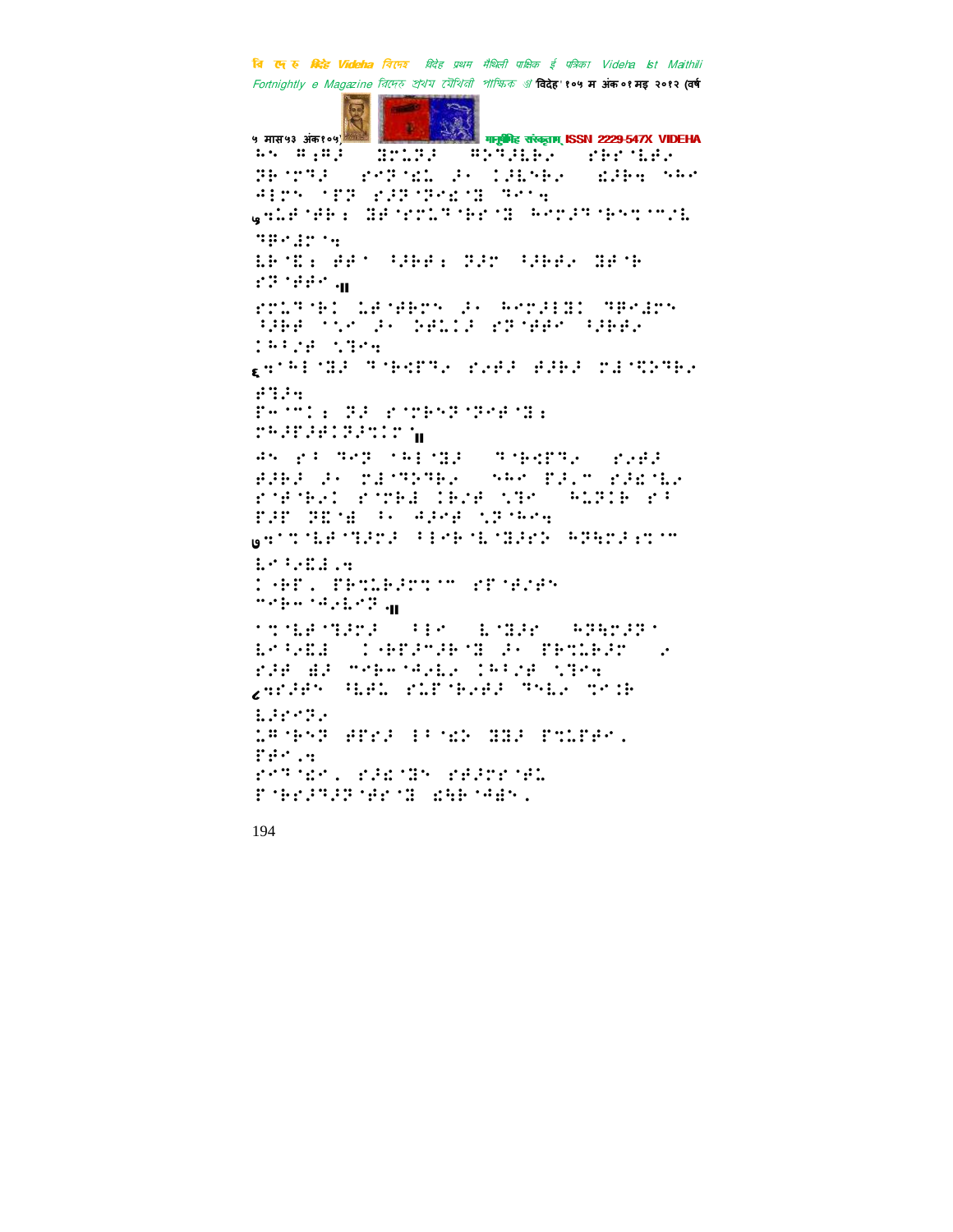बि एक रु मिनेट Videha विएक विदेह प्रथम मैथिली पाक्षिक ई पत्रिका Videha Ist Maithili Fortnightly ejournal রিদেহ প্রথম মৌথিনী পাক্ষিক প্রা পত্রিকা' **বিदेह' १०५ म अंक ०१ मड़ २०१२** 



**VIDEHA** APP TERRYTIN INE STORES STATE STEAM  $e$ : (2000)  $e$  (2000)  $e$  (2000)  $e$  (2000)  $e$  (2000)  $e$ **President TEARING FATES LETER LETARDET ARP OF 1932 1 TH go** to THE SLOPE of HOSE SLOCK (2016) 1942 FOLSO a componente de la componente après Principal State rangement degrades and men and mean FOR the right of the trade a degendae m<sub>o</sub>lde i Auguaugdu leugananen ERSPORTED INDEPSERED TERSPECTED ADAPT DOMESTIC HISTORICS TOP OF CHAIR ang Publish Bag Richard Space of Interng FLEST MAGE MELRO PARTIES ESTACE HIS  $r_0$  then sensor in equations and to HAGBAR POLAGON POLADNOR. Egenerare denoming eignenze Donald Communications are the constant  $\mathbb{R}^n$  :  $\mathbb{R}^n$  :  $\mathbb{R}^n$  in all TREPHETE: PTER PROFINE THE LE FINE TRETTA TETRIL **FOR MARKET WAS THE MARKET WAY TO BE A SHOP** g Servicher von geweiseren Ser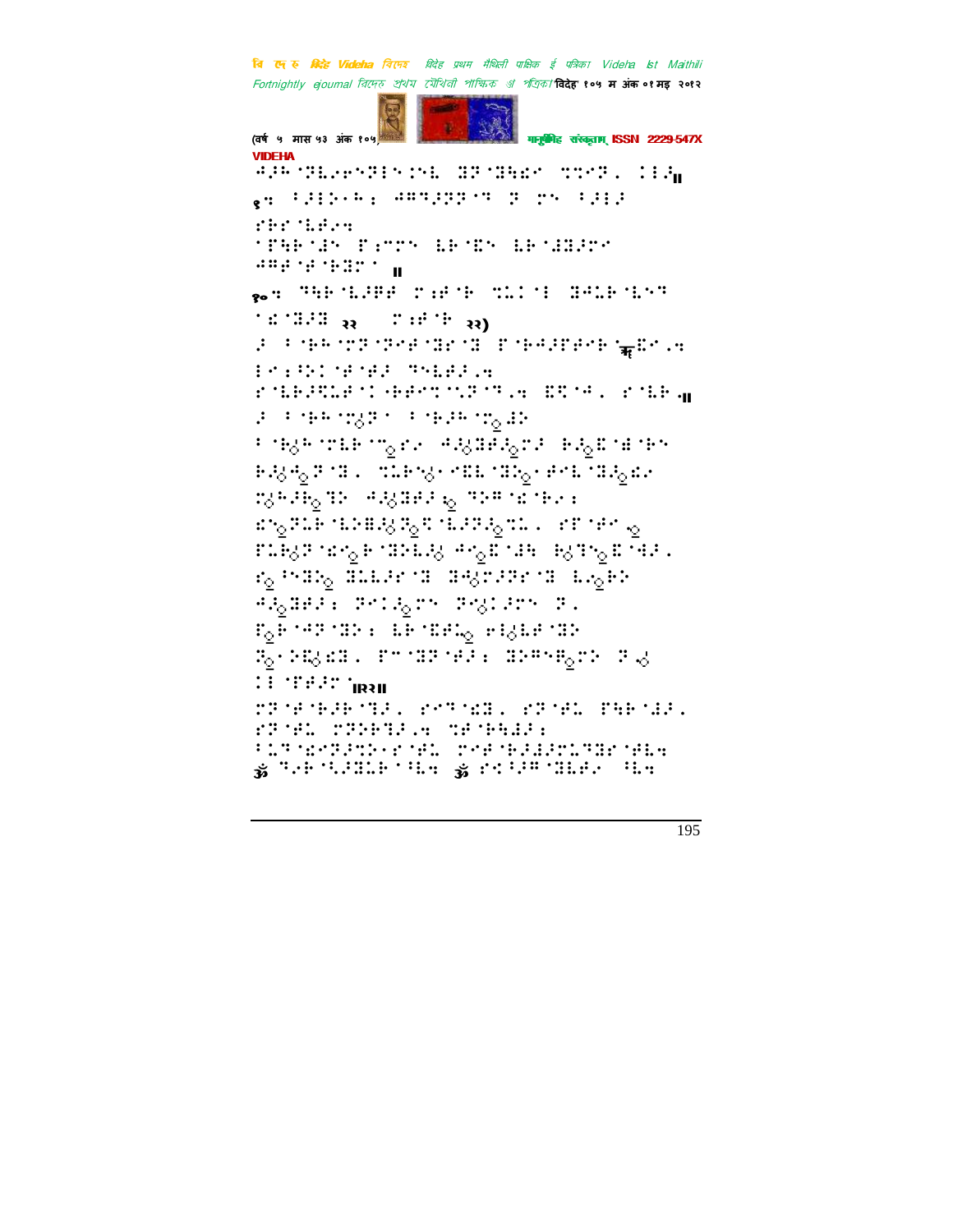

**AND SERVING STATE IN STRATEGIES AND STATE OF STATE OF STATE AND STATE OF STATE OF STATE AND STATE OF STATE OF S** ५ मास५३ अंक१०५) <u>सामग्री</u> We HERRY THE TELT FIERTH E PROBA BOTOBEOTA LEOPPOR ANTO  $\mathbf{P}$ the Gody, Sat (SSP-88 rust) LENTRIC APTER NTP TEST RED INFOTED HE PAIR CONFIDENTIAL INTERFER RNTH 2, CNB2 BALENE BATS, THUR FIR Absolute market (PAB) (Pselepsic (PF20s FROM PRISONAL MELLO EN PRINTER CARDINAL SPEED TO BEER ON TOP-BECK TO PER FRO RETOR TER TECH FROM HERITI RED LEARS WESTERN CREAT CHER PEARCH PROPINE ANON RANG NEW THEN PR BRANC AMBOR BALLING MEDIA APNAL MBRANC FLANDED BET REN EV THENED LAB REN PRIEMEDY: 102 EPMEI STAND (PRD) MPRESSED LEADY SAME PARTNERS IN EST  $\cdot$  ,  $\cdot$  . SPACE LIMITIE SEPTIFIES DE SOM  $12112$ PORTUGEN - LOTORE PRO PLAN. FREER CONTROL **EASEMATES SERVICE** Finegalmene moduli finea militare nazio andari **ELIMPTH** FORWARD WE WANTED TO APP 新报场 F1B, 新开报  $\texttt{min}(\texttt{S}^1 \texttt{I} \texttt{S}^1 \texttt{S}^2 \texttt{S}^1 \texttt{S}^1 \texttt{S}^1 \texttt{S}^1 \texttt{S}^1 \texttt{S}^1 \texttt{S}^1 \texttt{S}^1 \texttt{S}^1 \texttt{S}^1 \texttt{S}^1 \texttt{S}^1 \texttt{S}^1 \texttt{S}^1 \texttt{S}^1 \texttt{S}^1 \texttt{S}^1 \texttt{S}^1 \texttt{S}^1 \texttt{S}^1 \texttt{S}^1 \texttt{S}^1 \texttt{S}^1$ FERNING FEATURE TENT PREDA Kentinager denktry, eakalina (FFA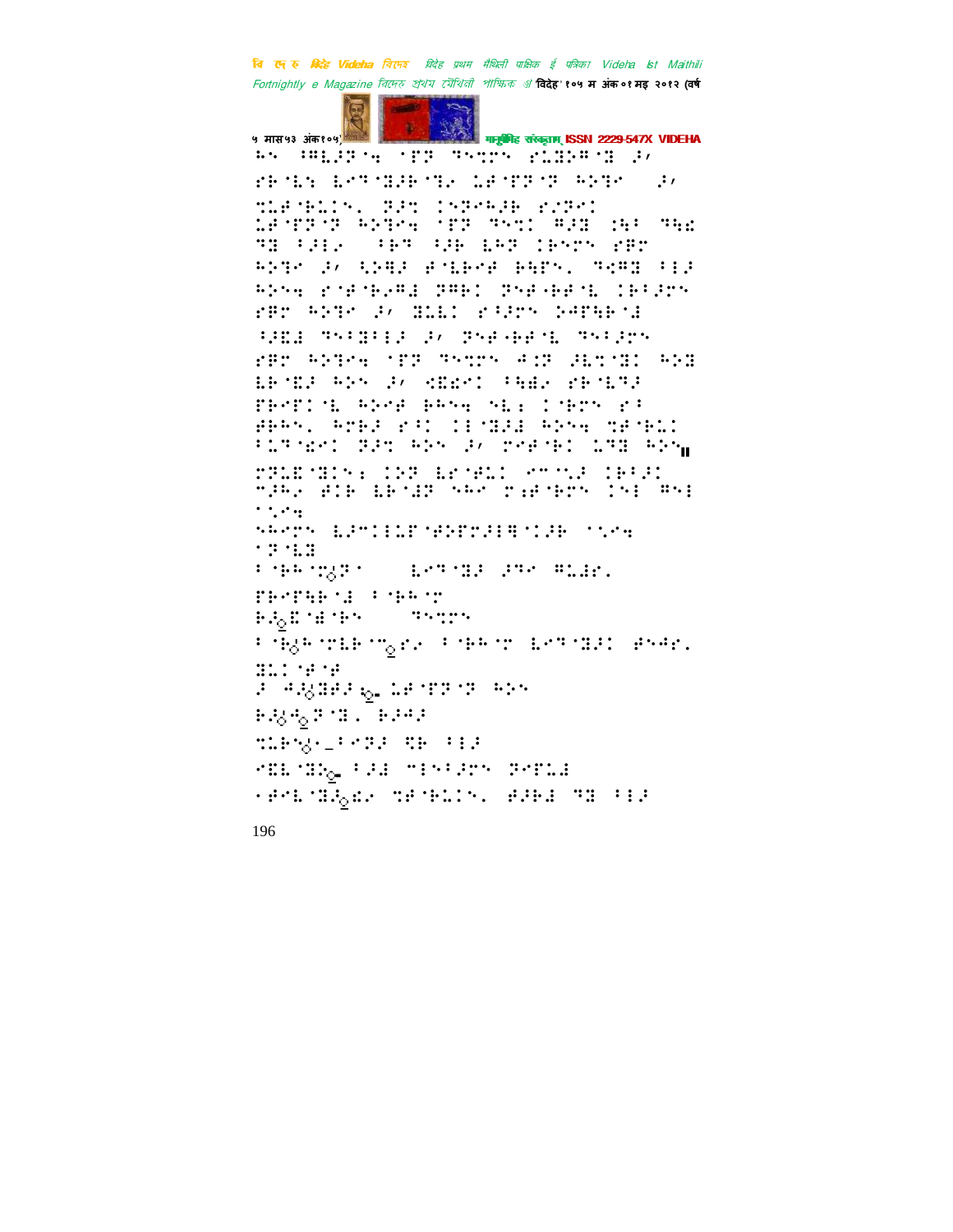बि एक रु मिनेट Videha विएक विदेह प्रथम मैथिली पाक्षिक ई पत्रिका Videha Ist Maithili Fortnightly ejournal রিদেত প্রথম মৌথিনী পাক্ষিক প্রা পত্রিকা' **বিবৈদ্ত ৭০৭ দ এক ০৭ দহ ২০৭২** 

**CONTRACTOR**  $\mathcal{R}_\mathrm{A}$ (वर्ष ५ मास ५३ अंक १०५) मानुब्रीह संस्कृतम् ISSN 2229-547X **VIDEHA** MARGE FOR BISHE LAB TERMINES CROSS THE PHEMICIES  $1.11.4$  $\mathfrak{a} \gamma_2 \mathfrak{p} \mathfrak{q}, \mathfrak{b} \text{ (a.e. } \mathfrak{p}_2 \mathfrak{q}, \mathfrak{q}, \mathfrak{p} \mathfrak{p}, \mathfrak{q}_2 \mathfrak{q}, \mathfrak{a}, \mathfrak{a} \mathfrak{p}_2 \mathfrak{p}, \mathfrak{a} \mathfrak{q}, \mathfrak{a}, \mathfrak{p}$ EPAR BOLEHERS, SOLEN TELL THE PROCE. Pris Priese en de Gabas  $\mathbb{P}\mathbb{L}\oplus_{\mathcal{G}}\mathbb{P}^{-1}\oplus\mathbb{P}_{\underline{\mathcal{G}}}\oplus\mathbb{P}^{-1}\oplus\mathbb{L}\oplus\mathbb{L}_{\underline{\mathcal{G}}}\oplus\mathbb{P}\mathbb{L}\oplus_{\mathcal{G}}\mathbb{P}^{-1}\oplus\mathbb{P}_{\underline{\mathcal{G}}}.$ EMBRARING WARE THN FALL FMBER controller Angrich decentry, Avenued BOTSEMPLIFT TRUNCHE  $\mathbb{P}_{\mathbb{Q}}$ Prilligaler tem antistrir HILL: H HILL 4568 BROWN EPAC PPACE EAGEN TEMPLIN, TEAPPE IENTIA क्ली फुक्त (कछ क्किन) कल्प लक्का राज ज  $1.39$   $1224$  $P_+$  +re  $r$  : 561971211 275 LE TERLOLE TER SPON eigheidh deich ei fig PEGEL SERT. ET MENTES (CEPUS)<br>EPARAMENT (CEPUS) EPUS (ESPECIASED **191 #91 HD#1 HB:**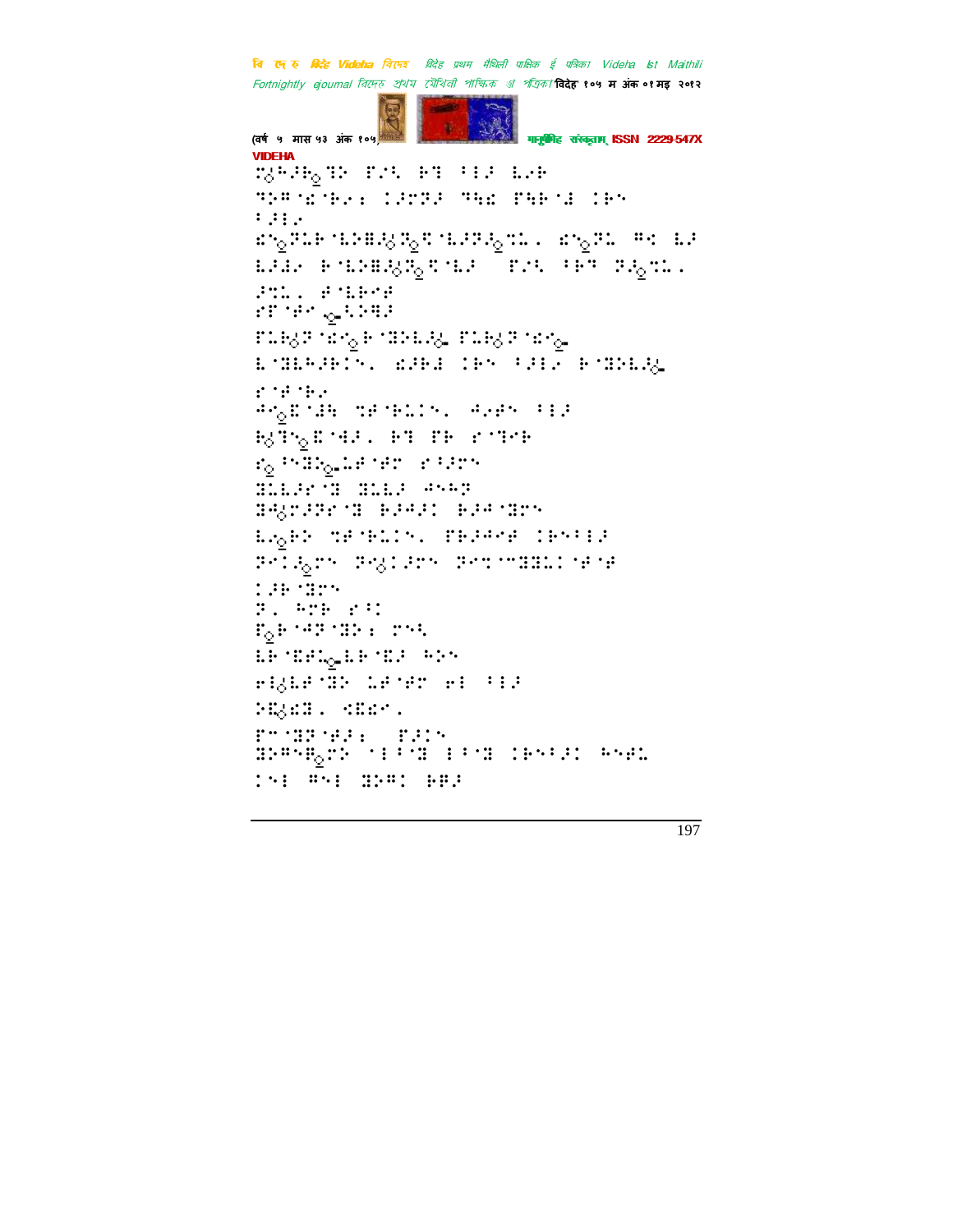

५ मास५३ अंक१०५) महास्था महास्थित संस्कृताम् ISSN 2229-547X VIDEHA ⢽⣀◌॑-⢳⢷⢼!⢸!⢳⢾⣅! 2/⢾⢼.⢷⣙!⢳⢵! ⢻⢷⢶⣙!⢽⣅⣇⢼⢹.!⢳!A⢷⢳⣜-!⢳⢷! ⢷⢼⢺⣝!A⢷⢼⢳⣜!⢽⢴!⣎⢼⢷! ⣇⢹⣝⢼!A2⢼-!⢷⢼⢺⢽⣝.⣇⢴⢷-⢾⢴⢷⣐⢹⢼⢺-! HE REAL PRESCRIPTION ⣅⢹⣝⢴!⢽⢼⢷⢴!⢳⢵⣙⣒!/⢼⢷⢺⢽⣝! ⢼⣇⣉⣝⢾⢼!/⣋2⢼!/⢷!⣇⢷⣏⢼!⢹⣙-!⢶2! ⢹⣝!A2⢼!⢻⢼⣁!/⢼-!⢳!⢸!⣐/⢾⢾! ⢷⢺⢾0⣐⢷⢿⢾!⢷⢴⣒! 9. WJEFIBIBI GEOGRAFIE 9  $9:2:2:2:2$  $\cdot$  :  $\cdot$  :  $\cdot$  :  $9:2:2:2$  $9:2:2:2$ cz! Esperant w Political Political Political Political Political Political Political Political Political Political Political Political Political Political Political Political Political Political Political Political Politic  $\mathbf{E}$ 

⣇⢹⢳!⢽⣓⢾⢽!⣐!⢸⢼⣏⢼/⢼!⢷^⢽⢼.2⣈⢽!!!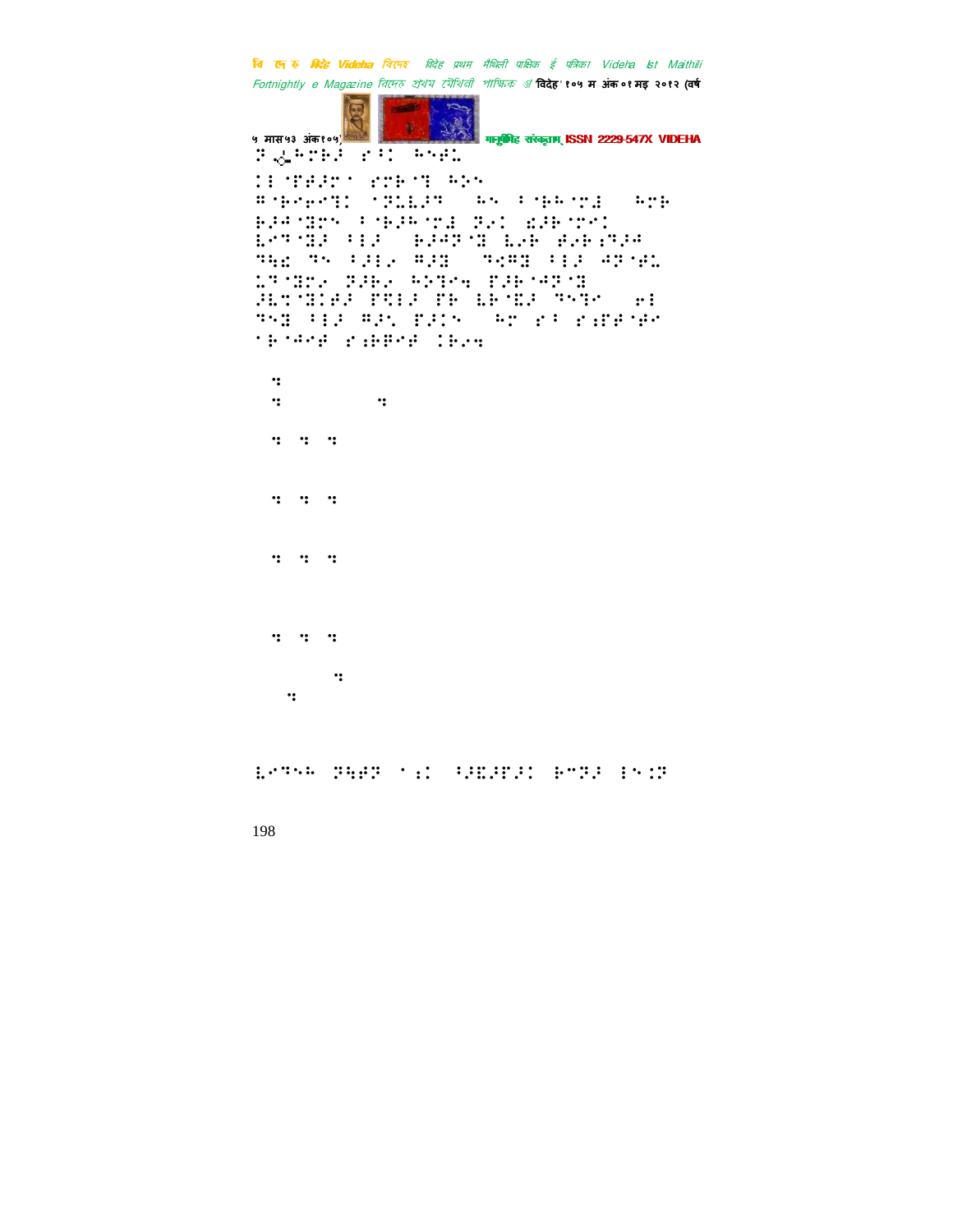चि एत् रू मिन्हे Videha निएन्थ विदेह प्रथम मैथिली पाक्षिक ई पत्रिका Videha Ist Maithili Fortnightly ejournal -  -  'वदेह' १०५ म अंक ०१मइ २०१२

**County** (वर्ष ५ मास ५३ अंक १०५) मानुसीह संस्कृतम् ISSN 2229-547X VIDEHA Joqvu;!)⢵⣏⣚!⢹⣇⢽⢼⢻⢷⢴-! ⣙2⢼⢿⢷!⣐⣇⢼!⢶⢵⢽⣞.⢷⢵⢽!⣞⢼/!  $:$  $:$  $:$  $:$ 

 $\frac{1}{2}$ ⢹⣇⢽⢼⢻⢷⢴-!⣙2⢼⢿⢷!⢼!⢶⢵⢽⣞.⢷⢵⢽0! ⢷⢵⢽⣒!Sftvmu!jo!Efwbobhbsj-!

Spield (Spield Spield Spield)

 $^{\prime}$  (PP 101 222 - 101 222 - 101 222 - 102 222 - 102 222 - 102 223 - 102 223 - 102 223 - 102 223 - 102 223 - 102 223 - 102 223 - 102 223 - 102 223 - 102 223 - 102 223 - 102 223 - 102 223 - 102 223 - 102 223 - 102 223 - 1 ⣐⢻2⣉.⢵⣏!!/⢷⢵⢺⣞E!⢼⢻⣓! ABSER ABSER ABSER AND THE STATE OF A STATE OF A STATE OF A STATE OF A STATE OF A STATE OF A STATE OF A STATE O<br>A STATE OF A STATE OF A STATE OF A STATE OF A STATE OF A STATE OF A STATE OF A STATE OF A STATE OF A STATE OF **H**  $\ddot{\textbf{h}}$  is the second problem of the second problem of the second problem of the second problem of the second problem of the second problem of the second problem of the second problem of the second problem of the s /⣚⢼⣓⣒! ⣇⢹⢳!1⣙2⢴.⣐⢻⢷⢺⢴!⢼!⣐⢻⢷⢺⢴! 1⣙2⢴!⢵⣏!)⣐⣞⢷⢽⣞/⢷!/⢳2!A⢷!  $^{\prime\prime}$ ⢷⣇⢷!⢼⣎⢼⢷⢾!.Cbtfe!po!nt.trm!

Fohmjti.Nbjuijmj!Ejdujpobsz⣒! १⣒⢸⢼⢷⢾!⢼!⢽/⢼2!1⣙2⢴!⢸⢼⣏⢼.⣇1⣑⢼⢽! 2⢵⢽!⢹⣇⢼⢷⢼!A⢽⢼⢵2!⢼⢽!⣉12⢴!⢼! २⣒1⣙2⢴!⢸⢼⣏⢼!/⢼⢹⢽!/⢼⣚⣝⢷!

१⣒⢽/⢼2!⢼!⢸⢼⢷⢾!1⣙2⢴!⢸⢼⣏⢼.⣇1⣑⢼⢽! 2⢵⢽!⢹⣇⢼⢷⢼!A⢽⢼⢵2!⢼⢽!⣉12⢴!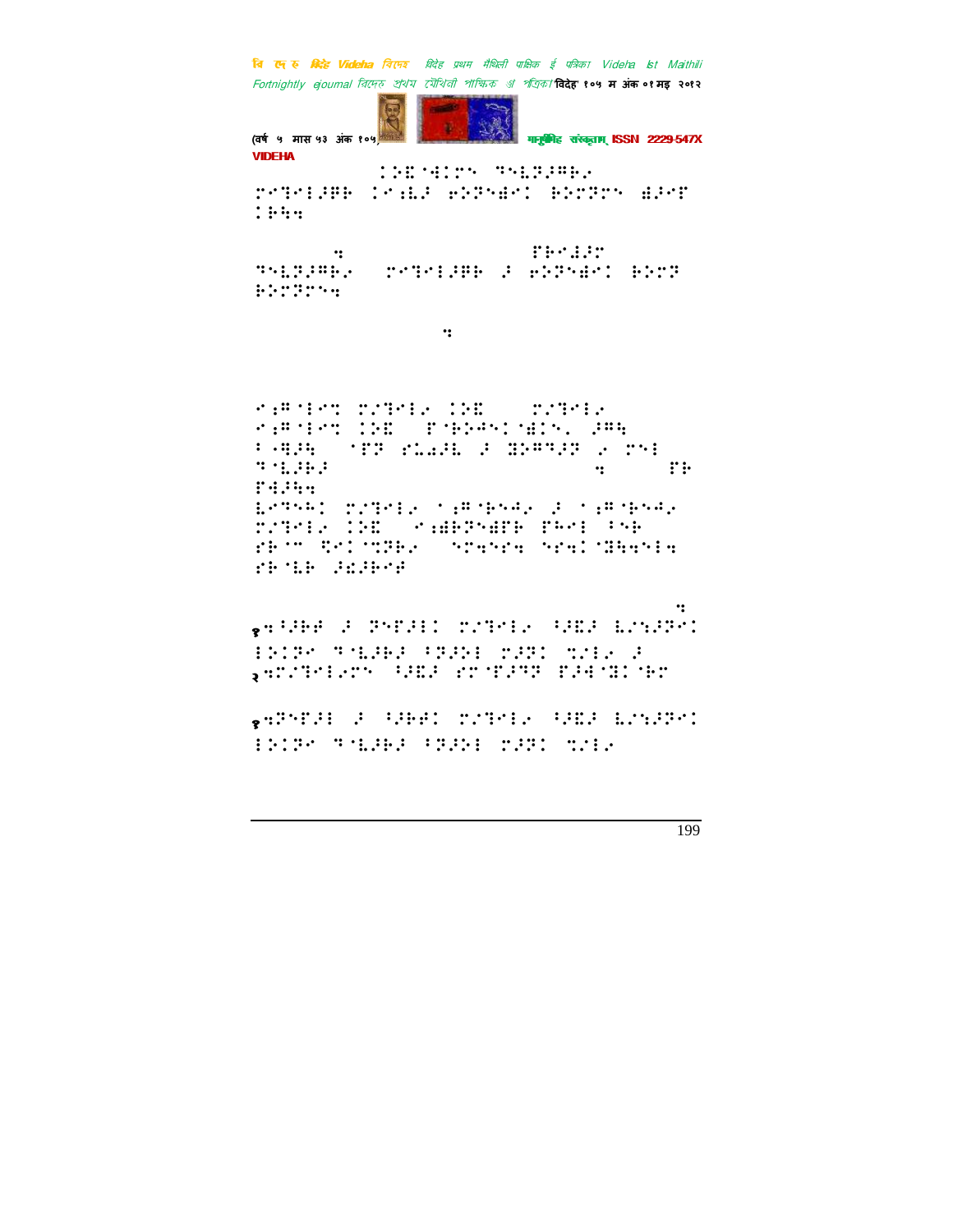

५ मास५३ अंक१०५) समिति हो मनुमिह संस्कृतम् ISSN 2229-547X VIDEHA ... PHREE TOTER HER ESTRE BRITE THORP PROVIDED TO THING A  $1517 - 2212$ **MONDAY CONTRACT CONSUMER** RUBBIN, THE BETT, PRIME IF September rathers in make sea exa

**QHP-MONED SECTIONS** 

**P-MARBOR 19978 20 MISE TOM PART HE SHEET TEACH** siling friend alack promoter race siya bayoganda gununggaa siya siya.  $4.433$  $\cdot$  .:  $\cdot$  : (1) BENNI BATAI (1816-131816  $25.751.759$ Benn (m. 1674) Geral (labar (d. 1876)  $\alpha \leq 104$  ,  $\beta \leq \alpha$ MAR SENE PRINT NEW YEAR  $B = B + B$  , where  $B = B$ randri e lengo estado dalla nanra  $\mathcal{B}^{(k)}$  and the state  $\mathcal{B}^{(k)}$ WIR START PROFILER STREET progress them WEBSING CHE MATHEMA IN TAIL Alexandrich Pedroller, Prison della ARAPE (SLENGER) PORTE TVIL APON ANDS SECTION 2554 ESB2163655 PESPE BRESPOR WA 183 NPK AN 1667# (M667# 2 B667#2. FARME MELFOLIE BRIDGES ALSO ALEMA FURNITY PHONE PHOTOGRES INCL APSA ASTRO TELO MEMBO TETRO TETR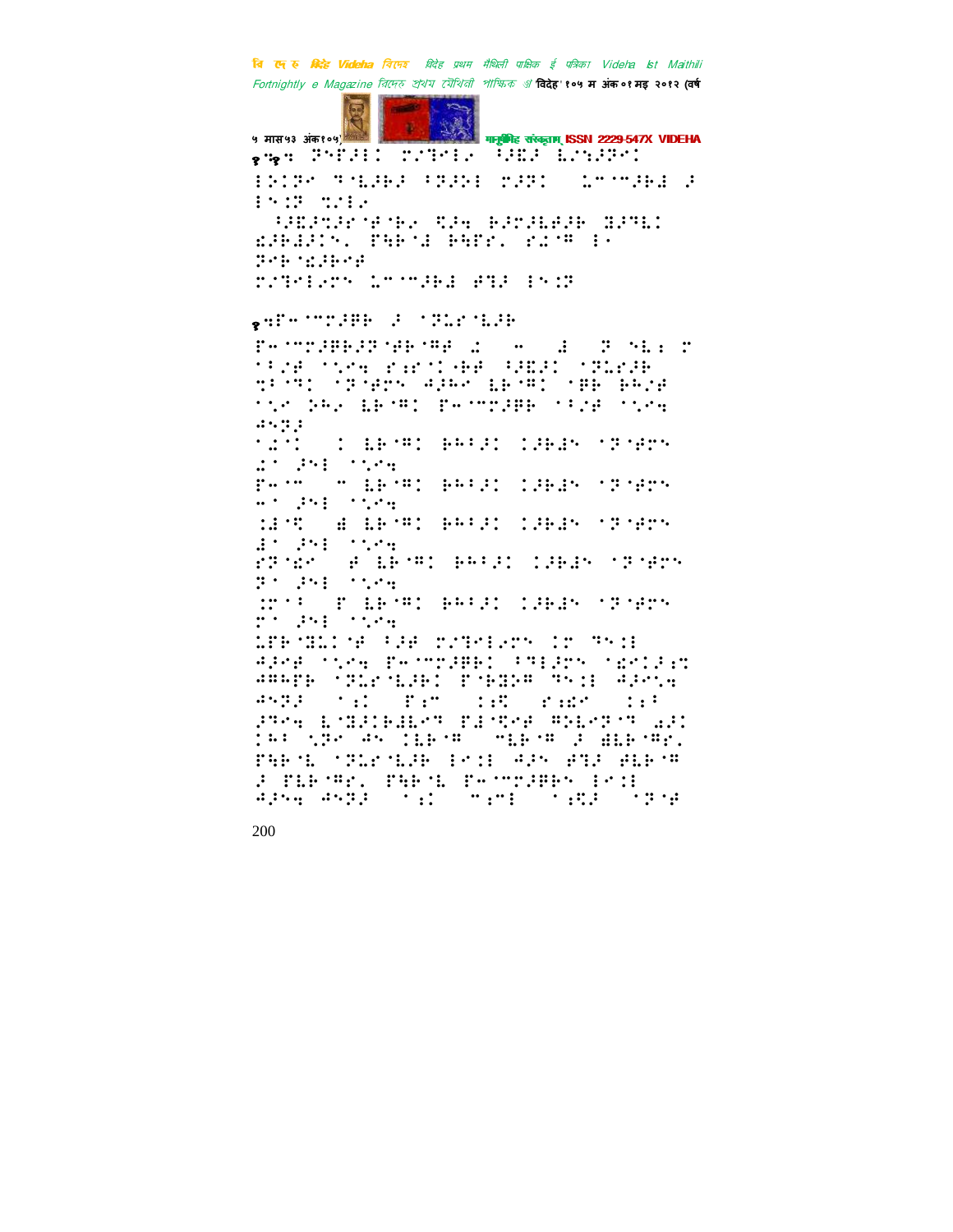बि एक रु मिनेट Videha विएक विदेह प्रथम मैथिली पाक्षिक ई पत्रिका Videha Ist Maithili Fortnightly ejournal রিদেত প্রথম মৌথিনী পাক্ষিক প্রা পত্রিকা' **বিदेह' १०५ म अंक ०१ मड़ २०१२** 



(वर्ष ५ मास ५३ अंक १०५) **VIDEHA** 

मानूबीह संस्कृताम् ISSN 2229-547X

FOR CONTRACTLER APPIRED PRIN BAI **JELTAI ENIL NAP FJEIN, TAP TJTJE** STOR 2 ENTRY STOR 2 INSTERL ARABA rnes num a luma from mid agre  $2.329$ 

PEAR PROBET CAND POEABARD OETOB wie land e. naarn wol 2 kaler Phe abee wile rime iebi  $\cdots$ Receipts as compressor charged the PROPERTY POTECHOPAS PHERE OF TH 19819 RNE PNR 3518 RNE 100 **MARKET PRESENT ATTER TEST** PT SPEER PARK PRINTING SPACE STACK SAME TO SAME AND THE MUSIC Permission Predig (B) 1978 (1974 Br. En la de Berl (BBI rich **TRACKARY PORTH INSTACT INN INTE** ESERVING TOM STREET

... Film and the service of the service.

REMB STREETED ABROWER RAD LOOMBER AS SAN TARTE BOINTE APRAIST ART 1312 B 1811 ANISI MSA24 ANSS B BOX BY: BAR BY: BY Brev BRIDE BREATH  $\mathbb{R}^2$  . Hence the set of  $\mathbb{R}^2$  $\cdots$  : : :  $\cdots$  $\mathbf{r}$  and  $\mathbf{r}$  and  $\mathbf{r}$  $\mathbf{H}$ **FALL WHEN SHE MALE FROM TRUE**  $\mathbf{R}^{\text{max}}$ SPROBLEM SPORTS REPORTED A rotter and on an radaasse stor TIRT BI STRIB AND TIRT BITI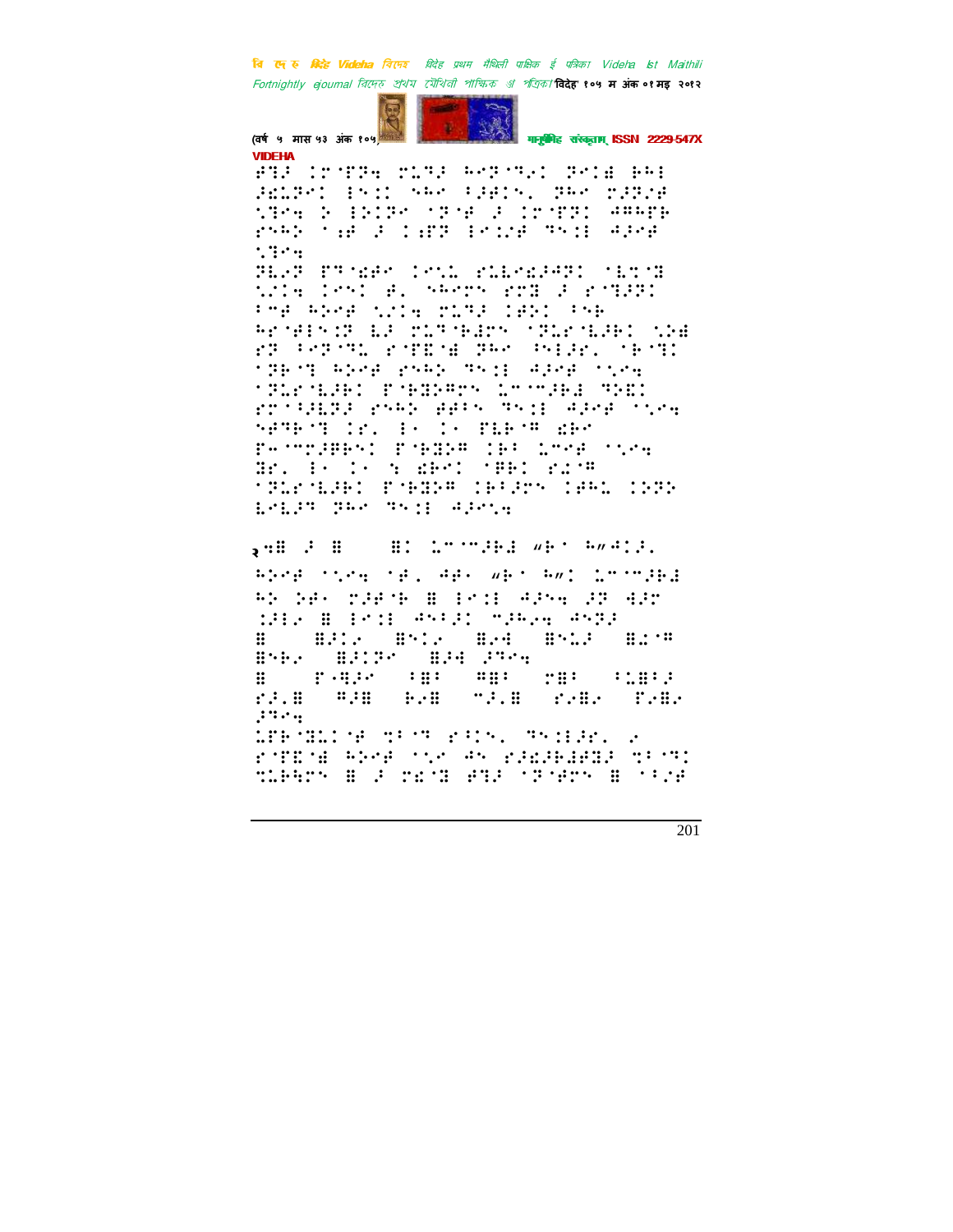

५ मास५३ अंक१०५) मनुबेनेह संस्कृतम् ISSN 2229-547X VIDEHA ting cho province of the rest compo plan note the

**TESTIFY WEAT LOCATED P** 

INE APPROXIMATION NIER POBLIC BARTY PRO EndE Antal Marge Anga (1878-181 **SYMMERS PARTIES IN THEFT** PARTER (Part (PRIMER 2004) SAR 201 KONSTRUCTIONS LONGED AND MELTING BL SHEEP LATING LET LITTER POSTED SPACE PROPERTIES & COSTRAD PSE 2 FMBD# 158 #208 Mine #522 000: 000 000

**UNISE AND SPECIAL WILL SECTION** 

weweils, ibre myle elegation character BIBA A PAK EKIPAL MARPH LM MARINY ana ambri abe aile ala.  $\mathbb{R}^n$ **ATL AP PROTECTABLE ASSESSMENT PRINT THERE AN ARE ARRIVE AND STAR HOW HIS HOUSE IS TO A SHOW THAT AND REALLY STATE** 

ger 3 de anniversitat de regumento de d **SLEE ESTE SPAR STAR** PORTS BORD (SI) and and a serious contract his list wis inse **MARINE CONTROLLER SERVICE**  $\mathbf{u}$ ,  $\mathbf{u}$  ,  $\mathbf{u}$  ,  $\mathbf{u}$  $\mathcal{L}(\mathcal{L}(\mathcal{L}))$ FAMAR MEDAL MATRIC MIRROR ON MARCH 13.28 1524 4532 553 - 533 - 516  $\ddots$  : Pres and discrimination directors HAR HIS HAR PRO POSSED HAR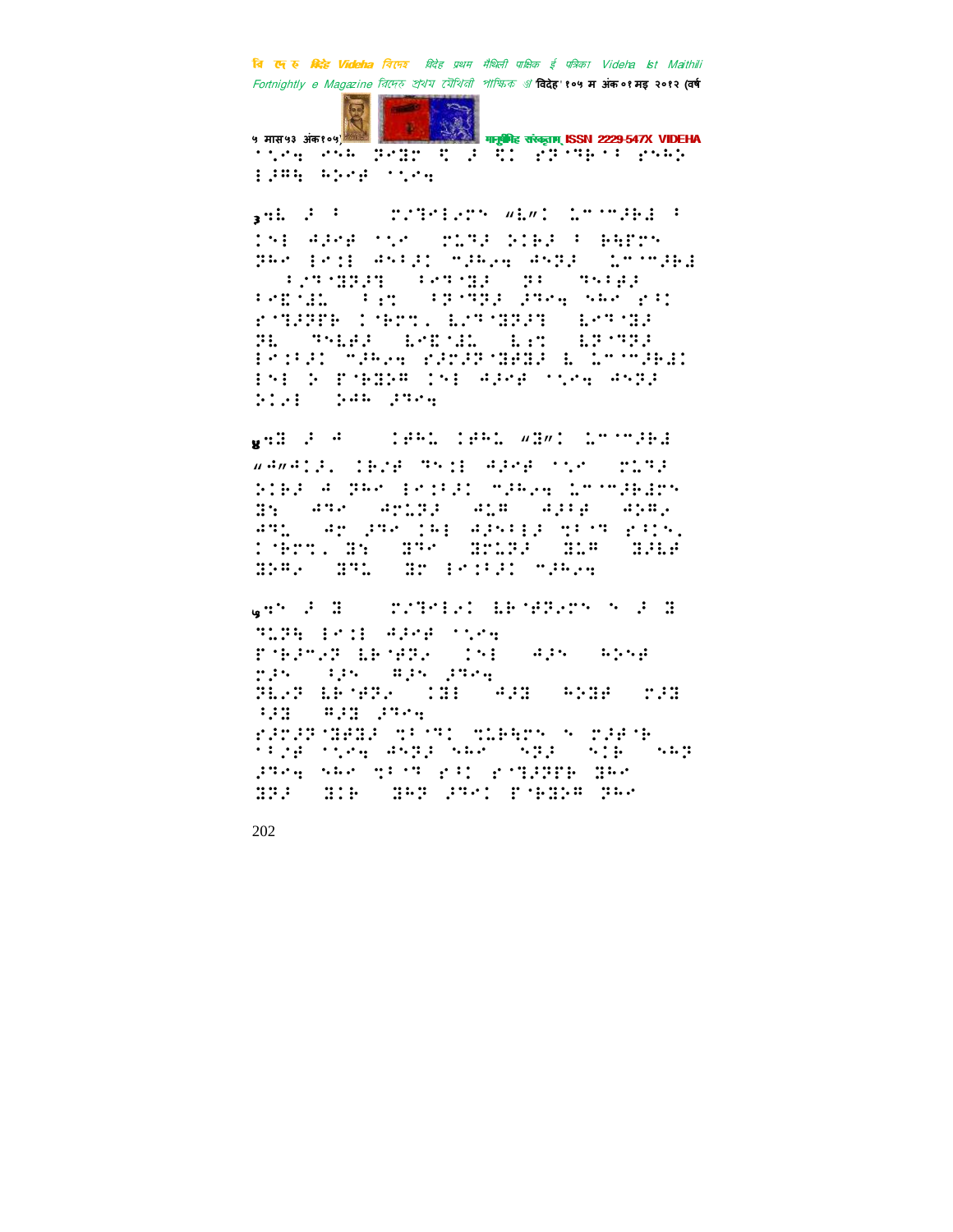बि एक रु मिनेट Videha विएक विदेह प्रथम मैथिली पाक्षिक ई पत्रिका Videha Ist Maithili Fortnightly ejournal রিদেত প্রথম মৌথিনী পাক্ষিক প্রা পত্রিকা' **বিदेह' १०५ म अंक ०१ मड़ २०१२** 



(वर्ष ५ मास ५३ अंक १०५) **VIDEHA** 

मानूबीह संस्कृताम् ISSN 2229-547X

**CRACK MORGE OF OUR MONTHER CORRECTION** PROF LOND APPOINT NE ME SPECTREN whath, Bolke Loomski (ni Aler over **SEARCH THEMIS STORY TOWN** FORPSPY PROBED (PLANE DR) LEGALINE MARK SAR ELENEDY DIES FORDE CAL BAL STAR CAND B. MINE: Propr 1995 PAARP 2 Minhaelt  $\mathbb{R}^2$ PRO STORY POSTOLE IN SECRETE LOOMARA MILL AL SEMPARA MEL PARL Prim with the 19 July 2010 And 202 TARTE SPORTS, INF. AND JOR BATTS THAN IHAN ERIE APAR PAAR WAWI POBRETS, PSPA PRATAR POBREESE TEMP STOR

 $\epsilon$ ako (ki eda sie sie (kieko) a di secondo di Secondo di Secondo di Secondo di Secondo di Secondo di Secondo di Secondo di Secondo di Second FORFOR INCE PROCERTS INCE FRAME HOTH ON THE BRANCH 18221 4234 5214 4532 (RLSIA) **MERRI DIRAC REMIRAN MDEMBA** 3961 3984 2193 321981 353925 681 FOREST SIDE SER ALL FOREST SIDE PARPE INSERATE APARTMENTS RITIN METER BEMIJEN MERGEN IT  $\mathbb{R}^{n \times n}$ 

**WE SEE : TIME: WEEN** rantalda, Et Londaes (1956) ring aver develope female present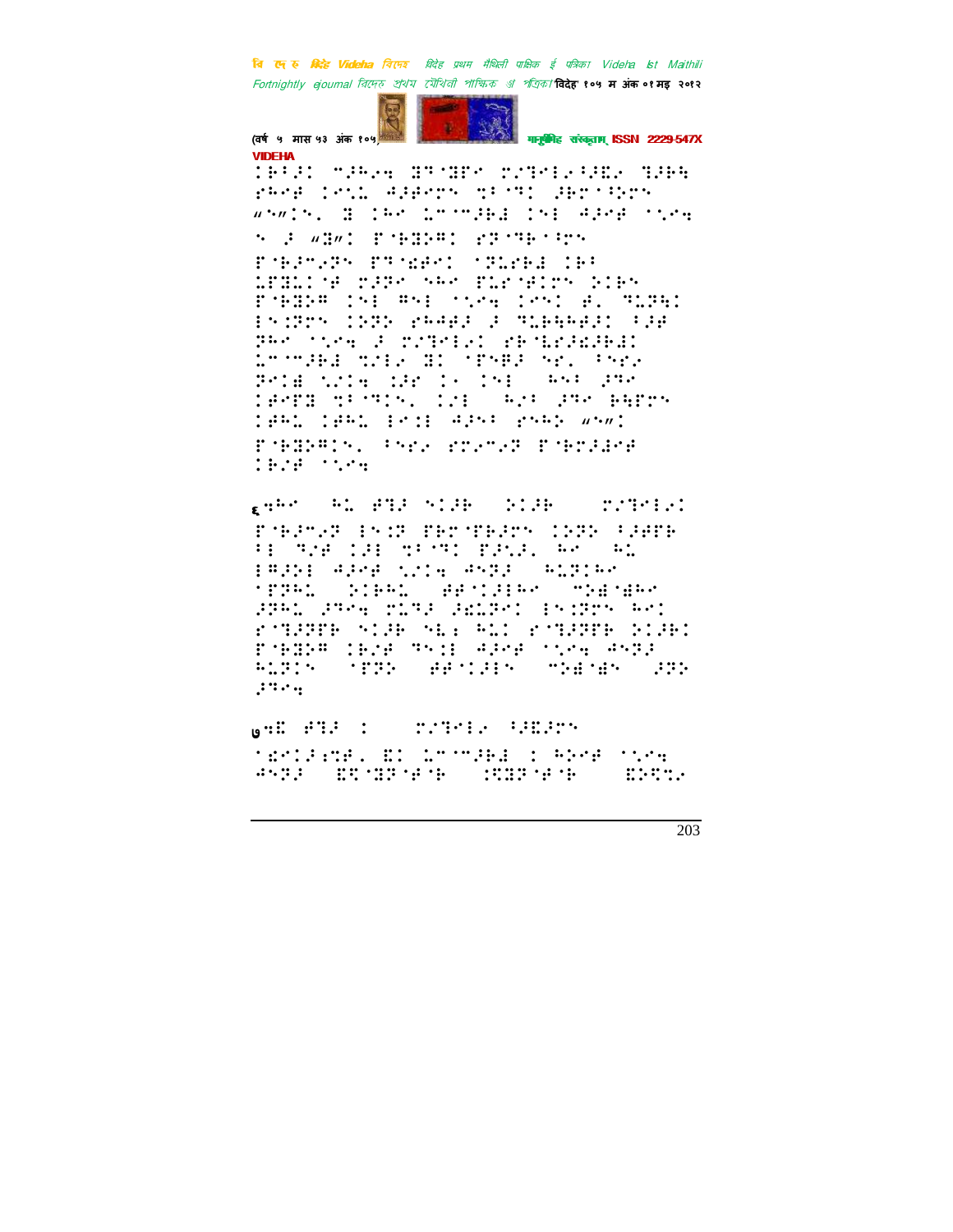

ada da da da da da da da da da da aka a da aka a da aka a da aka a da aka a da aka a da aka a da aka a da aka

 $1.44121$ 

मानूबीह संस्कृतम् ISSN 2229-547X VIDEHA mithi Mihi Adher  $(17.979)$  $\pm 2.5$  and  $\pm 0.5$  and  $\pm 0.05$ 

## $244.1174.1171.$ **SEPTEMBE MEMBERS**

TESTEL ROLPH INT IN APPEARING S ELEMBO POSPER STAR DRAMM PL PROPRIAT LOOPER SHEEP, PASSER tion bie aga, ibn rani nokon aa ESTINA VOLTA (18221-42554-4582 PARTICULAR CONTROL PROPERTY <sup>1</sup>(a 161) 145 148 (PResta **TEACH AND TEACHING IN BY** 14, PRACTA

FB: PSIPH (1) 151 (14) FRESTA (G. 1946) stalkt (1944) (d. 1957)<br>1944 saars (a. 1500) litter (1500–1955) MARK INT PANT LOCARD BAC INSNI  $\begin{aligned} &\# \{ \mathcal{P}^{\star}_{\mathcal{A}} \mathcal{P}^{\star}_{\mathcal{A}} \} = \# \mathcal{P}^{\star}_{\mathcal{A}} \mathcal{P}^{\star}_{\mathcal{A}} \end{aligned}$ 

rakistanê (18 % li maj razd<br>18 mar paşk di salzam<br>1846'd Adr (12 maj razdam) paz  $\cdots$  :  $\cdots$  .

**CALC PORTS ENERGY STORYMEN THERE FRE FROM BENER BERGE** PLP 98 (P) Albert Street Andre PARTA PAD - JAVRY DJEVAN MEN ANEMA<br>TPARTA PAD - JAVR DJEVA MEN ANEA **A LENGTR LATTNE START F** ilra (f. 414 mage 1975)<br>PARMI PAR () PBMB 1976 (1978 mag  $112.4117.741$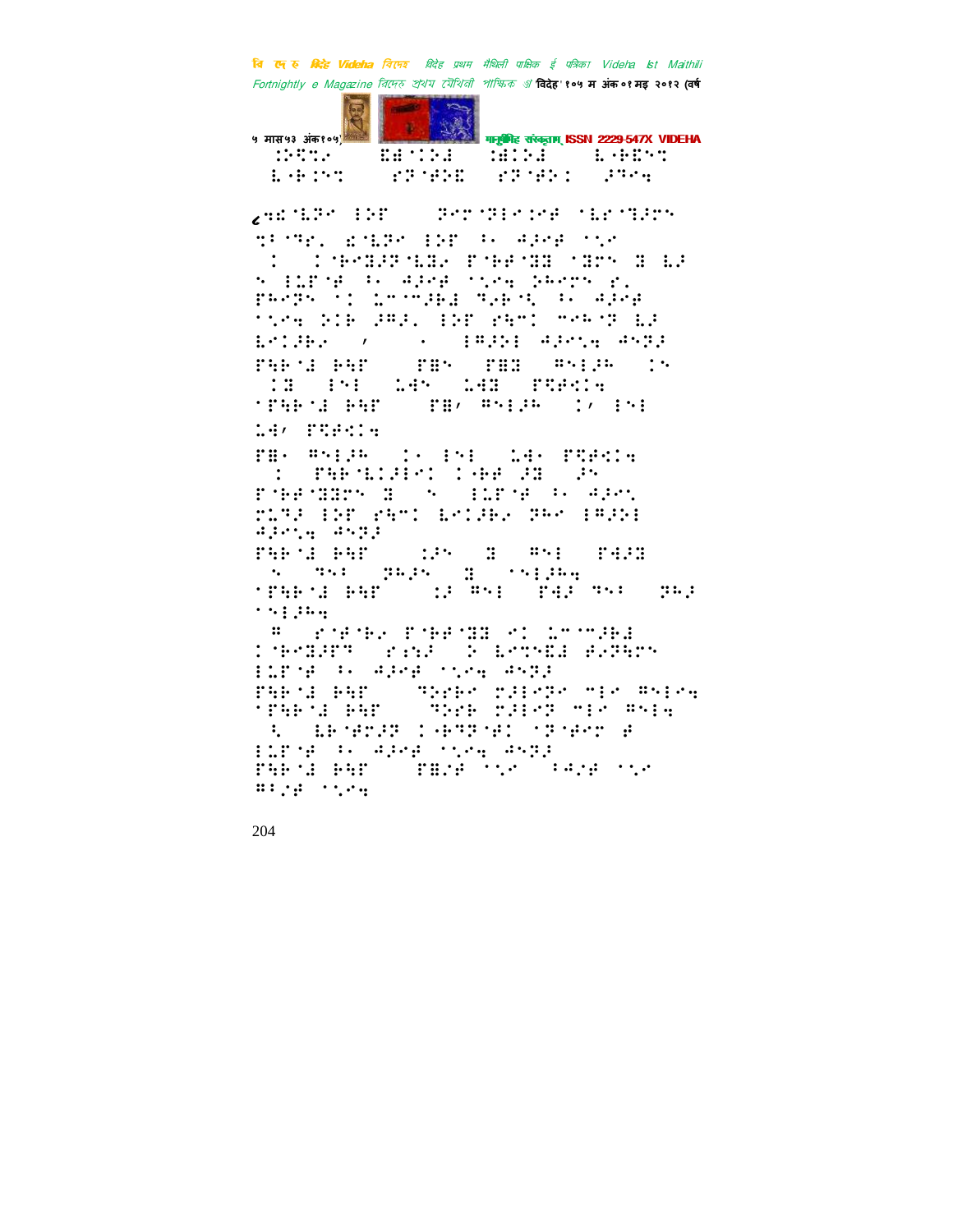बि एक रु मिनेट Videha विएक विदेह प्रथम मैथिली पाक्षिक ई पत्रिका Videha Ist Maithili Fortnightly ejournal রিদেত প্রথম মৌথিনী পাক্ষিক প্রা পত্রিকা**'বিব্রৈ' १०५ म अंक ०१ मइ २०१२** 



(वर्ष ५ मास ५३ अंक १०५)

मानूबीह संस्कृताम् ISSN 2229-547X

**VIDEHA TERRIA PRESSURES TANS PROTOC**  $0.127 \pm 0.000$ A CHEMITI MENT C

si sa manda (1992-21 - 11 - 21 -<br>PRO Paling Illing (1994-2004-201)<br>PARA PART (1993) **THE WE BAT**  $1.4341$  $1.1221$  $\mathcal{L}$  is  $\mathcal{L}$ .  $\begin{array}{ccc} \bullet & \bullet & \bullet & \bullet & \bullet & \bullet & \bullet \\ \bullet & \bullet & \bullet & \bullet & \bullet & \bullet & \bullet \\ \bullet & \bullet & \bullet & \bullet & \bullet & \bullet & \bullet \end{array}$  $\frac{1}{2}$   $\frac{1}{2}$   $\frac{1}{2}$   $\frac{1}{2}$   $\frac{1}{2}$   $\frac{1}{2}$ **START SHE SEEN**  $\mathcal{L}(\mathcal{H},\mathcal{F})=\mathcal{L}(\mathcal{E})$  $\sim 1.932$ tra stepra bien  $\mathcal{F}$  . The manual pole compact  $\mathcal{F}$ FIR WITHINGS IN WARRING PHP NE BAP (1972) NP NAT (1912) NA :A:A:, #4:A 762g TERRIA RADO (NES CORPS) (REN) ge par pra  $\mathbf{u} \cdot \mathbf{v}$ .

ged 1693 - cintararrako eta 11.200 (1200 rile riles (PP) Ambr. Ads () Thre 435 MER APPE STRACTIF IN ROBERT P F.L. Profesor 2008-098-8208 ting provisies of mar proof prod EP (Power Al Acardemic All Educatoral bia kaleng Missasang Politik Men 282. 258 4288 5584 4592 - 598 THE THE  $\mathbb{R}^n$  $\cdots$  $\begin{array}{l} \mathbf{1}_{\mathbf{1}_{\mathbf{1}}\mathbf{1}_{\mathbf{1}}\mathbf{1}_{\mathbf{1}}\mathbf{1}_{\mathbf{1}}\mathbf{1}_{\mathbf{1}}\mathbf{1}_{\mathbf{1}}\mathbf{1}_{\mathbf{1}}\mathbf{1}_{\mathbf{1}}\mathbf{1}_{\mathbf{1}}\mathbf{1}_{\mathbf{1}}\mathbf{1}_{\mathbf{1}}\mathbf{1}_{\mathbf{1}}\mathbf{1}_{\mathbf{1}}\mathbf{1}_{\mathbf{1}}\mathbf{1}_{\mathbf{1}}\mathbf{1}_{\mathbf{1}}\mathbf{1}_{\mathbf{1}}\mathbf$  $3.101$ **STAR STAR**  $1.317$ **STAR SPARE TO BE THE THE T** martin. rans o Brin 1985 Ber Abre (1956 ANDER BUSINESS BRUSS E PLAEFULLY. riskie par (a: a) riječnic

**Romanist State Construction Construction Construction Construction** HARRY FRYER MARK WITH SALE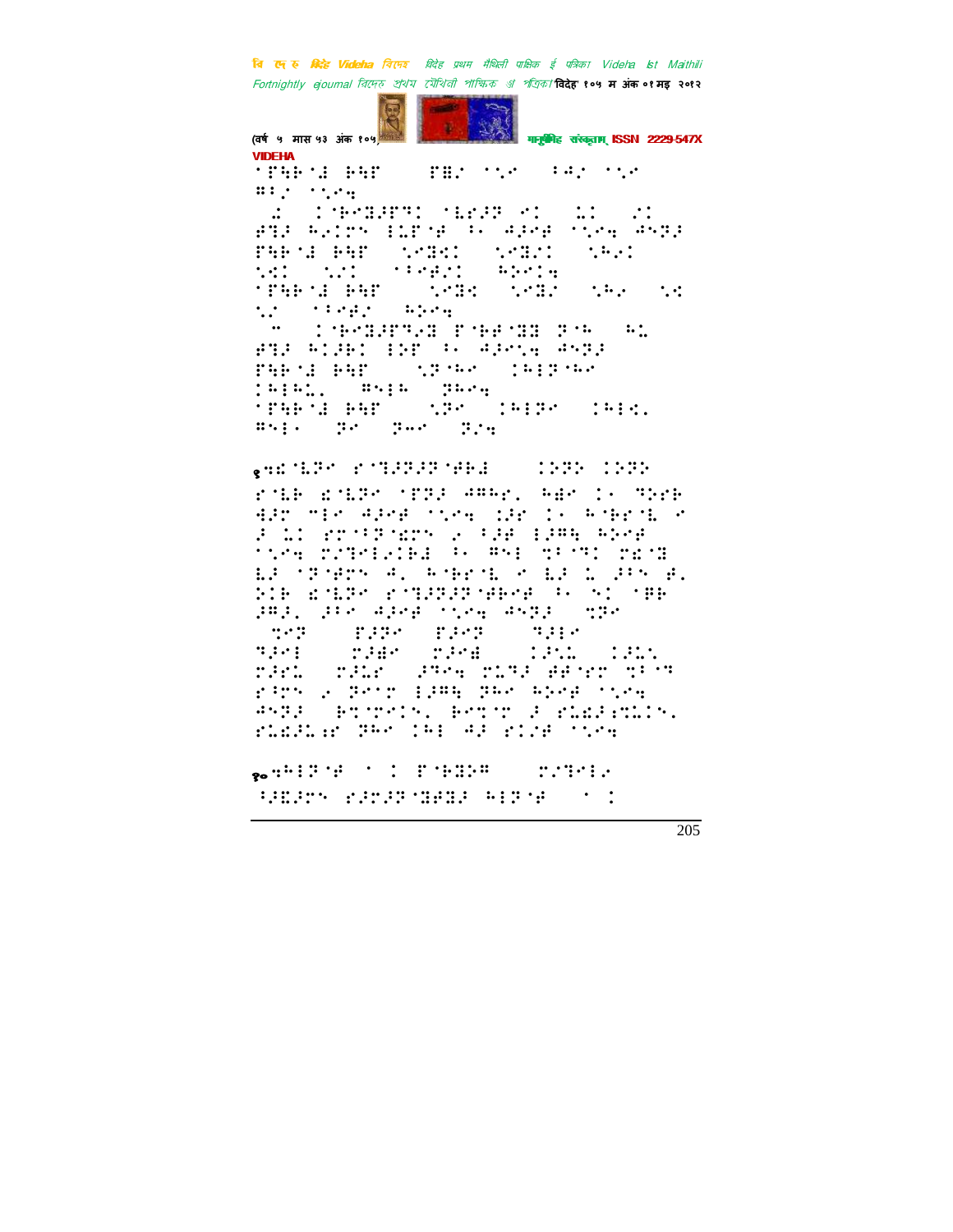

५ मास५३ अंक१०५) मानुब्रीह संस्कृतम् ISSN 2229-547X VIDEHA Hardfield Her Roof tire like 45 thing of your color with the abop tice plas raroter same. Weeks abest crowlers as: aancr (clea rans alber represented alem stem SAR PERSON FRONTRER FOOTBEAR the the control of the control prop **TRIPLE REPORTED RESEARCH** MIRE EMBIED MONTHLAND THERE IN MANUAL COUNT CAL CAL AURA The Rhe Sidne Potentele Private alter ESCRIPTED SALES SERVICES SERVICE FRI F FTPNF PR FRIN, FTNR IV ERSE ESPORAN INFORME SONG ROTER A rodos (Pel rismas arte 1872-202 BIRSIS THEMBYS, PARK PRE REPORT Replie, about actomar reading mod tics intered crime models **MARKET BINDEN STATE** racure replacing passers pa FRAFARABANYA (PANTA PRABA BAR SIBERARE ROBAR TSE TSE SAME RIP rated GHI and derning at tillere par april Sing Ter Pri TEMP POSE TIME PORTOR HARPORTH THE CONFIDENTIAL BUTCH IAF NEM AN PHIRRI SELPENDEN NAB TERMIN CREMENTS IN THIS MINE 45 HEAD ESTMER NAVATS FES 4254 HERSEYSTED READERSHIPS BRAD EPHILICAL PHECH BAPY, PACH IP Served Beng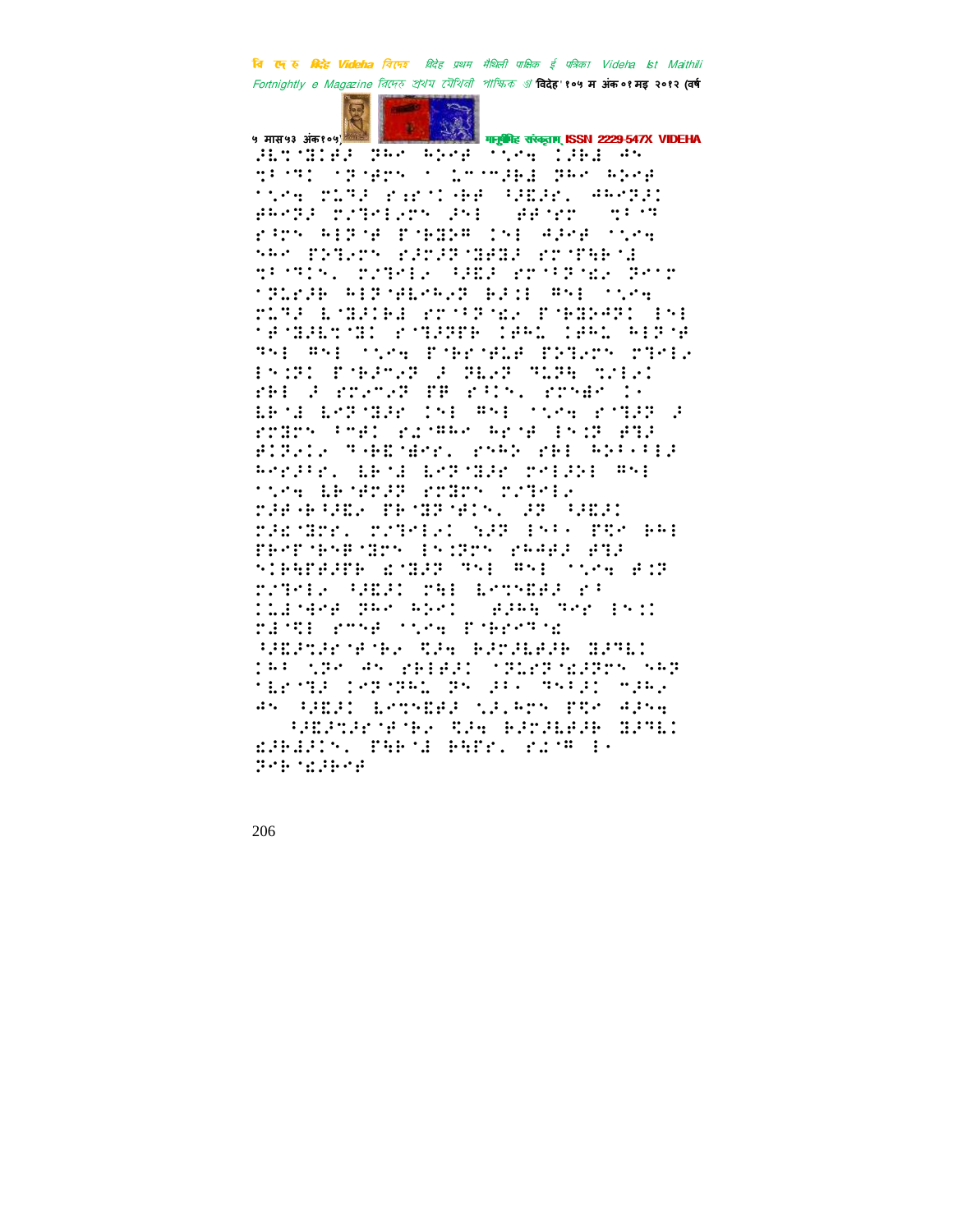बि एक रु मिनेट Videha विएक विदेह प्रथम मैथिली पाक्षिक ई पत्रिका Videha Ist Maithili Fortnightly ejournal রিদেত প্রথম মৌথিনী পাক্ষিক *প্রা পত্রিকা* **বিदेह १०५ म अंक ०१ मइ २०१२ Country** ø मानुब्रीह संस्कृतम् ISSN 2229-547X (वर्ष ५ मास ५३ अंक १०५) **VIDEHA** par Corle Starre (EBR Starr) Schoolers provincies by this ga An dist primil ramsed boards TREE, Re des Albe desenvalents Pobmine only any additional gume EPSTERFY PTP 428 STREED T  $\ddots$  : : H.P  $4114$  $\mathbf{r}$  :  $\mathbf{r}$ **BOOK**  $\dddot{\cdot}$  .  $\begin{picture}(150,10) \put(0,0){\vector(1,0){10}} \put(10,0){\vector(1,0){10}} \put(10,0){\vector(1,0){10}} \put(10,0){\vector(1,0){10}} \put(10,0){\vector(1,0){10}} \put(10,0){\vector(1,0){10}} \put(10,0){\vector(1,0){10}} \put(10,0){\vector(1,0){10}} \put(10,0){\vector(1,0){10}} \put(10,0){\vector(1,0){10}} \put(10,0){\vector(1,0){10}} \put(10,0){\vector($  $\cdots$  : : : :  $\cdots$ 4823 4833 423  $d\gamma^*_{\rm eff} = d\gamma^*_{\rm eff}$ anfier Dictional ears, sophern<br>25 Jan Jan <sub>3</sub>4 Provertie AV Precept BAD ENTERNATIVE AND  $\ldots$   $\ldots$   $\ldots$ sap prosecuting around the caps PRI 1551 (RPS PRI 1554 IP) RSIPR EP 193 #side EP 195 #side,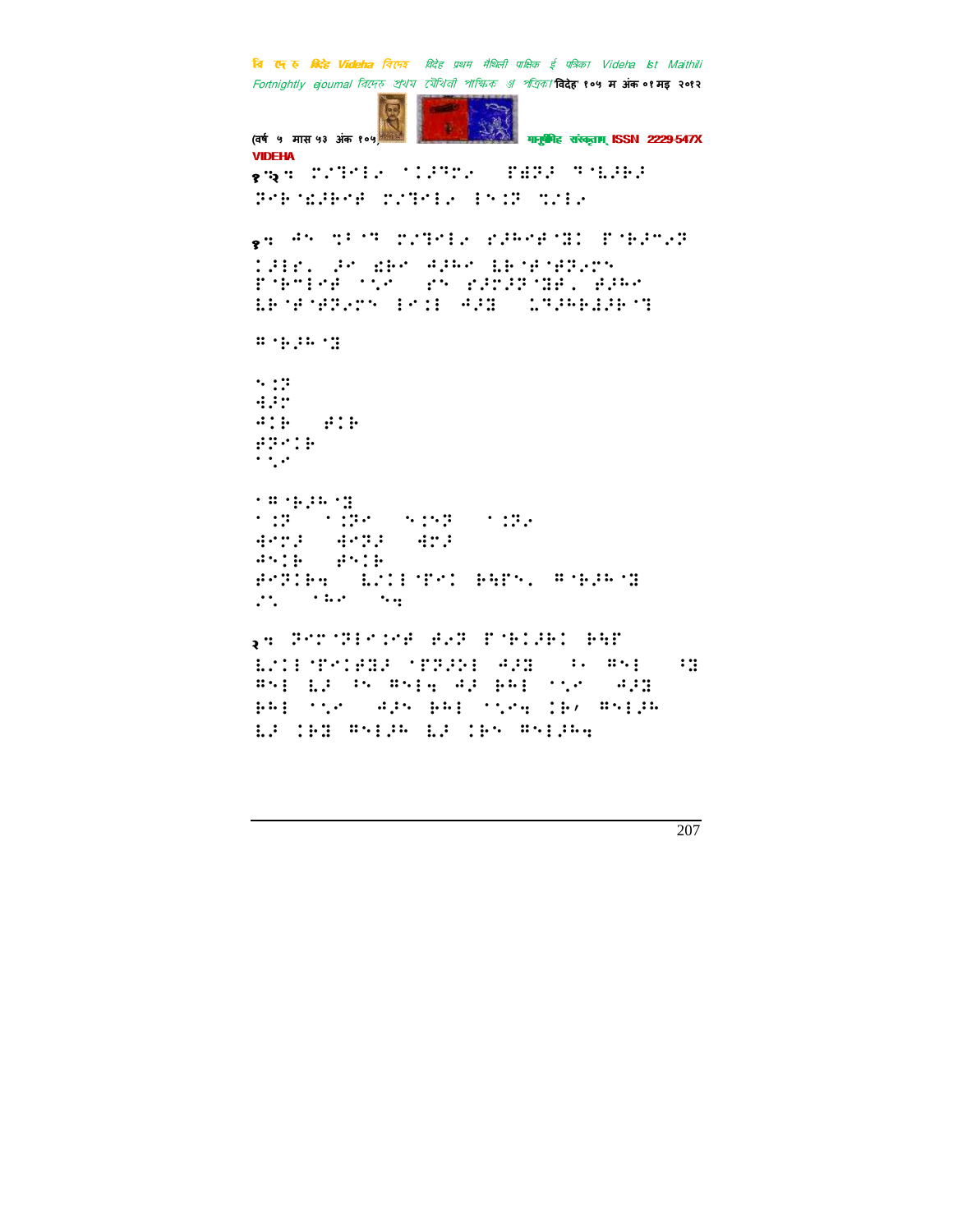

५ मास ५३ अंक १०५) मनुभिह संस्कृतम् ISSN 2229-547X VIDEHA <sub>a</sub>n Pobener provisie: Vrome dolphi FOREST CRASHOLE ARE FIRE TOO BEE japo pr japoneg

●HENAS #BACNAS ##BCEMOE ##BC##8 FTEMS, YP, FH VI/ FT-BT conduction was described and the conduction of the conduction of the conduction of the conduction of the conduction of the conduction of the conduction of the conduction of the conduction of the conduction of the conductio MENT PRESSURE SEMIFICA

ge provincial der vire nach statt auch bera ruming when any presente 125 X25 HH 315 T254

pe Roborom Staballe discuss vel 15 ELEMA (B) RAMARANE, MANGARAN BAGA HTP Replace to provide the proposed 

**GROUP THE HOLE AND THE TELL AND REAL ABL** PORATVA PVIMEVO LADERA APMONIA. BULE BILL 488 (PARL BECK) POHENEN EMITORS PHPS, VS/ EF VE/  $1911 - 4334 - 333$ **CONTROLLS INTO STEPH** EF THEFE WER EF WENTERFORM

29 AnimaBarr PR Politic Fancer (B) EMERG EMERG PROGRESS MAGGINEE Provincial and the Barr. The **APRAMERY WAS SERVE**  $\mathbb{R}^{2n}$  $\mathbf{L}$ :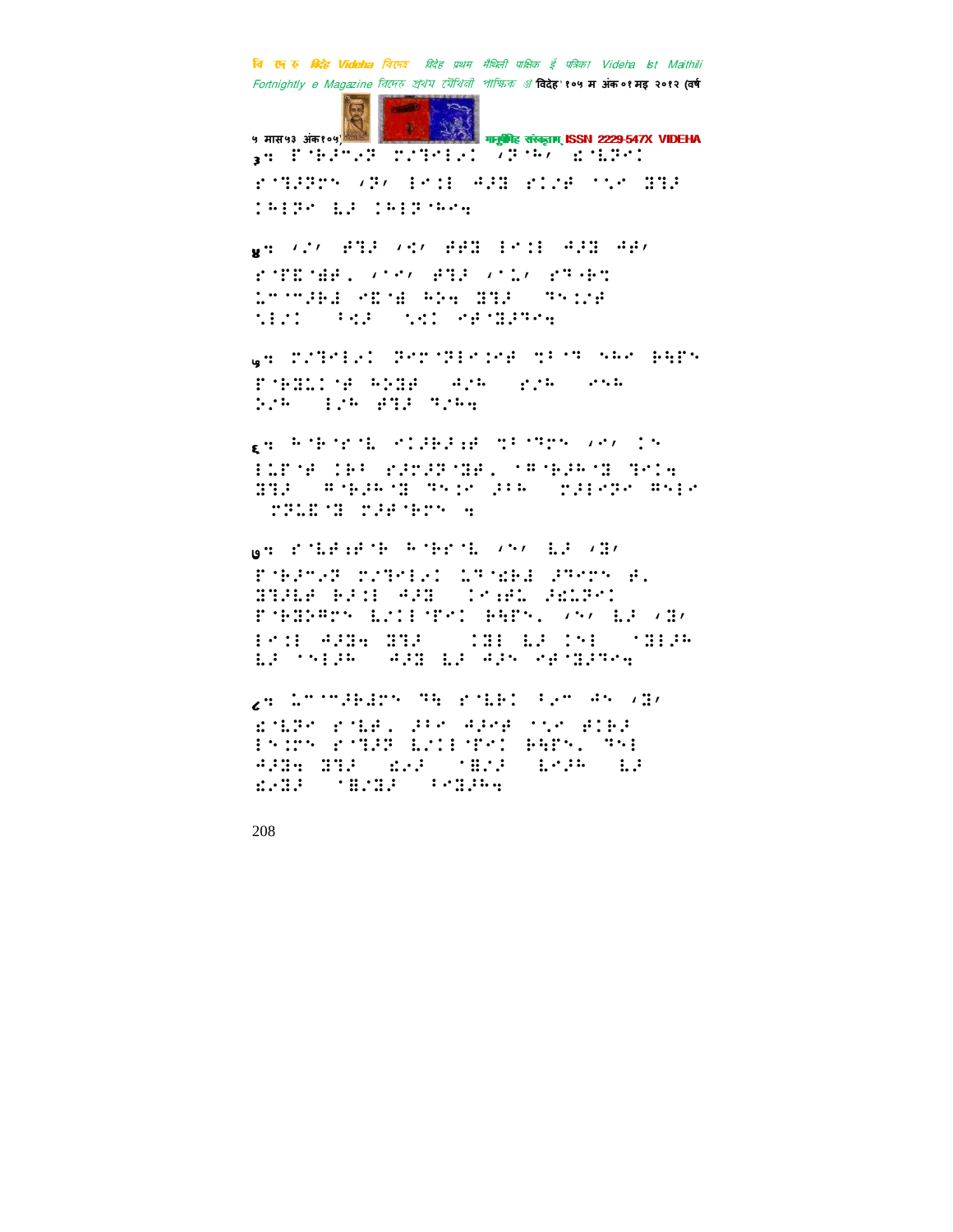बि एक रु मिनेट Videha विएक विदेह प्रथम मैथिली पाक्षिक ई पत्रिका Videha Ist Maithili Fortnightly ejournal রিদেহ প্রথম মৌথিনী পাক্ষিক প্র পত্রিকা' **বিदेह' १०५ म अंक ०१ मइ २०१२** 



(वर्ष ५ मास ५३ अंक १०५) **VIDEHA** 

मानूबीह संस्कृताम् ISSN 2229-547X

en KARLBARYI KOLEHEN KOLEI KOTAR HARRY CO., PRID AND LA RABLERY! **MINE CROSS CONFRONT** rile 232 EP TORA (IPOR) (PERPOR)

es 1881 Estratura est de sancta en **Administration Administration Administration** RPD RPTMA 2002 MAY TERMEP PROBABLE CHARGE TRIN AIR IN BRIECHTON BAT KINDA BESI AF PIZE TIME

<sub>ee</sub>s PARTELSERI ITRABSPRI FSP VIB/ LE VINA MEMBERINI MEMI PRINT AF SINE MINH WORK THIN IN LA  $\mathcal{V}(\mathcal{V}) = \mathcal{V}(\mathcal{V}) \mathcal{V}(\mathcal{V})$ 

gen balm (1918) and conservate **SPA PROBING ROLL ARDS** 

 $_{23}$  : (FCP ): (F) For the SP ( ) (F) FCF (F) **TRIPLE REPORTED AND CONSEL SINCE** FLEMENT SECTOR ALL . . . . . .  $\mathbf{v}$  and  $\mathbf{v}$ **VA/ 1 FMEP MELENGER EMIL AF EINA AND BEAM AND BE** 1124 000 **TEMPER CONTROLLER** 

we High newspapers (1822) A23 <u> Dram brither Sam (David Thoma</u>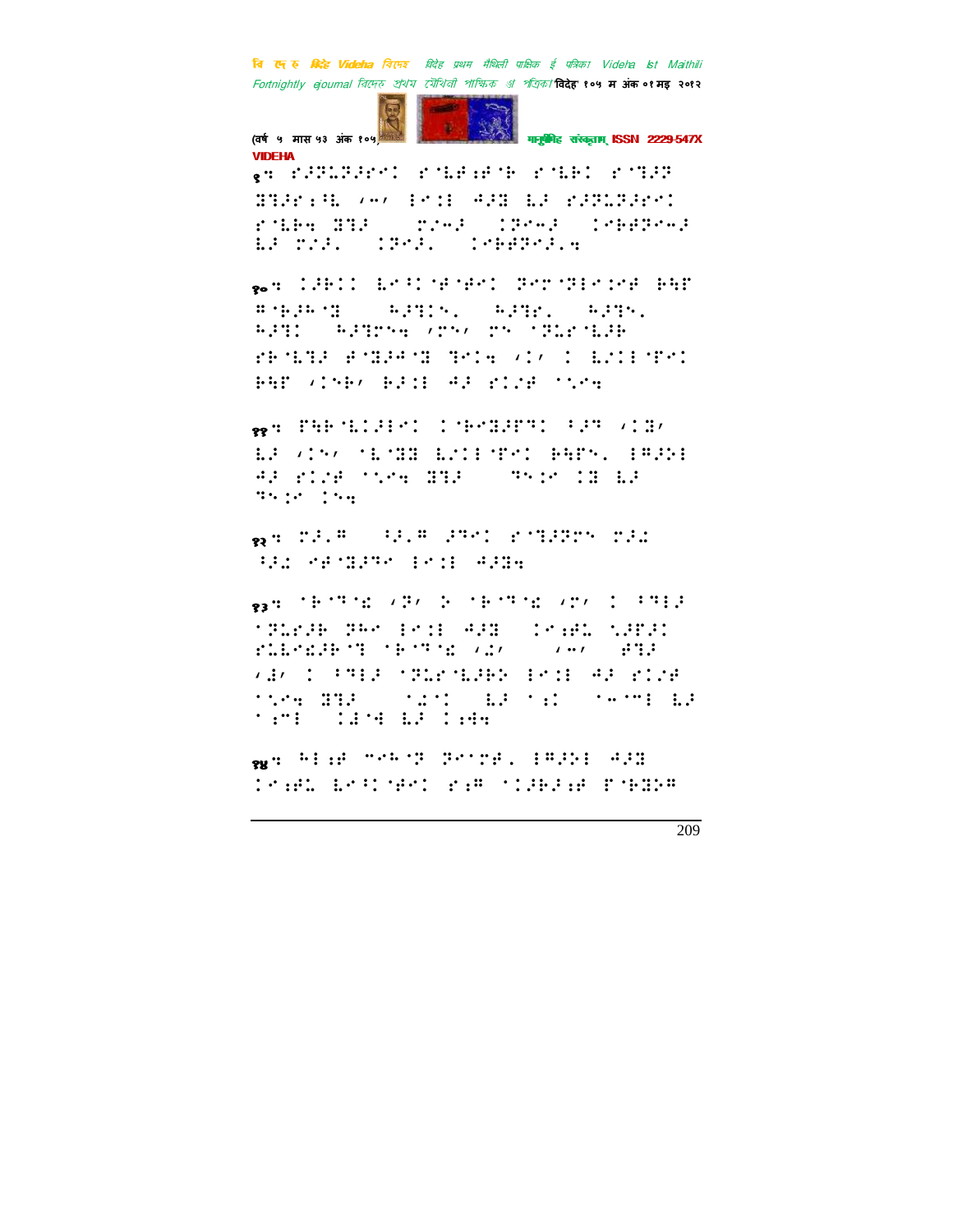

५ मास५३ अंक१०५) मनुबेनेह संस्कृतम् ISSN 2229-547X VIDEHA **STORY SERVICES** money and the

**SANTA THE SANTA SERVICE SERVICE SERVICE SERVICE SERVICE SERVICE SERVICE SERVICE SERVICE SERVICE SERVICE SERVICE** 1911 421 442 17 748 \$12119 Erford by: ABS Products 200 the Mile

gen (FLPPerlin, Sporter-Professor Stipper EMINE CHOSEN PRESS MUSICAL FLEMENT AM FTER ABME TERMENTE **TELENIEL PORTH MENTHEMPHILE FREE** 138 AP RICH MICH 332 (AC) 158  $1.3131 - 0.0119$ 

<sub>20</sub>: PHP 12 ESPRIT FREED. The Construct 108 4304

& STORE PROPERTY PAIR APROVACE Advance, Andr. 17 (1941) 17 days

een for ATA der nach mer abtigel is 288 18221 4236

pos (d) Thereman Barry Back Adda

spalend diagon and Hard were 399351 4386 43 (2004) 981 552 ana se sun grandis de l'anti-sapedina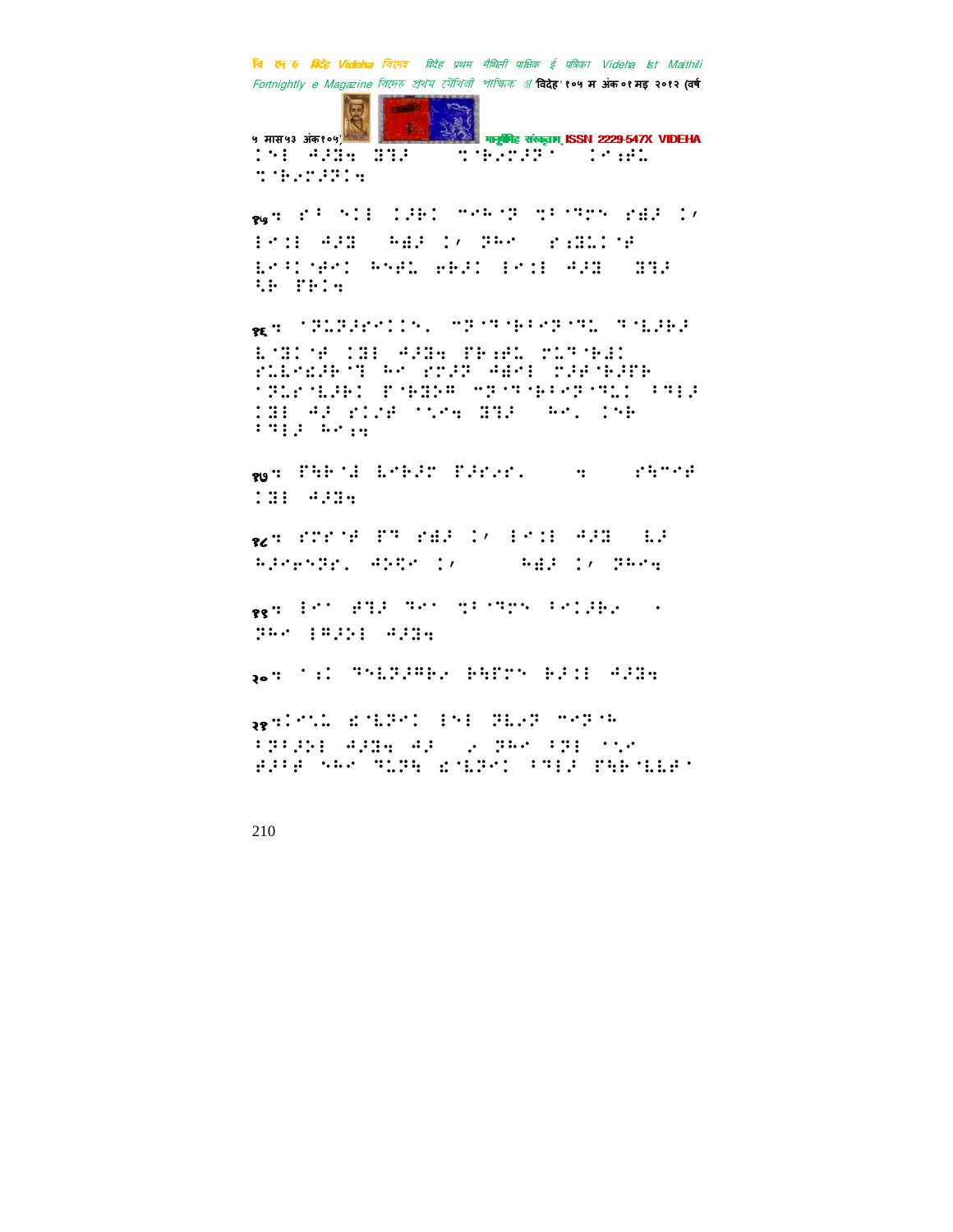**HOLES TELLS: PRIGIDE IN THE LOOP OF**  $\cdots$ HALLE SALMAR PLENG THE WAY STATE 38/06/195 , STORY STORY SERVICE PROPERTY FAR 111 1911 gaga londha dekaran 1998an 199 **BAP #983893 SPORTS I LOOPERED SALED APP PRE AND CHAINS THE STATE AND** 17 THEY APA THE RITE YEAR  $\mathbb{R}^n$ FACT B. LTOTHE THE TV - AND ting misse aille system an anily. ETA TARAGEK 2 MENE KTA MELEK. rake Pond, San donned Cheo is With correct E in the rantee All, rank Loomers (ni APPE TO ANDE LETER THE S **MERIE POSSEER A ALS. LOOPERA REPR MACHINES, MACHINES PRO**  $f: P: P: P$ BAR LETERA SPRAYER BIRTHING E Diamonded Fourier amonded and dia tronged a prep epop cyce PROTE ROBEON OF POSSIBL COTOLSCO PROPRIATORE APORT TO THE THISPHERY F MATHIBUS ROBERT C THE PROPOSECULE APPECIATING

मानुब्रीह संस्कृतम् ISSN 2229-547X (वर्ष ५ मास ५३ अंक १०५) **VIDEHA**  $\mathbb{R}^n$  , and  $\mathbb{R}^n$  , and  $\mathbb{R}^n$  , and  $\mathbb{R}^n$  $\cdot$  ::  $\frac{1}{2}$   $\frac{1}{2}$   $\frac{1}{2}$   $\frac{1}{2}$   $\frac{1}{2}$   $\frac{1}{2}$   $\frac{1}{2}$   $\frac{1}{2}$   $\frac{1}{2}$   $\frac{1}{2}$   $\frac{1}{2}$   $\frac{1}{2}$   $\frac{1}{2}$   $\frac{1}{2}$   $\frac{1}{2}$   $\frac{1}{2}$   $\frac{1}{2}$   $\frac{1}{2}$   $\frac{1}{2}$   $\frac{1}{2}$   $\frac{1}{2}$   $\frac{1}{2}$ 



PLO & LP Work Ending (1910) PPBH

बि एक रु मिनेट Videha विएक विदेह प्रथम मैथिली पाक्षिक ई पत्रिका Videha Ist Maithili Fortnightly ejournal রিদেত প্রথম মৌথিনী পাক্ষিক প্রা পত্রিকা' **বিदेह' १०५ म अंक ०१ मड़ २०१२**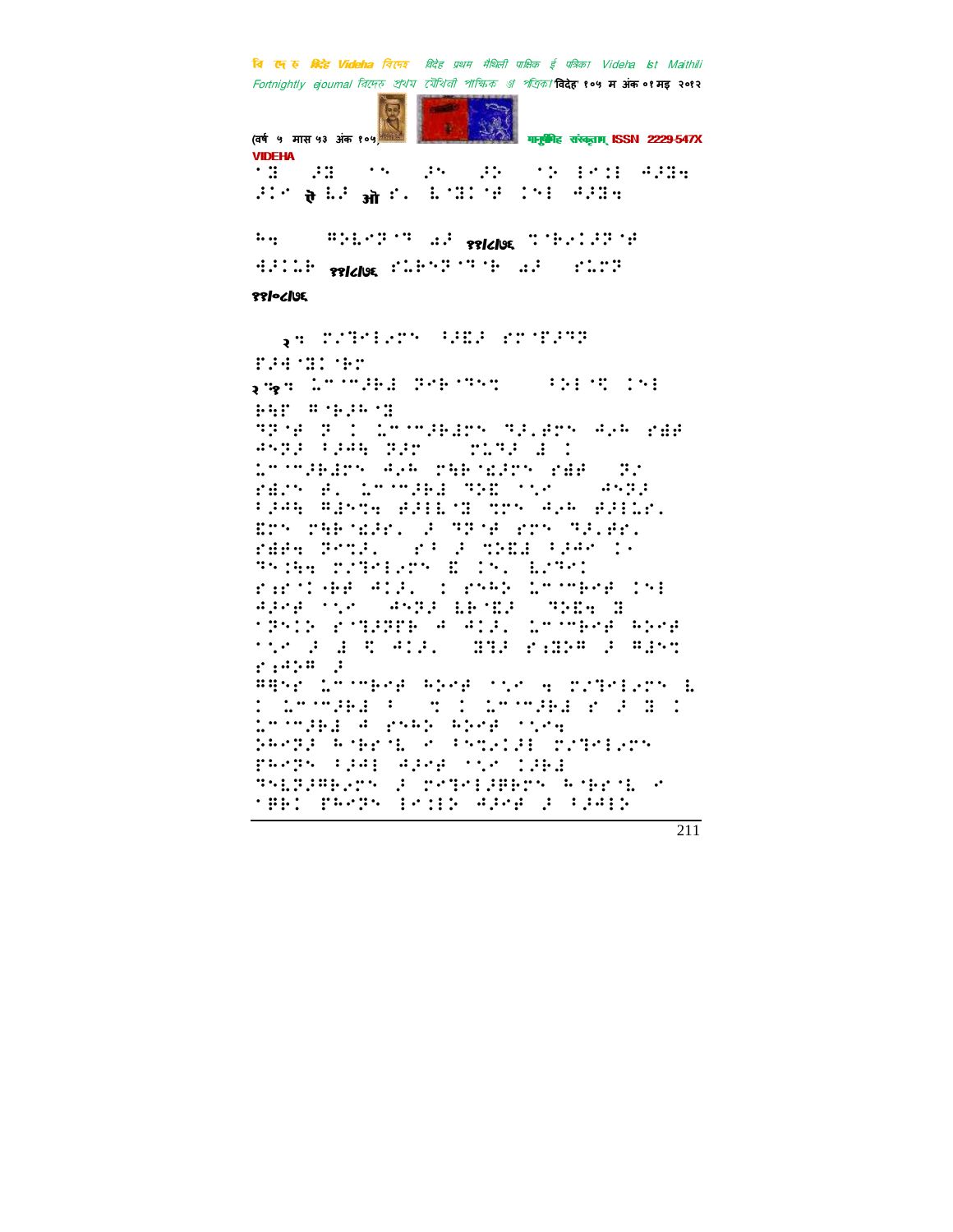

**AND STREET STREET ISSN 2229-547X VIDEHA** ५ मास ५३ अंक १०५) asili American as aspertants si SPEEDENS LOOPSES REPEATED FRIETE. parps aprestry ping the: there apop tie ( en sopp product rom CARL AT 23 SIR 1577ARL THETHEML H:Wr. 1, PHI 529  $\mathcal{L}(\mathcal{L},\mathcal{L})$  $\mathbb{E}\left[ \mathbb{P}^{\mathbb{P}}\left( \mathbb{P}^{\mathbb{P}}\left( \mathbb{P}^{\mathbb{P}}\right) \right) \right] \leq \mathbb{P}^{\mathbb{P}}\left( \mathbb{P}^{\mathbb{P}}\left( \mathbb{P}^{\mathbb{P}}\right) \right)$  $1.0001111$ international and companies<br>and the state of the state of the state<br>international and companies of the state B R TE TI A THI REELTAND DECK FIR PAPPY PORTLINE 2 LOOPEYE INE aleg the association are aggre-Doomere (1854) 2 de provi (2019) de princ **CPMEDE MEDMONS TORP PRIMA ENE** Things of Sander In E. Polish rounded Pile, Carl R. Pale (19 ring intreded the Addressing of the **SPECIE THAN PERSONAL PROPERTY** ring ar aun rhears as sherry fare te aux manis bliz, saya gipopské (popav (parsebry 2000)<br>oblise 450004034201924<br>ase 3001200400204012024011122 Bid Loomand Abrahove (Body SArda B tie Italië plaante maakwemak REAR TO SAUGHT TO FELL PARTIES the model of angular depart of a group deciriminė por rie lėšai rėrie 4 fine  $\begin{array}{cccccccccccccc} \textbf{1} & \textbf{1} & \textbf{1} & \textbf{1} & \textbf{1} & \textbf{1} & \textbf{1} & \textbf{1} & \textbf{1} & \textbf{1} & \textbf{1} & \textbf{1} & \textbf{1} & \textbf{1} & \textbf{1} & \textbf{1} & \textbf{1} & \textbf{1} & \textbf{1} & \textbf{1} & \textbf{1} & \textbf{1} & \textbf{1} & \textbf{1} & \textbf{1} & \textbf{1} & \textbf{1} & \textbf{1} & \textbf{1} & \textbf{1} &$ DOSTABLE WENDER BANK ENTHAL ABSOLANE ∵⊪

 $\dddot{\cdot}$ 

 $\mathbf{R}^{\text{max}}$  , where  $\mathbf{R}^{\text{max}}$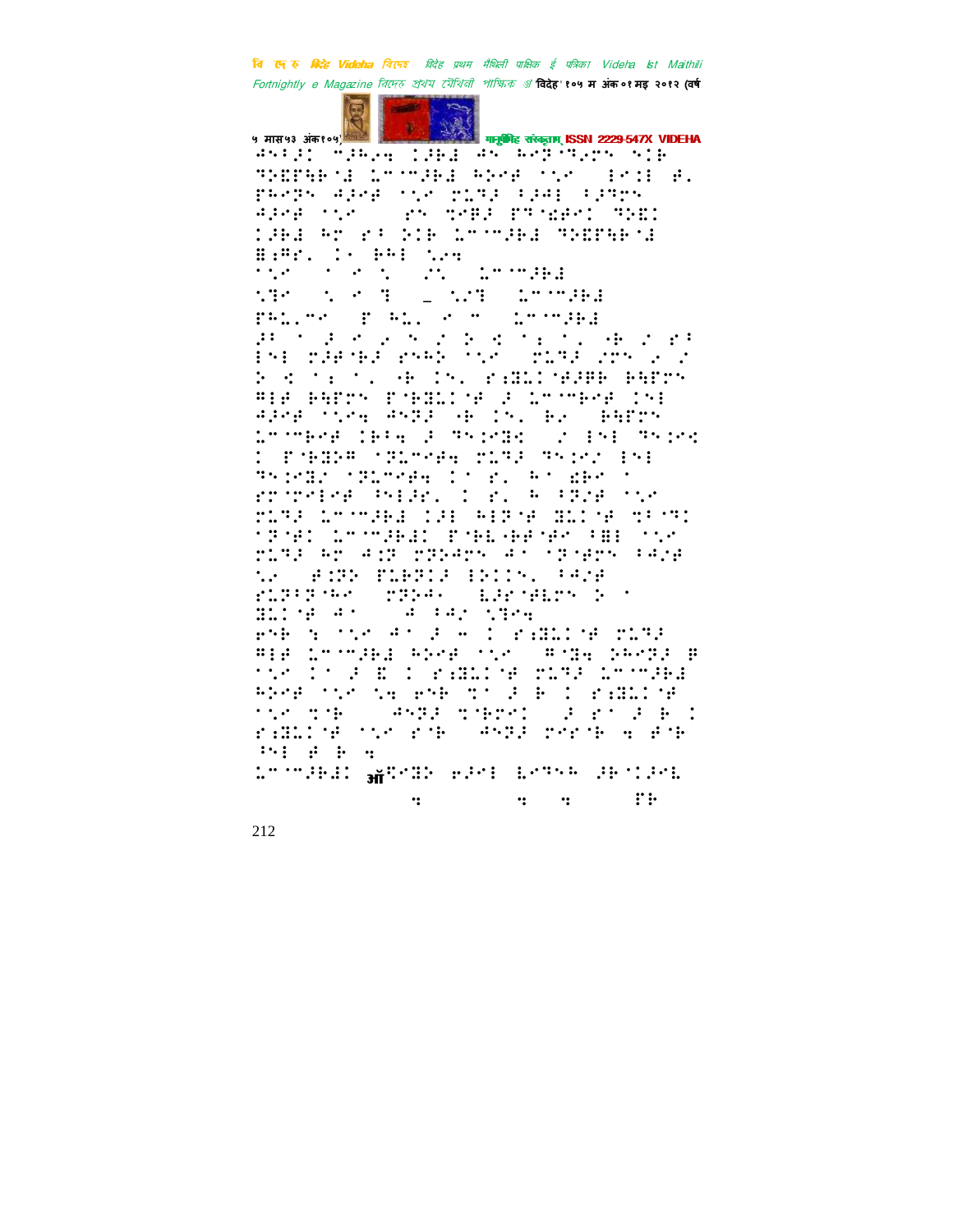बि एक रु मिनेट Videha विएक विदेह प्रथम मैथिली पाक्षिक ई पत्रिका Videha Ist Maithili Fortnightly ejournal রিদেত প্রথম মৌথিনী পাক্ষিক প্রা পত্রিকা' **বিदेह' १०५ म अंक ०१ मड़ २०१२** 



(वर्ष ५ मास ५३ अंक १०५) **VIDEHA** 

मानूबीह संस्कृताम् ISSN 2229-547X

MIPS STORE PRESS  $\mathbf{r}$ . ∵∷ PARTE TERRI REFORM ETH PLAST R. 16 AAR 164 ZEN KL ON PANE KAR 16<br>1934 2012 PANIR AAR 164 SIIL FROM AR Problema (F. 2198) (Pomlead and Prob **BAS : 2020 4532** these pursuicant established and part Problem with coder for the theories MUSE AREADYN EADY FORESCOP CRAW  $\ddot{v}$  :  $\ddot{v}$ BRO MIRE RICH (IMAMERS RICH) ROW MARK CORPORATION AND A BAZI MOSTERY PORTREE 2002 - PORTRE 2002 22022 PROPO FARMING TEACH SAMERY RAN SIRAG FLAIRE FRI 1991 45 BLPBLP FRYTH F CAPPER CRPE PAPART PPRACHER 194 1828 BRY: MP SENTH PHR 2 BBM PHAINEN **COMMUNE SERVICE MOSTER PROPER** ranssen  $\mathbb{R}^{n}$  .  $\ddots$  $\mathbb{C}^{\infty}$  is **THE I FINISH HYMRY FA IEE** Promote and the **SAMPLE BEST** \_BROOK PARTY (1505)BE BROOK Bar le real  $\mathbf{r}$  $\mathbf{r}$ . **MESTAR-PROFILE STREETER TRACHART LAB ART FOREST SPA THE PLAY STORES FOR THE PART MEAN OF PEACH AND AN AGE OF PART**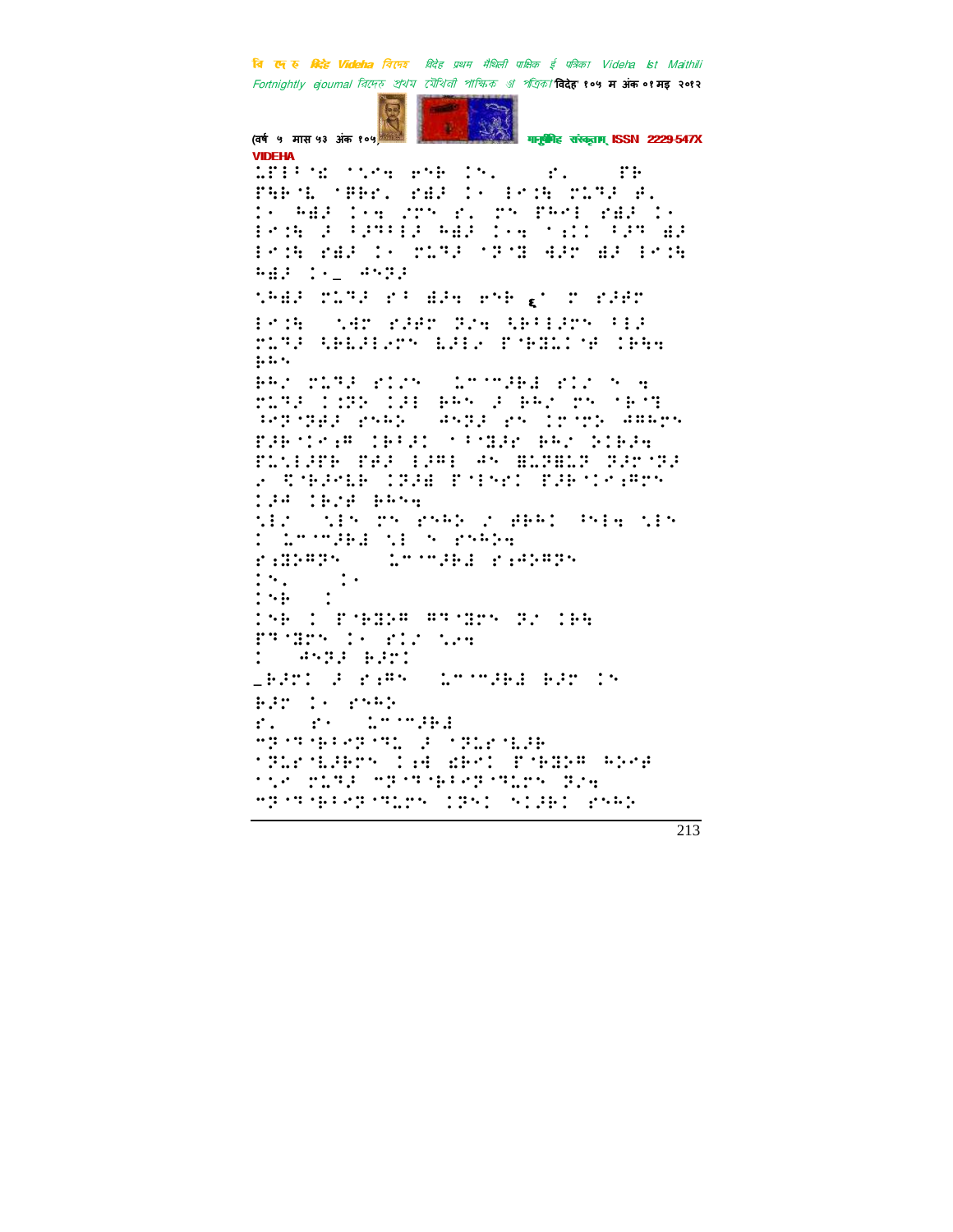

५ मास५३ अंक१०५) मनुभिह संस्कृतम् ISSN 2229-547X VIDEHA 1575.Ba Aber tie (4532 Barr. dringed egg av **SERVICE WORRENT BELL** SEPTING PARK A IN, ANGEL BENIN, THE APPROXICIE **BAT IN SERVICE**  $\mathbb{R}^2$ :  $\mathbb{R}^2$  :  $\mathbb{R}^2$  :  $\mathbb{R}^2$  : **COMPARIENT PRESENTATION**  $\mathbf{H}$  : **13 BOY 13 BOY!** 1. Angl Al 1. The Anglosi in the 18 AP 18 AP 18 r. Pilsernel ry Bar ry Bar  $\mathbf{r}$  $\cdots$  $\mathbf{H}$  $\frac{1}{2}$  when  $\frac{1}{2}$  are except to the contract of the contract of the contract of the contract of the contract of the contract of the contract of the contract of the contract of the contract of the contract of the co  $\mathbf{r}$ .  $\ddot{\cdot}$ MARA MEST PIRI PORTA SUPERSONA IN THE MEMPAGEMENT POSSES **AND: 15 1911** ESTRE WIND PREP **NID PARDS MERCHE**  $\mathbb{R}^{n \times n}$  ,  $\mathbb{R}^{n \times n}$  ,  $\mathbb{R}^{n}$  ,  $\mathbb{R}^{n}$  ,  $\mathbb{R}^{n \times n}$  ,  $\mathbb{R}^{n}$  , , ,  $\mathbb{R}^n$  : **CAR LETTER FIRM STATE** FOR NO CONTRACTO POR CAPAR CAPARAGEMENT TRENENBENBURG (ABN) NEIN FRER APROVED THE BOY THIS FAMILYARDA STRONG LTYAN PRINCIP L'IMPEDIENT POR SETTEMBRO DAG PROGRAMAS ANGGAN PRIG Si e risk denibener **STEPHENORY STAR** BOON BOOKS flow file (FPT PROBOB) FRIDE FRIDAMENT TRIN IN THIS THIS SECTION TO THE SET FRAM TRUN 5 FRIP - REP IX 3 TH PHIRE RI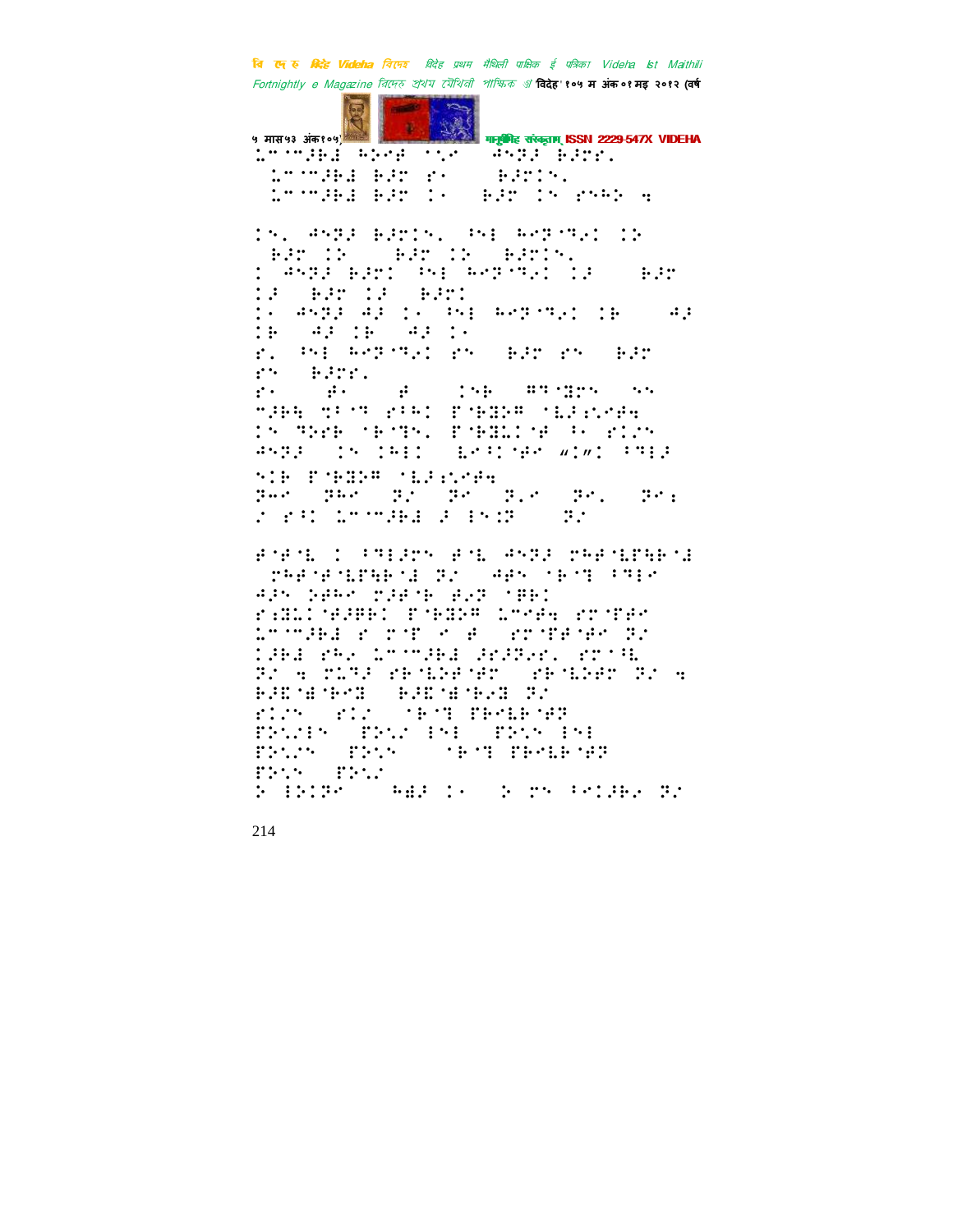```
चि एत् रू मिन्हे Videha निएन्थ विदेह प्रथम मैथिली पाक्षिक ई पत्रिका Videha Ist Maithili
Fortnightly ejournal -

 
 -
 
 'वदेह' १०५ म अंक ०१मइ २०१२ 
                                           CONTRACTOR
(वर्ष ५ मास ५३ अंक १०५) मानुसिद्ध संस्कृताम् ISSN 2229-547X
VIDEHA 
\mathbb{R}^D = \mathbb{R}^D[2.5, 2.5]240 : 241 : 240 : 241AND AT STRING
F. WHEE.
Weight ( Weight R. Geogle
\overline{h} (Frid ) \overline{h} (Frid ) \overline{h} (Frid ) \overline{h}⢽⣅^⢾*!
GILE. GSIE.
⢾E0!⢾1E0!
\begin{aligned} \mathbf{b}_1^T \mathbf{b}_1 \mathbf{b}_2^T \mathbf{b}_3^T \mathbf{b}_4^T \mathbf{b}_5^T \mathbf{b}_6^T \mathbf{b}_7^T \mathbf{b}_7^T \mathbf{b}_8^T \mathbf{b}_8^T \mathbf{b}_8^T \mathbf{b}_8^T \mathbf{b}_8^T \mathbf{b}_8^T \mathbf{b}_8^T \mathbf{b}_8^T \mathbf{b}_8^T \mathbf{b}_8^T \mathbf{b}_8^T \mathbf{b}_8^T \mathbf{b}_8^T \mathbf{b}_8^T \mathbf{b}_8^T \EWA (EWA) E.A. (EA) (E2)
⣊E0!⣊⣐!
\vdots \vdots\ddot{a} , \ddot{a} , \ddot{a} , \ddot{a} , \ddot{a} , \ddot{a} , \ddot{a} , \ddot{a} , \ddot{a} , \ddot{a} , \ddot{a} , \ddot{a} , \ddot{a} , \ddot{a} , \ddot{a} , \ddot{a} , \ddot{a} , \ddot{a} , \ddot{a} , \ddot{a} , \BJN | BJK 2BK | 262 | 262 | 262 |
 )⢻⢼!⢹⣓⣎!⢽1⣒*!
⢷⢳2E0!/⢳⢷⢾1E!
⢳⢳⢴⣐0!⢳⢴⣐!
\mathcal{L}^{\sharp}. \mathcal{L}^{\sharp}A : A : A : A : A : A : A : A : A : A : A : A : A : A : A : A : A : A : A : A : A : A : A : A : A : A : A : A : A : A : A : A : A : A : A : A : A :
\mathbb{R}^2. \mathbb{R}^2\mathbf{u} \mathbf{y} \mathbf{y} \mathbf{y} \mathbf{y} \mathbf{y}ARA: AN
ALabor rusher ALabor (rushel)
WEEP 2010 10:00 2010
E.P. (2018)
1⣁0!⢷1⣁!)⢻⢹⣝!/⢷⣝⢵⢻!
H H H H H H H H\frac{1}{2} \sum_{i=1}^{n} \frac{1}{2} \sum_{i=1}^{n} \frac{1}{2} \sum_{i=1}^{n} \frac{1}{2} \sum_{i=1}^{n} \frac{1}{2} \sum_{i=1}^{n} \frac{1}{2} \sum_{i=1}^{n} \frac{1}{2} \sum_{i=1}^{n} \frac{1}{2} \sum_{i=1}^{n} \frac{1}{2} \sum_{i=1}^{n} \frac{1}{2} \sum_{i=1}^{n} \frac{1}{2} \sum_{i=1}^{n} \frac{1}{2} \sum_{i=1}^{n} \frac{1}{2} \sum_{i=1}^{n}\frac{1}{2}⣅⢹⢼!⢺⢼⢽.A⣓⣔!)⢷⣙!/⢷⣇⢷⢾⢽*!
/⣚0!⢺⢼⣚!
```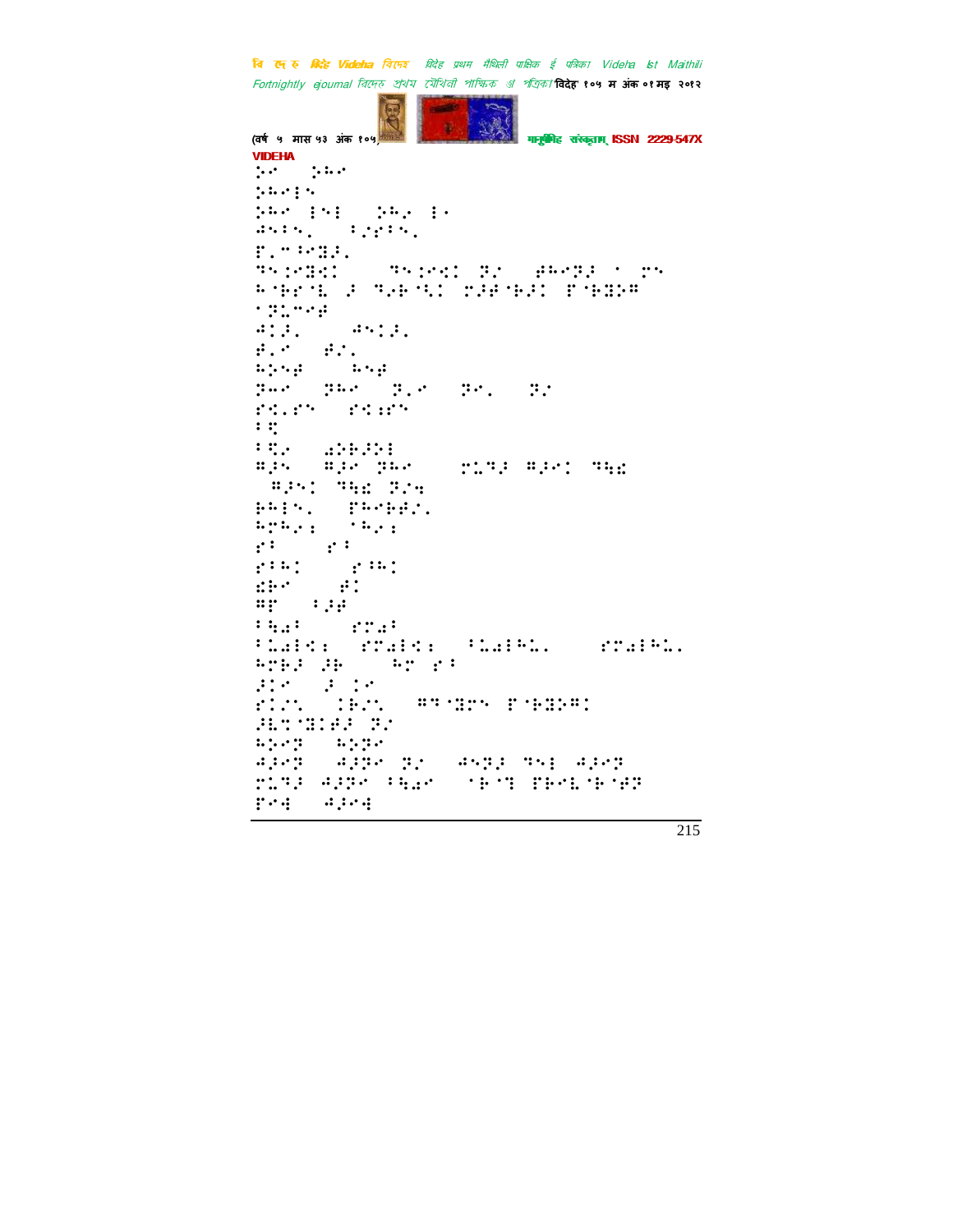

स्त्र ।<br>अन्य अन्तुमिह संस्कृतम् ISSN 2229-547X VIDEHA

५ मास५३ अंक१०५)  $\begin{array}{ccc} 14 & 0.414 \\ \end{array}$  $\mathcal{L}$  . The set of  $\mathcal{L}$  is a set of  $\mathcal{L}$ 

 $\mathbf{r}$  $\mathbb{E} \mathcal{H}_\mathbf{a} = \mathcal{H}_\mathbf{a} \mathcal{H}_\mathbf{a}$ THE TESTING PHASE IS al lo as no dishel mai lo ch<br>Thal bi shel britche ram mhianm **MISSED REPORT CONSTRU** PROF LOST NEO BRING SHRAKE ANDRE 200  $\mathbf{f}$ .  $\mathbf{f}$ 

**TERMS PARTIES**  $5.147$ Priger freme skrift (Press) from tagera: Amry an Glavare ()<br>Tager to Colar Grigvi popular an  $\left(3522, 377\right)$ 

 $\mathbb{R}^2 = \mathbb{R}^2 \mathbb{R}^2$ こまん こまじまめ

**TERMINERAL ENGINE POIRAL PRIZEN** IP: 'Plose 2 c2PjB edPjB: PlP/LV FMARAS PROSE (1980-0018) rander ears career par gereve 2 BENEZ 2 LOOMBE SLEE ARD NIE EPP PROF TOOK PROVIDENTS? Conneller Ort Bengs to a roof **TERMINERAL MARK TERMANA EMAME** there will be to share with the APROVING PORTON ANGELO NG ANGEL chan ghay hija  $\mathbf{r}$ 

LTOTHE BOARD CHER ADMENTIC COPPY offeromobiles officer as ase one field ANDER THAN ANY MIR PARRE PAIRERI FREE REPORT BIRDING BAREL SEED 131215-0 sand department deps djibers  $5.13 \pm 0.13 \pm 0.013$ 

18. The BAC and Sample Back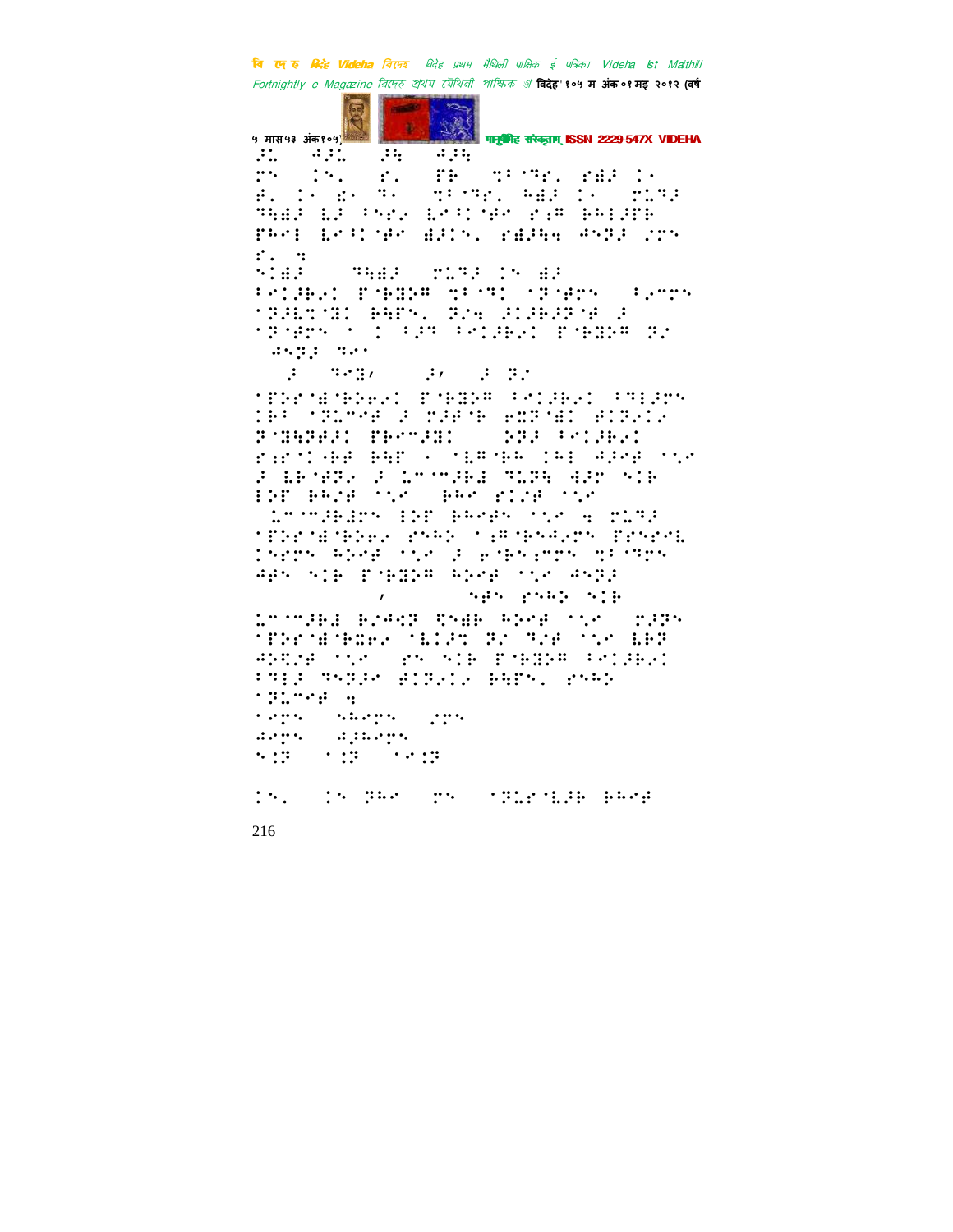```
चि एत् रू मिन्हे Videha निएन्थ विदेह प्रथम मैथिली पाक्षिक ई पत्रिका Videha Ist Maithili
Fortnightly ejournal -

 
 -
 
 'वदेह' १०५ म अंक ०१मइ २०१२ 
                       Service
(वर्ष ५ मास ५३ अंक १०५) मानुषि संस्कृताम् ISSN 2229-547X
VIDEHA 
\ddot{\phantom{1}}!
\frac{d}{dt}⢾E!)⢾j-!⢾!⢽1*!
E!)!j!!⢽1*!
⢻⢼⣁!⢾⢷!
⢻⢼⣁!2⢻!
f.i.e.e.c.
HP (HP- ) (162–HP ) (162–HP
!Å10 = 200 = 200 = 200 = 200 = 200 = 200 = 200 = 200 = 200 = 200 = 200 = 200 = 200 = 200 = 200 = 200 = 200 = 2
H2 An Andal A2 1961 (Andal Andal
10!⢺⢽⢼.!1!⢼⢷⣜0!1E0!20!
⣅⢹⢼!⢷!⣞⢼!⣈⢼!/⢷⣝⢵⢻.!2⢼2⢾!
I#NI MPEL IMPORTAN'IN'
1201En Angle (220) (21E0 121E0.
2^{\text{E}}en 2^{\text{E}}#MERE EMERE ENERGY
12000101.
de djie dj
⢺⢳⣚⢼0!⢺⢼⢳⣚⢼0!⢺⣚⢼0!⢺1⣚⢼!!
⢳0!⢳0!!
!)⣇⢼⣝!⣐⢾!⢻⢷⢼⢳⣝*!0!1!!
\mathcal{O}(\mathcal{O}(1)) . The contract of the contract of the contract of the contract of the contract of the contract of the contract of the contract of the contract of the contract of the contract of the contract of the contra
βr βhr β2 βlbr
⢵⢳0!⢵!!
⢴⣈0!⢴⣈!!
⢺⢴⣇0!⢺⢴⣇⢴0!⢺⢴A!!!
⢸2⢳⢴⣐0!⢸2⢳⣐!!!
∄2: ∄.n £.n
agus aus
22.20 \pm 2.20\mathcal{O}(\mathcal{O}(\mathbb{R}^d))
```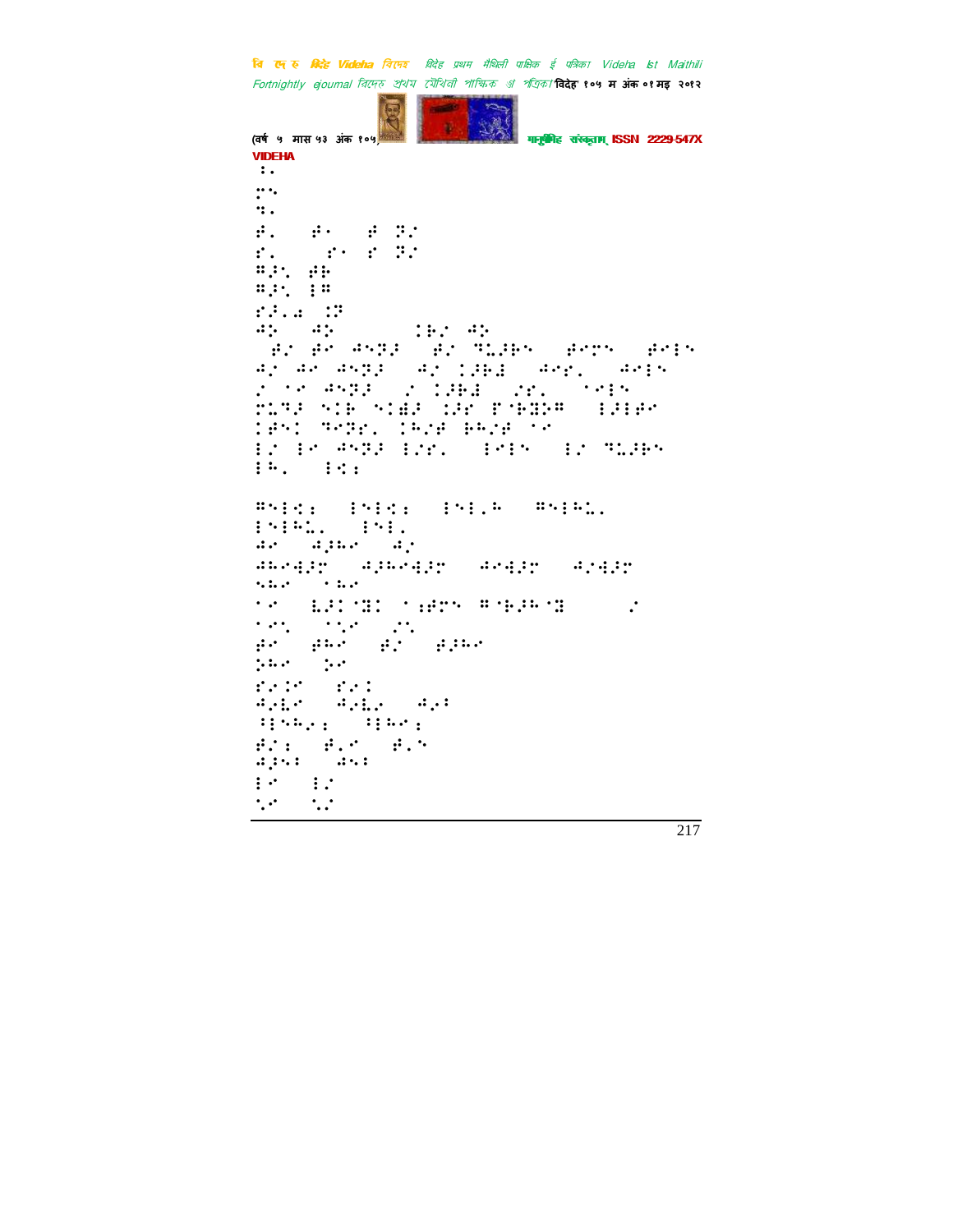```
\ddot{\odot}rac{1}{2}CONTRACTOR
```
५ मास५३ अंक१०५) मानुसार अल्लाम ISSN 2229-547X VIDEHA ⢽⢳0!⢽10!⢽!! ⢻0!⢻1!!! ⣁⢽0!⣁⢽⢳!!⣒⣒⣒!! *in* with a set of the component ⢺⣅⣞1!⣁1!⢾⣈⢽!1!⢺⢽⢼!1/⢷!⢾⣝⢼⢹⣒! ⢻⢷!⢳B⢷⢹!⢼!⣇⢸⢾!⢺⣅⣞⢽!⢳B⢷⢹! ⢺⢽⢼!⢳B⢷⢹E-!⢳B⢷⢹!⢾⣝⢼⢹⣒!!!! de distributed  $\cdot$  :  $\frac{1}{2}$   $\frac{1}{2}$   $\frac{1}{2}$   $\frac{1}{2}$   $\frac{1}{2}$   $\frac{1}{2}$   $\frac{1}{2}$   $\frac{1}{2}$   $\frac{1}{2}$   $\frac{1}{2}$   $\frac{1}{2}$   $\frac{1}{2}$   $\frac{1}{2}$   $\frac{1}{2}$   $\frac{1}{2}$   $\frac{1}{2}$   $\frac{1}{2}$   $\frac{1}{2}$   $\frac{1}{2}$   $\frac{1}{2}$   $\frac{1}{2}$   $\frac{1}{2}$   $\$ where  $\beta$  is the  $\beta$  -th  $\beta$  -th  $\beta$  $\mathcal{O}(\mathcal{O}(1))$  . The contract of the contract of the contract of the contract of the contract of the contract of the contract of the contract of the contract of the contract of the contract of the contract of the contra ∯0 ∄Do presenta de la presenc ⢵⢳0!⢵! ⢴⣈0!⢴⣈! ⢺⢴⣇0!⢺⢴⣇⢴0!!  $\mathbf{a}$   $\mathbf{a}$  : **20:** 20:50 €  $\cdot$  :  $\cdot$  : ⢾1⣐0!⢾E0!⢾E! ⢺⢼A0!⢺A!  $20!2!2!$  $\mathcal{M}^{\text{O}}$  ,  $\mathcal{M}^{\text{O}}$ ⢽⢳0!⢽10!⢽!  $\mathbf{u}$ .  $\mathbf{ii}$  . ⣁⢽0!⣁⢽⢳! ^⣅2!⣁0!⢻2!⢻⣁! २⣒२⣒!1⣙2⢴!⢸⢼⣏⢼!/⢼⢹⢽! /⢼⣚⣝⢷!! EPRIS PHONE THE EPIETERS. 1000 ENGREE STREET  $A \cup \{1\}$ ;  $A \cup \{1\}$ ;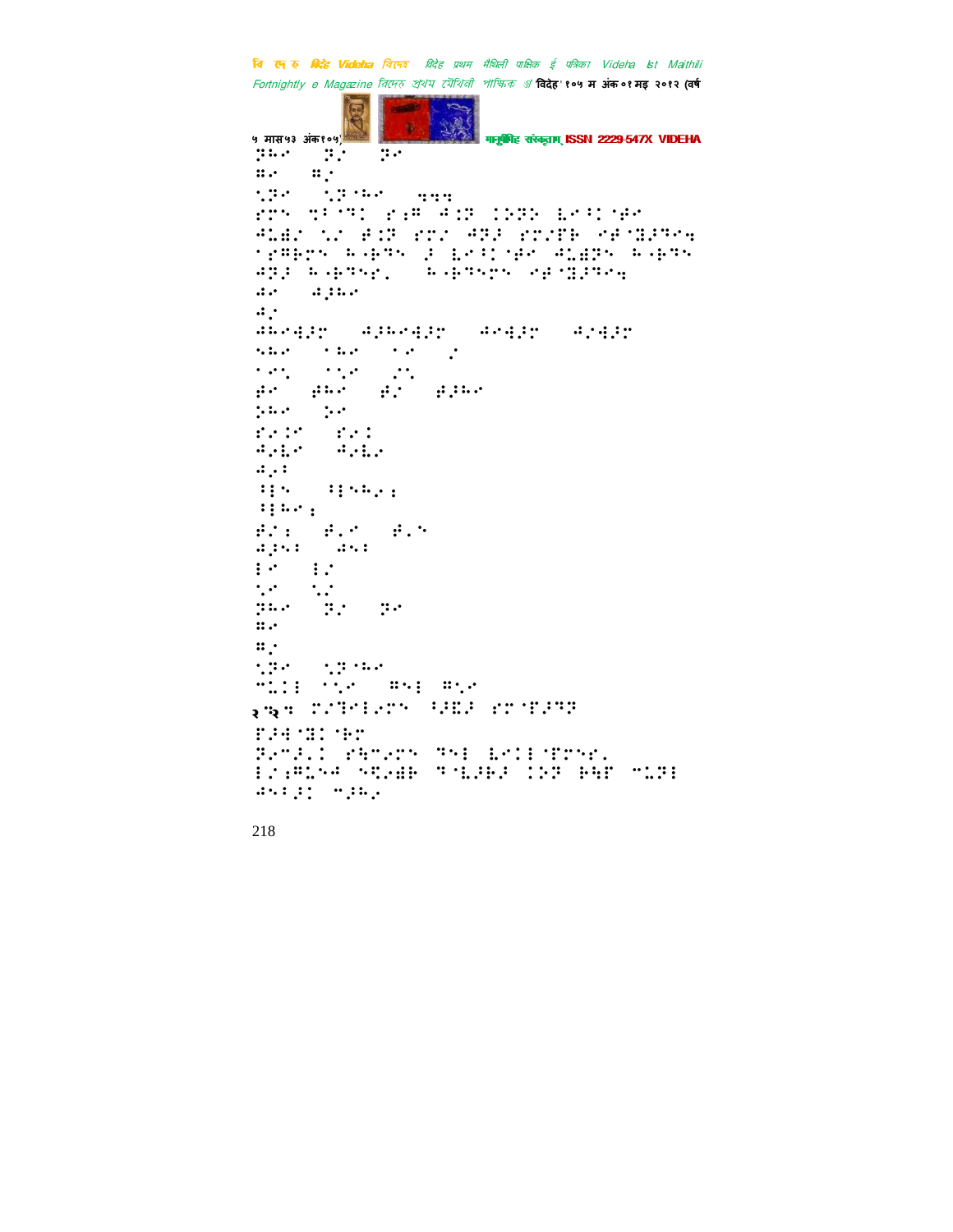```
चि एत् रू मिन्हे Videha निएन्थ विदेह प्रथम मैथिली पाक्षिक ई पत्रिका Videha Ist Maithili
Fortnightly ejournal -

 
 -
 
 'वदेह' १०५ म अंक ०१मइ २०१२ 
                    Service
(वर्ष ५ मास ५३ अंक १०५) मान<sup>ुष्ट</sup>े मानुष्टीह संस्कृताम् ISSN 2229-547X
VIDEHA 
AN 20 20 20 21 22 23 24 25 26 27
१⣒⢳⢵⣝A2⢼0!⢳⢵A⣝A2⢼0!⢳⢵⣝A2⢼0!
A0⢳⢵A⢼!!
२: २ं/ २ं/
\ddot{\cdot}३⣒!'!2⢽0j!2⢽0!2⢽0⣝!
1929 1/102 12 19
لال إلا الله عليه الله عليه الله عليه الله عليه الله عليه الله عليه الله عليه ال
2! \cdot 2!७ः : : / <sup>#5</sup>!!<sup>#</sup> : : !!
⢻2⢳0⢷!⢻2⢼⢳0⢷⣝!⢻2⢼⢳!!
६⣒!
20 2010 20 2010 20 2010 20 2010 20७⣒!⢷'!A2⢼0⢷j!A2⢼0!⢷⣝!A2⢼!
⢷1A2⢼0'⢷'!A2⢼!0!
⢷1⣇⢼2⢴!!
८⣒!A2⢼!⣇2⢼!)/⣅⢷⣓⣏*-!⣇⢼2⢴!)⢾⢷⢴*!
९
\ddot{\cdot}⢼⣌2!⢼⣐⢻2!!
8.º: F19.00, F19.00
१९ : सिला के प्रति हि
२⣒!^2!⢻2!^2!⢻20^12!⢻2!!
१३⣒!⢹2⣈⢽⢳!⢹2⢽⢳-!⢹2⣈⢽!!
१४ :
⢹⣈2⢽⢳!⢹⣈2⢽0!⢹⣈21⢽⢳!!
```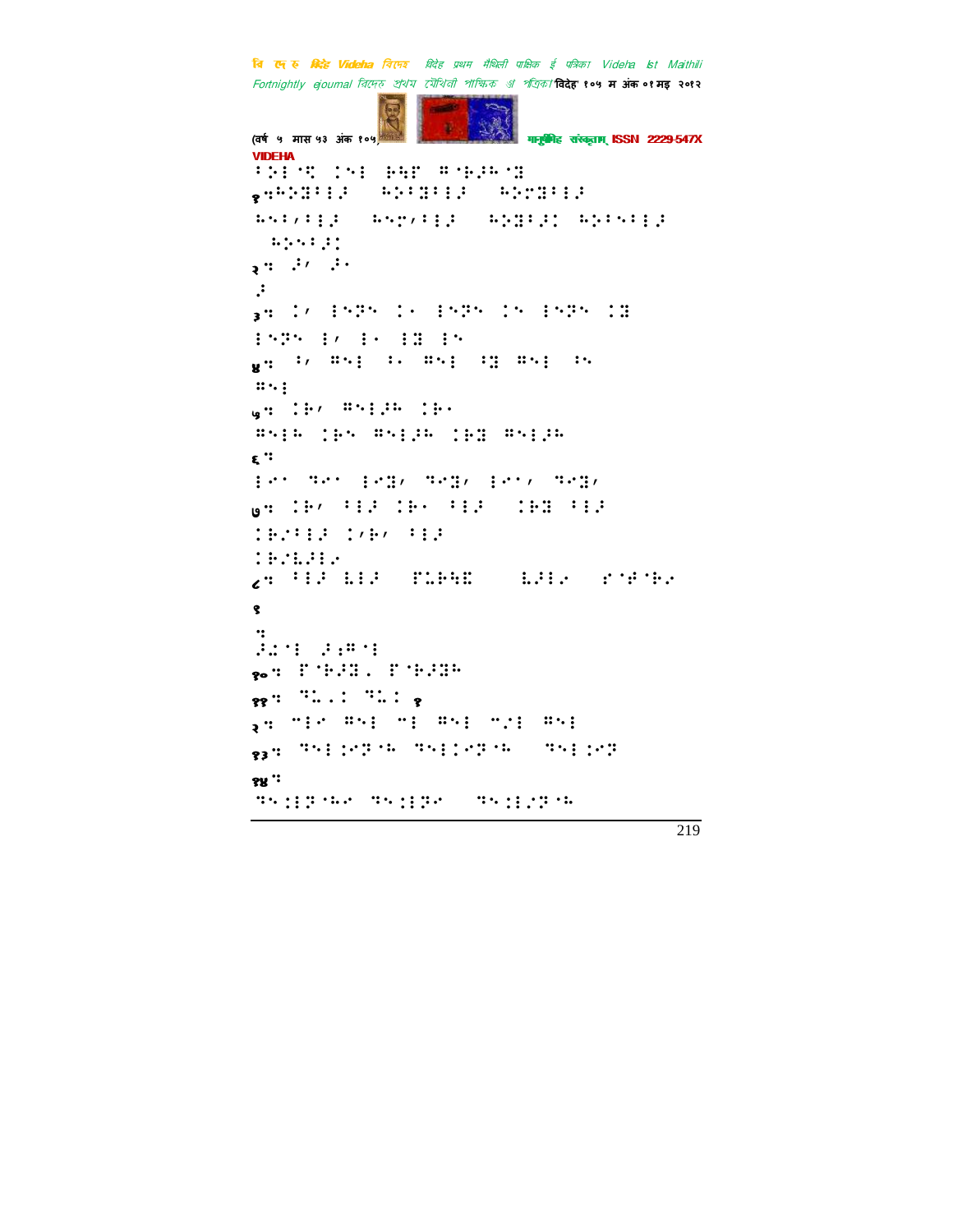```
चि एत् रू मिन्हे Videha निएन्थ विदेह प्रथम मैथिली पाक्षिक ई पत्रिका Videha Ist Maithili
Fortnightly e Magazine বিদেত প্ৰথম মৌথিনী পাক্ষিক প্ৰ'বিदेह'१०५ म अंक०१ मइ २०१२ (वर्ष
                  G.
५ मास५३ अंक१०५) मानुसार संस्कृताम् ISSN 2229-547X VIDEHA
१७ : अपने प्राप्त कर प्राप्त कर अपने प्राप्त
\ddot{\phantom{0}}१६⣒!^21⢾0⢹1⢾!^2⢾0⢹1⢾!!
\mathbf{e}_0: \mathbf{e}_1 \mathbf{e}_2^{\circ} :35
१८ "A ABAS ABAS ARRAH
१९९९ के अन्य अधिकारित के
२०
H 2 (1⊞291) 2/ 2/
२१⣒!⢶⢼E⢻0⢶⢼⣌⢻!⢶⢼⣐⢻0⢶⢼⣌!!
२२ "\frac{1}{2} \frac{1}{2} \frac{1}{2} \frac{1}{2} \frac{1}{2} \frac{1}{2} \frac{1}{2} \frac{1}{2} \frac{1}{2} \frac{1}{2} \frac{1}{2} \frac{1}{2} \frac{1}{2} \frac{1}{2} \frac{1}{2} \frac{1}{2} \frac{1}{2} \frac{1}{2} \frac{1}{2} \frac{1}{2} \frac{1}{2} \frac{1}{2} \२४⣒!2⢽⢳02⢽0⣝2⢽⢳!!
२७: #224, #225 #.
२६ : \ddot{a}:
⢷⢳20⢺⢼⣝!⢷⢳20⢺⢼!⢷⢳2!!
२७: 2011: 2012: 2013
2⢼⢻20!2⢻2!A⢳⢷⢼⣝0!A⢳⢷⢼!2⢼⢻20!2⢻2!
2'2'11, 2'291, 2'291
२८⣒!⢵⢾⣝0!⢺⢾⣝!⢺⢾'0!⢵⢾'0!⢺⢾0!⢵⢾!!
२९ :
\ddots while an \ddots while an
30 \frac{3}{2} \frac{3}{2} \frac{3}{2} \frac{3}{2} \frac{3}{2} \frac{3}{2} \frac{3}{2} \frac{3}{2} \frac{3}{2} \frac{3}{2} \frac{3}{2} \frac{3}{2} \frac{3}{2} \frac{3}{2} \frac{3}{2} \frac{3}{2} \frac{3}{2} \frac{3}{2} \frac{3}{2} \frac{3}{2} \frac{3}{2} \frac{3}{३१⣒!⣓⢹!0!⣝⢼⢹)⢵⢽!/⢼⢷A*!
CAPS 000 000 000 0000
⣝⢼⢹!)⢵⢽*!!
```

```
220
```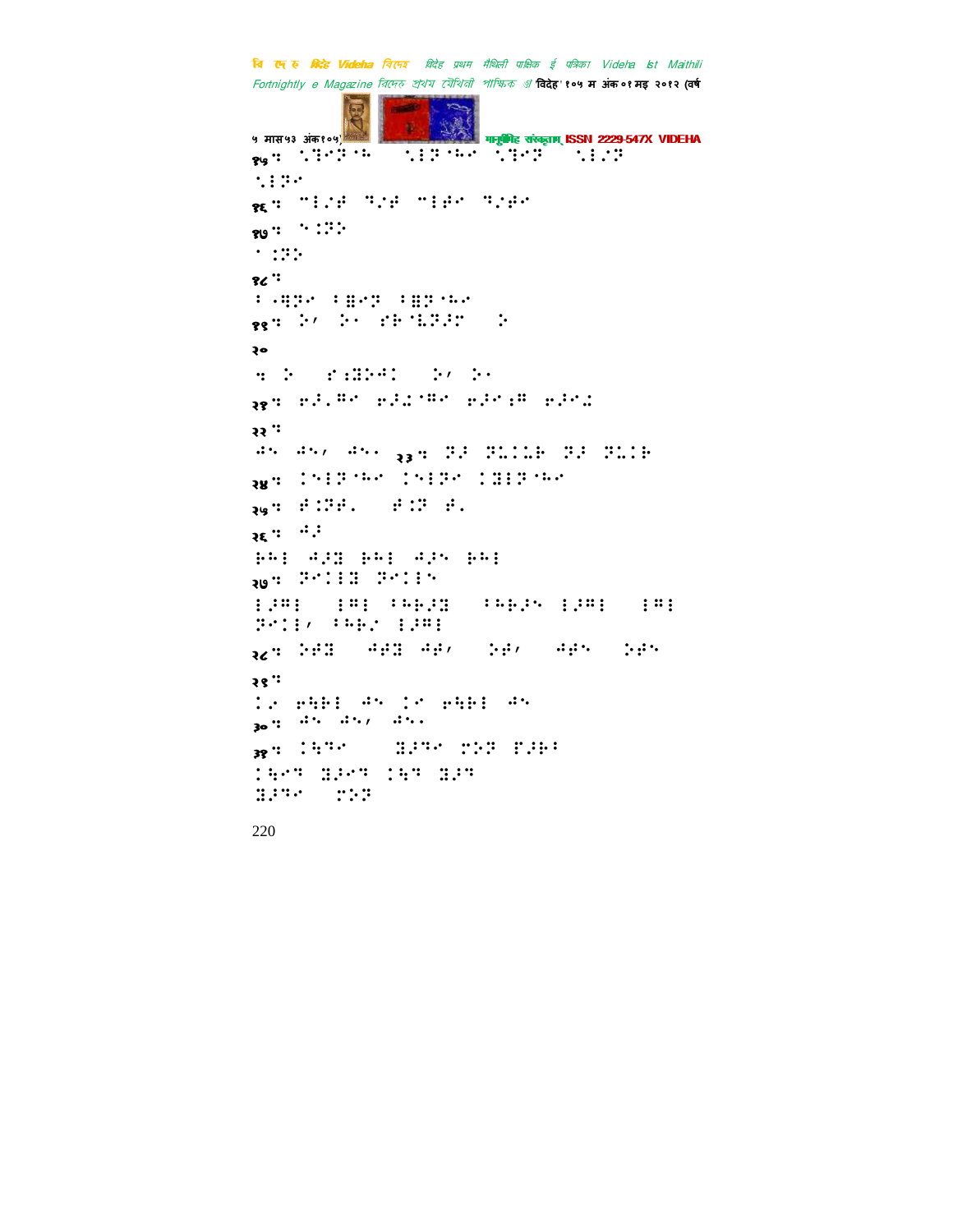चि एत् रू मिन्हे Videha निएन्थ विदेह प्रथम मैथिली पाक्षिक ई पत्रिका Videha Ist Maithili Fortnightly ejournal -  -  'वदेह' १०५ म अंक ०१मइ २०१२

```
(वर्ष ५ मास ५३ अंक १०५) मानुसार में मानुसार संस्कृतम् ISSN 2229-547X
VIDEHA 
३२<sup>0</sup> लंकहरू हे हे हे
33 "Bence Benefit Benefit
३४⣒!⢽⣊!⢼!⢹0⢽⣊!⣐⣇⢼!⢹0!⢽⣊!⣇⢼!
" :
३७: :2011 :111 :2011 :1111
३६⣒!⣁⢳0!⢼⢾!⣁0⣁⣀0⢼⢾!!
३७⣒!
\mathbf{1}. \mathbf{1} \mathbf{2} \mathbf{3} \mathbf{4} \mathbf{5} \mathbf{5} \mathbf{6} \mathbf{7} \mathbf{8} \mathbf{9} \mathbf{1} \mathbf{1} \mathbf{5} \mathbf{1} \mathbf{5} \mathbf{1} \mathbf{5} \mathbf{1} \mathbf{5} \mathbf{1} \mathbf{5} \mathbf{1} \mathbf{5} \mathbf{⣇⢷⢺⢾*!!
\boldsymbol{\varkappa} : \boldsymbol{\varkappa} \boldsymbol{\varkappa} : \boldsymbol{\varkappa} : \boldsymbol{\varkappa}३९⣒!⢷⢾⢼⢳0!⢷⢾⢼⢳!⢷⣝⢾⢼⢳!!
४०⣒!⢹2⢼⢽!⢹⣉!⢹2⢼⢽!⢹⣉0⢹2⢼⢽!⢹!!
४१
⣒!⢻2⢼⢳!⢻2⢼⢳0⢻⣝2⢼⢳!!
∞२ !त्या सः ।त्या सः ।
४३⣒!⢺⢼!⣁20!⢺⢼⢾!⣁2!⢺⢼⢾!⣁20⢺1⢾!⣁2!!
४४⣒!/⢳⣅E^0!⢸⣞!⢺⢼⢾!⣁20!⢸⣞!⢺⢼!
⣁2!/⢳⣅E^0!⢸⣞!⢺⢼⢾!⣁2!!
४७ "⢺A⢼⢽!)⣝⣅⣇⢼*0!⢺⣇⢼⢽)⢶⣊⢺⢴*!!
४६⣒!2⣝0!2!'0!j0!2!!0!2j!j0!
2j 2j 2k\frac{1}{20} : \frac{1}{2} ; \frac{1}{2} : \frac{1}{2} : \frac{1}{2} : \frac{1}{2} : \frac{1}{2} : \frac{1}{2} : \frac{1}{2} : \frac{1}{2} : \frac{1}{2} : \frac{1}{2} : \frac{1}{2} : \frac{1}{2} : \frac{1}{2} : \frac{1}{2} : \frac{1}{2} : \frac{1}{2} : \frac{\mathbb{R}^n४८ के अधिकार पर प्राप्त करने के अधिकार पर प्राप्त करने के अधिकार पर प्राप्त करने के अधिकार पर प्राप्त करने के <br>जनसङ्ख्या
```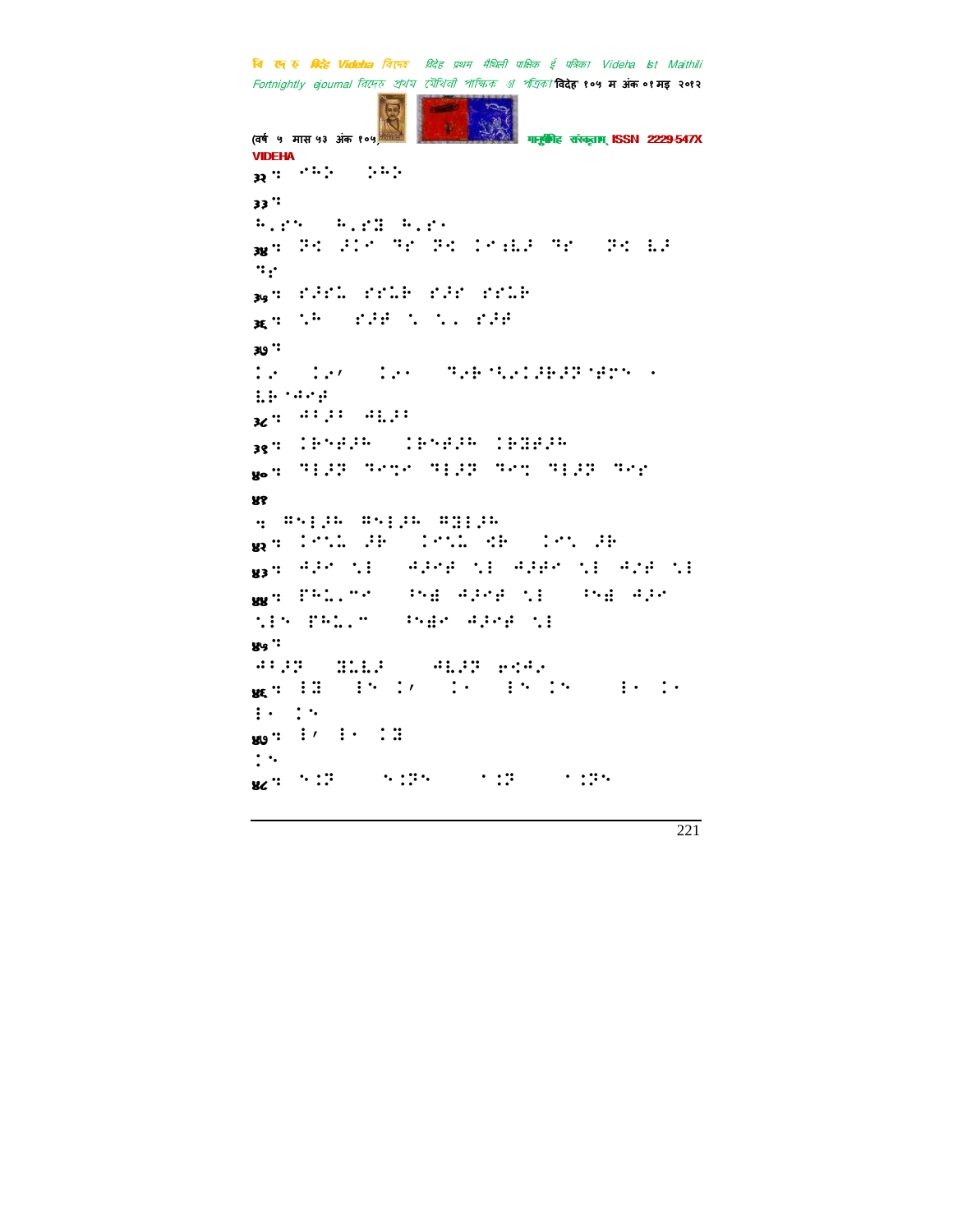```
चि एत् रू मिन्हे Videha निएन्थ विदेह प्रथम मैथिली पाक्षिक ई पत्रिका Videha Ist Maithili
Fortnightly e Magazine বিদেত প্ৰথম মৌথিনী পাক্ষিক প্ৰ'বিदेह'१०५ म अंक०१ मइ २०१२ (वर्ष
५ मास५३ अंक१०५) मानुसीह संस्कृतम् ISSN 2229-547X VIDEHA
४९⣒!!
⢳⢴⣐E!⢳⢴EE!!
५०⣒!⢻⢳⢴⣐⢷!⢻⢳⢴E⢷!!
५१ "
⣎⢼⢷!/⢼⢷!⢽⢼!⣎⢼⢷!/⢼⢷!⢽⢼⣝0⢽⢼!!
७२ : <sup>अ.२.</sup> E. अ. अ. E.
\vdots५३⣒!⢾⢳⢽⢼!⢾⢳⢽⢼!!
\mathbf{g}_{\mathbf{g}} : \mathbf{h} : \mathbf{h} : \mathbf{h} : \mathbf{h}بر: ۱۱۰٫۳ : ۰٫۰٫۰٫۰۰ : ۰٫۰٫۰٫۰۰ : ۰٫۰٫۰۰ ings
५६⣒!A⢳⢽!A⢳⢽!!
\nu_{99} : \cdots \vdots \cdots \cdots \cdots \cdotsARACTES AND
५८: <sup>11.</sup>* 11
<sub>աց</sub>. :P:A : :P:AB :P:A
६०९ में जिल्ला में भाषा है।<br>जन्म
६१⣒!⢸1⣝⢼⢷⢴!!⣁⢵⣞.⢸⢼0⢸10-!⢺⣚.
⢸⢼⣝0⢸⢼-!!
६२⣒!⢻⢽⢾⢴!⢹⣓!⢸⢼0⢸⢼0⢸⢼E!!!
६३⣒!⢴!/⢵⣙⢴!⢹⣓!⢸⢼0!⢸⢼E0!⢸⢼0!
22⣒!⣝⢼⣇⢾!⢺⢼⣇⢾!!
60 120 120 120 120 120 120 120
६५⣒!⢹⢽⢳0!⢹⢽!⢹⢽0!⢹⢽⢳0!
⢹⣝⢽⢳!⢹⢽⢳0!⢹1⢽⢳!!
\mathbf{g}(\mathbf{f}^{(1)},\mathbf{f}^{(2)},\ldots,\mathbf{f}^{(n)})६७⣒!⢵!)⣐⣝⢵⢺*!⢵j!)⢷⣇⢽⢼*!!
६८⣒!⢾⢼!!⢾⢼⣝!⢾⢼!!
```

```
222
```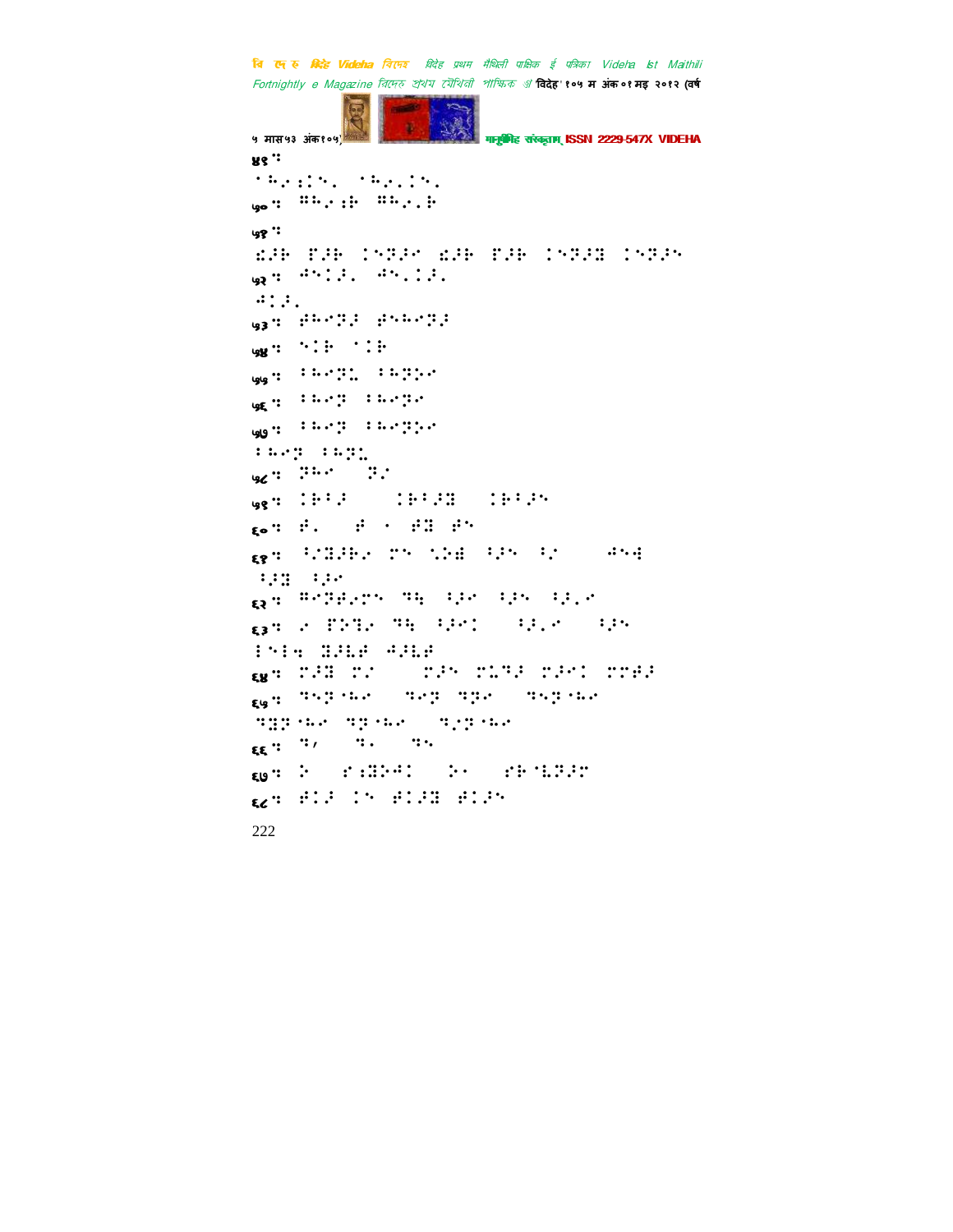```
चि एत् रू मिन्हे Videha निएन्थ विदेह प्रथम मैथिली पाक्षिक ई पत्रिका Videha Ist Maithili
 Fortnightly ejournal -

 
 -
 
 'वदेह' १०५ म अंक ०१मइ २०१२ 
(वर्ष ५ मास ५३ अंक १०५) मानुसीह संस्कृतम् ISSN 2229-547X
VIDEHA 
६९९ में अधिकारण करता है। अपने कारण करता है कि इस किसी के लिए किसी की प्रतिक्रिया किया है। अपने कारण करता है कि
\vdots :
७०⣒!
 ⢾⢼⢳⣅0!⢾⢼⢳⣓!!
 '' १७
 /⣅⢾⢷⢴!!
''  গু
A<br>PAP 18 (19 - 19
ير 1999 - 1999 - 19<sub>99</sub> - 1999 - 199
\mathbf{U} \mathbf{B} \mathbf{V} : \mathbf{V} : \mathbf{V}: واوا
⢹⢽⣅⢼!⢹⢽⢼!!
७६ "⢾⢾⢳E!!
७७: स09: अन्तर्भाष्ट्रस्थानम्
     \frac{1}{2} . The \frac{1}{2} superconduction of \frac{1}{2}\mathbb{R} \mathbb{R} \mathbb{R} \mathbb{R} \mathbb{R} \mathbb{R} \mathbb{R} \mathbb{R} \mathbb{R} \mathbb{R} \mathbb{R} \mathbb{R} \mathbb{R} \mathbb{R} \mathbb{R} \mathbb{R} \mathbb{R} \mathbb{R} \mathbb{R} \mathbb{R} \mathbb{R} \mathbb{R} \mathbb{R} \mathbb{R} \mathbb{'' १७
^⢽⢳!^⢽⢳)⣉⣅⢹⣎*!!
\mathcal{L}^{\circ} \mathcal{L}^{\circ} \mathcal{L}^{\circ} \mathcal{L}^{\circ} \mathcal{L}^{\circ} \mathcal{L}^{\circ}८१
 e en 10 en 25 (5)
८२⣒!⣈⣅⢽⢼!⣈⢽⣅⢼!!
८३⣒!⢸⣅⢳⢼⢷!⢸⣓⢳⢼⢷!!
\alpha : \therefore \alpha : \alpha0!⣅⢻⢷0!⣓⢻⢷!!
\alphas" \alpha<sup>11</sup>\beta: \alpha<sup>1</sup>
```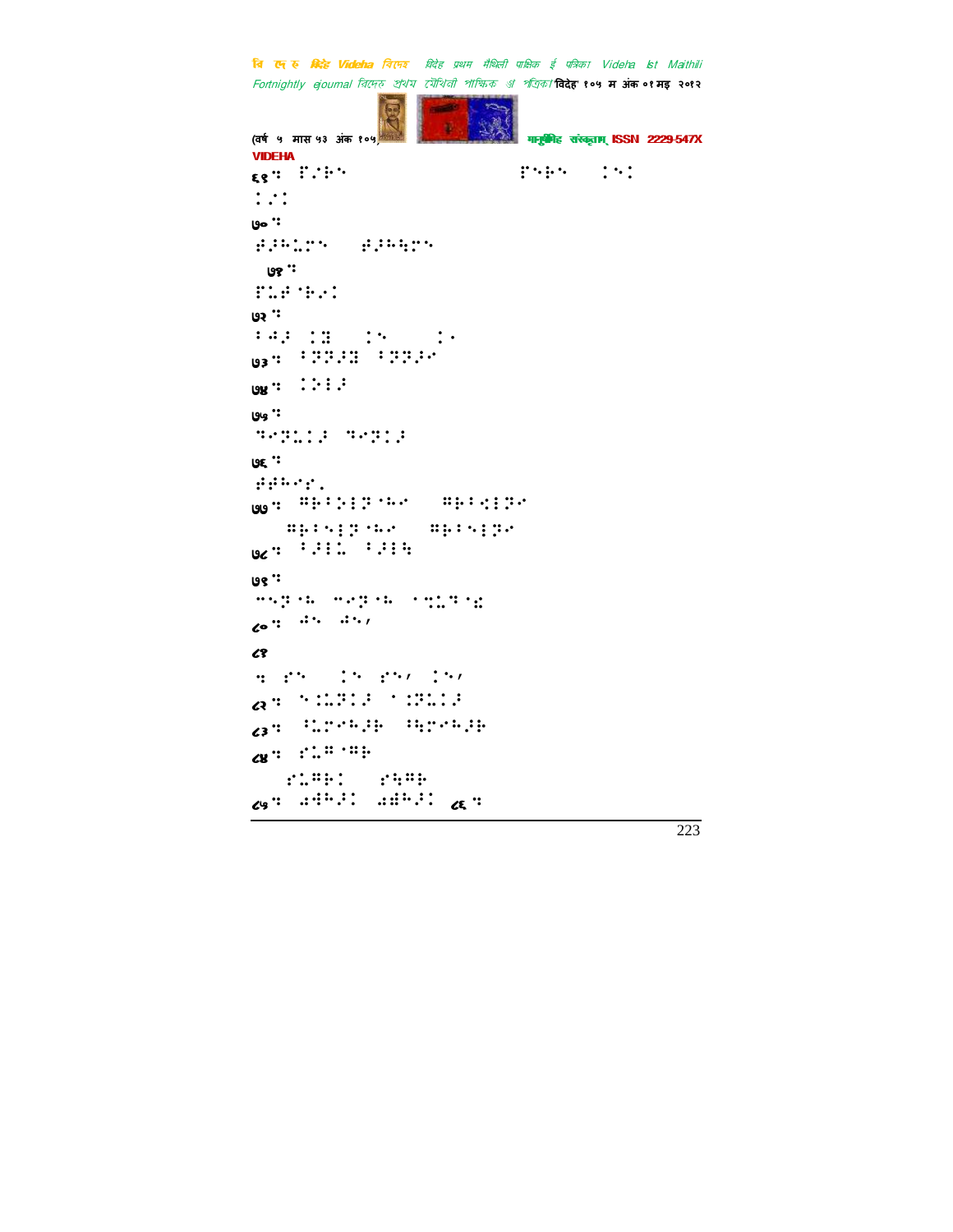```
चि एत् रू मिन्हे Videha निएन्थ विदेह प्रथम मैथिली पाक्षिक ई पत्रिका Videha Ist Maithili
Fortnightly e Magazine বিদেত প্ৰথম মৌথিনী পাক্ষিক প্ৰ'বিदेह'१०५ म अंक०१ मइ २०१२ (वर्ष
                           CONTRACTOR
५ मास५३ अंक१०५) मान्य कार्यक्रम कर कर निर्मात मानुसीह संस्कृतम् ISSN 2229-547X VIDEHA
\gamma . All \gamma८७⣒!⢷⣝⢵0⢵!⢷1⣝⢵!⢽!⢹2!0⢷⣝⣊.
⢷⣝⣊!!
\alpha: \cdotsT_{\rm{eff}}८९⣒!⣔⢻⣛⢼.⣔⢼E⣞⢴!
⣔⢻⣛⢼.⣔⢼E⣞!!
९०⣒!/⢷./⢷!/1⢷./1⢷!
88: 2019:22
\mathbf{R}^{(2)} = \mathbb{Z}^{2} \oplus \mathbb{Z}^{2} \oplus \mathbb{Z}^{2}\frac{1}{33} : \frac{1}{2} : \frac{1}{2}<sub>९४</sub> में स्टेल को प्राप्त करें। यो स्टेल के प्राप्त करें।
\mathbf{e}_{9}: \mathbf{e}_{2}: \mathbf{e}_{3}९६ :AW: THE CONSTRUCTION
९७⣒!⣝1⢳!⣝⢳!0!⢳0!1⢳0!⢳!!
\mathbf{g}_{\mathcal{L}} : \mathbf{f} \mathbf{H} : \mathbf{f}९९⣒!⣝⢽⢼⣝.!⣝⢽⢼0!⢽⢼0!⢽⢼!!
१०० : २८३ : २००९ : २००९ : २००९ : २००९ : २००९ : २००९ : २००९ : २००९ : २००९ : २००९ : २००९ : २००९ : २००९ : २००९ : 
१०१ \cdotA ASSESSMENT
803 : \frac{1}{2} : \frac{1}{2} : \frac{1}{2} : \frac{1}{2} : \frac{1}{2}१०३ :
\mathcal{A}jo:ejstonfou tfotfolio tfotfolio tfotfolio tfotfolio tfotfolio tfotfolio tfotfolio tfotfolio tfotfolio
<sub>?૦ષ્ઠ</sub>મ અંગે કેમ ફર્મ કરી કરી છે.
१०७ :
224
```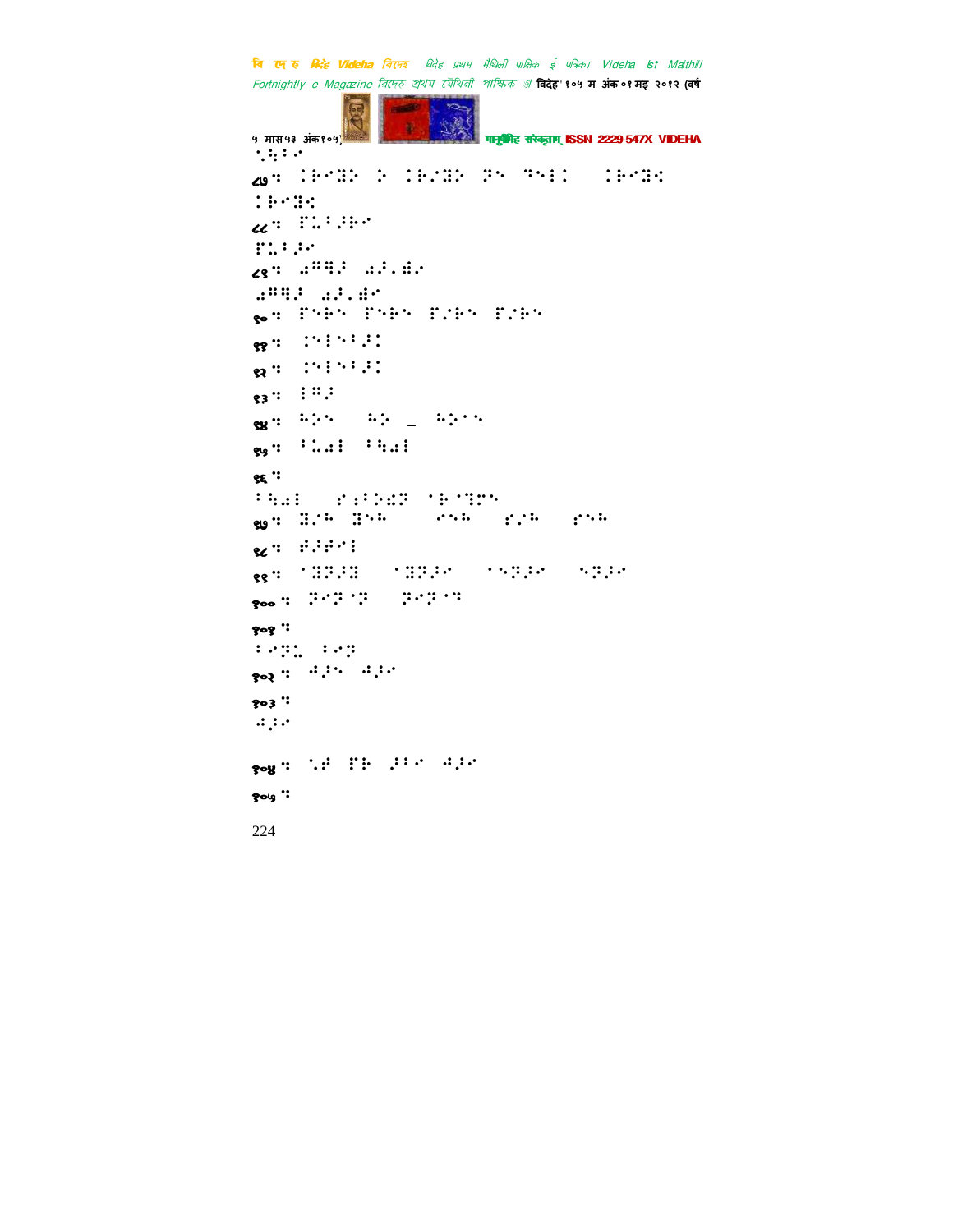```
Fortnightly ejournal -

 
 -
 
 'वदेह' १०५ म अंक ०१मइ २०१२ 
(वर्ष ५ मास ५३ अंक १०५) मानुसिंह संस्कृताम् ISSN 2229-547X
VIDEHA 
 ::.
\frac{1}{2}os \frac{1}{2} \frac{1}{2} \frac{1}{2} \frac{1}{2} \frac{1}{2} \frac{1}{2} \frac{1}{2} \frac{1}{2} \frac{1}{2} \frac{1}{2} \frac{1}{2} \frac{1}{2} \frac{1}{2} \frac{1}{2} \frac{1}{2} \frac{1}{2} \frac{1}{2} \frac{1}{2} \frac{1}{2} \frac{1}{2} \frac{1}{2}१०७ : २००३ : २००९ : २००९ : २००९ : २००९ : २००९ : २००९ : २००९ : २००९ : २००९ : २००९ : २००९ : २००९ : २००९ : २००९ :
१०८\cdot :
 \mathbf{m} .
१०९
\begin{array}{lll} \mathbf{u} & \mathbf{f} \cdot \mathbf{g} & \mathbf{f} \mathbf{g} \\ \mathbf{g_{Po}} \mathbf{u} & \mathbf{f} \mathbf{g} \cdot \mathbf{g} \\ \mathbf{g_{Po}} \end{array}११०⣒!⢽0!⢽⣝!⢽⢲!!
१९९९ में में से साथ करने में स्थान करने अपने स्थान करने से अधिकारिक स्थान करने से अधिकारिक स्थान करने से अधिक<br>स्थान करने से अधिकारिक स्थान करने से अधिकारिक स्थान करने से अधिकारिक स्थान करने से अधिकारिक स्थान करने से अधिक<br>
१९२ में लिये हैं कि अपने प्राप्त हैं कि अपने प्राप्त हैं कि अपने प्राप्त हैं कि अपने प्राप्त हैं कि अपने प्राप
\frac{883}{10} : \frac{100}{100}\cdot888 : 12911121212222१९७५ मा अधिकारी से सामना अधिकारी से अधिकारी से अधिकारी से अधिकारी से अधिकारी से अधिकारी से अधिकारी से अधिकारी <br>इन्द्र संस्कृतिकारी से अधिकारी से अधिकारी से अधिकारी से अधिकारी से अधिकारी से अधिकारी से अधिकारी से अधिकारी स
 ११६ º 2010 - 2011 - 2012 - 2014 - 2014 - 2014 - 2014 - 2014 - 2014 - 2014 - 2014 - 2014 - 2014 - 201<br>प्राचीन केंद्र केंद्र केंद्र केंद्र केंद्र केंद्र केंद्र केंद्र केंद्र केंद्र केंद्र केंद्र केंद्र केंद्र केंद<br>प्राचीन क
\gamma११८ \cdot^{\prime\prime} . The control of ^{\prime\prime} . The control of ^{\prime\prime}/⢼⢷2⣈⢽⢳!!
1999 1.11 1.12 1.12
१२०⣒!
 2^2 : 2^2१२१ मध्य मध्य अप्र
१२२⣒!⢺⢷⣊⢽⢼!⢺⢷⢵⢽⢼.!⢺⢷⢽⢼0!
 ⢺⢷⢽⢼!!
```
चि एत् रू मिन्हे Videha निएन्थ विदेह प्रथम मैथिली पाक्षिक ई पत्रिका Videha Ist Maithili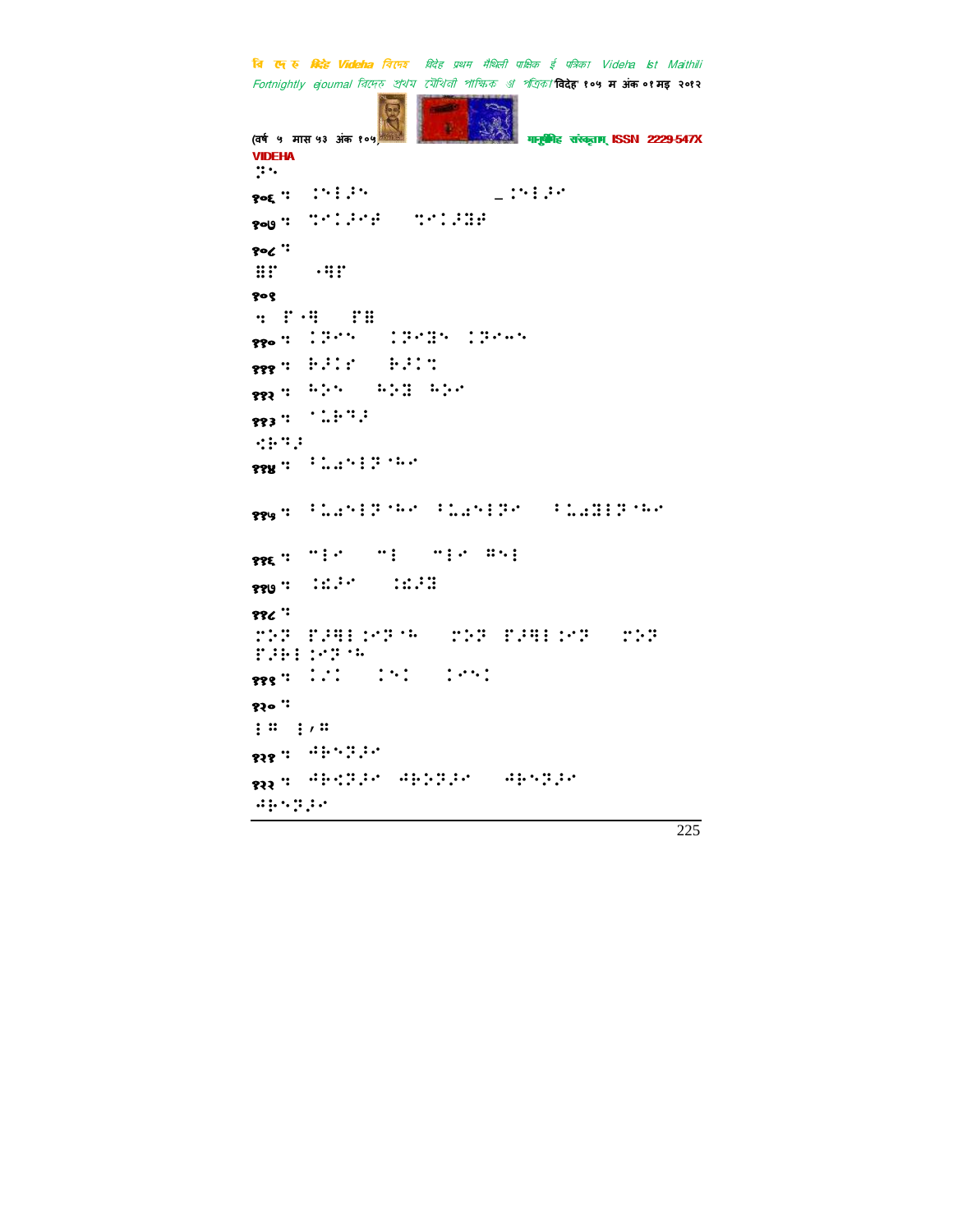```
चि एत् रू मिन्हे Videha निएन्थ विदेह प्रथम मैथिली पाक्षिक ई पत्रिका Videha Ist Maithili
Fortnightly e Magazine বিদেত প্ৰথম মৌথিনী পাক্ষিক প্ৰ'বিदेह'१०५ म अंक०१ मइ २०१२ (वर्ष
                             Country
५ मास५३ अंक१०५) मानुसीह संस्कृतम् ISSN 2229-547X VIDEHA
83 : \cdots \cdots :
१२४⣒!
⢻⢷A2⢽⢳0!⢻⢷A2⢽!⢻⢷A⣊2⢽⢳0!
⢻⢷A⣊2⢽!!
१२५ :
where the control of the control of the control of the control of the control of the control of the control of
१२६ º (1993) and the set of the set of the set of the set of the set of the set of the set of the set of the s
१२७ : न्यू में स्थित कर
R_6 : \mathbb{R}^2 : \mathbb{R}^2 : \mathbb{R}^2१२९⣒!!
A⢹⢷!⣙⢼⢽0!A⢹⢷!⣙⢼⢽!!
المنافقات المنافقين المنافقين المنافقين الموجود المنافسين الموجود الموجود المنافسين الموجود الموجود المنافسين ا
P१३१ :
⢳⢼⢷!)⣅^^⢼⢷⣜!⢳⢼⢷*!!
१३२⣒!⢵⢺⢽!⣇⢺⢽!⢼⢶⢵^0!⢶⢵!⢼⢻⢾0!
⢼⢻^0!⢼⢻⢺!
१३३⣒!⢼⣎!⢸⢼⢻0!⢼⣎.⢸⢼⢻!!
१३४ <sup>: Pen</sup>d / Pendi Pendi
\mathbf{B}^{36} : \mathbf{B}^{10} : \mathbf{B}^{11}236 \frac{1}{2} \frac{1}{2} \frac{1}{2} \frac{1}{2} \frac{1}{2} \frac{1}{2} \frac{1}{2} \frac{1}{2} \frac{1}{2} \frac{1}{2} \frac{1}{2} \frac{1}{2} \frac{1}{2} \frac{1}{2} \frac{1}{2} \frac{1}{2} \frac{1}{2} \frac{1}{2} \frac{1}{2} \frac{1}{2} \frac{1}{2} \frac{1)⢽*!/^⢼!⢺⢼⣝!!
930 = #10 Pr (Pa) (Pr) (Pr) (Pr)
⣅⢽10!⢹⣈1!⣁2!⣅⢹⢼!⢳1⢾.⢳1⢾0!
⣅⢽1⢾.⣅⢽1⢾0!⢹⣈1⢾.⢹⣈1⢾!
१३८ "^{\circ} ^{\circ} ^{\circ} ^{\circ} ^{\circ} ^{\circ} ^{\circ} ^{\circ} ^{\circ} ^{\circ} ^{\circ} ^{\circ} ^{\circ} ^{\circ} ^{\circ} ^{\circ} ^{\circ} ^{\circ} ^{\circ} ^{\circ} ^{\circ} ^{\circ} ^{\circ} ^{\circ} ^{\circ} ^{\circ} ^{\circ} ^{\circ} ^{\circ} ^{\circ} ^{\circ} ^{\circ}१३९ : २००१ : 2008 - २००१ : 2008 : 2008
```

```
226
```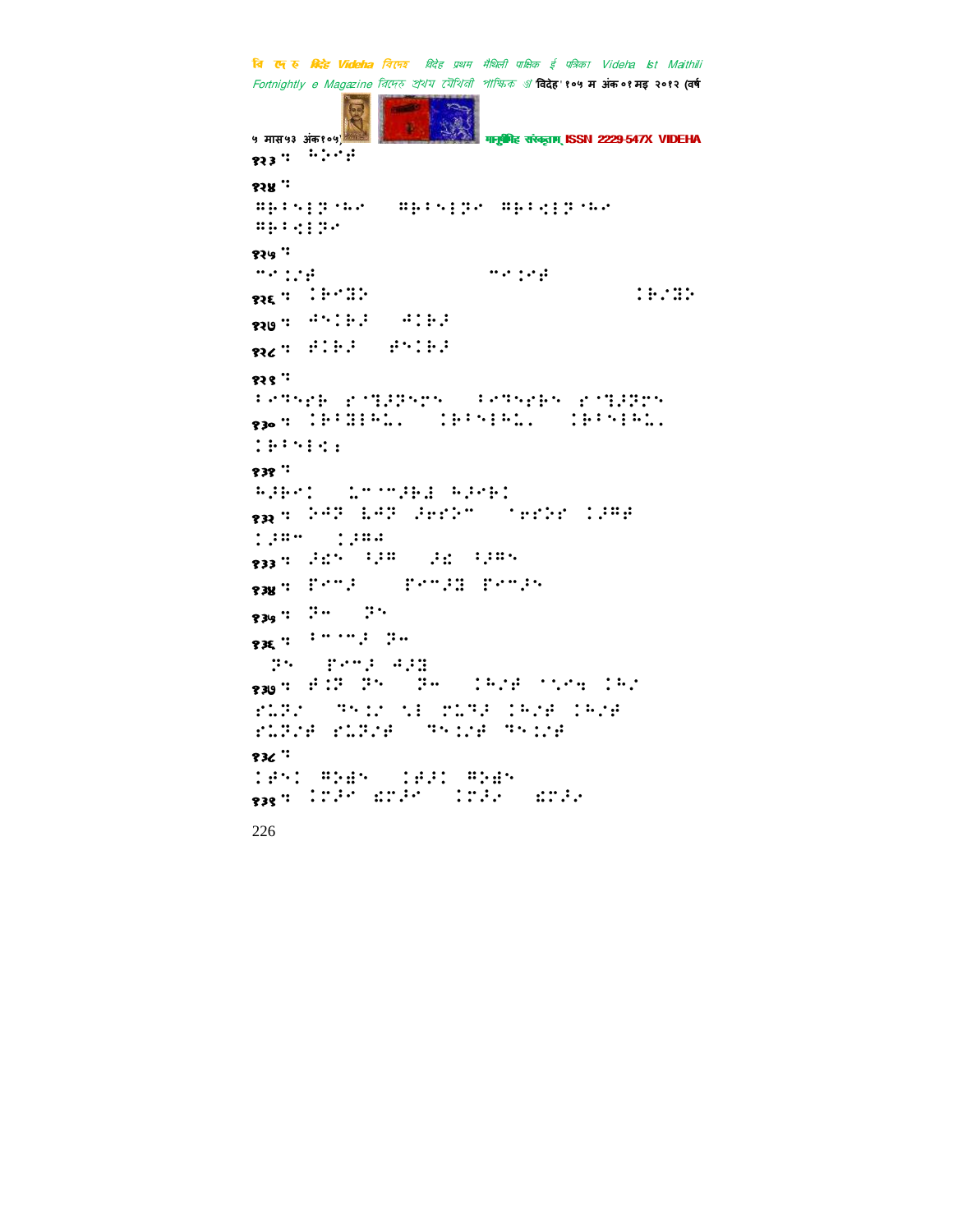```
चि एत् रू मिन्हे Videha निएन्थ विदेह प्रथम मैथिली पाक्षिक ई पत्रिका Videha Ist Maithili
 Fortnightly ejournal -

 
 -
 
 'वदेह' १०५ म अंक ०१मइ २०१२ 
                                                            Service
(वर्ष ५ मास ५३ अंक १०५) मान<sup>ुक्र</sup>िया मानुसिंह संस्कृतम् ISSN 2229-547X
VIDEHA 
१४०
⣒!2⢻!2'⢻!!
883 : \therefore \therefore \therefore१४२ <sup>::</sup>
 ⣁⣙⢽⢳0!⣁⣙⢽!!
१४३⣒!!
 \mathbf{h}^{\mathsf{A}}_{\mathsf{A}}, \mathbf{h}^{\mathsf{B}}_{\mathsf{A}}, \mathbf{h}^{\mathsf{B}}_{\mathsf{A}}, \mathbf{h}^{\mathsf{B}}_{\mathsf{A}}, \mathbf{h}^{\mathsf{B}}_{\mathsf{A}}, \mathbf{h}^{\mathsf{B}}_{\mathsf{A}}, \mathbf{h}^{\mathsf{B}}_{\mathsf{A}}, \mathbf{h}^{\mathsf{B}}_{\mathsf{A}}, \mathbf{h}^{\mathsf{B}}_{\mathsf{A}}, \mathbf{h}^{\mathsf{B}}_{\mathsf{A}}, \mathbf{h}^{\mathsf{B}}_{\mathsf{A}},१४४ मध्ये २०४३ मध्ये २०४४ मध्ये २०४
१४५ ः
 : \cdot :
१४६ :
\ddot{\phantom{0}}:
१४७
 ⣒!A⢽⢽⢼0!A⢽⢽⢼⣝0!A⢽⢽⢼!!
\mathbf{R} \mathbf{R} \mathbf{C} : \mathbf{R} \mathbf{C} : \mathbf{R} \mathbf{C}१७९९ : अस्ति अस्ति अस्ति ।
\frac{1}{200} : \frac{1}{20} \frac{1}{20} \frac{1}{20} \frac{1}{20} \frac{1}{20} \frac{1}{20} \frac{1}{20} \frac{1}{20} \frac{1}{20} \frac{1}{20}\frac{1}{248} : \frac{1}{2} : \frac{1}{2} : \frac{1}{2} : \frac{1}{2} : \frac{1}{2} : \frac{1}{2} : \frac{1}{2} : \frac{1}{2} : \frac{1}{2} : \frac{1}{2} : \frac{1}{2} : \frac{1}{2} : \frac{1}{2} : \frac{1}{2} : \frac{1}{2} : \frac{1}{2} : \frac{1}{2} : \frac१५२⣒!⣋⣅A⢼A0!⣋⣅A⢼A10!⣋⣅⢼A1!⣋⣅⢼A⣝0!
⣋⣅⢼A!!
\frac{843}{10} : \frac{1}{10} : \frac{1}{10} : \frac{1}{10}^{\prime} :1.313
१७४ : 20 : 2015 : 2017 : 2018 : 2019 : 2019
 \vdots१५५:: :: ::
 : -:\gamma_{\text{95E}} : \overset{\text{ii}}{\ldots} \overset{\text{iii}}{\ldots} \overset{\text{iv}}{\ldots}
```

```
227
```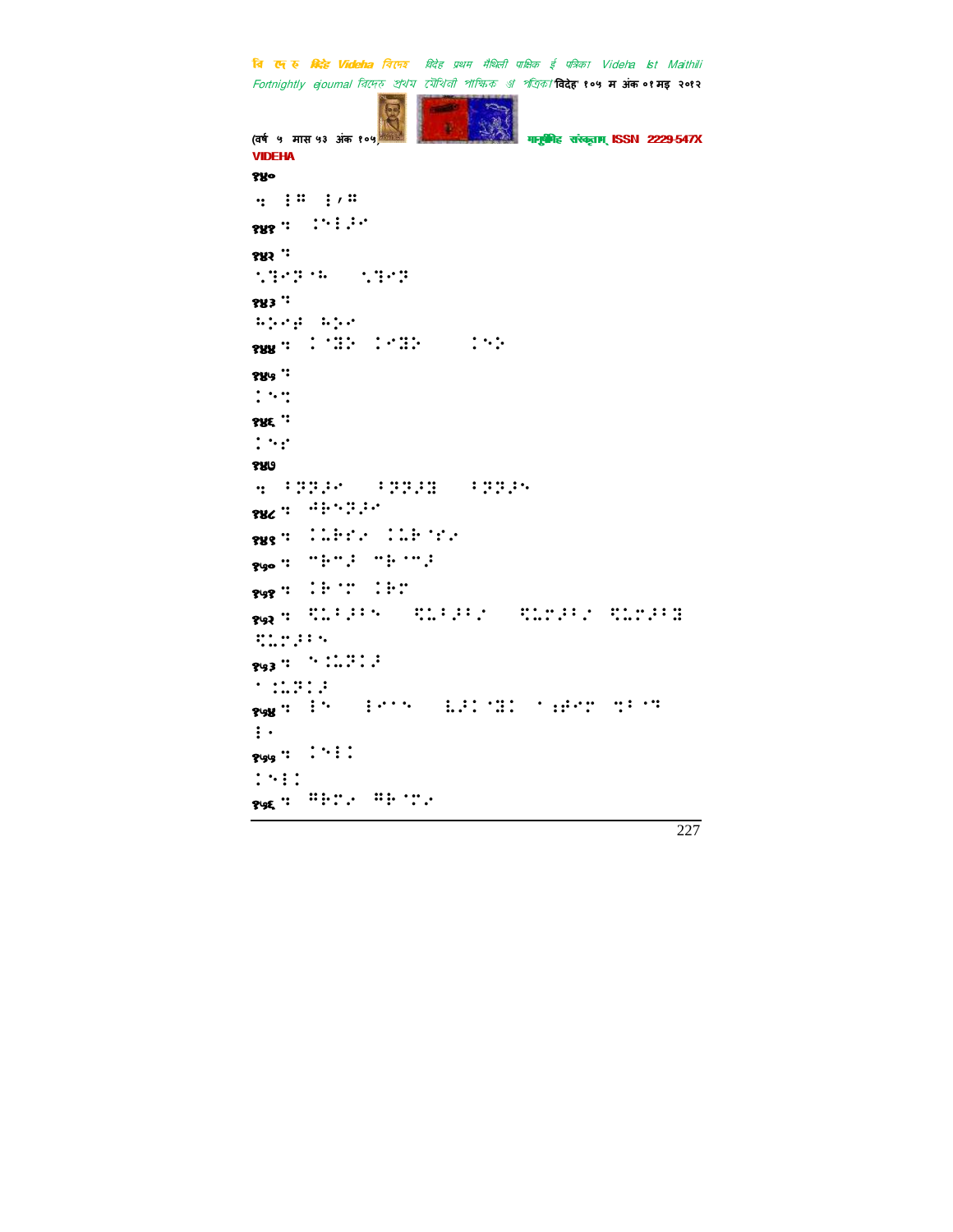```
चि एत् रू मिन्हे Videha निएन्थ विदेह प्रथम मैथिली पाक्षिक ई पत्रिका Videha Ist Maithili
Fortnightly e Magazine বিদেত প্ৰথম মৌথিনী পাক্ষিক প্ৰ'বিदेह'१०५ म अंक०१ मइ २०१२ (वर्ष
                            County
५ मास५३ अंक१०५) मानुसीह संस्कृतम् ISSN 2229-547X VIDEHA
१५७
⣒!⣇⢷⢹⢴!⣇⢷⢹⢴!!
१५८⣒!⣅⢽⢼!⢻2⢼⢳!⣅⢽⢼'0⣅⢽⢼j!!
१५९ : ५३३० : २१३३०
१६०⣒!
⢾⢽⢼!⢽!⣃⢷2⢽⢳0!⢾⢽⢼!⢽!⣃⢷2⢽!!
१६१ : २००१ : २०११
१६२ :
WED WALK
१६३⣒!⢾⢳⣅0!⢾⣊!⢳⢴⣐!!
१६४⣒!⣅⢷⢻⢷.⣅⢷⢻⢷!⣅⢷⢻⢷!!
R_{\mathfrak{g}} : \cdots : \cdots :
१६६⣒!⣎⢵20⣎⢵2!⣎⢵2!!
RQ: PQ: PQ: PQ: PQ: PQ: PQ: PQ: PQ: PQ: PQ: PQ: PQ: PQ: PQ: PQ: PQ: PQ: PQ: PQ: PQ: PQ: PQ: PQ: PQ: PQ: PQ: PQ: PQ: PQ: PQ: PQ: PQ: PQ: PQ: PQ: PQ:१६८ "\mathbb{R}^n : \mathbb{R}^n१६९⣒!⢹⢷A⢺⢺⢼0!⢹⢷A⢺⢼!!
१७०\cdot: \cdotः \cdot:
१७१ \cdotdie : #1
१७२ :
WHEY INSER
\frac{1}{203} : \frac{1}{203} : \frac{1}{203}\mathbf{R} \mathbf{B} \mathbf{B} \mathbf{B} \mathbf{B} \mathbf{C} \mathbf{B} \mathbf{C}\mathbf{P}\mathbf{P}\mathbf{P}\mathbf{P}\mathbf{P}\mathbf{P}\mathbf{P}\mathbf{P}\mathbf{P}\mathbf{P}\mathbf{P}\mathbf{P}\mathbf{P}\mathbf{P}\mathbf{P}\mathbf{P}\mathbf{P}<sub>२७६</sub>०: #२००० | ‼ुः अध्यान माध्यम् अ
```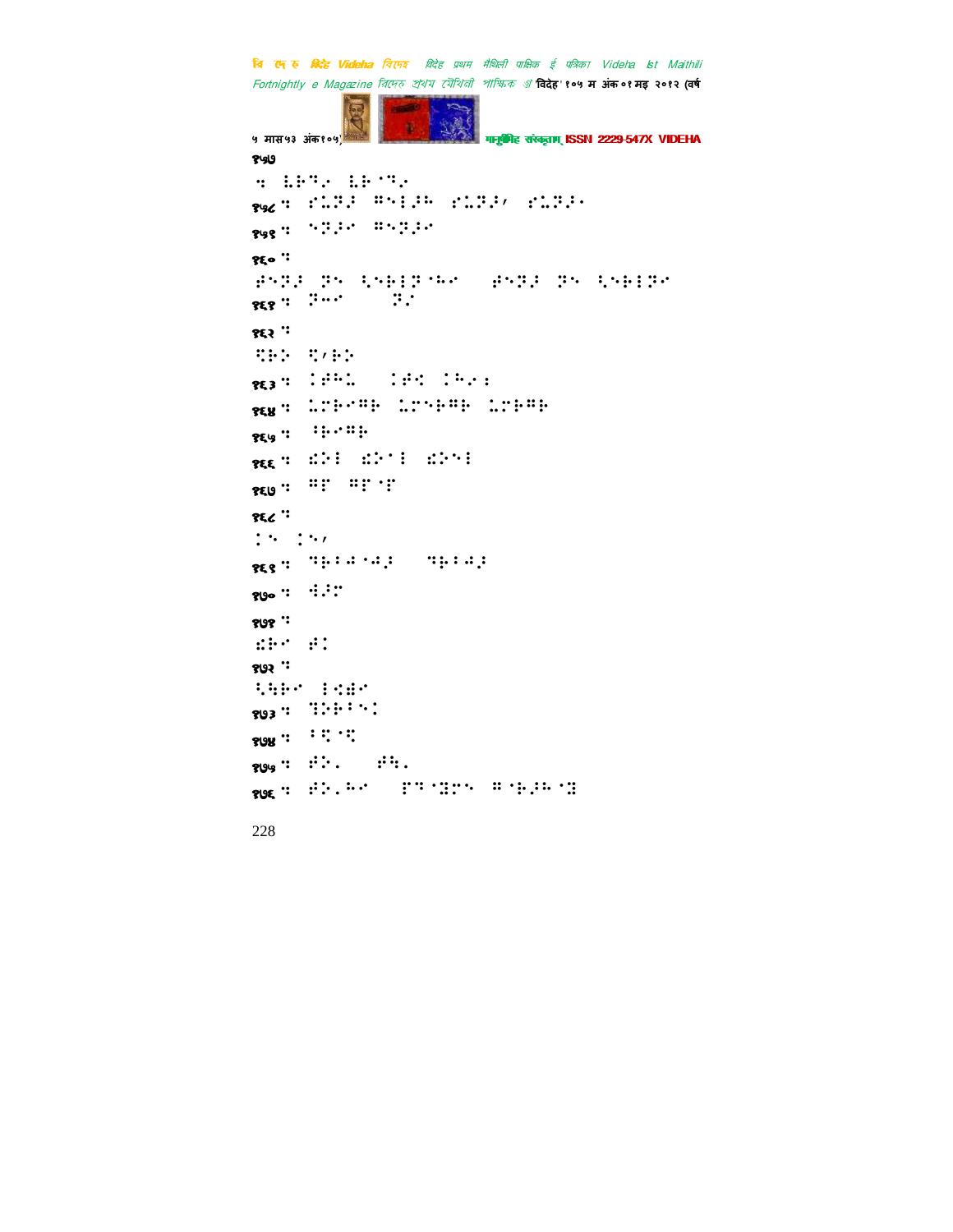```
चि एत् रू मिन्हे Videha निएन्थ विदेह प्रथम मैथिली पाक्षिक ई पत्रिका Videha Ist Maithili
Fortnightly ejournal -

 
 -
 
 'वदेह' १०५ म अंक ०१मइ २०१२
```

```
Separate
(वर्ष ५ मास ५३ अंक १०५) मान<sup>ु</sup> मानुसार संस्कृताम् ISSN 2229-547X
VIDEHA 
१७७ : मेरेकेलेला अधिकारिक
१७८ \cdot⢷A⢼!⢷A⢼⣝!!
१७९ : निर्देशिक
१८० : २००० : २००१ : २००१ : २००१ : २००१ : २००१ : २००१ : २००१ : २००१ : २००१ : २००१ : २००१ : २००१ : २००१ : २००१ :
 १८१ "/⢳⣅E^0!/⢳⣅E^!!
१८२⣒!⢷⢼⣈2⢽⢳!⢷⣈2⢽⢳0!⢷⣈2⢽!!
१८३ "
2⢻2⢽⢳0!2⢻2⢽!2⢼⢻2⢽⢳!!
3C8ः
⣅⢽!)⣅^^⢼⢷⣜!⣅⢽*!!
\frac{1}{2}१८६ में २०१३ में २०१३ में २०१४ में २०१४ में २०१४ में २०१४ में २०१४ में २०१४ में २०१४ में २०१४ में २०१४ में २०
१८७ : २००० - २००० - २००० - २००० - २००० - २००० - २००० - २००० - २००० - २००० - २००० - २००० - २००० - २००० - २००० - २००० - २००० - २००० - २००० - २००० - २००० - २००० - २००० - २००० - २००० - २००० - २००० - २००० - २००० - २००० - २००० -
\leftrightarrow \leftrightarrow \leftrightarrow१८८⣒!⢷A⢵2⢽⢳0!⢷A⣊2⢽0!
⢷2⣈⢽⢳0!⢷2⣈⢽!!
१८९९ : २००३ २००० : २००३ २०
१९०⣒!!
318 0 18
१९१⣒!/⢳⣅E^0!!
T^LEL^{\infty}१९२⣒!A⢾⢾⢴!⢺⢷⢼⣝0!⢺⢷⢼!⢺⢷⢼!)⢼⢻!
: "१९३ :
\mathcal{V}^{(1)} : \mathcal{V}^{(1)} /
```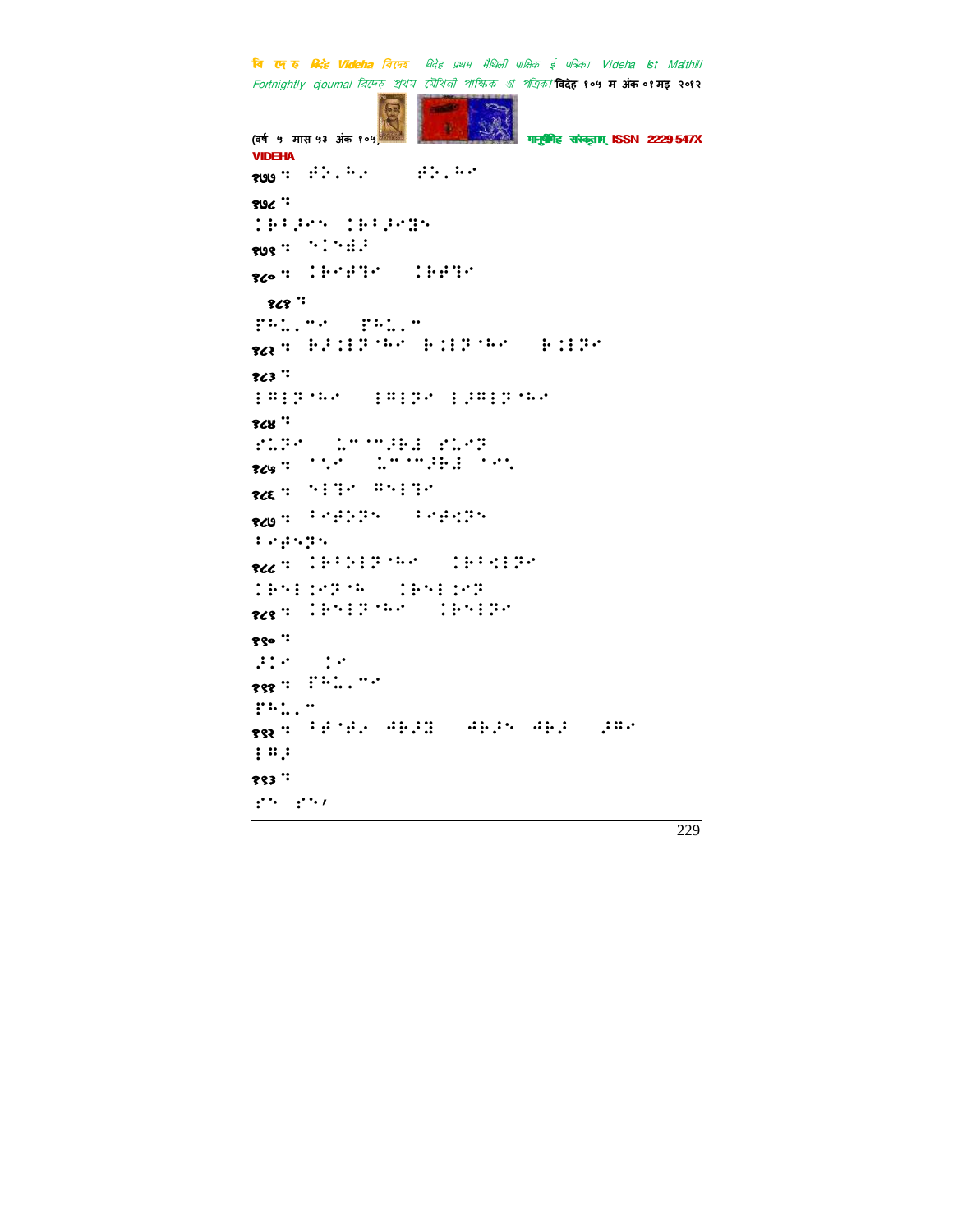५ मास५३ अंक१०५) मानुसिद्ध अधिकारी मानुसिद्ध संस्कृतम् ISSN 2229-547X VIDEHA १९४⣒!! ⢳⢼E!!⢳⢼E!)⢳⢼E!⢳⢼E!⣇⢸⢾⢾!  $\frac{1}{2}$   $\frac{1}{2}$   $\frac{1}{2}$   $\frac{1}{2}$   $\frac{1}{2}$   $\frac{1}{2}$   $\frac{1}{2}$  $894$  :  $21$  :  $21$  $\mathbf{R}$ ९६ $\mathbf{R}$ !! $\mathbf{R}$  to the  $\mathbf{R}$  to the  $\mathbf{R}$ १९७⣒!⢳⢵⣝⢾⢽⢳0!⢳⢵⢾⢽⢳0! ⢳⢵⢾⢽0⢳⢾⢽0!⢳⢾⢽⢳!! १९८⣒!⢳⢼⣙!⣞⢼A0!⢳⢼⣙!⣞⣝⢼A⣝0⢳⢼⣙! ⣞⣝⢼A!! १९९⣒!⢶⢼!⢶⣐⢼!! २०० <sup>म</sup>े अस्ति । अस्ति ।  $208$  :  $10 \times 10^{-10}$ २०२ में अर्थ परंपराजन २०३  $"$ ⢼⢳A!⢼⢳A!! २०४⣒⢻21⢽⢳0!⢻2⢽⢳0!⢻2⢽!! २०५ <sup>: 19</sup>99 : २००९ : २००९ : २००९ : २००९ : २००९ : २००९ : २००९ : २००९ : २००९ : २००९ : २००९ : २००९ : २००९ : २००९ : २०<br>राजस्थान २०६⣒2⢵0!2⢳⣅E02⣊⣐0!2⣅E!! २०७ : २०७ : २०७ : २०७ : 2011 | PRODUCTS २०८⣒⣃⣅2⢳⣅E0!⣃⣅⢵2⢳⣅E0!⣃⣅2⣊⣐!!  $208$   $208$   $2012$   $2012$  $280$   $\therefore$   $\therefore$ २११ : : : : 2!)⢷⣙./⢷⣇⢷⢾⢾⢽\*!२१२⣒⢽⢴0!⢽!!  $283$   $223$ <sup>4</sup> $33$   $24$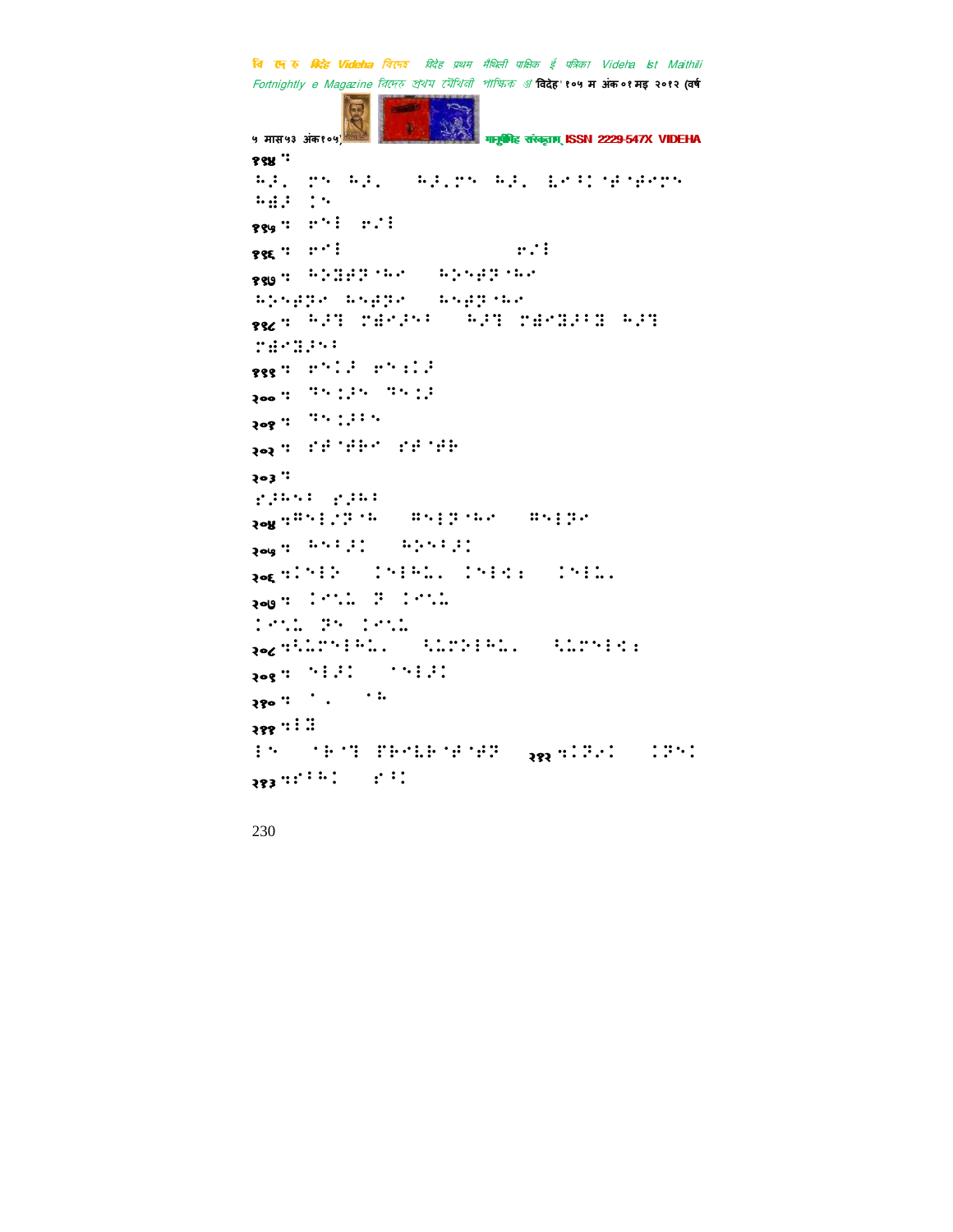Fortnightly ejournal -  -  'वदेह' १०५ म अंक ०१मइ २०१२ (वर्ष ५ मास ५३ अंक १०५) मान<sup>ुक्र</sup>ि अधिक संस्कृति संस्कृताम् ISSN 2229-547X VIDEHA  $\frac{288}{256}$   $\frac{22}{20}$   $\frac{2}{20}$   $\frac{2}{20}$   $\frac{2}{20}$   $\frac{20}{20}$   $\frac{20}{20}$   $\frac{20}{20}$  $284$  :  $\cdot$  : २१६ $\cdot$ ं $\cdot$ ं $\cdot$  $\ddot{a}$  : २१७ ∵ं : २१८ प्<sup>रि</sup> पर प्राप्त (100 minute) प्राप्त (100 minute) २१९ मध्ये २००१ मध्ये २००१ मध्ये २ २२० ⣒⢳⣞⢷0!⢳⣞⣝⢷!! २२१ मध्य अस्ति । अस्ति । अस्ति । अस्ति । अस्ति । अस्ति । अस्ति । अस्ति । अस्ति । अस्ति । अस्ति । अस्ति । अस्ति २२२ परिमान करने के साथ परिचार् २२३ प्रतिलीक्षा संस्था करते हैं। २२४ <sup>...</sup>...  $f(t)$   $f(t)$ २२५ प्रति (C) = E0 (C) = E0 (C) = E0 (C) = E0 (C) = E0 (C) = E0 (C) = E0 (C) = E0 (C) = E0 (C) = E0 (C) = E0 ( २२६ पुले होता है। यह साथ स्थान करते हैं किया है। यह स्थान करते हैं किया है। यह स्थान करते हैं किया है। यह स्थान २२७ <sup>-</sup> : २००१ - २००१ - २००१ - २००१ - २००१ - २००१ - २००१ - २००१ - २००१ - २००१ - २००१ - २००१ - २००१ - २००१ - २००१ - २००१ - २००१ - २००१ - २००१ - २००१ - २००१ - २००१ - २००१ - २००१ - २००१ - २००१ - २००१ - २००१ - २००१ - २००१ - २२८⣒⢹B⢷⣏⣞E0!⢹B⢷⣏⣞⣝E!!  $\mathbf{z}_2$ २३०  $"$  $\mathcal{F}$  ) denote the density of  $\mathcal{F}$  , and  $\mathcal{F}$  is a denoted by <sub>२३१</sub> साइटाल - 1999 - 1999 - 1999 -२३२⣒⢻21⢽⢳.⢻2⢽⢳.⢻2⢽! २३३ प<sup>2</sup> प<sup>2</sup> में 2009 में 2009 में 2009 में 2009 में 2009 में 2009 में 2009 में 2009 में 2009 में 2009 में 2009 में 2009 में 2009 में 2009 में 2009 में 2009 में 2009 में 2009 में 2009 में 2009 में 2009 में 2009 में 2009 २३४ मध्यप्रदेश - 1984. (1985) - 1984.

चि एत् रू मिन्हे Videha निएन्थ विदेह प्रथम मैथिली पाक्षिक ई पत्रिका Videha Ist Maithili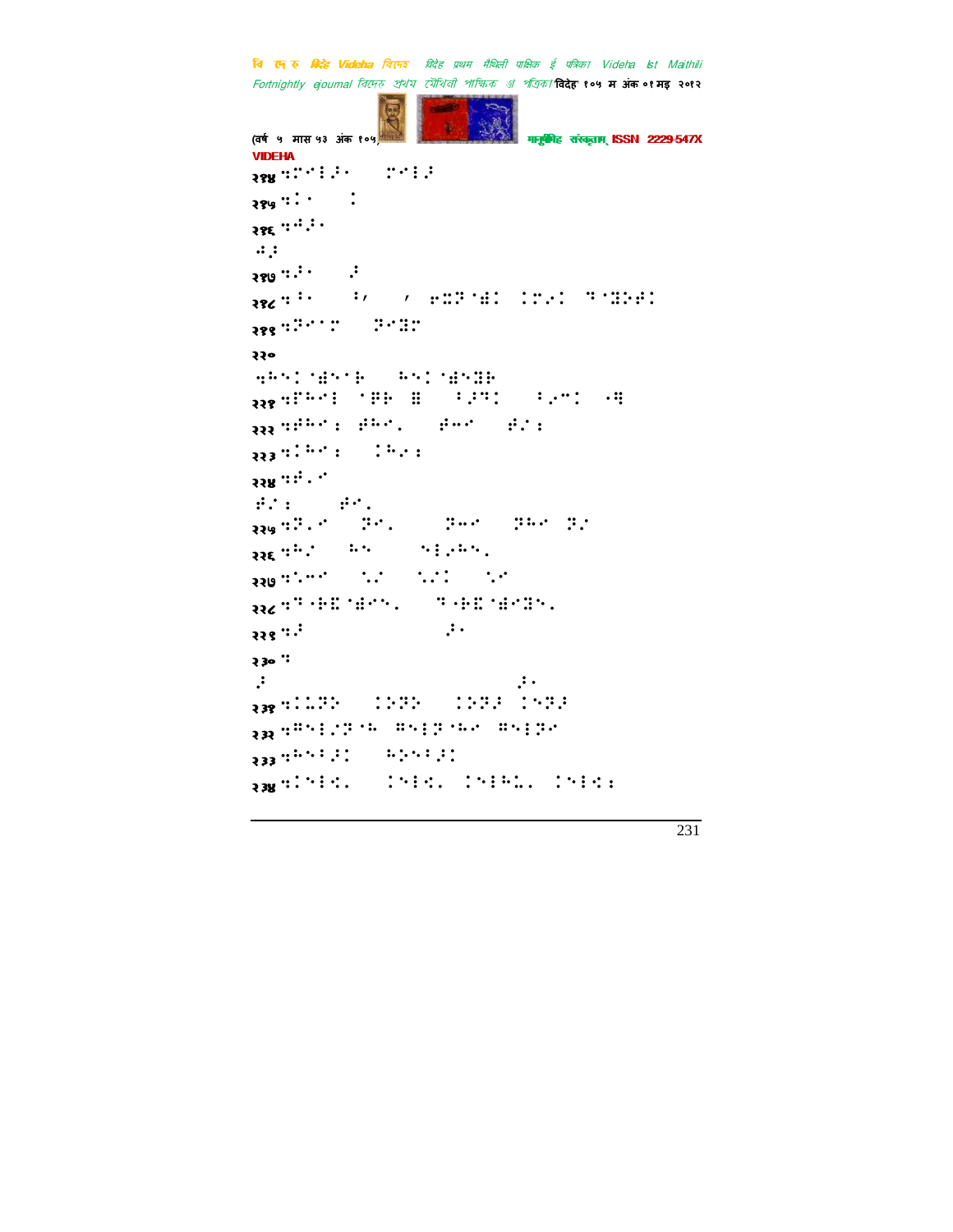```
चि एत् रू मिन्हे Videha निएन्थ विदेह प्रथम मैथिली पाक्षिक ई पत्रिका Videha Ist Maithili
Fortnightly e Magazine বিদেত প্ৰথম মৌথিনী পাক্ষিক প্ৰ'বিदेह'१०५ म अंक०१ मइ २०१२ (वर्ष
५ मास५३ अंक१०५) मानुसार संस्कृताम् ISSN 2229-547X VIDEHA
२३५⣒⣁⣅!⢽!⣁.!⣁⣅!⢽!⣁⣅!
२३६ परिमेण २००० सा
\mathbf{a}_1 ) denote the contract \mathbf{a}_2 is the contract of \mathbf{b}_2boe*0⢼⣒!⢼A(.⢼A(!0⢼A⢳.⢼A⢳!
२३८ में लिया है। यह स्
२३९⣒⣃⣅2⢳⣅E.⣃⣅2⢳⣅E.!⣃⣅2⢼⣐!
280 : 2\frac{1}{2}: 2\frac{1}{2} : 2\frac{1}{2}२४१⣒⢳⢵⢽.!⢳⢵⢽0!⢳⢵⢽⢳0!
२४२⣒⢵.⢷⢼!⢵!⣉⣝⢼!
As a contract the contract of the contract of the contract of the contract of the contract of the contract of
t_{\rm b} the 0.01<sub>२४३</sub> वर्टन किल - २००८ होटा किल - २० किल - २० -
\ddots२४४⣒⢹B⢷⣏⣞E0!⢹B⢷⣏⣞⣝E!
२४५
⣒⣉⢼20!⢼2!!
२४६ °C Particle Company of Band Particle Particle Particle Particle Particle Particle Particle Particle Particle
२४७ ∵<sup>.:</sup> ∶
     \frac{3!}{2!}Energy \frac{3!}{2!}२४८ <sup>:: :</sup> : :
२४९ <sup>01: २</sup>२ वर्ष करण
2\frac{1}{90} \frac{1}{90} \frac{1}{90} \frac{1}{90} \frac{1}{90} \frac{1}{90} \frac{1}{90} \frac{1}{90} \frac{1}{90} \frac{1}{90} \frac{1}{90} \frac{1}{90}२५१⣒⣅⢽⢵0!⢵⢽⢵0!⢵⢽⢳⣅E0!
२५२⣒⢶⢼⢷⢾⢴!⢸j!⢻20!⢸!⢻20!⢸⣝!⢻2!
२५३⣒⢵⢽⢼0!⢽⢼0!⢽⢽⢼0⢽⢼!
२५४ <sup>..</sup> .
```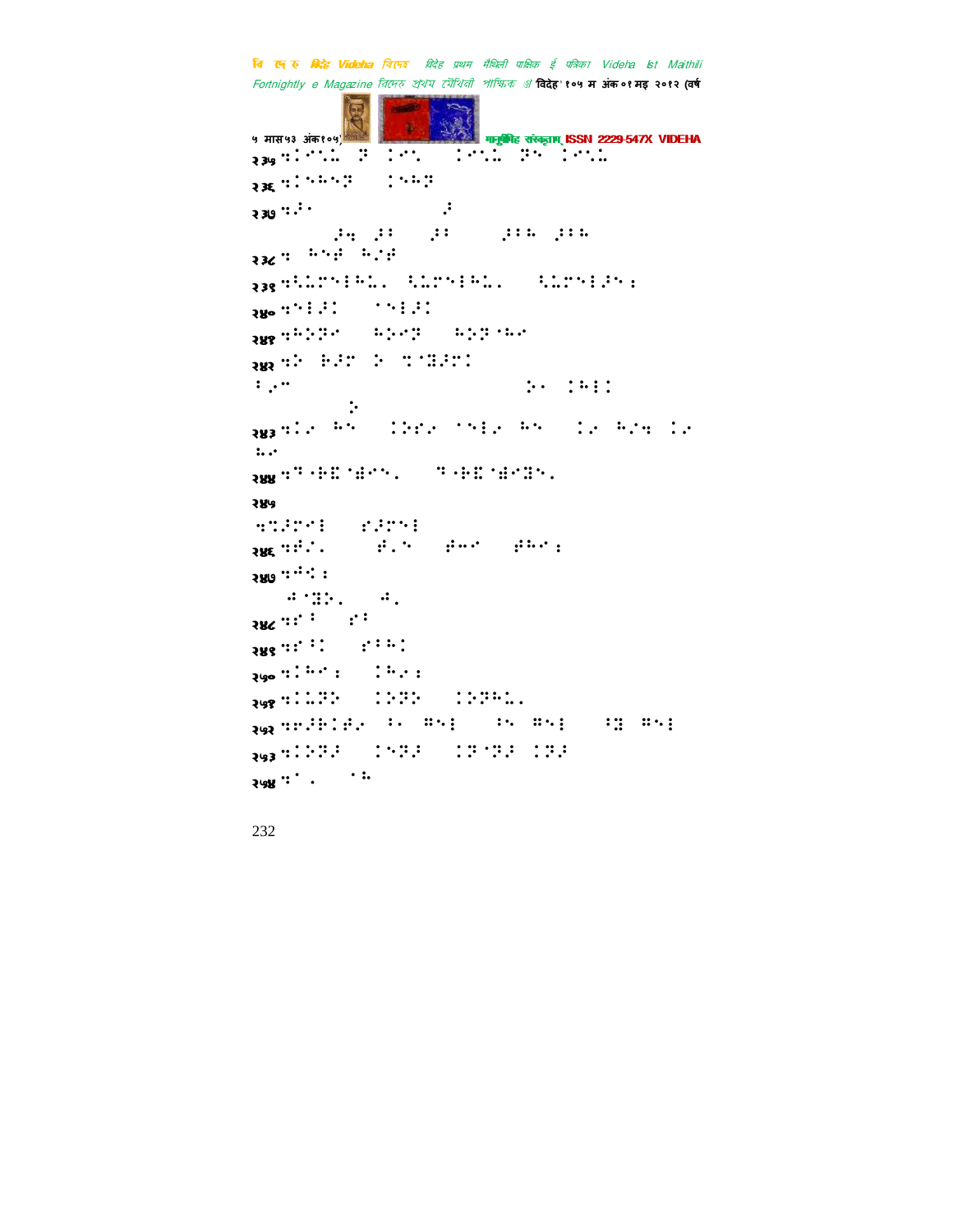चि एत् रू मिन्हे Videha निएन्थ विदेह प्रथम मैथिली पाक्षिक ई पत्रिका Videha Ist Maithili Fortnightly ejournal -  -  'वदेह' १०५ म अंक ०१मइ २०१२

**County** 

```
(वर्ष ५ मास ५३ अंक १०५) मानुसार में मानुसार संस्कृतम् ISSN 2229-547X
VIDEHA 
२५५ थ<sup>ः : :</sup> : : : : : : : :
२७६ : <sup>21</sup> : 2
⢻2⢼⢳!)⢷⣙!/⢷⣇⢷⢾⢽*!!
२५७ सा २००१ का २००१ मध्य पुरुष करने के दौर र इस्ता पुरुष करने के दौर र इसके पुरुष करने के दौर र इसके पुरुष करन<br>जनसङ्ख्या
२५८ HID 2012 2012 2012 2012 2013
२५९ थे <sup>19</sup>91 - 1992 - 1992 - 1992
२६० अधिकांत संकट ( Paris Paris Paris Paris Paris Paris Paris Paris Paris Paris Paris Paris Paris Paris Paris P
//⣚⢵2⢽⢳0!/⣚A⣊2⢽0!
२६१ प्रशिक्षा अधिकारिक अधिकारिक प्रतिक्षेत्र
२६२⣒⢳⣞⢷0!⢳⣞⣝⢷!
२६३⣒/⢳2!⢿⢷!⢷⢳⢽!⣟0!A⢴^!⢷⢳⢽!⣟!
२६४⣒⢼⢼⢷⢼⢽⢾!A⢼⢷⢴!/⢷⣝⢵⢻!⣅^⢾!
T / T€19212 9 19212 9 1922<br>'Lese de Caractello de Poeme Core
                                ⣇⢻⢷⢳!)A⢼⢷⢴*!!/⢷⣝⢵⢻!⣅^⢾!
२६५ º : '२ : ' I : ' 1 : ' " : ' | : ' | : ' | : ' | : ' | : ' | : ' | : ' | : ' | : ' | : ' | : ' | : ' | : '
\ddot{\cdot} :
२६६⣒⣁1⢽⢳.!⣁⢽⢳!
२६७ : में से से से से अपने स्थान के अपने स्थान के अपने स्थान के अपने स्थान के अपने स्थान के अपने स्
२६८ <sup>(111</sup>) भारतीय समित
२६९ <sup>011</sup>ं<sup>0</sup> के प्रदेश
२७० : २० लं ला होते.
२७१
⣒⣈⢼⢾0!⣈⢾0!⣈1⢾!!
२७२ मधील १९९१ - अमेरिकेच संस्था अस्ति केली प्राप्त करते हैं।
२७३⣒⣉⣅⢷⣅0!⣉⣅⢷⣅⢳!
```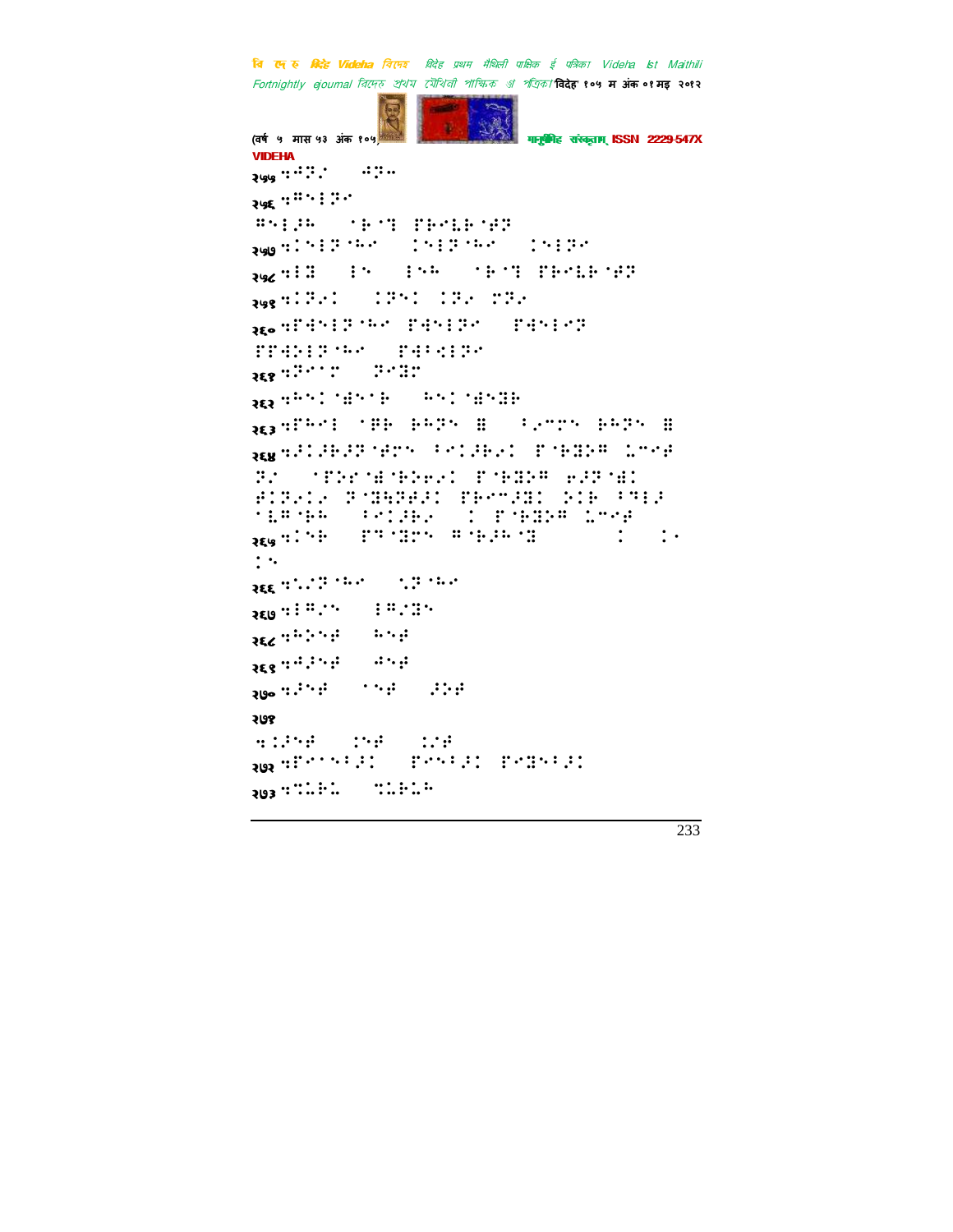५ मास५३ अंक१०५) मान्य महिला मानुसीह संस्कृतम् ISSN 2229-547X VIDEHA २७४⣒⣉⣅⢷⣅⢳0!⣉⣅⢷⣅! २७५⣒⢾⢼⢳0⢵⢾⢼⢳0!⢾⢼⢳0!⣊⢾⢼⢳! २७६ परमेशांत का सामान पर प्रकार करने हैं। २७७ परमिलिक कर में में अपने के २७८ : <sup>21</sup>: 20  $208$  :  $\therefore$   $\therefore$   $\therefore$ २८० भनिष्य सामान्य अपा २८१ प<sup>9</sup> में प्राप्त करना करना है। अपने महार 2⢻2⢴⢳⣒\*! २८२ : 2019: 2019: 2021 २८३ : २००२:२२ : २००२:२२ : २००२:२ २८४⣒!⢾⢼⢳0!⢾10!⢾! २८५⣒!⢻⢼⣝A0!⢻⢼A0!⢻A! २८६ में मंगेरी क्षेत्रीय क्षेत्रीय क्षेत्रीय क्षेत्रीय क्षेत्र २८७⣒⢷⢼0⢷⢼0!⢷⢼!)⢸⢼⢾!⢷⢼!⢻2\*! २८८⣒⢳1⢾!⢷⢳⢴0⢹⣈1⢾!⢷⢳⢴0!⢳1⢾!⣁2⣊⣐0!  $192$   $192$   $192$ )// THE THING AND THING THAT THAT HAS NOT .!⢼⢷!A⣅⣔10!A⣅⣔1⢾!)A⣅⣔10!A⣅⣔1!⣁⢴-! ⣅⢹⢼!A⣅⣔1⢾.A⣅⣔1⢾\*0!1⢾0!1⣒! 1B28 1B24 72 7284 121 1224 A^210 A^210 A^210 A^210 A 210 A 210 A 210 A 210 A 210 A 210 A 210 A 210 A 210 A 210 A 210 A 210 A 210 A 210 A 2 A⢽⣒!⢷⢼⢾0!⢷⢼⢾⣅!A⣅⣔1!⢼!A⣅⣔1⢾!⢷! /⢽./⢽!⢺⢻⢳/⢷!/⢷⣝⢵⢻!⢴^⢴⢽!⣁⣒! AGANA AGANG ALA ANG ANG ANG ANG ANG A  $\ddotsc$ २८९ : प्राप्ताः प्राप्ताः प्रशासक २९० <sup>वा अ</sup>से होती होती होती.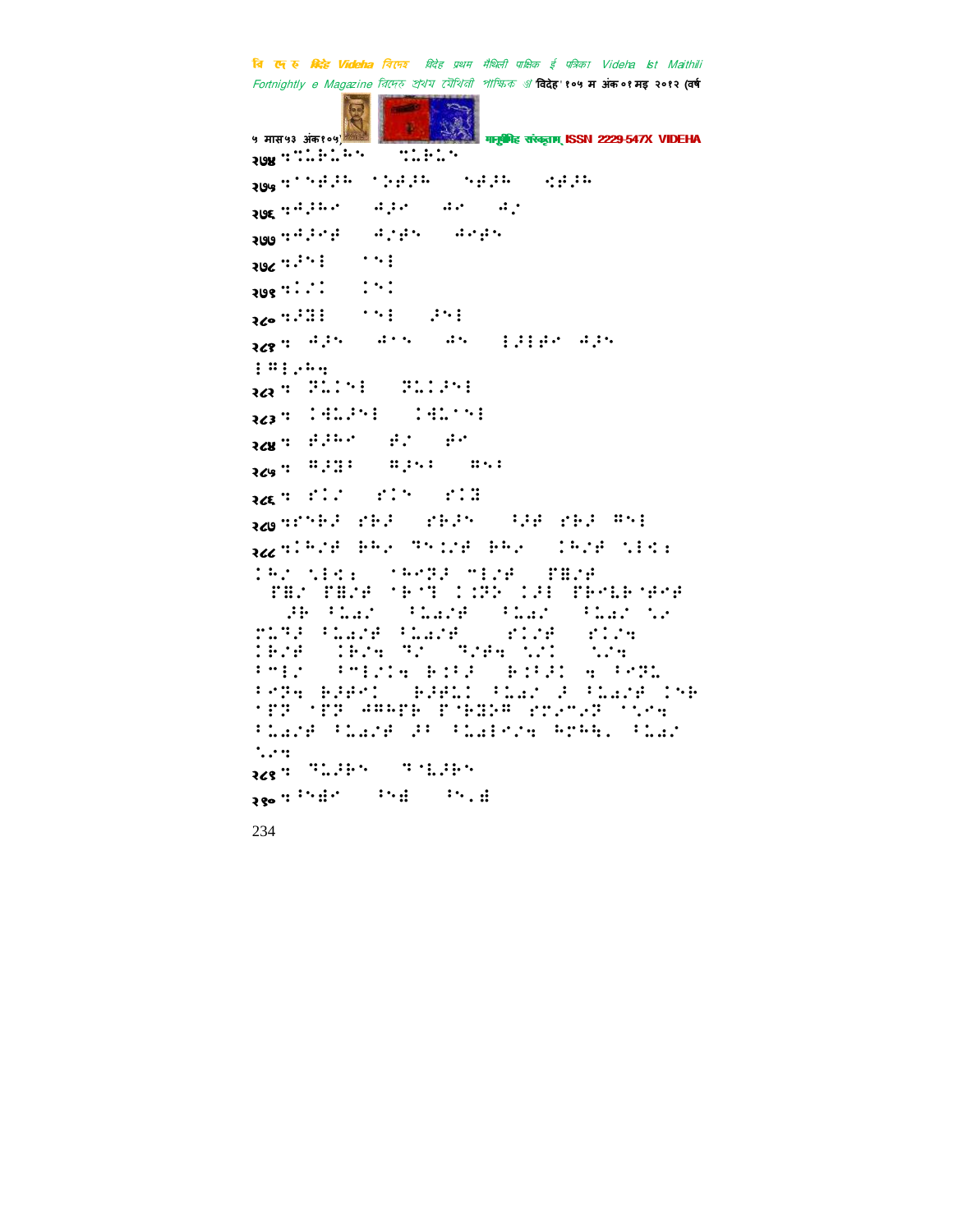```
चि एत् रू मिन्हे Videha निएन्थ विदेह प्रथम मैथिली पाक्षिक ई पत्रिका Videha Ist Maithili
Fortnightly ejournal -

 
 -
 
 'वदेह' १०५ म अंक ०१मइ २०१२ 
(वर्ष ५ मास ५३ अंक १०५) मानुसार में मानुसार संस्कृतम् ISSN 2229-547X
VIDEHA 
२९१ :⣈⢽0!⣈⢴⢽0!!⣈⣅⢽⢼!)⢸⢵⢷!⣈⢽0!⢸⢵⢷!⣈⢴⢽*!!
\frac{1}{282} or \frac{1}{2} : \frac{1}{2} : \frac{1}{2} : \frac{1}{2} : \frac{1}{2} : \frac{1}{2} : \frac{1}{2} : \frac{1}{2} : \frac{1}{2} : \frac{1}{2} : \frac{1}{2} : \frac{1}{2} : \frac{1}{2} : \frac{1}{2} : \frac{1}{2} : \frac{1}{2} : \frac{1}{2} : \283 \cdots \cdots\frac{1}{2} \frac{1}{2} \frac{1}{2} \frac{1}{2} \frac{1}{2} \frac{1}{2} \frac{1}{2}२९४⣒j0!E!)⣅⢹⢼!⢹j-!2j*!
२९५⣒⢾⢾⣇-)⢾⢴⢽!⢿⢷!2!A⢹2⢼!
/⣅⢽⢷⣅⢾!!⢼!⣞⢼!⢹⢵⢷!⣅/⣝⢵⢻*!
⢼⢹!A⢹2⢼!⢾⣇!⢼⢹⣒!⢳⢾⢾⣇0!⢳⢾⣇0!
\overline{1}B 'de 'd 'de alle 'de 'de alle 'de '
 ⢵⢽⢵!⢼⣇⣉⣝⢾⢼!1⣙2⢴!⢽1!⣁⣒!
\mathbb{R} \mathbb{C} \mathbb{C} \mathbb{C} \mathbb{C} \mathbb{C} \mathbb{C} \mathbb{C} \mathbb{C} \mathbb{C} \mathbb{C} \mathbb{C} \mathbb{C} \mathbb{C} \mathbb{C} \mathbb{C} \mathbb{C} \mathbb{C} \mathbb{C} \mathbb{C} \mathbb{C} \mathbb{C} \mathbb{C} \mathbb{C} \mathbb{C२९६ में पियेज़ - कियाज़
२९७ : 112 E.H.P. 112 E.H.P. 120 E.H.P. 120
२९८
WELFI. PRODUCT:
२९९⣒⣇⢼⢷⢾⢾⢼0!⣇⢼⢷⢾⢼!
३००⣒!⢽⢾⢷⢷⢼⣏⣞⢷⣝0!
⢽⢾⢷⢷⢼⣏⣞⢷⢴⣝!
308 : 12.72 12.12३०२⣒2⣁⣅⢷⢼-!⢽⣁⣅⢷⢼!
302 : 1.38: : 1.82Sharp Sharp
303 20330y \cdots \cdots \cdots304 :: :: :: :: ::3^\circE\cdot \cdot \cdot \cdot \cdot \cdot \cdot
```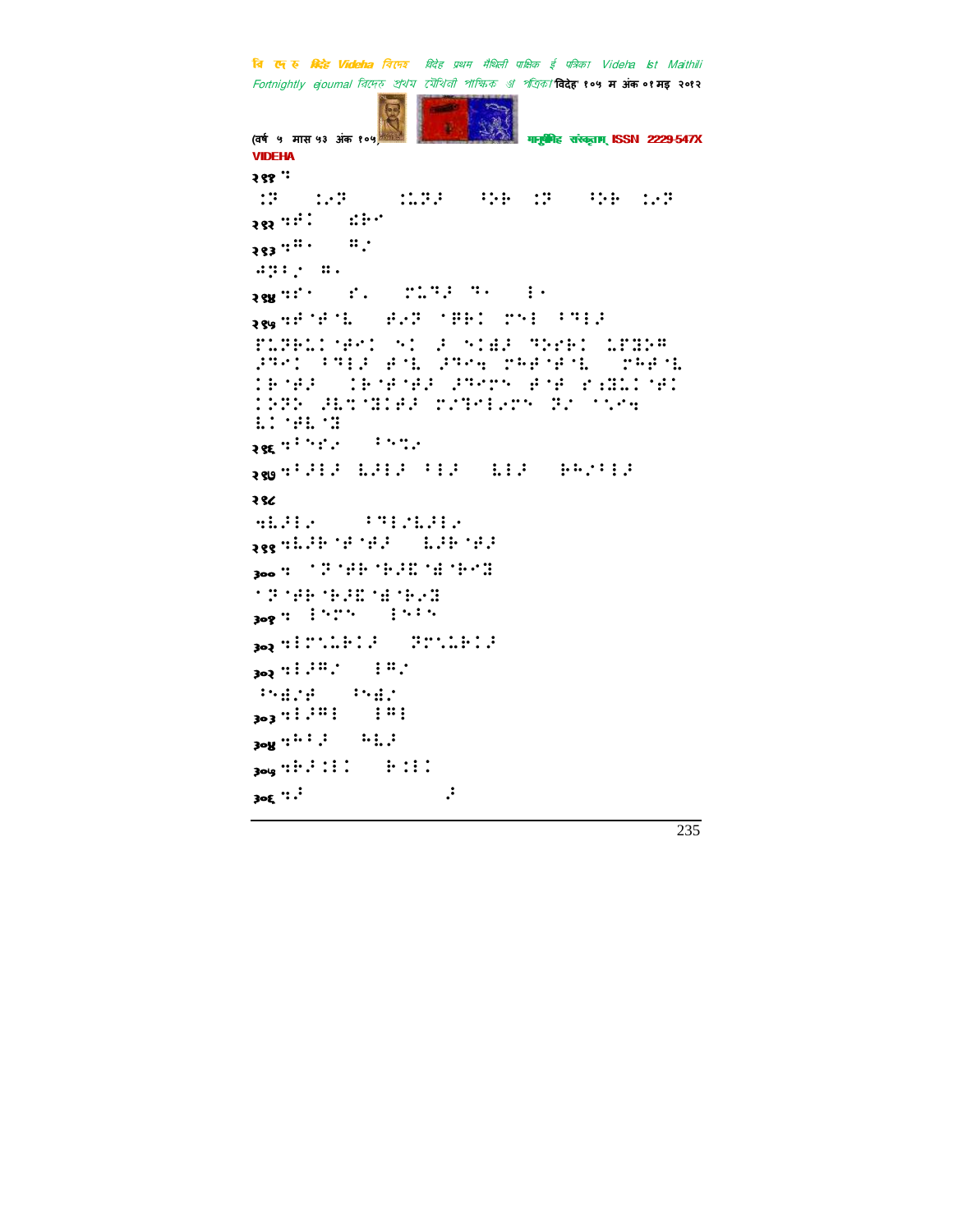

५ मास५३ अंक१०५) मानुसिंह संस्कृताम् ISSN 2229-547X VIDEHA الِّذِي الَّذِينَ الْبَيْنَ الْبَيْنَ الْبَيْنَ الْبَيْنَ الْبَيْنَ الْبَيْنَ ال ३०८⣒!j!⢷!⣇⣝⣇⢳⢼⢷!⣉A⢹!⢽⢾! ⢼⢾⢷-!⣝⣙⢼⣐⢸⣇!A⢴^!⢽1⣒!  $308$   $: 1010$ ३१०⣒! **₽₽N** (21 PR) PR2 (212 ३११⣒⢾⢼⢻⢾0!⢾⢼⢾!  $383$   $\therefore$   $\therefore$   $\therefore$   $\therefore$   $\therefore$   $\therefore$   $\therefore$   $\therefore$   $\therefore$   $\therefore$   $\therefore$   $\therefore$   $\therefore$   $\therefore$   $\therefore$   $\therefore$   $\therefore$   $\therefore$   $\therefore$   $\therefore$   $\therefore$   $\therefore$   $\therefore$   $\therefore$   $\therefore$   $\therefore$   $\therefore$   $\therefore$   $\therefore$   $\therefore$   $\therefore$   $\therefore$   $\therefore$   $\therefore$   $\therefore$   $\therefore$  $\frac{383}{253} \pi^{\frac{1}{2}} \mathcal{V} \sigma \mathcal{P} = \frac{1}{2} \mathcal{V} \mathcal{P} \sigma = \frac{1}{2} \mathcal{V} \sigma \mathcal{P} \sigma$  $388$   $\frac{12}{36}$   $\frac{12}{36}$ ३१५⣒⢼⢻⢺0!⢼⢻^0!⢼⢻⢾!  $385$ <sup> $\cdot$ </sup>:  $\cdot$   $\cdot$   $\cdot$   $\cdot$ txbmmpx\*0.000 and txbmmpx\*0.000 and txbmmpx\*0.000 and txbmmpx\*0.000 and txbmmpx\*0.000 and txbmmpx\*0.000 and txb<br>The contract of the contract of the contract of the contract of the contract of the contract of the contract o <sub>३१७</sub> सः अधि अक्षेत्रप्रदेशस्य अधिकारित्रस्य अधिकारित्रस्य अधिकारित्रस्य अधिकारित्रस्य अ

## $888 : : :$

| $\dddot{\mathbf{z}}$ |  |  |  |  |
|----------------------|--|--|--|--|
| $\dddot{\mathbf{z}}$ |  |  |  |  |
|                      |  |  |  |  |
|                      |  |  |  |  |
| •:                   |  |  |  |  |

236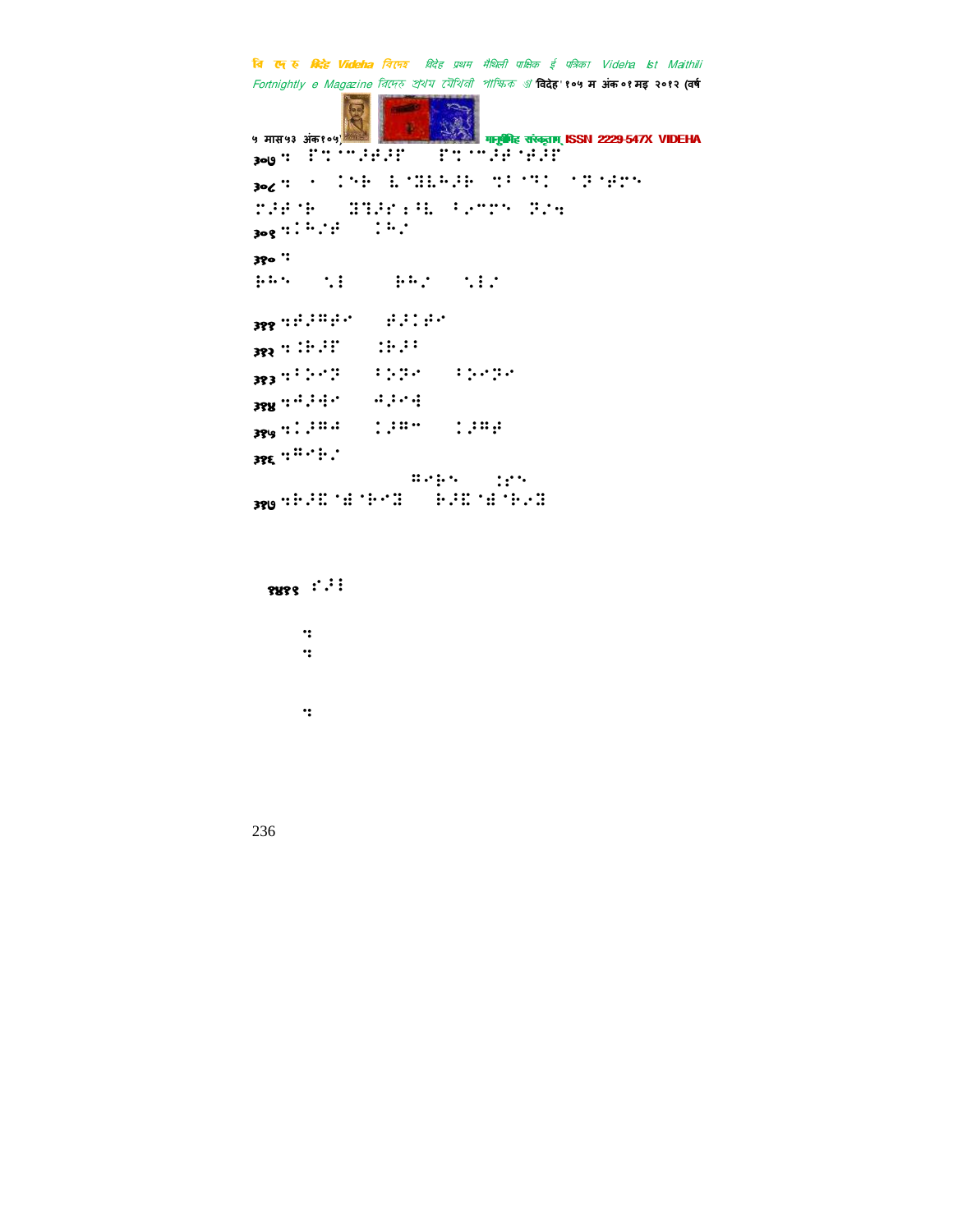चि एत् रू मिन्हे Videha निएन्थ विदेह प्रथम मैथिली पाक्षिक ई पत्रिका Videha Ist Maithili Fortnightly ejournal রিদেত প্রথম মৌথিনী পাক্ষিক ঐ পত্রিকা'**বিदेह १०५ म अंक ०१ मइ २०१२** 



VIDEHA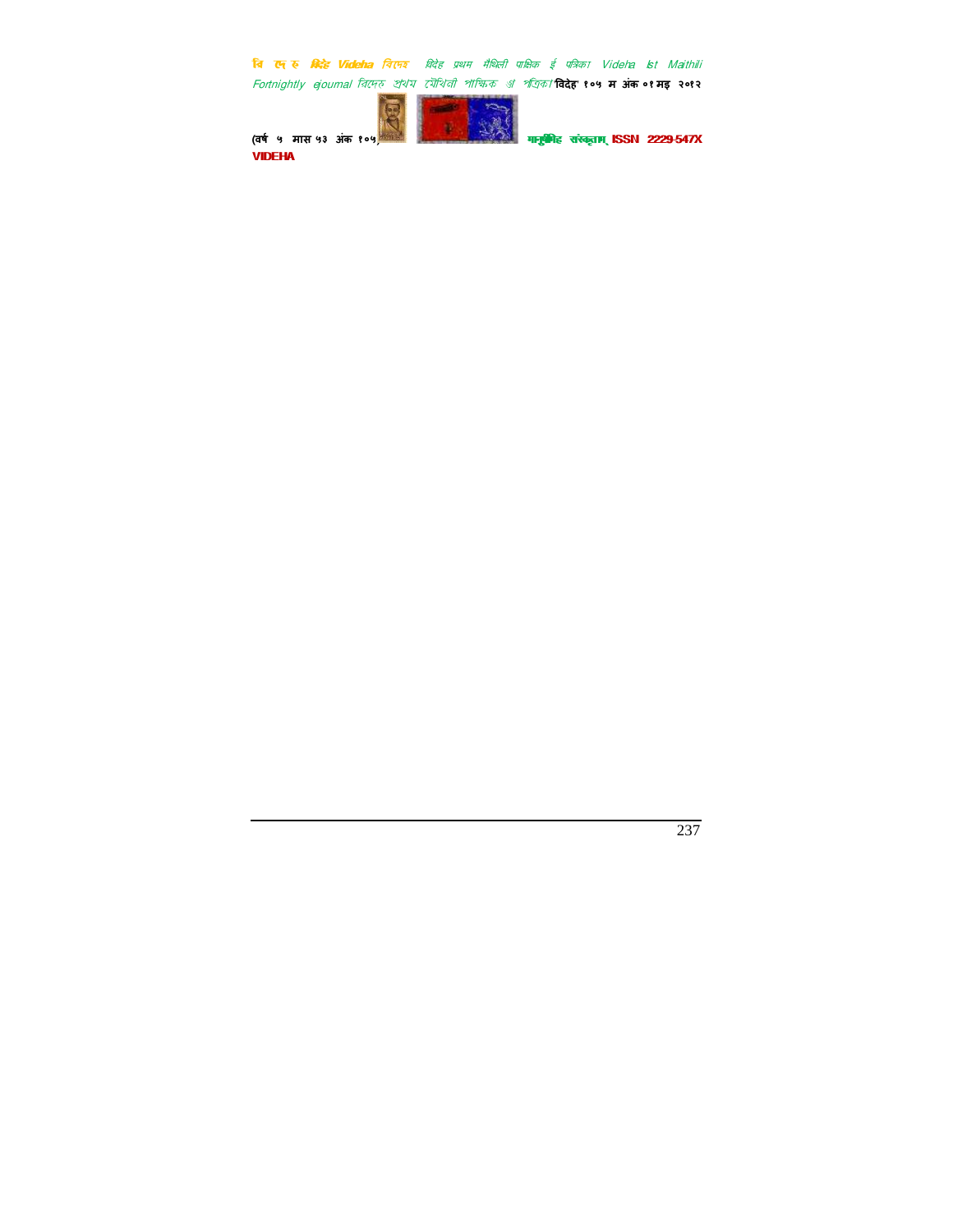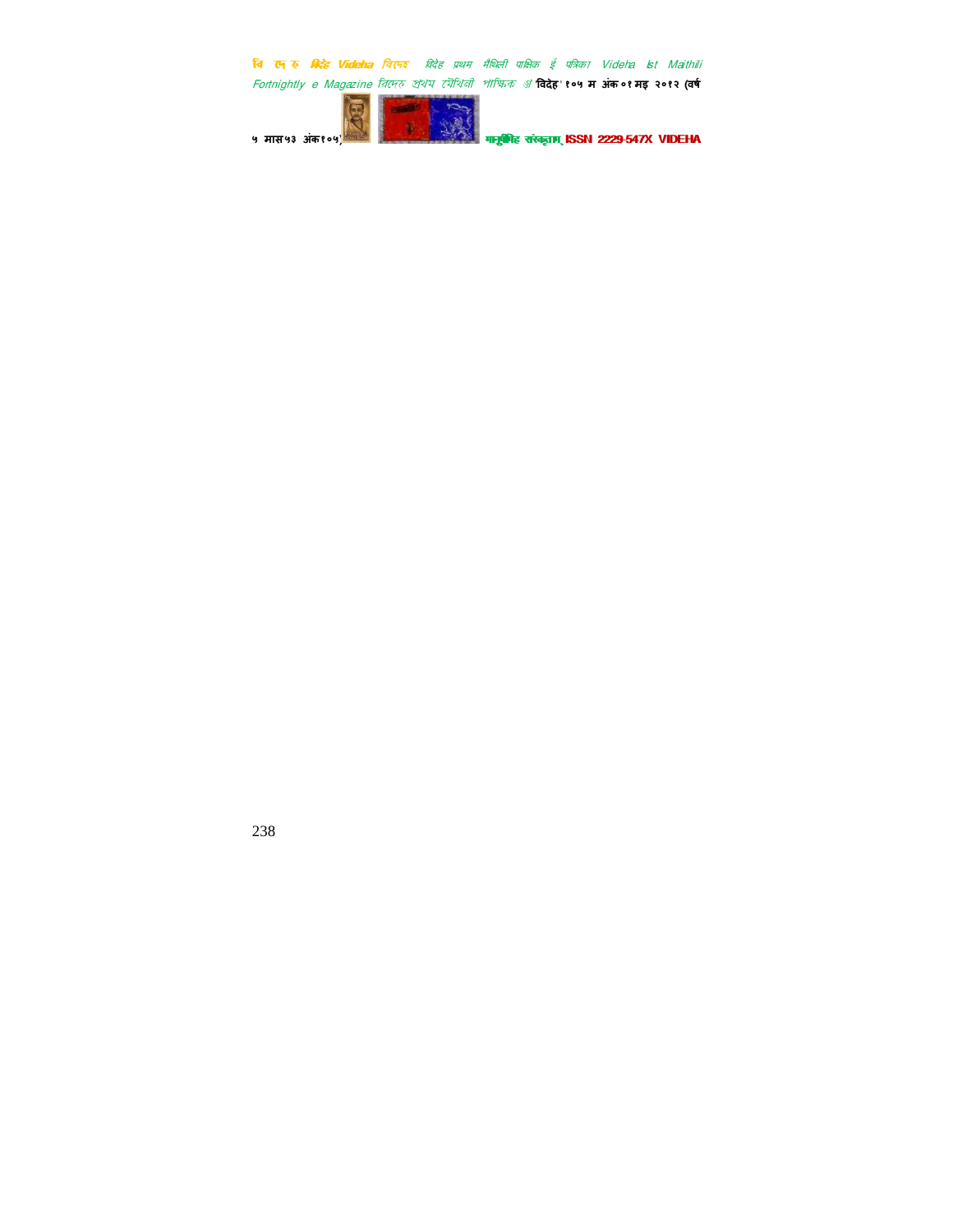चि एत् रू मिन्हे Videha निएन्थ विदेह प्रथम मैथिली पाक्षिक ई पत्रिका Videha Ist Maithili Fortnightly ejournal রিদেত প্রথম মৌথিনী পাক্ষিক ঐ পত্রিকা'**বিदेह १०५ म अंक ०१ मइ २०१२** 



VIDEHA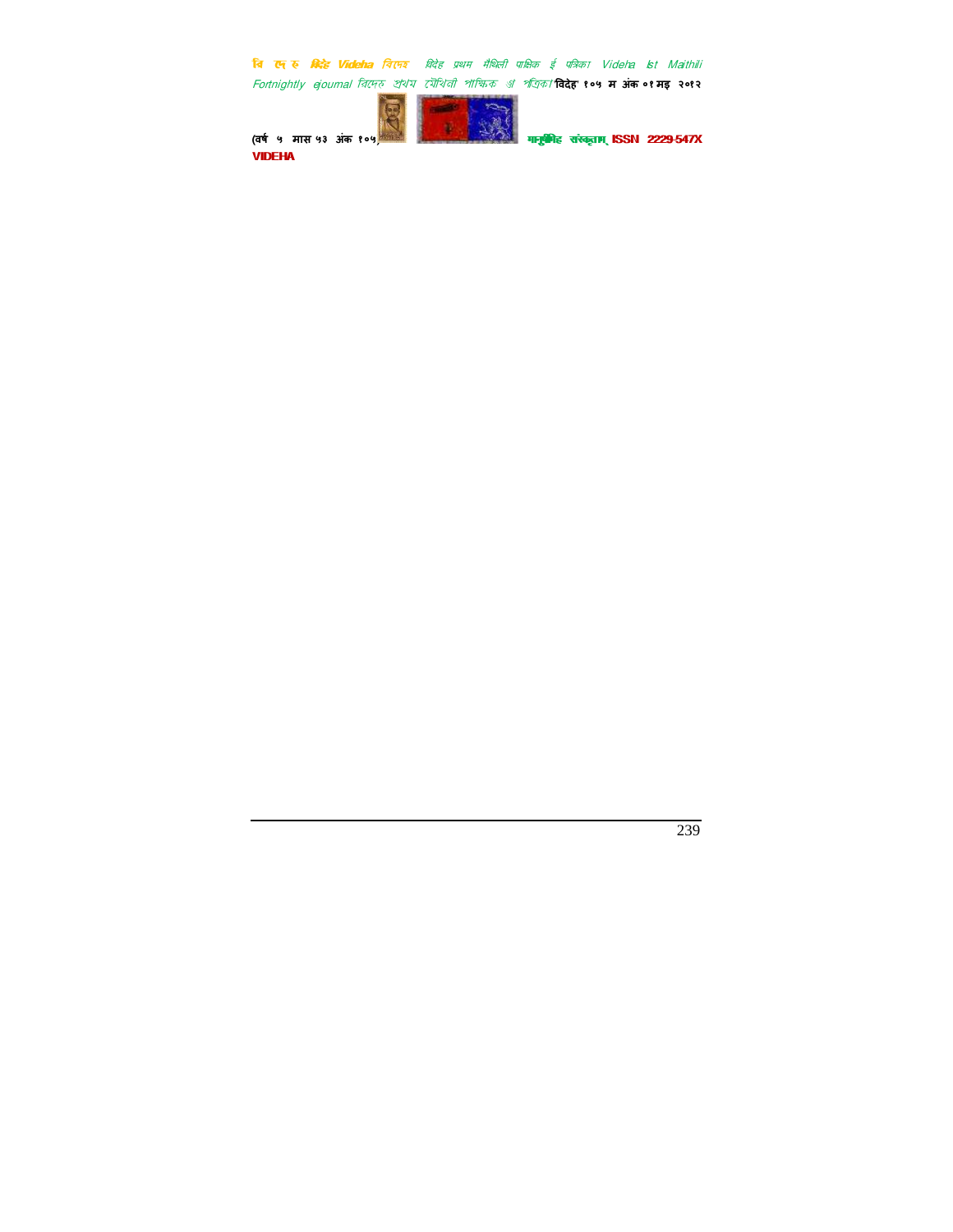

१⣒⣇⢹⢳!⢴./⢾⢷⢼!⢸⣞⢼!/⣅⢷⢼⢽!⣐! A⢷2-!⢾⢷⢳⣅⢾⢼!⢼!⢹⣇⢽⢼⢻⢷⢴!⢷⣓/!

LATHE & PROPERTY PROPERTY

⣇⢹⢳!⢴./⢾⢷⢼!५०!E!⢼⢻⢼E!⣐!

२⣒1⣙2⢴!/⢵⣙⢴!⣋⢼⣅⢽2⢵⣋!Nbjuijmj!

३⣒1⣙2⢴!ऑ⣋⣝⢵!⣐2⢽!Nbjuijmj!

 $y$ arviški konstantinisti († 1192)

ुच:राष्ट्रात एरसे कर्ताट । त्यात्मरा एरसे कर्ताट । ⢼!^⢾⢷!Njuijmb!Qbjoujoh0!

#⣇⢹⢳#!⢳!⢸!⢳⣝⢵⢻⢴!2⣐/⢷!⢳⢵!  $\mathcal{A}$  : The again

 $\epsilon$ shemba (22981) (10188 ius;00wjefibration;00wjefibration;00wjefibration;00wjefibration;00wjefibration;00wjefibration;00wjefibration;0

७∰ि प्राप्त होते. जस्मा अस्तित्वा अस्तित्वा अस्तित्वा अस्तित्वा अस्तित्वा अस्तित्वा अस्तित्वा अस्तित्वा अस्तित

bhash bhash ann an chuid ann an chuid an chuid an chuid an chuid an chuid an chuid an chuid an chuid an chuid a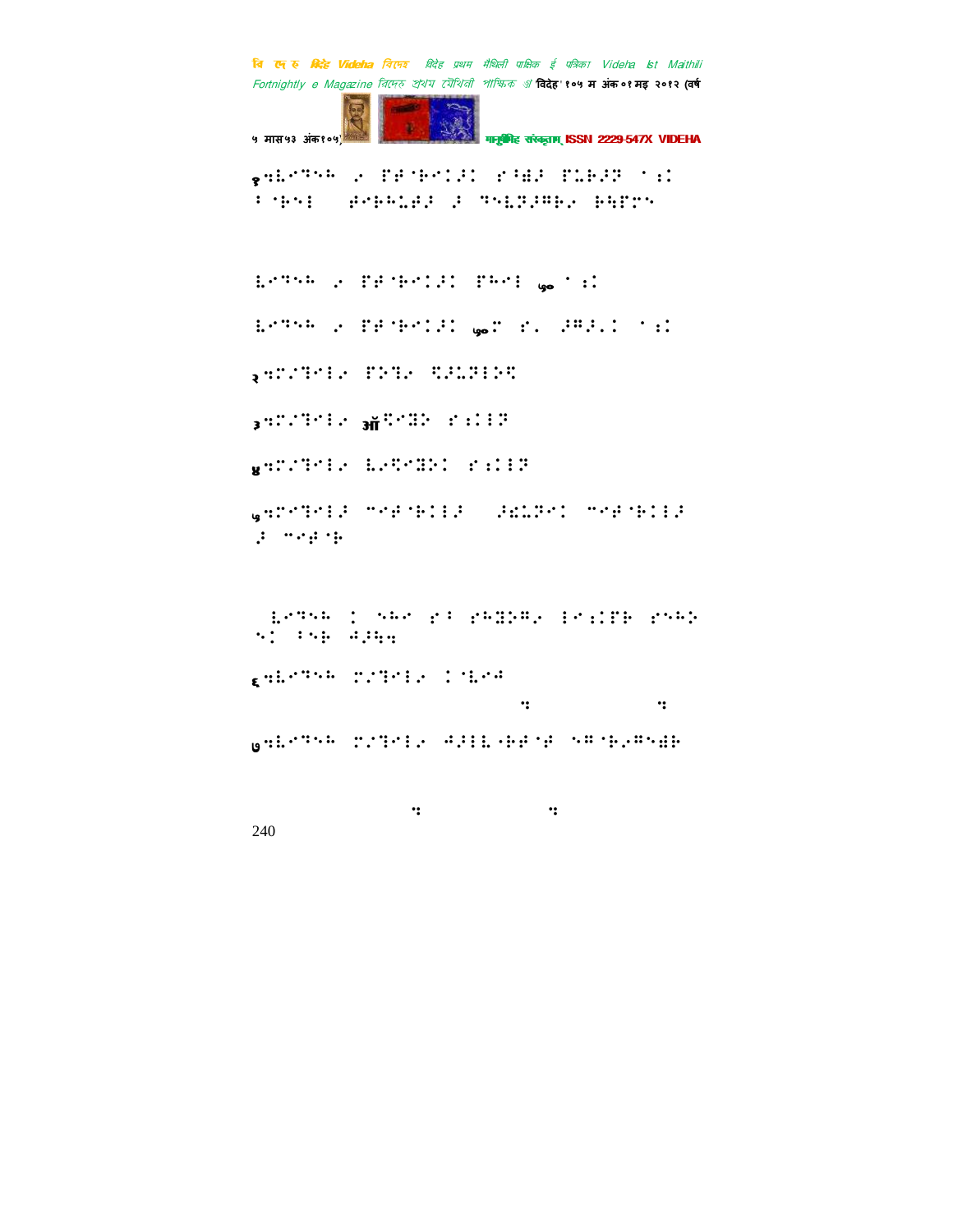```
चि एत् रू मिन्हे Videha निएन्थ विदेह प्रथम मैथिली पाक्षिक ई पत्रिका Videha Ist Maithili
Fortnightly ejournal রিদেত প্রথম মৌথিনী পাক্ষিক ঐ পত্রিকা'বিदेह १०५ म अंक ०१ मइ २०१२
(वर्ष ५ मास ५३ अंक १०५) मानुसार संस्कृताम् ISSN 2229-547X
VIDEHA 
                                                                                    241
८⣒⣇⢹⢳!1⣙2⢴!⢼⢳⢾⣝!⣐⢻⢷⢺⢴!
^{\prime} 34789
bsuch the control of the control of the control of the control of the control of the control of the control of
९⣒⣇⢹⢳!/⣓⢷⣇.⢷⣓/!#⢸⢼2⢷!⢻⢼⣁#!!
iuuq;00hbkfoesbuiblvs⣒cmphtq
puòde della contra
१० सक्रमण स्थान का अधिकारित स्थान का अधिकारित स्थान का अधिकारित स्थान का अधिकारित स्थान का अधिकारित स्थान का अ<br>इन्द्र संस्कृतिकारित स्थान का अधिकारित स्थान का अधिकारित स्थान का अधिकारित स्थान का अधिकारित स्थान का अधिकारि
iuuq;00wjefib234 ministerii dpn
१<mark>१</mark>९ : 102 : 102 : 102 : 102 : 102 : 102 : 102 : 102 : 102 : 102 : 102 : 102 : 102 : 102 : 102 : 102 : 102 : 10
ius;00wjefib234,000wjefib234
१२ %) हिल्ला देवा देवा हे जाने के सामान्य स्थान करते होता.<br>१९७९ जनसङ्ख्या
  )⣙2⢼◌़⢿⢷*!⢺⢼2⣇B⢷⢾⢾!)A2⣍⢻*!!
tbefore the control of the control of the control of the control of the control of the control of the control of the control of the control of the control of the control of the control of the control of the control of the 
१३⣒!⣇⢹⢳;A⢷2;!1⣙2⢴!A⢷2;!
/⢳2!A⢷!⣇⢹⢳!⢹⣇⢼⢷⢼!
csbjmmformation of the control of the control of the control of the control of the control of the control of the control of the control of the control of the control of the control of the control of the control of the cont
१४ <sup>w</sup>ite<br>JTU JEFIB II HEFT
bsdie bedruik in der deutsche bedruik in der deutsche bedruik in der deutsche bedruik in der deutsche bedruik 
१५⣒!⣇⢹⢳!/⢷⣙!1⣙2⢴!/⢼⢿!⢴!
/⢾⢷⢼!1⣙2⢴!/⢵⣙⢴!⢼⢷⢼⣇!
q_1cmphtq_2dpuij\alpha
```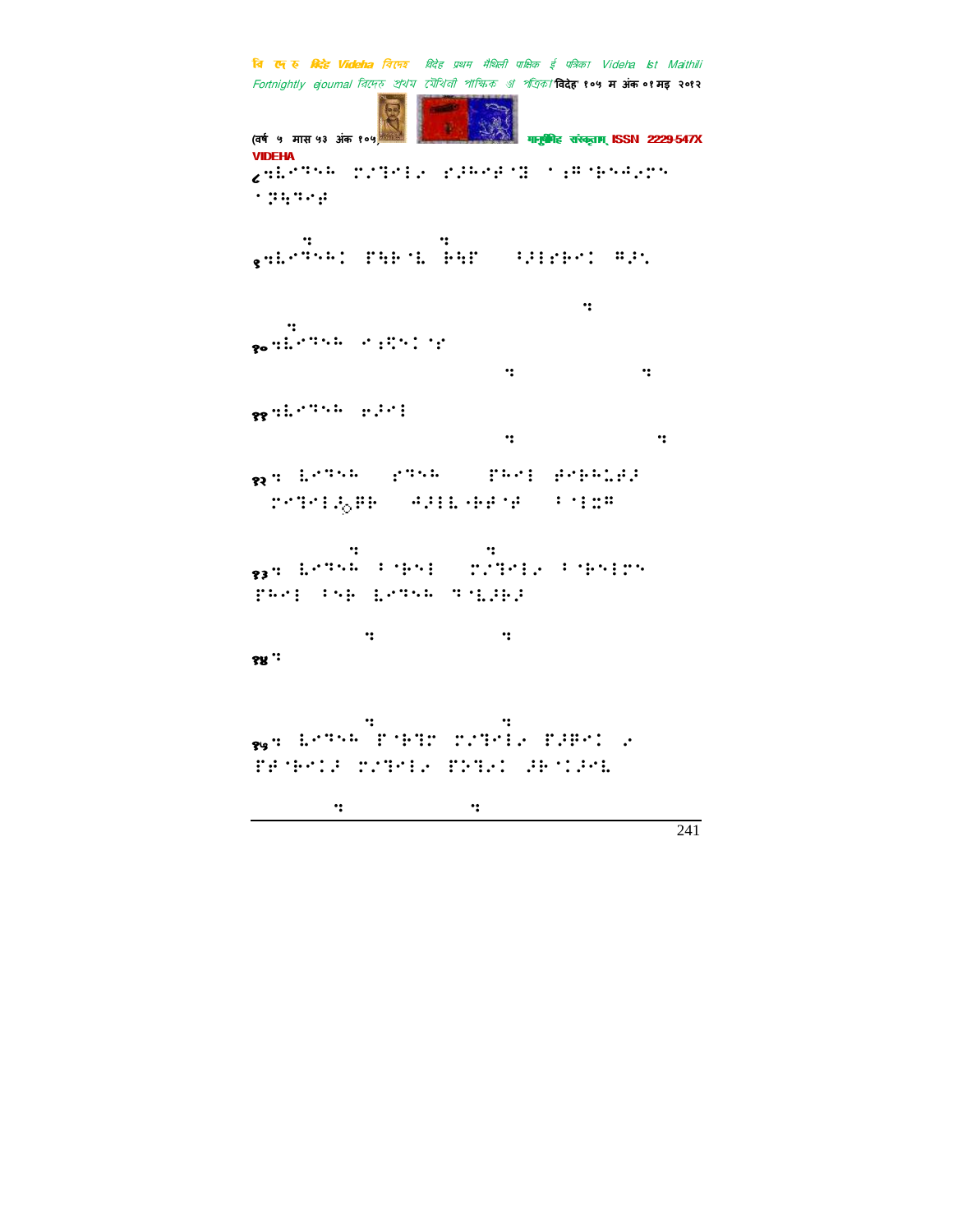

५ मास५३ अंक१०५) मानुसीह संस्कृतम् ISSN 2229-547X VIDEHA

 $\epsilon$ ९६ से अर्थातिक विश्वविद्या विश्वविद्या विश्वविद्या विश्वविद्या विश्वविद्या विश /⢾⢷⢼!ऑ⣋⣝⢵!⢼⢷⢼⣇!

by the control of the control of the control of the control of the control of the control of the control of the <sub>१७</sub>५ ६८°९५ हे १७% हे १८९४ हे इ.स. १८९७ हे /⢾⢷⢼!⣇⢴⣋⣝⢵!⢼⢷⢼⣇!

where  $\mathbf{q}$  is the positive point of  $\mathbf{q}$  $\bm{R}$ g istrator in the control of the control  $\bm{R}$ /⢾⢷⢼!⣙2⢼!^⢾⢷2⢼-!⢼⣎⣅⢽! 2⢼!⢼!^⢾⢷2⢼!

quadratic control of the control of the control of the control of the control of the control of the control of १९९ - 2019'E - 28 - 2919'E 2019'E 2019'E 2019'E 2019'E 2019'E 2019'E 2019'E 2019'E 2019'E 2019'E 2019'E 2019'E 2⢵/⢷⣝!⢺⢼2⣇B⢷⢾⢾\*! ius;00nbjuijmbvsnjuijmbvsnjuijmbvsniuijmbvsniuijmbvsniuijmbvsniuijmbvsniuijmbvsniuijmbvsniuijmbvsniuijmbvsniui

https://www.facebook.com <sub>२०</sub>०९'२८% र २००९ हे १९४० र १९ ius in control de la control de la control de la control de la control de la control de la control de la control de la control de la control de la control de la control de la control de la control de la control de la contr  $\mathbf{q}$ <mark>२१</mark> भाषा प्राप्त हो। यो प्राप्त हो प्राप्त हो। यो प्राप्त हो प्राप्त हो। यो प्राप्त हो प्राप्त हो। यो प्राप्त हो

INE STRANGE INT

 $222$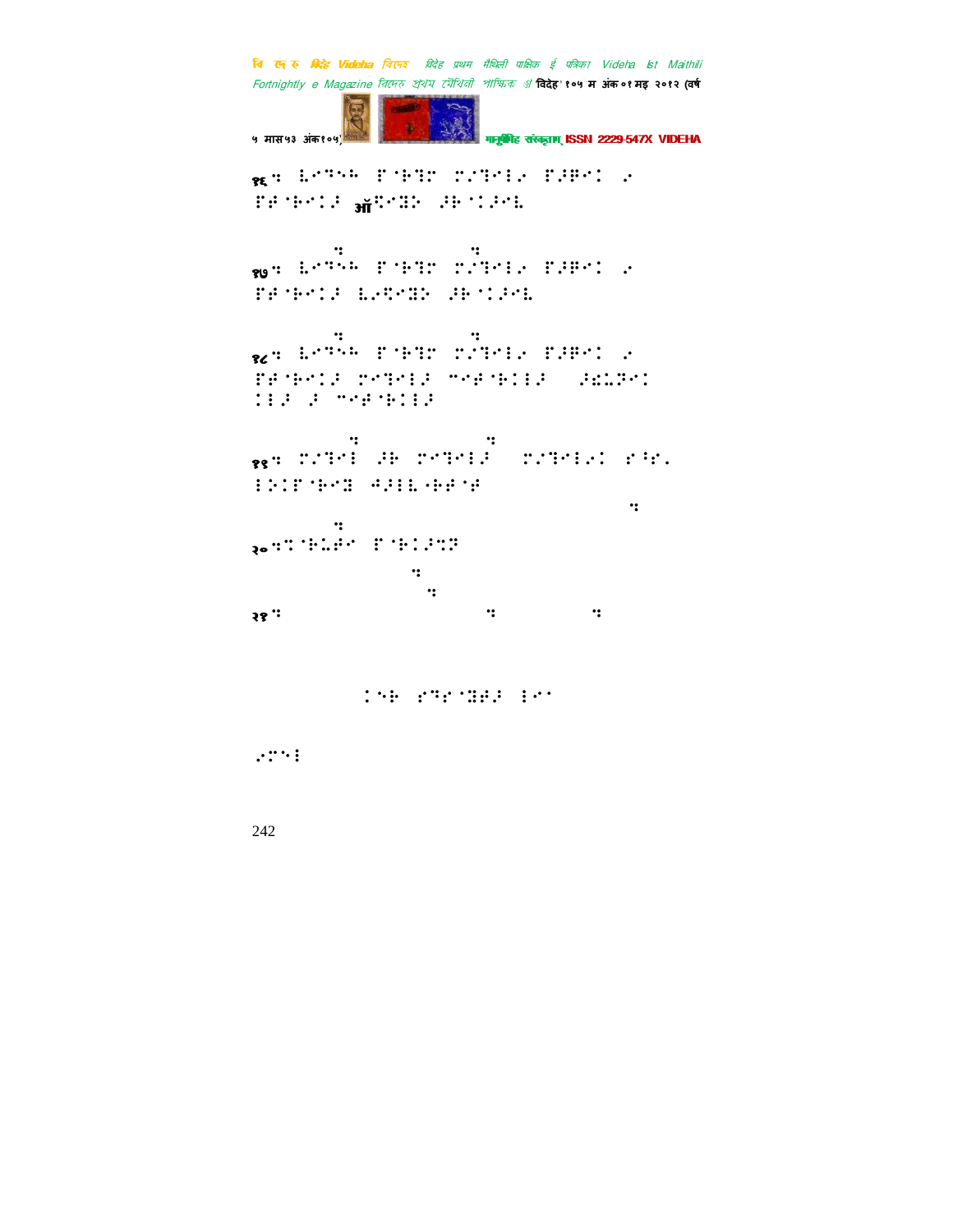```
चि एत् रू मिन्हे Videha निएन्थ विदेह प्रथम मैथिली पाक्षिक ई पत्रिका Videha Ist Maithili
Fortnightly ejournal রিদেত প্রথম মৌথিনী পাক্ষিক ঐ পত্রিকা'বিदेह १०५ म अंक ०१ मइ २०१२
(वर्ष ५ मास ५३ अंक १०५) मानुसी कारण मानुसीह संस्कृताम् ISSN 2229-547X
VIDEHA 
540 sranic 414
22<sup>u</sup>\frac{1}{2}\mathbf{v}_1<sub>२३ प</sub>समध्य राष्ट्रीय संस्था संस्था का अनुसार राष्ट्रीय संस्था का
ius;00hbkgbkgbkgbkgbkgbkgbkgbkgbkg
https://www.file.com
   <sub>२४</sub>९ प्रधानम् ।<br>जन्म
libco de la contrada de la contrada de la contrada de la contrada de la contrada de la contrada de la contrada
_{\mathbf{39}}eistra (Paralelle (10,100 inchestrate)
⢼⢹!/⢳2!/⢵⣋⢼⣞!⢼⣞!
ius (1993) in the control of the control of the control of the control of the control of the control of the co
       \cdot:
२६"२७\mathcal{P} : which we first the \mathcal{P}\mathbf{g} is a set of \mathbf{g} is a set of \mathbf{g}\alphag istre populate parti istori
esbnb, esbnb, esbnb, esbnb, esbnb, esbnb, esbnb, esbnb, esbnb, esbnb, esbnb, esbnb, esbnb, esbnb, esbnb, esbnb
२९ ::::::::::::::
ius (10ftbnbbe) in the company of the company of the company of the company of the company of the company of the company of the company of the company of the company of the company of the company of the company of the comp
<sub>३०</sub>० :2799:20 :21 :21 :21
```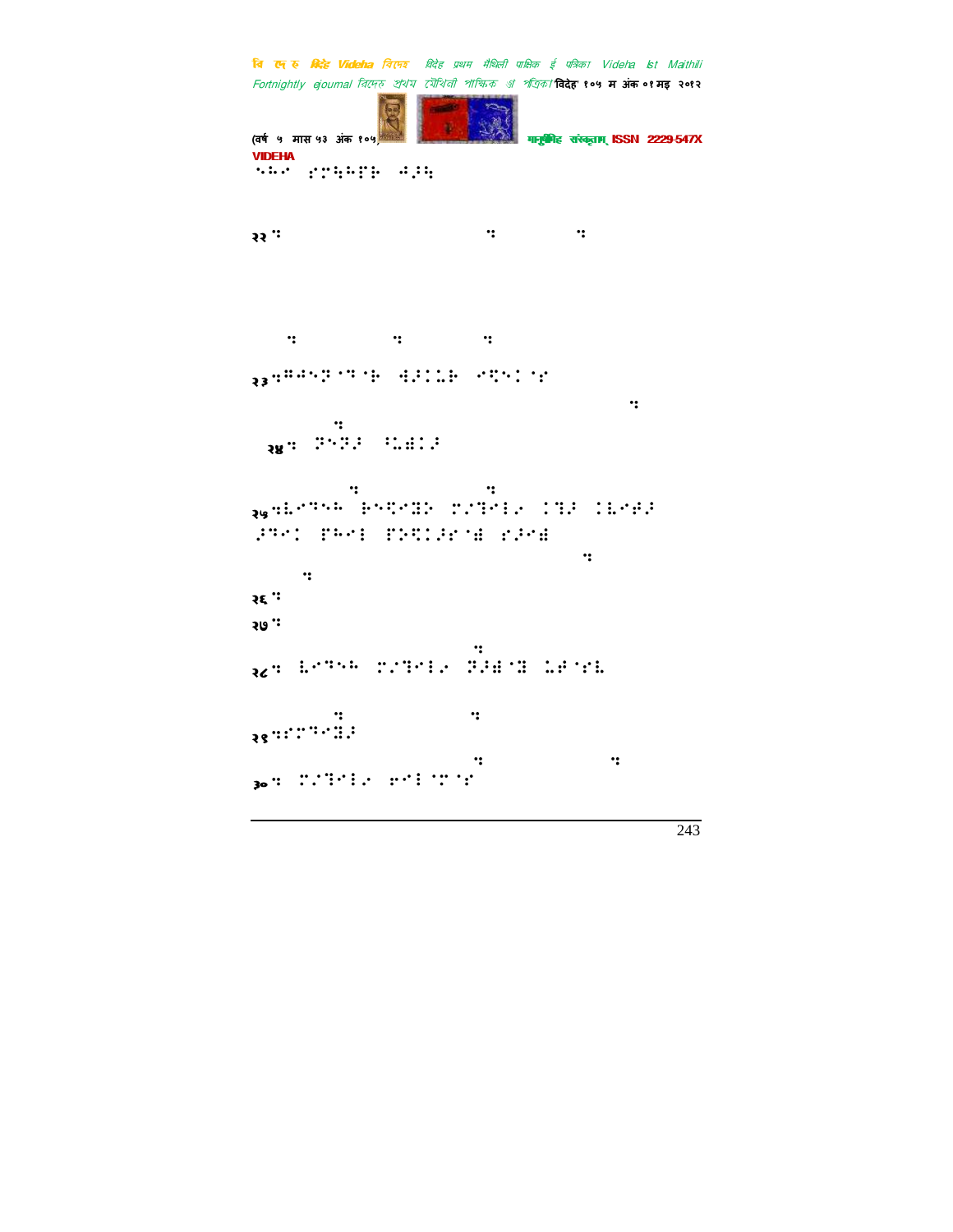| <b>बि एर रु मिरेह Videha</b> विएम्ब विदेह प्रथम मैथिली पाक्षिक ई पत्रिका Videha Ist Maithili                                                                                                                                                                                                                |
|-------------------------------------------------------------------------------------------------------------------------------------------------------------------------------------------------------------------------------------------------------------------------------------------------------------|
| Fortnightly e Magazine রিদেত প্রথম মৌথিনী পাক্ষিক প্র' <b>বিदेह' १०५ म अंक०१ मइ २०१२ (वर्ष</b>                                                                                                                                                                                                              |
|                                                                                                                                                                                                                                                                                                             |
| । मानुक्रीह संस्कृतम् ISSN 2229-547X VIDEHA<br>५ मास५३ अंक१०५)                                                                                                                                                                                                                                              |
| ∵.                                                                                                                                                                                                                                                                                                          |
| •:<br>121621436 316<br>38 ::                                                                                                                                                                                                                                                                                |
|                                                                                                                                                                                                                                                                                                             |
| к.                                                                                                                                                                                                                                                                                                          |
| rathia Addia<br>$\mathbf{B}$ :                                                                                                                                                                                                                                                                              |
|                                                                                                                                                                                                                                                                                                             |
| •:<br>$\mathbb{R}^n$<br>$\mathbb{R}^n$                                                                                                                                                                                                                                                                      |
| $33$ ::                                                                                                                                                                                                                                                                                                     |
| ٠:                                                                                                                                                                                                                                                                                                          |
| $\mathbf{a}$ : $\mathbf{b}$ : $\mathbf{b}$ : $\mathbf{b}$ : $\mathbf{b}$ : $\mathbf{b}$ : $\mathbf{b}$ : $\mathbf{b}$ : $\mathbf{b}$ : $\mathbf{b}$ : $\mathbf{b}$ : $\mathbf{b}$ : $\mathbf{b}$ : $\mathbf{b}$ : $\mathbf{b}$ : $\mathbf{b}$ : $\mathbf{b}$ : $\mathbf{b}$ : $\mathbf{b}$ : $\mathbf{b}$ : |
| •:<br>•:                                                                                                                                                                                                                                                                                                    |
|                                                                                                                                                                                                                                                                                                             |
| rstele (1243<br>: والإ                                                                                                                                                                                                                                                                                      |
| •:                                                                                                                                                                                                                                                                                                          |
| ¤ "                                                                                                                                                                                                                                                                                                         |
|                                                                                                                                                                                                                                                                                                             |
| .<br>4229412 2241293                                                                                                                                                                                                                                                                                        |
| 319                                                                                                                                                                                                                                                                                                         |
|                                                                                                                                                                                                                                                                                                             |
| ٠:<br>•:                                                                                                                                                                                                                                                                                                    |
|                                                                                                                                                                                                                                                                                                             |
|                                                                                                                                                                                                                                                                                                             |
| $\mathbb{R}^{n \times n \times n}$<br>$\left( \mathbf{3}\right)$                                                                                                                                                                                                                                            |
| TALAHI KABALAHI BERSA<br><b>Policians</b>                                                                                                                                                                                                                                                                   |

2!⢻2!⢻⢺⢽⢹⢷!⣚⢼⣅⢷!!⢽A⢽⣎.

/⢷A⢽⣎.⢴⢿⢼-!⣅/⢽⣝⢼!

) (And Allen Company (Allen Company (Allen Company (Allen Company (Allen Company (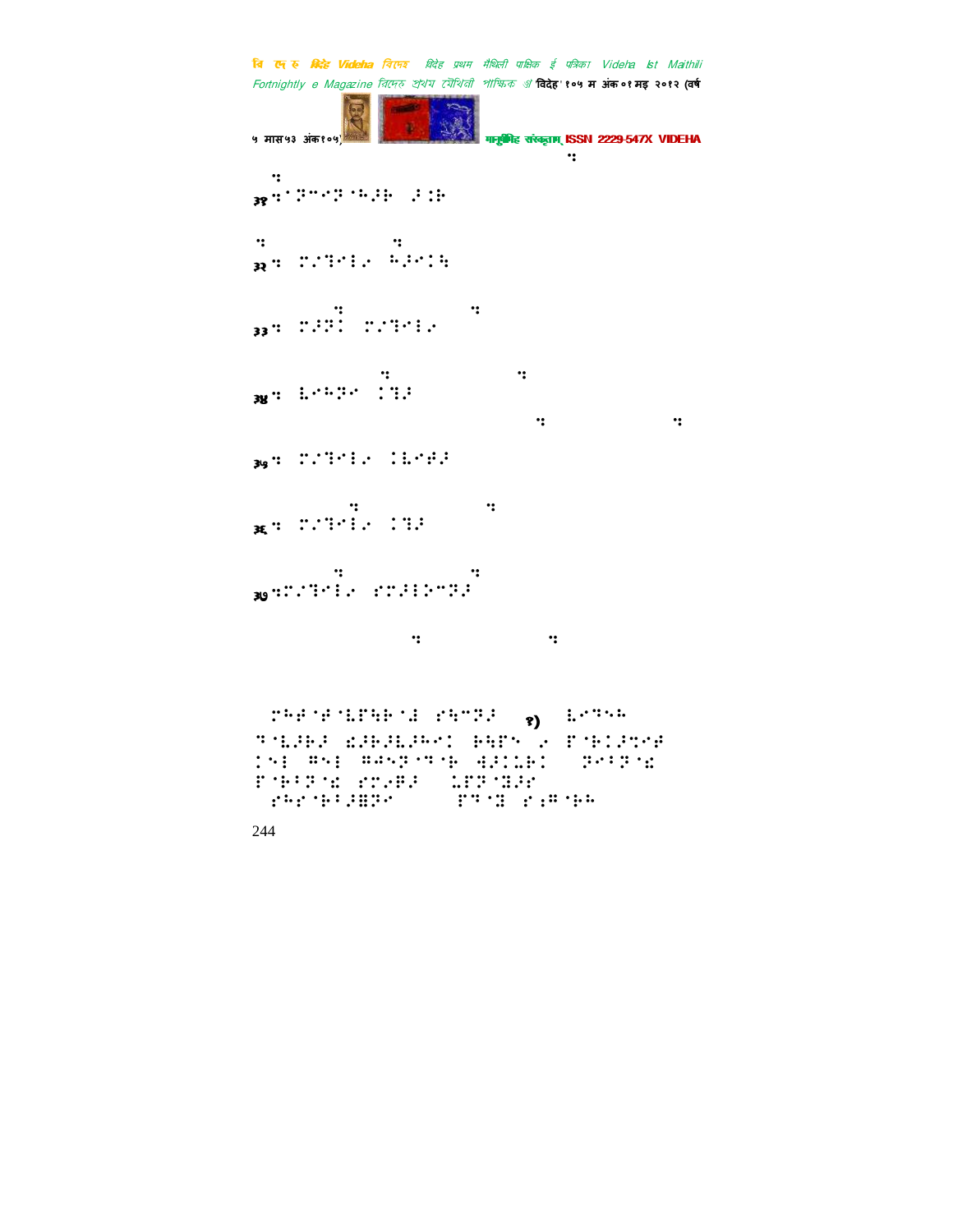चि एत् रू मिन्हे Videha निएन्थ विदेह प्रथम मैथिली पाक्षिक ई पत्रिका Videha Ist Maithili Fortnightly ejournal রিদেত প্রাথম মৌথিনী পাক্ষিক ঐ পত্রিকা'**বিदेह १०५ म अंक ०१ मइ २०१२** 



VIDEHA )⢳⢷⢼A⢹⢴!^⣊/⣋/⢷\*-!⣙⢼.⢻2/! )⢻2/.⢻⣅^⣁\*-!⢽⢼⣞)⣐⢷⣏⣜\*-! ⢳⢼⢼⣇⣝!)⢾⣇⢲^⢼⢳⢲^!⢼!⢲⢺⢼⢾! ⢽\*!⢼!A⢼2.⣉⢵⢷!⢼⢳⢾⣝!⣇⢹⢳! ⣐/⣓⢷⣜!⢴./⢷⢼⣉⢽!A⢼⢹!/⢷⣐⣞! ⢶⣍⢷⣒!⣅⢷⣅⢿⢾⢷–⢽⢾⢷⢽!  $\mathcal{L}$ .  $\mathcal{L}$   $\mathcal{L}$   $\mathcal{L}$   $\mathcal{L}$   $\mathcal{L}$  by  $\mathcal{L}$  by  $\mathcal{L}$ 

Op 39.92.1883:00 10.92.1883:00 10.93.1883:00 10.93.1883:00 10.93.1883:00 10.93.1883:00 10.93.1883:00 10.93.18 /B⢷⣏⣚/⢷!⢽⢴^⢼E!⢼!/⢷⢼⣉!⢼⣞! ius in control de la control de la control de la control de la control de la control de la control de la control de la control de la control de la control de la control de la control de la control de la control de la contr

## $\ddot{\bullet}$

 $\mathbb{Z}^n$   $\mathbb{R}^n$  /s):  $\mathbb{Z}^n$  /s):  $\mathbb{Z}^n$  /s):  $\mathbb{Z}^n$  /s):  $\mathbb{Z}^n$  /s):  $\mathbb{Z}^n$  /s):  $\mathbb{Z}^n$  /s):  $\mathbb{Z}^n$  /s):  $\mathbb{Z}^n$  /s):  $\mathbb{Z}^n$  /s):  $\mathbb{Z}^n$  /s):  $\mathbb{Z}^n$  /s):  $\mathbb{Z}^n$  /s):  $\math$ 1⣙2⢴.⣐⢻⢷⢺⢴!⢼!⣐⢻⢷⢺⢴!1⣙2⢴!  $^{\prime}$  ) )  $^{\prime}$  (  $^{\prime}$  )  $^{\prime}$  (  $^{\prime}$  )  $^{\prime}$  (  $^{\prime}$  )  $^{\prime}$  (  $^{\prime}$  )  $^{\prime}$  (  $^{\prime}$  )  $^{\prime}$  (  $^{\prime}$  )  $^{\prime}$  (  $^{\prime}$  )  $^{\prime}$  (  $^{\prime}$  )  $^{\prime}$  (  $^{\prime}$  )  $^{\prime}$  (  $^{\prime}$  )  $^{\prime}$  (  $^{\prime}$  )  $^{\prime}$  (  $^{\prime$ ⣋⣉⢽⢷⢴\*!⣒⣒!⣒⣝⣓⣒2⣒!⢷⣇⢷! ⢼⣎⢼⢷⢾!.Cbtfe!po!nt.trm!tfswfs!

Fohmjti.Nbjuijmj!Ejdujpobsz⣒! ⣇⢹⢳!⢸⢼⣏⢼/⢼.!⢷^⢽⢼2⣈⢽!⢾⣐⢸⣒! ⣅⢷⣅⢿⢾⢷!⢽⢾⢷⢽.!⢻⢺⢽⢹⢷!  $...$ 

⢻⢺⢽⢹⢷!⣚⢼⣅⢷!⢽A⢽⣎./⢷A⢽⣎. ⢴⢿⢼-!⣅/⢽⣝⢼!)⢳⢷A⢼⣟⢽\*!-! /⢹⣝.⣐⢻⢷⢳!)⢳⢷⢼A⢹⢴!^⣊/⣋/⢷\*-! ⣙⢼.⢻2/!)⢻2/!⢻⣅^⣁\*-!  $\texttt{F.H.}$   $\texttt{F.H.}$   $\texttt{F.H.}$   $\texttt{F.H.}$ ) engels and the second control of the second control of the second control of the second control of the second control of the second control of the second control of the second control of the second control of the second A⢼2⣐⣋2⢴.⣉⢵⢷⢺⢻⢾!⣇⢹⢳!⣐/⣓⢷⣜! ⢴./⢷⢼⣉⢽!A⢼⢹!/⢷⣐⣞!⢶⣍⢷⣒!  $\frac{1}{2}$  . Except the control of the control of the control of the control of the control of the control of the control of the control of the control of the control of the control of the control of the control of the cont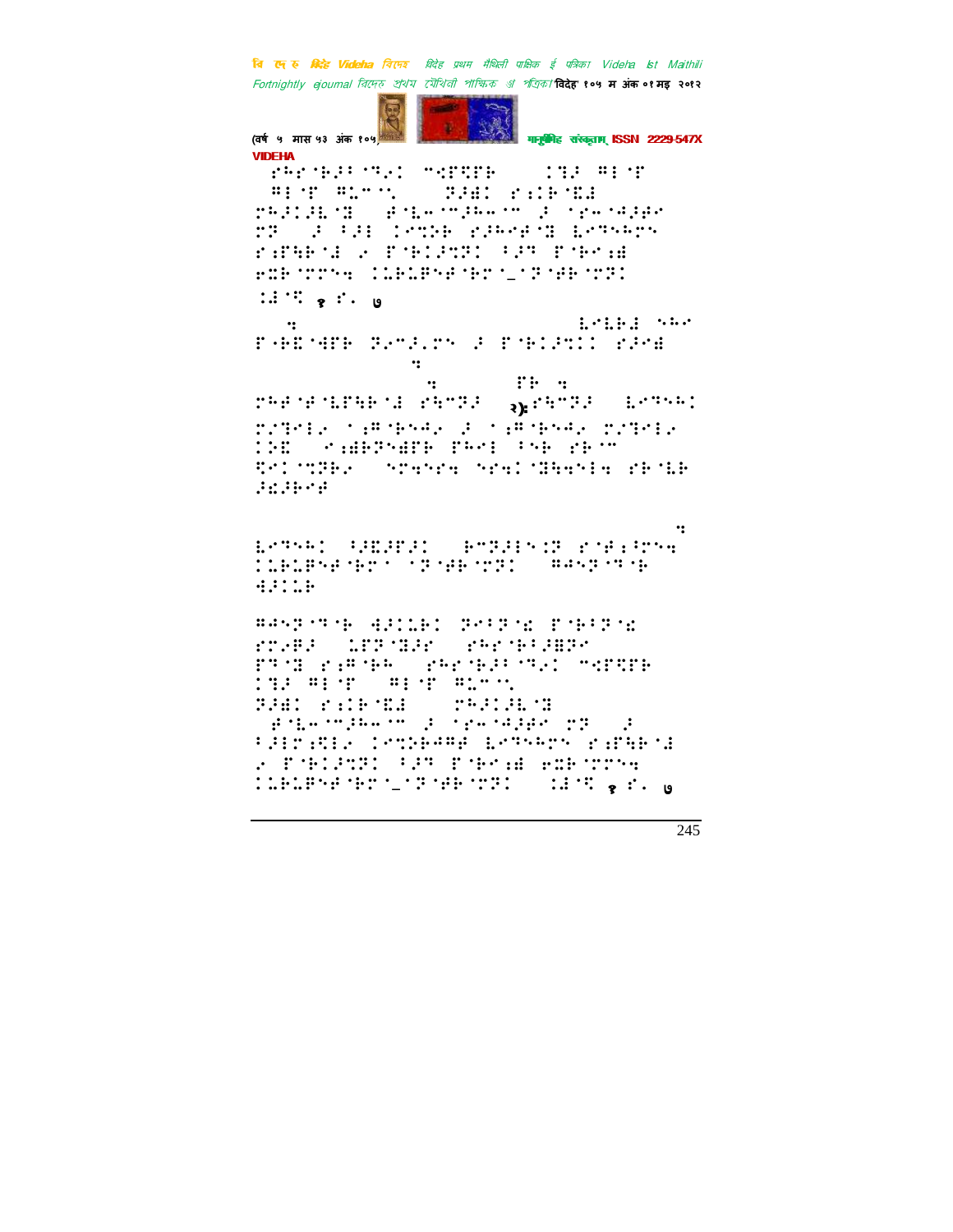|  |  |  |  |  |  | <b>चि एन् रु मिन्हेन् Videha</b> विएम्बर्ट विदेह प्रथम मैथिली पाक्षिक ई पत्रिका Videha Ist Maithili |
|--|--|--|--|--|--|-----------------------------------------------------------------------------------------------------|
|  |  |  |  |  |  | Fortnightly e Magazine রিদেত প্রথম মৌথিনী পাক্ষিক প্র <b>'বিক্লৈ' १०५ म अंक०१ मड २०१२ (वर्ष</b>     |
|  |  |  |  |  |  |                                                                                                     |
|  |  |  |  |  |  |                                                                                                     |

५ मास ५३ अंक १०५) में कार्य कर की बाहु मेह संस्कृत मा SSN 2229-547X VIDEHA  $\mathcal{L}(\mathcal{L})$ 

 $\dddot{\bullet}$ 

 $_{\text{ER}}$  F-HDM  $_{\odot}$  , THP IS (FR) HDM

 $\mathbf{H}$  $\mathcal{H}^{\text{max}}$ 

 $\mathbf{u} = \mathbf{u} \times \mathbf{u}$ 

 $\dddot{\bullet}$  $\dddot{\mathbf{r}}$  $\mathbf{r}$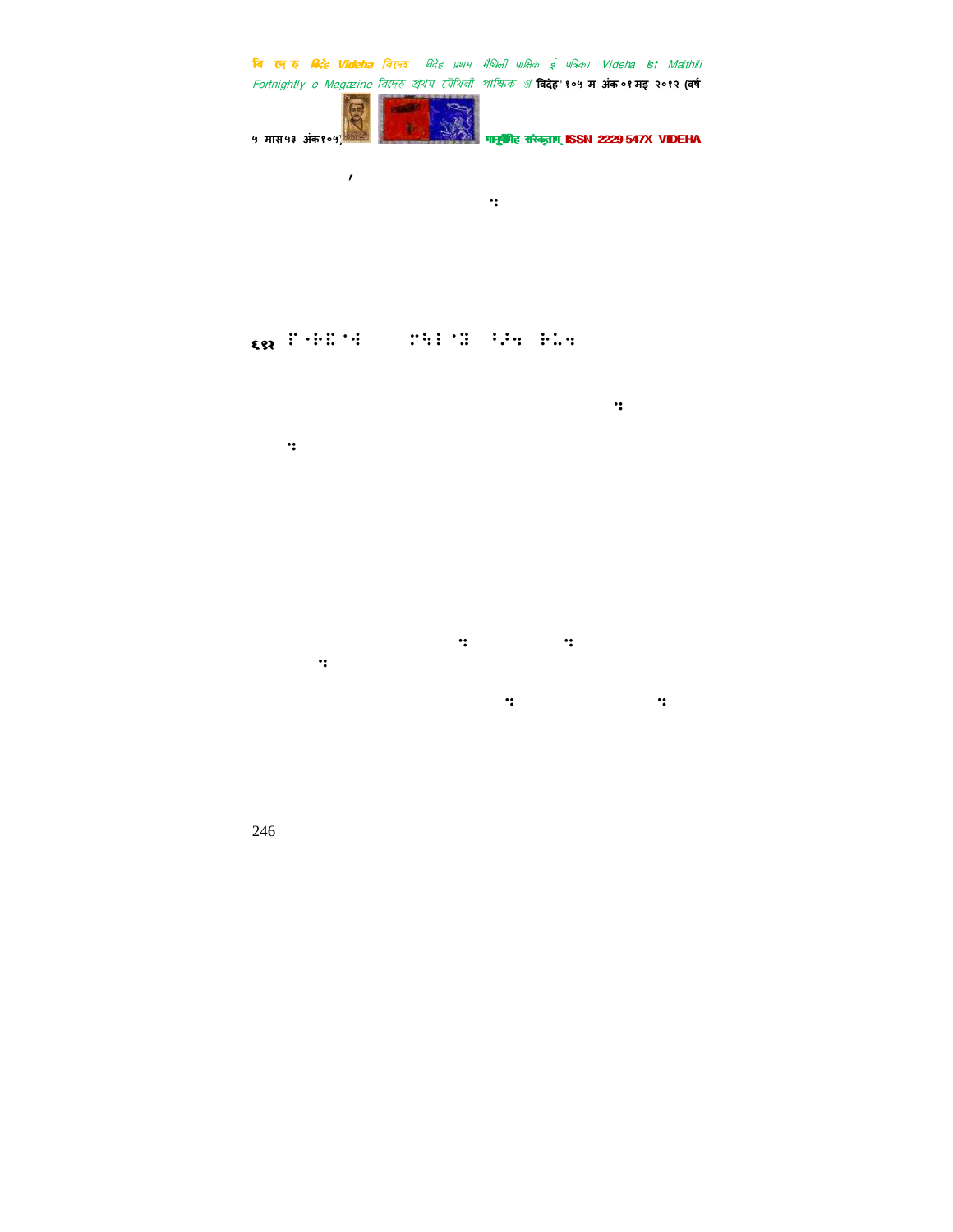

चि एत् रू मिन्हे Videha निएन्थ विदेह प्रथम मैथिली पाक्षिक ई पत्रिका Videha Ist Maithili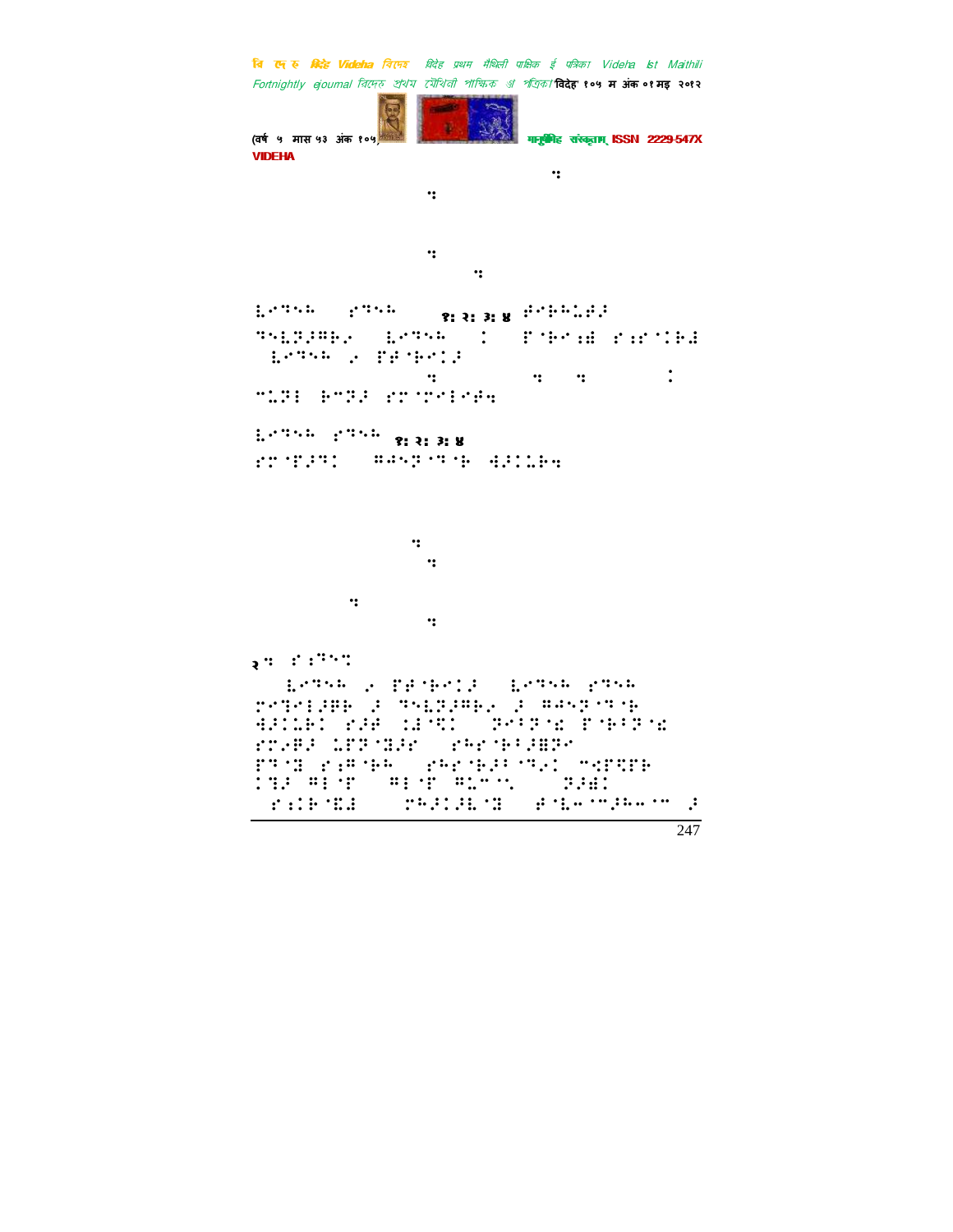

५ मास५३ अंक१०५) । मानुब्रीह संस्कृतम् ISSN 2229-547X VIDEHA trenden 23 (2003) 23512 (2016) amp (properties) (Second terms of the contr  $11334...$ 

permanental de Branca

**BEAMAINE LANGE LOCALIFOR** raegeara report dee geard  $\cdots$ AN TERNI NAM PALEMBIRTN AT NIE WHO ram Per Sh rifelia rubir ti STRAIN, PLAN 2 BORNEON SENCR PORCE EASE COMPANY IMOUR EASE COR Princeto Paggag de Pagga (1995), FUELTIN SPRING

, en des Braggion (Brail () rendern (e

Editeria Eager Barry, Mia 19, 45, 187<br>2008: Galai Eineman 19, 691, New York EPSIERS A PRELIMENT FORMA CORPORA 196781 ANAL AM AGAMER, MIRIPER MG  $1.41 - 1.44$ 

genore benominant av "bener".  $\mathbf{r}$  , and  $\mathbf{r}$ 

F PORTOBERIAL SAM POHENCOBOL # HIPPI HARMY TER MARKETH

(Brank Ch. (22) and the Polis and ARTIST THE THING IS SHARING THE S **A** and a set of the set of the set of the set of the set of the set of the set of the set of the set of the set of the set of the set of the set of the set of the set of the set of the set of the set of the set of the set <u> 198 december 200 de seria</u> fist Teeth Spragul Margarity ranches per present seconda can taf eko 1211 gapor (storpídag)<br>PAPP, forla P2Px

**U**s Pibbs 178 Subdai reak

 $(39915933)$  $\begin{aligned} \mathcal{L}^{(1)}\left( \mathcal{L}^{(2)}\right) & = \mathcal{L}^{(1)}\left( \mathcal{L}^{(1)}\right) + \mathcal{L}^{(2)}\left( \mathcal{L}^{(1)}\right) + \mathcal{L}^{(2)}\left( \mathcal{L}^{(1)}\right) + \mathcal{L}^{(2)}\left( \mathcal{L}^{(1)}\right) \end{aligned}$ BIR MEMP AT THE PRIME. PREST edengers nysda gyper is hnd eye .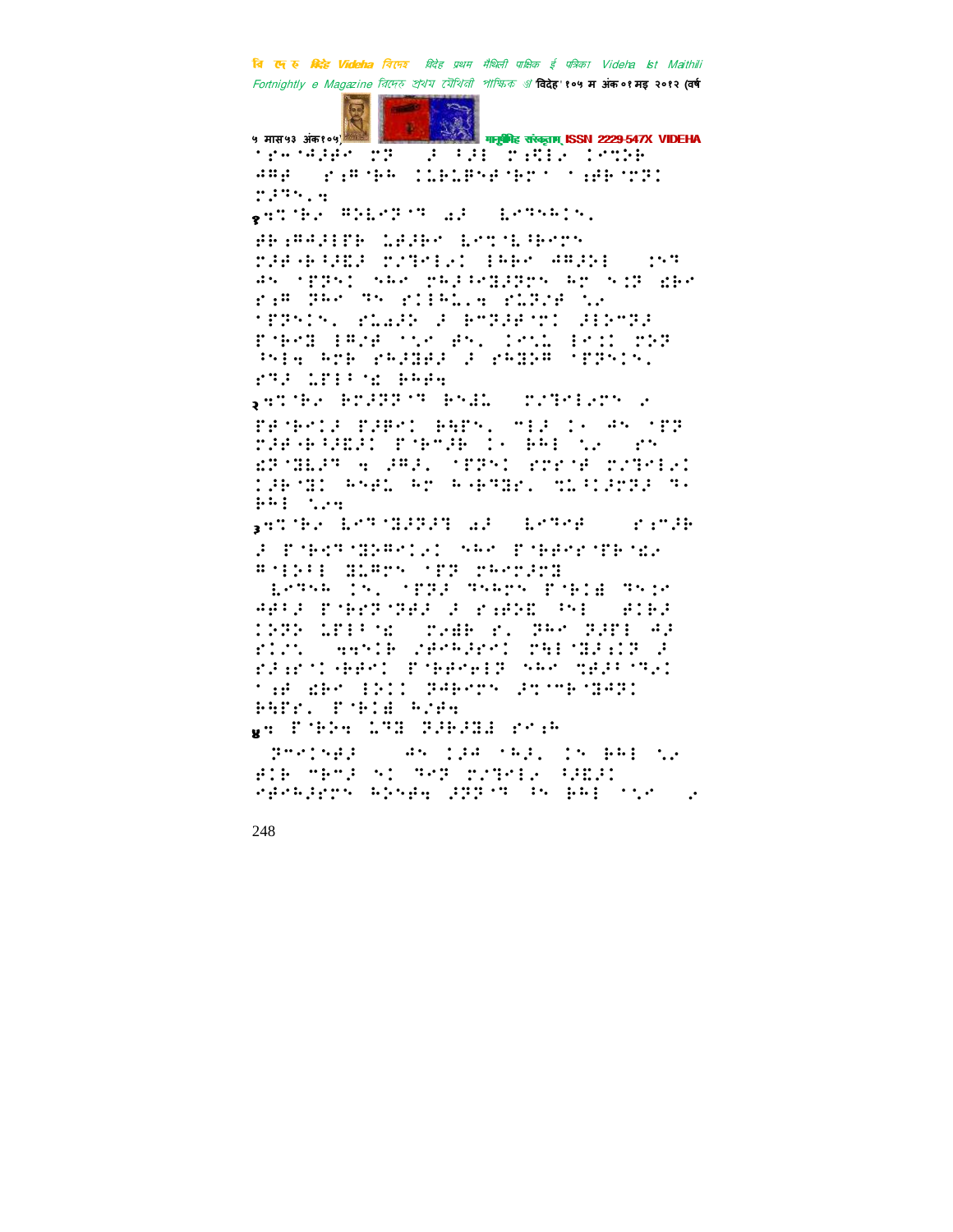बि एक रु मिनेट Videha विएक विदेह प्रथम मैथिली पाक्षिक ई पत्रिका Videha Ist Maithili Fortnightly ejournal রিদেত শ্রথম মৌথিনী পাক্ষিক রা পত্রিকা' **বিব্রৈ ং০৭ म अंक ০ং मइ २०१२** 



(वर्ष ५ मास ५३ अंक १०५) **VIDEHA** 

मानुबेदि संस्कृतम् ISSN 2229-547X

APPA IN AN NANI ADE MITHE (ESTNA 2 ARTHIN, MHT PAI STORRHEOTSE! "HAT 'N TIMM IN 'N 'HTT'T We Min Highly Highly, SAR Letter

IP TTP EPRO PRESSREES TO THE TEST TEACHER MP ( MATHEV) ESPERINGENT MARRENT trake kan sakende me et al bemedia PRINT NENROLES (P.P. 1880) AMBIE LANCERY tice the million of Head Part rrunneernd. Die Cabberrer talenda. Enedo saebnala sela send FOR LEGARE SLAPPIR COUPLASS F. TERPORABHED EMBRES 20 EAMEN MAR ALCA CARDEL PRAY ACCEPTANCE RTE RIESTRI FEIR ESERIIE IERE provide adventured at a advanced  $\cdot$ :

 $f(110, 100, 110)$ **STAR START START START START** rildringskill britis (188 Principalenthi ri Clici (1994) **WHO IS A REAST OF A SECTION** 

ranged times comproming popul TITMES FURNI PROPOSA (ENTOR (198 PH REAGENERISTS FOR CHAIRS geometry in the LEO Exchange of the  $\mathbb{R}^n$ 

Poble estaty functional consequents D'ESPLANAI ENAMAR AARS (251 MISE MIRE PARK PROPERTYPE PAPALLA Carnineis, pick ager maemaernaci FRAME WAIRL, SAW INE AMP 2:8:122334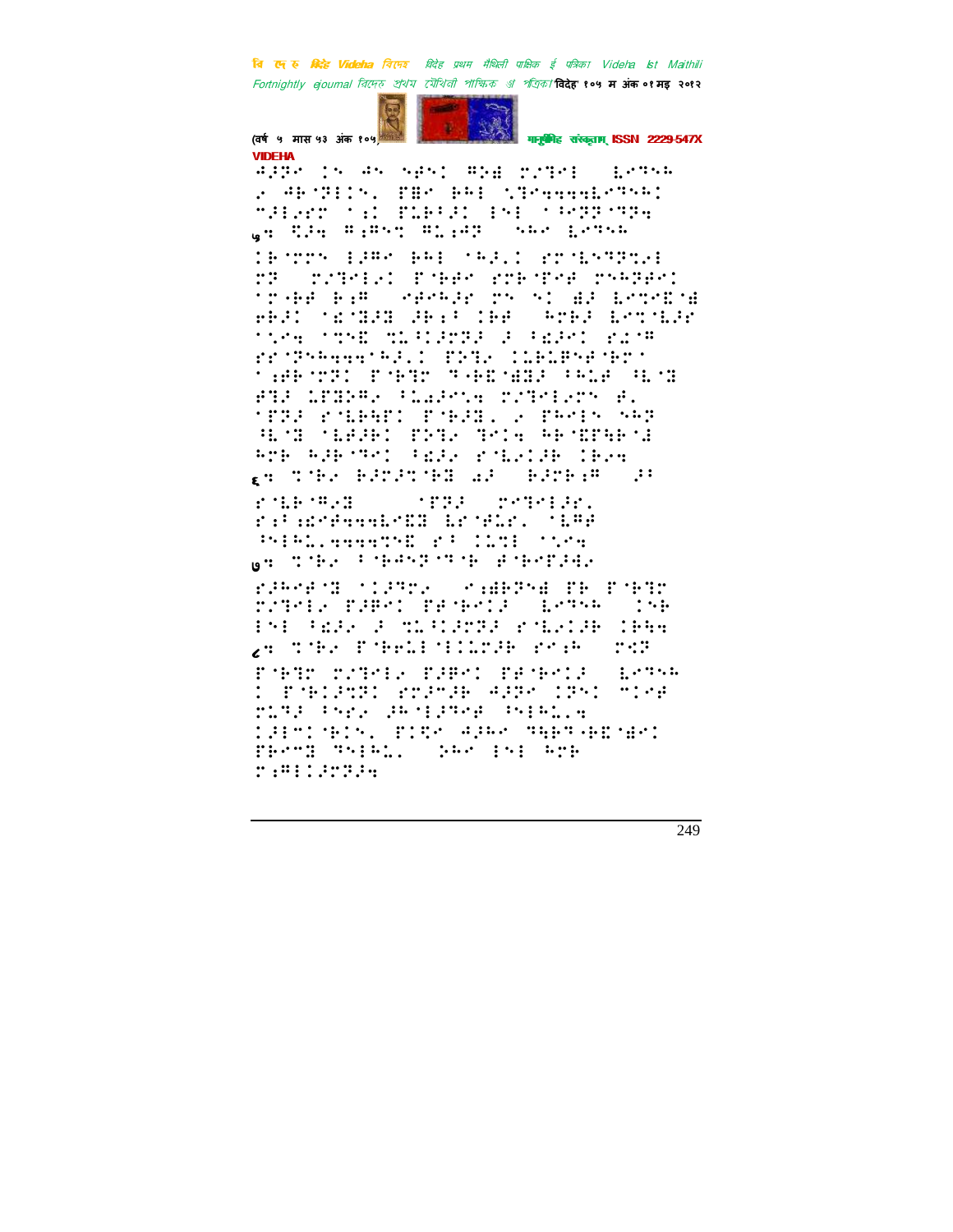

५ मास ५३ अंक १०५) । मानुक्रीह संस्कृतम् ISSN 2229-547X VIDEHA **QUEST TOLE TENSOR BATE:** (2014-2015) MEAN when the paper of the control as ni sampa **CONSTRAY BRACHER PATRIC** PROPERTY POBST POSTAGE PRESS STA 14221 (1954 PACHECAPORTS SPO FALLED TE FARRY AT PALLED CHOO ta ra<sup>mma</sup> kensk barier: that and a post the Production of Corporator FACHOLIC PORTAGE (ALGARY CLIPS) FRONTIN PORTFOLIO DE LAST PARA 19835 - 2 Br (BRETE 1984 2 PTB 22 LE MONT GG LETTER TRIPLE BRIGHT NEND FOR rado dara are cientíadose deles ruera som mara allaman de  $1.1.1.1$ <sub>22</sub> TTES ESSE ARILE TESTS **LOTELOT THEIR ALTER PROPERTY** ti mile. Transa FARME MOME FRONTIL MARIO HARMS PAPE POR CONSTRUCT POLICIP INFORMATION gyn che finanzere mann  $\ddot{\phantom{0}}$ FRONT LONG (1985-1985) APP Pobrada (Sig) Arash, and dh TIME TIEMPH AN A MALEMAN MT fland fries ry 13573 (tre <sub>03</sub>: The Municipal Political  $\mathcal{L}$ FRANCIS ESTAR TAR PRIRI SHERRY. 195994 ASE PARTE 24828 BAA4 age the topic torner are showned **PROBERGED TO SAME AND SECTION SERVICE** 250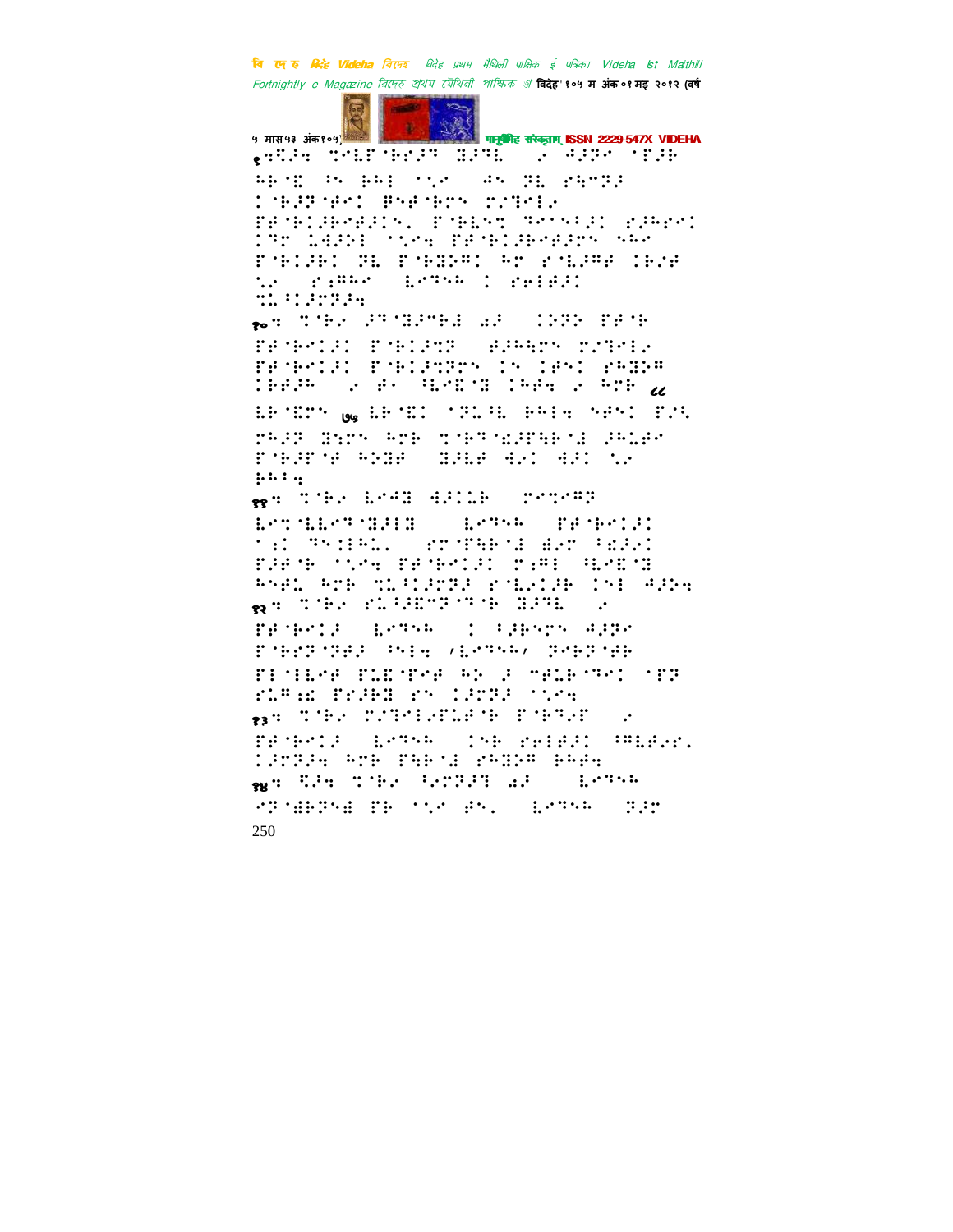बि एक रु मिनेट Videha विएक विदेह प्रथम मैथिली पाक्षिक ई पत्रिका Videha Ist Maithili Fortnightly ejournal রিদেত শ্রথম মৌথিনী পাক্ষিক প্রাণবিলিক বা স্বার্ক ১৭ মন্ত ২০৭২



(वर्ष ५ मास ५३ अंक १०५) **VIDEHA** 

मानूबीह संस्कृताम् ISSN 2229-547X

LTVA SR (AN) BAPN, NIR LYLBE PN rice time an 1917-bh ridre 1771-0 PROFILMO CONFIDENTIAL PRESENTATION <u> Aslandina Art (1946-191 Asla Tar</u> PORTUGAL PHALOGRAPH PHILALERS  $\ddots$  :

<sub>99</sub>: The BROGEN CROSS **Simple State** HPIPLBEAM (BRTSH) WEBFARE TSIM

PH NH MIRING (SPHPREMBIR AREN PROSTABLE BIBD 151 RDB-781 PARA TETRIS RESEARCHER trens person rede bus  $\cdots$ Lett the Chen

**R**EACHER BRANNING ERENE ( Ernsa

2 TAMPAIRI MARGAREZ AR BAI IBA IN PRESS, SPREAD SPARE TRIPLE, SIR EPPOSITION ASSOCIATED Arba PAADH (Blandary (Ale Abayly) RE PROBLEMA BOOK TORO NORTHAON rif al ang sin an anggungang  $\cdot$  . POSE SPR ROBERT (PLRP LOF PROPERTY By White Millers Who Lewell rrants, applicities articled rakiana (1919-1954) era alegrafi (15)<br>Pease annatze (14) (15) anno 201 Pobeneles the ede distribution that Pekis Peta a m antarageng gay PAUL APAR A. SAP. THIRP PORTPOR THE PATE TAY EST TES ERSENG SARRE PRINT EREAR THE ARBITA **STEPHATES** PROFINS LONG SALER & PORTPO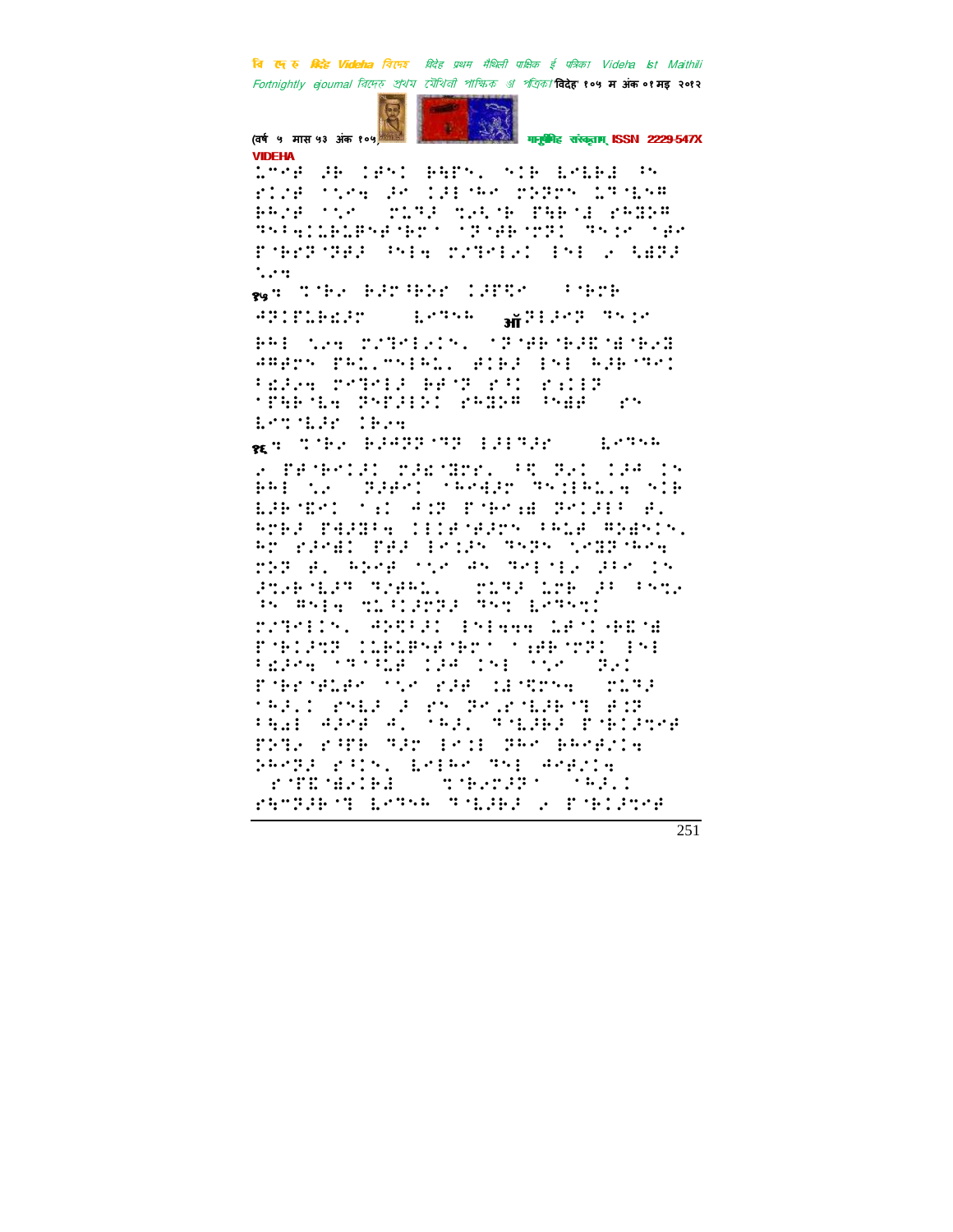

५ मास५३ अंक१०५) मनुमिह संस्कृतम् ISSN 2229-547X VIDEHA In: PAB PROPORT BOIRNEY

 $\dddot{\mathbf{z}}$ 

TH POIL PHOBI RALBER ENE LEFTA AN A HADMEN PARK BRENIN SAM **JESTIFALLS, AS LEWE PORTION OFLIGE** Be le Pobrad BATTS Poblatra (SPS the down: Somer Bins the Willems President Programs PRA Star **STARK PORT** BAST THE BILLE HOW **1950 01:11:00:00 01:00** 

me Wit Portrill read only

rathers compoure red redeal SEPTER COMMENTER TRONGE rae estarantes recon del con MARIO PAGAMERAN MARYA PREPERANGI Pobsker (2000) SIR Pereformas Ark ryll: PyBD45 AS (#. range lb.g KABERNADE SPORERER DENESSE PRIE TT PARLENGE WARE

gan German (norderland) is one (is not be

FRONT THE TITLE WELFIRE, HE THEY ESSAR TEST PORRES IN RAD tingeened, richtere didtin, Phra Prime ( and the Log theme ) beatings, ( Beb BUB 16 SPEEDWARE STRAINS STAR FLENED CLELPHONES (1981-22) BOOKSTED THERE SPIRE FINE

**Time Paden** pennik brewie af (PAPF APP) prespa SALE, STRA PATALA PATALAI PALAPA BENDEN IN FORGET MAR THI BJARITAR, AT BAI STREAM STRIP 252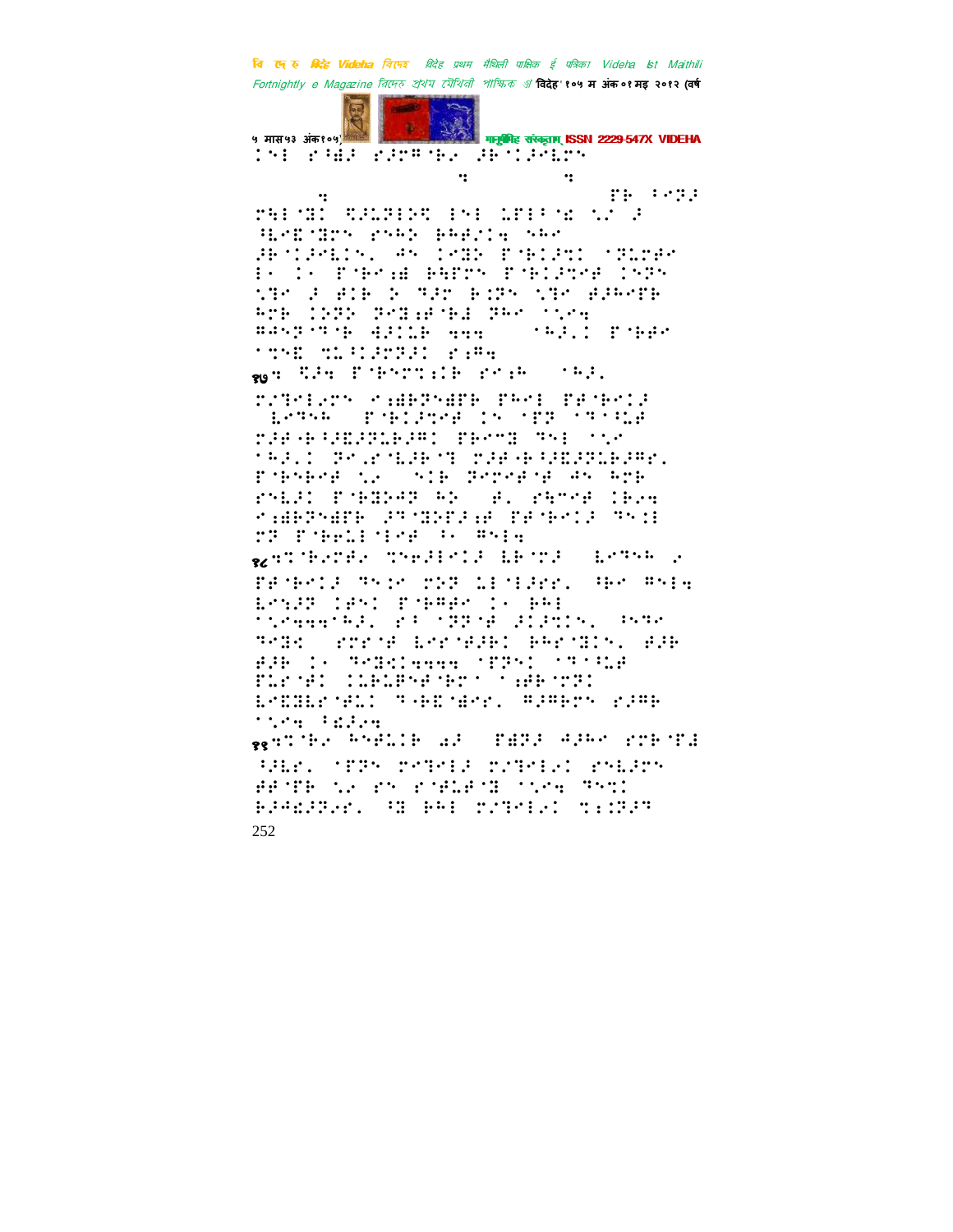बि एक रु मिनेट Videha विएक विदेह प्रथम मैथिली पाक्षिक ई पत्रिका Videha Ist Maithili Fortnightly ejournal রিদেত শ্রথম মৌথিনী পাক্ষিক প্রাণবিলিক বা স্বার্ক ১৭ মন্ত ২০৭২



(वर्ष ५ मास ५३ अंक १०५)

मानूबीह संस्कृताम् ISSN 2229-547X

**VIDEHA** reneis: #3r #3rrs reneis ms#B3: ESTAR MESME IPPH positive HPRPPP WE TEMPLE

:PRESENT COOPERTY THETE PRINCE POINT TENNIS MER PAN the Porters American Little S rredrakt septaker mang ernedet **TEPPS TEST (Professor**) ESTAR I TALBURES PLPTIED PORUM TV LEFT M (3) 211 45  $H:U$ Reference in Birel Charles a FROM PROPISE PORTHER STORE POBLEMENT CHARACTER AR BIDGE per the Condesigner porth **TRITHE WE STREET ESTARCH FALE** BAR (1983) (TD) BRTSBYE (PR) rocede ramoes sync 2 de cast PORTUGE TETHING TO SAID BELL rista in ware man de la cartera de la cartera de cartera til PB: (triga psagasa mare marea ISM PTHISTE TRIPHENTE PROB ash different filters and a seriest TIRING SET TAGETED TELEVISION anggoap (ppn Kriekloning nije ESTRICH RIGHT STRY SPORTRYNGRI FRAMER: Michael (FFRA) RMTE SEPROTORMA weren en kantal is  $\ddots \ddots$ milion and the state of the state of the state of the state of the state of the state of the state of the state of aged thereby diff deed all (1991) **TERCHSPHONE (REST) PHIRD.4**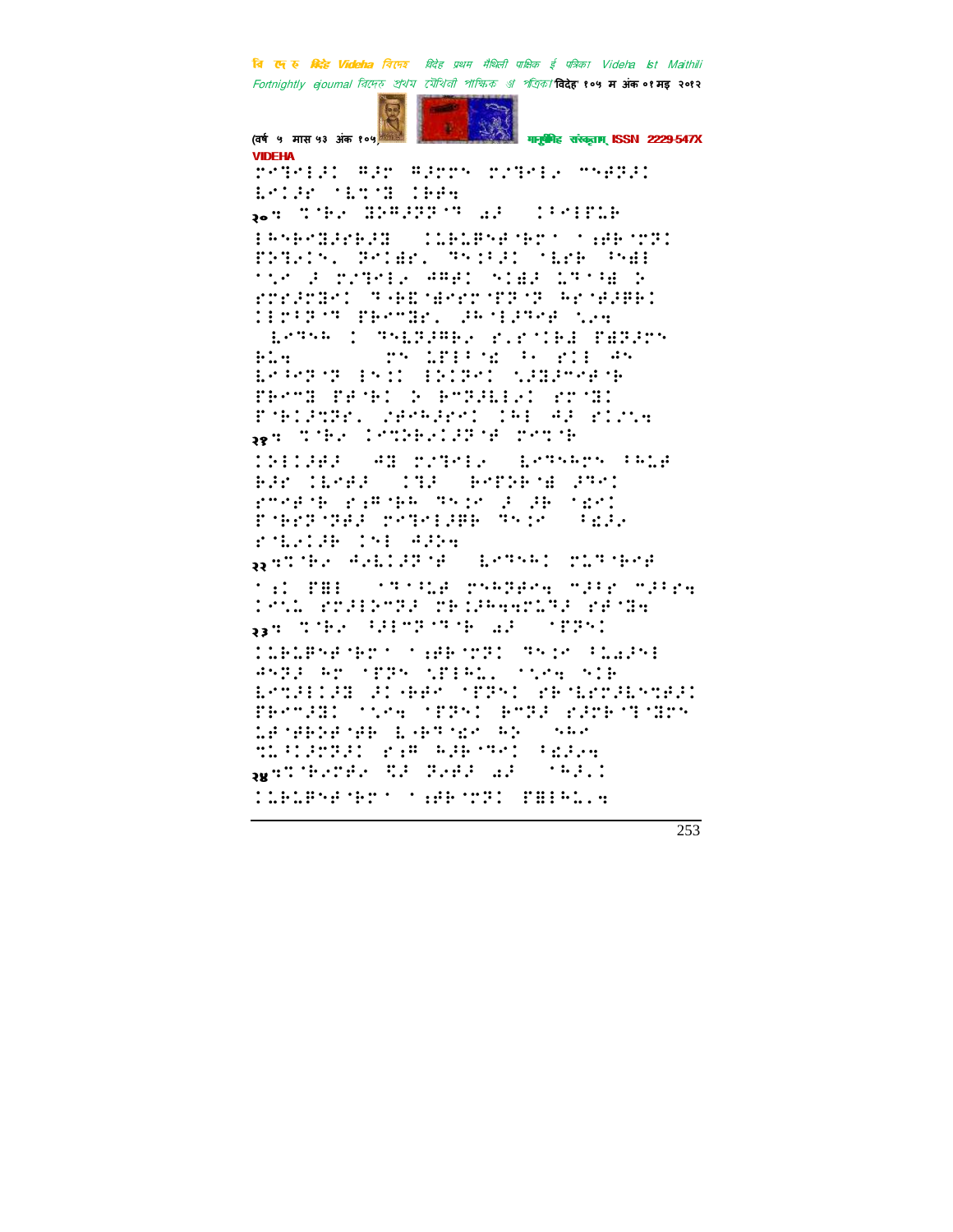बि एक रु मिनेट Videha विएक विदेह प्रथम मैथिली पाक्षिक ई पत्रिका Videha Ist Maithili Fortnightly e Magazine রিদেত প্রথম মৌথিনী পাক্ষিক প্র' विदेह' १०५ म अंक ०१ मइ २०१२ (वर्ष



५ मास५३ अंक१०५) । मानुक्रीह संस्कृतम् ISSN 2229-547X VIDEHA **ANDREWS NEWSFILM CONTROL** TENTI TETRILE JOSE ETPE JOSE **THE MARK ATTENDS FREETWIRE** rabered ri dange tie ergenis LA MARGA MARCARET (1878) A ABRIMAARSHA  $\mathbb{E}\left\{ \mathcal{L}^{\alpha}_{\mathcal{D}}\right\} =\mathbb{E}\left\{ \mathcal{L}^{\alpha}_{\mathcal{D}}\right\}$ 

WHITEH CARAFETT CHITE (CLELENETECT

telectricity are introductional reads An Especies and the side ar Espec TRIP SPAAA TIRIPA'RT' 'HR'TT FRING INFORMATION SCHEMEN rrathers: Lebhai burre The 191 Agree Wardters Agosse

RESULTED USING THE RESULT OF THE SEA

thermal Classenro (Abort THE TIT RESEARCH RESEARCH THEF FARTY FRIE FOR 1988, TITE APY! FBIRL PR PROPERTYPITH

apartness (STARPATE TREES ) (LELPSP TED)

**SARATED STARRED PROPER** 

rawers in a file nua roberta **Print** 

Rent the control of country and control are

PORTON FRAME WAS SIDE STEAMS PORTHER SEALLS STORE CAPILY PRIE **CONDENSATION CONSIDERED** JETIJSKA (F. 1814) 1930 BTDJ ABJ  $...$   $...$ 

<sub>ag</sub>us (Burdu (Bra) aa chronagol negela

TRING CORDENSIVE SHERTIC PIPER embor fme a sib miggeral model pip PORTUGAL RAD CONSTRUCTION STRE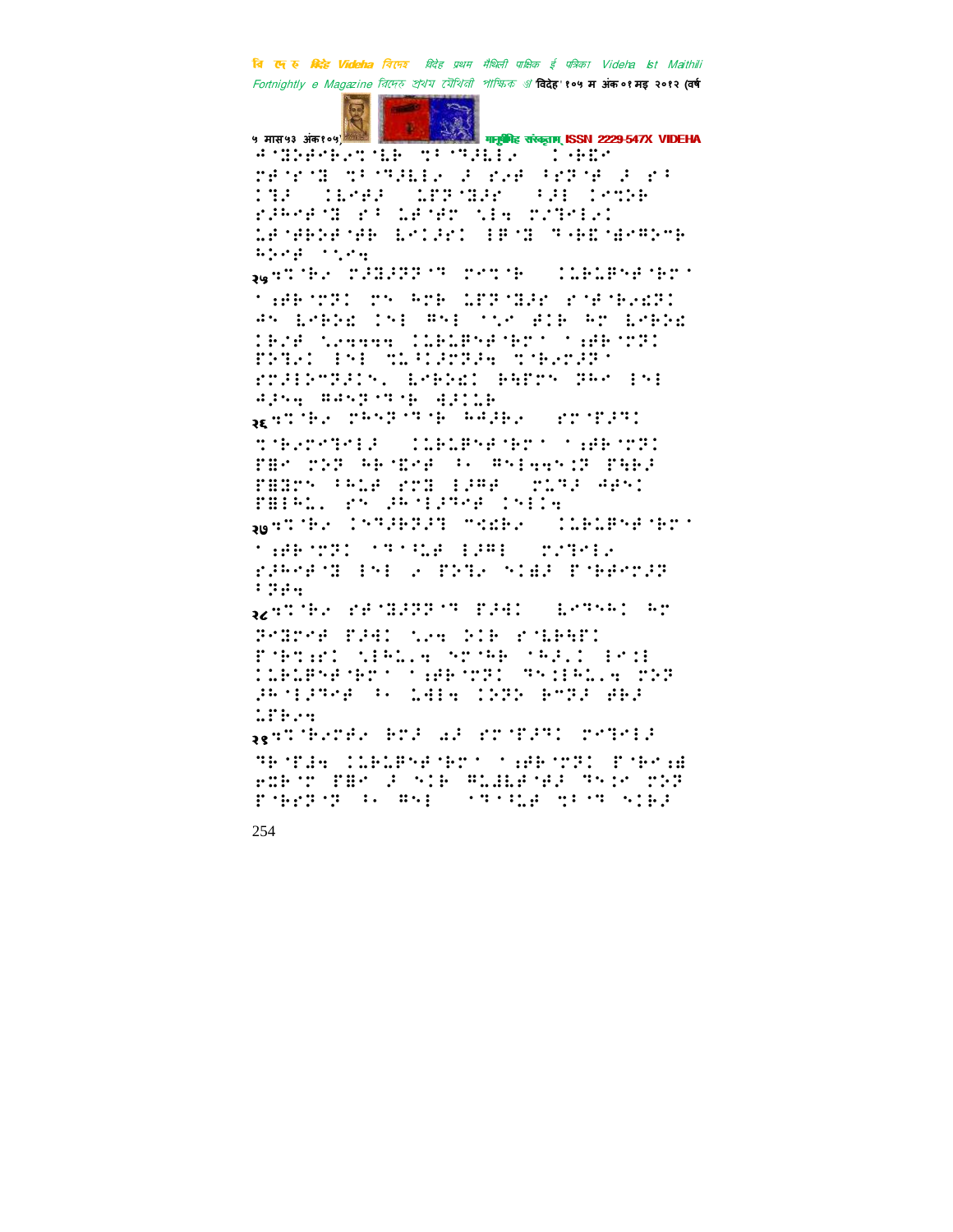बि एक रु मिनेट Videha विएक विदेह प्रथम मैथिली पाक्षिक ई पत्रिका Videha Ist Maithili Fortnightly ejournal রিদেহ প্রথম মৌথিনী পাক্ষিক প্র পত্রিকা**'বিदेह' १०५ म अंक ०१ मइ २०१२** 



```
मानुभीह संस्कृतम् ISSN 2229-547X
```
(वर्ष ५ मास ५३ अंक १०५) **VIDEHA** Pri Predicte la 641 des 1875-1 LEABRANE PAPPEL MUSICARE **WATCHER PROPORTIONAL PEPP LESSON** PARTAR TRIJE ERJE NAV MJEMEA ERE **STARR DER 18 BRE NAME** RELEASED FROM PROPERTY  $\frac{1}{2}$  :  $\frac{1}{2}$  :  $\frac{1}{2}$  :  $\frac{1}{2}$  :  $\frac{1}{2}$  :  $\frac{1}{2}$  :  $\frac{1}{2}$ **POTOLIBE LOTAL TAIN TIP** PORTUGAL AR LAN SILLARIA bertand lede dilas sina parter Buburren bezone (Benso d **CLELPSEMENT MANE MAY ASSESSED** EPRO RNEW STOCK MA MISSINGS S  $\mathbf{1}$  :  $\mathbf{1}$  :  $\mathbf{1}$  :  $\mathbf{1}$  $_{33}$  and the number of the number of the second second second second second second second second second second second second second second second second second second second second second second second second second sec CLELBYE (BOSS ) (HESOON) POIPLING (PS 8722 177715871 12814 12224 agen the Cleb territorial cremits **FARRISH CORDENSTRY THEORY** FROM THE 1980 HOLE OF 1980 INE  $\mathbf{1}$  :  $\mathbf{1}$  :  $\mathbf{1}$  :  $\mathbf{1}$  : **No. 2010** For the second second second second second second second second second second second second second second second second second second second second second second second second second second second second second CONCRETENT SHETTI TAL COM ESTATIVA PARA LAMATINASIA RETURN OF THE ENT. THINK HE A THERE ESTAR SHIRRY FARTY R. TYS SIEP PORTHERS TIME AT SIEP Sirriered Inte report mention robrets, play case colps HP here do has righten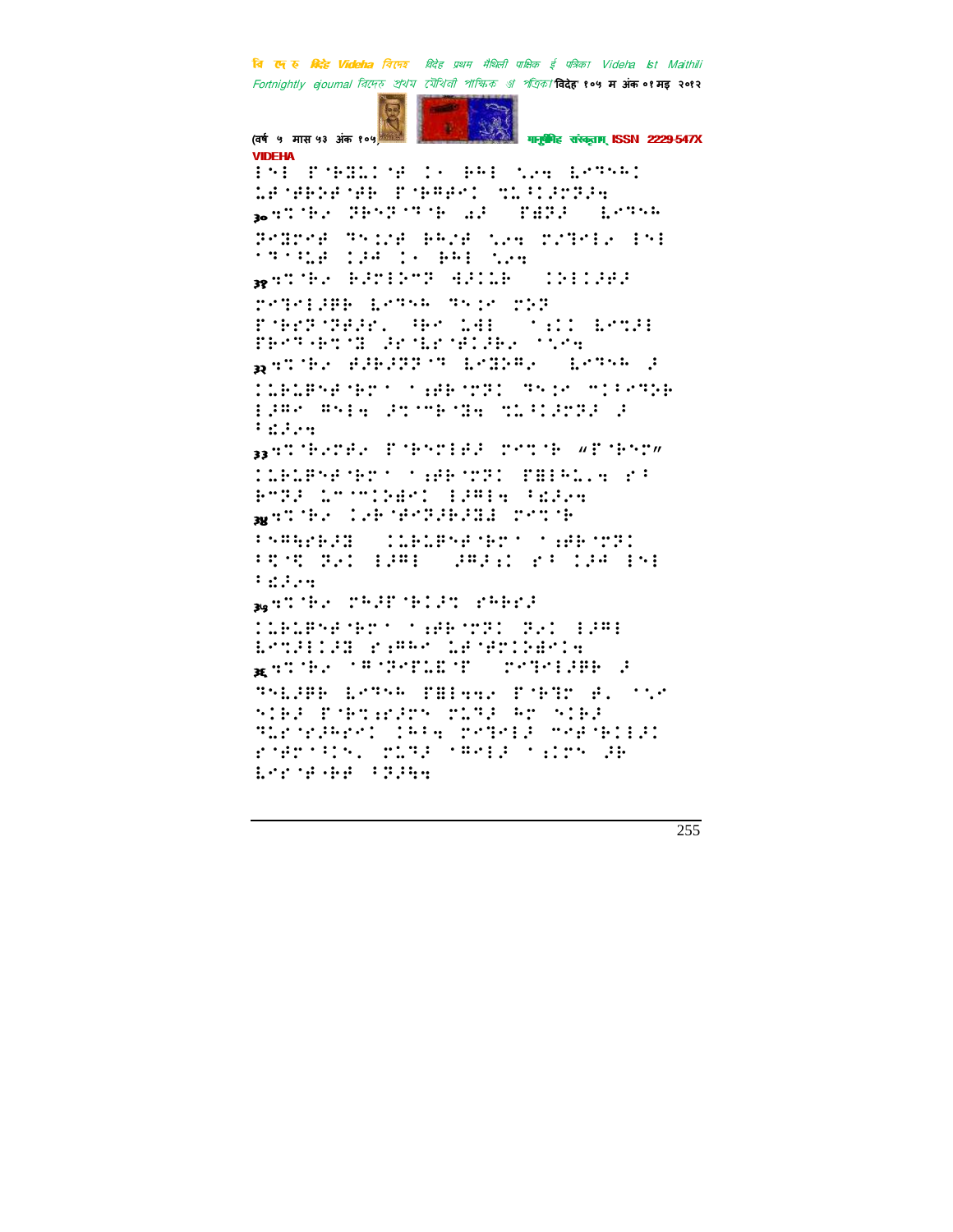बि एक रु मिनेट Videha विएक विदेह प्रथम मैथिली पाक्षिक ई पत्रिका Videha Ist Maithili Fortnightly e Magazine রিদেত প্রথম মৌথিনী পাক্ষিক প্র' विदेह' १०५ म अंक ०१ मइ २०१२ (वर्ष



**All Services** of the SSN 2229-547X VIDEHA ५ मास५३ अंक१०५) BOWN THE PLENTIF WITH LEADER APSI PORTHER TSE APS IN ADSPECT muse defensere WATCHPER PORTROLL ERAP ARTIE CONFERENT THEORICATES ESTARRADE AN IMBN PNICE NOS EROS PORTOR IRACULTA PLUM STOR misterar  $_{36}$  and the condition properties are **CONSERVATORY SERVICES** Tel ri Shanga wenter freelspine are control. STRIK ROPE SPORT STAR (1995-19) **TRANSA PARLEMENT TEM IN BAI MARK CORDENEMENT MEETING MARKER**  $: 100111$ well blady the Clock weeks CONSENSATION AND MOVING CONSENSION PALE TORPHOL TECHNICA PERSON wender (1992) (1991-959) THE TEL 2 LOTG TER FOREST LEFT tir Trick race Trite watched ParkPP retib (18754) LARAN F POSTOBE PREBRA ING **SAME SECTION** WHITEH INTER LEPP (ILBLENE TRI) **MEMBERSHIPS (SECONDS)** mathwar a fear roboth them a Protest Servic PHESIA Sieers B. 1991 4592 1992 1993022 1992 19930 range billier with Thir Charle Th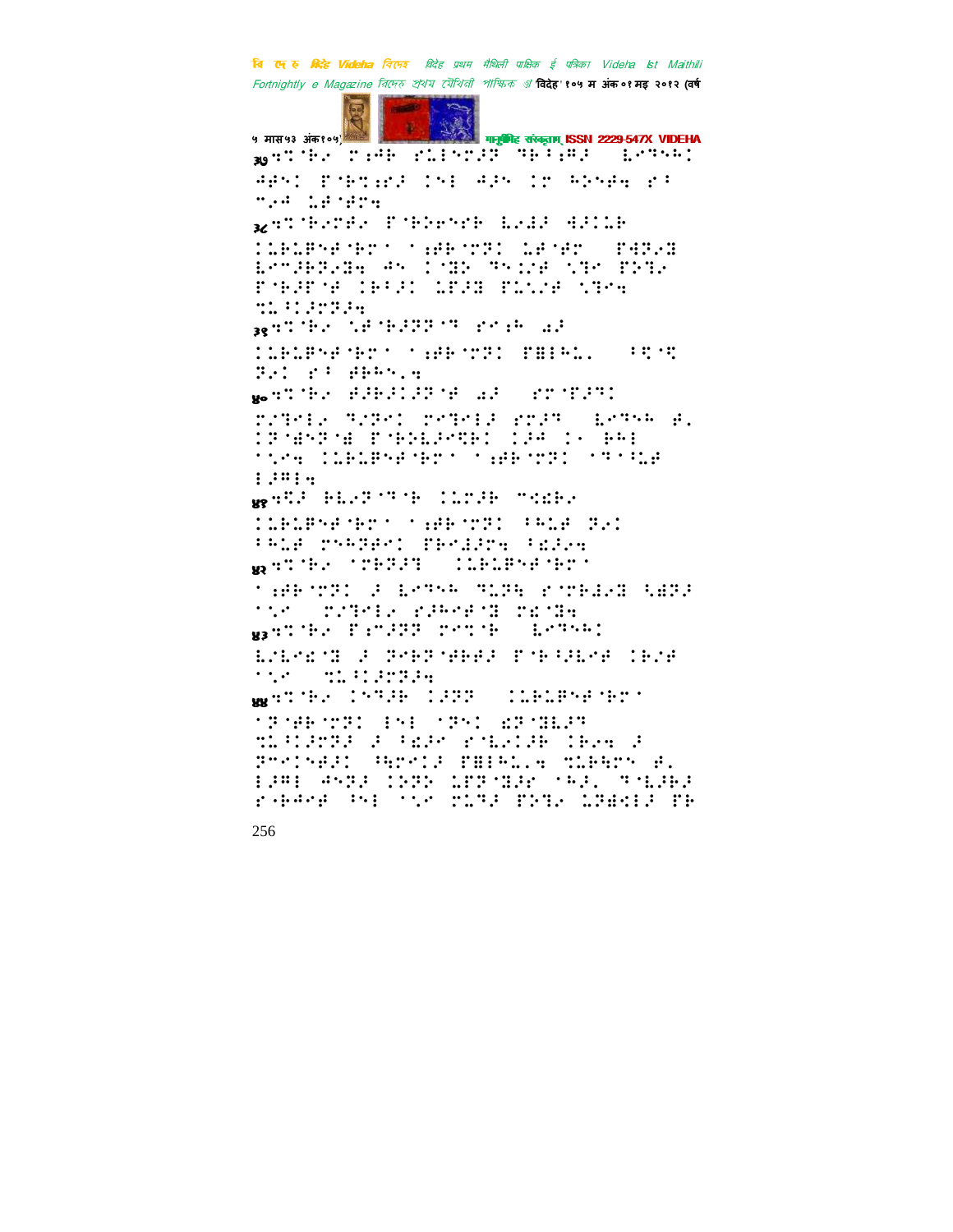बि एक रु मिनेट Videha विएक विदेह प्रथम मैथिली पाक्षिक ई पत्रिका Videha Ist Maithili Fortnightly ejournal রিদেত শ্রথম মৌথিনী পাক্ষিক প্রাণবিলিক বা স্বার্ক ১৭ মন্ত ২০৭২



(वर्ष ५ मास ५३ अंक १०५)

मानूबीह संस्कृताम् ISSN 2229-547X

**VIDEHA** APP PAI AN NAPON B. PT EPEP POPAPE  $\mathcal{L}$  ,  $\mathcal{L}$  ,  $\mathcal{L}$ WHITE ERRIE HRILE (1981) TAILORE In BRE was edgd Acibert modern the MARK MAIL AP MARKEY (1912)AR (BR28) BK  $2.44$ westike Pred af (1991) Planet. rilms affiliate running tach BRIA VIERD, AN 2 IABR 228-4 IABR **SECTION CONTRACTOR PRACTICE** PARTIE TRAV VR PLATED VREA V. Poblek rockach abor mobeled (S **POSSESS PRODUCE** months trial lings reasons here. BENDER 2 COPARTER THIS

*p*angreg () paping promobered IRE AF RIZI AN ROIFER OZTMER FRONTIL SPEARED ESTART TRP rdbusser Pod Ara 250 TIRIPSAME: GARA VA A. MAJARS REPUS 182 : Paris Ben 2172 (521) CLELBYFORD (B. COVE CLYR WARPA SALA PARTE STEPH PIREPE

TARE PORTER INFORM THE ANNAILS DZIPER BRAGENION (AR) ANIGRA (NE ski (S 118 1182) Ar de Provin  $1.1.44$ 

went the chefter that in the context of the co TIBIBY MATT TO MATTED A BROWN SON FBP (SPP PSBPFTBD) (SP) (SP))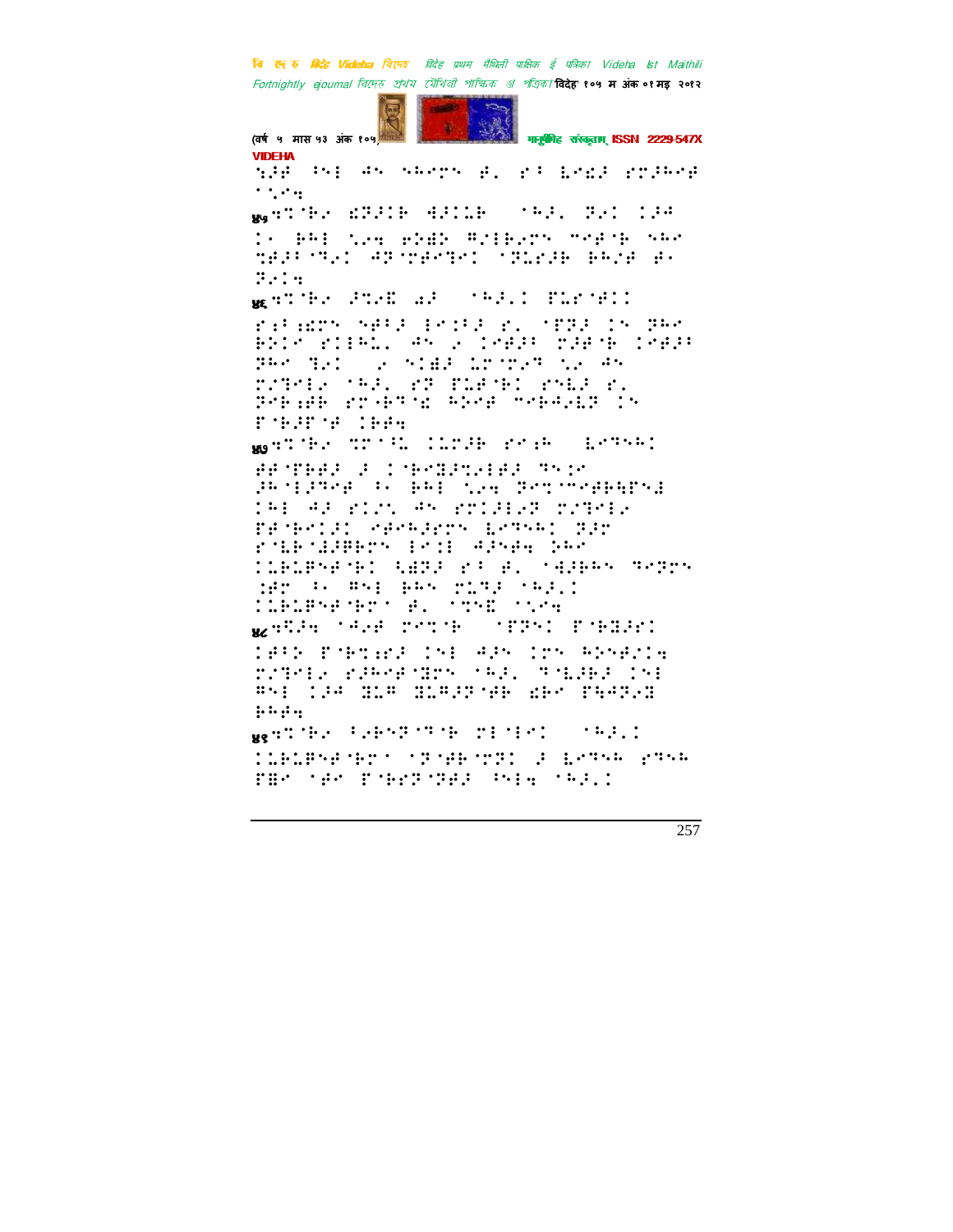बि एक रु मिनेट Videha विएक विदेह प्रथम मैथिली पाक्षिक ई पत्रिका Videha Ist Maithili Fortnightly e Magazine রিদেত প্রথম মৌথিনী পাক্ষিক প্র' विदेह' १०५ म अंक ०१ मइ २०१२ (वर्ष



५ मास५३ अंक१०५) मनुबेदि संस्कृतम् ISSN 2229-547X VIDEHA rance of the Auto American Charles and American an caraa werth Code Banders (1911-1981) Personale Leona Pael Schell AB THE TRIP OF A PORT PREPORT IN EXECUT the student and wenter earning the all popular Lease Fase PHPs Ber 2137 CONSENSATION OF THE TORIC RATE OF HILL **THE PAPE PROTECT CONSIDERATION** Entitle Control and province of particular wenth, Ersher Spring Ernse Post Thir (216 Lerosale Thir 197 **PARTIEL BALL** WRITE: PROPORTED POLA CLELBARCHOO **SPORTS SIR ROBERTS TO SET** PORTUGAL PHOTOGRAPH FORTH ratelers in decline things been SAPPE HERTHING IS INTERFER **MARK PERSON** WHIP RESERVE AN PrePresential Clauserer **SPORTSILES**  $\mathcal{L}(\mathbb{R},\mathbb{R})\subset\mathbb{R}^{n\times n}$ BLALPAR SYSTEM FROM PARTICULAR A 'All' Thi drille (1851 Feb. Ar PRINCE SEAL AR PROPERTY rately last member a different spec tel, biel bright in each the true  $17.111.144$ westle there's gripe infirmation **SPORTURE CONTRES ESPAGENHOME EMEMBER** 258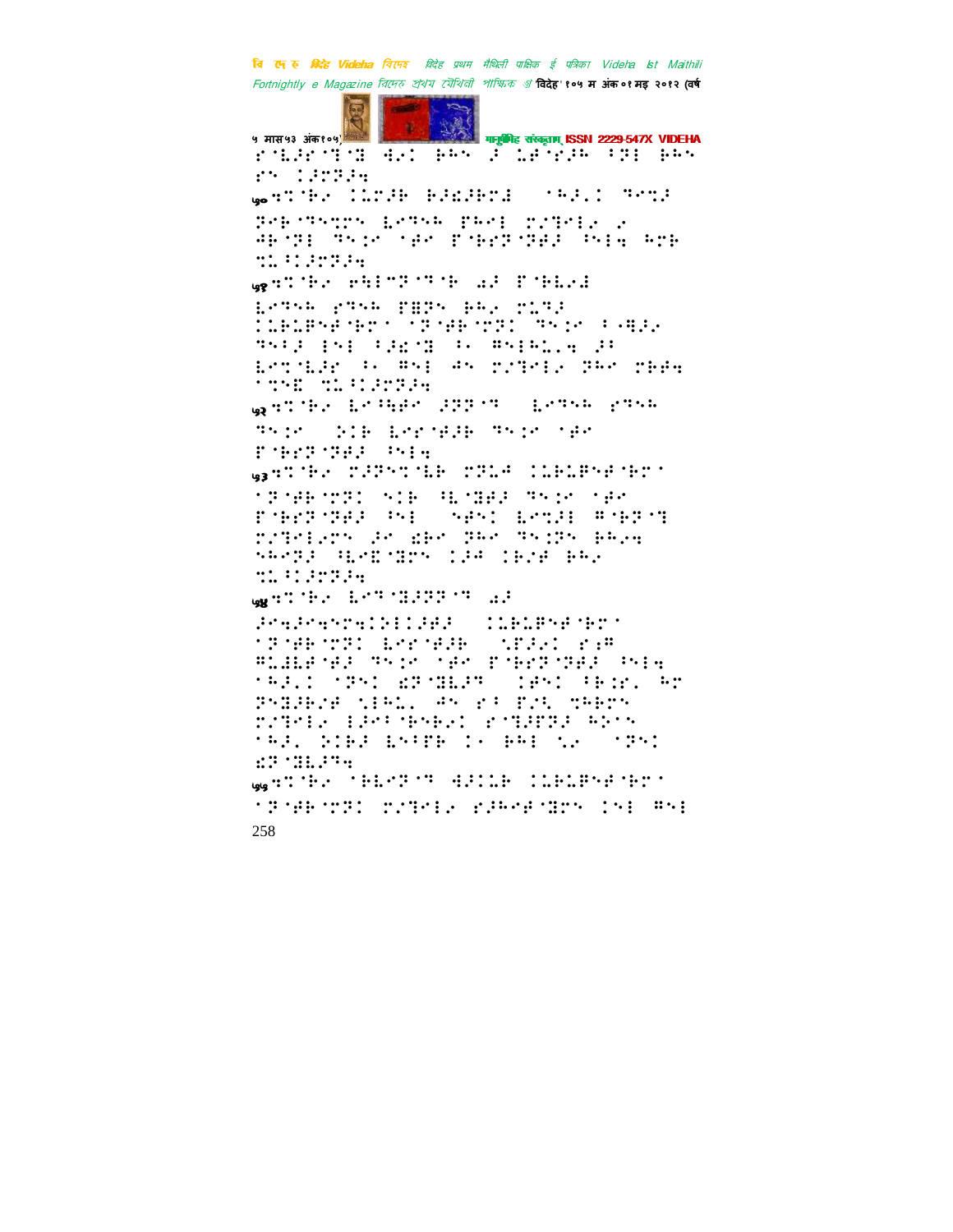बि एक रु मिनेट Videha विएक विदेह प्रथम मैथिली पाक्षिक ई पत्रिका Videha Ist Maithili Fortnightly ejournal রিদেহ প্রথম মৌথিনী পাক্ষিক প্র পত্রিকা**'বিदेह' १०५ म अंक ०१ मइ २०१२** 



मानूबीह संस्कृताम् ISSN 2229-547X

(वर्ष ५ मास ५३ अंक १०५) **VIDEHA** sar gaaj part poblem ovr  $11.41.417744$ GENUTES CLOSE FER CLELPHENES **MINE WILL THE BAIL LEWIS CONSTRUCTS** THE MAN PROFINE THE TABLE gon Tibe Pibrer Pengee Claudensheim **TEMPTE TEMP REPAIR** web ranche estas cherentera 'TP LOIPE PORCH PALAC, ATEP ENIPEL BABSERS LESSON FOSB IL BSI  $\cdots$ Gentlin debyting fineshing (1922) rrow former regenerations encoded ANY TASI POBSETT TEMPER PASSA 358 13 3328 529 contributional contribution of the contribution of the contribution of the contribution of the contribution of SYRTHREE E LOTE STEER  $\sim 1.45$ FAAD LETE (SIER SACHART FRISA  $\cdots$ <sub>ER</sub>ANCHE STRAF FRANCHER (1942) POPPOR **THAN THIS SHEETHING TO THE STATE** FRANCHEN MA (TIME NARDE PARAM  $\cdots$ . gathe efflication same CONCRETENT STORESHIPS NEWS ryage: End (all, rinnleg: (nr)186.  $\ddots$  : gandhe (Pondoa) (286) **CONFIGURE** TTESTING NUTS, SAILT FORDS BRIDGE MANUFFILM SH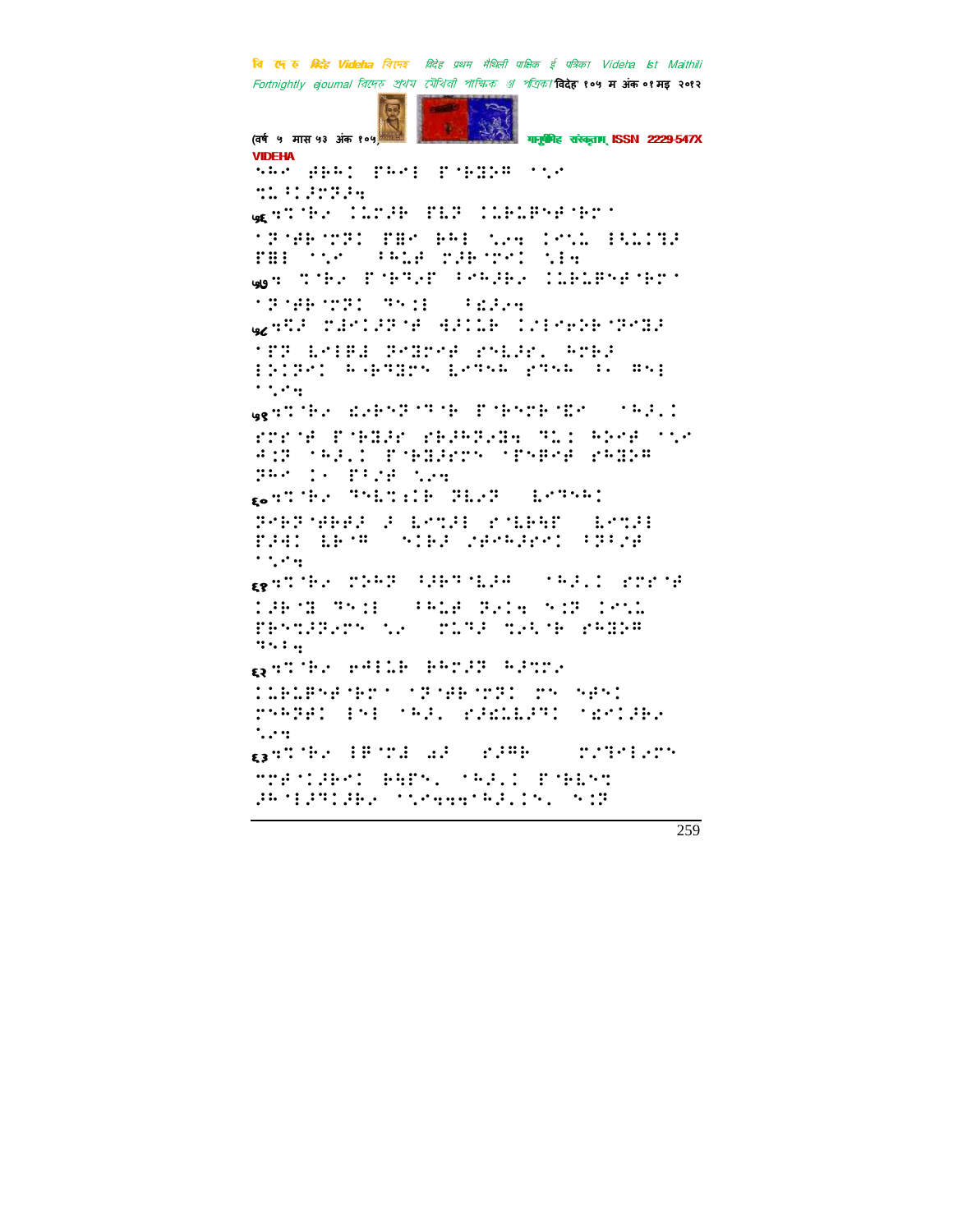CLELPSE SET (1719B 127) 151  $11.4111$ PRAGUAL ARAGUA EN EUROPA DE MARCADO **E**STER BRIDE FERRY THRIDGE  $\cdots$  :  $\cdots$ rdaade ardaart een roeanoren 45 'TS rae TSP:\ &'BSP> BER '10 PTINAR INE APNE RE TEL WAT PORCH released create and a RTMBUR AN NANT POTME CONTROLLED  $\mathcal{L}$  :  $\mathcal{L}$ **THE BALLYRY PART PARTIES** ranona. ment and the second of the second second second second second second second second second second second second second second second second second second second second second second second second second second second second AP TARIT RETERRE EN ETHIRER **VERTSHAR VILLELESH SET TO HAR STRIA** LAIRE TRANSVILLE LAIRE TYTE (100 THA **TAP TREE STORES TO NHA PORREST** r. T.The C. Leigh Ande Perchange general Partner meneral pro  $\texttt{max}(\mathbf{y} \cdot \mathbf{y} \cdot \mathbf{y} \mathbf{a}_1, \ldots, \mathbf{a}_n)$ **STEPHENORTHER CONSERVANT 1 (AB 1931) PHY 2022 ANAR** 260

**CONFIDENT (PARTIER POINT)** FOR STRING PROPORTS THOMBHT. FBP AND New APP ART ANARROT EPERGI AN PRESONABING PROPEREDOM SAM PS MIRE ISED (SAR) PARTERL INE WPSBR TATER ISSTED WERE STIL the reflected the street service THE NEW EVERYBY: THAN EBT MOVING: F CONDICING THE CONDITIONS position into additional problem bride

ः<br>अपनुभिद्द संस्कृतम् ISSN 2229-547X VIDEHA ५ मास५३ अंक१०५) समर्थ है। JEGGTERGGIRGE TERGEŽ AŽI]: 'SZG riri a ririri ee. permanent presh red



बि एक रु मिनेट Videha विएक विदेह प्रथम मैथिली पाक्षिक ई पत्रिका Videha Ist Maithili Fortnightly e Magazine রিদেত প্রথম মৌথিনী পাক্ষিক প্র' विदेह' १०५ म अंक ०१ मइ २०१२ (वर्ष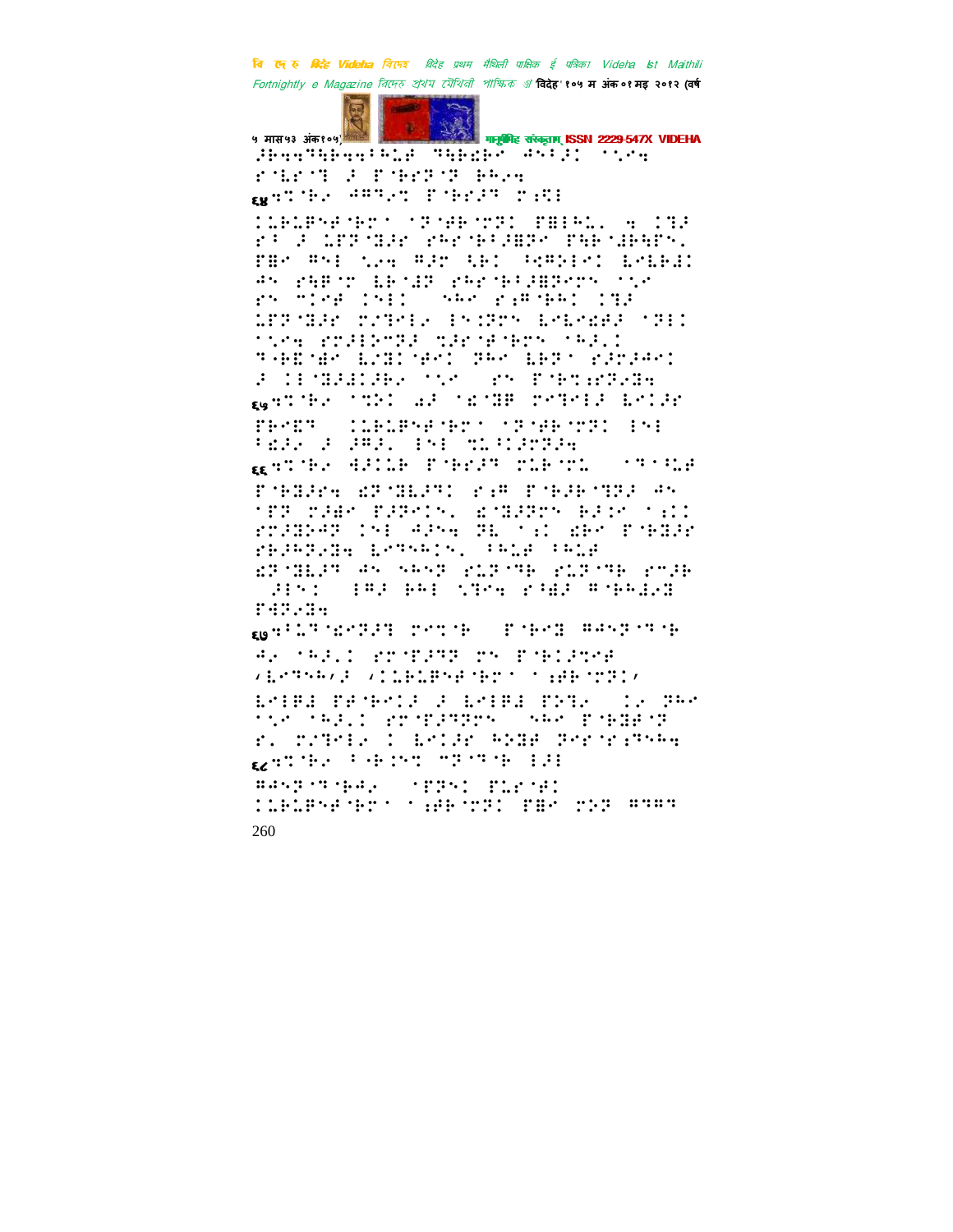बि एक रु मिनेट Videha विएक विदेह प्रथम मैथिली पाक्षिक ई पत्रिका Videha Ist Maithili Fortnightly ejournal রিদেত শ্রথম মৌথিনী পাক্ষিক রা পত্রিকা' **বিব্রৈ ং০৭ দ अंक ০ং মহ ২০ং২** 



(वर्ष ५ मास ५३ अंक १०५)

मानूबीह संस्कृताम् ISSN 2229-547X

**VIDEHA**  $\mathbb{E}[\mathbb{E}^{\mathbb{E}} \times \mathbb{E}^{\mathbb{E}}]$ **A** BOSTO (TIMBER) **APPENDING TO STATE OF** <sub>ce</sub>arder ferromae (SPR) (  $\mathbf{r}$  . The set of  $\mathbf{r}$ 

##SPSTS #2 # CLELPSFSPY THEST? FRE WHERE SEPARE SAINLER  $\mathbb{R}^{2}$  and  $\mathbb{R}^{2}$ 

FACE PROFISING WORKSTOP FOR MOTORS rated madre disc reduce ratedy TENER PLOTENER MEMORINES ES  $\ldots;$ **TER RESIDS DRAGGE TER ARRE ENTIRE** ERIC MEAN CREATAGEARE MARE MOTALON MAC PROVERS RAI SOME SOMEORIEN there we have the serve that the serve 2 POTENE ESCRA NES AN 19712 PRES AN wien And warmer ei en zaere adnat PRID AUDIONS DAR BAGUI TELUA Serve an 1989 lake new SS 2006 **TRACK SPO EMERGE EMPLOYE (FEST** rank arefews the rrigan **WART THAN IT WE TENN TEEN WE CAN A SUMPLIF TEEN A** rame (es. Cromo Spr Claiment) tadenti reel ten landra ruina. ESE ISE AP BRE SREEI PRESE IPPS **MAGERIAR MAGE** we the FEST FETER CONDENFIED. **MARK MARKET START START START RIGGERY CAR CONFIDENTIAL CONTROL** terne a produced the province

ESCO PRESENCE, ALTE BRIDE

Dibar. Man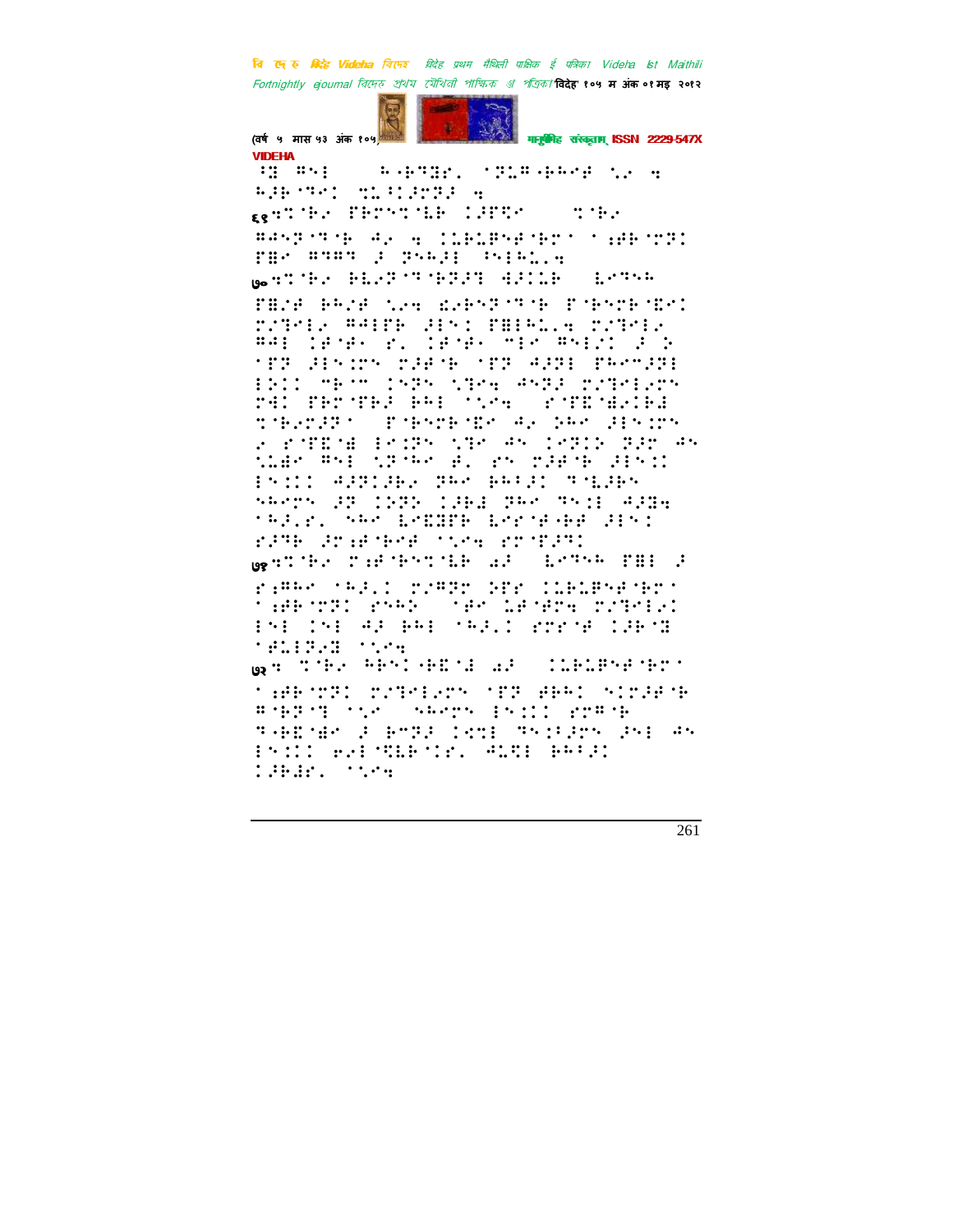बि एक रु मिनेट Videha विएक विदेह प्रथम मैथिली पाक्षिक ई पत्रिका Videha Ist Maithili Fortnightly e Magazine রিদেহ প্রথম মৌথিনী পাক্ষিক প্র **বিदेह १०५ म अंक ०१ मइ २०१२ (वर्ष** 



५ मास५३ अंक१०५) <sup>25</sup> गानुभीह संस्कृतम् ISSN 2229-547X VIDEHA <sub>03</sub>93792 PLIPP # PPM (118185878787

tagents the pregno rered a Brunde, 'Will Scotland's St EPRESS MARI SAM BREMEN PROPRESSION 193 PM 252 MMH

w:Pikesph 233 2011 (1161Phf1621 tan uzu az legan azarlark gerik

the Power Este rawders the 198 AF PICA STRA (REPRODUCT) INFORMATIONS **Best theoreth (PEF Starke) Principal** 

TIRIPSPORT TARGET 22 FML 215 AN ALE S BAR SLOWN ONE MOTH WH PS PALE REPR. STORES NEW DOCK AP **I- PARTE PRIA PRIA NI PAIRI TRAP** agg three paperness saegu gag, gsap **TRACK AND TIME** 

**BEACH AND STREET AND RAPPART** aasporopal (sel, apsi 198 1516). the re-rubblers as des ledge par 1585 MH MIRIPER (562.15. 548 Pela (PA de 1692) svse

**WORKING IS A READ OF A SET AND INCOME** 

##SPOTOB ARIGHA (OSPRIZZ, PSIA SIAR romans es tre maja san, apar pra nar three plants; no guard, adda BLAP PROPERTY PUP TIPS ezernek marisene mar (1981) margaret

DESI PATAR ES TRATADO PAR tives that I coaldanging the transfer FTTERIE RATH, THE WHALE Bill Standard Carlos Standard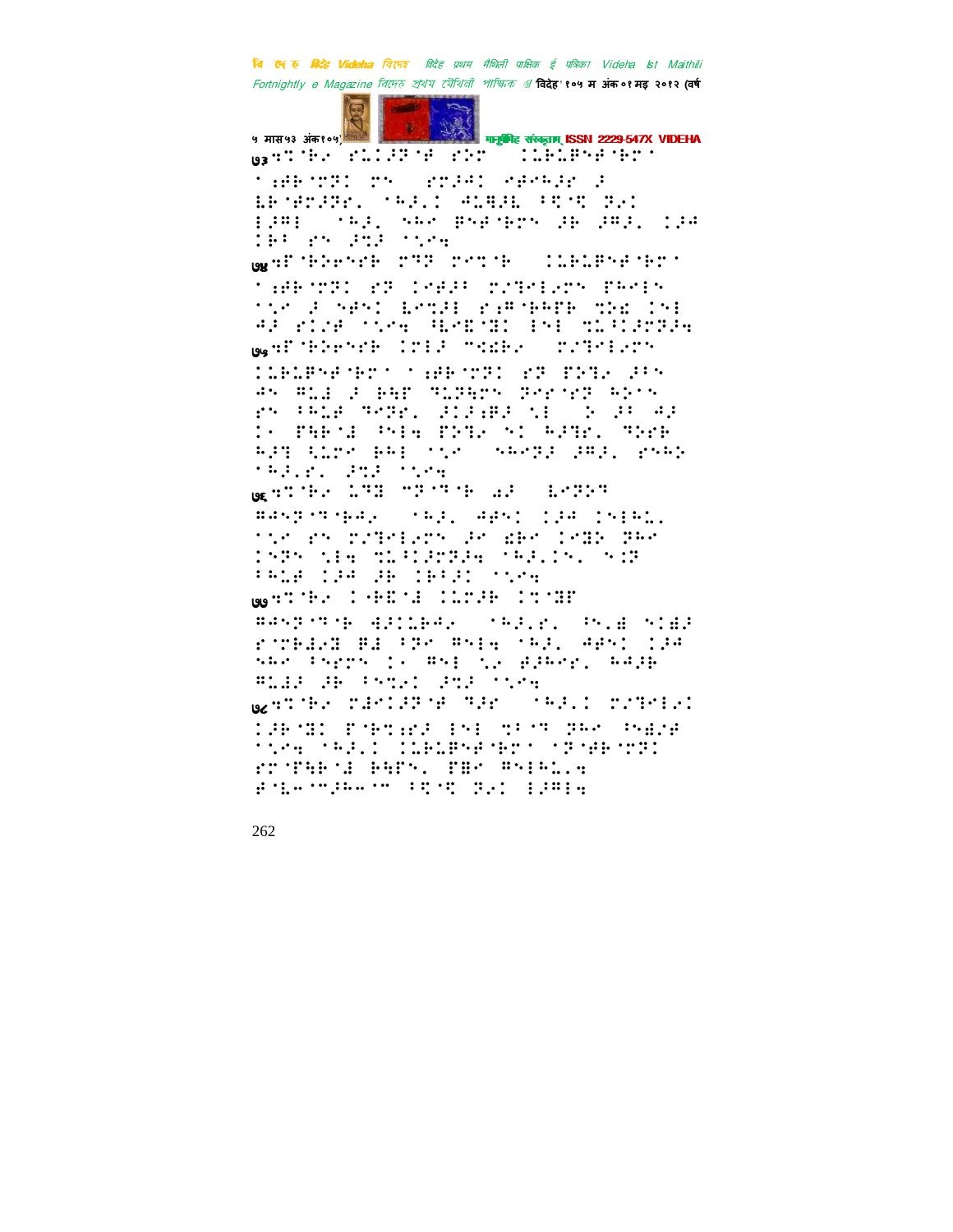बि एक रु मिनेट Videha विएक विदेह प्रथम मैथिली पाक्षिक ई पत्रिका Videha Ist Maithili Fortnightly ejournal রিদেত শ্রথম মৌথিনী পাক্ষিক প্রাণবিলিক বা স্বার্ক ১৭ মন্ত ২০৭২



मानूबीह संस्कृताम् ISSN 2229-547X

**Get Time Reportive Clock as** ESTAR A PROPOSICATO NEL A PROPIN PARTE BROAD TOPA CONFIDENT & PATHOLS the same again and angle then that a **TREED BY PREPRIES REPORT** the students and

 $\mathbf{L}$  and  $\mathbf{L}$ 

**VIDEHA** 

rather representative professor

Room-82 T FE TELESCOPE IN LIFE PLACE P April 1931 (1938) dari siya ger ratuudaku benggo pengongnik rand a remote

**ARABITE SILLER** and the state PROPERTY LESS FRIE PRED épséggi sekulorak aasa popugaak TRE CONFIDENTIAL REPORTER BRANCH COSE AND PESAIN ESTMERTS WAS THE PROPERTY ERAPP TIMARY A ROOM RYON PROPORA FUTURE THE CRIEFER CRIM AND LETTE 3 SPA BRAGE COORD OP TEA STORES FAAD BAARYAM MEMARKA (1987 ARDIBA FOREST PEOPLE FOREST FORM aras: bisil di ndeksida lagu prongsi **STARF REGRO RETAR DESTIN** 

BMB313B MEB MAIRI 3 MEMB13488 BMB3 **AND MARKED PATHERS LARGETING S INST WELL TEST SPEAK**